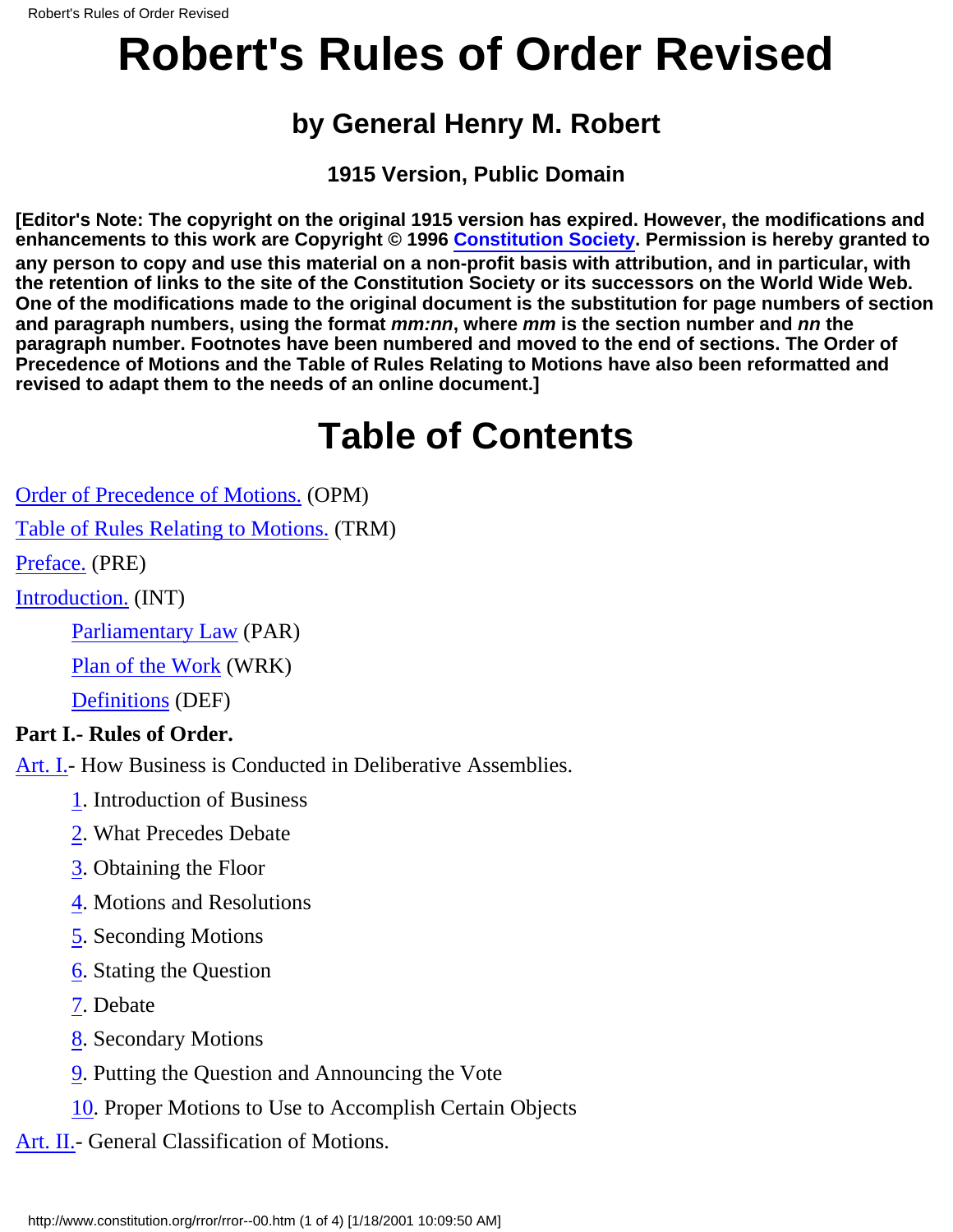- . Main or Principal Motions
- . Subsidiary Motions
- . Incidental Motions
- . Privileged Motions
- . Some Main and Unclassified Motions

### [Art. III.](#page-10-0)- Privileged Motions.

- . Fix the Time to which the Assembly shall Adjourn
- . Adjourn
- . Take a Recess
- . Questions of Privilege
- . General and Special Orders and a Call for the Orders of the Day

### [Art. IV.-](#page-23-0) Incidental Motions.

- . Questions of Order and Appeal
- . Suspension of the Rules
- . Objection to the Consideration of a Question
- . Division of a Question, and Consideration by Paragraph or Seriatim
- . Division of the Assembly, and Motions relating to Methods of Voting, or to Closing or Reopening the Polls
- . Motions relating to Methods of Making, or to Closing or to Reopening Nominations
- . Requests growing out of Business Pending or that has just been pending, as, a Parliamentary Inquiry, a Request for Information, for Leave to Withdraw a Motion to Read Papers, to be Excused from a Duty, or for any other Privilege
- [Art. V.](#page-89-0) Subsidiary Motions.
	- . Lay on the Table
	- . The Previous Question
	- . Limit or Extend Limits of Debate
	- . Postpone Definitely, or to a Certain Time
	- . Commit or Refer, or Recommit
	- . Amend
	- . Postpone Indefinitely
- [Art. VI.-](#page-79-0) Some Main and Unclassified Motions.
	- . Take from the Table
	- . Reconsider
	- . Rescind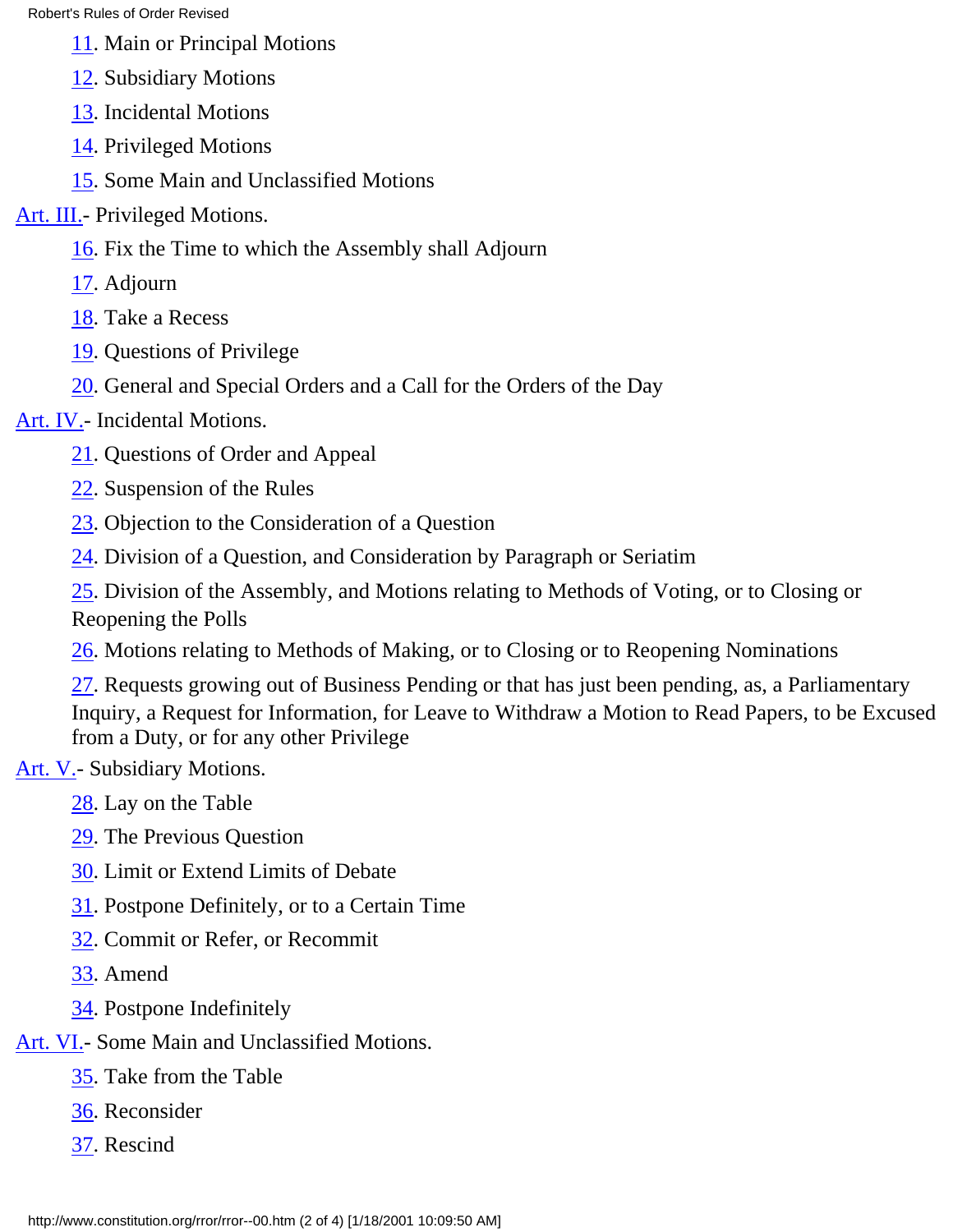- . Renewal of a Motion
- . Ratify
- . Dilatory, Absurd, or Frivolous Motions
- . Call of the House
- [Art. VII.-](#page-33-0) Debate.
	- . Debate
	- . Decorum in Debate
	- . Closing and Preventing Debate
	- . Principles of Debate and Undebatable Motions
- [Art. VIII.](#page-61-0) Vote.
	- . Voting
	- . Votes that are Null and Void even if Unanimous
	- . Motions requiring more than a Majority Vote
- [Art. IX.-](#page-108-0) Committees and Boards.
	- . Committees Classified
	- . Boards of Managers, etc., and Executive Committees
	- . Ex-Officio Members of Boards and Committees
	- . Committees, Special and Standing
	- . Reception of Reports
	- . Adoption or Acceptance of Reports
	- . Committee of the Whole
	- . As if in Committee of the Whole
	- . Informal Consideration
- [Art. X.](#page-120-0) The Officers and the Minutes.
	- . Chairman or President
	- . Secretary or Clerk
	- . The Minutes
	- . Executive Secretary
	- . Treasurer
- [Art. XI.-](#page-70-0) Miscellaneous.
	- . Session
	- . Quorum
	- . Order of Business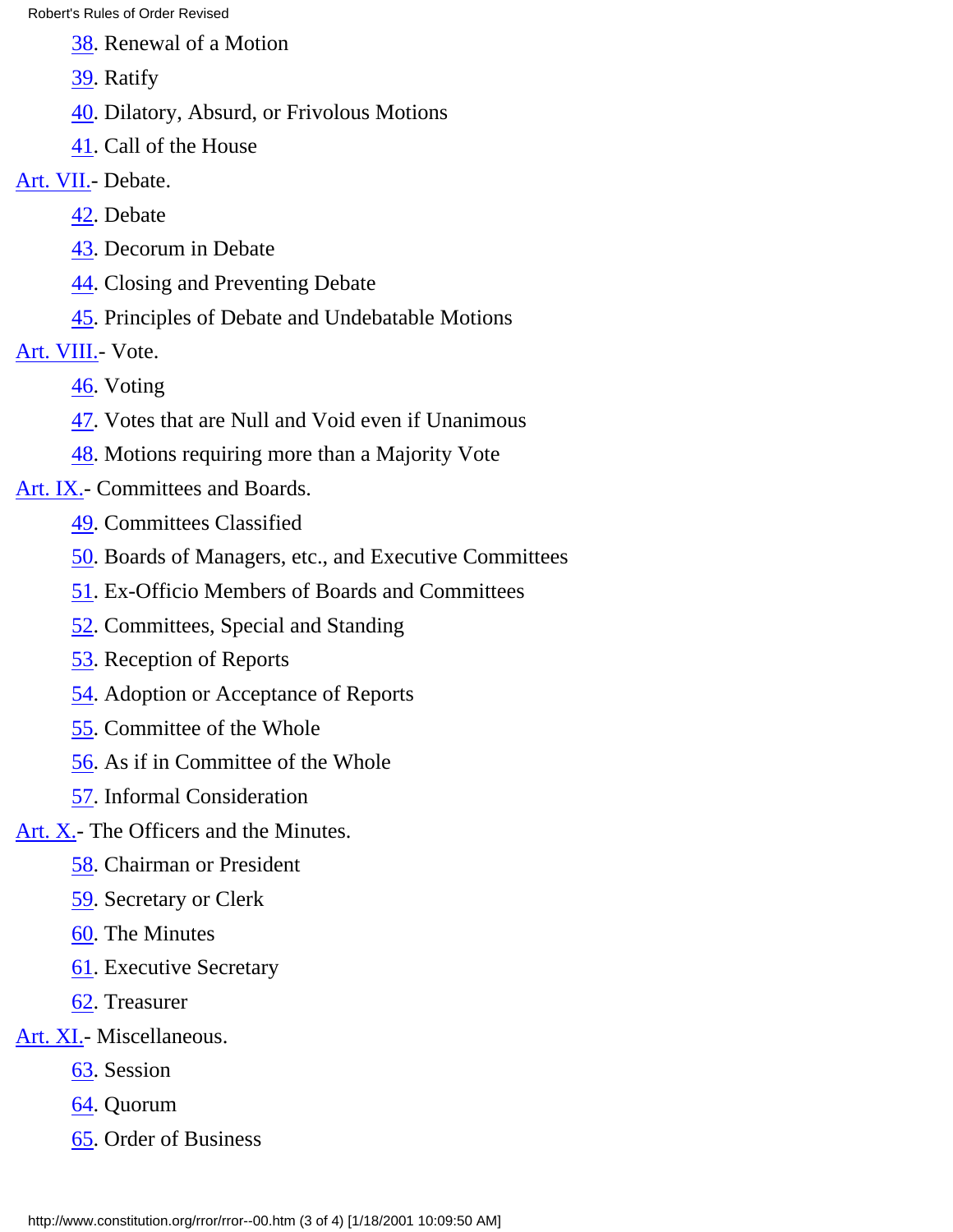- [66](#page-74-0). Nominations and Elections
- [67](#page-74-1). Constitutions, By-laws, Rules of Order, and Standing Rules
- 68. Amendments of Constitutions, By-laws, and Rules of Order

## **Part II.- Organization, Meetings, and Legal Rights of Assemblies.**

[Art. XII.-](#page-49-0) Organization and Meetings.

- [69](#page-49-1). An Occasional or Mass Meeting
	- [\(a\)](#page-49-1) Organization
	- [\(b\)](#page-50-0) Adoption of Resolutions
	- [\(c\)](#page-51-0) Committee to draft Resolutions
	- [\(d\)](#page-52-0) Semi-Permanent Mass Meeting
- [70](#page-53-0). A Permanent Society.
	- [\(a\)](#page-53-0) First Meeting
	- [\(b\)](#page-54-0) Second Meeting
	- [\(c\)](#page-56-0) Regular Meeting
- [71](#page-57-0). Meeting of a Convention.
	- [\(a\)](#page-57-0) An Organized Convention
	- [\(b\)](#page-58-0) A Convention not yet Organized
- [Art. XIII.](#page-129-0) Legal Rights of Assemblies and Trial of Their Members.
	- [72](#page-129-1). Right of an Assembly to Punish its Members
	- [73](#page-129-2). Right of an Assembly to Eject any one from its Place of Meeting
	- [74](#page-129-3). Rights of Ecclesiastical Tribunals
	- [75](#page-130-0). Trial of Members of Societies
- [Plan for Study of Parliamentary Law.](#page-141-0) (PLN)

[Introduction](#page-141-0)

Lesson Outlines (LES)

[Index](#page-147-0) (NDX)

[Constitution Society Home Page](http://www.constitution.org/)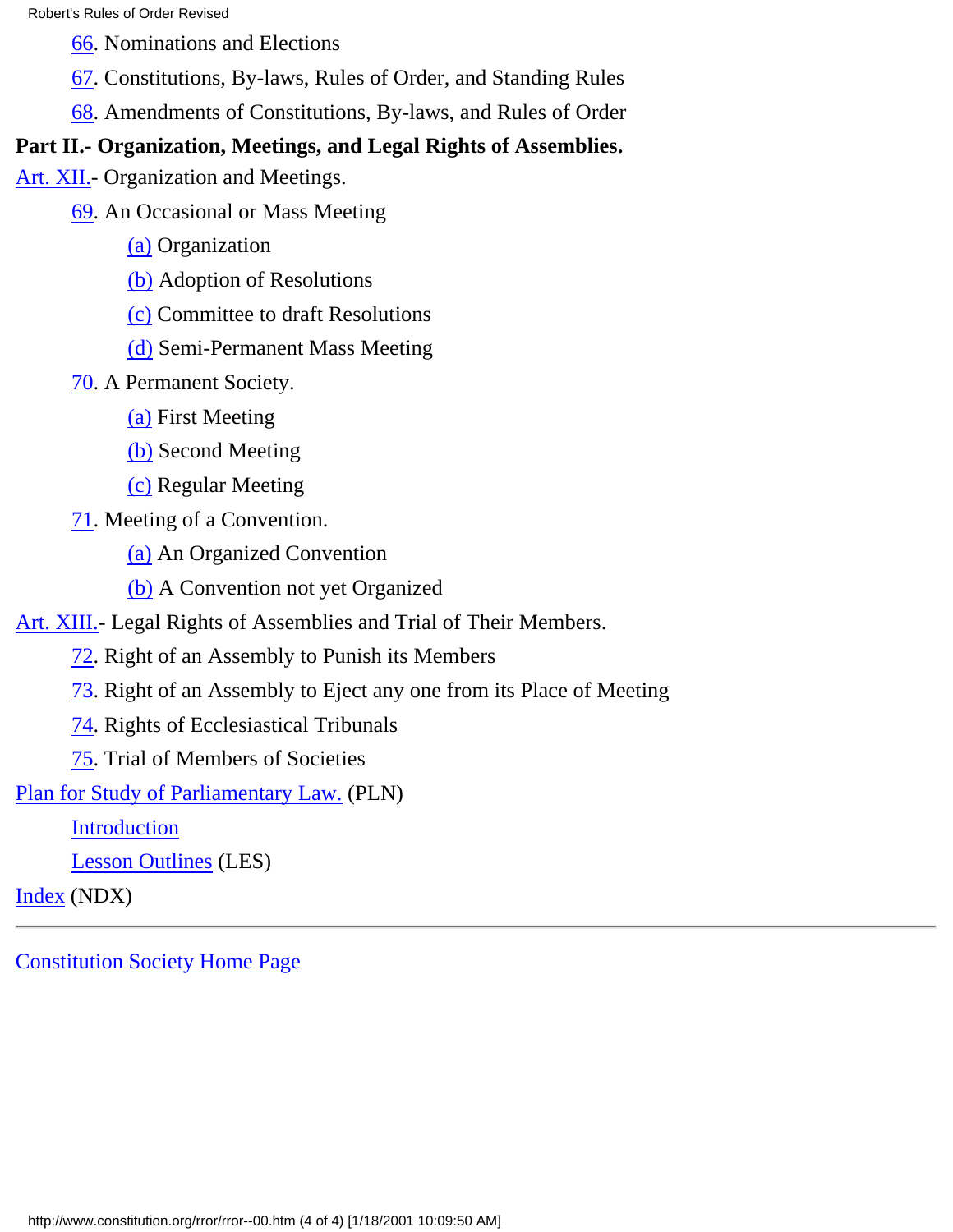# **ORDER OF PRECEDENCE OF MOTIONS.**

### <span id="page-4-0"></span>**[Editor's note: This is a modified version of the original, to adapt it to the needs of an online document.]**

The ordinary motions rank as follows, the lowest in rank being at the bottom and the highest at the top of the list. When any one of them is immediately pending the motions above it in the list are in order, and those below are out of order.

|                           |         | $\bf{3}$     | 14      | $\vert 5 \vert$ | <b>Motion</b>                     |
|---------------------------|---------|--------------|---------|-----------------|-----------------------------------|
|                           | X       | <sub>a</sub> | X       |                 | Fix the Time to which to Adjourn. |
|                           |         | b            |         |                 | Adjourn.                          |
|                           | $\rm X$ | c            | X       |                 | Take a Recess.                    |
|                           |         |              |         |                 | Raise a Question of Privilege.    |
|                           | X       |              |         |                 | Call for the Orders of the Day.   |
|                           |         |              |         |                 | Lay on the Table.                 |
|                           |         |              |         | $ {\rm X} $     | Previous Question.                |
|                           |         |              |         | $ {\rm X} $     | Limit or Extend Limits of Debate. |
| ΙX                        |         |              | X       |                 | Postpone to a Certain Time.       |
| ΙX                        |         |              | ΙX      |                 | Commit or Refer.                  |
| X                         |         |              | X       |                 | Amend.                            |
| $\vert \mathrm{X} \vert$  |         |              |         |                 | Postpone Indefinitely.            |
| $\boldsymbol{\mathrm{X}}$ |         |              | $\rm X$ |                 | A Main Motion.                    |

## **Columns:**

- 1 Debatable
- 2 Usually Privileged
- 3 Not always privileged:

a - Privileged only when made while another question is pending, and in an assembly that has made no provision for another meeting on the same or the next day.

b - Loses its privileged character and is a main motion if in any way qualified, or if its effect, if adopted, is to dissolve the assembly without any provision for its meeting again.

c - Privileged only when made while other business is pending.

- 4 Can be amended
- 5 Require a 2/3 vote for their adoption; the others require only a majority.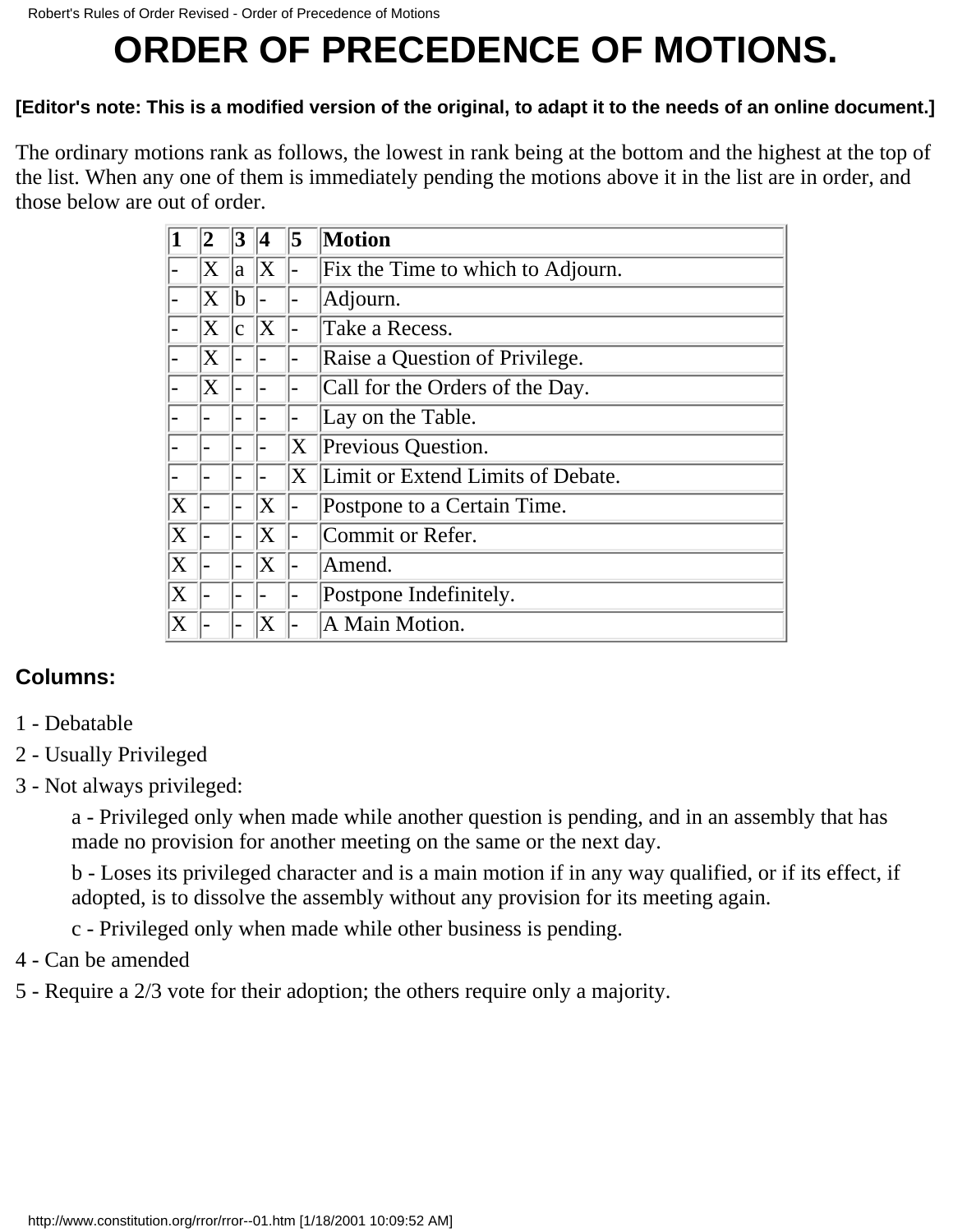# <span id="page-5-0"></span>**TABLE OF RULES RELATING TO MOTIONS**

# **Answering 300 Questions in Parliamentary Practice**

[Editor's note: This is a modified version of the original, to adapt it to the needs of an online document.]

**Explanation of the Table.** -- The rules at the head of the 8 columns apply to all original main motions, and to all other cases except where a star (\*) or a figure indicates that the motion is an exception to these rules. The star shows that the exact opposite of the rule at the head of the column applies to the motion, and a figure refers to a note which explains the extent of the exception. For example, "Lay on the Table"; the Table shows that §28 of the Manual treats of this motion; that it is "undebatable" and "cannot be amended"; that "no subsidiary motion can be applied" to it; and that it "cannot be reconsidered"; -- the fact that the 4 other columns have no stars or figures shows that the rules at the head of these columns apply to this motion, to Lay on the Table, the same as to original main motions.

## **Columns:**

- § Section number
- 1 Debatable
- 2 Debate Confined to Pending Questions
- 3 Can be Amended
- 4 Subsidiary Motions can be Applied
- 5 Can be Reconsidered
- 6 Requires only a Majority Vote
- 7 Must be Seconded
- 8 Out of Order when Another has Floor
- N Note below

| Š         |                |   | 3 <sup>1</sup> | 4      |                |   | 8 | <b>N</b> Motion                                |
|-----------|----------------|---|----------------|--------|----------------|---|---|------------------------------------------------|
| <b>17</b> | $\ast$         |   | $\ast$         | $\ast$ | $\ast$         |   |   | $1$  Adjourn (when privileged)                 |
| 54        |                |   |                |        |                |   |   | - Adopt (Accept or Agree to) a Report          |
| 67        |                |   |                |        | $\overline{2}$ |   |   | - Adopt Constitutions, By-laws, Rules of Order |
| 67        |                |   |                |        |                |   |   | - Adopt Standing Rules                         |
| 33        | $\overline{4}$ | - |                |        |                |   |   | $3$ Amend                                      |
| 33        | 4              |   | $\ast$         |        |                |   |   | - Amend an Amendment                           |
| 68        |                |   |                |        | ↑              | 5 |   | - Amend Constitutions, By-laws, Rules of Order |
| 67        |                |   |                |        |                | 6 |   | - Amend Standing Rules                         |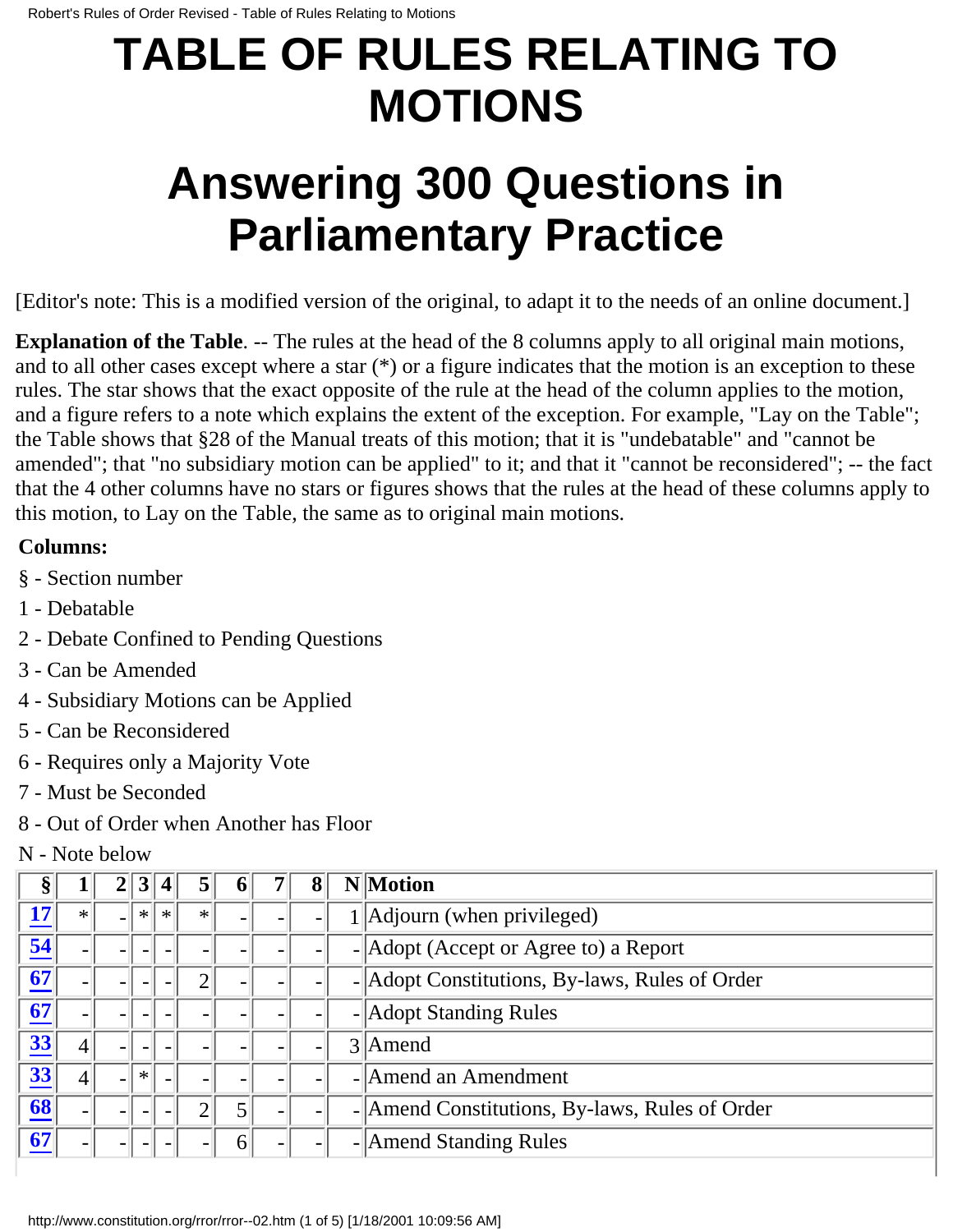#### Robert's Rules of Order Revised - Table of Rules Relating to Motions

| <u>21</u>                 | $\ast$ |                          | $\ast$                   |        |                |        |        | $\ast$                   | $\overline{7}$ | Appeal, relating to Indecorum, etc.          |
|---------------------------|--------|--------------------------|--------------------------|--------|----------------|--------|--------|--------------------------|----------------|----------------------------------------------|
| $\underline{\mathbf{21}}$ |        | -                        | $\ast$                   |        |                |        |        | $\ast$                   |                | Appeal, all other cases                      |
| $\frac{33}{5}$            |        |                          | ∗                        |        |                |        | $\ast$ |                          |                | Blanks, Filling                              |
| $\frac{32}{1}$            |        | $\qquad \qquad -$        | $\overline{\phantom{a}}$ |        | 8              |        |        | -                        |                | Commit or Refer, or Recommit                 |
| 30                        | $\ast$ |                          |                          |        |                | $\ast$ |        |                          |                | 9 Debate, to Close, Limit, or Extend         |
| $\frac{25}{5}$            | $\ast$ |                          | $\ast$                   | $\ast$ | $\ast$         |        | $\ast$ | $\ast$                   |                | Division of the Assembly                     |
| $\overline{24}$           | $\ast$ |                          |                          |        | $\ast$         |        | 10     | 10                       |                | -Division of the Question                    |
| <b>16</b>                 | 11     | $\overline{\phantom{a}}$ | $\qquad \qquad$          |        |                |        |        | $\overline{\phantom{a}}$ |                | $1$ Fix the Time to which to Adjourn         |
| 57                        |        |                          | $\ast$                   |        | $\overline{2}$ |        |        |                          |                | - Informal Consideration of a Question       |
| $\frac{28}{5}$            | $\ast$ |                          | $\ast$                   | $\ast$ | $\ast$         |        |        | -                        |                | $- $ Lay on the Table                        |
| <u>21</u>                 | $\ast$ |                          | $\ast$                   | $\ast$ |                |        |        |                          |                | - Leave to Continue Speaking after Indecorum |
| $\overline{11}$           |        |                          |                          |        |                |        |        | -                        |                | Main Motion or Question                      |
| $\frac{26}{5}$            |        |                          | $\ast$                   |        | $\ast$         |        | $\ast$ |                          |                | Nominations, to Make                         |
| 26                        | $\ast$ |                          |                          |        | ∗              | $\ast$ |        |                          |                | Nominations, to Close                        |
| $\frac{26}{5}$            | $\ast$ |                          |                          |        | $\overline{2}$ |        |        |                          |                | -Nominations, to Reopen                      |
| $\overline{23}$           | $\ast$ |                          | $\ast$                   | $\ast$ | $\overline{2}$ | 12     | $\ast$ | $\ast$                   |                | - Objection to Consideration of a Question   |
| <b>21</b>                 | $\ast$ |                          | $\ast$                   | $\ast$ | $\ast$         |        | $\ast$ | $\ast$                   |                | Order, Questions of                          |
| <b>20</b>                 |        |                          |                          |        |                | ∗      |        |                          |                | Order, to Make a Special                     |
| <b>20</b>                 | $\ast$ |                          | $\ast$                   | $\ast$ | $\ast$         |        | $\ast$ | $\ast$                   |                | Orders of the Day, to Call for               |
| <b>20</b>                 |        |                          |                          |        |                |        |        | -                        |                | Order of the Day, when pending               |
| 27                        | $\ast$ |                          | $\ast$                   | $\ast$ | $\ast$         |        | $\ast$ | $\ast$                   |                | Parliamentary Inquiry                        |
| 31                        |        |                          |                          |        |                |        |        |                          |                | Postpone Definitely, or to a Certain Time    |
| $\frac{34}{5}$            |        | $\ast$                   | $\ast$                   |        | 13             |        |        |                          |                | Postpone Indefinitely                        |
| $\underline{\mathbf{29}}$ | $\ast$ |                          | $\ast$                   | $\ast$ | 15             | $\ast$ |        | $\qquad \qquad -$        |                | 14 Previous Question                         |
| $\overline{19}$           | $\ast$ |                          | $\ast$                   | $\ast$ | ∗              |        | $\ast$ | $\ast$                   |                | - Privilege, to Raise Questions of           |
| <u>19</u>                 |        |                          |                          |        |                |        |        |                          |                | Privilege, Questions of, when pending        |
| $\overline{27}$           | $\ast$ |                          | $\ast$                   | $\ast$ |                |        |        |                          |                | -Reading Papers                              |
| <u>18</u>                 | 11     |                          |                          |        | ∗              |        |        | -                        |                | $1$ Recess, to Take a (when privileged)      |
| $\frac{36}{5}$            | 4      | 17                       | $\ast$                   |        | $\ast$         |        |        | $\ast$                   |                | 16 Reconsider                                |
| 37                        |        | $\ast$                   |                          |        | $\overline{2}$ | 18     |        |                          |                | <b>Rescind or Repeal</b>                     |
| $\frac{33}{5}$            |        |                          |                          |        |                |        |        |                          |                | Substitute (same as Amend)                   |
| $\overline{22}$           | $\ast$ |                          | $\ast$                   | $\ast$ | $\ast$         | $\ast$ |        | $\overline{\phantom{a}}$ |                | Suspend the Rules                            |
| $\frac{35}{5}$            | $\ast$ |                          | $\ast$                   | $\ast$ | $\ast$         |        |        |                          |                | Take from the Table                          |
| $\overline{22}$           | $\ast$ |                          | $\ast$                   | $\ast$ | $\ast$         | $\ast$ |        |                          |                | Take up a Question out of its Proper Order   |
| $\overline{25}$           | $\ast$ |                          |                          |        |                |        |        |                          | $\overline{a}$ | Voting, Motions relating to                  |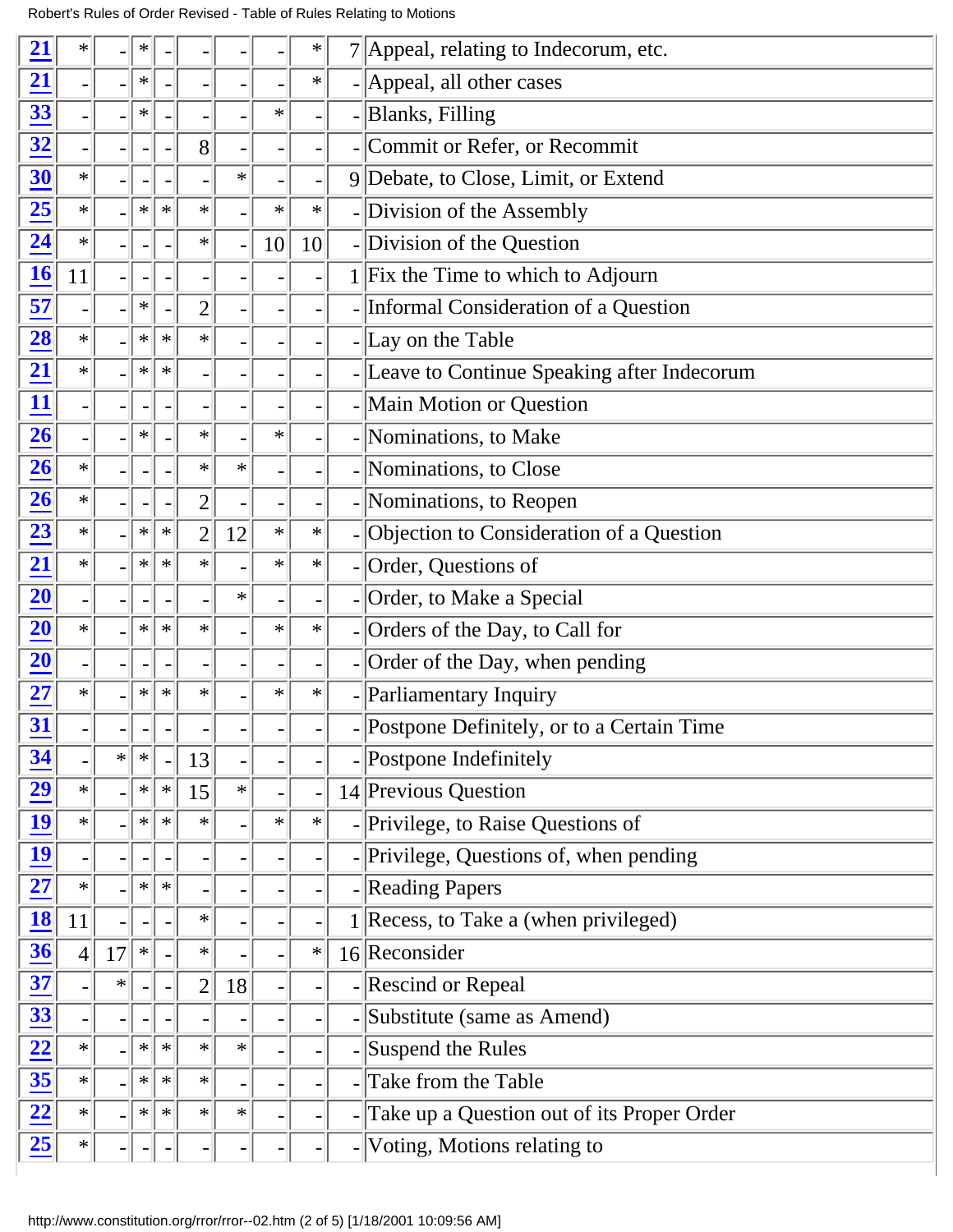$\mathbb{R}$  -  $\mathbb{R}$   $\mathbb{R}$   $\mathbb{R}$  2 -  $\mathbb{R}$   $\mathbb{R}$  -  $\mathbb{R}$  - Withdraw a Motion, Leave to

# **NOTES TO TABLE**

- 1. To Fix the Time to which to Adjourn is privileged only when made while another question is pending, and in an assembly that has made no provision for another meeting on the same or the next day. To Adjourn loses its privileged character and is a main motion if in any way qualified, or if its effect, if adopted, is to dissolve the assembly without any provision for its meeting again. To Take a Recess is privileged only when made while other business is pending.
- 2. An affirmative vote on this motion cannot be reconsidered.
- An Amendment may be made (a) by *inserting* (or *adding*) words or paragraphs; (b) by *striking out* 3. words or paragraphs; (c) by *striking out certain words* and *inserting others*; or (d) by *substituting* one or more paragraphs for others, or an entire resolution for another, on the same subject.
- 4. Undebatable when the motion to be amended or reconsidered is undebatable.
- 5. Constitutions, By-Laws, and Rules of Order before adoption are in every respect main motions and may be amended by majority vote. After adoption they require previous notice and 2/3 vote for amendment.
- Standing Rules may be amended at any time by a majority vote if previous notice has been given, or 6. by a 2/3 vote without notice.
- 7. An Appeal is undebatable only when made while an undebatable question is pending, or when relating to indecorum, or to transgressions of the rules of speaking, or to the priority of business. When debatable, only one speech from each member is permitted. On a tie vote the decision of the chair is sustained.
- Cannot be reconsidered after the committee has taken up the subject, but by 2/3 vote the committee 8. at any time may be discharged from further consideration of the question.
- These motions may be moved whenever the immediately pending question is debatable, and they 9. apply only to it, unless otherwise specified.
- 10. If resolutions or propositions relate to different subjects which are independent of each other, they must be divided on the request of a single member, which can be made when another has the floor. If they relate to the same subject and yet each part can stand alone, they may be divided only on a regular motion and vote.
- 11. Undebatable if made when another question is before the assembly.
- 12. The objection can be made only when the question is first introduced, before debate. A 2/3 vote must be opposed to the consideration in order to sustain the objection.
- 13. A negative vote on this motion cannot be reconsidered.
- The Previous Question may be moved whenever the immediately pending question is debatable or 14. amendable. The questions upon which it is moved should be specified; if not specified, it applies only to the immediately pending question. If adopted it cuts off debate and at once brings the assembly to a vote on the immediately pending question and such others as are specified in the motion.
- 15. Cannot be reconsidered after a vote has been taken under it.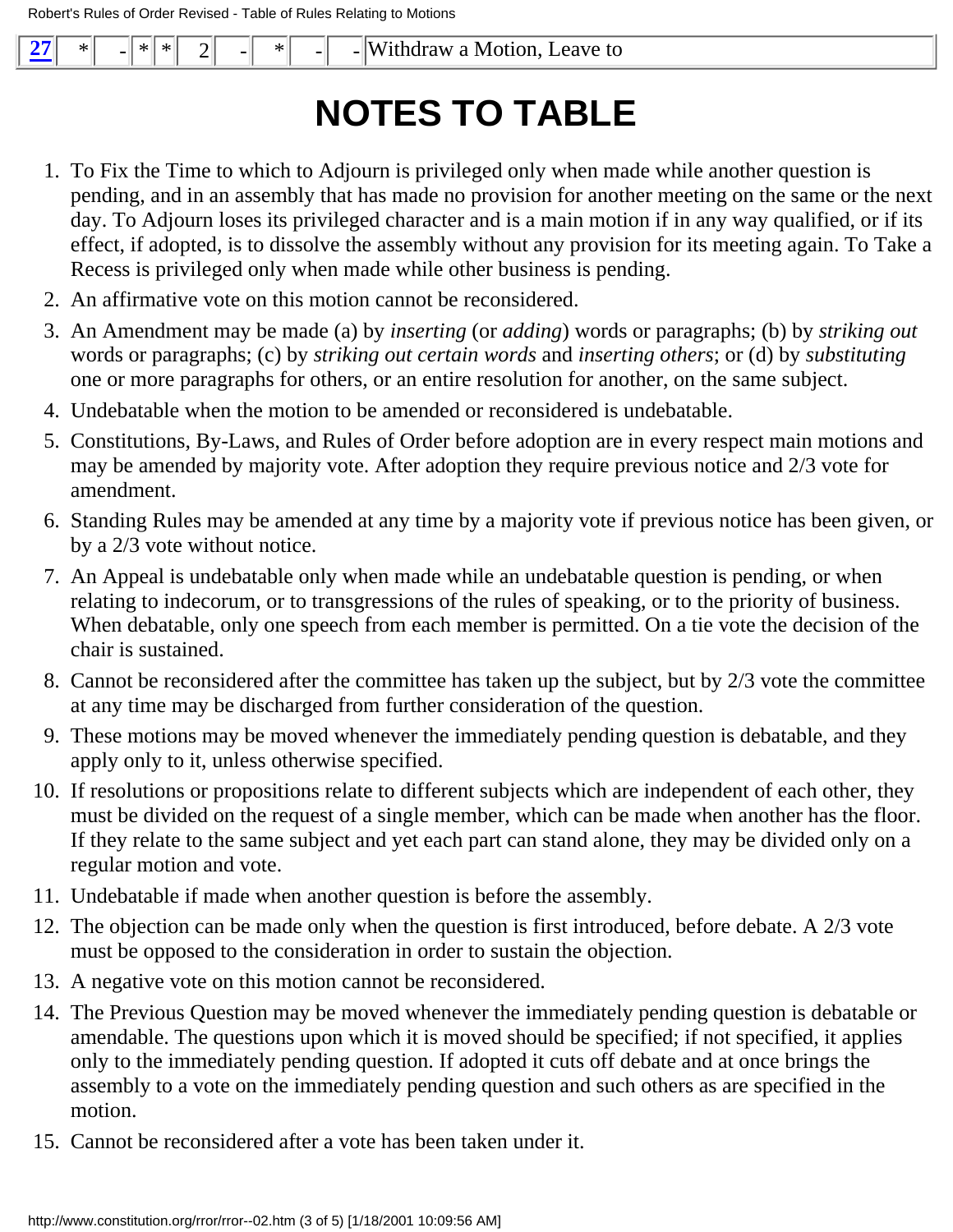Robert's Rules of Order Revised - Table of Rules Relating to Motions

- 16. The motion to reconsider can be made while any other question is before the assembly, and even while another has the floor, or after it has been voted to adjourn, provided the assembly has not been declared adjourned. It can be moved only on the day, or the day after, the vote which it is proposed to reconsider was taken, and by one who voted with the prevailing side. Its consideration cannot interrupt business unless the motion to be reconsidered takes precedence of the immediately pending question. Its rank is the same as that of the motion to be reconsidered, except that it takes precedence of a general order, or of a motion of equal rank with the motion to be reconsidered, provided their consideration has not actually begun.
- 17. Opens to debate main question when latter is debatable.
- 18. Rescind is under the same rules as to amend something already adopted. See notes 2, 5, and 6, above.

# **ADDITIONAL RULES**

*Incidental Motions*. Motions that are incidental to pending motions take precedence of them and must be acted upon first. [See 13 for list of these motions.]

No privileged of subsidiary motion can be laid on the table, postponed definitely or indefinitely, or committed. When the main question is laid on the table, etc., all adhering subsidiaries go with it.

# **EXPLANATION OF THE TABLE OF RULES RELATING TO MOTIONS**

Every one expecting to take an active part in meetings of a deliberative assembly should become sufficiently familiar with the Order of Precedence of Motions and the Table of Rules, to be able to refer to them quickly. This familiarity can only be acquired by actual practice in referring to these tables and finding the rulings on the various points covered by them in regard to various motions. These six pages contain an epitome of parliamentary law. The Order of Precedence of motions should be committed to memory, as it contains all of the privileged and subsidiary motions, 12 in number, arranged in their order of rank, and shows in regard to each motion whether it can be debated or amended, and what vote it requires, and under what circumstances it can be made.

In the Table of Rules the headings to the 8 columns are rules or principles which are applicable to all original main motions, and should be memorized. They are as follows: (1) Original Main Motions are debatable; (2) debate must be confined to the immediately pending question; (3) they can be amended; (4) all subsidiary motions can be applied to them; (5) they can be reconsidered; (6) they require only a majority vote for their adoption; (7) they must be seconded; and (8) they are not in order when another has the floor. Whenever any of the 44 motions in the Table differs from a main motion in regard to any of these rules, the exception is indicated by a star (\*) or a figure in the proper column opposite that motion. A star shows that the exact opposite of the rule at the head of the column applies to the motion. A figure refers to a note which explains the extent of the exception. A blank shows that the rule at the head of the column applies, and therefore that the motion is in this respect exactly like a main motion. Some of the motions are followed by figures not in the columns: these figures refer to notes giving useful information in regard to these motions.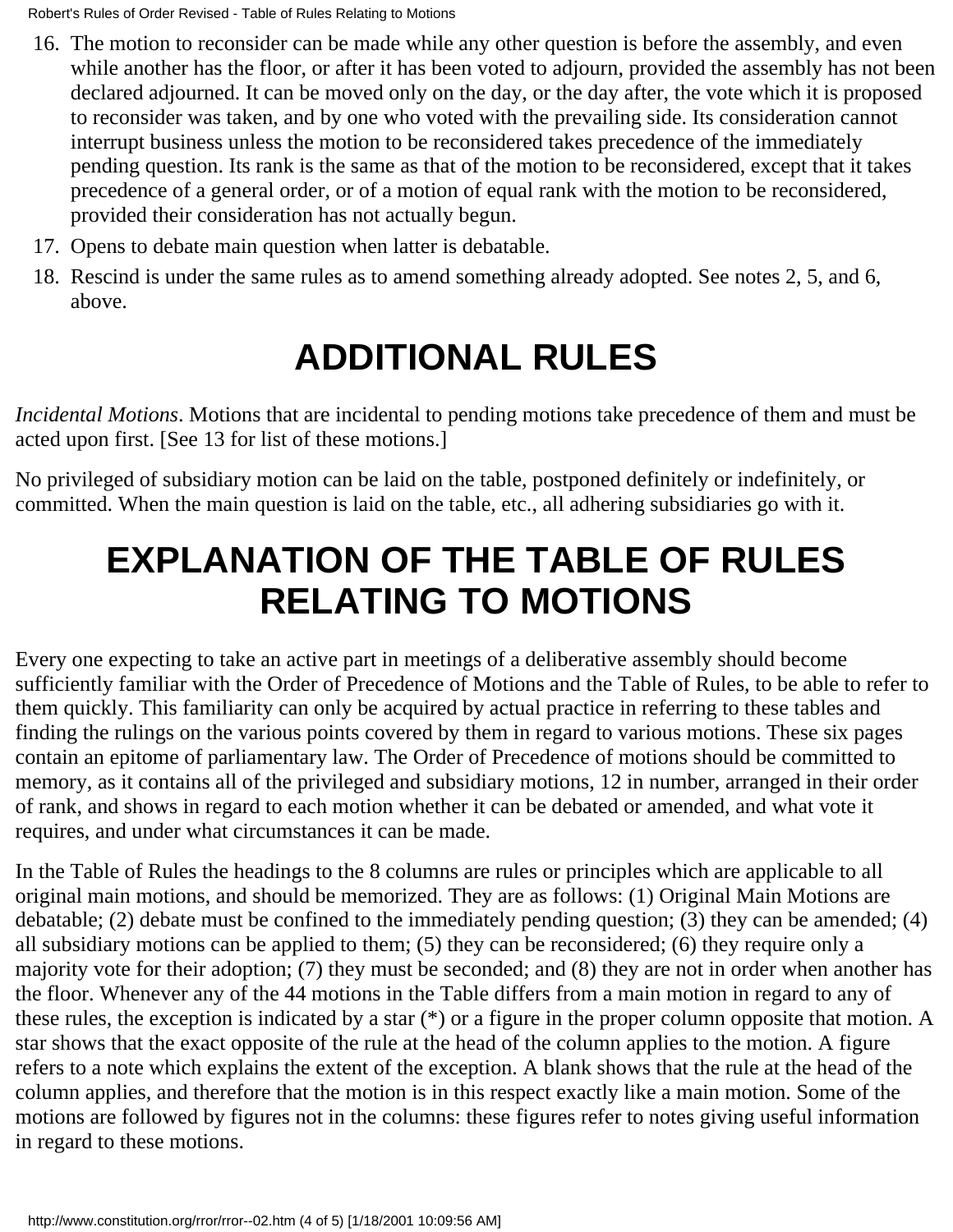#### Robert's Rules of Order Revised - Table of Rules Relating to Motions

The Table of Rules is constructed upon the theory that it is best to learn the general principles of parliamentary law as applied to original main motions, and then to note in what respects each other motion is an exception to these general rules. Thus, the motion to postpone definitely, or to a certain time, has no stars or figures opposite it, and therefore it is subject to all of the above 8 rules the same as any main motion: to postpone indefinitely has two stars and the number 13 opposite to it, showing that the rules. at the head of these three columns do not apply to this motion. The first star shows that debate is not confined to the motion to postpone indefinitely, but that the main motion is also open to debate; the second star shows that the motion to postpone indefinitely cannot be amended; and the number 13 refers to a note which shows that a negative vote on this motion cannot be reconsidered.

As has previously been stated, a star shows that the motion, instead of being subject to the rule at the head of the column, is subject to a rule exactly the reverse. Stars in the various columns, therefore, mean that the motions are subject to the following rules: (1) undebatable; (2) opens main question to debate; (3) cannot be amended; (4) no subsidiary motion can be applied; (5) cannot be reconsidered; (6) requires a two-thirds vote; (7) does not require to be seconded; and (8) in order when another has the floor.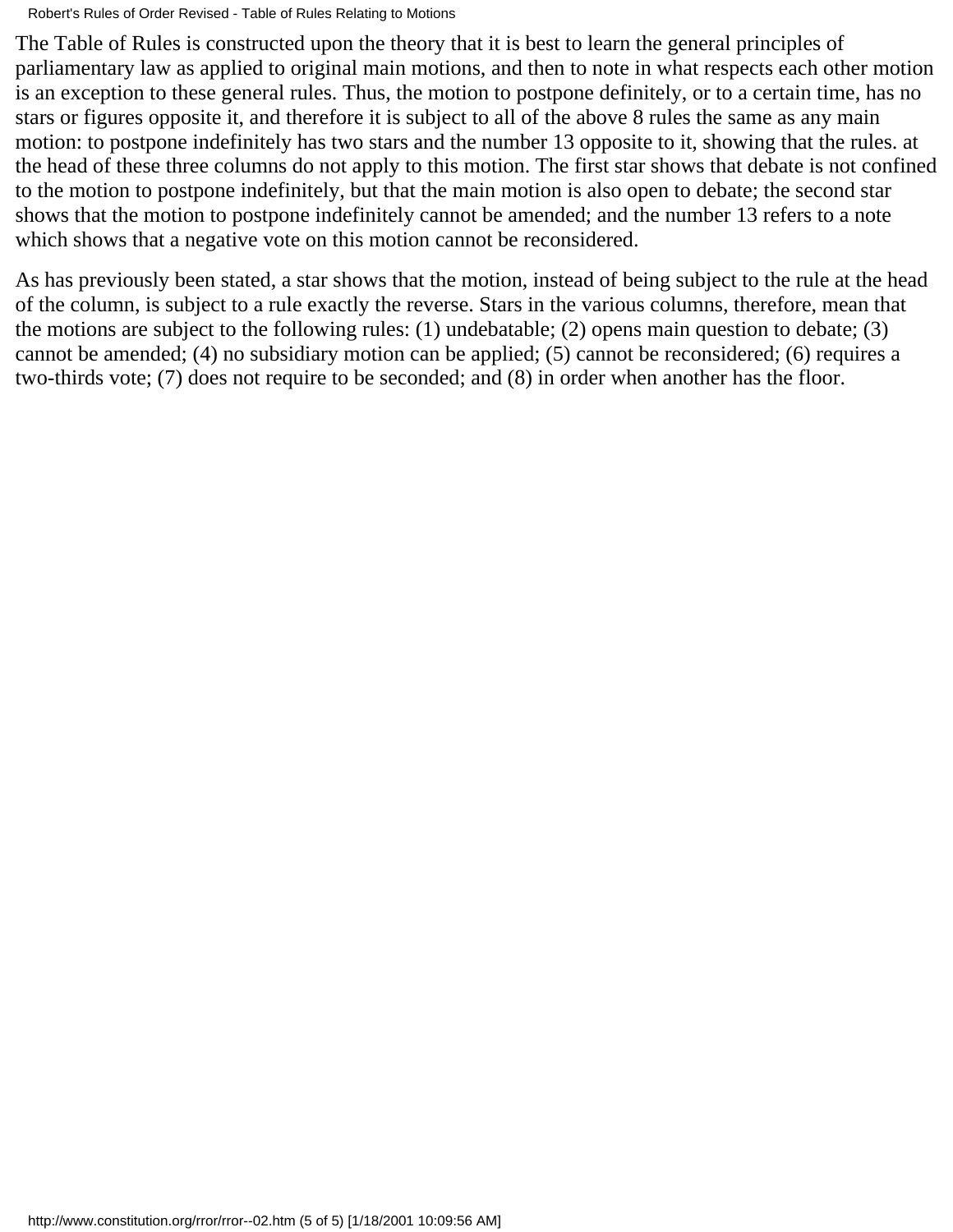\_\_\_\_

# <span id="page-10-0"></span>**Art. III. Privileged Motions.**

See **14** for a list and the general characteristics of these motions.

**16. To Fix the Time to which the Assembly shall Adjourn**. [1](#page-10-2) This motion is privileged only when made while another question is pending and in an assembly that has made no provision for another meeting on the same or the next day. The time fixed cannot be beyond the time of the next meeting. If made in an assembly that already has provided for another meeting on the same or the next day, or if made in an assembly when no question is pending, this is a main motion and may be debated and amended and have applied to it the other subsidiary motions, like other main motions. Whenever the motion is referred to in these rules the privileged motion is meant, unless specified to the contrary.

This motion when privileged takes precedence of all others, and is in order even after it has been voted to adjourn, provided the chairman has not declared the assembly adjourned. It can be amended, and a vote on it can be reconsidered. When the assembly has no fixed place for its meetings, this motion should include the place as well as the time for the next meeting, and in this case the place is subject to amendment as well as the time. When the assembly meets at the time to which it adjourned, the meeting is a continuation of the previous session. Thus, if the Annual Meeting is adjourned to meet on another day, the adjourned meeting is a legal continuation of the Annual Meeting. [See **[63](#page-70-1)**.] The form of this motion is, "I move that when we adjourn, we adjourn (or stand adjourned) to 2 P.M. tomorrow."

<span id="page-10-1"></span>**17. To Adjourn**. The motion to adjourn (when unqualified) is always a privileged motion except when, for lack of provision for a future meeting, as in a mass meeting, or at the last meeting of a convention, its effect, if adopted, would be to dissolve the assembly permanently. In any organized society holding several regular meetings during the year, it is, when unqualified, always a privileged motion. When not privileged it is treated as any other main motion, being debatable and amendable, etc.

The privileged motion to adjourn takes precedence of all others, except the privileged motion "to fix the time to which to adjourn," to which it yields. It is not debatable, nor can it be amended or have any other subsidiary [**12**] motion applied to it; nor can a vote on it be reconsidered. It may be withdrawn.

The motion to adjourn can be repeated if there has been any intervening business, though it is simply progress in debate. The assembly may decline to adjourn in order to hear one speech or to take one vote, and therefore it must have the privilege of renewing the motion to adjourn when there has been any progress in business or debate. But this high privilege is liable to abuse to the annoyance of the assembly, if the chair does not prevent it by refusing to entertain the motion when evidently made for obstructive purposes, as when the assembly has just voted it down, and nothing has occurred since to show the possibility of the assembly's wishing to adjourn. [See Dilatory Motions, **[40](#page-85-1)**.]

The motion to adjourn, like every other motion, cannot be made except by a member who has the floor. When made by one who has not risen and addressed the chair and been recognized, it can be entertained

<span id="page-10-2"></span><sup>1.</sup> In Congress this motion was given the highest rank of all motions, but it was so utilized for filibustering purposes and there was so little need of such a motion in an assembly meeting daily for months that in the last revision to the rules it was omitted from the list of privileged motions. In ordinary assemblies having short or infrequent sessions its usefulness outweighs the harm that may be done by its improper use.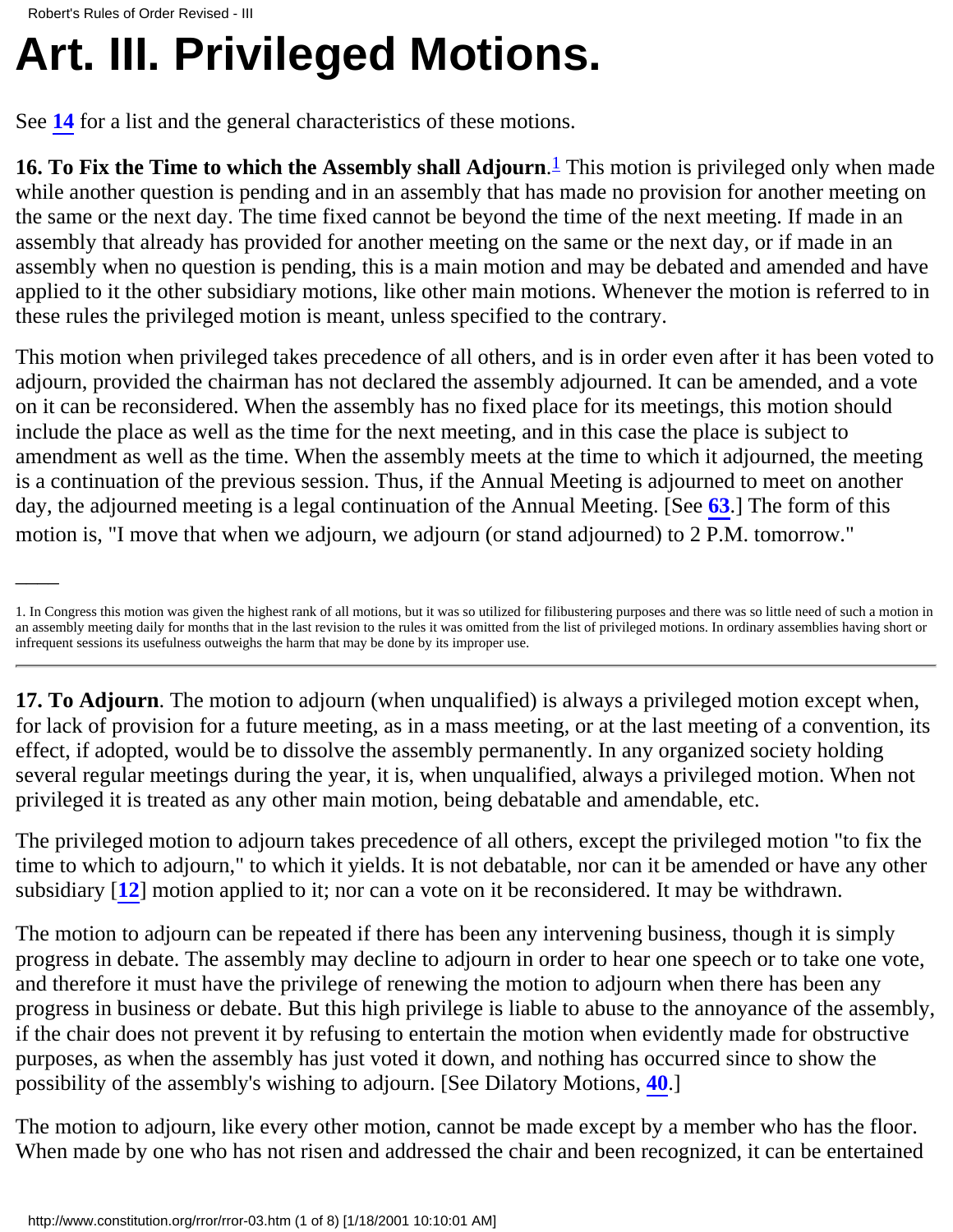only by general consent. It cannot be made when the assembly is engaged in voting, or verifying the vote, but is in order after the vote has been taken by ballot before it has been announced. In such case the ballot vote should be announced as soon as business is resumed. Where much time will be consumed in counting ballots the assembly may adjourn, having previously appointed a time for the next meeting, or, still better, may take a recess as explained in the next section. No appeal, or question of order, or inquiry, should be entertained after the motion to adjourn has been made, unless it is of such a nature that its decision is necessary before an adjournment, or unless the assembly refuses to adjourn, when it would be in order.

Before putting the motion to adjourn, the chair, in most organizations, should be sure that no important matters have been overlooked. If there are announcements to be made they should be attended to before taking the vote, or at least, before announcing it. If there is something requiring action before adjournment, the fact should be stated and the mover requested to withdraw his motion to adjourn. The fact that the motion to adjourn is undebatable does not prevent the assembly's being informed of business requiring attention before adjournment. Members should not leave their seats until the chair has declared the assembly adjourned.

An adjournment sine die -- that is, without day -- closes the session and if there is no provision for convening the assembly again, of course the adjournment dissolves the assembly. But, if any provision has been made whereby another meeting may be held, its effect is simply to close the session. In an assembly, as a convention, which meets regularly only once during its life, but whose by-laws provide for calling special meetings, an adjournment sine die means only the ending of the regular session of the convention, which, however, may be reconvened as provided in the by-laws. If called to meet again the assembly meets as a body already organized.

When the motion to adjourn is qualified in any way, or when its effect is to dissolve the assembly without any provision being made for holding another meeting of the assembly, it loses its privilege and is a main motion, debatable and amendable and subject to having applied to it any of the subsidiary motions.

In committees where no provision has been made for future meetings, an adjournment is always at the call of the chair unless otherwise specified. When a special committee, or the committee of the whole, has completed the business referred to it, instead of adjourning, it rises and reports, which is equivalent to adjournment without day.

*The Effect upon Unfinished Business* of an adjournment, unless the assembly has adopted rules to the contrary, is as follows:

(a) When the adjournment does not close the session [**[63](#page-70-1)**], the business interrupted by it is the first in order after the reading of the minutes at the next meeting, and is treated the same as if there had been no adjournment, an adjourned meeting being legally the continuation of the meeting of which it is an adjournment.

(b) When the adjournment closes a session<sup>[1](#page-12-2)</sup> in an assembly having regular sessions as often as quarterly, the unfinished business should be taken up, just where it was interrupted at the next succeeding session previous to new business; provided that, in a body elected, either wholly or in part, for a definite time (as a board of directors one-third of whom are elected annually), unfinished business falls to the ground with the expiration of the term for which the board, or any part of it, was elected.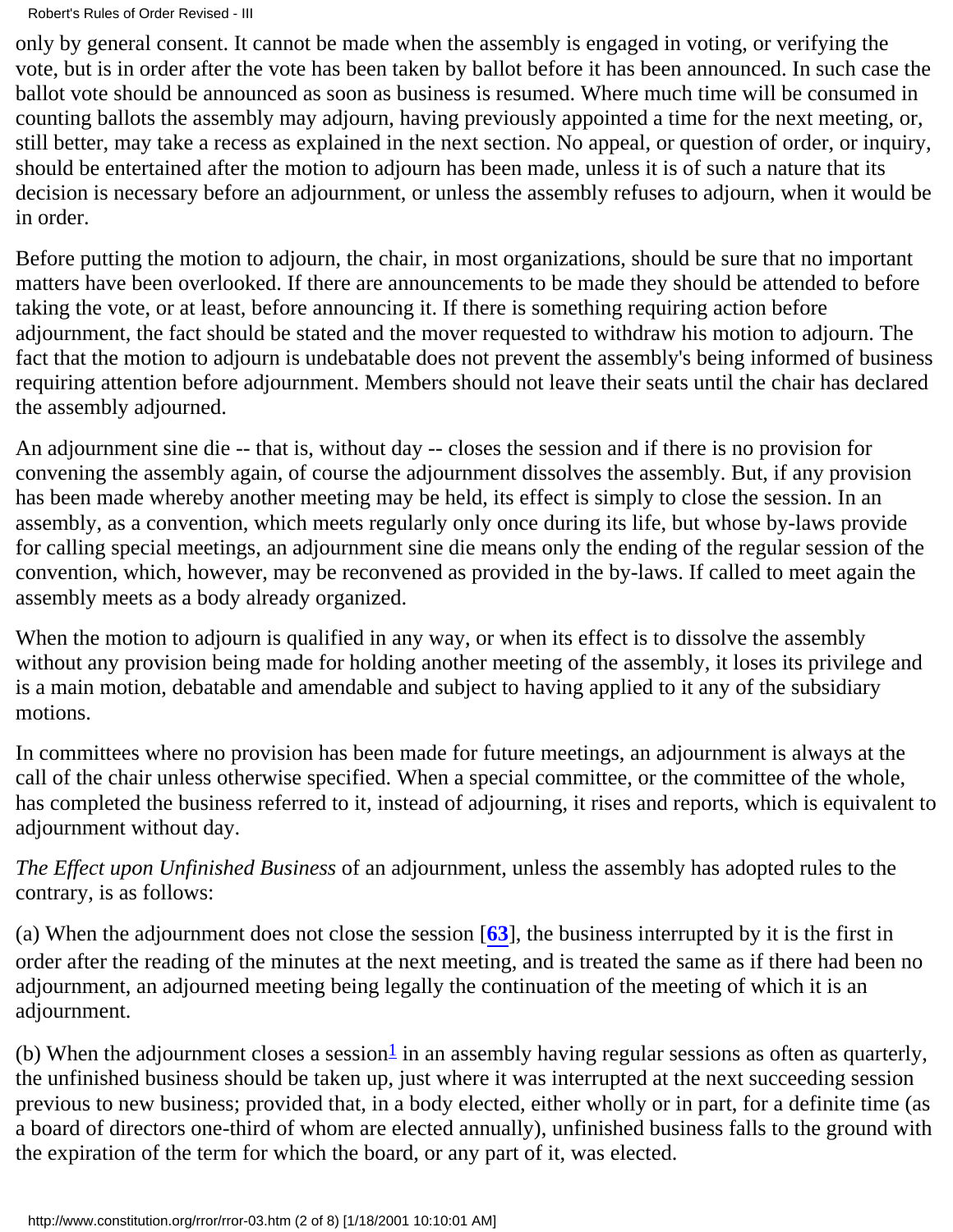$\overline{\phantom{a}}$ 

\_\_\_\_

(c) When the adjournment closes a session in an assembly which does not meet as often as quarterly, or when the assembly is an elective body, and this session ends the term of a portion of the members, the adjournment puts an end to all business unfinished at the close of the session. The business may be introduced at the next session, the same as if it had never been before the assembly.

<span id="page-12-0"></span>**18. Take a Recess.**<sup>1</sup> This motion is practically a combination of the two preceding, to which it yields, taking precedence of all other motions. If made when other business is before the assembly, it is a privileged motion and is undebatable and can have no subsidiary motion applied to it except amend. It can be amended as to the length of the recess. It takes effect immediately. A motion to take a recess made when no business is before the assembly, or a motion to take a recess at a future time, has no privilege, and is treated as any other main motion. A recess is an intermission in the day's proceedings, as for meals or for counting the ballots when much time is required; or in the case of meetings like conventions lasting for several days a recess is sometimes taken over an entire day. When a recess is provided for in the order of exercises, or program, the chair, when the time arrives, announces the fact and says the assembly stands adjourned, or in recess, to the specified hour. The assembly by a two-thirds vote can postpone the time for taking a recess, or adjournment. When the hour has arrived to which the recess was taken, the chairman calls the assembly to order and the business proceeds the same as if no recess had been taken. If the recess was taken after a vote had been taken and before it was announced, then the first business is the announcement of the vote. The intermissions in the proceedings of a day are termed recesses, whether the assembly voted to take a recess, or whether it simply adjourned having previously adopted a program or rule providing for the hours of meeting. When an assembly has frequent short regular meetings not lasting over a day, and an adjourned meeting is held on another day, the interval between the meetings is not referred to as a recess.

<span id="page-12-1"></span>**19. Questions of Privilege**. Questions relating to the rights and privileges of the assembly, or to any of its members, take precedence of all other motions except the three preceding relating to adjournment and recess, to which they yield. If the question is one requiring immediate action it may interrupt a member's speech; as, for example, when, from any cause, a report that is being read cannot be heard in a part of the hall. But if it is not of such urgency it should not interrupt a member after he has commenced his speech. Before a member has commenced speaking, even though he has been assigned the floor, it is in order for another member to raise a question of privilege. When a member rises for this purpose he should not wait to be recognized, but immediately on rising should say, "Mr. Chairman," -- and when he catches the chairman's eye, should add, "I rise to a question of privilege affecting the assembly," or "I rise to a question of personal privilege." The chair directs him to state his question. and then decides whether it is one of privilege or not. From this decision any two members may appeal. The chair may decide it to be a

<span id="page-12-2"></span><sup>1. &</sup>quot;All business before committees of the House at the end of one session shall be resumed at the commencement of the next session of the same Congress in the same manner as if no adjournment had taken place." H.R. Rule 26. In practice this rule is applied to business before the House as well as to that before committees. But unfinished business does not go over from one Congress to another Congress. When a society meets only once in six months or a year, there is liable to be as great a difference in the personnel of the two consecutive meetings as of two consecutive Congresses, and only trouble would result from allowing unfinished business to hold over to the next yearly meeting.

<span id="page-12-3"></span><sup>1.</sup> Congress has omitted this motion from its latest revision of the list of privileged motions, on account of its abuse for filibustering purposes, and its being so seldom needed.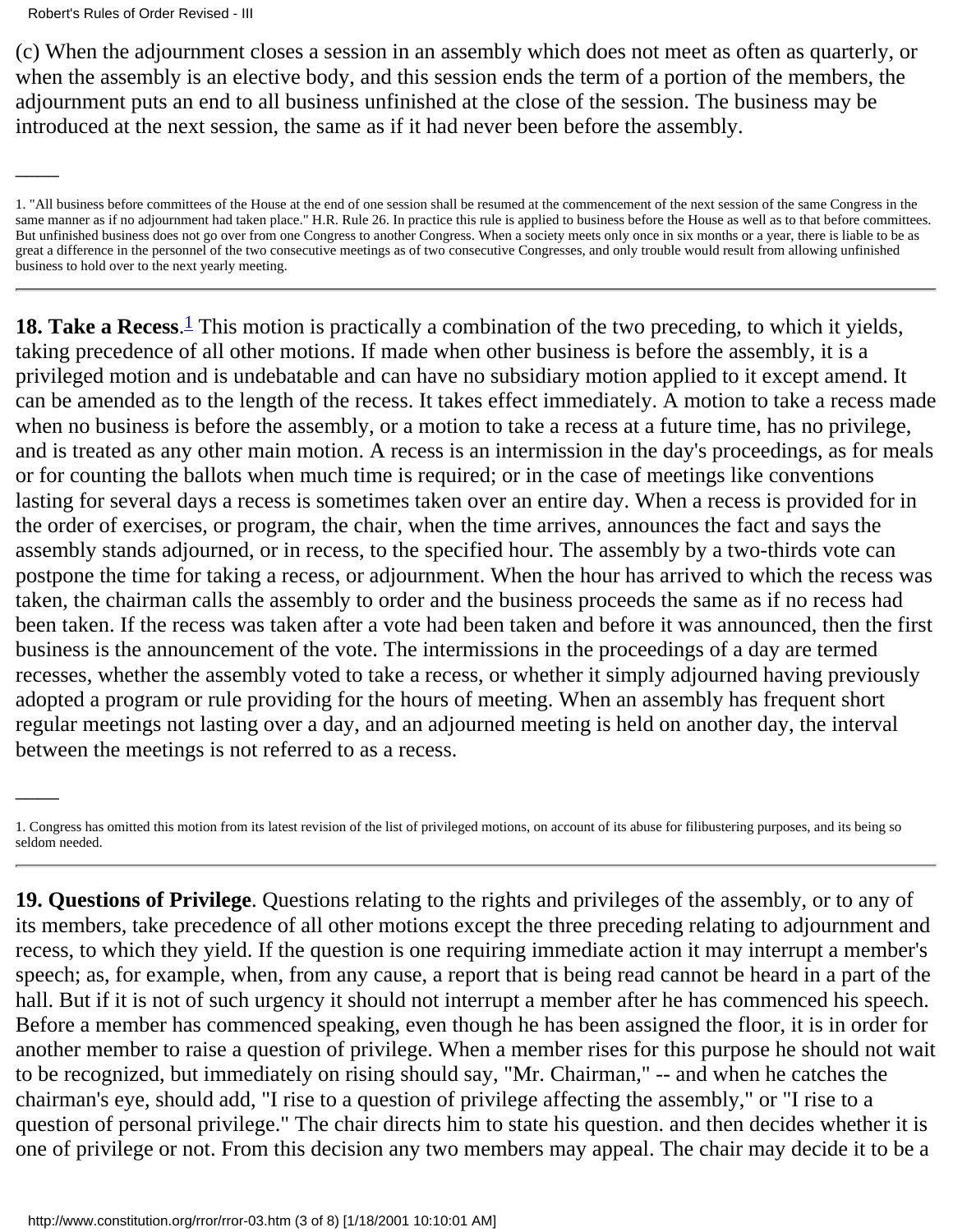question of privilege, but not of sufficient urgency to justify interrupting the speaker. In such a case the speaker should be allowed to continue, and, when he has finished, the chair should immediately assign the floor to the member who raised the question of privilege to make his motion if one is necessary. Whenever his motion is made and stated, it becomes the immediately pending question and is open to debate and amendment and the application of all the other subsidiary motions just as any main motion. Its high privilege extends only to giving it the right to consideration in preference to any other question except one relating to adjournment or recess, and, in cases of great urgency, the right to interrupt a member while speaking. It cannot interrupt voting or verifying a vote. As soon as the question of privilege is disposed of, the business is resumed exactly where it was interrupted; if a member had the floor at the time the question of privilege was raised, the chair assigns him the floor again.

Questions of privilege may relate to the privileges of the assembly or only of a member, the former having the precedence if the two come into competition. Questions of personal privilege must relate to one as a member of the assembly, or else relate to charges against his character which, if true, would incapacitate him for membership. Questions like the following relate to the privileges of the assembly: those relating to the organization of the assembly; or to the comfort of its members, as the heating, lighting, ventilation, etc., of the hall, and freedom from noise and other disturbance; or to the conduct of its officers or employees; or to the punishing of a member for disorderly conduct or other offence; or to the conduct of reporters for the press, or to the accuracy of published reports of proceedings.

Privileged questions include, besides questions of privilege, a call for the orders of the day and the privileged motions relating to adjournment and recess. This distinction between privileged questions and questions of privilege should be borne in mind.

<span id="page-13-0"></span>**20. Orders of the Day**. [1](#page-16-0) *A Call for the Orders of the Day* (which, in an ordinary assembly, is a demand that the assembly conform to its program or order of business) can be made at any time when no other privileged [**14**] motion is pending and the order of business is being varied from, and only then. It requires no second, and is in order when another has the floor, even though it interrupts a speech, as a single member has a right to demand that the order of business be conformed to. It is out of order to call for the orders of the day when there is no variation from the order of business. Thus, the orders of the day cannot be called for when another question is pending, provided there are no special orders made for that time or an earlier time, as general orders cannot interrupt a question actually under consideration. The call must be simply for the orders of the day, and not for a specified one, as the latter has no privilege. When the time has arrived for which a special order has been made, a call for the orders of the day taken precedence of everything except the other privileged motions, namely, those relating to adjournment and recess, and questions of privilege, to which it yields. If there are no special orders a call for the orders of the day cannot interrupt a pending question; but, if made when no question is pending, it is in order even when another has the floor an has made a main motion, provided the chair has not stated the question. Until the time of actually taking up the general orders for consideration this call yields to a motion to reconsider, or to a calling up of a motion to reconsider, previously made. A call for the orders of the day cannot be debated or amended, or have any other subsidiary motion applied to it.

It is the duty of the chair to announce the business to come before the assembly in its proper order, and if he always performs this duty there will be no occasion for calling for the orders of the day. But there are occasions when the chair fails to notice that the time assigned for a special order has arrived, or he thinks that the assembly is so interested in the pending question that it does not wish yet to take up the special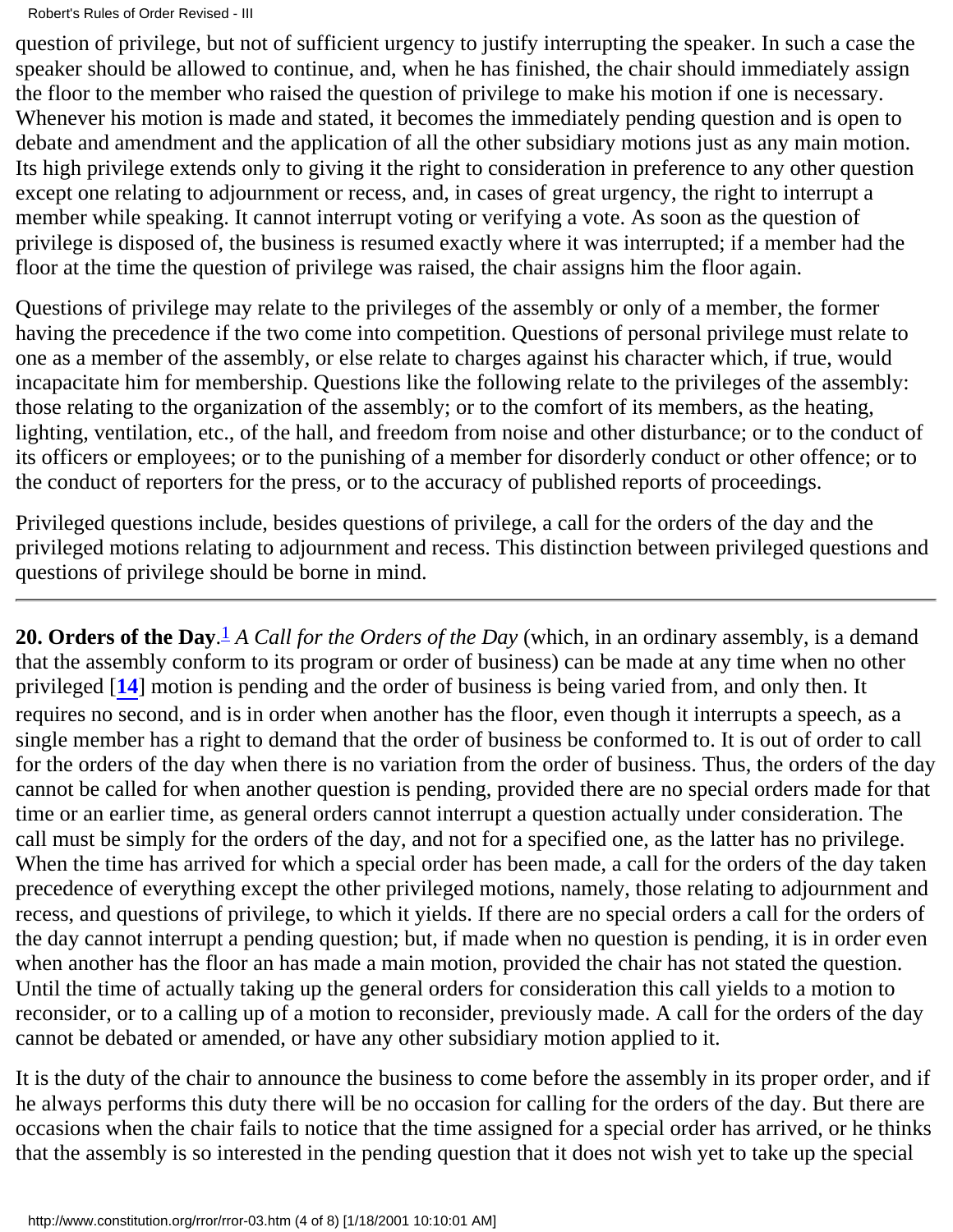order assigned for that time, and therefore delays announcing it. In such a case, as already stated, any member has a right to call for the orders of the day, and thus compel the chair either to announce the order or else put the question, "Will the assembly proceed to the orders of the day?" To refuse to take up the orders at the appointed time is an interference with the order of business similar to suspending the rules and should require the same vote namely, two-thirds. In other words, a two-thirds vote in the negative is necessary to prevent proceeding to the orders of the day. If the assembly refuses to proceed to the orders of the day the orders cannot be called for again until the pending business is disposed of.

When the orders of the day are announced, or when they are called for, if it is desired to prolong the discussion of the pending question, some one should move that the time for considering the pending question be extended a certain number of minutes. A two-thirds vote is required for the adoption of this motion as it changes the order of business or program. After the order has been announced and the question is actually pending, it is debatable and may be amended or have any other subsidiary motion applied to it the same as any other main motion. The orders of the day in a mass cannot be laid on the table or postponed, but when an order has been actually taken up it may, by a majority vote, be laid on the table, or postponed, or committed, so that, if there is no other order to interfere, the consideration of the question previously pending will be resumed. Whenever the orders of the day are disposed of, the consideration of the interrupted business is taken up at the point where it was interrupted by the call for the orders of the day. By suspending the rules by a two-thirds vote any question may be taken up out of its proper order.

*Orders of the Day*. When one or more subjects have been assigned to a particular day or hour (by postponing them to, or making them special orders for, that day or hour, or by adopting a program or order of business), they become the orders of the day for that day or hour, and they cannot be considered before that time, except by a two-thirds vote. They are divided into General Orders and Special Orders, the latter always taking precedence of the former.

A *General Order* is usually made by simply postponing a question to a certain day or hour, or after a certain event. It does not suspend any rule, and therefore cannot interrupt business. But after the appointed hour has arrived it has the preference, when no question is pending, over all other questions except special orders and reconsideration. It cannot be considered before the appointed time except by a reconsideration or by a two-thirds vote. When the order of business provides for orders of the day, questions simply postponed to a meeting, without specifying the hour, come up under that head. If no provision is made for orders of the day, then such postponed questions come up after the disposal of the business pending at the previous adjournment, and after the questions on the calendar that were not disposed of at the previous meeting.

An order of business that specifies the order in which, but not the time when, the business shall be transacted, together with the postponed questions constitutes the general orders. This order cannot be varied from except by general consent or by suspending the rules by a two-thirds vote. If all of this business is not disposed of before adjournment, it becomes "unfinished business," and is treated as unfinished business, as explained in **[17](#page-10-1)** under The Effect Upon Unfinished Business of an Adjournment.

As general orders cannot interrupt the consideration of a pending question, it follows that any general order made for an earlier hour, though made afterwards, by not being disposed of in time may interfere with the general order previously made. Therefore, general orders must take precedence among themselves in the order of the times to which they were postponed, regardless of when the general order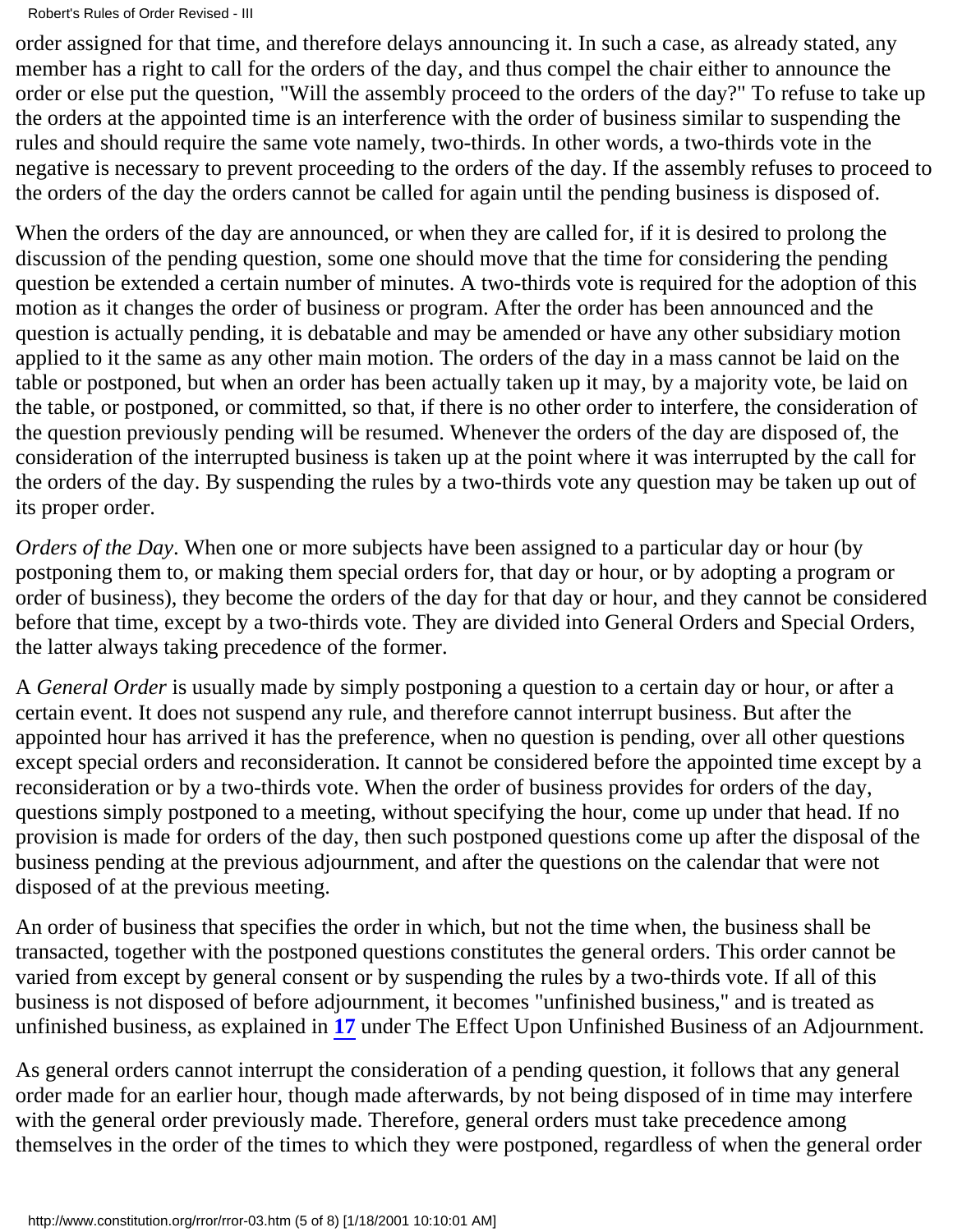was made. If several are appointed for the same time, then they take precedence in the order in which they were made. If several appointed for the same time were made at the same time, then they take precedence in the order in which they were arranged in the motion making the general order.

To *Make a Special Order* requires a two-thirds vote, because it suspends all rules that interfere with its consideration at the specific time, except those relating to motions for adjournment or recess, or to questions of privilege or to special orders made before it was made. A pending question is made a special order for a future time by "Postponing it and making it a special order for that time." [See Postpone to a Certain Time, **31**, which should be read in connection with this section.] If the question is not pending, the motion to make it a special order for a certain time is a main motion, debatable, amendable, etc. The member desirous of making it a special order should obtain the floor when nothing is pending, and business of that class, or new business, is in order, and say, "I move that the following resolution be made the special order for [specifying the time]," and then reads the resolution and hands it to the chair. Or he may adopt this form: "I offer the following resolution, and move that it be made a special order for the next meeting." Or, in case a committee has been appointed to submit a revision of the constitution, the following resolution may be adopted: "Resolved, That the revision of the constitution be made the special order for Thursday morning and thereafter until it is disposed of." Another way of making special orders is by adopting a program, or order of business, in which is specified the hour for taking up each topic.

*Program*. It is customary to adopt a program, or order of business, in conventions in session for several days. Since the delegates and invited speakers come from a distance, it is very important that the program be strictly adhered to. No change can be made in it after its adoption by the assembly, except by a two-thirds vote. When the hour assigned to a certain topic arrives, the chair puts to vote any questions pending and announces the topic for the hour. This is done because, under such circumstances, the form of the program implies that the hour, or other time, assigned to each topic is all that can be allowed. But, if any one moves to lay the question on the table, or postpone it to a certain time, or refer it to a committee, the chair should recognize the motion and immediately put it to vote without debate. Should any one move to extend the time allotted the pending question, it should be decided instantly without debate, a two-thirds vote being necessary for the extension. It is seldom that an extension is desirable, as it is unfair to the next topic. When an invited speaker exceeds his time it is extremely discourteous to call for the orders of the day. The chair should have an understanding with invited speakers as to how he will indicate the expiration of their time. This can be done by tapping on a book or a bell. It is usually better to have it understood that the signal will be given one minute before the time expires, or longer if the speaker wishes it, so that he can properly close his address. At the expiration of the time the presiding officer should rise and attract the attention of the speaker still continues speaking, the chair that the time has expired, etc.

*A series of special orders made by a single vote* is treated the same as a program -- that is, at the hour assigned to a particular subject it interrupts the question assigned to the previous hour. If it is desired to continue the discussion of the pending topic at another time, it can be laid on the table or postponed until after the close of the interrupting question, by a majority vote.

*Special Orders made at different times for specified hours.* When special orders that have been made at different times come into conflict, the one that was first made takes precedence of all special orders made afterwards, though the latter were made for an earlier hour. No special order can be made so as to interfere with one previously made. By reconsidering the vote making the first special order, they can be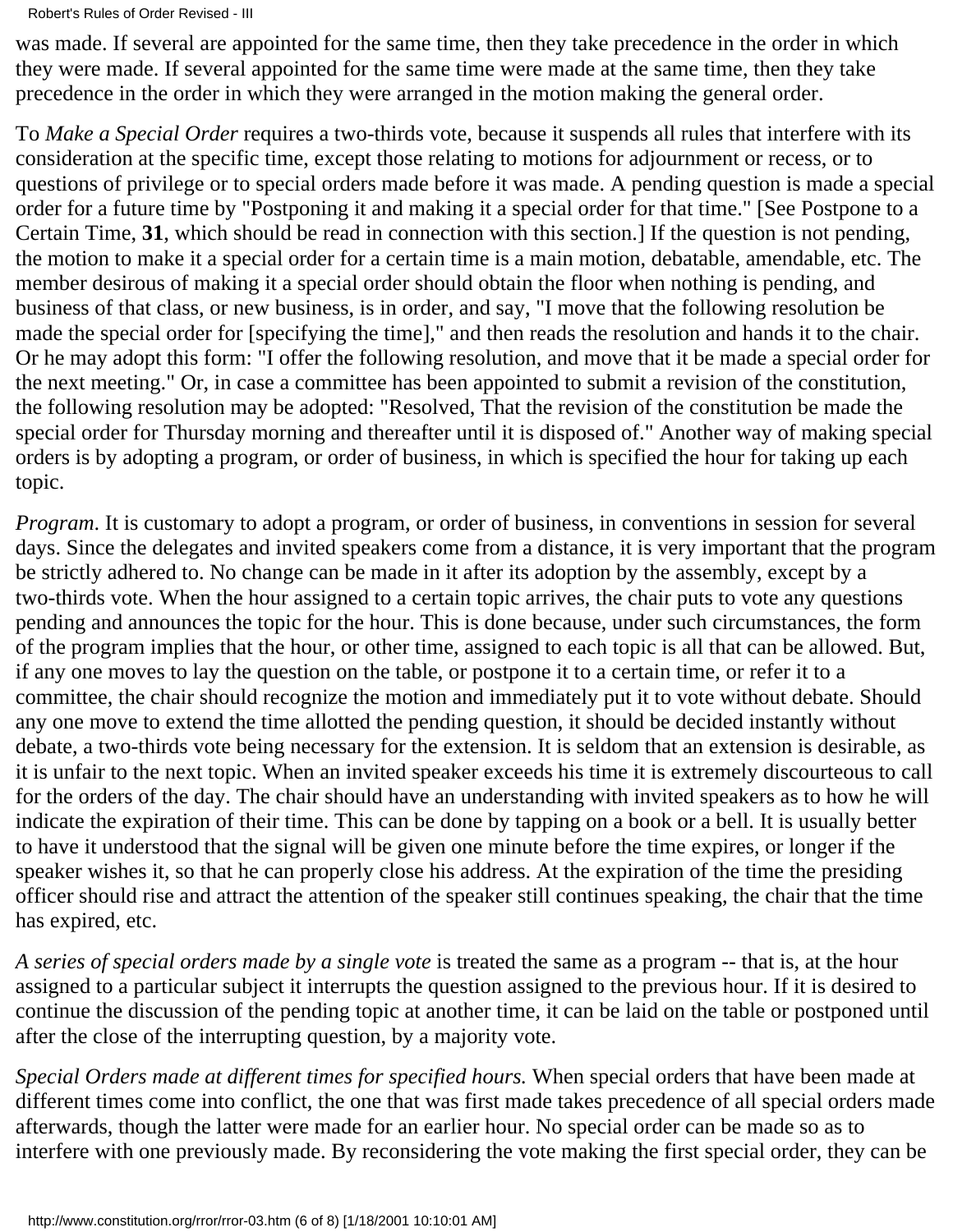arranged in the order desired. Suppose, after a special order has been made for 3 P.M., one is made for 2 P.M., and still later one is made for 4 P.M.; if the 2 P.M. order is pending at 3 P.M., the order for 3 P.M., having been made first, interrupts it and continues, if not previously disposed of, beyond 4 P.M., regardless of the special order for that hour. When it, the 3 P.M. order, is disposed of, the special order for 2 P.M. is resumed even if it is after 4 o'clock, because the 2 P.M. order was made before the 4 P.M. order. The only exception to this rule is in the case of the hour fixed for recess or adjournment. When that hour arrives the chair announces it and declares the assembly adjourned, or in recess, even though there is a special order pending that was made before the hour for recess or adjournment was fixed. When the chair announces the hour, any one can move to postpone the time for adjournment, or to extend the time for considering the pending question a certain number of minutes. These motions are undebatable, and require a two-thirds vote.

*Special Orders when only the day or meeting is specified*. Often subjects are made special orders for a meeting without specifying an hour. If the order of business provides for orders of the day, they come up under that head, taking precedence of general orders. If there is no provision for orders of the day, they come up under unfinished business -- that is, before new business. If there is no order of business, then they may be called up at any time after the minutes are disposed of.

*The Special Order for a Meeting*. Sometimes a subject is made the special order for a meeting, as for Tuesday morning in a convention, in which case it is announced by the chair as the pending business immediately after the disposal of the minutes. This particular form is used when it is desired to devote an entire meeting, or so much of it as is necessary, to considering a special subject, as the revision of the by-laws. This form of a special order should take precedence of the other forms of special orders. It is debatable and amendable.

[Table of Contents](#page-0-0) [Previous Article](#page-18-0) [Next Article](#page-23-0)

 $\overline{\phantom{a}}$ 

.

.

.

.

.

.

.

.

.

.

<span id="page-16-0"></span><sup>1.</sup> While Congress retains the call for the orders of the day in its list of privileged motions, it has abandoned the use of orders of the day, having, instead, a detailed order of business with several calendars. It retains special orders which may be made by a two-thirds vote.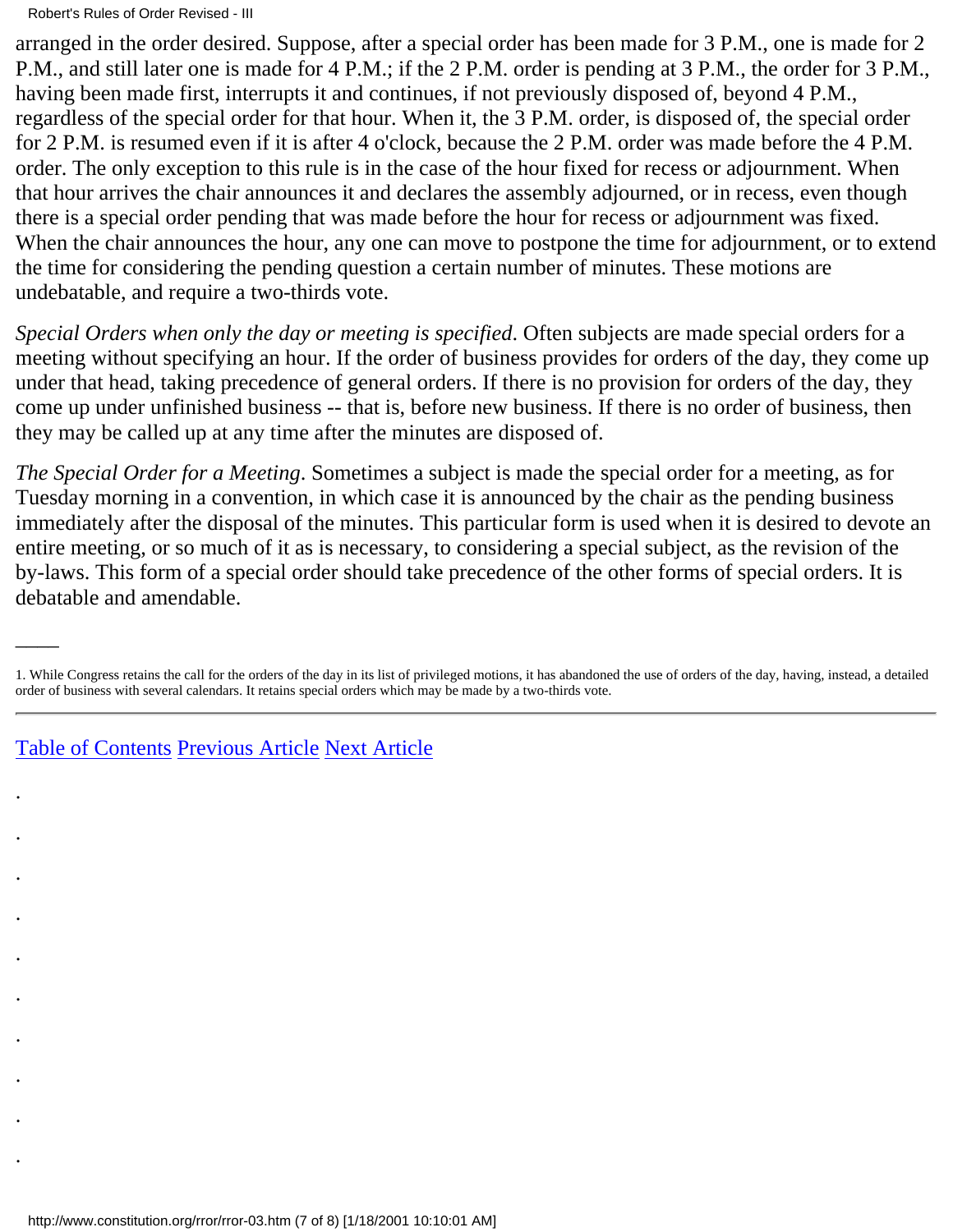.

.

.

.

.

.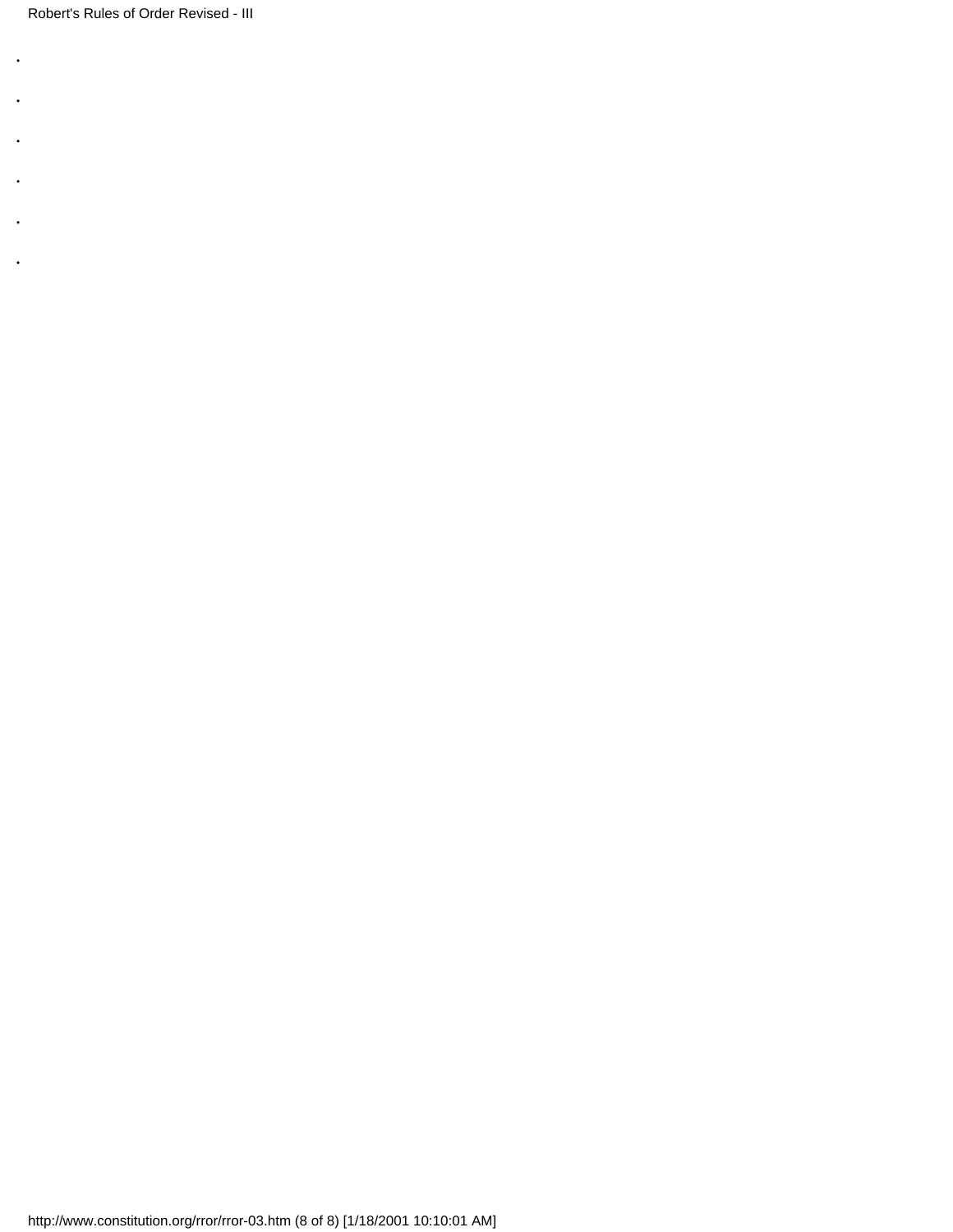# <span id="page-18-0"></span>**Art. II. General Classification of Motions.**

**For convenience motions may be classified as follows:**

| Main or Principal Motions11 |  |
|-----------------------------|--|
| Subsidiary Motions12        |  |
| Incidental Motions13        |  |
| Privileged Motions14        |  |

**11. A Main or Principal Motion** is a motion made to bring before the assembly, for its consideration, any particular subject. It takes precedence of nothing -- that is, it cannot be made when any other question is before the assembly; and it yields to all Privileged, Incidental, and Subsidiary Motions -- that is, any of these motions can be made while a main motion is pending. Main motions are debatable, and subject to amendment, and can have any subsidiary [**12**] motions applied to them. When a main motion is laid on the table, or postponed to a certain time, it carries with it all pending subsidiary motions. If a main motion is referred to a committee it carries with it only the pending amendments. As a general rule, they require for their adoption only a majority vote -- that is, a majority of the votes cast; but amendments to constitutions, by-laws, and rules of order already adopted, all of which are main motions, require a two-thirds vote for their adoption, unless the by-laws, etc., specify a different vote for their amendment; and the motion to rescind action previously taken requires a two-thirds vote, or a vote of a majority of the entire membership, unless previous notice of the motion has been given.

Main motions may be subdivided into Original Main Motions and Incidental Main Motions. *Original Main Motions* are those which bring before the assembly some new subject, generally in the form of a resolution, upon which action by the assembly is desired. *Incidental Main Motions* are those main motions that are incidental to, or relate to, the business of the assembly, or its past or future action, as, a committee's report on a resolution referred to it. A motion to accept or adopt the report of a standing committee upon a subject not referred to it is an original main motion, but a motion to adopt a report on a subject referred to a committee is an incidental main motion. The introduction of an original main motion can be prevented by sustaining by a two-thirds vote an objection to its consideration [**[23](#page-26-0)**], made just after the main motion is stated and before it is discussed. An objection to its consideration cannot be applied to an incidental main motion, but a two-thirds vote can immediately suppress it by ordering the previous question [**[29](#page-91-0)**]. This is the only difference between the two classes of main motions. The following list contains some of the most common

## **Incidental Main Motions**.

| <i>Accept or Adopt a Report</i> upon a subject referred to a committee                                                                               | $\overline{54}$   |
|------------------------------------------------------------------------------------------------------------------------------------------------------|-------------------|
| <i>Adjourn at, or to, a future time</i>                                                                                                              | 17                |
| $\vert$ <i>Adjourn</i> , if qualified in any way, or to adjourn when the effect is<br>to dissolve the assembly with no provision for its reconvening | $17 \overline{)}$ |
| Appoint the Time and Place for the next meeting, if introduced<br>when no business is pending                                                        | 16                |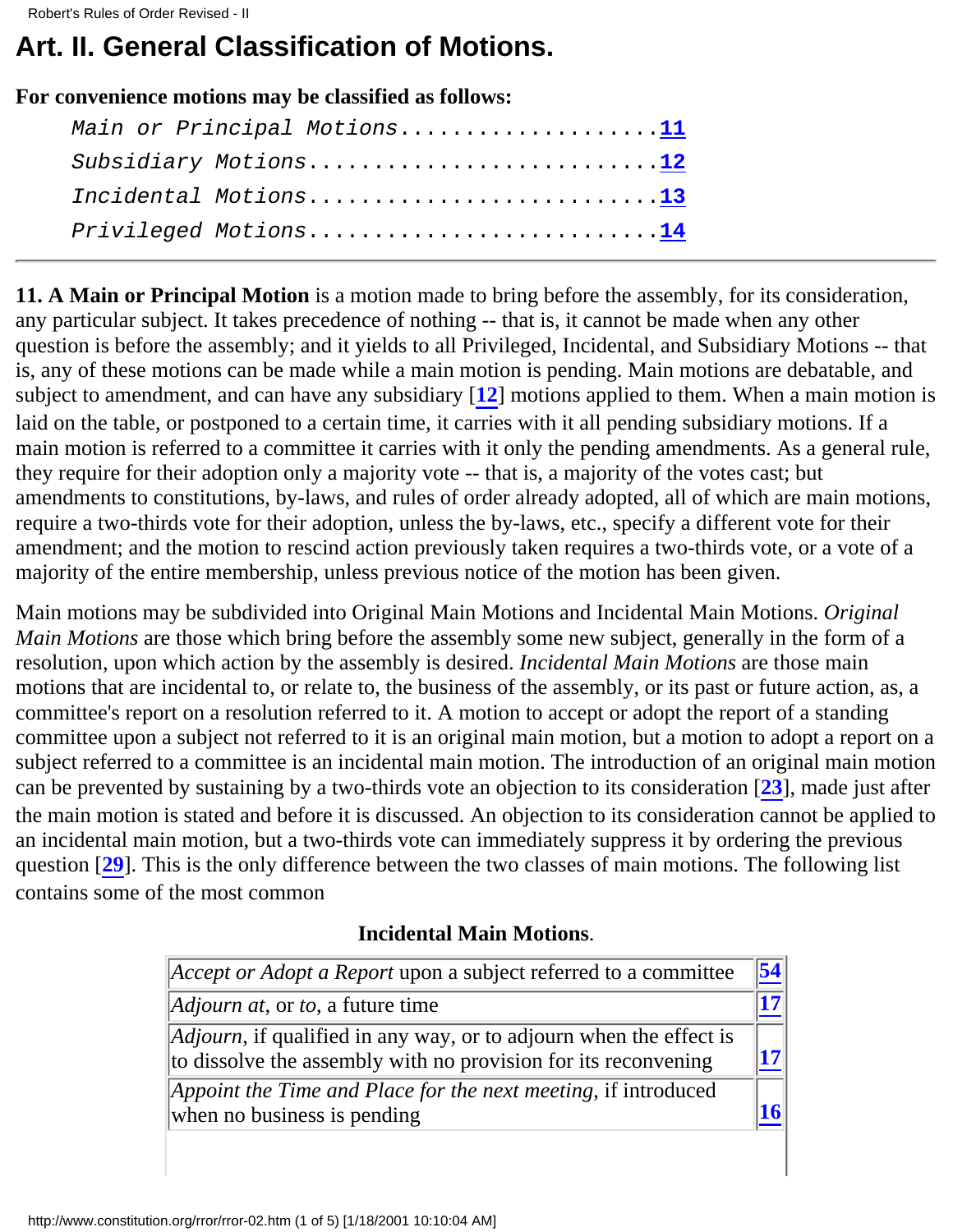| $\parallel$ Amend the Constitution, By-laws, Standing Rules, or Resolutions, $\parallel$ |                 |
|------------------------------------------------------------------------------------------|-----------------|
| letc., already adopted                                                                   |                 |
| <i>Ratify</i> or <i>Confirm</i> action taken                                             | $\overline{39}$ |
| <i>Rescind</i> or <i>Repeal</i> action taken                                             | 37              |

All of these motions are essentially main motions, and are treated as such, though they may appear otherwise.

Though a question of privilege is of high rank so far as interrupting a pending question is concerned, yet when the question has interrupted business and is pending, it is treated as a main motion so far as having incidental and subsidiary motions applied to it. So an order of the day, even though a special order, after it has been taken up is treated in the same way, as is also a question that has been reconsidered.

No motion is in order that conflicts with the constitution, by-laws, or standing rules or resolutions of the assembly, and if such a motion is adopted it is null and void. Before introducing such a motion it is necessary to amend the constitution or by-laws, or amend or rescind the conflicting standing rule or resolution. So, too, a motion is not in order that conflicts with a resolution previously adopted by the assembly at the same session, or that has been introduced and has not been finally disposed of. If it is not too late the proper course is to reconsider [**[36](#page-79-2)**] the vote on the motion previously adopted, and then amend it so as to express the desired idea. If it cannot be reconsidered, then by a two-thirds vote the old resolution may be rescinded when the new one can be introduced, or by giving notice it may be rescinded by a majority vote at the next meeting. In ordinary societies, where the quorum is a small percentage of the membership, and the meetings are as frequent as quarterly, no resolution that conflicts with one adopted at a previous session should be entertained until the old one has been rescinded, which requires a two-thirds vote unless proper notice has been given. [See **37**.]

**12. Subsidiary Motions** are such as are applied to other motions for the purpose of most appropriately disposing of them. By means of them the original motion may be modified, or action postponed, or it may be referred to a committee to investigate and report, etc. They may be applied to any main motion, and when made they supersede the main motion and must be decided before the main motion can be acted upon. None of them, except the motion to amend and those that close or limit or extend the limits of debate, can be applied to a subsidiary, incidental (except an appeal in certain cases), or privileged motion. Subsidiary motions, except to lay on the table, the previous question, and postpone indefinitely, may be amended. The motions affecting the limits of debate may be applied to any debatable question regardless of its privilege, and require a two-thirds vote for their adoption. All those of lower rank than those affecting the limits of debate are debatable, the rest are not. The motion to amend anything that has already been adopted, as by-laws or minutes, is not a subsidiary motion but is a main motion and can be laid on the table or have applied to it any other subsidiary motion without affecting the by-laws or minutes, because the latter are not pending.

In the following list the subsidiary motions are arranged in the order of their precedence, the first one having the highest rank. When one of them is the immediately pending question every motion above it is in order, and every one below it is out of order. They are as follows:

## **Subsidiary Motions**.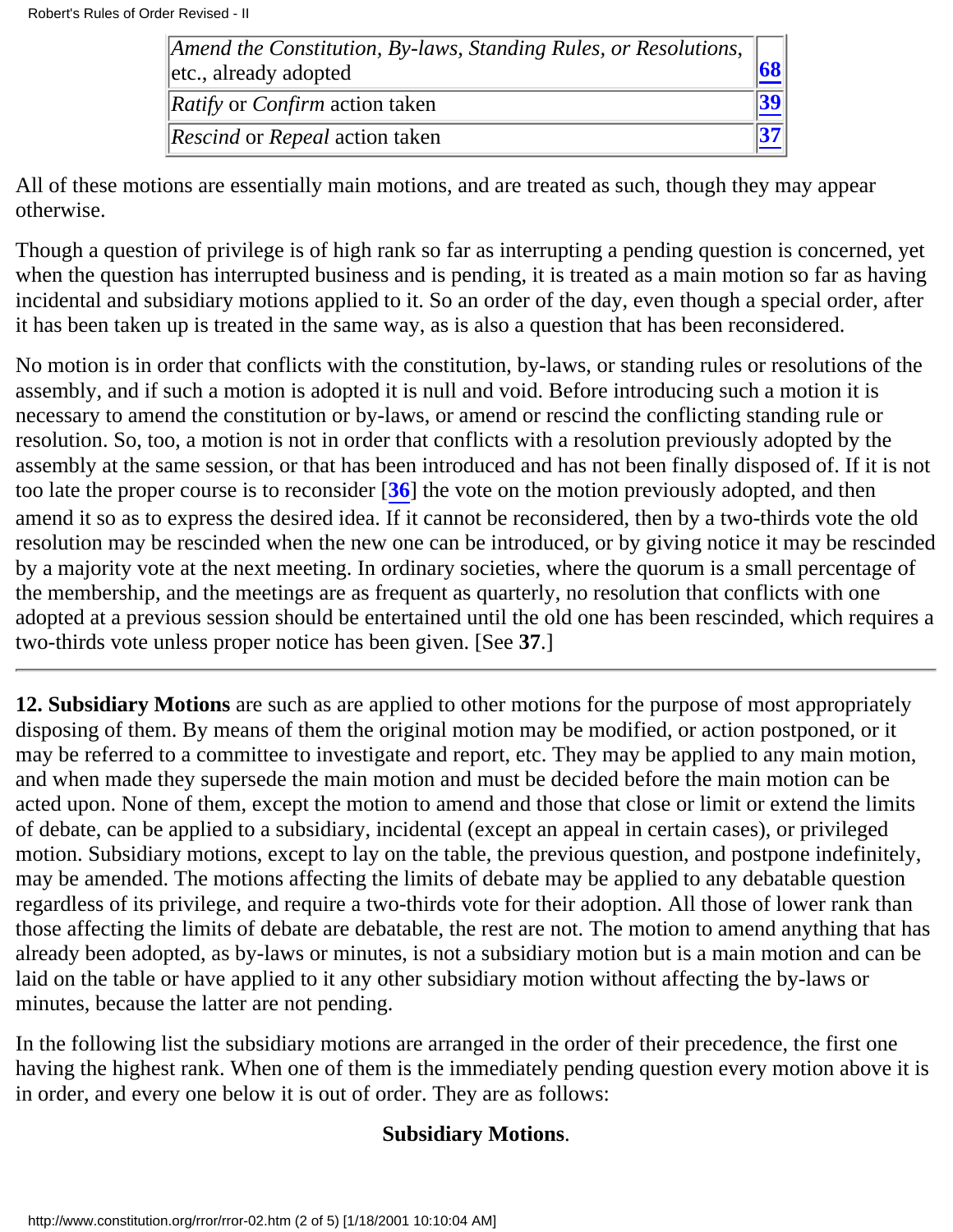| Lay on the Table                                 | 28                       |
|--------------------------------------------------|--------------------------|
| The Previous Question                            | <u>29</u>                |
| Limit or Extend Limits of Debate                 | $\overline{\mathbf{30}}$ |
| <i>Postpone Definitely, or to a Certain Time</i> | $\overline{31}$          |
| Commit or Refer, or Recommit                     | $\overline{32}$          |
| $A$ <i>mend</i>                                  | <u>33</u>                |
| $ Postcone$ Indefinitely                         | 34                       |

**13. Incidental Motions** are such as arise out of another question which is pending, and therefore take precedence of and must be decided before the question out of which they rise; or, they are incidental to a question that has just been pending and should be decided before any other business is taken up. They yield to privileged motions, and generally to the motion to lay on the table. They are undebatable, except an appeal under certain circumstances as shown in **[21](#page-23-1)**. They cannot be amended except where they relate to the division of a question, or to the method of considering a question, or to methods of voting, or to the time when nominations or the polls shall be closed. No subsidiary motion, except to amend, can be applied to any of them except a debatable appeal. Whenever it is stated that all incidental motions take precedence of a certain motion, the incidental motions referred to are only those that are legitimately incidental at the time they are made. Thus, incidental motions take precedence of subsidiary motions, but the incidental motion to object to the consideration of a question cannot be made while a subsidiary motion is pending, as the objection is only legitimate against an original main motion just after it is stated, before it has been debated or there has been any subsidiary motion stated. The following list comprises most of those that may arise:

| Questions of Order and Appeal                                                                                                                                                                                                                     |                 |
|---------------------------------------------------------------------------------------------------------------------------------------------------------------------------------------------------------------------------------------------------|-----------------|
| Suspension of the Rules                                                                                                                                                                                                                           | $\overline{22}$ |
| <i>Objection to the Consideration of a Question</i>                                                                                                                                                                                               | 23              |
| Division of a Question, and Consideration by Paragraph or<br>Seriatim                                                                                                                                                                             | 24              |
| Division of the Assembly, and Motions relating to Methods of<br>Voting, or to Closing or to Reopening the Polls                                                                                                                                   | $25\,$          |
| Motions relating to Methods of Making, or to Closing or to<br><b>Reopening Nominations</b>                                                                                                                                                        | 26              |
| Requests growing out of Business Pending or that has just been<br>$ pending; as, a Parliamentary Inquiry, a Request for Information,$<br>for Leave to Withdraw a Motion, to Read Papers, to be Excused<br>from a Duty, or for any other Privilege |                 |

**14. Privileged Motions** are such as, while not relating to the pending question, are of so great importance as to require them to take precedence of all other questions, and, on account of this high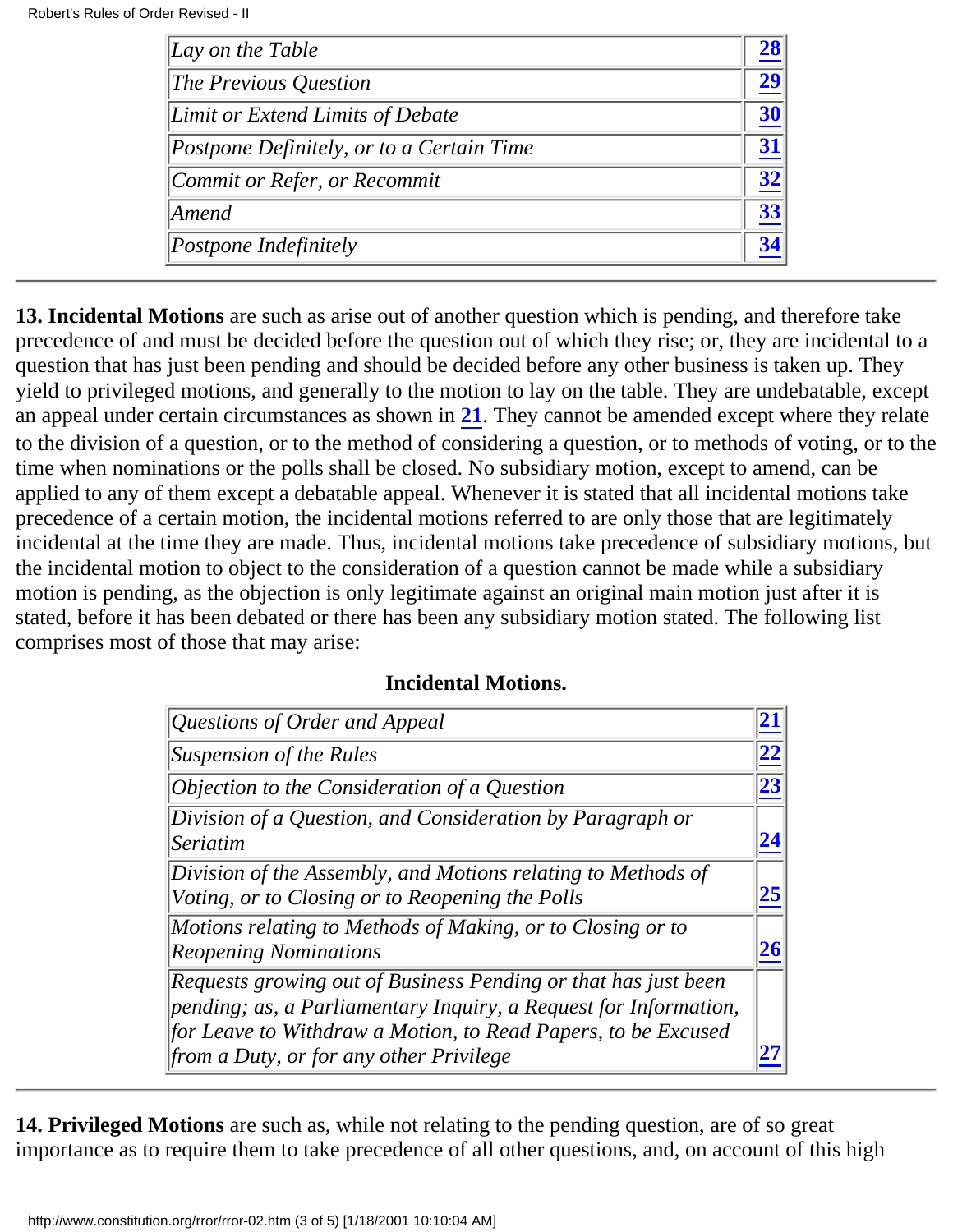privilege, they are undebatable. They cannot have any subsidiary motion applied to them, except the motions to fix the time to which to adjourn, and to take a recess, which may be amended. But after the assembly has actually taken up the orders of the day or a question of privilege, debate and amendment are permitted and the subsidiary motions may be applied the same as on any main motion. These motions are as follows, being arranged in order of precedence:

### **Privileged Motions.**

| <i>Fix the Time to which to Adjourn</i> (if made while another question     |  |
|-----------------------------------------------------------------------------|--|
| $\ $ is pending)                                                            |  |
| <i>Adjourn</i> (if unqualified and if it has not the effect to dissolve the |  |
| assembly)                                                                   |  |
| <i>Take a Recess</i> (if made when another question is pending)             |  |
| <i>Raise a Question of Privilege</i>                                        |  |
| $\vert$ Call for Orders of the Day                                          |  |

**15. Some Main and Unclassified Motions**. Two main motions (to rescind and to ratify) and several motions which cannot conveniently be classified as either Main, Subsidiary, Incidental, or Privileged, and which are in common use, are hereafter explained and their privileges and effects given. They are as follows:

| $\vert$ Take from the Table            | $35\overline{)}$ |
|----------------------------------------|------------------|
| Reconsider                             | 36               |
| Rescind                                | 37               |
| Renewal of a Motion                    | $\overline{38}$  |
| Ratify                                 | 39               |
| Dilatory, Absurd, or Frivolous Motions | 40               |
| Call of the House                      |                  |

[Table of Contents](#page-0-0) [Previous Article](#page-38-0) [Next Article](#page-10-0)

.

.

.

.

.

.

.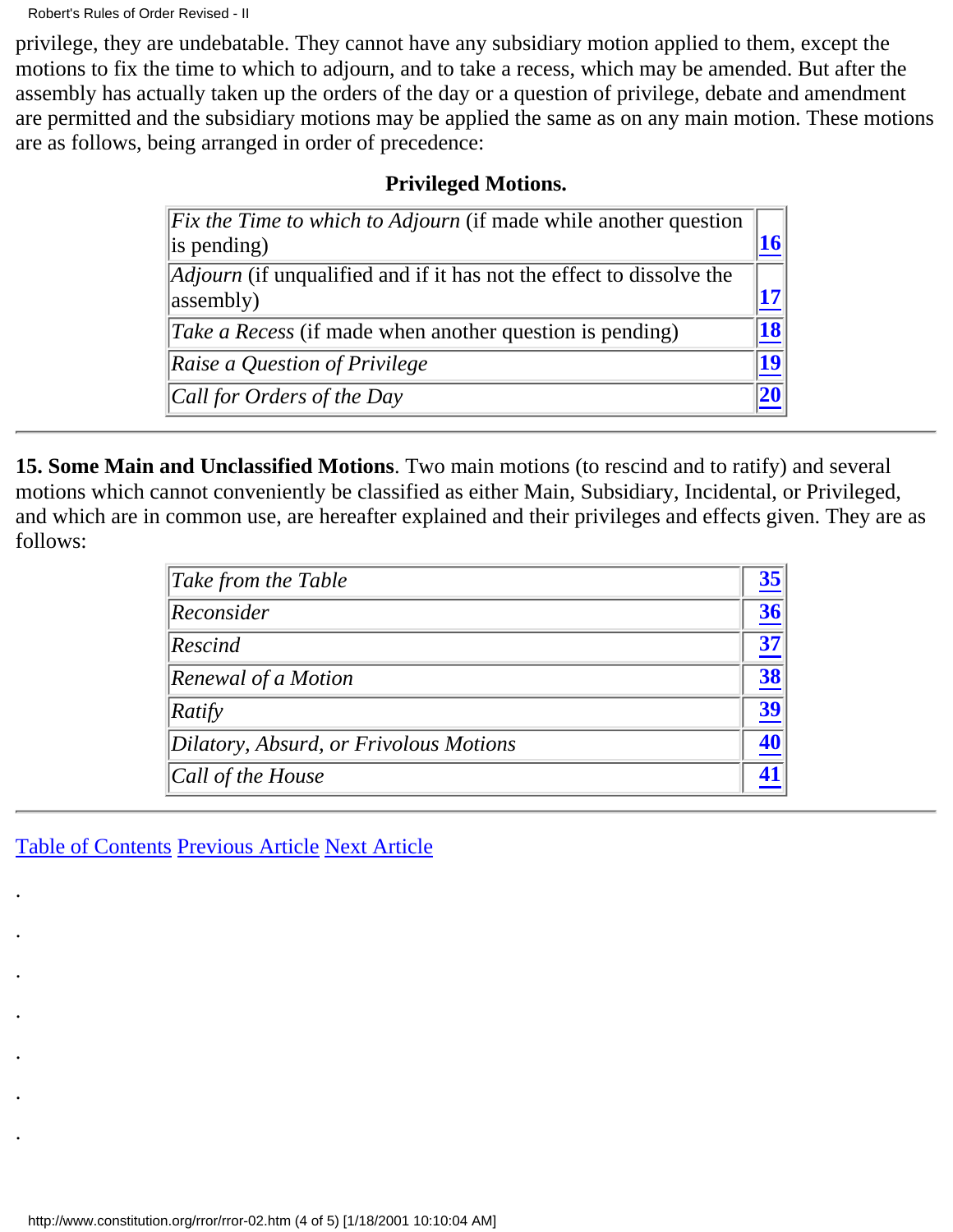.

.

.

.

.

.

.

.

.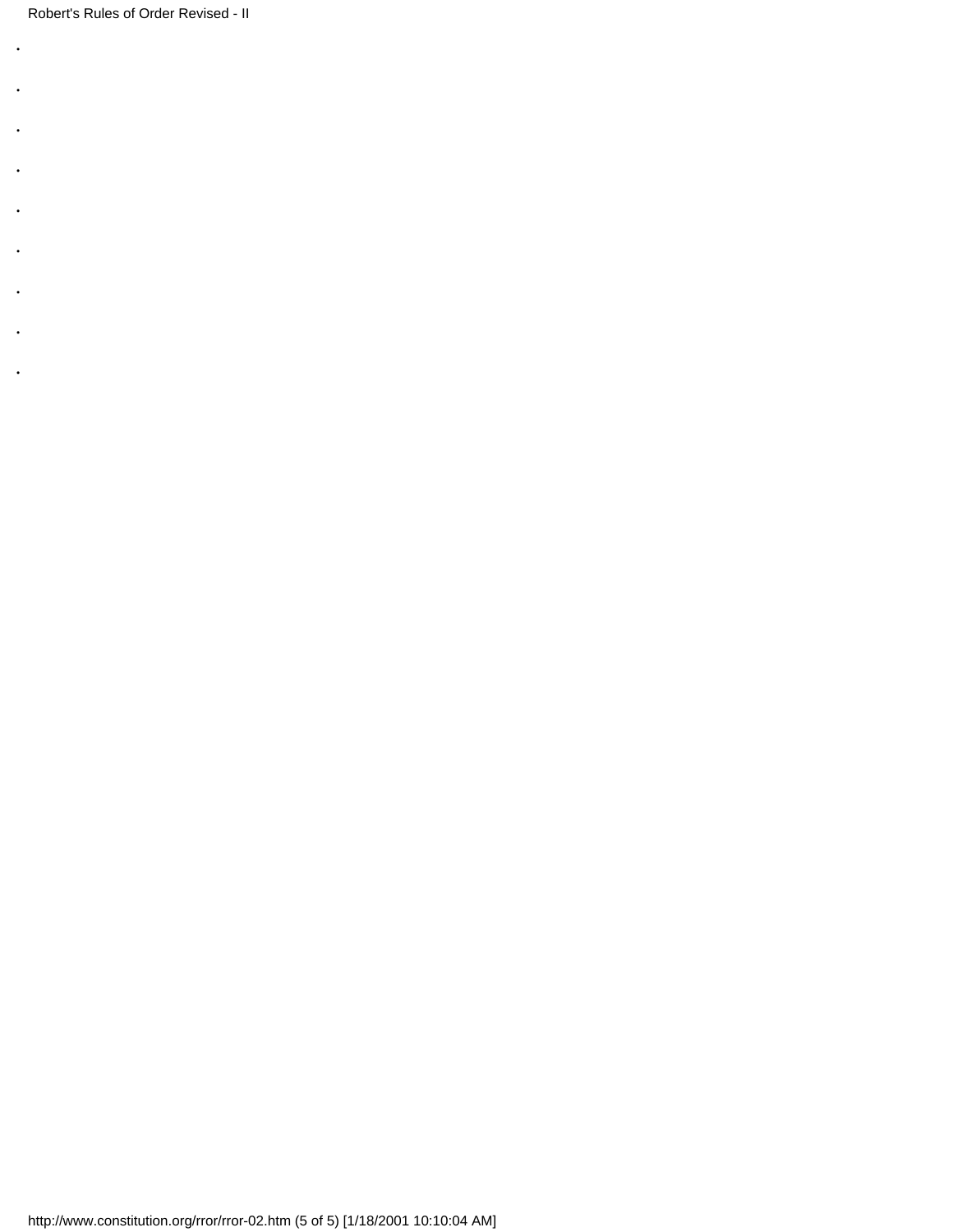# <span id="page-23-0"></span>**Art. IV. Incidental Motions.**

See **13** for a list and the general characteristics of these motions.

<span id="page-23-1"></span>**21. Questions of Order and Appeal**. A *Question of Order* takes precedence of the pending question out of which it arises; is in order when another has the floor, even interrupting a speech or the reading of a report; does not require a second; cannot be amended or have any other subsidiary motion applied to it; yields to privileged motions and the motion to lay on the table; and must be decided by the presiding officer without debate, unless in doubtful cases he submits the question to the assembly for decision, in which case it is debatable whenever an appeal would be. Before rendering his decision he may request the advice of persons of experience, which advice or opinion should usually be given sitting to avoid the appearance of debate. If the chair is still in doubt, he may submit the question to the assembly for its decision in a manner similar to this: "Mr. A raises the point of order that the amendment just offered [state the amendment] is not germane to the resolution. The chair is in doubt, and submits the question to the assembly. The question is, 'Is the amendment germane to the resolution?"' As no appeal can be taken from the decision of the assembly, this question is open to debate whenever an appeal would be, if the chair decided the question and an appeal were made from that decision. Therefore, it is debatable except when it relates to indecorum, or transgression of the rules of speaking, or to the priority of business, or when it is made during a division of the assembly, or while an undebatable question is pending. The question is put thus: "As many as are of opinion that the amendment is germane [or that the point is well taken] say aye; as many as are of a contrary opinion say no. The ayes have it, the amendment is in order, and the question is on its adoption." If the negative vote is the larger it would be announced thus: "The noes have it, the amendment is out of order, and the question is on the adoption of the resolution." Whenever the presiding officer decides a question of order, he has the right, without leaving his chair, to state the reasons for his decision, and any two members have the right to appeal from the decision, one making the appeal and the other seconding it.

It is the duty of the presiding officer to enforce the rules and orders of the assembly, without debate or delay. It is also the right of every member who notices the breach of a rule, to insist upon its enforcement. In such a case he rises from his seat and says. "Mr. Chairman, I rise to a point of order." The speaker immediately takes his seat, and the chairman requests the member to state his point of order, which he does and resumes his seat. The chair decides the point, and then, if no appeal is taken and the member has not been guilty of any serious breach of decorum, the chair permits him to resume his speech. But, if his remarks are decided to be improper and any one objects, he cannot continue without a vote of the assembly to that effect. [See **[43](#page-34-0)** for a full treatment of this subject of indecorum in debate]. The question of order must be raised at the time the breach of order occurs, so that after a motion has been discussed it is too late to raise the question as to whether it was in order, or for the chair to rule the motion out of order. The only exception is where the motion is in violation of the laws, or the constitution, by-laws, or standing rules of the organization, or of fundamental parliamentary principles, so that if adopted it would be null and void. In such cases it is never too late to raise a point of order against the motion. This is called raising a question, or point, of order, because the member in effect puts to the chair, whose duty it is to enforce order, the question as to whether there is not now a breach of order.

Instead of the method just described, it is usual, when it is simply a case of improper language used in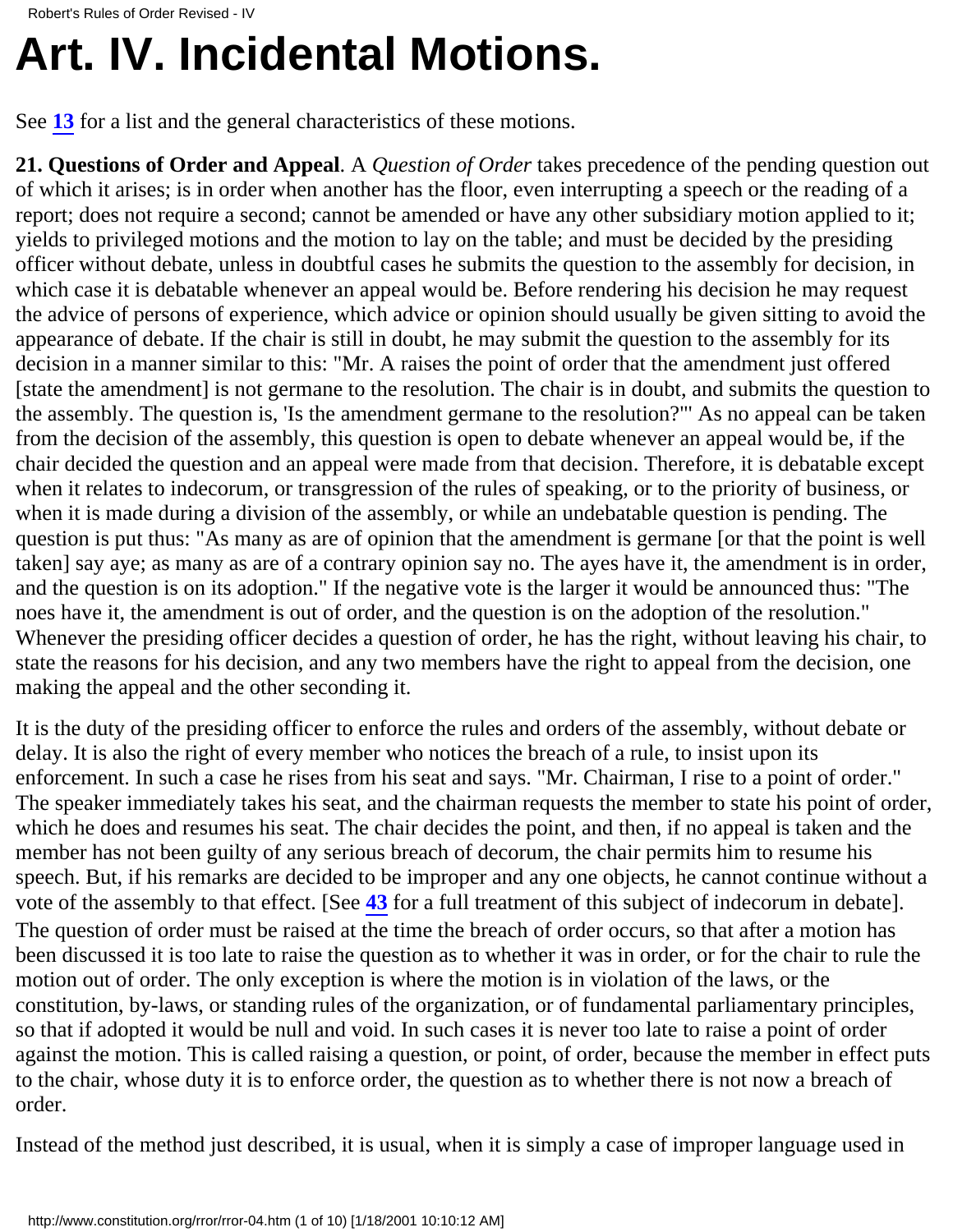debate, for the chair to call the speaker to order, or for a member to say, "I call the gentleman to order." The chairman decides whether the speaker is in or out of order, and proceeds as before.

*Appeal*. An appeal may be made from any decision of the chair (except when another appeal is pending), but it can be made only at the time the ruling is made. It is in order while another member has the floor. If any debate or business has intervened it is too late to appeal. An answer to a parliamentary inquiry is not a decision, and therefore cannot be appealed from. While an appeal is pending a question of order may be raised, which the chair decides peremptorily, there being no appeal from this decision. But the question as to the correctness of the ruling can be brought up afterwards when no other business is pending. An appeal yields to privileged motions, and to the motion to lay on the table. The effect of subsidiary motions is as follows: An appeal cannot be amended. If the decision from which an appeal is taken is of such a nature that the reversal of the ruling would not in any way affect the consideration of, or action on, the main question, then the main question does not adhere to the appeal, and its consideration is resumed as soon as the appeal is laid on the table, postponed, etc. But if the ruling affects the consideration of, or action on, the main question, then the main question adheres to the appeal, and when the latter is laid on the table, or postponed, the main question goes with it. Thus, if the appeal is from the decision that a proposed amendment is out of order and the appeal is laid on the table, it would be absurd to come to final action on the main question and then afterwards reverse the decision of the chair and take up the amendment when there was no question to amend. The vote on an appeal may be reconsidered.

An appeal cannot be debated when it relates simply to indecorum, or to transgression of the rules of speaking, or to the priority of business, or if made during a division of the assembly, or while the immediately pending question is undebatable. When debatable, as it is in all other cases, no member is allowed to speak more than once except the presiding officer, who may at the close of the debate answer the arguments against the decision. Whether debatable or not, the chairman when stating the question on the appeal may, without leaving the chair, state the reasons for his decision.

When a member wishes to appeal from the decision of the chair he rises as soon a the decision is made, even though another has the floor, and without waiting to be recognized by the chair, says, "Mr. Chairman, I appeal from the decision of the chair." If this appeal is seconded, the chair should state clearly the question at issue, and his reasons for the decision if he thinks it necessary, and then state the question thus: "The question is, 'Shall the decision of the chair stand as the judgment of the assembly [or society, or club, etc.]?'" or, "Shall the decision of the chair be sustained?" To put the question he would say, "Those in the affirmative say *aye*," and after the affirmative vote has been taken he would say, "Those in the negative say *no*. The ayes have it and the decision of the chair is sustained [or stands as the judgment of the assembly]." Or, "The noes have it and the decision of the chair is reversed." In either case he immediately announces what is before the assembly as the result of the vote. If there is a tie vote the chair is sustained, and if the chair is a member of the assembly he may vote to make it a tie, on the principle that the decision of the chair stands until reversed by a majority, including the chairman if he is a member of the assembly. In stating the question, the word "assembly" should be replaced by "Society," or "club," or "board," etc., as the case may be. The announcement of a vote is not a decision of the chair. If a member doubts the correctness of the announcement he cannot appeal, but should call for a "Division" [**25**] .

<span id="page-24-0"></span>22. Suspension of the Rules.<sup>[1](#page-26-1)</sup> The motion to suspend the rules may be made at any time when no question is pending; or while a question is pending, provided it is for a purpose connected with that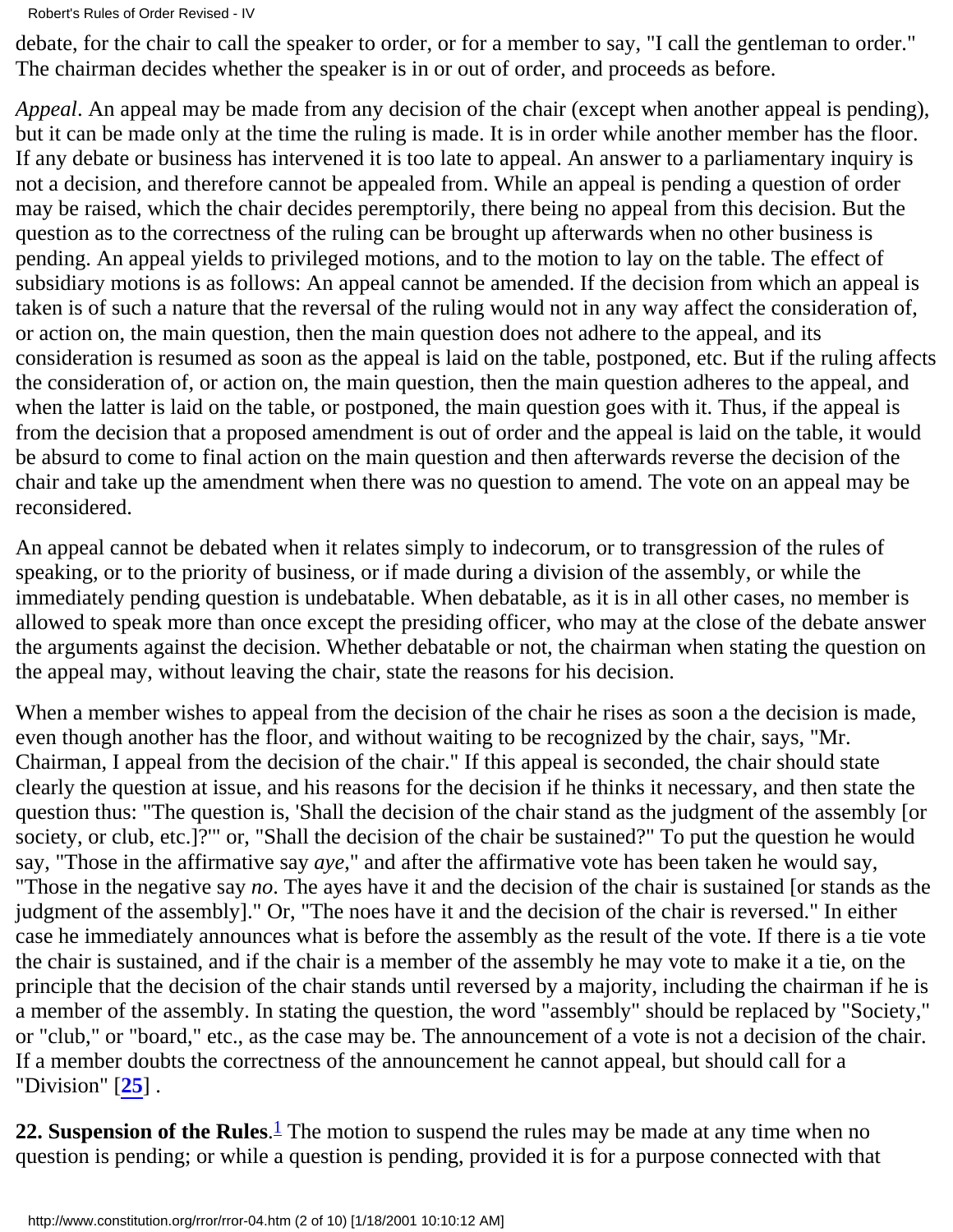question. It yields to all the privileged motions (except a call for the orders of the day), to the motion to lay on the table, and to incidental motions arising out of itself. It is undebatable and cannot be amended or have any other subsidiary motion applied to it, nor can a vote on it be reconsidered, nor can a motion to suspend the rules for the same purpose be renewed at the same meeting except by unanimous consent, though it may be renewed after an adjournment, even if the next meeting is held the same day.

When the assembly wishes to do something that cannot be done without violating its own rules, and yet it is not in conflict with its constitution, or by-laws, or with the fundamental principles of parliamentary law, it "suspends the rules that interfere with" the proposed action. The object of the suspension must be specified, and nothing else can be done under the suspension. The rules that can be suspended are those relating to priority of business, or to business procedure, or to admission to the meetings, etc., and would usually be comprised under the heads of rules of order. Sometimes societies include in their by-laws some rules relating to the transaction of business without any intention, evidently, of giving these rules any greater stability than is possessed by other rules of their class, and they may be suspended the same as if they were called rules of order. A standing rule as defined in 67 may be suspended by a majority vote. But sometimes the term "standing rules" is applied to what are strictly rules of order, and then, like rules of order, they require a two-thirds vote for their suspension. Nothing that requires previous notice and a two-thirds vote for its amendment can be suspended by less than a two-thirds vote.

No rule can be suspended when the negative vote is as large as the minority protected by that rule; nor can a rule protecting absentees be suspended even by general consent or a unanimous vote. For instance, a rule requiring notice of a motion to be given at a previous meeting cannot be suspended by a unanimous vote, as it protects absentees who do not give their consent. A rule requiring officers to be elected by ballot cannot be suspended by a unanimous vote, because the rule protects a minority of one from exposing his vote, and this he must do if he votes openly in the negative, or objects to giving general consent. Nor can this result be accomplished by voting that the ballot of the assembly be cast by the secretary or any one else, as this does away with the essential principle of the ballot, namely, secrecy, and is a suspension of the by-law. and practically allows a viva voce vote. If it is desired to allow the suspension of a by-law that cannot be suspended under these rules, then it is necessary to provide in the by-laws for its suspension.

The *Form* of this motion is, "to suspend the rules that interfere with," etc., stating the object of the suspension, as, "the consideration of a resolution on ........," which resolution is immediately offered after the rules are suspended, the chair recognizing for that purpose the member that moved to suspend the rules. or, if it is desired to consider a question which has been laid on the table, and cannot be taken up at that time because that class of business is not then in order, or to consider a question that has been postponed to another time, or that is in the order of business for another time, then the motion may be made thus, "I move to suspend the rules and take up [or consider] the resolution ......" When the object is not to take up a question for discussion but to adopt it without debate, the motion is made thus: "I move to suspend the rules and adopt [or agree to] the following resolution," which is then read: or, "I move to suspend the rules, and adopt [or agree to] the resolution on ..." The same form may be used in a case like this: "I move to suspend the rules, and admit to the privileges of the floor members of sister societies," which merely admits them to the hall.

Instead of a formal motion to suspend the rules, it is more usual to ask for general consent to do the particular business that is out of order. As soon as the request is made the chair inquires if there is any objection, and if no one objects, he directs the member to proceed just as if the rules had been suspended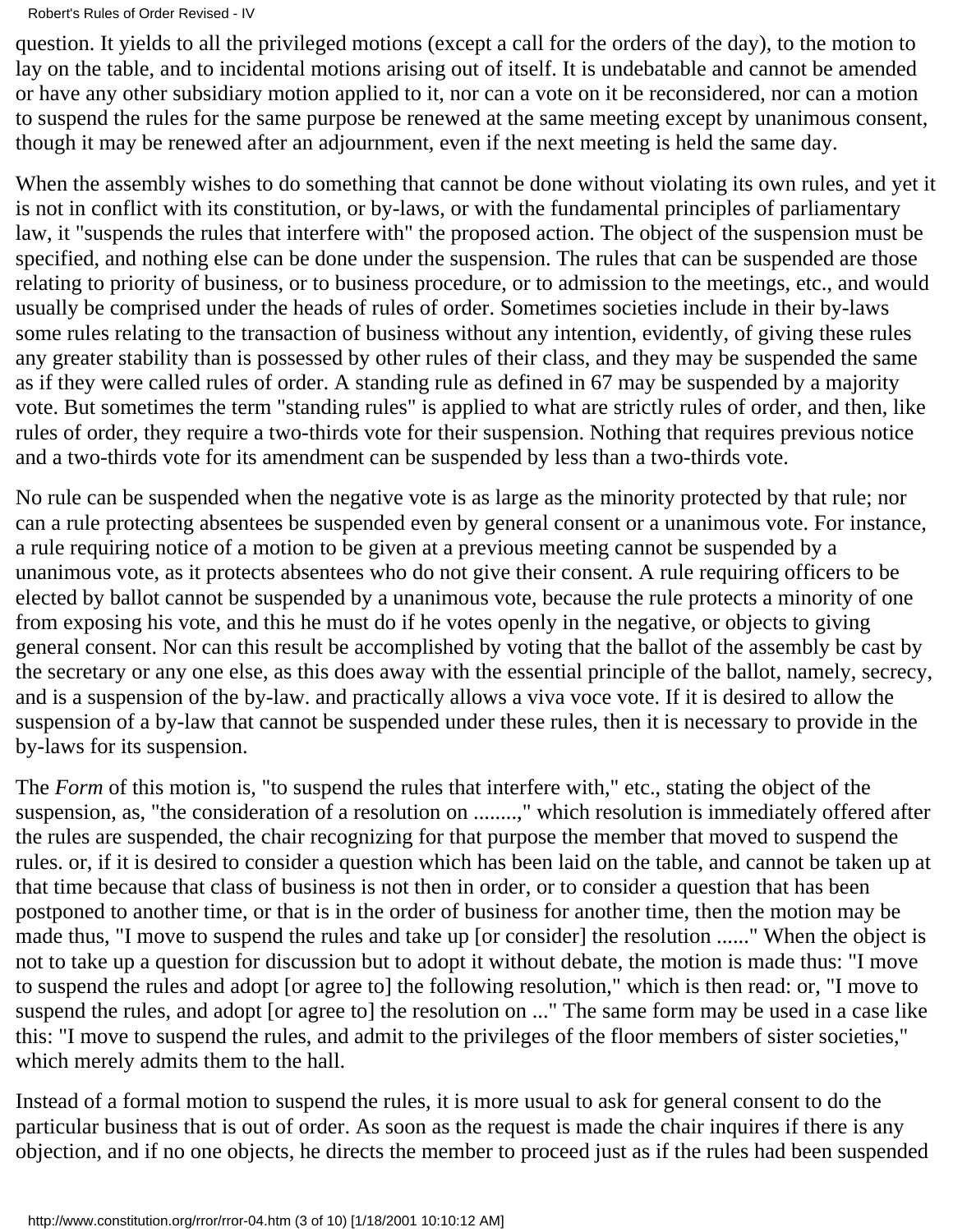$\overline{\phantom{a}}$ 

 $\overline{\phantom{a}}$ 

### by a formal vote. [See General Consent **[48](#page-66-1)**.]

<span id="page-26-1"></span>1. In Congress the former practice was to suspend the rule as to the order of business in order to consider a particular bill but now it is customary "to suspend the rule and pass" the resolution or bill. H.R. Rule 27 contains the following:

"1. No rule shall be suspended except by a vote of two-thirds of the members voting, a quorum being present; nor shall the Speaker entertain a motion to suspend the rules except on the first and third Mondays of each month, preference being given on the first Monday to Individuals and on the third Monday to committees, and during the last six days of a session.

"2. All motions to suspend the rules shall, before being submitted to the House, be seconded by a majority by tellers, if demanded.

"3. When a motion to suspend the rules has been seconded, it shall be in order, before the final vote is taken thereon, to debate the proposition to be voted upon for forty minutes, one-half of such time to be given to debate in favor of, and one-half to debate in opposition to, such proposition -- and the same right of debate shall be allowed whenever the previous question has been ordered on any proposition on which there has been no debate."

<span id="page-26-0"></span>**23. Objection to the Consideration of a Question**. An objection may be made to the consideration of any original main motion, and to no others, provided it is made before there is any debate or before any subsidiary motion is stated. Thus, it may be applied to petitions and to communications that are not from a superior body, as well as to resolutions. It cannot be applied to incidental main motions [**11**], such as amendments to by-laws, or to reports of committees on subjects referred to them, etc. It is similar to a question of order in that it can be made when another has the floor, and does not require a second; and as the chairman can call a member to order, so he can put this question, if he deems it advisable, upon his own responsibility. It cannot be debated, or amended, or have any other subsidiary motion applied to it. It yields to privileged motions and to the motion to lay on the table. A negative, but not an affirmative vote on the consideration may be reconsidered.<sup>1</sup>

When an original main motion is made and any member wishes to prevent its consideration, he rises, although another has the floor, and says, "Mr. Chairman, I object to its consideration." The chairman immediately puts the question, "The consideration of the question has been objected to: Will the assembly consider it? [or, Shall the question be considered?]" If decided in the negative by a two-thirds vote, the whole matter is dismissed for that session; otherwise, the discussion continues as if this objection had never been made. The same question may be introduced at any succeeding session.

The *Object* of this motion is not to cut off debate (for which other motions are provided) but to enable the assembly to avoid altogether any question which it may deem irrelevant, unprofitable, or contentious. If the chair considers the question entirely outside the objects of the society, he should rule it out of order, from which decision an appeal may be taken.

Objection to the consideration of a question must not be confounded with objecting where unanimous consent, or a majority vote, is required. Thus, in case of the minority of a committee desiring to submit their views, a single member saying, "I object," prevents it, unless the assembly by a majority vote grants them permission.

<span id="page-26-2"></span><sup>1.</sup> In Congress the introduction of a question may be prevented temporarily by a majority vote under H.R. Rule 16, §3, which is as follows: "3. When any motion or proposition is made, the question, Will the House now consider it? shall not he put unless demanded by a member." lf the House refuses to consider a bill the vote cannot be reconsidered. But this refusal does not prevent the question's being again introduced the same session. In assemblies having brief sessions lasting usually only a few hours, or at most not over a week, it is necessary that the assembly have the power by a two-thirds vote to decide that a question shall not be introduced during that session. As the refusal to consider the question prevents its renewal during the session, the vote may be reconsidered.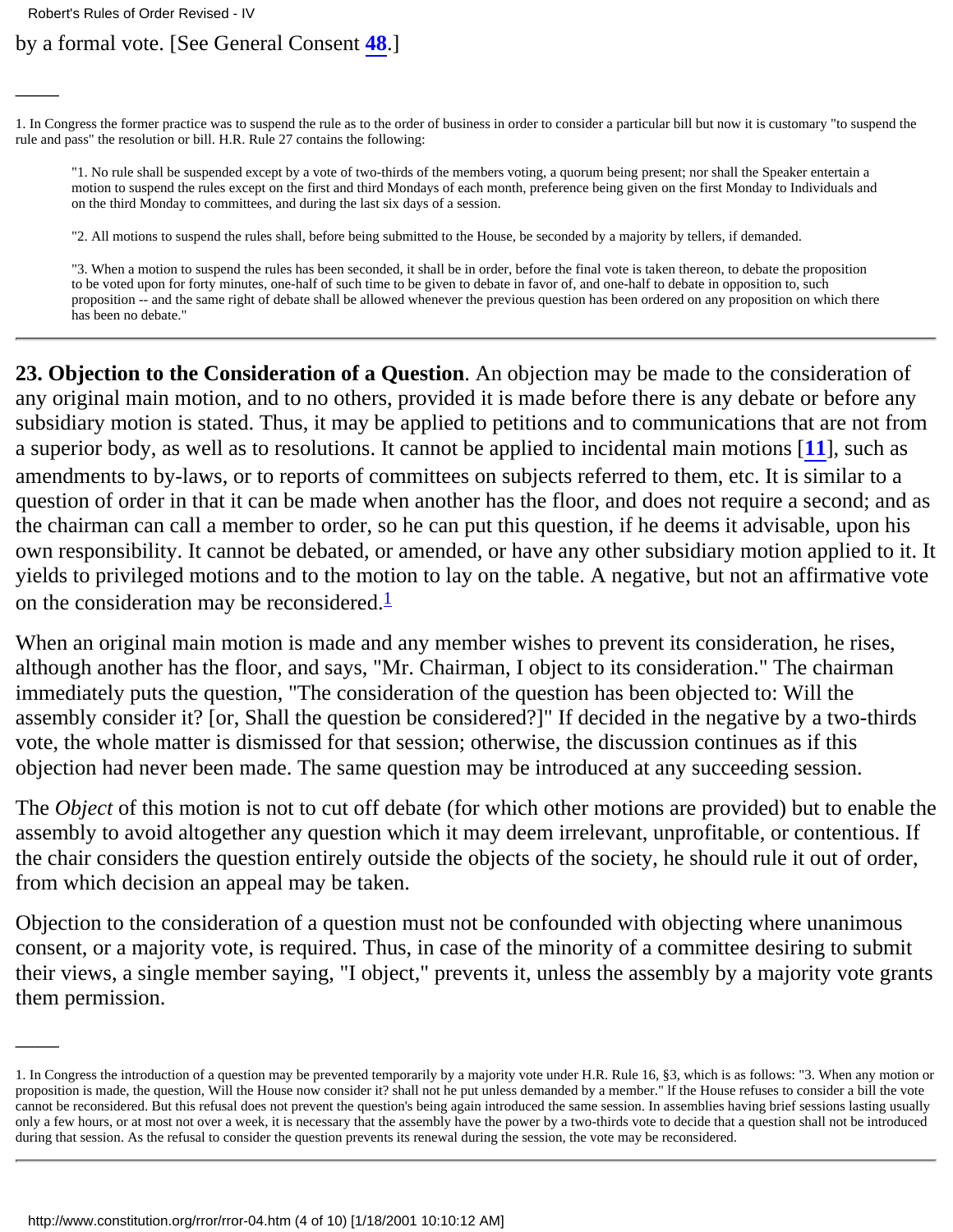<span id="page-27-0"></span>**24. Division of a Question, and Consideration by Paragraph**. *Division of a Question*.<sup>1</sup> The motion to divide a question can be applied only to main motions and to amendments. It takes precedence of nothing but the motion to postpone indefinitely, and yields to all privileged, incidental, and subsidiary motions except to amend and to postpone indefinitely. It may be amended but can have no other subsidiary motion applied to it. It is undebatable. It may be made at any time when the question to be divided, or the motion to postpone indefinitely, is immediately pending, even after the previous question has been ordered. But it is preferable to divide the question when it is first introduced. When divided each resolution or proposition is considered and voted on separately, the same as if it had been offered alone. The motion to adopt, which was pending when the question was divided, applies to all the parts into which the question has been divided and should not, therefore, be repeated. The formality of a vote on dividing the question is generally dispensed with, as it is usually arranged by general consent. But if this cannot be done, then a formal motion to divide is necessary, specifying the exact method of division.

When a motion relating to a certain subject contains several parts, each of which is capable of standing as a complete proposition if the others are removed, it can be divided into two or more propositions to be considered and voted on as distinct questions, by the assembly's adopting a motion to divide the question in a specified manner. The motion must clearly state how the question is to be divided, and any one else may propose a different division, and these different propositions, or amendments, should be treated as filling blanks; that is, they should be voted on in the order in which they are made, unless they suggest different numbers of questions, when the largest number is voted on first. If a resolution includes several distinct propositions, but is so written that they cannot be separated without its being rewritten, the question cannot be divided. The division must not require the secretary to do more than to mechanically separate the resolution into the required parts, prefixing to each part the words "*Resolved*, That," or "*Ordered*, That," and dropping conjunctions when necessary, and replacing pronouns by the nouns for which they stand, wherever the division makes it necessary. When the question is decided, each separate question must be a proper one for the assembly to act upon, if none of the others is adopted. Thus, a motion to "commit with instructions" is indivisible; because, if divided, and the motion to commit should fail, then the other motion, to instruct the committee, would be absurd, as there would be no committee to instruct. The motion to "strike out certain words and insert others" is strictly one proposition and therefore indivisible.

If a series of independent resolutions relating to different subjects is included in one motion, it must be divided on the request of a single member, which request may be made while another has the floor. But however complicated a single proposition may be, no member has a right to insist upon its division. His remedy is to move that it be divided, if it is capable of division, or, if not, to move to strike out the objectionable parts. A motion to strike out a name in a resolution brings the assembly to a vote on that name just as well as would a division of the question, if it were allowed to go to that extent, which it is not. If a series of resolutions is proposed as a substitute for another series, such a motion is incapable of division; but a motion can be made to strike out any of the resolutions before the vote is taken on the substitution. After they have been substituted it is too late to strike out any of them. When a committee reports a number of amendments to a resolution referred to it, one vote may be taken on adopting, or agreeing to, all the amendments provided no one objects. But if a single member requests separate votes on one or more of the amendments, they must be considered separately. The others may all be voted on together.

*Consideration by Paragraph or Seriatim*. Where an elaborate proposition is submitted, like a series of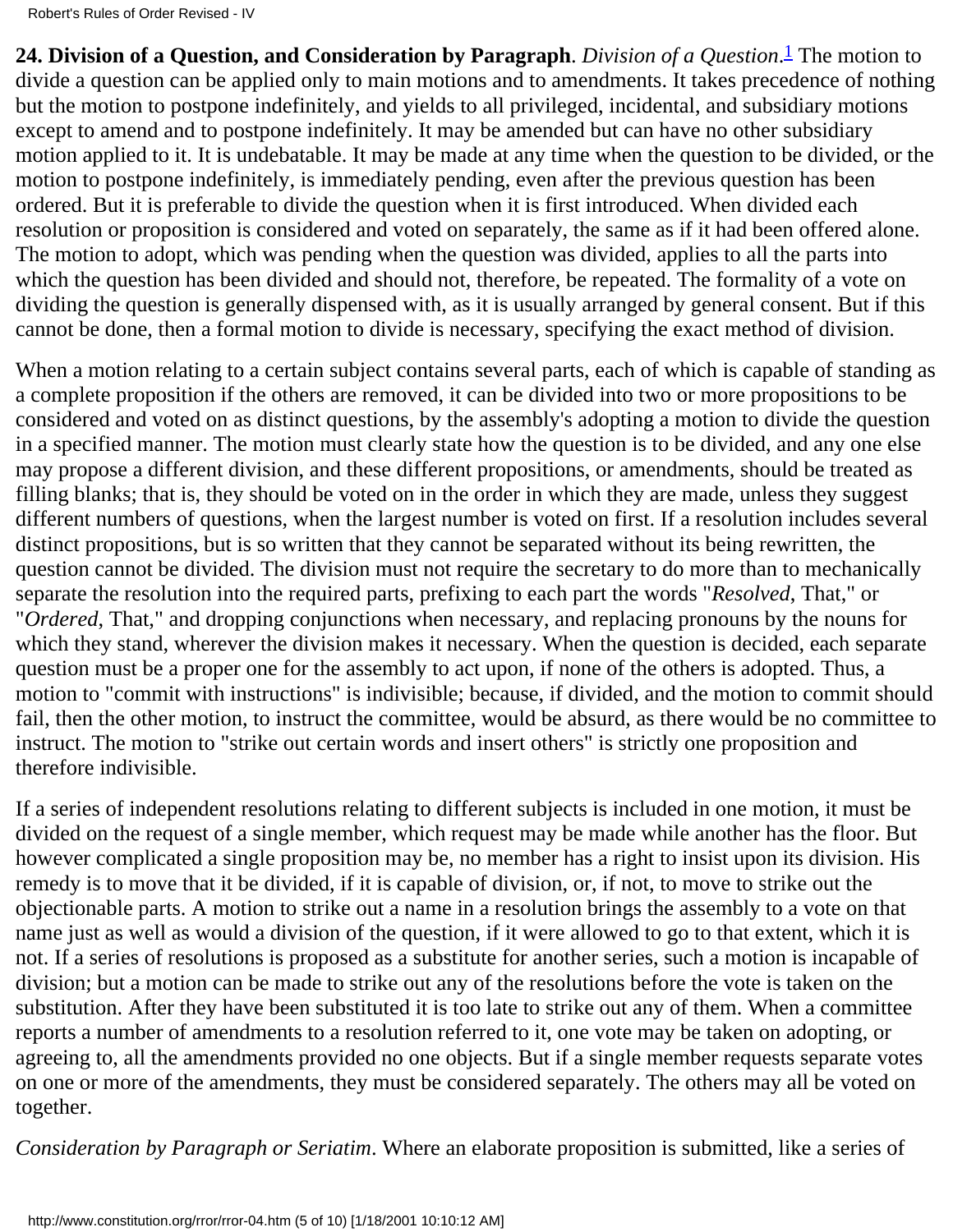resolutions on one subject, or a set of by-laws, the parts being intimately connected, it should not be divided. The division would add greatly to the difficulty of perfecting the different paragraphs or by-laws by amendments. If the paragraphs are adopted separately, and amendments to succeeding paragraphs make it necessary to amend a preceding one, it can be done only by first reconsidering the vote on the preceding paragraph. In the case of by-laws the trouble is increased, because each by-law goes into effect as soon as adopted, and its amendment is controlled by any by-law or rule that may have been adopted on the subject. When the paragraphs are voted on separately no vote should be taken on the whole. But in all such cases the proper course is to consider the proposition by paragraph, or section, or resolution, or, as it is often called, *seriatim*. The chair should always adopt this course when the question consists of several paragraphs or resolutions, unless he thinks the assembly wishes to act on them immediately as a whole, when he asks if they shall be taken up by paragraph, and the matter is settled informally. Should the chair neglect to take up the proposition by paragraph, any one may move that the proposition be considered by paragraph, or seriatim.

The method of procedure in acting upon a complicated report, as, a set of by-laws, or a series of resolutions that cannot well be divided, is as follows, the word "paragraph" being used to designate the natural subdivisions, whether they are paragraphs, sections, articles, or resolutions. The member submitting the report, having obtained the floor says that such and such committee submits the following report; or, that the committee recommends the adoption of the following resolutions. In either case he reads the report, or resolutions, and moves their adoption. Should he neglect to move their adoption, the chair should call for such a motion, or he may assume the motion and state the question accordingly. The chairman, or the secretary, or the member who reported it, as the chair decides is for the best interest of the assembly, then reads the first paragraph, which is explained by the reporting member, after which the chair asks, "Are there any amendments to this paragraph?" The paragraph is then open to debate and amendment. When no further amendments are proposed to this paragraph, the chair says, "There being no further amendments to this paragraph the next will be read." In a similar manner each paragraph in succession is read, explained if necessary, debated, and amended, the paragraphs being amended but not adopted. After all the paragraphs have been amended, the chair says the entire by-law, or paper, or resolution is open to amendment, when additional paragraphs may be inserted and any paragraph may be further amended. When the paper is satisfactorily amended, the preamble, if any, is treated the same way, and then a single vote is taken on the adoption of the entire paper, report, or series of resolutions. If the previous question is ordered on a resolution, or series of resolutions, or on a set of by-laws, before the preamble has been considered it does not apply to the preamble, unless expressly so stated, because the preamble cannot be considered until after debate has ceased on the resolutions or by-laws. It is not necessary to amend the numbers of the sections, paragraphs, etc., as it is the duty of the secretary to make all such corrections where changes are rendered necessary by amendments.

 $\overline{\phantom{a}}$ 

<sup>1.</sup> Section 6 of H.R. Rule 16 is as follows: "6. On the demand of any member, before the question is put, a question shall be divided if it include propositions so distinct in substance that one being taken away a substantive proposition shall remain."

**<sup>25.</sup> Division of the Assembly, and other Motions relating to Voting.** A Division of the Assembly<sup>1</sup> may be called for, without obtaining the floor, at any time after the question has been put, even after the vote has been announced and another has the floor, provided the vote was taken viva voce, or by show of hands, and it is called for before another motion has been made. This call, or motion, is made by saying, "I call for a division," or "I doubt the vote," or simply by calling out, "Division." It does not require a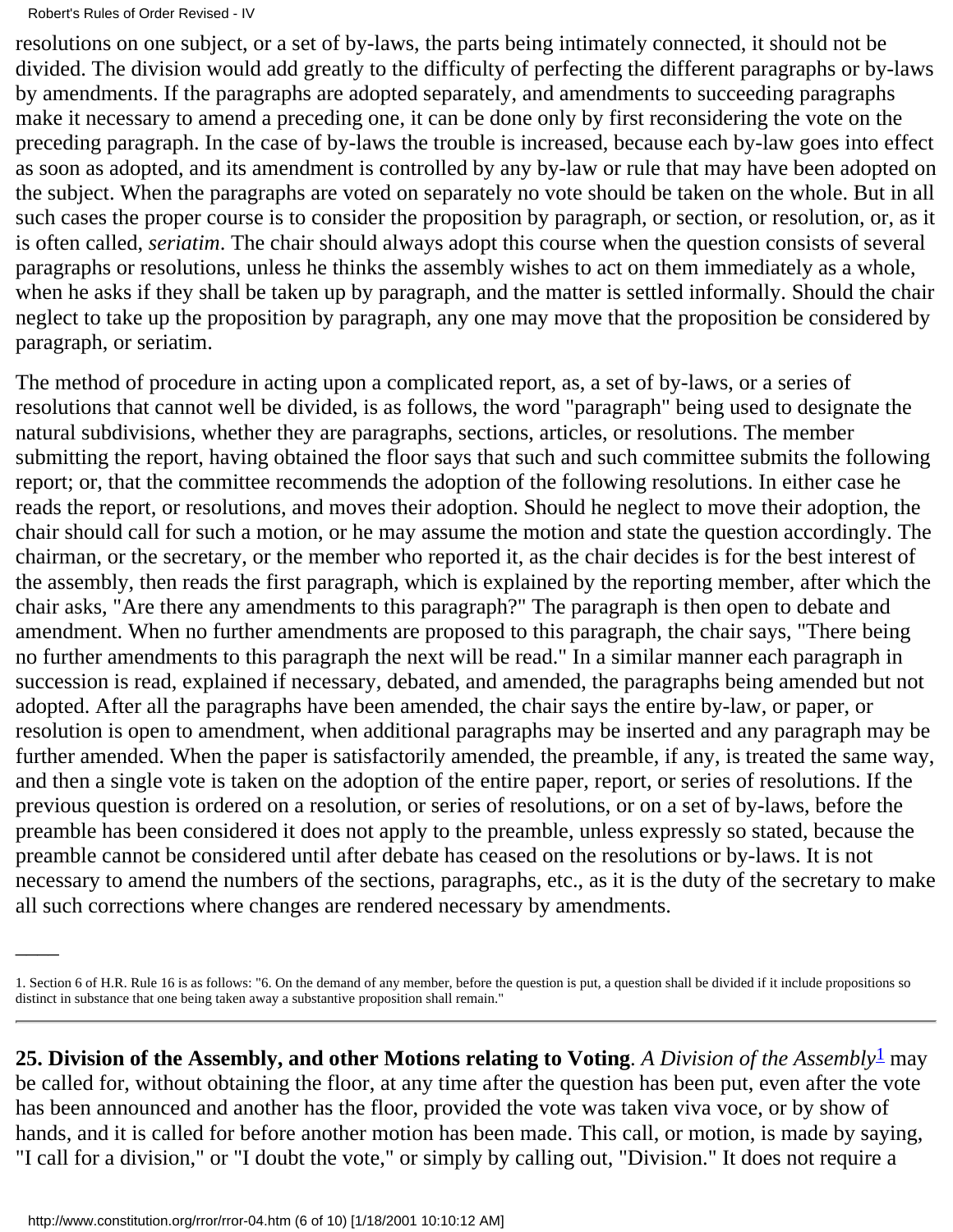second, and cannot be debated, or amended, or have any other subsidiary motion applied to it. As soon as a division is called for, the chair proceeds again to take the vote, this time by having the affirmative rise, and then when they are seated having the negative rise. While any member has the right to insist upon a rising vote, or a division, where there is any question as to the vote being a true expression of the will of the assembly, the chair should not permit this privilege to be abused to the annoyance of the assembly, by members constantly demanding a division where there is a full vote and no question as to which side is in the majority. It requires a majority vote to order the vote to be counted, or to be taken by yeas and nays (roll call) or by ballot. These motions are incidental to the question that is pending or has just been pending, and cannot be debated. When different methods are suggested they are usually treated not as amendments, but like filling blanks, the vote being taken first on the one taking the most time. In practice the method of taking a vote is generally agreed upon without the formality of a vote.

When the vote is taken by ballot during a meeting of the assembly, as soon as the chair thinks all have voted who wish to, he inquires if all have voted, and if there is no response he declares the polls closed, and the tellers proceed to count the vote. If a formal motion is made to close the polls it should not be recognized until all have presumably voted, and then it requires a two-thirds vote like motions to close debate or nominations. If members enter afterwards and it is desired to reopen the polls it can be done by a majority vote. None of these motions are debatable.

 $\overline{\phantom{a}}$ 

**26. Motions relating to Nominations**. If no method of making nominations is designated by the by-laws or rules, and the assembly has adopted no order on the subject, any one can make a motion prescribing the method of nomination for an office to be filled. If the election is pending, this motion is incidental to it; if the election is not pending, it is an incidental main motion. It is undebatable and when it is an incidental motion it can have no subsidiary motion applied to it except to amend. It yields to privileged motions. The motion may provide for nominations being made be the chair; or from the floor, or open nominations as it is also called; or for a nominating committee to be appointed; or for nominations to be made by ballot; or by mail. [See Nominations and Elections, **[66](#page-74-0)**.]

*Closing and Reopening Nominations*. Before proceeding to an election, if nominations have been made from the floor or by a committee, the chair should inquire if there are any further nominations. If there is no response he declares the nominations closed. In very large bodies it is customary to make a motion to close nominations, but until a reasonable time has been given, this motion is not in order. It is a main motion, incidental to the nominations and elections, cannot be debated, can be amended as to the time, but can have no other subsidiary motion applied to it. It yields to privileged motions, and requires a two-thirds vote as it deprives members of one of their rights.

If for any reason it is desired to reopen nominations it may be done by a majority vote. This motion is undebatable. It can be amended as to the time, but no other subsidiary motion can be applied to it. It yields to privileged motions.

**27. Requests Growing out of the Business of the Assembly**. During the meetings of a deliberative assembly there are occasions when members wish to obtain information, or to do or to have done things

<sup>1.</sup> See foot note, [[9](#page-44-0)], for the rule of Congress.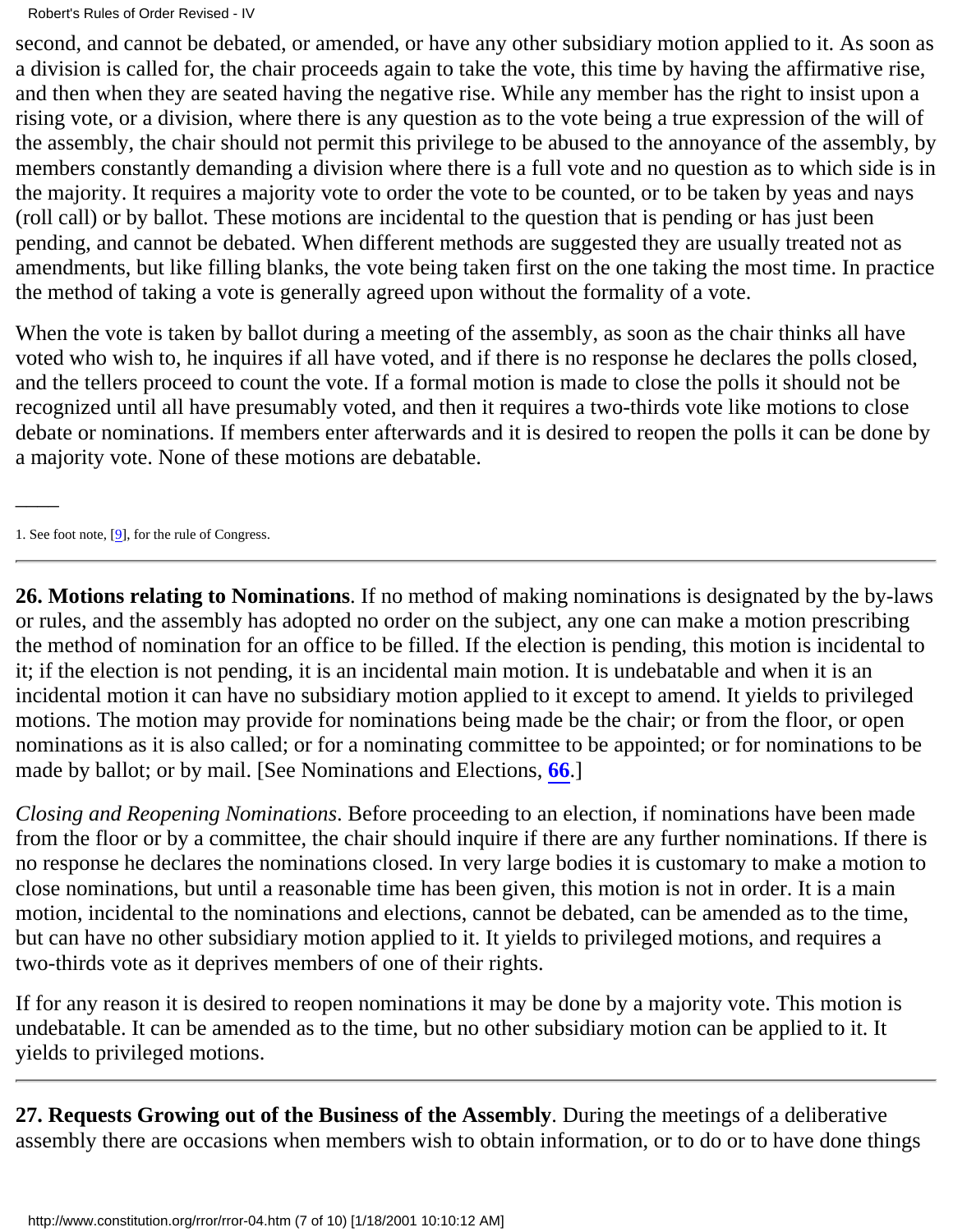that necessitate their making a request. Among these are the following, which will be treated separately:

- (a) Parliamentary Inquiry;
- (b) Request for Information;
- (c) Leave to Withdraw a Motion;
- (d) Reading Papers;
- (e) To be Excused from a Duty;
- (f) For any other Privilege.

*(a) Parliamentary Inquiry*. A parliamentary inquiry, if it relates to a question that requires immediate attention, may be made while another has the floor, or may even. interrupt a speech. It should not, however, be permitted to interrupt a speaker any more than is necessary to do justice to the inquirer. It yields to privileged motions, if they were in order when the inquiry was made, and it cannot be debated or amended or have any other subsidiary motion applied to it. The inquirer does not obtain the floor, but rises and says, "Mr. Chairman, I rise to a parliamentary inquiry." The chairman asks him to state his inquiry, and if he deems it pertinent, he answers it. Or, if the inquiry is made when another has the floor, and there is no necessity for answering it until the speech is finished, the chair may defer his answer until the speaker has closed his remarks. While it is not the duty of the chairman to answer questions of parliamentary law in general, it is his duty when requested by a member, to answer any questions on parliamentary law pertinent to the pending business that may be necessary to enable the member to make a suitable motion or to raise a point of order. The chairman is supposed to be familiar with parliamentary law, while many of the members are not. A member wishing to raise a point of order and yet in doubt, should rise to a parliamentary inquiry and ask for information. Or, for instance, he may wish to have the assembly act immediately on a subject that is in the hands of a committee, and he does not know how to accomplish it; -- his recourse is a parliamentary inquiry.

*(b) Request for Information*. A request for information relating to the pending business is treated just as a parliamentary inquiry, and has the same privileges. The inquirer rises and says, "Mr. Chairman, I rise for information," or, "I rise to a point of information," whereupon the chair directs him to state the point upon which he desires information, and the procedure continues as in case of a parliamentary inquiry. If the information is desired of the speaker, instead of the chair, the inquirer upon rising says, "Mr. Chairman, I should like to ask the gentleman a question." The chairman inquires if the speaker is willing to be interrupted, and if he consents, he directs the inquirer to proceed. The inquirer then asks the question through the chair, thus, "Mr. Chairman, I should like to ask the gentleman," etc. The reply is made in the same way, as it is not in order for members to address one another in the assembly. While each speaker addresses the chair, the chair remains silent during the conversation. If the speaker consents to the interruption the time consumed is taken out of his time.

*(c) Leave to Withdraw or Modify a Motion*. 1 A request for leave to withdraw a motion, or a motion to grant such leave, may be made at any time before voting on the question has commenced, even though the motion has been amended. It requires no second. It may be made while incidental or subsidiary motions are pending, and these motions cease to be before the assembly when the question to which they are incidental or subsidiary is withdrawn. It yields to privileged motions, and cannot be amended or have any other subsidiary motion applied to it. It is undebatable. When it is too late to renew it, the motion to reconsider cannot be withdrawn without unanimous consent. When a motion is withdrawn, the effect is the same as if it had never been made. Until a motion is stated by the chairman, the mover may withdraw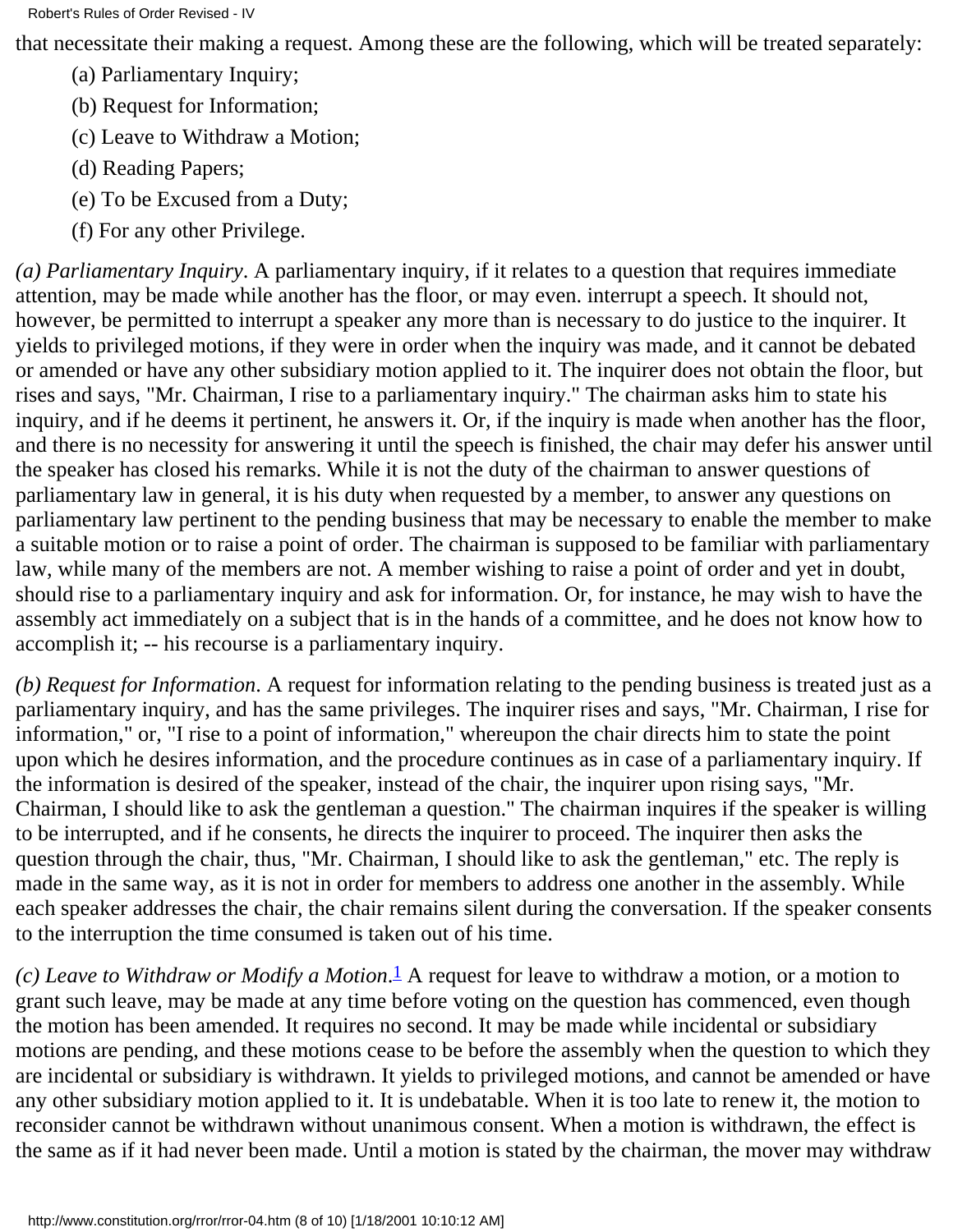or modify it without asking consent of any one. If he modifies it the seconder may withdraw his second. After the question has been stated it is in possession of the assembly, and he can neither withdraw nor modify it without the consent of the assembly. When the mover requests permission to modify or withdraw his motion, the chair asks if there is any objection, and if there is none he announces that the motion is withdrawn or modified in such and such a way, as the case may be. If any one objects the chair puts the question on granting the request, or a motion may be made to grant it. In case the mover of a main motion wishes to accept an amendment that has been offered, without obtaining the floor, he says, "Mr. Chairman, I accept the amendment." If no objection is made the chair announces the question as amended. If any one objects, the chair states the question on the amendment, as it can be accepted only by general consent. A request for leave to do anything is treated the same as a motion to grant the leave except that the request must be made by the maker of the motion it is proposed to modify, while the motion to grant the leave is made by some one else and therefore requires no second as it is favored by the one making the request.

*(d) Reading Papers*. If any member objects, a member has no right to read, or have the clerk read, from any paper or book, as a part of his speech, without the permission of the assembly. The request or the motion to grant such permission yields to privileged motions. It cannot be debated, or amended, or have any other subsidiary motion applied to it. It is customary, however, to allow members to read printed extracts as parts of their speeches, as long as they do not abuse the privilege.

Where papers are laid before the assembly, every member has a right to have them read once, or if there is debate or amendment he has the right to have them read again, before he can be compelled to vote on them. Whenever a member asks for the reading of any such paper evidently for information, and not for delay, the chair should direct it to be read, if no one objects. But a member has not the right to have anything read (excepting as stated above) without permission of the assembly. If a member was absent from the hall when the paper under consideration was read, even though absent on duty, he cannot insist on its being again read, as the convenience of the assembly is of more importance than that of a single member.

*(e) To be Excused from a Duty*. If a member is elected to office, or appointed on a committee, or has any other duty placed on him, and he is unable or unwilling to perform the duty, if present he should decline it immediately, and if absent he should, upon learning of the fact, at once notify the secretary or president orally or in writing that he cannot accept the duty. In most organizations members cannot be compelled to accept office or perform any duties not required by the by-laws, and therefore they have the right to decline office. But if a member does not immediately decline, by his silence he accepts the office, and is under obligation to perform the duty until there has been a reasonable opportunity for his resignation to be accepted. The secretary, for instance, cannot relieve himself from the responsibility of his office by resigning. His responsibility as secretary does not cease until his resignation is accepted, or, at least, until there has been a reasonable time for its acceptance. It is seldom good policy to decline to accept a resignation. As a member has no right to continue to hold an office the duties of which he cannot or will not perform, so a society has no right to force an office on an unwilling member. When a member declines an office, no motion is necessary, unless the by-laws of the society make the performance of such duties obligatory upon members. If the member is present at the election, the vacancy is filled as if no one had been elected. If the member was not present at the election, when the chair announces his refusal to take the office, as it is a question of privilege relating to the organization of the society, the election to fill the vacancy may take place at once unless notice is required, or other provision for filling vacancies is provided by the by-laws. In the case of a resignation, the chair may at once state the question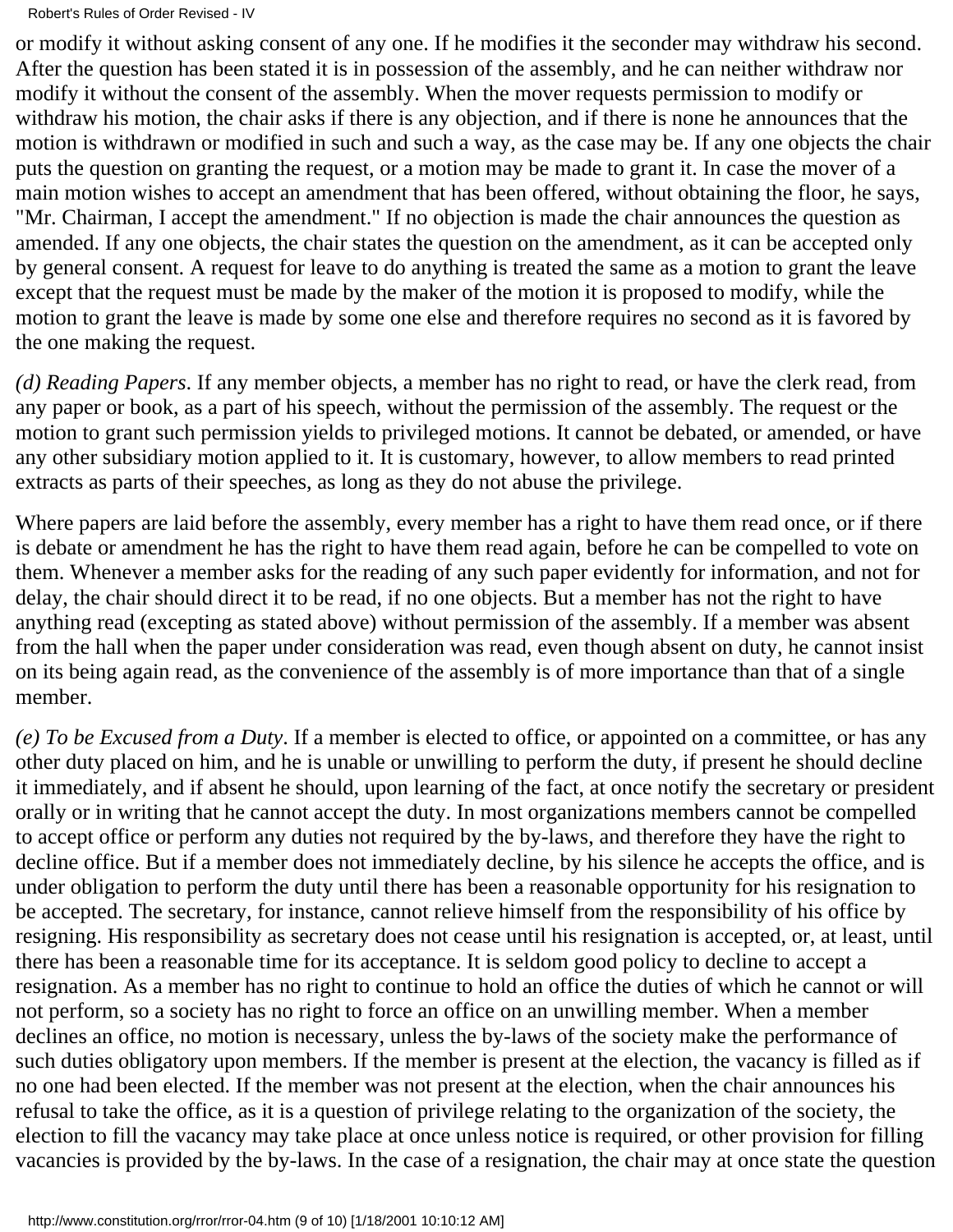$\overline{\phantom{a}}$ 

.

.

.

.

.

.

.

.

.

.

.

.

.

.

.

.

on accepting it, or a motion to that effect may be made. In either case it is debatable and may have any subsidiary motion applied to it. It yields to privileged and incidental motions.

*(f) Request for Any Other Privilege*. When any request is to be made the member rises and addresses the chair, and as soon as he catches the eye of the chairman, states at once why he rises. He should rise as soon as a member yields the floor, and, though the floor is assigned to another, he still makes his request. He should never interrupt a member while speaking unless he is sure that the urgency of the case justifies it. As a rule all such questions are settled by general consent, or informally, but, if objection is made, a vote is taken. An explanation may be requested or given, but there is no debate. As these requests arise, they should be treated so as to interrupt the proceedings as little as is consistent with the demands of justice.

1. In Congress a motion "may be withdrawn at any time before a decision or amendment." H.R. Rule 16, §2. The rule given above, which is in accordance with the common parliamentary law, is better adapted to ordinary assemblies.

[Table of Contents](#page-0-0) [Previous Article](#page-10-0) [Next Article](#page-89-0)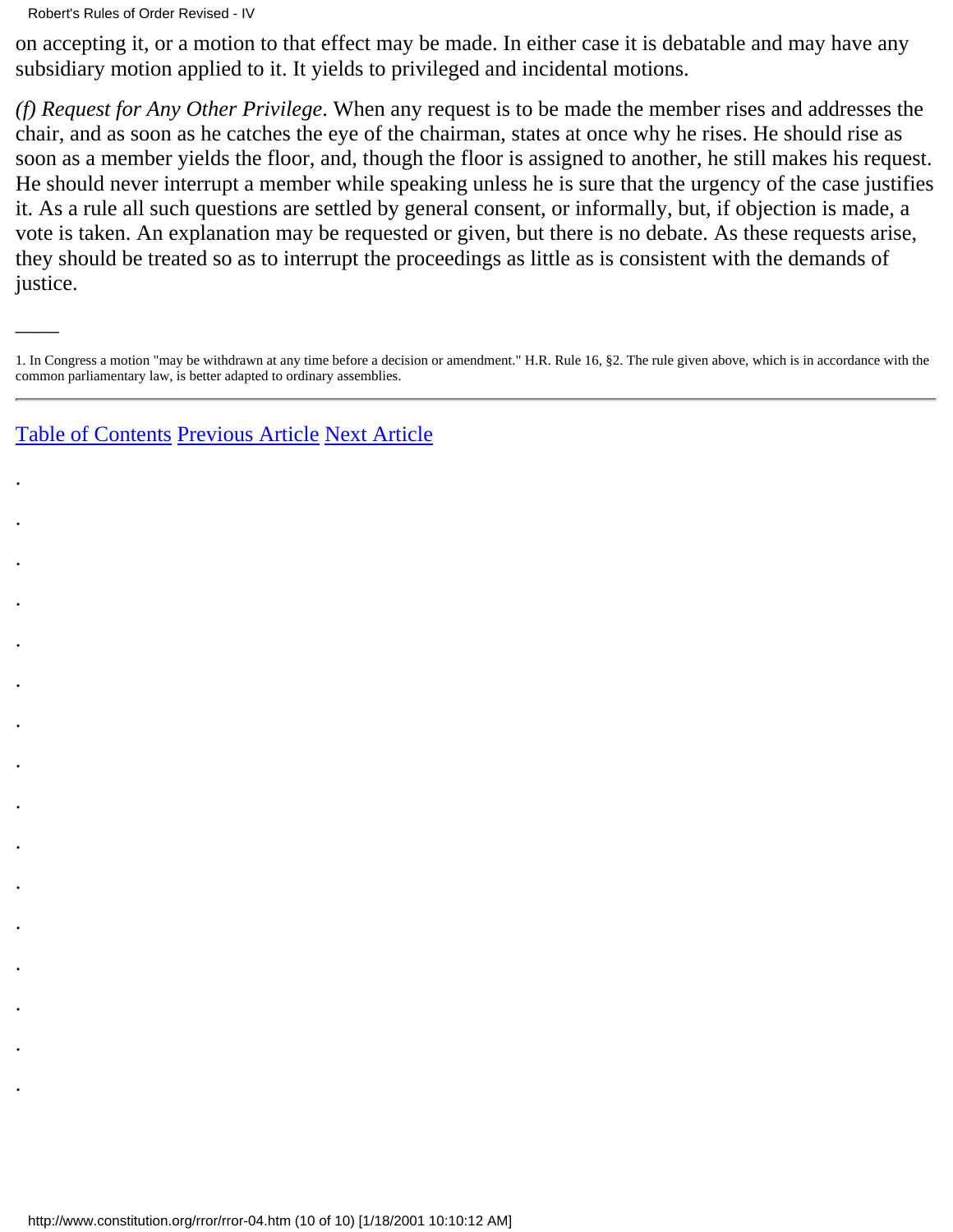# <span id="page-33-0"></span>**Art. VII. Debate.**

**[42](#page-33-1)**. Debate

 $\overline{\phantom{a}}$ 

- **[43](#page-34-0)**. Decorum in Debate
- **[44](#page-34-1)**. Closing and Preventing Debate
- **[45](#page-35-0)**. Principles of Debate and Undebatable Motions

<span id="page-33-1"></span>**42. Debate**. In **1-6** are explained the necessary steps preliminary to debate namely, that when no business is pending a member shall rise and address the chair by his title, and be recognized by the chair as having obtained the floor; and that the member shall then make a motion which, after being seconded, shall be stated by the chair, who shall then ask, "Are you ready for the question?" The question is then open to debate, as is partially explained in **7**, which should be read in connection with this section. No member shall speak more than twice during the same day to the same question (only once on an appeal), nor longer than ten minutes at one time, without leave of the assembly; and the question upon granting the leave shall be decided by a two-thirds vote without debate.<sup>1</sup> No member can speak a second time to a question as long as any member desires to speak who has not spoken to the question. If greater freedom is desired, the proper course is to go into committee of the whole, or to consider it informally, either of which requires only a majority vote; or to extend the limits of debate [**[30](#page-94-0)**], which requires a two-thirds vote. So the debate, by a two-thirds vote, may be limited to any extent desired, as shown in **[30](#page-94-0)**. The member upon whose motion the subject was brought before the assembly, is entitled to close the debate with a speech, if he has not previously exhausted his twenty minutes, but not until every one else wishing to speak has spoken. He cannot, however, avail himself of this privilege after debate has been closed.<sup>[2](#page-33-3)</sup> An amendment, or any other motion, being offered, makes the real question before the assembly a different one, and, in regard to the right to debate, is treated as a new question. When an amendment is pending the debate must be confined to the merits of the amendment, unless it is of such a nature that its decision practically decides the main question. Merely asking a question, or making a suggestion, is not considered as speaking. The maker of a motion, though he can vote against it, cannot speak against his own motion. [To close the debate see**[44](#page-34-1)**.]

The right of members to debate and, make motions cannot be cut off by the chair's putting a question to vote with such rapidity as to prevent the members getting the floor after the chair has inquired if the assembly is ready for the question. Even after the chair has announced the vote, if it is found that a member arose and addressed the chair with reasonable promptness after the chair asked, "Are you ready for the question?" he is then entitled to the floor, and the question is in exactly the same condition it was before it was put to vote. But if the chair gives ample opportunity for members to claim the floor before putting the question and they do not avail themselves of it, they cannot claim the right of debate after the voting has commenced.

<span id="page-33-2"></span><sup>1.</sup> The limit of time should vary to suit circumstances, but the limit of two speeches of ten minutes each will usually answer in ordinary assemblies and, when desirable, by a two-thirds vote it can be increased or diminished as shown in [30](#page-94-0). In the U.S. House of Representatives no member can speak more than once to the same question, nor longer than one hour. In the Senate there is no limit to the length of a speech and no senator can speak more than twice on the same day to the same question without leave of the Senate, which question is undebatable.

<span id="page-33-3"></span><sup>2.</sup> Formerly the member who reported a proposition from a committee was permitted to close the debate in the House after the previous question was ordered,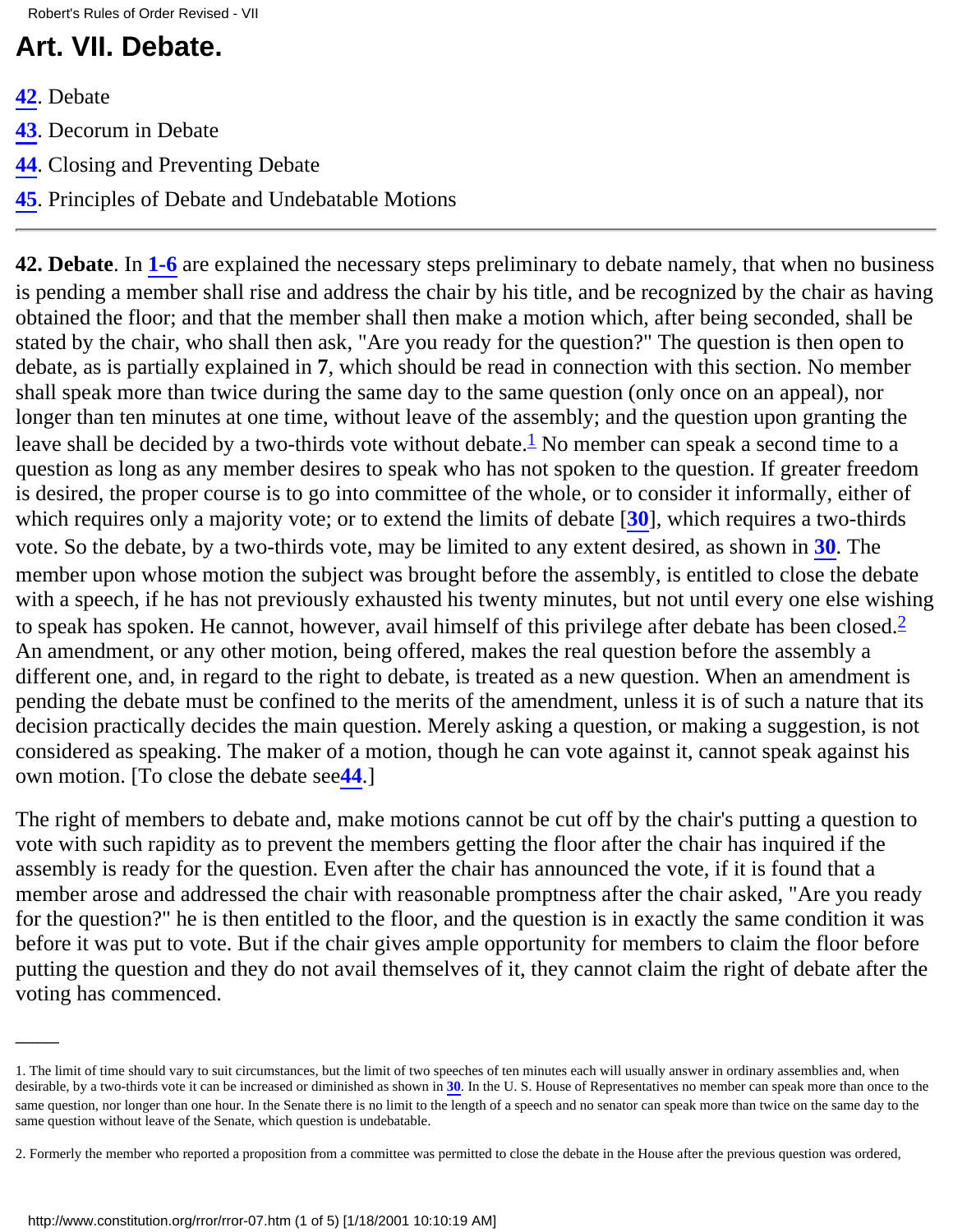<span id="page-34-0"></span>**43. Decorum in Debate**. In debate a member must confine himself to the question before the assembly, and avoid personalities. He cannot reflect upon any act of the assembly, unless he intends to conclude his remarks with a motion to rescind such action, or else while debating such a motion. In referring to another member, he should, as much as possible, avoid using his name, rather referring to him as "the member who spoke last," or in some other way describing him. The officers of the assembly should always be referred to by their official titles. It is not allowable to arraign the motives of a member, but the nature or consequences of a measure may be condemned in strong terms. It is not the man, but the measure, that is the subject of debate.

If one desires to ask a question of the member speaking, he should rise, and without waiting to be recognized, say, "Mr. Chairman, I should like to ask the gentleman a question." The chair then asks the speaker if he is willing to be interrupted, or the speaker may at once consent or decline, addressing, however, the chair, through whom the conversation must be carried on, as members cannot directly address one another in a deliberative assembly. If the speaker consents to the question, the time consumed by the interruption comes out of the time of the speaker.

If at any time the chairman rises to state a point of order, or give information, or otherwise speak, within his privilege, the member speaking must take his seat till the chairman has been heard first. When called to order by the chair the member must sit down until the question of order is decided. If his remarks are decided to be improper, he cannot proceed, if any one objects, without the leave of the assembly expressed by a vote, upon which question no debate is allowed.

Disorderly words should be taken down by the member who objects to them, or by the secretary, and then read to the member. If he denies them, the assembly shall decide by a vote whether they are his words or not. If a member cannot justify the words he used, and will not suitably apologize for using them, it is the duty of the assembly to act in the case. If the disorderly words are of a personal nature, after each party has been heard, and before the assembly proceeds to deliberate upon the case, both parties to the personality should retire, it being a general rule that no member should be present in the assembly when any matter relating to himself is under debate. It is not, however, necessary for the member objecting to the words to retire unless he is personally involved in the case. Disorderly words to the presiding officer, or in respect to the official acts of an officer, do not involve the officer so as to require him to retire. If any business has taken place since the member spoke, it is too late to take notice of any disorderly words he used.

During debate, and while the chairman is speaking, or the assembly is engaged in voting, no member is permitted to disturb the assembly by whispering, or walking across the floor, or in any other way.

<span id="page-34-1"></span>**44. Closing Debate and Preventing Debate**. When the debate appears to the chairman to be finished, he should inquire, "Are you ready for the question?" If, after a reasonable pause, no one rises to claim the floor, the chair assumes that no member wishes to speak and, standing, proceeds to put the question. Debate is not closed by the chairman's rising and putting the question, as until both the affirmative and the negative are put, a member can rise and claim the floor, and reopen the debate or make a motion, provided he rises with reasonable promptness after the chair asks, "Are you ready for the question?" If the debate is resumed the question must be put again, both the affirmative and the negative. Should this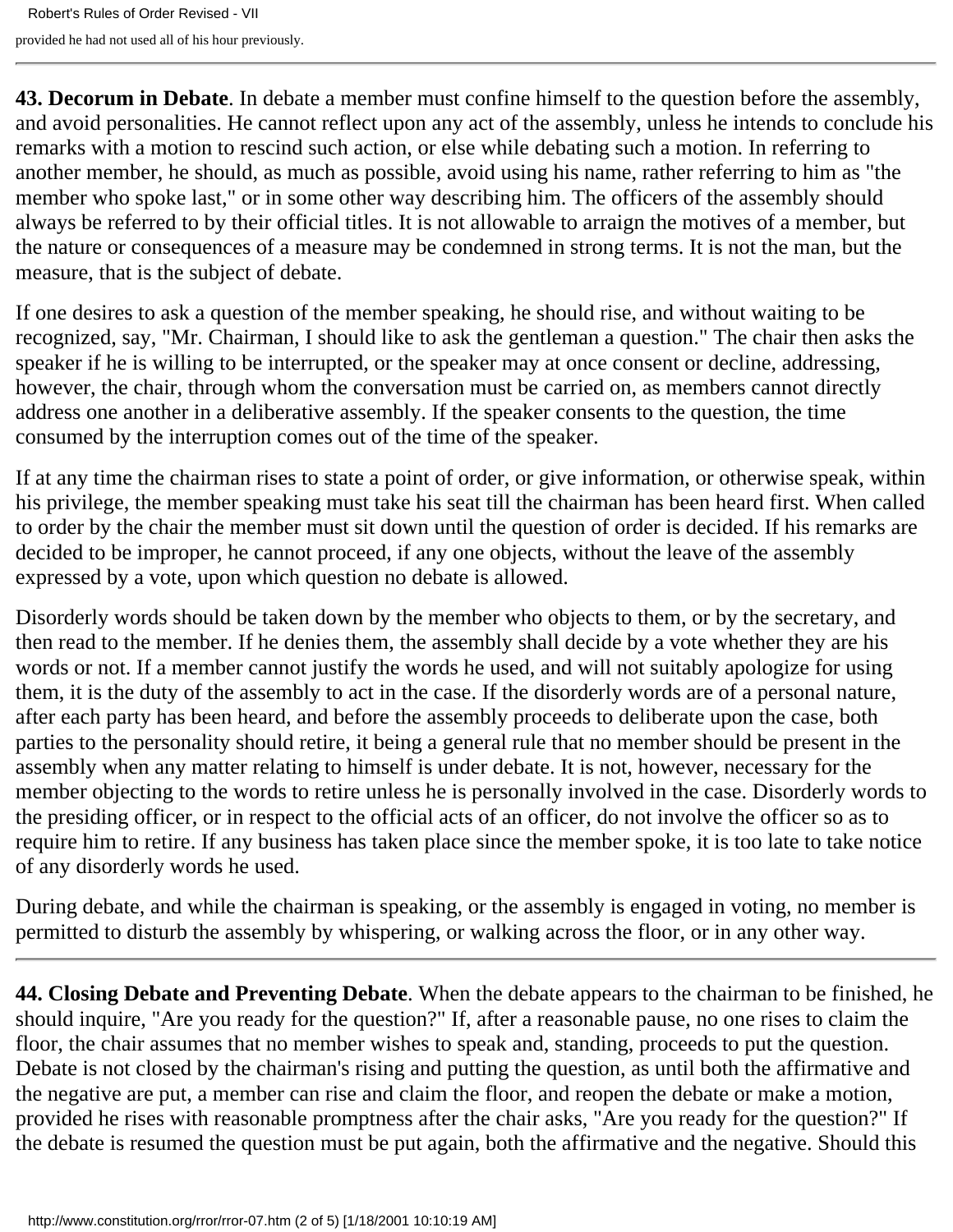$\overline{\phantom{a}}$ 

privilege be abused by members not responding to the inquiry, "Are you ready for the question?" and intentionally waiting until the affirmative vote has been taken and then rising and reopening the debate, the chair should act as in case of dilatory motions [**[40](#page-85-1)**], or any other attempt to obstruct business, and protect the assembly from annoyance. When a vote is taken a second time, as when a division is called for, debate cannot be resumed except by general consent.

If two-thirds of the assembly wish to close the debate without allowing all the time desired by others, they can do so by ordering either the previous question or the closing of the debate at a certain time; or they can limit the length of the speeches and allow each member to speak only once on each question, as fully explained in  $29$  and  $30$ . These motions require a two-thirds<sup>1</sup> vote, as they suspend the fundamental right of every member of a deliberative assembly to have every question fully discussed before it is finally disposed of. A majority vote may lay the question on the table and thus temporarily suspend the debate, but it can be resumed by taking the question from the table by a majority vote when no question is before the assembly [**[35](#page-79-1)**], at a time when business of this class, or unfinished business, or new business, is in order. If it is desired to prevent any discussion of a subject, even by its introducer, the only way to do it is to object to the consideration of the question [**[23](#page-26-0)**] before it is debated, or any subsidiary motion is stated. If the objection is sustained by a two-thirds vote, the question is thrown out for that session.

<span id="page-35-0"></span>**45. Principles of Debate and Undebatable Motions**. All main motions are debatable, and debate is allowed or prohibited on other motions in accordance with the following principles:

*(a) High privilege is, as a rule, incompatible with the right of debate of the privileged motion:* and, therefore, all highly privileged motions are undebatable, except those relating to the privileges of the assembly or a member. Questions of privilege [**[19](#page-12-1)**] rarely arise, but when they do, they are likely to be so important that they must be allowed to interrupt business, and yet they cannot generally be acted upon intelligently without debate. and, therefore, they are debatable. The same is true of appeals from the decision of the chair which are debatable, unless they relate to indecorum, or to transgression of the rules of speaking, or to priority of business, or are made while an undebatable question is pending; in which cases there is not sufficient need of debate to justify making them an exception to the rule, and therefore an appeal under any of these circumstances is undebatable.

*(b) Motions that have the effect of suspending a rule are not debatable*. Consequently motions to suppress, or to limit, or to extend the limits of, debate are undebatable, as they suspend the ordinary rules of debate.

*(c)* Appeals made after the previous question has been ordered are undebatable, as it would be manifestly improper to permit debate on them when the assembly by a two-thirds vote has closed debate on the pending question. So any order limiting debate on the pending question applies to questions arising while the order is in force.

<span id="page-35-1"></span><sup>1.</sup> In the Senate not even two-thirds of the members can force a measure to its passage without allowing debate, the Senate rules not recognizing the above motions. In the House, where each speaker can occupy the floor one hour, any of these motions to cut off debate can be adopted by a mere majority, but practically they are not used until after some debate. Rule 27, §3, H.R., expressly provides that forty minutes twenty on each side, shall be allowed for debate whenever the previous question is ordered on a proposition on which there has been no debate, or when the rules are suspended. [See note to **[22](#page-24-0)**.] In ordinary societies harmony is so essential that a two-thirds vote should be required to force the assembly to a final vote without allowing free debate.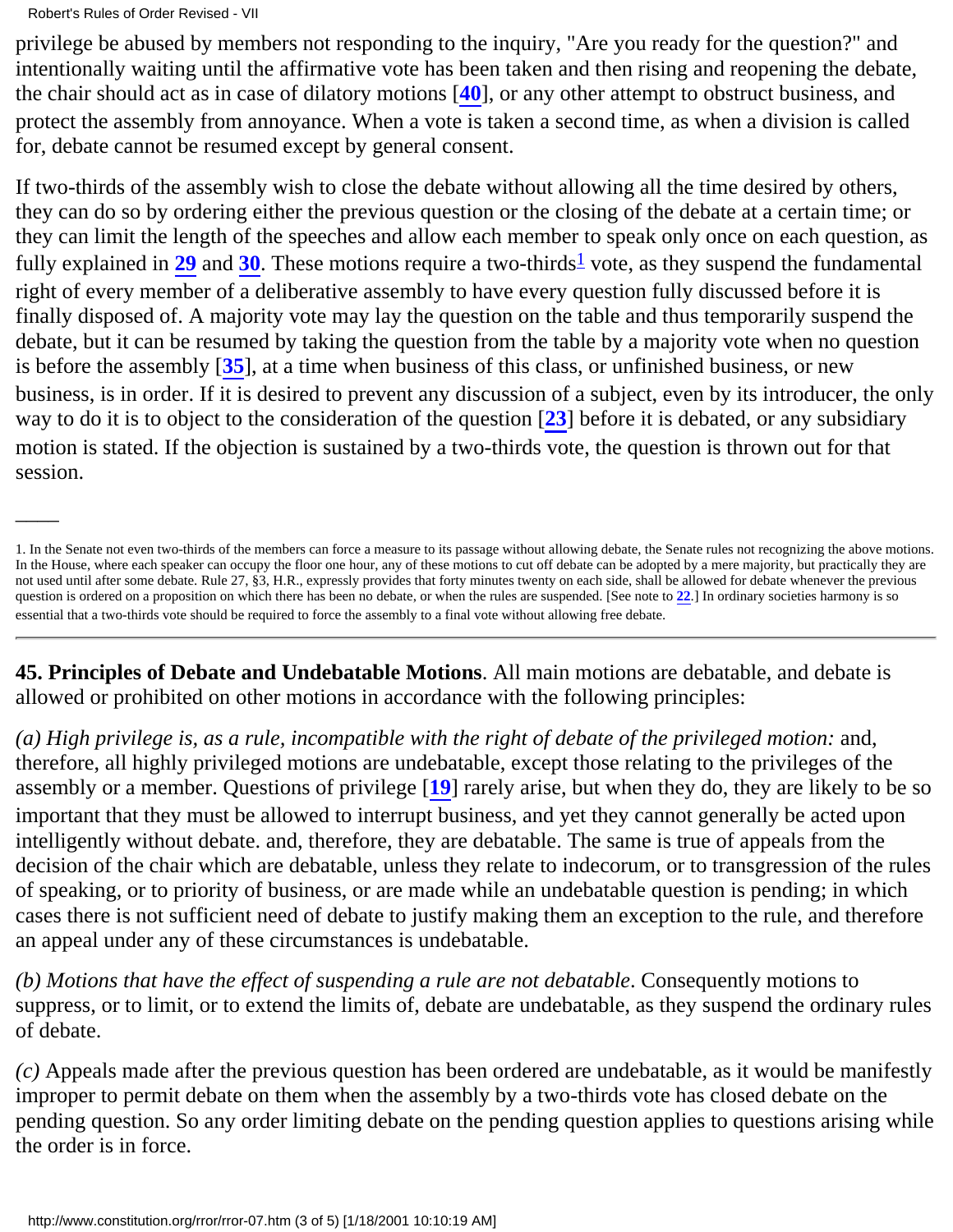*(d)* To Amend, or to Reconsider, an undebatable question is undebatable, whereas to amend, or to reconsider, a debatable question is debatable.

*(e) A Subsidiary Motion* [**12**] is debatable to just the extent that it interferes with the right of the assembly to take up the original question at its pleasure. *Illustrations*: To "Postpone Indefinitely" a question places it out of the power of the assembly to again take it up during that session, except by reconsideration, and consequently this motion allows of free debate, even involving the whole merits of the original question. To "Commit" a question only delays the discussion until the committee reports, when it is open to free debate, so it is only debatable as to the propriety of the commitment and as to the instructions, etc. To "Postpone to a Certain Time" prevents the consideration of the question till the specified time, except by a reconsideration or suspension of the rules, and therefore allows of limited debate upon the propriety of the postponement. To "Lay on the Table" leaves the question so that the assembly can consider it at any time that that question or that class of business is in order, and therefore to lay on the table should not be, and is not, debatable.

Because a motion is undebatable it does not follow that while it is pending the chair may not permit a question or an explanation. The distinction between debate and asking questions or making brief suggestions, should be kept clearly in mind, and when the latter will aid the assembly in transacting business, the chair should permit it before taking the vote on an undebatable question. He should, however, remain standing during the colloquy to show that he has the floor, and he should not allow any more delay in putting the question than he feels is helpful to the business.

The following lists of motions that open the main question to debate, and of those that are undebatable, are made in accordance with the above principles:

| $ Postcone$ <i>Indefinitely</i> |  |
|---------------------------------|--|
| Reconsider a Debatable Question |  |
| $\parallel$ <i>Rescind</i>      |  |
| $\vert \textit{Ratify}$         |  |

## **Motions That Open the Main Question to Debate.**

## **Undebatable Motions.**

| 17<br>22<br>$\overline{22}$ |                                                                                                                                                                                     |    |
|-----------------------------|-------------------------------------------------------------------------------------------------------------------------------------------------------------------------------------|----|
|                             | <i>Fix the Time to which to Adjourn</i> (when a privileged question)                                                                                                                | 16 |
|                             | <i>Adjourn</i> (when unqualified in an assembly that has provided for                                                                                                               |    |
|                             | future meetings)                                                                                                                                                                    |    |
|                             | <i>Take a Recess</i> (when privileged)                                                                                                                                              | 18 |
|                             | Call for the Orders of the Day, and questions relating to priority<br>of business                                                                                                   |    |
|                             | <i>Appeal</i> when made while an undebatable question is pending, or<br>when simply relating to indecorum, or transgression of the rules<br>of speaking, or to priority of business |    |
|                             | Suspension of the Rules                                                                                                                                                             |    |
|                             | Objection to the Consideration of a Question                                                                                                                                        |    |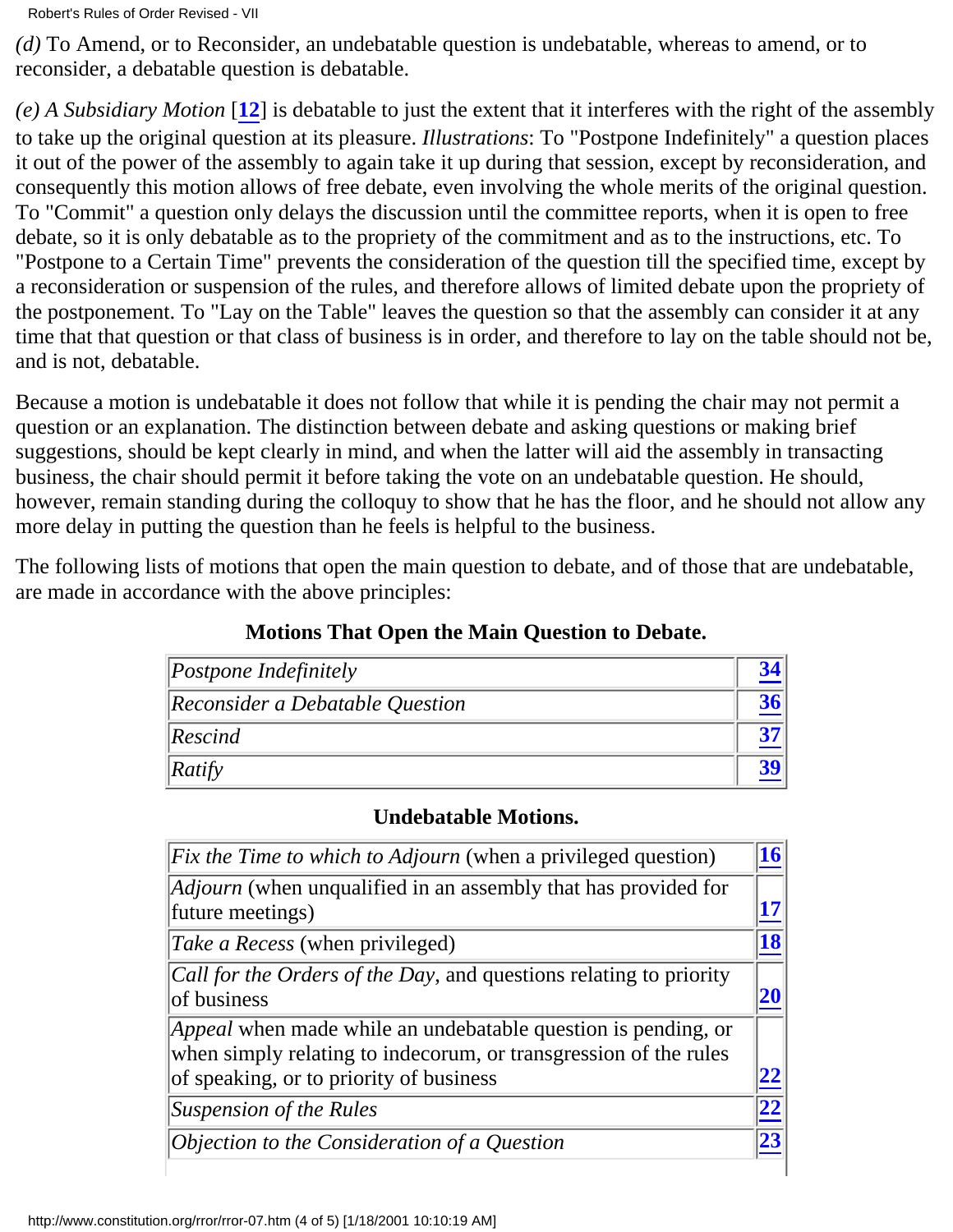.

.

.

.

.

.

.

.

.

.

.

.

.

.

.

.

| <i>Incidental Motions</i> , except an Appeal as shown above in this list<br>under Appeal             |  |
|------------------------------------------------------------------------------------------------------|--|
| Lay on the Table                                                                                     |  |
| <i>Previous Question</i> [29] and <i>Motions to Close</i> , Limit, or Extend<br>the Limits of Debate |  |
| Amend an Undebatable Motion                                                                          |  |
| Reconsider an Undebatable Motion                                                                     |  |

[Table of Contents](#page-0-0) [Previous Article](#page-79-1) [Next Article](#page-61-0)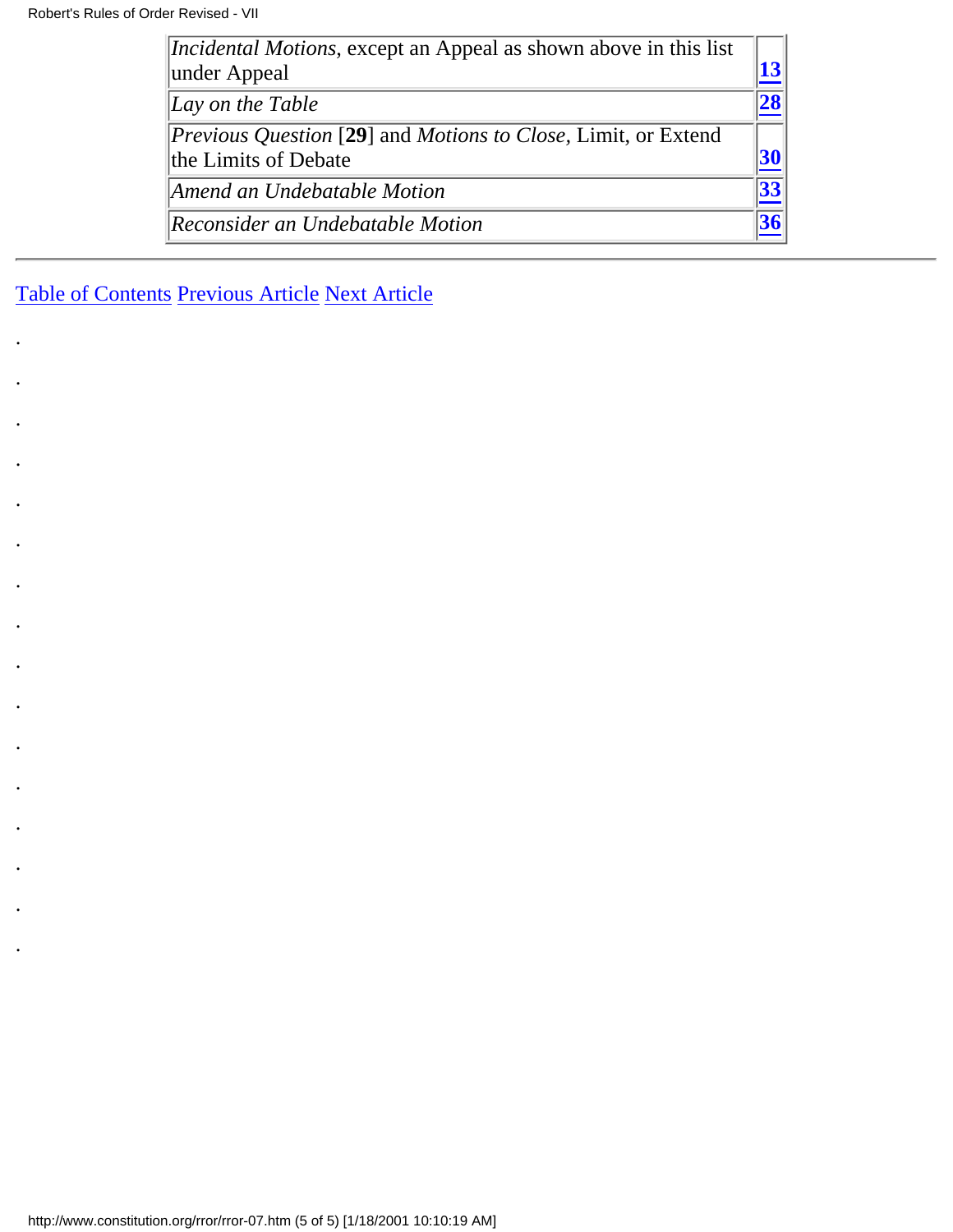# **PART I. RULES OF ORDER.**

## **Art. I. How Business Is Conducted in Deliberative Assemblies.**

- **1.** Introduction of Business
- **2.** What Precedes Debate
- **3.** Obtaining the floor
- **[4](#page-41-0).** Motions and Resolutions
- **[5](#page-42-0).** Seconding Motions
- **[6](#page-43-0).** Stating the Question
- **[7](#page-43-1).** Debate
- **[8](#page-43-2).** Secondary Motions
- **[9](#page-44-0).** Putting the Question and Announcing the Vote
- **10.** Proper Motions to Use to Accomplish Certain Objects

**1. Introduction of Business**. An assembly having been organized as described in **[69](#page-49-0)**, **[70](#page-53-0)**, **[71](#page-57-0)**, business is brought before it either by the motion of a member, or by the presentation of a communication to the assembly. It is not usual to make motions to receive reports of committees or communications to the assembly. There are many other cases in the ordinary routine of business where the formality of a motion is dispensed with, but should any member object, a regular motion becomes necessary, or the chair may put the question without waiting for a motion.

**2. What Precedes Debate**. Before any subject is open to debate it is necessary, first, that a motion be made by a member who has obtained the floor; second, that it be seconded (with certain exceptions); and third, that it be stated by the chair, that is, by the presiding officer. The fact that a motion has been made and seconded does not put it before the assembly, as the chair alone can do that. He must either rule it out of order, or state the question on it so that the assembly may know what is before it for consideration and action, that is, what is the *immediately pending question*. If several questions are pending, as a resolution and an amendment and a motion to postpone, the last one stated by the chair is the immediately pending question.

While no debate or other motion is in order after a motion is made, until it is stated or ruled out of order by the chair, yet members may suggest modifications of the motion, and the mover, without the consent of the seconder, has the right to make such modifications as he pleases, or even to withdraw his motion entirely before the chair states the question. After it is stated by the chair he can do neither without the consent of the assembly as shown in **27(c)**. A little informal consultation before the question is stated often saves much time, but the chair must see that this privilege is not abused and allowed to run into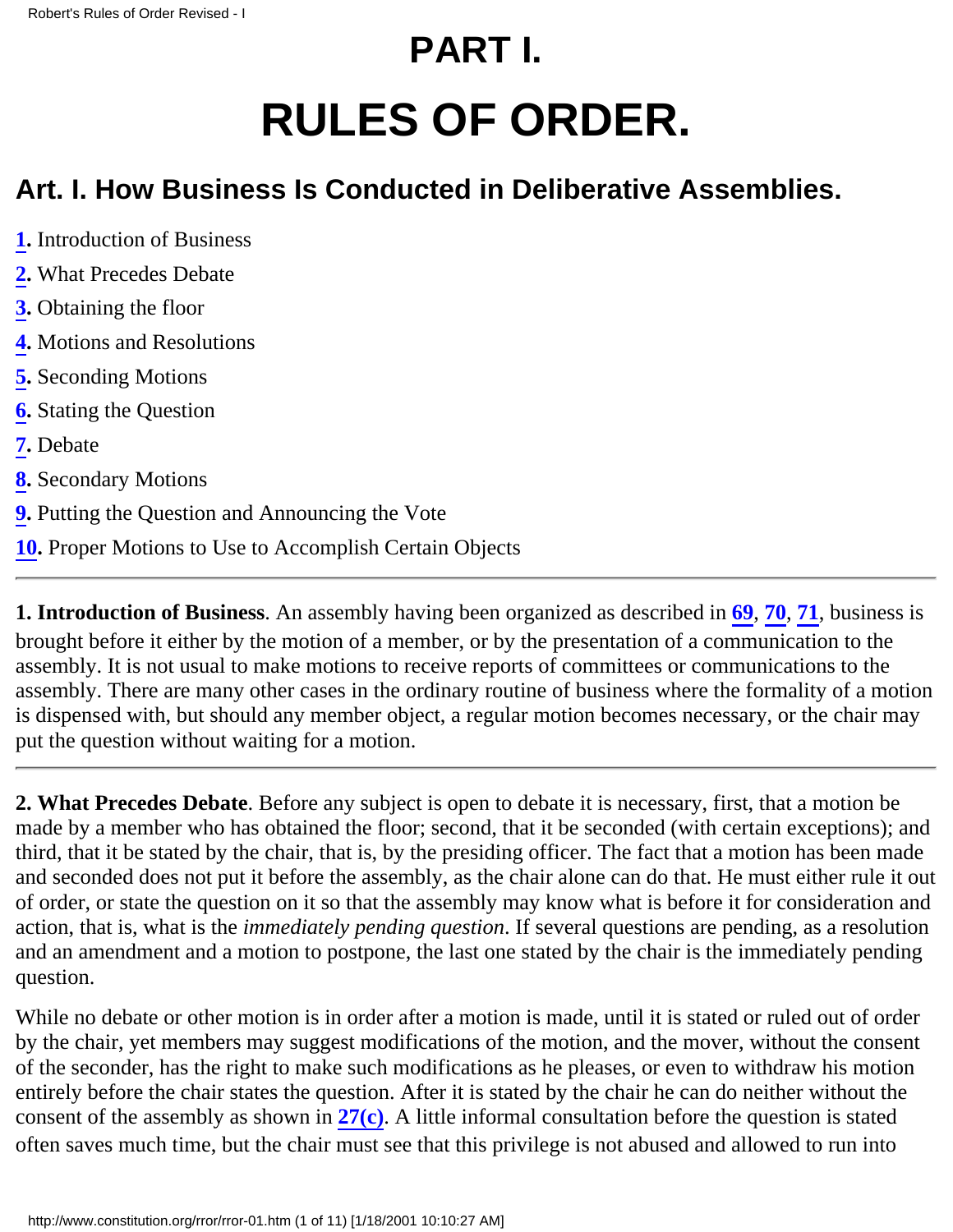debate. When the mover modifies his motion the one who seconded it has a right to withdraw his second.

**3. Obtaining the Floor**. Before a member call make a motion, or address the assembly in debate, it is necessary that he should *obtain the floor* -- that is, he must rise after the floor has been yielded, and address the presiding officer by his official title, thus, "Mr. Chairman," or "Mr. President," or "Mr. Moderator;" $\frac{1}{2}$  $\frac{1}{2}$  $\frac{1}{2}$  or, if a woman (married or single), "Madam Chairman," or "Madam President." If the assembly is large so that the member's name may be unknown to the chairman, the member should give his name as soon as he catches the eye of the chairman after addressing him. If the member is entitled to the floor, as shown hereafter, the chairman "recognizes" him, or assigns him the floor, by announcing his name. If the assembly is small and the members are known to each other, it is not necessary for the member to give his name after addressing the chair, as the presiding officer is termed, nor is it necessary for the chair to do more than bow in recognition of his having the floor. If a member rises before the floor has been yielded, or is standing at the time, he cannot obtain the floor provided any one else rises afterwards and addresses the chair. It is out of order to be standing when another has the floor, and the one guilty of this violation of the rules cannot claim he rose first, as he did not rise after the floor had been yielded.

Where two or more rise about the same time to claim the floor, all other things being equal, the member who rose first after the floor had been yielded, and addressed the chair is entitled to the floor. It frequently occurs, however, that where more than one person claims the floor about the same time, the interests of the assembly require the floor to be assigned to a claimant that was not the first to rise and address the chair. There are three classes of such cases that may arise: (1) When a debatable question is immediately pending; (2) when an undebatable question is immediately pending; (3) when no question is pending. In such cases the chair in assigning the floor should be guided by the following principles:

(1) *When a Debatable Question is immediately Pending*. (a) The member upon whose motion the immediately pending debatable question was brought before the assembly is entitled to be recognized as having the floor (if he has not already spoken on that question) even though another has risen first and addressed the chair. The member thus entitled to preference in recognition in case of a committee's report is the reporting member (the one who presents or submits the report); in case of a question taken from the table, it is the one who moved to take the question from the table; in case of the motion to reconsider, it is the one who moved to reconsider, and who is not necessarily the one who calls up the motion. (b) No member who has already had the floor in debate on the immediately pending question is again entitled to it for debate on the same question. As the interests of the assembly are best subserved by allowing the floor to alternate between the friends and enemies of a measure, the chairman, when he knows which side of a question is taken by each claimant of the floor, and these claims are not determined by the above principles, should give the preference to the one opposed to the last speaker.

(2) *When an Undebatable Question Is Immediately Pending*. When the immediately pending question is undebatable, its mover has no preference to the floor, which should be assigned in accordance with the principles laid down under (b) in paragraph below.

(3) *When No Question Is Pending*. (a) When one of a series of motions has been disposed of, and there is no question actually pending, the next of the series has the right of way, and the chair should recognize the member who introduced the series to make the next motion, even though another has risen first and addressed the chair. In fact no other main motion is in order until the assembly has disposed of the series.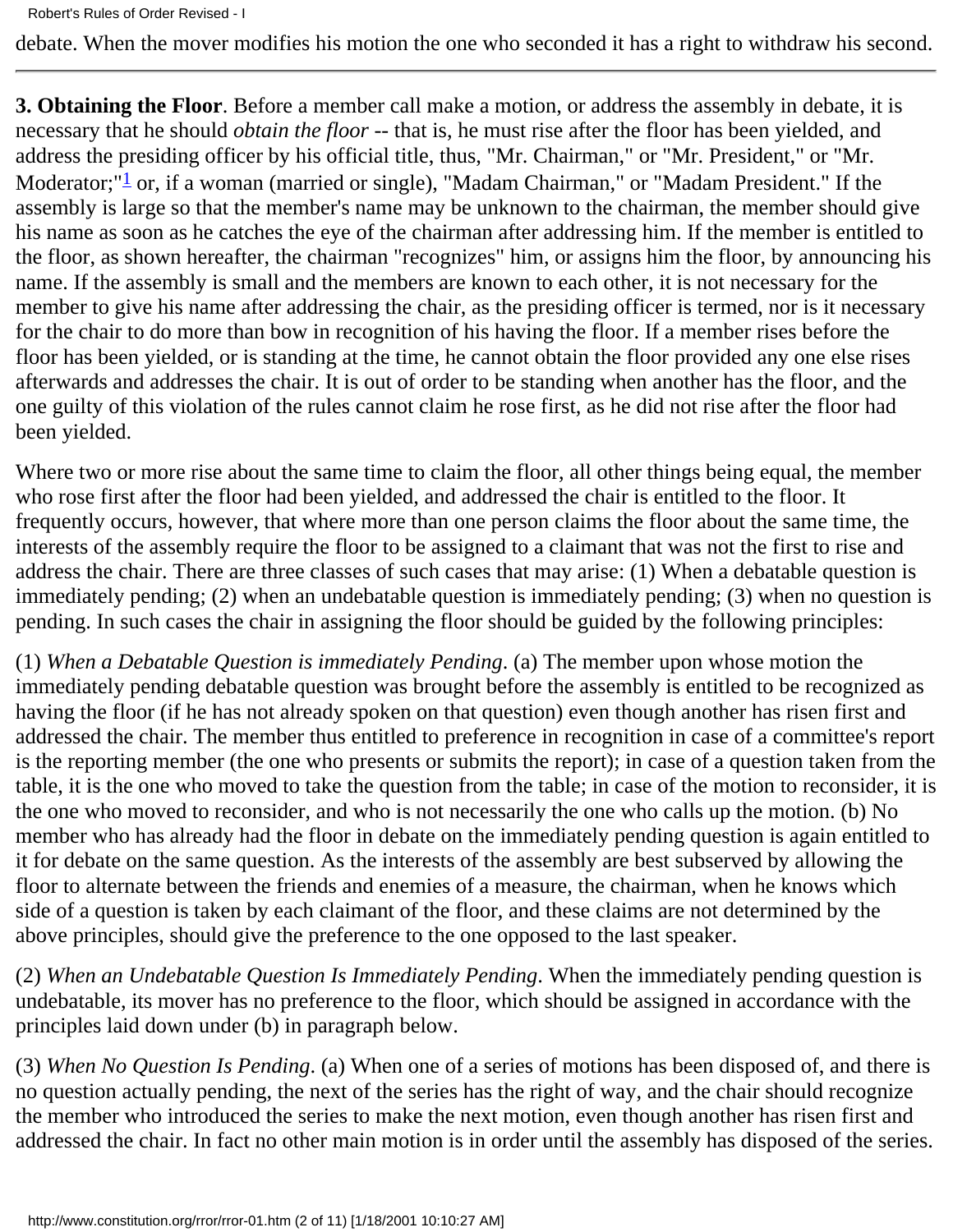Thus, the motion to lay on the table, properly used, is designed to lay aside a question temporarily, in order to attend to some more urgent business, and, therefore, if a question is laid on the table, the one who moved to lay it on the table, if he immediately claims the floor, is entitled to it to introduce the urgent business even though another has risen first. So, when the rules are suspended to enable a motion to be made, the mover of the motion to suspend the rules is entitled to the floor to make the motion for which the rules were suspended, even though another rose first. When a member moves to reconsider a vote for the announced purpose of amending the motion, if the vote is reconsidered he must be recognized in preference to others in order to move his amendment. (b) If, when no question is pending and no series of motions has been started that has not been disposed of, a member rises to move to reconsider a vote, or to call up the motion to reconsider that had been previously made, or to take a question from the table when it is in order, he is entitled to the floor in preference to another that may have risen slightly before him to introduce a main motion, provided that when some one rises before him he, on rising, states the purpose for which he rises. If members, rising to make the above mentioned motions, come into competition they have the preference in the order in which these motions have just been given; first, to reconsider; and last to take from the table. When a motion to appoint a committee for a certain purpose, or to refer a subject to a committee, has been adopted no new subject (except a privileged one) can be introduced until the assembly has decided all of the related questions as to the number of the committee, and as to how it shall be appointed, and as to any instructions to be given it. In this case the one who made the motion to appoint the committee or refer the subject to a committee has no preference in recognition. If he had wished to make the other motions he should have included them all in his first motion.

From the decision of the chair in assigning the floor any two members may appeal, $\frac{2}{3}$  $\frac{2}{3}$  $\frac{2}{3}$  one making the appeal and the other seconding it. Where the chair is in doubt as to who is entitled to the floor, he may allow the assembly to decide the question by a vote, the one having the largest vote being entitled to the floor.

If a member has risen to claim the floor, or has been assigned the floor, and calls for the question to be made, or it is moved to adjourn, or to lay the question on the table, it is the duty of the chair to suppress the disorder and protect the member who is entitled to the floor. Except by general consent, a motion cannot be made by one who has not been recognized by the chair as having the floor. If it is made it should not be recognized by the chair if any one afterwards rises and claims the floor, thus showing that general consent has not been given.

*In Order When Another Has the Floor.* After a member has been assigned the floor he cannot be interrupted by a member or the chairman, except by (a) a motion to reconsider; (b) a point of order; an objection to the consideration of the question; (d) a call for the orders of the day when they are not being conformed to; (e) a question of privilege; (f) a request or demand that the question be divided when it consists of more than one independent resolution on different subjects; or (g) a parliamentary inquiry or a request for information that requires immediate answer; and these cannot interrupt him after he has actually commenced speaking unless the urgency is so great as to justify it. The speaker (that is, the member entitled to the floor) does not lose his right to the floor by these interruptions, and the interrupting member does not obtain the floor thereby, and after they have been attended to, the chair assigns him the floor again. So when a member submitting a report from a committee or offering a resolution, hands it to the secretary to be read, he does not thereby yield his right to the floor. When the reading is finished and the chair states the question, neither the secretary nor any one else can make a motion until the member submitting the report, or offering the resolution, has had a reasonable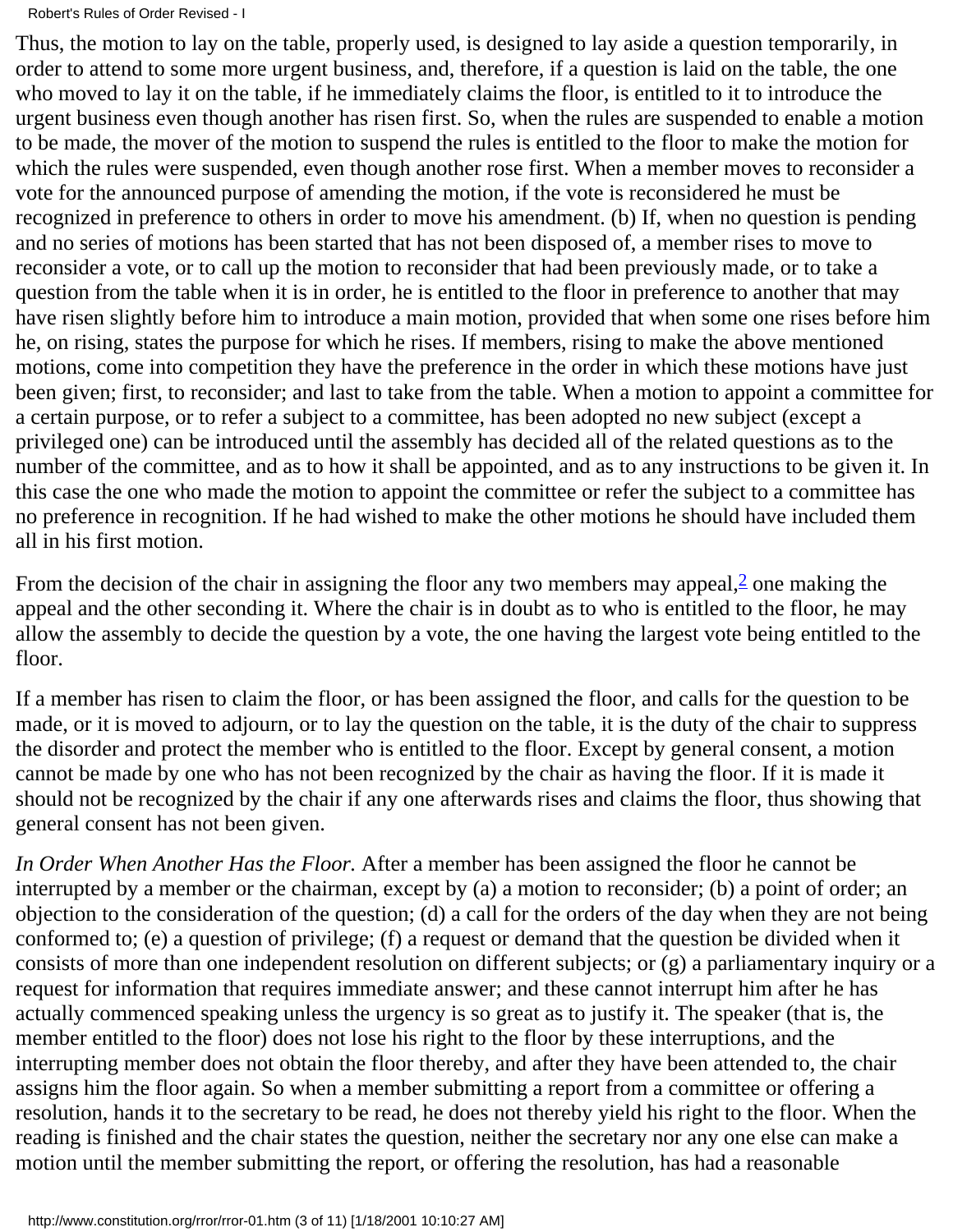$\overline{\phantom{a}}$ 

opportunity to claim the floor to which he is entitled, and has not availed himself of his privilege. If, when he submitted the report, he made no motion to accept or adopt the recommendations or resolutions, he should resume the floor as soon as the report is read, and make the proper motion to carry out the recommendations, after which he is entitled to the floor for debate as soon as the question is stated.

<span id="page-41-1"></span>1. "Brother Moderator," or "Brother Chairman," implies that the speaker is also a moderator or chairman, and should not be used.

<span id="page-41-2"></span>2. In the U. S. House of Representatives there is no appeal from the decision of the chair as to who is entitled to the floor, nor should there he any appeal in large mass meetings, as the best interests of the assembly require the chair to be given more power in such large bodies.

<span id="page-41-0"></span>**4. Motions and Resolutions**. A motion is a proposal that the assembly take certain action, or that it express itself as holding certain views. It is made by a member's obtaining the floor as already described and saying, "I move that" (which is equivalent to saying, "I propose that"), and then stating the action he proposes to have taken. Thus a member "moves" (proposes) that a resolution be adopted, or amended, or referred to a committee, or that a vote of thanks be extended, etc.; or "That it is the sense of this meeting (or assembly) that industrial training," etc. Every resolution should be in writing, and the presiding officer has a right to require any main motion, amendment, or instructions to a committee to be in writing. When a main motion is of such importance or length as to be in writing it is usually written in the form of a *resolution*, that is, beginning with the words, "*Resolved*, That," the word "*Resolved*" being underscored (printed in italics) and followed by a comma, and the word "That" beginning with a capital "T." If the word "Resolved" were replaced by the words "I move," the resolution would become a motion. A resolution is always a main motion. In some sections of the country the word "resolve" is frequently used instead of "resolution." In assemblies with paid employees, instructions given to employees are called "orders" instead of "resolutions," and the enacting word, "Ordered" is used instead of "Resolved."

When a member wishes a resolution adopted after having obtained the floor, he says, "I move the adoption of the following resolution," or "I offer the following resolution," which he reads and hands to the chair. If it is desired to give the reasons for the resolution, they are usually stated in a *preamble*, each clause of which constitutes a paragraph beginning with "Whereas." The preamble is always amended last, as changes in the resolution may require changes the preamble. In moving the adoption of a resolution the preamble is not usually referred to, as it is included in the resolution. But when the previous question is ordered on the resolution before the preamble has been considered for amendment, it does not apply to the preamble, which is then open to debate and amendment. The preamble should never contain a period, but each paragraph should close with a comma or semicolon, followed by "and," except the last paragraph, which should close with the word "therefore," or "therefore, be it." A resolution should avoid periods where practicable. Usually, where periods are necessary, it is better to separate it into a series of resolutions, in which case the resolutions may be numbered, if preferred, by preceding them with the figures 1, 2, etc.; or it may retain the form of a single resolution with several paragraphs, each beginning with "That," and these may be numbered, if preferred, by placing "First," "Second," etc., just before the word "That." The following form will serve as a guide when it is desired to give the reasons for a resolution:

Whereas, We consider that suitable recreation is a necessary part of a rational educational system; and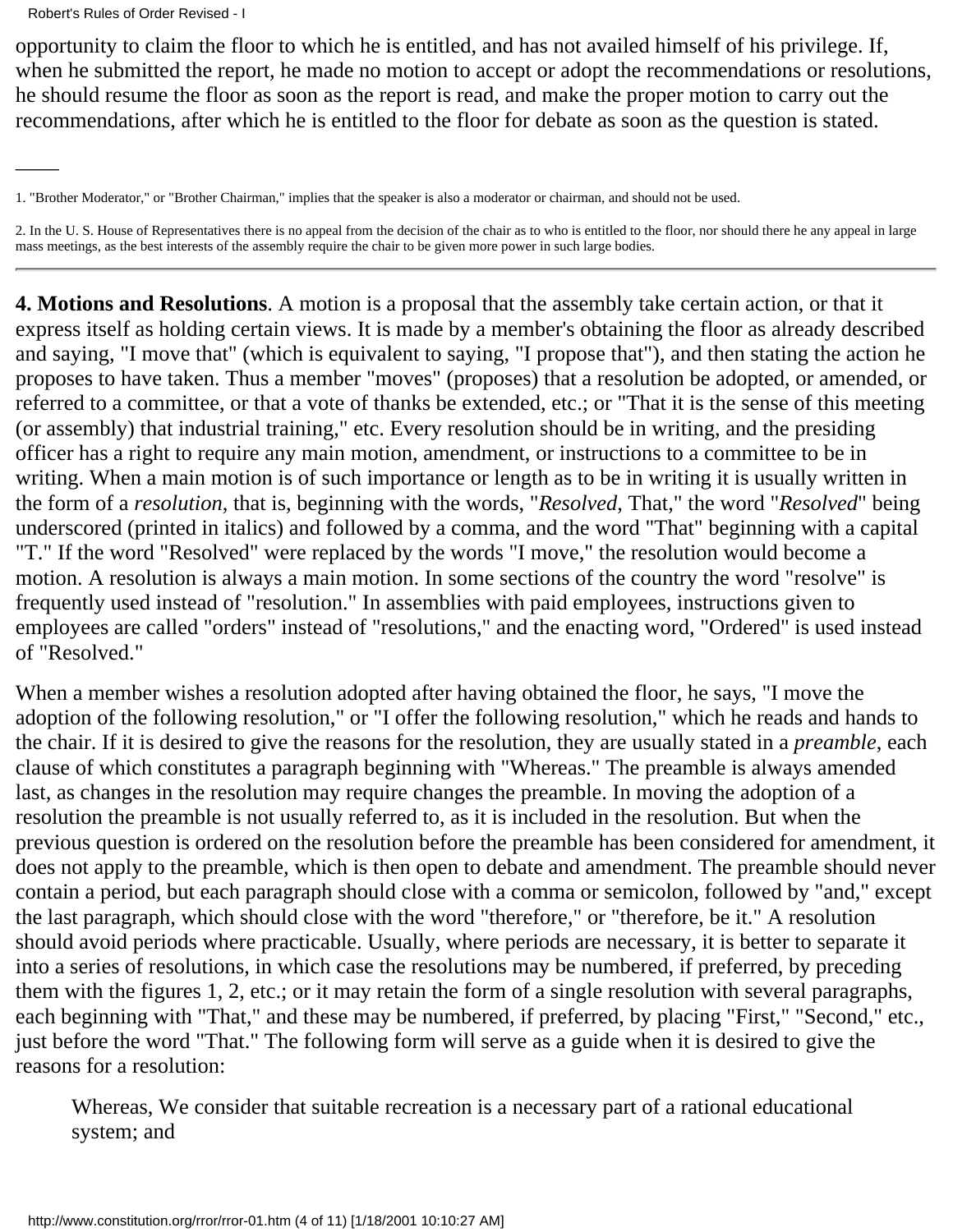Whereas, There is no public ground in this village where our school children can play; therefore

*Resolved*, That it is the sense of this meeting that ample play grounds should be immediately provided for our school children.

*Resolved*, That a committee of five be appointed by the chair to present these resolutions to the village authorities and to urge upon them prompt action in the matter.

As a general rule no member can make two motions at a time except by general consent. But he may combine the motion to suspend the rules with the motion for whose adoption it was made; and the motion to reconsider a resolution and its amendments; and a member may offer a resolution and at the same time move to make it a special order for a specified time.

<span id="page-42-0"></span>**5. Seconding Motions**. As a general rule, with the exceptions given below, every motion should be seconded. This is to prevent time being consumed in considering a question that only one person favors, and consequently little attention is paid to it in routine motions. Where the chair is certain the motion meets with general favor, and yet members are slow about seconding it, he may proceed without waiting for a second. Yet, any one may make a point of order that the motion has not been seconded, and then the chair is obliged to proceed formally and call for a second. The better way when a motion is not at once seconded, is for the chair to ask, "Is the motion seconded?" In a very large hall the chair should repeat the motion before calling for a second in order that all may hear. After a motion has been made no other motion is in order until the chair has stated the question on this motion, or has declared, after a reasonable opportunity has been given for a second, that the motion has not been seconded, or has ruled it out of order. Except in very small assemblies the chair cannot assume that members know what the motion is and that it has not been seconded, unless he states the facts.

A motion is seconded by a member's saying "I second the motion," or "I second it," which he does without obtaining the floor, and in small assemblies without rising. In large assemblies, and especially where non-members are scattered throughout the assembly, members should rise, and without waiting for recognition, say, "Mr. Chairman, I second the motion."

| Question of Privilege, to raise a                               | 19              |
|-----------------------------------------------------------------|-----------------|
| Questions of Order                                              | 21              |
| Objection to the Consideration of a Question                    | 23              |
| Call for Orders of the Day                                      | $\overline{20}$ |
| Call for Division of the Question (under certain circumstances) | $\overline{24}$ |
| Call for Division of the Assembly (in voting)                   | 25              |
| Call up Motion to Reconsider                                    | 36              |
| <b>Filling Blanks</b>                                           | 33              |
| <b>Nominations</b>                                              | 33              |
| Leave to Withdraw a Motion                                      |                 |

## *Exceptions***. The following do not require a second[:1](#page-43-3)**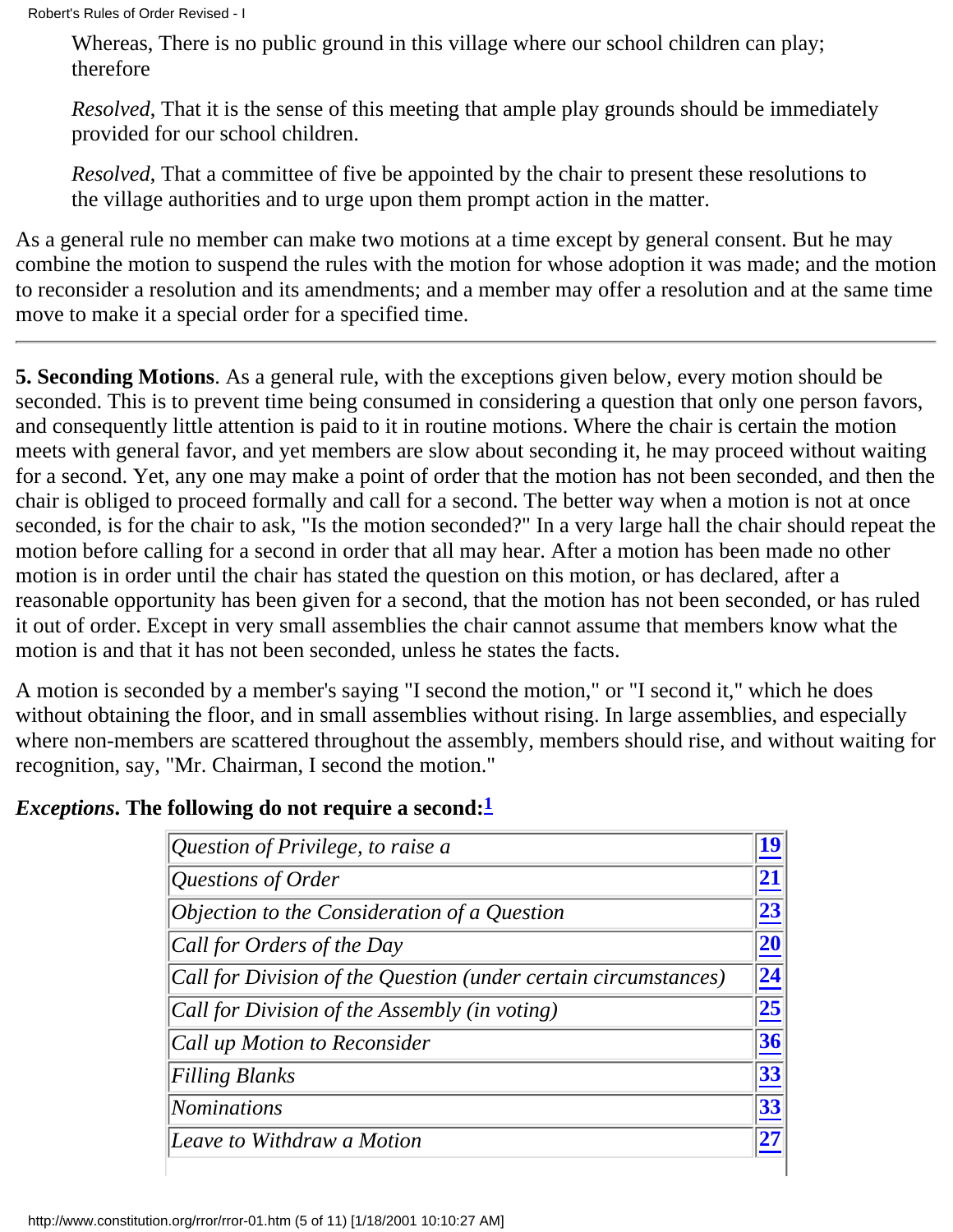$\overline{\phantom{a}}$ 

*Inquiries of any kind* **27**

<span id="page-43-3"></span>1. In Congress motions are not required to be seconded.

<span id="page-43-0"></span>**6. Stating the Question**. When a motion has been made and seconded, it is the duty of the chair, unless he rules it out of order, immediately to *state the question* -- that is, state the exact question that is before the assembly for its consideration and action. This he may do in various ways, depending somewhat on the nature of the question, as illustrated by the following examples: "It is moved and seconded that the following resolution be adopted [reading the resolution];" or "It is moved and seconded to adopt the following resolution;" "Mr. A offers the following resolution [read]: the question is on its adoption;" "It is moved and seconded to amend the resolution by striking out the word 'very' before the word 'good';" "The previous question has been demanded [or, moved and seconded] on the amendment;" "It is moved and seconded that the question be laid on the table;" "It is moved and seconded that we adjourn." [Under each motion is shown the form of stating the question if there is any peculiarity in the form.] If the question is debatable or amendable, the chair should immediately ask, "Are you ready for the question?" If no one then rises he should put the question as described in **[9](#page-44-0)**. If the question cannot be debated or amended, he does not ask, "Are you ready for the question?" but immediately puts the question after stating it.

<span id="page-43-1"></span>**7. Debate**. After a question has been stated by the chair, it is before the assembly for consideration and action. All resolutions, reports of committees, communications to the assembly, and all amendments proposed to them, and all other motions except the Undebatable Motions mentioned in **[45](#page-35-0)**, may be debated before final action is taken on them, unless by a two-thirds vote the assembly decides to dispose of them without debate. By a two-thirds vote is meant two-thirds of the votes cast, a quorum being present. In the debate each member has the right to speak twice on the same question on the same day (except on an appeal), but cannot make a second speech on the same question as long as any member who has not spoken on that question desires the floor. No one can speak longer than ten minutes at a time without permission of the assembly.

Debate must be limited to the merits of the *immediately pending question* -- that is, the last question stated by the chair that is still pending; except that in a few cases the main question is also open to debate [**[45](#page-35-0)**]. Speakers must address their remarks to the presiding officer, be courteous in their language and deportment, and avoid all personalities, never alluding to the officers or other members by name, where possible to avoid it, nor to the motives of members. [For further information on this subject see Debate, **[42](#page-33-0)**, and Decorum in Debate, **[43](#page-34-0)**.]

<span id="page-43-2"></span>**8. Secondary Motions**. To assist in the proper disposal of the question various *subsidiary* [**12**] motions are used, such as to amend, to commit, etc., and for the time being the subsidiary motion replaces the resolution, or motion, and becomes the immediately pending question. While these are pending, a question incidental to the business may arise, as a question of order, and this *incidental* [**13**] question interrupts the business and, until disposed of, becomes the immediately pending question. And all of these may be superseded by certain motions, called *privileged* [**14**] motions, as to adjourn, of such

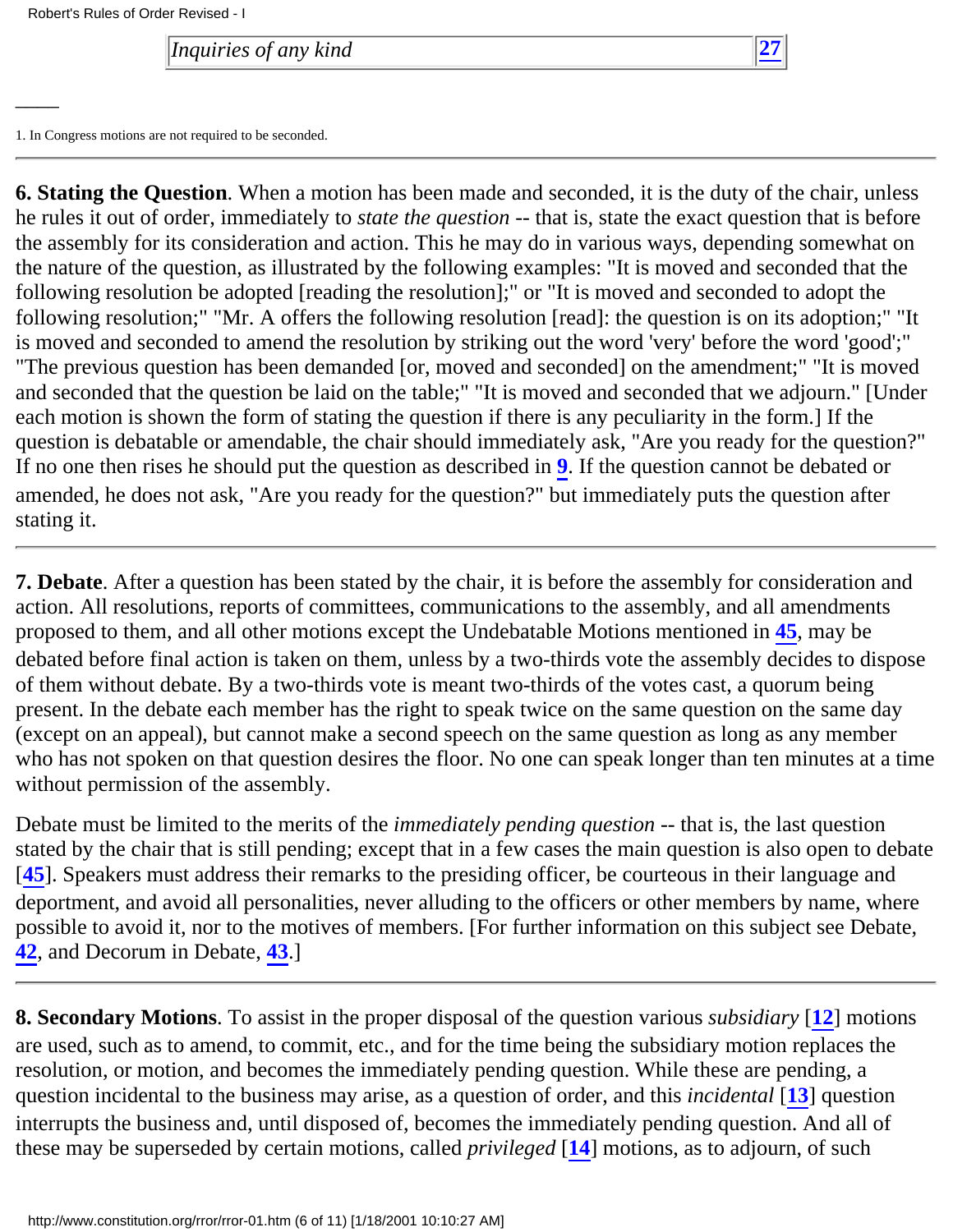supreme importance as to justify their interrupting all other questions. All of these motions that may be made while the original motion is pending are sometimes referred to as *secondary* motions. The proper use of many of these is shown in **10**.

<span id="page-44-0"></span>**9. Putting the Question and Announcing the Vote.<sup>[1](#page-44-1)</sup> When the debate appears to have closed, the chair** asks again, "Are you ready for the question?" If no one rises he proceeds to *put the question* -- that is, to take the vote on the question, first calling for the affirmative and then for the negative vote. In putting the question the chair should make perfectly clear what the question is that the assembly is to decide. If the question is on the adoption of a resolution, unless it has been read very recently, it should be read again, the question being put in a way similar to this: "The question is on the adoption of the resolution [which the chair reads]; those in favor of the resolution say aye; those opposed say no. The ayes have it, and the resolution is adopted;" or, "The noes have it, and the resolution is lost." Or, thus: "The question is on agreeing to the following resolution," which the chair reads, and then he continues, "As many as are in favor of agreeing to the resolution say aye;" after the ayes have responded he continues, "As many as are opposed say no. The ayes have it," etc. Or, "It is moved and seconded that an invitation be extended to Mr. Jones to address our club at its next meeting. Those in favor of the motion will rise; be seated; those opposed will rise. The affirmative has it and the motion is adopted [or carried]." Or, if the vote is by "show of hands," the question is put and the vote announced in a form similar to this; "It has been moved and seconded to lay the resolution on the table. Those in favor of the motion will raise the right hand; those opposed will signify [or manifest] it in the same way [or manner]. The affirmative has it [or, The motion is adopted, or carried] and the resolution is laid on the table." The vote should always be announced, as it is a necessary part of putting the question. The assembly is assumed not to know the result of the vote until announced by the chair, and the vote does not go into effect until announced. As soon as the result of the vote is announced the chair should state the next business in order, as in the following example of putting the question on an amendment: "The question is on amending the resolution by inserting the word 'oak' before the word 'desk.' Those in favor of the amendment say aye; those opposed say no. The ayes have it and the amendment is adopted. The question is now [or recurs] on the resolution as amended, which is as follows: [read the resolution as amended]. Are you ready for the question?" The chair should never neglect to state what is the business next in order after every vote is announced, nor to state the exact question before the assembly whenever a motion is made. Much confusion is avoided thereby. The vote should always be taken first by the voice (viva voce) or by show of hands (the latter method being often used in small assemblies), except in the case of motions requiring a two-thirds vote, when a rising vote should be taken at first. When a division is demanded a rising vote is taken. For further information on voting see **[46](#page-61-1)**. Under each motion is given the form of putting the question whenever the form is peculiar.

**10. Proper Motions to Use to Accomplish Certain Objects**. To enable any one to ascertain what motion to use in order to accomplish what is desired, the common motions are arranged in the table below according to the objects to be attained by their use. Immediately after the table is a brief statement

 $\overline{\phantom{a}}$ 

<span id="page-44-1"></span><sup>1.</sup> H. R. Rule 1, §5, is as follows: "5, He shall rise to put a question, but may state it sitting; and shall put questions in this form, to wit: 'As many as are in favor (as the question may be), say Aye;' and after the affirmative voice is expressed, "As many as are opposed, say No;' if he doubts, or a division is called for, the House shall divide; those in the affirmative of the question shall first rise from their seats, and then those in the negative; if he still doubts, or a count is required by at least one-fifth of a quorum, he shall name one from each side of the question to tell the members in the affirmative and negative; which being reported, he shall rise and state the decision."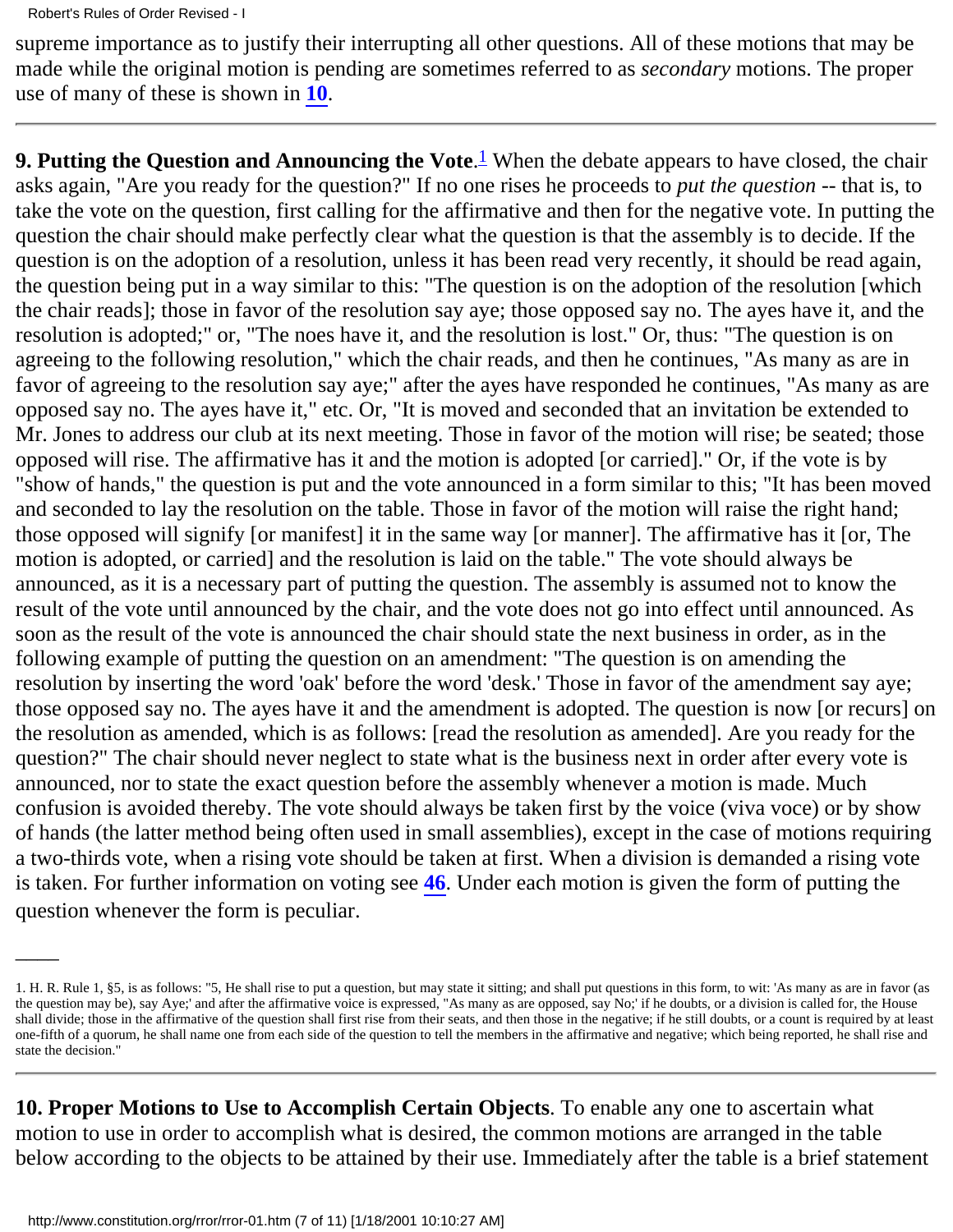of the differences between the motions placed under each object, and of the circumstances under which each should be used. They include all of the Subsidiary Motions [**12**], which are designed for properly disposing of a question pending before the assembly; and the three motions designed to again bring before the assembly a question that has been acted upon or laid aside temporarily; and the motion designed to bring before another meeting of the assembly a main question which has been voted on in an unusually small or unrepresentative meeting. Motions, as a general rule, require for their adoption only a majority vote -- that is, a majority of the votes cast, a quorum being present; but motions to suppress or limit debate, or to prevent the consideration of a question, or, without notice to rescind action previously taken, require a two-thirds vote [**[48](#page-66-0)**]. The figures and letters on the left in the list below correspond to similar figures and letters in the statement of differences further on. The figures to the right in the list refer to the sections where the motions are fully treated.

### **The Common Motions Classified According to Their Objects.**

| (1) To Modify or Amend.                                                                            |
|----------------------------------------------------------------------------------------------------|
|                                                                                                    |
| (b) Commit or Refer 32                                                                             |
| (2) To Defer Action.                                                                               |
| (a) Postpone to a Certain Time 31                                                                  |
| (b) Make a Special Order (2/3 Vote) 20                                                             |
| (c) Lay on the Table 28                                                                            |
| $(3)$ To Suppress or Limit Debate $(2/3$ Vote).                                                    |
| (a) Previous Question (to close debate<br>now) (2/3 Vote) <mark>29</mark>                          |
| (b) Limit Debate (2/3 Vote) 30                                                                     |
| (4) To Suppress the Question.                                                                      |
| (a) Objection to Its Consideration<br>(2/3 Vote) <mark>23</mark>                                   |
| (b) Previous Question and Reject                                                                   |
| (c) Postpone Indefinitely 34                                                                       |
| (d) Lay on the Table 28                                                                            |
| (5) To Consider a Question a Second Time.                                                          |
| (a) Take from the Table 35                                                                         |
| (b) Reconsider 36                                                                                  |
|                                                                                                    |
| (6) To Prevent Final Action on a Question<br>in an Unusually Small or Unrepresentative<br>Meeting. |
| (a) Reconsider and have Entered on                                                                 |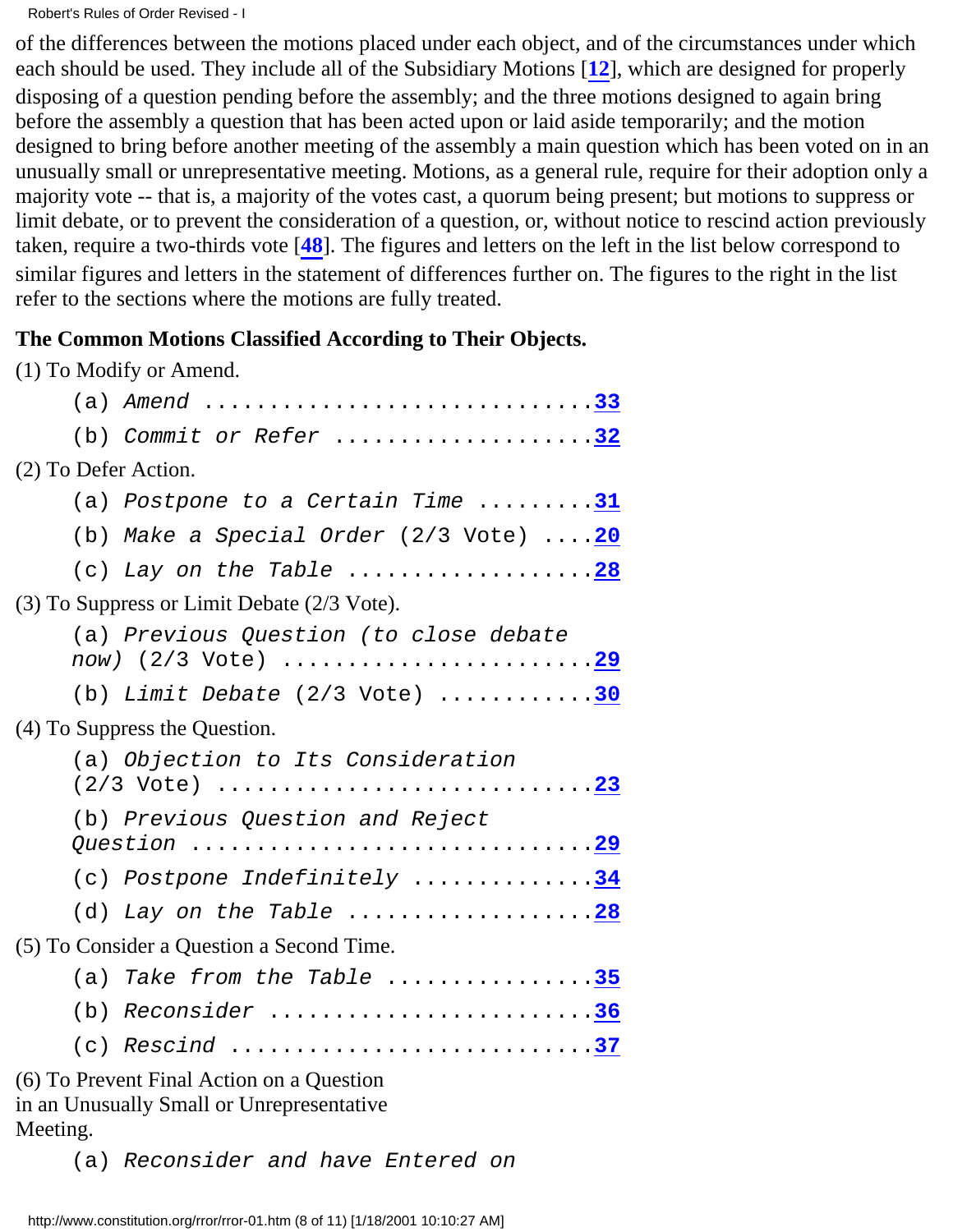the Minutes ............................**[36](#page-79-0)**

(1) *To Modify or Amend*. (a) When a resolution or motion is not worded properly, or requires any modification to meet the approval of the assembly, if the changes required can be made in the assembly, the proper motion to make is to *amend* by "inserting," or "adding," or by "striking out," or by "striking out and inserting," or by "substituting" one or more paragraphs for those in the resolution. (b) But if much time will be required, or if the changes required are numerous, or if additional information is required to enable the assembly to act intelligently, then it is usually better to *refer* the question to a committee.

(2) *To Defer Action*. (a) If it is desired to put off the further consideration of a question to a certain hour, so that when that time arrives, as soon as the pending business is disposed of, it shall have the right of consideration over all questions except special orders and a reconsideration, then the proper motion to make is, *to postpone to that certain time*. This is also the proper motion to make if it is desired to defer action simply to another day. As the motion if adopted cannot interrupt the pending question when the appointed time arrives, nor can it suspend any rule, it requires only a majority vote for its adoption. A question postponed to a certain time cannot be taken up before the appointed time except by suspending the rules, which requires a two-thirds vote. (b) If it is desired to appoint for the consideration of a question a certain time when it may interrupt any pending question except one relating to adjournment or recess, or a question of privilege or a specified order that was made before it was, then the proper course is to move "that the question be made a *special order* for," etc., specifying the day or hour. As this motion, if adopted, suspends all rules that interfere with the consideration of the question at the appointed time, it requires a two-thirds vote for its adoption. A special order cannot be considered before the appointed time except by suspending the rules, which requires a two-thirds vote. (c) If, however, it is desired to lay the question aside temporarily with the right to take it up at any moment when business of this class, or unfinished or new business, is in order and no other question is before the assembly, the proper motion to use is to *lay the question on the table*. When laid upon the table a majority vote may take it up at the same or the next session, as described in **[35](#page-79-2)**.

(3) *To Suppress Debate*. (a) If it is desired to close debate now and bring the assembly at once to a vote on the pending question, or questions, the proper course is to move, or demand, or call for, the previous question on the motions upon which it is desired to close debate. The motion, or demand, for the previous question should always specify the motions upon which it is desired to order the previous question. If no motions are specified, the previous question applies only to the immediately pending question. It requires a two-thirds vote for its adoption. After it has been adopted, privileged and incidental motions may be made, or the pending questions may be laid on the table, but no other subsidiary motion can be made nor is any debate allowed. If it is lost the debate is resumed. (b) If it is desired to limit the number or length of speeches, or the time allowed for debate, the proper course is to move that the speeches or debate be limited as desired, or that the debate be closed and the vote be taken at a specified time. These motions to limit or close debate require a two-thirds vote for their adoption, and are in order, like the previous question, when any debatable question is immediately pending.

(4) *To Suppress the Question*. A legitimate question cannot be suppressed in a deliberative assembly without free debate, except by a two-thirds vote. If two-thirds of the assembly are opposed to the consideration of the question then it can be suppressed by the following methods: (a) If it is desired to prevent any consideration of the question, the proper course to pursue is *to object to its consideration* before it has been discussed or any other motion stated, and, therefore, it may interrupt a member who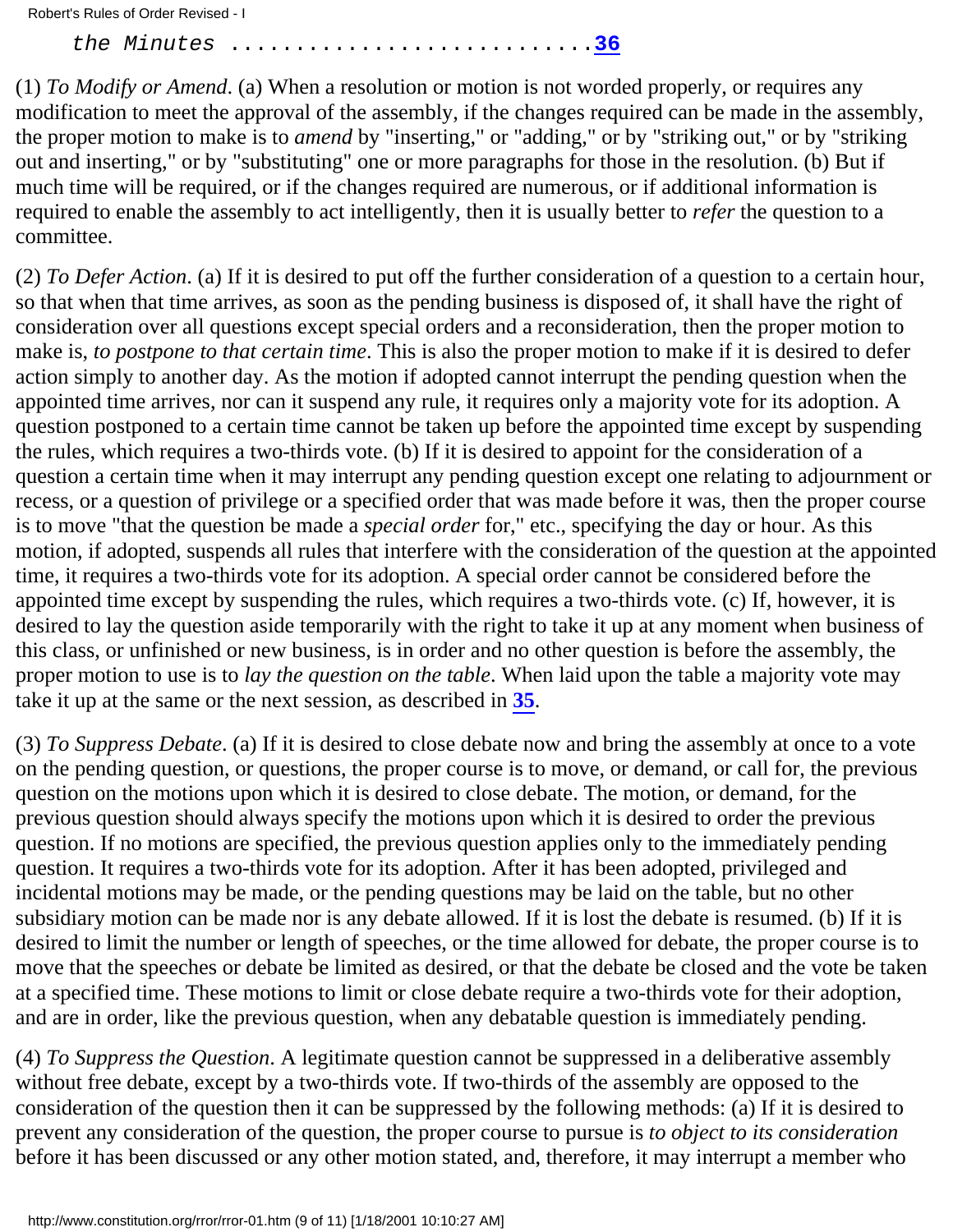has the floor before the debate has begun. It requires no second. On the question of consideration there must be a two-thirds negative vote to prevent the consideration. (b) After the question has been considered the proper way to immediately suppress it is to close debate by ordering the *previous question*, which requires a two-thirds vote, and then to vote down the question. Another method of suppressing a question is to *postpone it indefinitely* (equivalent to rejecting it), which, however, being debatable and opening the main question to debate, is only of service in giving another opportunity to defeat the resolution should this one fail. For, if the motion to postpone indefinitely is adopted, the main question is dead for that session, and if it is lost, the main question is still pending and its enemies have another opportunity to kill it. When the motion to postpone indefinitely is pending and immediate action is desired, it is necessary to move the previous question as in case (b) above. (d) A fourth method frequently used for suppressing a question is to *lay it on the table*, though this is an unfair use of the motion, except in bodies like Congress where the majority must have the power to suppress any motion immediately, as otherwise they could not transact business. But in ordinary societies, where the pressure of business is not so great, it is better policy for the majority to be fair and courteous to the minority and use the proper motions for suppressing a question without allowing full debate, all of which require a two-thirds vote. Unless the enemies of a motion have a large majority, laying it on the table is not a safe way of suppressing it, because its friends, by watching their opportunity, may find themselves in a majority and take it from the table and adopt it, as shown in the next paragraph.

(5) *To Consider a Question a Second Time*. (a) When a question has not been voted on, but has been laid on the table, a majority may *take it from the table* and consider it at any time when no other question is before the assembly and when business of that class, or unfinished or new business, is in order during the same session; or at the next session in ordinary societies having regular meetings as often as quarterly. (b) If a motion has been adopted, or rejected, or postponed indefinitely, and afterwards one or more members have changed their views from the prevailing to the losing side, and it is thought that by further discussion the assembly may modify or reverse its action, the proper course is for one who voted with the prevailing side to move to *reconsider* the vote on the question. This can be done on the day the vote to be reconsidered is taken, or on the next succeeding day of the same session. (c) If a main motion, including questions of privilege and orders of the day, has been adopted or rejected or postponed indefinitely, and no one is both able and willing to move to reconsider the vote, the question can be brought up again during the same session only by moving to *rescind* the motion. To rescind may be moved by any member, but, if notice of it was not given at a previous meeting, it requires a two-thirds vote or a vote of a majority of the enrolled membership. At any future session, the resolution, or other main motion, may be rescinded in the same way if it had been adopted; or it may be introduced anew if it had been rejected or postponed indefinitely; provided the question cannot be reached by calling up the motion to reconsider which had been made at the previous session. A by-law, or anything else that requires a definite notice and vote for its amendment, requires the same notice and vote to rescind it.

(6) *To Prevent Final Action on a Question in an Unusually Small or Unrepresentative Meeting*. If an important main motion should be adopted, lost, or postponed indefinitely, at a small or unrepresentative meeting of the society when it was apparent that the action is in opposition to the views of the majority of the members, the proper course to pursue is for a member to vote with the prevailing side and then move to reconsider the vote and have it entered on the minutes. The motion to reconsider, in this form, can be made only on the day the vote was taken which it is proposed to reconsider, and the reconsideration cannot be called up on that day; thus an opportunity is given to notify absent members. The motion to reconsider is fully explained in **[36](#page-79-0)**.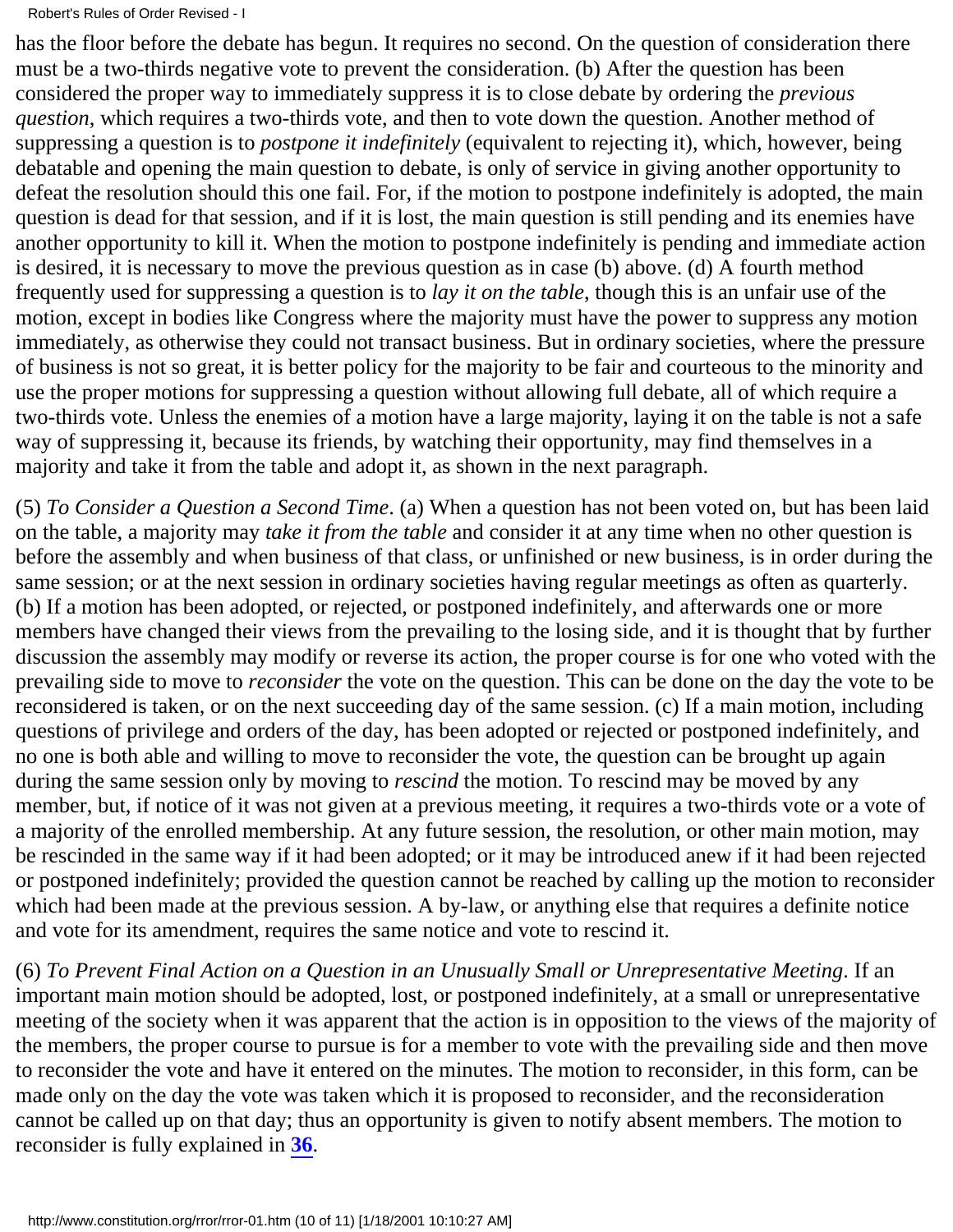.

.

.

.

.

.

.

.

.

.

.

.

.

.

.

.

## [Table of Contents](#page-0-0) [Next Article](#page-18-0)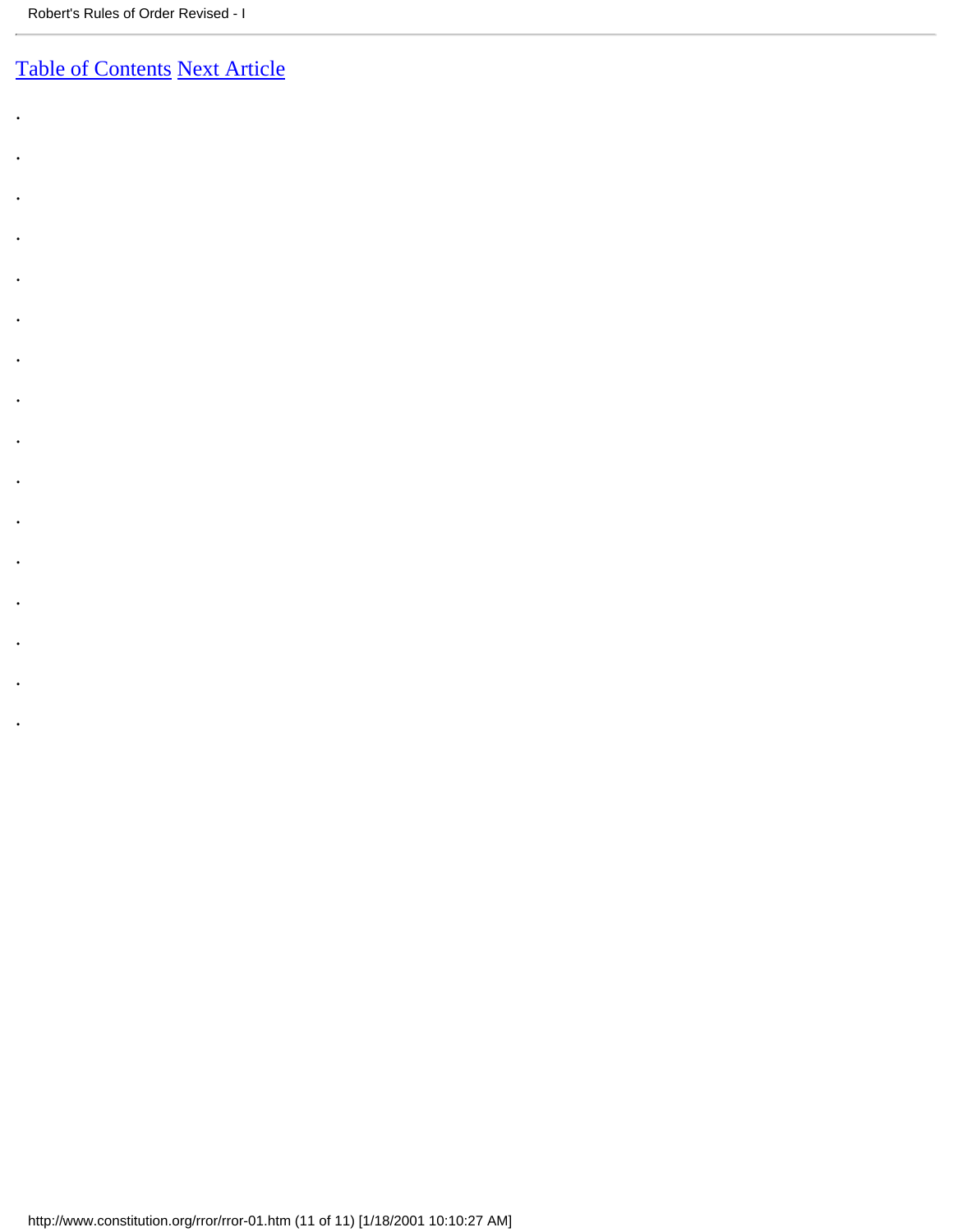# **PART II.**

# **Organization, Meetings, and Legal Rights of Assemblies.**

# **Art. XII. Organization and Meetings.**

**[69](#page-49-0).** An Occasional or Mass Meeting.

- [\(a\)](#page-49-0) Organization
- [\(b\)](#page-50-0) Adoption of Resolutions
- [\(c\)](#page-51-0) Committee to Draft Resolutions
- [\(d\)](#page-52-0) Semi-Permanent Mass Meeting
- **[70](#page-53-0).** A Permanent Society
	- [\(a\)](#page-53-0) First Meeting
		- [\(b\)](#page-54-0) Second Meeting
		- [\(c\)](#page-56-0) Regular Meeting
- **[71](#page-57-0).** Meeting of a Convention.
	- [\(a\)](#page-57-0) An Organized Convention
	- [\(b\)](#page-58-0) A Convention not yet Organized

<span id="page-49-0"></span>**69. An Occasional or Mass Meeting**. *(a) Organization*. Before calling a meeting that is not one of an organized society, the following *Preliminary Steps* should be taken: Those who are responsible for the call should consult together and agree upon the place and time of the meeting, how the notice shall be given, who shall call the meeting to order and nominate the chairman, who shall be nominated for chairman, and who shall explain the object of the meeting. It is also good policy sometimes to have a set of resolutions drafted in advance to submit to the meeting.

It is not customary to call mass meetings to order promptly at the appointed time, but to wait ten or fifteen minutes, when the one chosen for the purpose steps to the front and says: "The meeting will please come to order; I move that Mr. A act as [or I nominate Mr. A for] chairman of this meeting." Some, one else says, "I second the motion [or nomination]." The first member then puts the question to vote, by saying, "It has been moved and seconded that Mr. A act as [or Mr. A has been nominated for] chairman of this meeting; those in favor of the motion [or nomination] say *aye*;" and then the affirmative vote is taken, he says, "Those opposed say *no*." If the majority vote is in the affirmative, he says, "The ayes have it, and Mr. A is elected chairman. He will please take the chair." If the motion is lost he announces that fact, and calls for the nomination of some one else for chairman, and proceeds with the new nomination as in the first case.

The member who calls the meeting to order, instead of making the motion himself, may act as temporary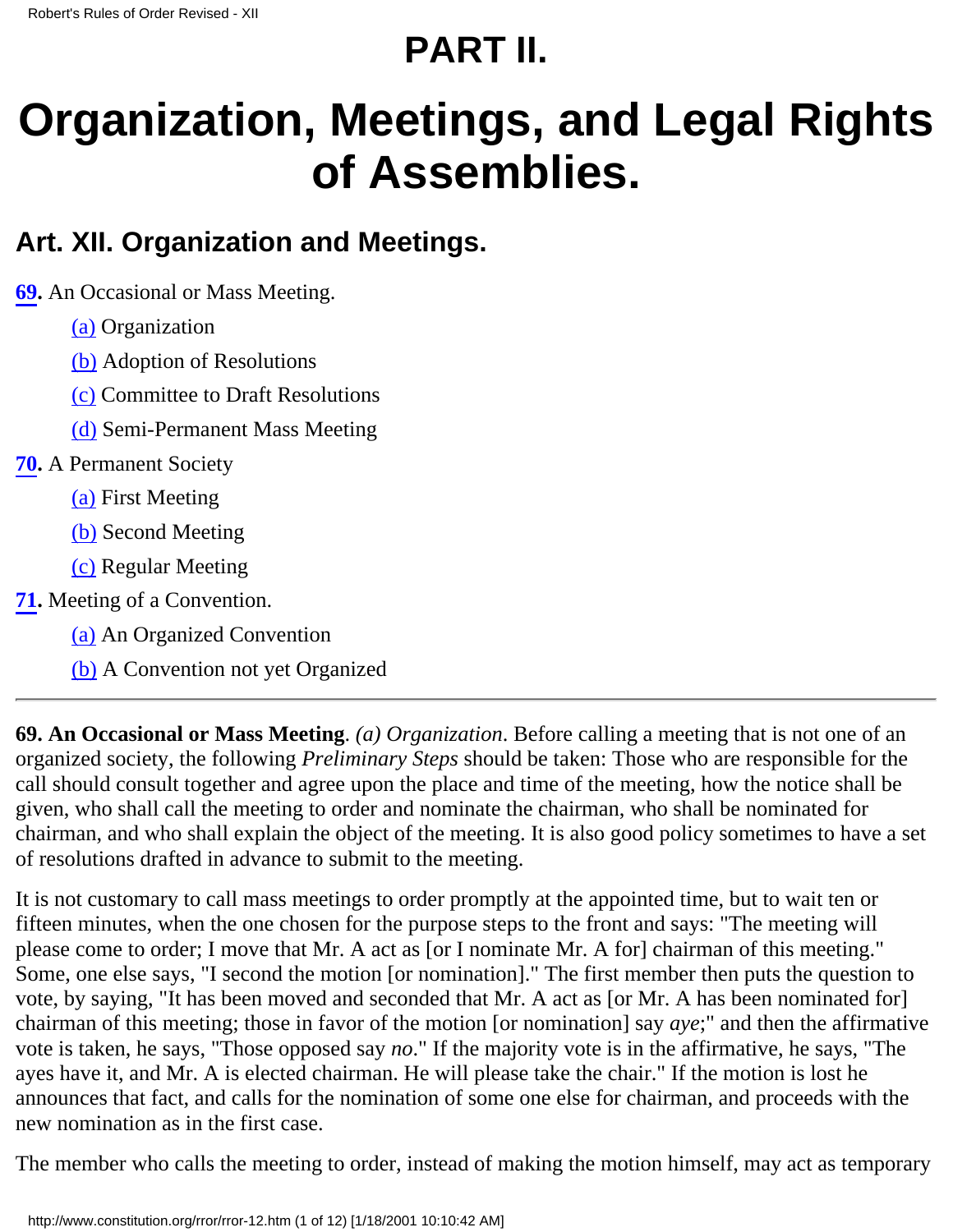chairman, and say, "The meeting will please come to order; will some one nominate a chairman?" He puts the question to vote on the nomination as described above, or as below, in case of the secretary. This is dangerous, however, in large meetings, where an incompetent person may be nominated and elected chairman. In large assemblies, the member who nominates, with one other member, frequently conducts the presiding officer to the chair, and the chairman makes a short speech, thanking the assembly for the honor conferred on him.

When the chairman takes the chair he says, "The first business in order is the election of a secretary." Some one then makes a motion as just described, or he says, "I nominate Mr. B," when the chairman puts the question as below. Sometimes several names are called out, and the chairman, as he hears them, says, "Mr. B is nominated; Mr. C is nominated," etc.; he then takes the vote on the first one he heard, putting the question in a form similar to this: "As many as are in favor of Mr. B for secretary say aye; those opposed say no. The chair is in doubt: those in favor of Mr. B for secretary will rise; those opposed will rise. The negative has it and the motion is lost. As many as are in favor of Mr. C for secretary say aye; those opposed say no. The ayes have it, and Mr. C is elected secretary. He will please take his place at the desk." If Mr. C fails of election the vote is taken on the next nominee, and so on until one is elected. The secretary should take his seat near the chairman, and keep a record of the proceedings, as described in 59. The chairman should always stand in putting the question to vote, and in large assemblies it is better f or him to stand while stating the question. During debate he should be seated, and pay attention to the discussion. When nominations are made it is optional whether they are seconded or not. They are usually not debated, though sometimes the one making the nomination and the one seconding it say a few words at the time in favor of their nominee. A nomination cannot be amended. If additional officers are desired, they may be elected in the same manner as the secretary.

<span id="page-50-0"></span>*(b) Adoption of Resolutions*. These two officers are all that are usually necessary, so as soon as the secretary is elected, the chairman directs the secretary to read the call for the meeting and then calls on the person most familiar with the question to explain the object of the meeting more fully, or he may do this himself. This explanation should be immediately followed by some one's offering a series of resolutions previously prepared, or by his moving the appointment of a committee to prepare resolutions upon the subject In the first case he rises and says, "Mr. Chairman;" the chairman responds, "Mr. C." Mr. C, having thus obtained the floor, says, "I move the adoption of the following resolutions," which he reads and hands to the chairman. Some one else says, "I second the motion." The chairman then says, "It has been moved and seconded to adopt the following resolutions," which he reads, or directs the secretary to read, and then says, "The question is on the adoption of the resolutions." If no one rises at once, he asks, "Are you ready for the question?" The resolutions are now open to debate and amendment. They may be referred to a committee, or may have any other subsidiary motion applied to them. When the debate appears to be finished, the chair again asks, "Are you ready for the question?" If no one then rises, he says, "As many as are in favor of the adoption of the resolutions say aye;" after the ayes have voted, he says, "As many as are of a contrary opinion [or are opposed] say no;" he then announces the result of the vote as follows: "The ayes have it [or the motion is carried] and the resolutions are adopted." If the debate has lasted any length of time, he should, before taking the vote, have the resolutions again read.

It is the practice, in legislative bodies, to send to the clerk's desk all resolutions, bills, etc., the title of the bill and the name of the member introducing it being indorsed on each. In such bodies, however, there are several clerks and only one chairman. In most assemblies there is but one clerk or secretary, and as he has to keep the minutes, there is no reason for his being constantly interrupted to read every resolution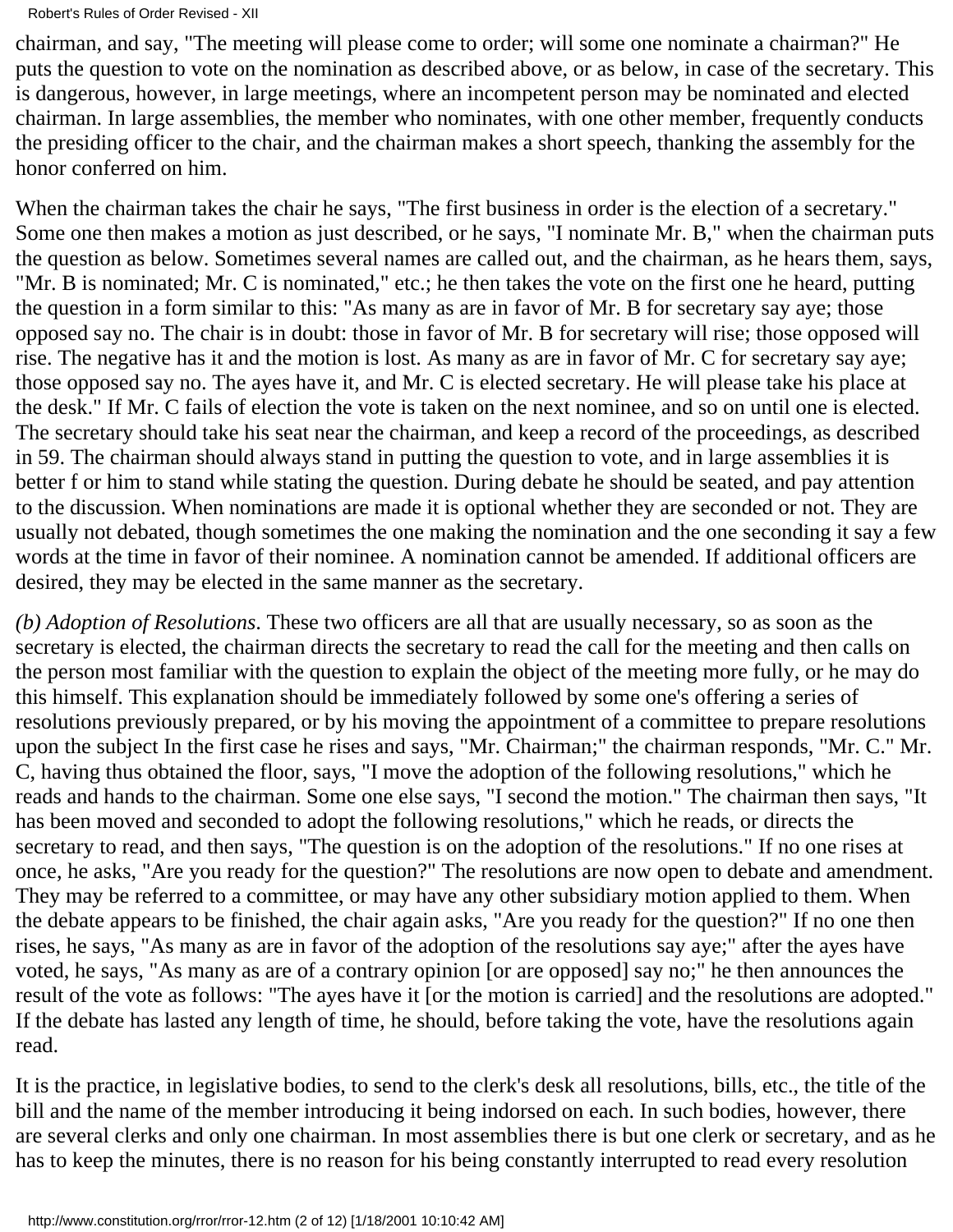offered. In such assemblies, unless there is a rule or established custom to the contrary, it is usually much better to hand all resolutions, reports, etc., directly to the chairman. If they were read by the member introducing them, and no one calls for another reading, the chairman may omit reading them when he thinks they are fully understood. [For the manner of reading and stating the question when the resolution contains several paragraphs, see **[24](#page-27-0)**.]

*Dividing Resolutions*. If the committee reports several independent resolutions relating to different subjects, the chair must state the question separately on the resolution, or resolutions, relating to each subject, on the request of a single member. If the resolutions relate to a single subject and yet each one is capable of standing alone if all the rest are rejected, they may be divided by a majority vote on a motion to divide the question, as explained in **[24](#page-27-0)**, If the resolutions are so connected that they cannot stand alone, then the proper way to secure a separate vote on any objectionable resolution is to move to strike it out. When the chair states the question on striking it out, the resolution is open to amendments of the second degree, so as to perfect it, before the vote is taken on striking it out. [See **[33:6](#page-101-0)**.]

*Amending a Resolution*. If it is desired to amend a pending resolution, that is, a resolution that the chair has stated as before the assembly for action, a member rises and obtains the floor as already described, and offers, or moves, his amendment, thus: "I move to insert the words 'with asphalt' after the word 'paved.'" If the motion is not at once seconded, the chair asks if the motion is seconded. In a large assembly he should repeat the motion before making this inquiry, as members who would be willing to second the motion may not have heard it. In fact, the chair must usually assume that some members do not hear what is said from the floor, and therefore that he must always repeat motions and the result of votes. The motion being seconded, the chair states the question thus: "It is moved and seconded to amend the resolution by inserting the words 'with asphalt' after the word 'paved.' Are you ready for the question?" The question is now open to debate and amendment, which must be confined, however, to the amendment, as it has superseded the resolution and has become what is termed the immediately pending question. If no one rises to claim the floor, the chair puts the question thus: "As many as are in favor of the amendment [or motion] say aye; those opposed say no. The ayes have it, and the amendment is adopted. The question is now on the resolution as amended, which is as follows [repeat the amended resolution]. Are you ready for the question?" The resolution is again open to debate and amendment, as it has again become the immediately pending question. When the chair thinks the debate ended, he asks, "Are you ready for the question?" If no one rises to claim the floor, he puts the question on the resolution, thus: "The question is on adopting the following resolution: "Resolved, That .................... Those in favor of the motion [or, of adopting the resolution] say aye; those opposed say no. The ayes have it, and the resolution is adopted."

<span id="page-51-0"></span>*(c) Committee to Draft Resolutions*. If it is preferred to appoint a committee to draft resolutions, a member, after he has addressed the chair and has been recognized, says: "I move that a committee of five be appointed by the chair to draft resolutions expressive of the sense of this meeting on," etc., adding the subject for which the meeting was called. The motion being seconded, the chairman states the question thus: "It has been moved and seconded that a committee of five be appointed by the chair to draft resolutions, etc. [repeat the motion]. Are you ready for the question?" If no one rises he may put the question thus: "As many as are in favor of the motion say aye; those opposed say no. The ayes have it and the motion is adopted." Or, it may be put thus: "The question is, 'Shall a committee of five be appointed by the chair to draft resolutions, etc. [repeating the motion]?' As many as are of the affirmative will raise their right hands. As many as are of the negative will signify it in the same way. The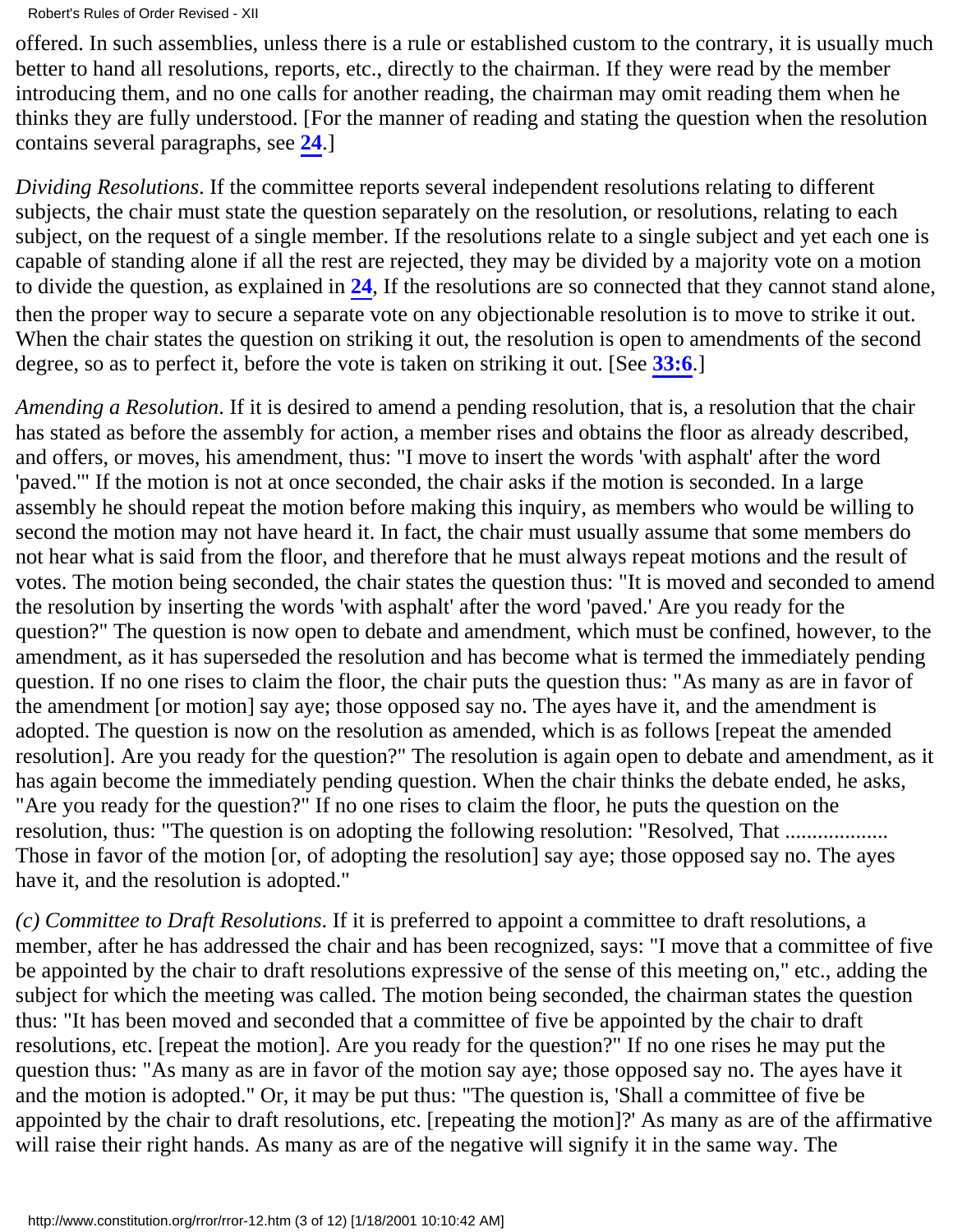affirmative has it and the motion is adopted. The chair will appoint Messrs. A, B, C, D, and E as the committee on resolutions. The committee will withdraw and prepare the resolutions as quickly as possible. What is the further pleasure of the meeting?"

In a mass meeting, or in any very large assembly, it is safer to have all committees appointed by the chair. If the assembly, however, prefers a different method, the procedure is as described in **[32](#page-96-0)**; or the following method may be adopted: A member moves, "That a committee be appointed to draft resolutions," etc. This motion being adopted, the chair asks: "Of how many shall the committee consist?" If only one number is suggested, he announces that the committee will consist of that number; if several numbers are suggested, he states the different ones, and then takes a vote on each, beginning with the largest, until one number is selected. He then inquires: "How shall the committee be appointed?" This is usually decided without the formality of a vote. The committee may be "appointed" by the chair, in which case the chairman names the committee, and no vote is taken; or the committee may be "nominated" by the chair, or by members of the assembly (no member naming more than one, except by unanimous consent), and then the assembly votes on their appointment. When the chairman nominates, after stating the names, he puts one question on the entire committee, thus: "As many as are in favor of these gentlemen constituting the committee say *aye*," etc. If nominations are made by I members of the assembly, and more names are mentioned than the number of the committee, a separate vote must be taken on each name, in the order of nomination, until the committee is filled.

When the committee is appointed, it should at once retire and agree upon a report, which should be written out as described in **[52](#page-109-0)**. During its absence other business may be attended to, or the time may be occupied with hearing addresses. If the chairman sees the committee return to the room, he should announce, as soon as the pending business is disposed of, or the member speaking closes, that the assembly will now hear the report of the committee on resolutions: or, before this announcement he may ask if the committee is prepared to report. If the chairman does not notice the return of the committee, its chairman avails himself of the first opportunity to obtain the floor, when he says: "The committee appointed to draft resolutions is prepared to report." The chairman tells him that the assembly will now hear the report, which is then read by the chairman of the committee, who immediately moves its adoption, and then hands it to the presiding officer, upon which the committee is dissolved without any action of the assembly. The chairman then proceeds as stated above when the resolutions were offered by a member. If it is not desired immediately to adopt the resolutions, they may be debated, modified, their consideration postponed, etc., as explained in **10**.

When through with the business for which the assembly was convened, or when from any other cause it is desired to close the meeting, some one moves "to adjourn." If no time has been appointed for another meeting, this motion may be amended and debated as any other main motion. If the motion is carried, and no other time for meeting has been appointed, the chairman, in case the ayes and noes are nearly equal, says: "The ayes seem to have it, the ayes have it, the motion is adopted, and we stand adjourned without day (sine die)." If the vote is overwhelmingly in the affirmative, the expression, "The ayes seem to have it," should be omitted. If a time for an adjourned meeting has been appointed, the chair declares the assembly "adjourned to 8 o'clock next Wednesday evening," or whatever is the appointed time. Before declaring the adjournment, or even taking a vote on adjourning, the chair should satisfy himself that all required notices are given.

<span id="page-52-0"></span>*(d) Semi-Permanent Mass Meetings*. Sometimes it is desirable to continue the mass meetings until a certain object is accomplished, and in such case the assembly may prefer to make a temporary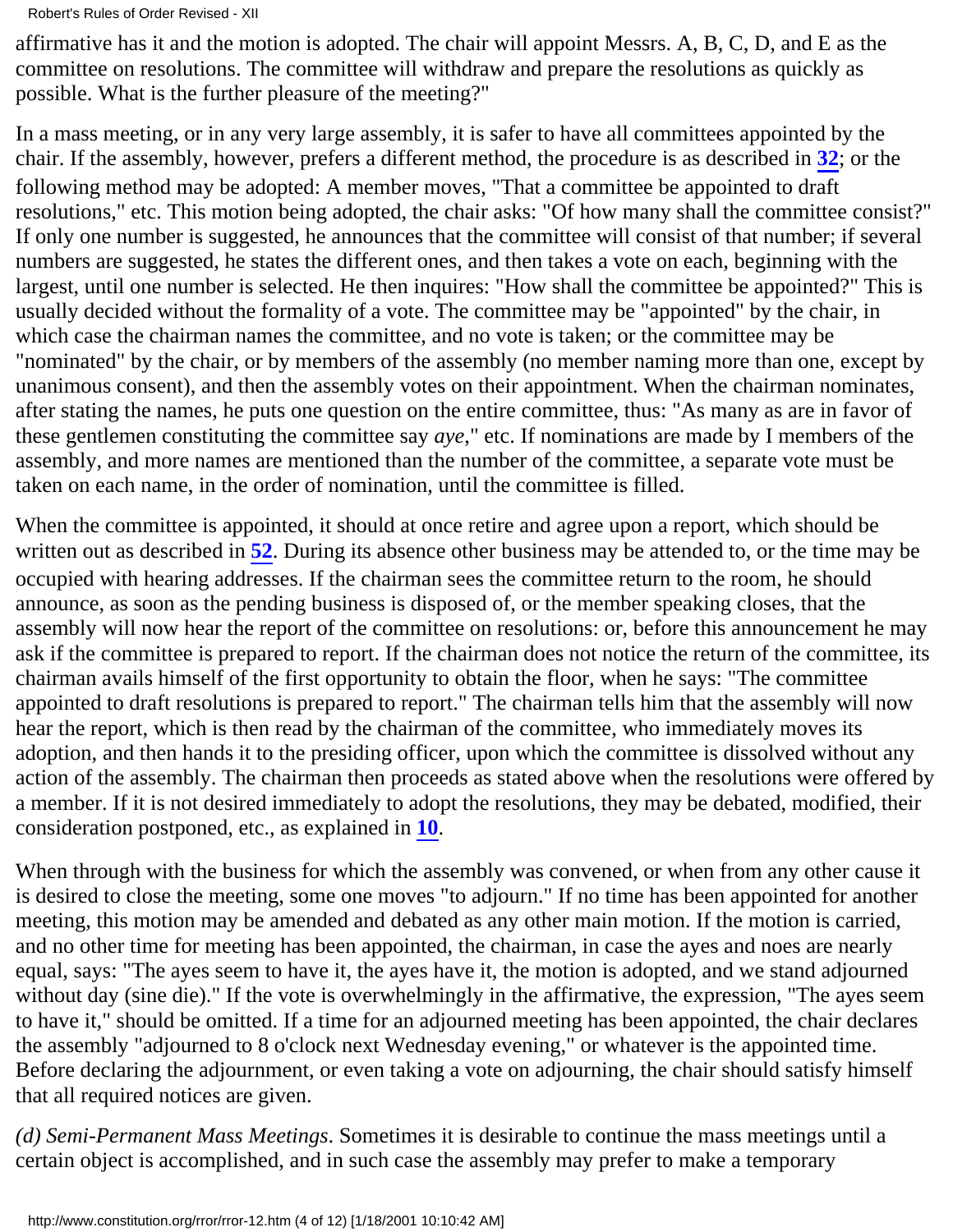organization at first, and then make their semi-permanent organization with more deliberation. If so, the assembly would be organized as just described, only adding "*pro tem*." to the title of the officers, thus, "chairman *pro tem*." The "*pro tem*." is never used in addressing the officers. As soon as the secretary *pro tem*,. is elected, a committee is usually appointed to nominate the semi-permanent officers, as in the case of a convention. A committee on rules should also be appointed, which should recommend a few rules providing for the time and place for holding the meetings, for some authority on parliamentary law, and for the number and length of speeches allowed, if two speeches not to exceed ten minutes each is not; satisfactory.

Frequently the presiding officer is called the President, and sometimes there is a large number of Vice Presidents appointed for merely complimentary purposes. The Vice Presidents in large formal meetings sit on the platform beside the President, and in his absence, or when he vacates the chair, the first on the list that is present should take the chair.

<span id="page-53-0"></span>**70. A Permanent Society**. *(a) First Meeting*. When it is desired to form a permanent society, those interested in it should consult together and carefully lay their plans before calling a meeting to organize the society. They should also be careful in calling the meeting to see to it that there is a majority in sympathy with their plans. By neglect of this, and giving a newspaper invitation to all interested in the object to attend the meeting, those who originated the work have found themselves in the minority and not in sympathy with the constitution which was adopted, so that they did not care to join the society after it was organized. Having taken all the preliminary steps, then, as described in case of a mass meeting [**[69](#page-49-0)**], they invite those who they have reason to think are in sympathy with their general plans to meet at a certain time and place to consider the question of organizing a society for a certain purpose. As one of their preliminary steps they should procure copies of the constitutions and by-laws of several similar societies for the use of the committee in drafting their own.

It is not usual in meetings called to organize a society, or in mass meetings, to commence until ten or fifteen minutes after the appointed time, when the person previously selected for the purpose steps forward and says: "The meeting will please come to order; I move that Mr. A act as chairman of this meeting." Some one "seconds the motion," when the one who made the motion puts it to vote (or, as it is called, "puts the question"), as already described under a "mass meeting" [**[69](#page-49-0)**]; and, as in that case, when the chairman is elected he takes the chair and announces, as the first business in order, the election of a secretary.

After the secretary is elected, the chairman calls on the member who is most interested in forming the society to state the object of the meeting. When this member rises he says, "Mr. Chairman." The chairman then announces his name, when the member proceeds to state the object of the meeting. Having finished his remarks, the chairman may call on other members to give their opinions on the subject, and sometimes a particular speaker is called out by members who wish to hear him. The chairman should observe the wishes of the assembly, and, while being careful not to be too strict, he must not permit any one to occupy too much time and weary the assembly.

When a sufficient time has been spent in this informal way, some one should offer a resolution, so that definite action can be taken. Those interested in arranging for the meeting, if it is to be a large one, should have previously agreed upon what is to be done, and be prepared, at the proper time, to offer a suitable resolution, which may be in form similar to this: "*Resolved*, That it is the sense of this meeting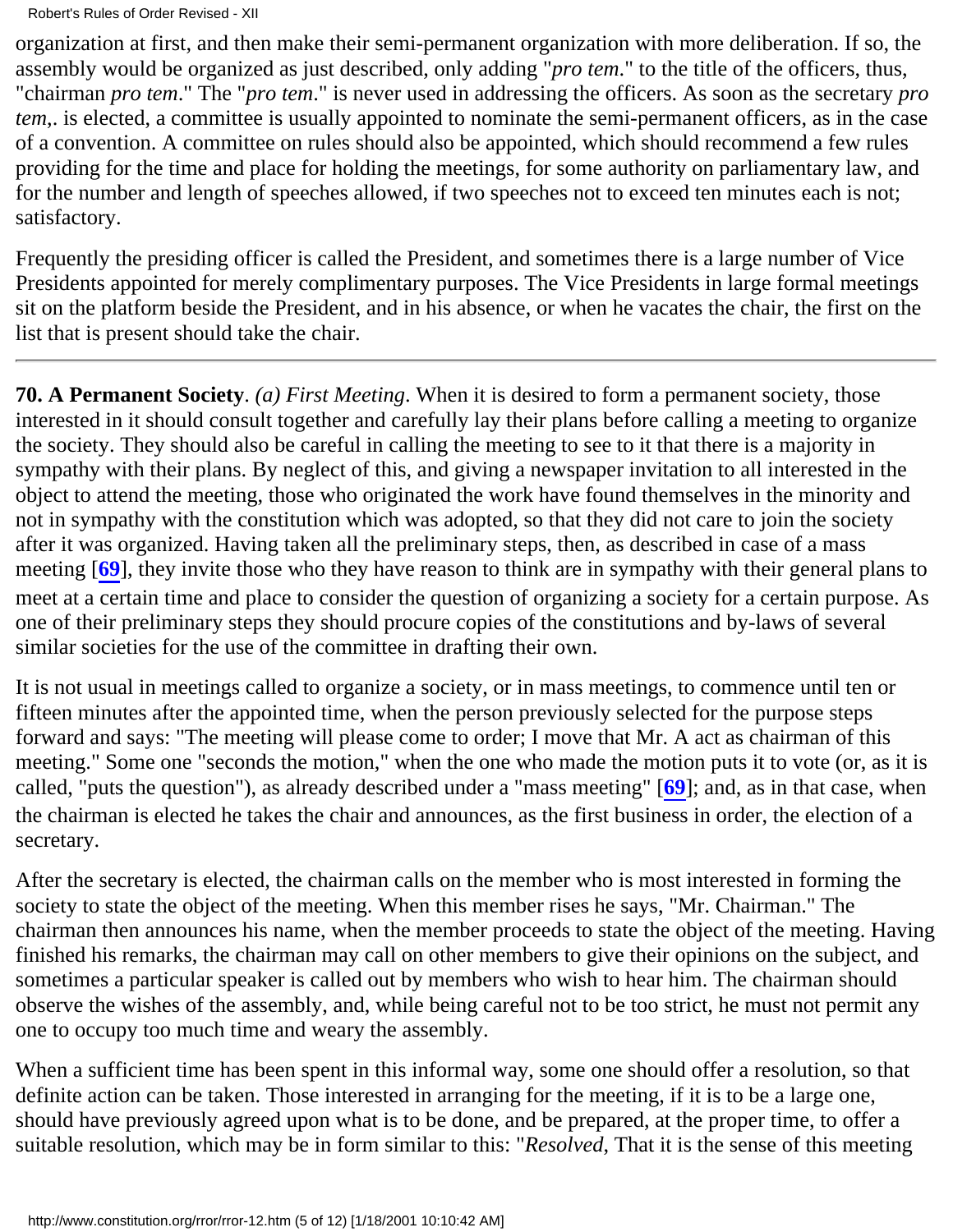that a society for (state the object of the society) should now be formed in this city." This resolution, when seconded and stated by the chair, is open to debate and amendment, and is treated as already described [**[69](#page-49-0)**]. This preliminary motion could have been offered at the commencement of the meeting, and if the meeting is a very large one this is generally better than to have the informal discussion.

After this preliminary motion has been voted on, or even without waiting for such a motion to be made, one like this may be offered: "I move that a committee of five be appointed by the chair to draft a constitution and by-laws for a society for (here state the object), and that it report at an adjourned meeting of this assembly." This motion can be amended by striking out and adding words, etc., and it is debatable.

When this committee is appointed, the chairman may inquire; "Is there any other business to be attended to?" or, "What is the further pleasure of the assembly [or club, or convention, etc.]?" When all business is finished, a motion may be made to adjourn to meet at a certain place and time, which, when seconded and stated by the chair, is open to debate and amendment. It is usually better to fix the time of the next meeting at an earlier stage of the meeting; and then, when it is desired to close the meeting, move simply "to adjourn," which cannot be amended or debated. When this motion is carried, the chairman says, "This meeting stands adjourned to meet at," etc., specifying the time and place of the next meeting.

<span id="page-54-0"></span>*(b) Second Meeting*. At the next meeting the officers of the previous meeting, if present, serve until the permanent officers are elected. When the hour arrives for the meeting, the chairman, standing, says, "The meeting will please come to order;" as soon as the assembly is seated, he says. "The secretary will read the minutes of the last meeting," and then takes his seat. If any one notices an error in the minutes, he should state the fact as soon as the secretary finishes reading them; if there is no objection, without waiting for a motion, the chairman directs the secretary to make the correction. The chairman then says, "There being no [further] corrections, the minutes stand approved as read [or as corrected]."

The chair then announces, as the next business in order, the hearing of the report of the committee on the constitution and by-laws. The chairman of the committee, after addressing "Mr. Chairman" and being recognized, says something like this: "The committee appointed to draft a constitution and by-laws has agreed upon the following, and has directed me to report the same and move their adoption." He then reads them, moves their adoption, and hands them to the chair. The motion being seconded, the chair says: "It has been moved and seconded to adopt the constitution and by-laws reported by the committee. The question is on the adoption of the constitution, which will now be read." The constitution is then read from the platform by the secretary, or by the chairman of the committee, as the chair directs. This reading may be dispensed with by general consent, as it has already been read. He then reads, or has read, the first paragraph, and asks if there are any amendments proposed to this paragraph. When through with amending it he says, "There being no [further] amendments to this paragraph, the next will be read." No vote should be taken on adopting the separate paragraphs. He thus proceeds through the entire constitution, and then says the whole constitution is now open to amendment. This is the time to insert additional paragraphs, or make any amendments to the earlier paragraphs rendered necessary by changes made in the later ones.

When the chairman thinks the constitution has been modified to suit the wishes of the assembly, he inquires: "Are you ready for the question?" If no one wishes to speak, he puts the question: "As many as are in favor of adopting the constitution as amended say *aye*;" and then, "As many as are opposed say *no*." He distinctly announces the result of the vote. This should never be omitted. Only a majority vote is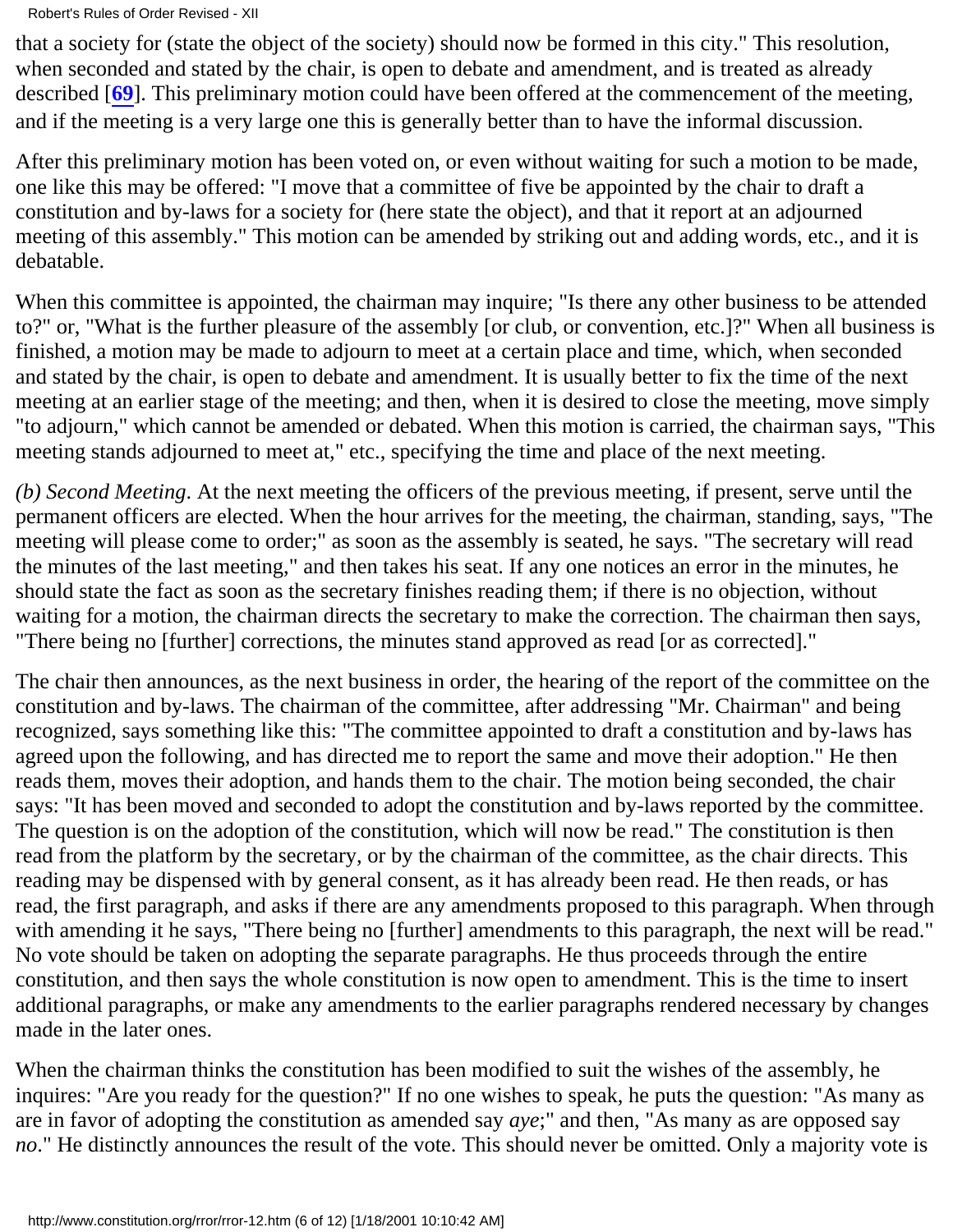required to adopt a constitution of a new society, or to amend it before it is adopted.

The chairman now states that the constitution having been adopted, it will be necessary for those wishing to become members to sign it (and pay the initiation fee, if required by the constitution), and, if the assembly is a large one, suggests that a recess be taken for the purpose. A motion is then made to take a recess for, say, ten minutes, or until the constitution is signed. The constitution being signed, no one is permitted to vote excepting those who have signed it, and thus have joined the society. While the payment of the initiation fee is strictly a prerequisite to the right to vote, it should be waived at this meeting with those who are unprepared to make the payment.

The recess having expired, the chairman calls the meeting to order, and says, "The secretary will read the roll of members." This is necessary in order that all may know who are entitled to take part in the future proceedings. After the roll has been read, the chair says, "The question before the assembly is on the adoption of the by-laws reported by the committee. The secretary will please read them." He then proceeds exactly as in the case of the constitution. The motion to adopt the constitution and by-laws reported by the committee having been made when the committee made its report, no further motion is necessary.

When the by-laws are adopted, the chair says, "The next business in order is the election of the permanent officers of the society." The by-laws should prescribe the method of nomination and election of the officers. and they should be strictly complied with. If the by-laws do not prescribe the method of nomination, the chair asks, "How shall the officers be nominated?" Some one may at once move that a committee be appointed by the chair to nominate the permanent officers of the society. This motion being adopted, the chair appoints the committee, which retires and agrees upon a ticket. During the absence of the committee the assembly may transact any business it pleases, or it may take a recess. When the committee returns to the hall, as soon as pending business is disposed of, the chair calls on the chairman of the committee for the report. The chairman of the committee reads the list of nominations, and hands it to the chair. The chair reads the list, and then asks, "Are there any further nominations?" Any member may now rise and, after addressing the chair, nominate any one else for any office, or he may nominate one person for each office, thus proposing a new ticket. The chair announces the nominations as made, and when he thinks that no more names will be proposed, he asks, "Are there any more nominations?" If there is no response, and if the by-laws prescribe that the election shall be by ballot, as they usually should, he appoints tellers and directs them to distribute blank ballots, upon which each member writes the name of each office and the person for whom he votes to fill that office. When the ballots are filled out, the chair directs the tellers to collect the ballots, which they do, in any convenient receptacle. The chair then inquires if all have voted who wish to, so as to be sure that the tellers have not missed any members. When all have voted that wish, he announces that "the polls are closed," and the tellers count the ballots, and the first one appointed reports the vote, as described on page 196, under Voting by Ballot. The chair then announces as elected all the candidates who received a majority vote, and the temporary officers are immediately replaced by the permanent ones elected. If the president is elected on this first ballot he immediately takes the chair. In case any of the offices remain unfilled, the chair immediately orders the tellers to distribute blank ballots, and directs the assembly to prepare ballots for these offices. Balloting is continued until all the offices are filled. The voting is not limited to the nominees, as every member is at liberty to vote for any member who is not declared ineligible by the by-laws.

After the offices are filled, if there is business that the chair knows requires immediate attention, he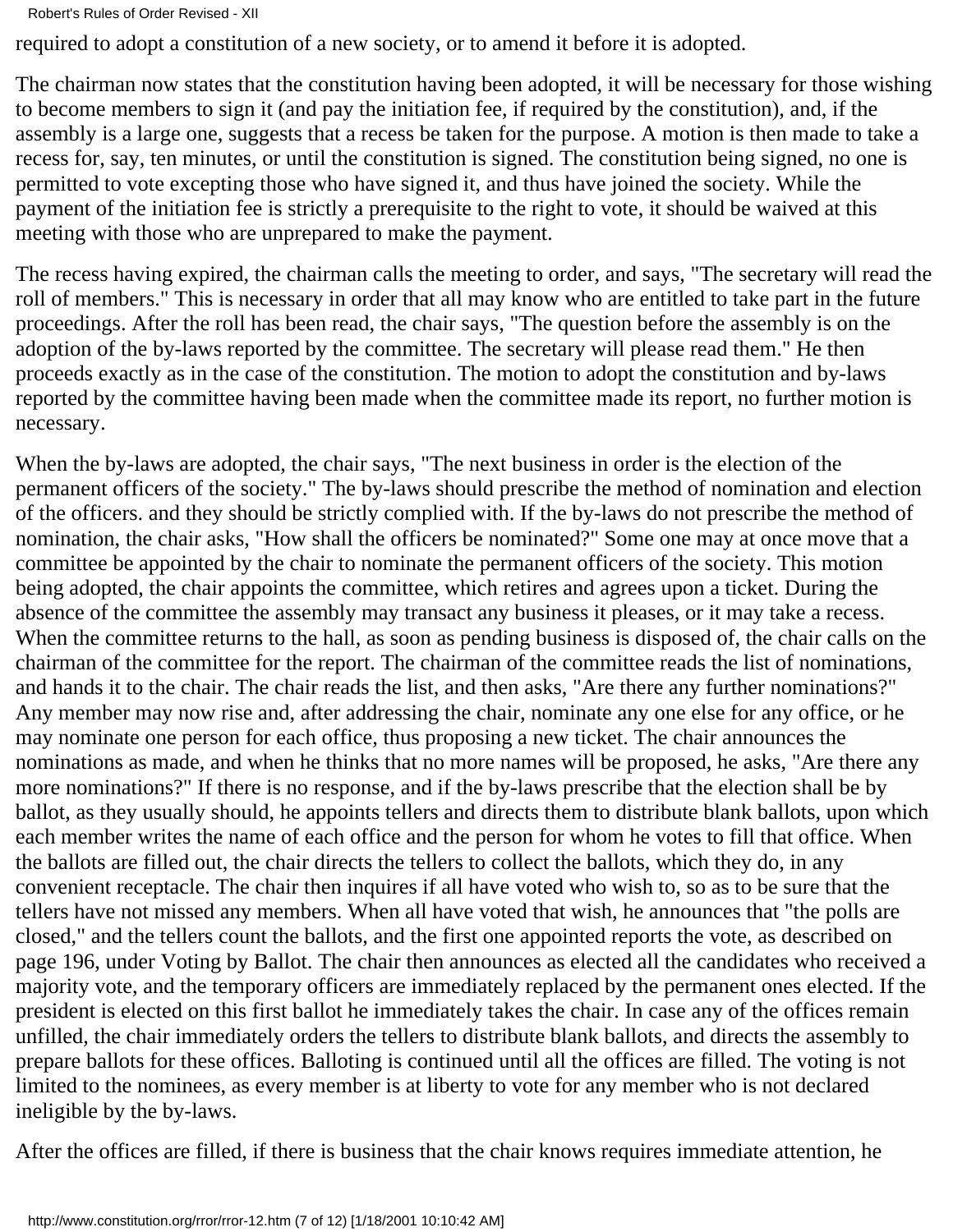should mention it. Committees should probably be appointed for various purposes, as described in the by-laws, and the place of meeting should be determined. It is possible that an adjourned meeting may be necessary in order to complete the organization before beginning the regular work of the society. When the work is completed, or when an adjourned meeting has been provided for, and the lateness of the hour requires an adjournment, some one should move to adjourn. If the motion is carried, the chair announces the vote and declares the assembly adjourned. If there can be any question as to where and when the next meeting is to be held, he should mention the place and time, though this is not necessary afterwards when the place and time are regularly established and known.

If the society is one that expects to own real estate, it should be incorporated according to the laws of the state in which it is situated, and for this purpose some member of the committee on the constitution should consult a lawyer before this second meeting, so that the constitution may conform to the laws of the state. In this case the trustees, or managers, or directors, are usually instructed to take the proper measures to have the society incorporated.

<span id="page-56-0"></span>*(c) Regular Meetings of a Society*. After a society is properly organized, its regular business meetings are conducted as follows: When the hour fixed for the meeting to begin arrives, the presiding officer takes the chair and calls the meeting to order and directs the secretary to read the minutes of the last meeting. When they are read, he asks, "Are there any corrections to the minutes?" If none are suggested, he adds, "There being none, the minutes stand approved as read." If any corrections are suggested, the secretary makes them, unless there is opposition. If there is difference of opinion, some one moves to amend the minutes, or the chair, without waiting for a motion, may put the question on the amendment that has been suggested. When this has been settled, the chair asks, "Are there any further corrections (or amendments) to the minutes?" If there is no response, he adds, "There being none, the minutes stand approved as corrected." He then announces the next business in order, following the order of business prescribed by the rules of the society.

If the order of business is the same as given in 65, as soon as the minutes are read and approved, the chair says, "The next business in order is hearing the reports of the standing committees." He may then call upon each committee in its order for a report, thus: "Has the committee on applications for membership any report to make?" In this case the committee may report as shown above, or some member of it reply that it has no report to make. Or, when the chairman knows that there are but few, if any, reports to be made, it is better, after making the announcement of the business, for him to ask, "Have these committees any reports to make?" After a short pause, if no one rises to report, he states, "There being no reports from the standing committees, the next business in order is hearing the reports of special committees," when he will act the same as in the case of the standing committees. The chairman should always have a list of the committees, to enable him to call upon them, as well as to guide him in the appointment of new committees.

Having attended to the reports of committees, the chair announces the next business in order, and so on until the business of the meeting has been disposed of, when some one moves to adjourn. If this motion is carried, the chair announces the vote and declares the assembly adjourned.

The meetings of different societies vary greatly, and they should be managed differently in order to obtain the best results. Some societies require a strict enforcement of parliamentary rules, while with others the best results will be obtained by being informal. It is important that the presiding officer have tact and common sense, especially with a very intelligent assembly.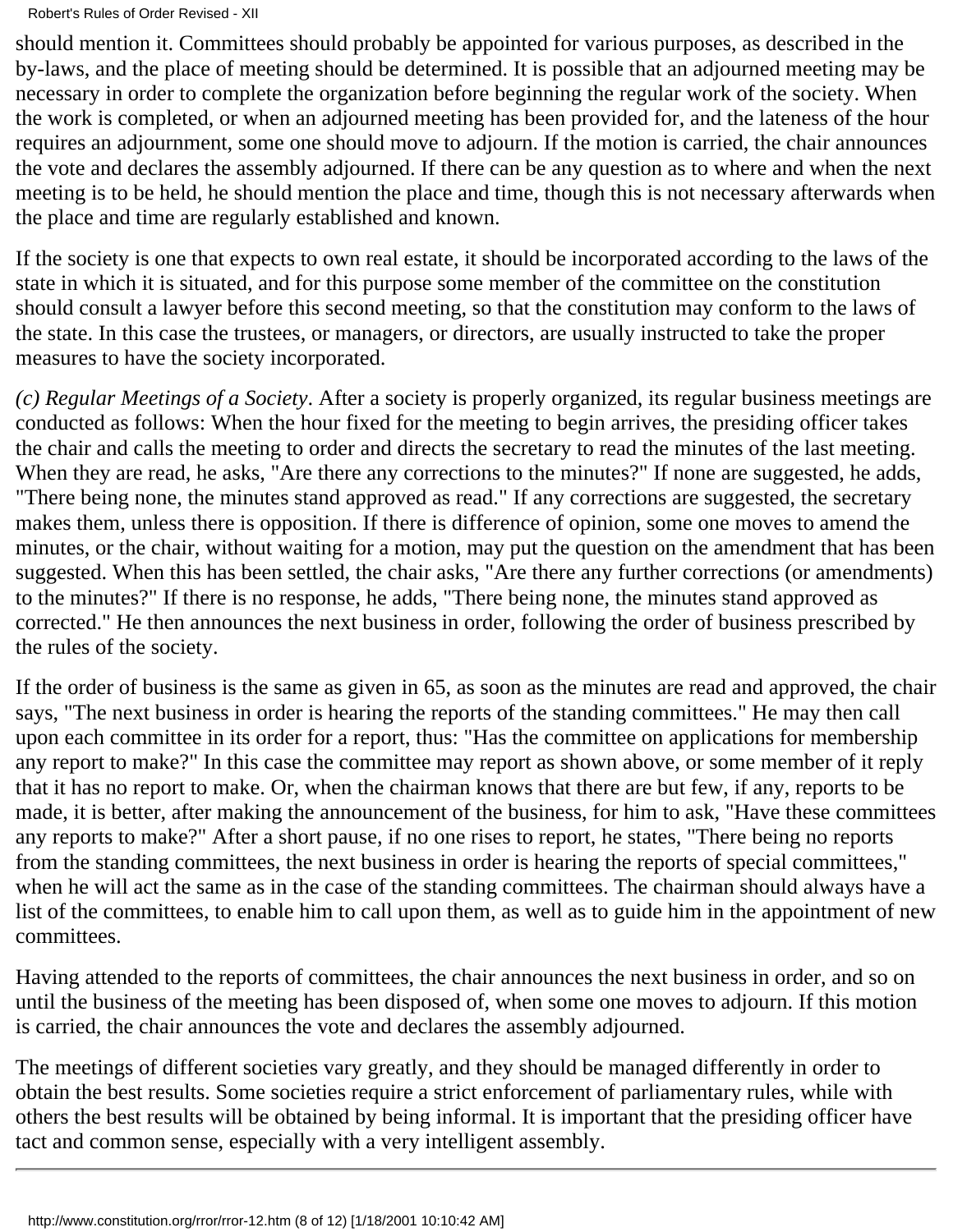<span id="page-57-0"></span>**71. Meeting of a Convention or Assembly of Delegates**. *(a) An Organized Convention*. If a convention is an organized body (that is, if when convened it has a constitution and by-laws and officers), a committee on credentials, or registration, and one on program, should have been appointed previous to the meeting. These committees may have been appointed at the previous convention, or by the executive board, or by the president, as prescribed by the by-laws. The committee on credentials, or registration, should be on hand somewhat before the time of the meeting, in some cases the day before, so as to be prepared to submit its report immediately after the opening addresses. It should furnish each delegate, when he registers, with a badge or card as evidence of his being a delegate and having the right of admission to the hall. The committee on program should in most cases have the programs printed in advance. In many cases it is better that the constituent bodies be furnished in advance with copies of the program. This should always be done when there is difficulty in getting full delegations to attend. In addition to these two committees there are a number of local committees usually appointed by the local society, as on entertainment, etc. One of the general officers usually performs the duty of a committee on transportation, to obtain reductions in railroad fares, etc.

When the hour appointed for the meeting arrives, the president, as the permanent presiding officer of a convention is usually called, stands at the desk, and, striking it with the gavel to attract attention, says, "The convention will come to order." In large conventions there is usually much confusion and noise at the opening, and it requires self-control, firmness, and tact on the part of the presiding officer to preserve proper order so that all members may hear and be heard. It is a mistake for the chairman to try to stop the noise by pounding with the gavel and talking so loud as to be heard in spite of conversation on the floor. It is better for him to set the example of being quiet, and to stop all business while the noise is such that members cannot hear. Members should be required to be seated and to refrain from talking except when addressing the chair.

When the convention has come to order it is customary to have some opening exercises, the nature of which depends upon the character of the convention. In the majority of cases the convention is opened with prayer, an address of welcome, and a response. The program, however, is the president's guide as to the order of business, even though it has not yet been adopted by the convention. It should provide for hearing the report of the credential committee as soon as the opening exercises are concluded, so that it may be known who are entitled to vote. This committee's report usually consists merely of a list of the delegates and their alternates, if any, whose credentials have been found correct, and of the ex-officio members of the convention, no one being on the list, however, who has not registered as present. The constitution should always provide that such as are present of the officers of the convention, the members of the Board of Managers, and the chairmen of the committees that are required to report at the convention, shall be ex-officio members of the convention.

When this report of the credential committee is presented it is read either by the chairman of the committee or by the reading secretary, or official reader, if there is one. In all cases, it, and all other reports, should be read from the platform. When the chairman of a committee cannot read so as to be heard, the report should be read by a reading secretary, or official reader, who should be appointed in every large convention, solely for the purpose of reading resolutions, reports, etc. If there is a case of contest between two sets of delegates and there is serious doubt as to which is entitled to recognition, the committee should omit both from the list and report the fact of the contest. If the committee, however, thinks the contest not justified, it should ignore it and enter on the list the names of the legitimate delegates. A motion should. be made to accept or adopt the report, which, after it is stated by the chair, is open to debate and amendment. No one can vote whose name is not on the list of delegates reported by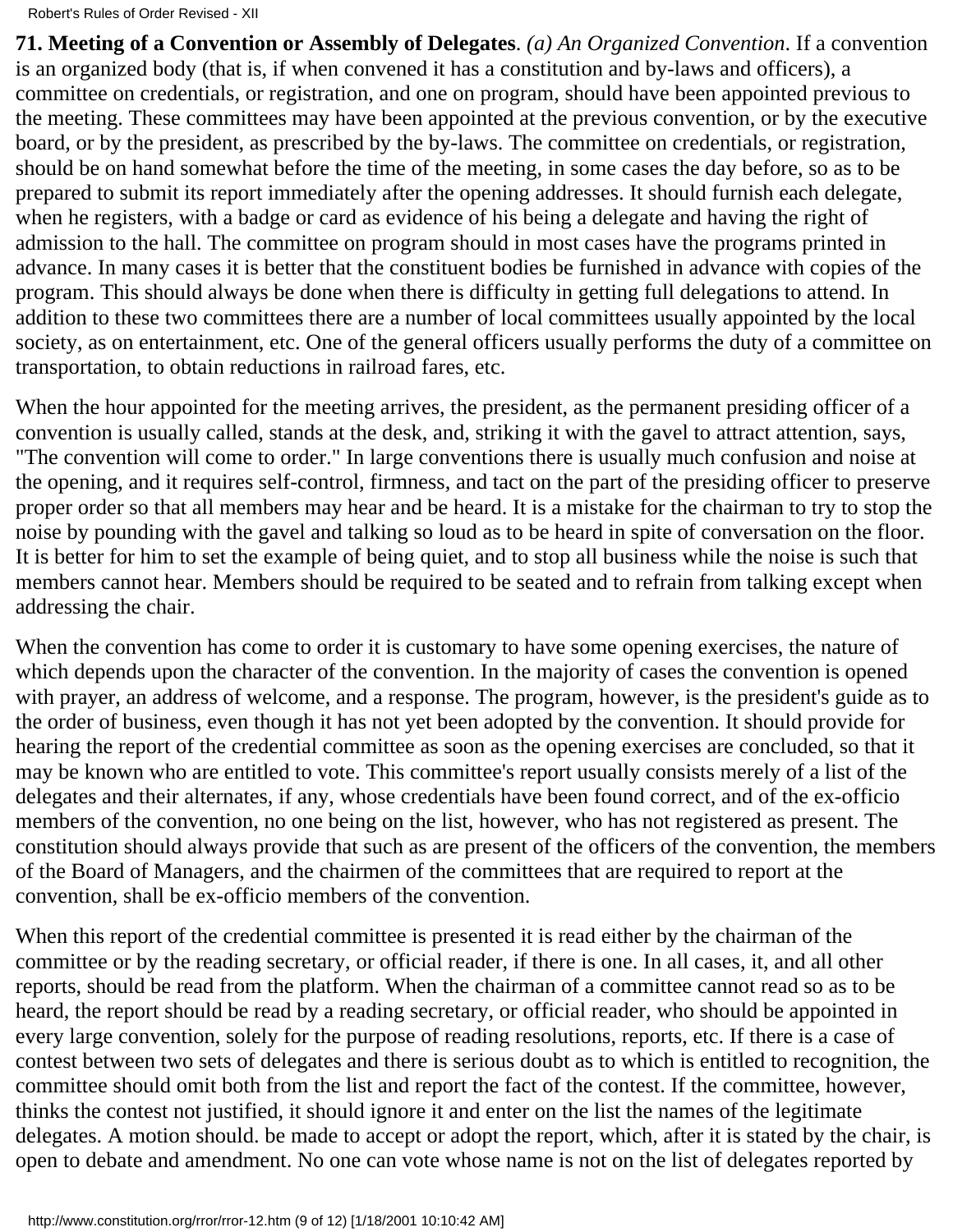the committee. Upon the motion to substitute one delegation for another, neither one can vote. So upon a motion to strike out the names of a delegation whose seats are contested they cannot vote. But upon the main motion to accept the report, all persons whose names are on the list of members as reported by the committee and amended by the convention are entitled to vote, and they alone. When this report has been adopted, the president should immediately call upon the program committee for a report. The chairman of that committee submits the printed program and moves, or some one else moves, its adoption. This is open to debate and amendment, and when once adopted by a majority vote can not be deviated from except by a two-thirds vote of those voting, or by a majority vote of the enrolled membership.

The membership of the convention and the program having been decided, the convention is ready for its business as laid down in the program. The two committees, though they have made their reports, are continued through the session, as supplementary reports may be required from them. Additional delegates may arrive, and speakers on the program may be sick or unable to be present, or for other reasons a change in the program may be necessary. These two committees should be allowed at any time to make additional reports. The business is conducted as described in the preceding section, but, of course, the program must be followed. Boards and standing committees and the treasurer are always required to submit annual reports, and sometimes reports are required from various other officers. Generally officers and the board of managers, etc., are elected annually; but some constitutions make the term of office two years, and some provide, in addition, that only about half the officers shall be elected at any one annual meeting. In most organizations it is better to have the term of office begin at the close of the convention, so that the same officers will serve throughout the meetings. At the beginning of the first meeting each day the minutes of the preceding day are read and approved. At the close of the convention, if there is not time to read the minutes of the last day, a motion should be adopted authorizing the board, or some committee, to approve the minutes of that day. As the proceedings of a convention are usually published, a publishing committee should be appointed, which should have the power to edit the proceedings. When through with its business the convention adjourns sine die.

<span id="page-58-0"></span>*(b) A Convention not yet Organized*. Such a convention is similar to a mass meeting, already described in **[69](#page-49-0)**, in that when called to order it has no constitution, by-laws, or officers. It has the added difficulty of determining who are entitled to vote. In the mass meeting every one may vote, but in the convention none but properly appointed delegates may vote, and sometimes this is a very difficult question to determine justly. The convention must have been called by some committee, or body of men, who should have secured the hall and made the preliminary arrangements for the meeting. If the convention is a very large one, so that it is necessary to reserve the main floor of the hall for the delegates, the committee should allow only those to enter who have prima facie evidence of their right to membership, and in contested cases both sides should be admitted. The chairman of the committee should call the convention to order, and either he or some one the committee has selected for the purpose should nominate a temporary chairman and a temporary secretary. Next should come the appointment of a committee on credentials, whose duty it is to examine all credentials and report a list of all the delegates who are entitled to seats in the convention. When alternates have been appointed they should be reported also. While the committee on credentials is out, committees may be appointed on nominations of officers, on rules, and on order of business or program. In a large convention of this kind all committees should be appointed by the chair, and no one whose right to a seat is questioned should be placed on a committee until the convention has acted favorably on his case. Until the committee on credentials has reported, no business can be done except to authorize the chair to appoint the above mentioned committees. While waiting for the committee on credentials to report, the time is usually spent in listening to speeches.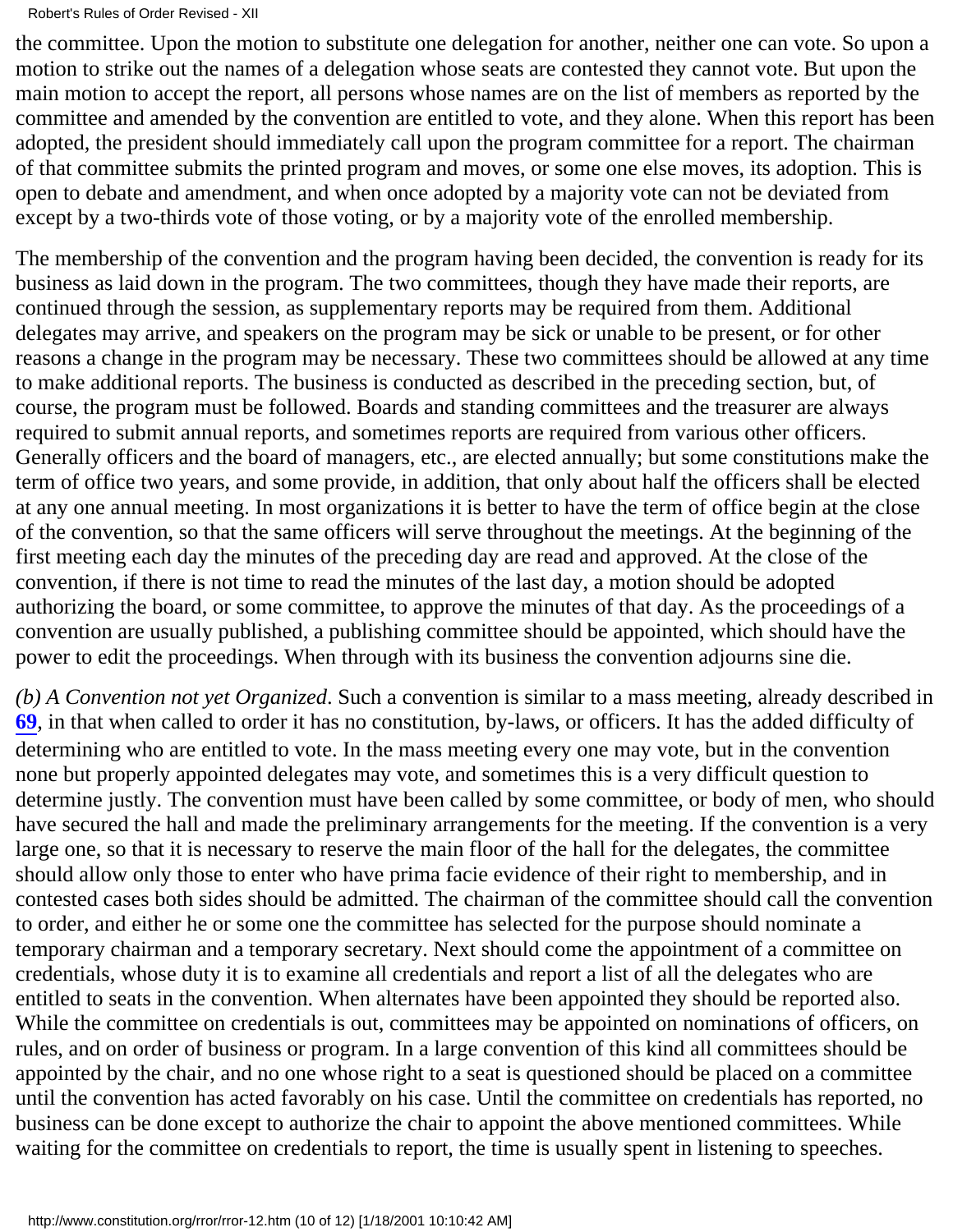When the committee reports, the procedure is the same as just described in an organized convention. When that report has been adopted, the convention proceeds to its permanent organization, acting upon the reports of the other three committees previously appointed, taking them in such order as the convention pleases. When these reports have been acted upon, the convention is organized, with members, officers, rules, and program, and its business is transacted as in other organized deliberative assemblies. If the convention adopts rules only for the session, the committee on rules need recommend only a few rules as to the hours for beginning the meetings, the length of the speeches, etc., and a rule adopting some standard rules of order, where not in conflict with its other rules. If it is not intended to make a permanent organization, the organization just described is all that is necessary.

If the convention is called to make a permanent organization, the committee on nominations is not appointed until after the by-laws are adopted, and the committee on rules should report a constitution and by-laws as in the case of a permanent society [**[70](#page-53-0)**]. The committee in such case is more usually called the committee on constitution and by-laws. When a convention of this kind is composed of delegates away from their homes it is practically impossible to have them assemble more frequently than once a year, and, therefore, before the convention meets, a constitution and by-laws should be carefully drafted by those interested in calling the convention. Those who drew up the by-laws should be appointed on the committee, in order to avoid delay in reporting them.

After the committee has reported a constitution and by-laws the procedure is the same as already described in the previous section in case of acting on a constitution and by-laws for a permanent society [**[70\(b\)](#page-54-0)**]. When the by-laws are adopted, the officers are elected and committees are appointed as prescribed by the by-laws, and the convention is prepared for its work as already described.

[Table of Contents](#page-0-0) [Previous Article](#page-70-0) [Next Article](#page-129-0)

.

.

.

.

.

.

.

.

.

.

.

.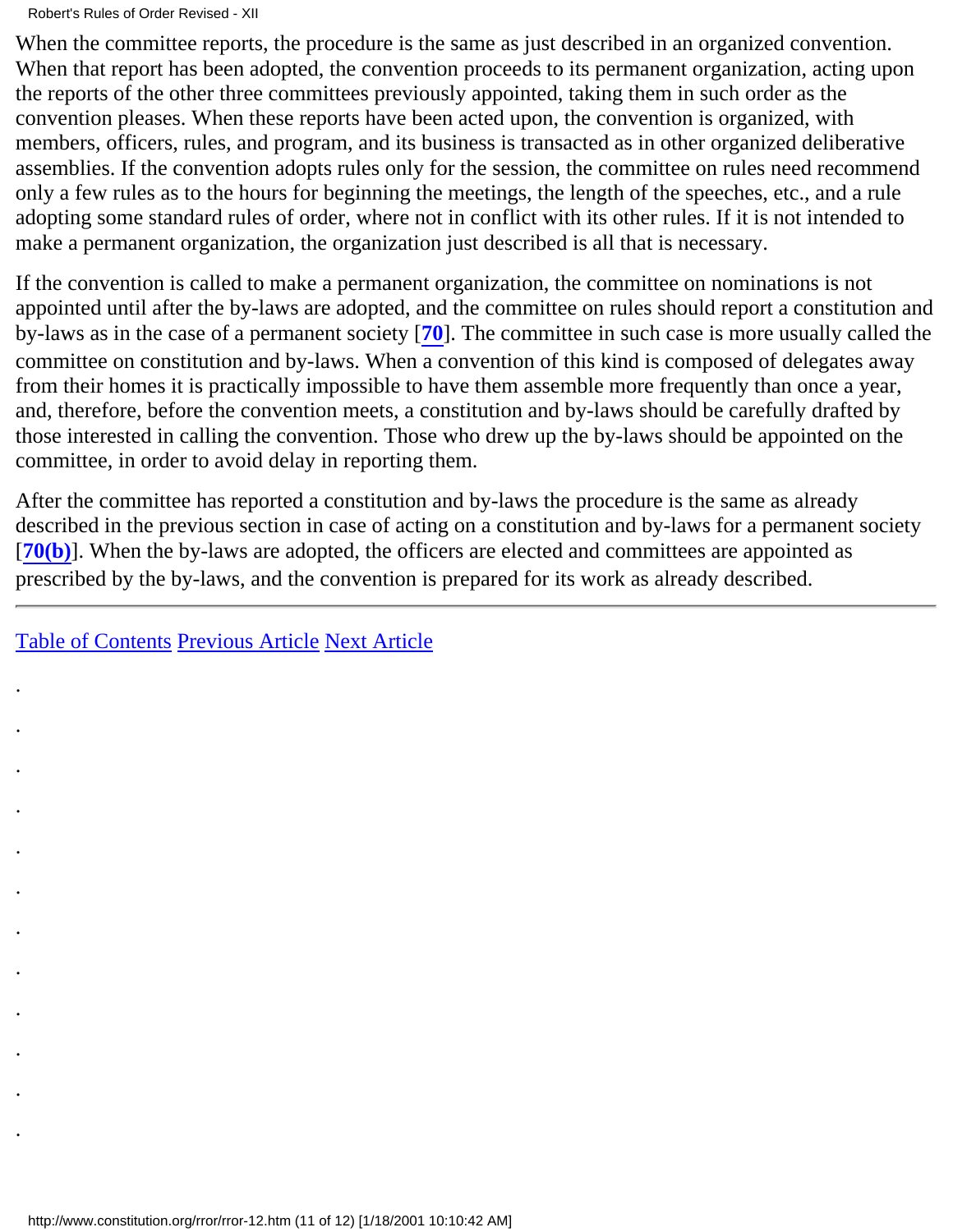.

.

.

.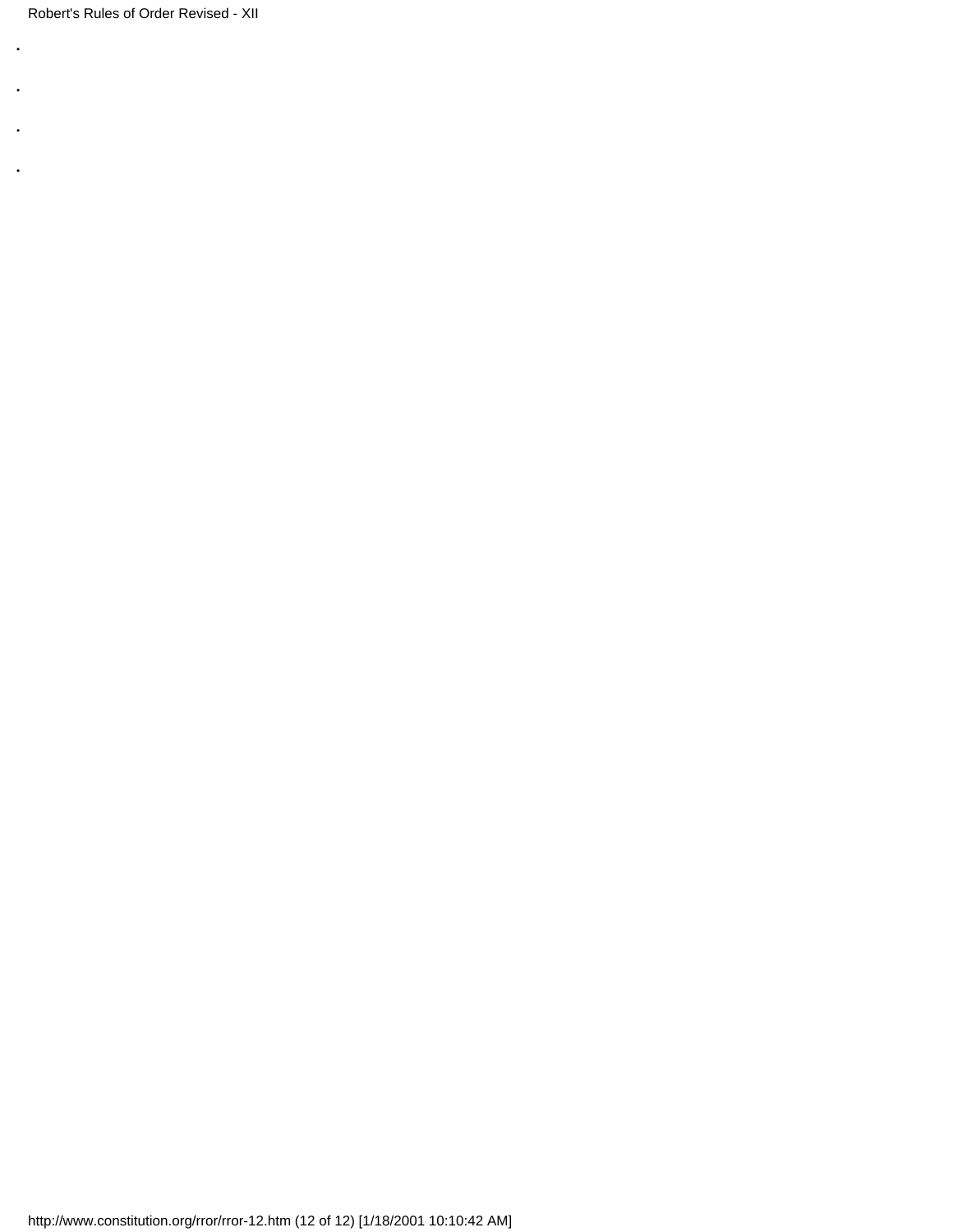# <span id="page-61-0"></span>**Art. VIII. Vote.**

**[46](#page-61-1).** Voting

**[47](#page-66-1).** Votes that are Null and Void even if Unanimous

**[48](#page-66-0).** Motions requiring more than a majority

<span id="page-61-1"></span>**46. Voting**. If the question is undebatable, or debate has been closed by order of the assembly, the chair, immediately after stating the question, puts it to vote as described under Putting the Question [**[9](#page-44-0)**], only allowing time for members to rise if they wish to make a motion of higher rank.

If the question is debatable and no one rises to claim the floor, after the question is stated by the chair, he should inquire, "Are you ready for the question?" After a moment's pause, if no one rises, he should put the question to vote. If the question is debated or motions are made, the chair should wait until the debate has apparently ceased, when he should again inquire, "Are you ready for the question?" Having given ample time for any one to rise and claim the floor, and no one having done so, he should put the question to vote and announce the result.

The usual method of taking a vote is *viva voce* (by the voice). The rules require this method to be used in Congress. In small assemblies the vote is often taken by "show of hands," or by "raising the right hand" as it is also called. The other methods of voting are by rising; by ballot; by roll call, or "yeas and nays," as it is also called; by general consent; and by mail. In voting by any of the first three methods, the affirmative answer *aye*, or raise the right hand, or rise, as the case may be: then the negative answer *no*, or raise the right hand, or rise.

The responsibility of announcing, or declaring, the vote rests upon the chair, and he, therefore, has the right to have the vote taken again, by rising, if he is in doubt as to the result, and even to have the vote counted, if necessary. He cannot have the vote taken by ballot or by yeas and nays (roll call) unless it is required by the rules or by a vote of the assembly. But if the viva voce vote does not make him positive as to the result he may at once say, "Those in favor of the motion will rise;" and when they are seated he will continue, "Those opposed will rise." If this does not enable him to determine the vote, he should say, "Those in favor of the motion [or, Those in the affirmative] will rise and stand until counted." He then counts those standing, or directs the secretary to do so, and then says, "Be seated. Those opposed [or, Those in the negative] rise and stand until counted." After both sides are counted the chair announces the result as shown below. In a very large assembly the chair may find it necessary to appoint tellers to count the vote and report to him the numbers. In small assemblies a show of hands may be substituted for a rising vote.

When the vote is taken by voice or show of hands any member has a right to require a *division of the assembly* [**25**] by having the affirmative rise and then the negative, so that all may see how members vote. Either before or after a decision any member may call for, or demand, a count, and, if seconded, the chair must put the question on ordering a count. In organizations where it is desired to allow less than a majority vote to order a count or tellers, a special rule should be adopted specifying the necessary vote. Where no rule has been adopted a majority vote is required to order a count, or that the vote be taken by ballot or by yeas and nays (roll call).

*Announcing the Vote*. When the vote has been taken so that the chair has no doubt as to the result, and no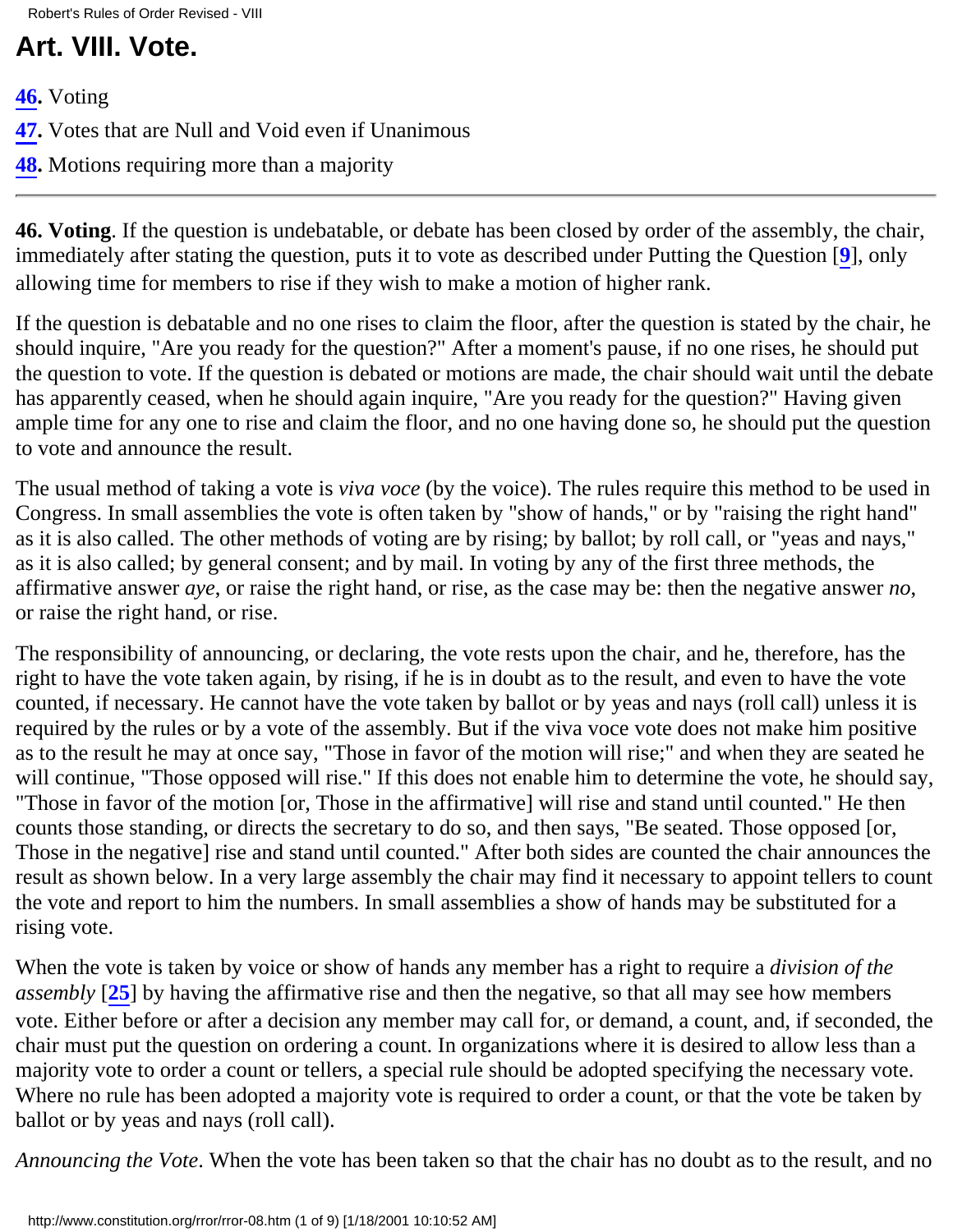division is called for, or, if so, the assembly has divided, the chair proceeds to announce, or declare the vote thus: "The ayes have it and the resolution is adopted." If he is not very positive, he may say, "The ayes seem to have it," and, if no one says he doubts the vote or calls for a division, after a slight pause he adds, "The ayes have it," etc. If the vote was by show of hands or by rising, it would be announced thus: "The affirmative has it (or, the motion is carried) and the question is laid on the table;" or if there was a count, the vote would be announced thus: "There are 95 votes in the affirmative, and 99 in the negative, so the amendment is lost, and the question is now on the resolution; are you ready for the question?" In announcing a vote the chair should state first whether the motion is carried or lost; second, what is the effect, or result, of the vote; and third, what is the immediately pending question or business, if there is any. If there is none, he should ask, "What is the further pleasure of the assembly?" One of the most prolific causes of confusion in deliberative assemblies is the neglect of the chair to keep the assembly well informed as to what is the pending business. The habit of announcing the vote by simply saying that the "motion is carried" and then sitting down, cannot be too strongly condemned. Many members may not know what is the effect of the vote, and it is the chair's duty to inform the assembly what is the result of the motion's being carried or lost, and what business comes next before the assembly.

When a quorum [[64](#page-71-0)] is present, a majority vote, that is a majority of the votes cast, ignoring blanks, is sufficient for the adoption of any motion that is in order, except those mentioned in **[48](#page-66-0)**, which require a two-thirds vote. A plurality never adopts a motion nor elects any one to office, unless by virtue of a special rule previously adopted. On a tie vote the motion is lost, and the chair, if a member of the assembly, may vote to make it a tie unless the vote is by ballot. The chair cannot, however, vote twice, first to make a tie and then give the casting vote. In case of an appeal [**[21](#page-23-0)**], though the question is, "Shall the decision of the chair stand as the judgment of the assembly?" a tie vote, even though his vote made it a tie, sustains the chair, upon the principle that the decision of the chair can be reversed only by a majority, including the chair if a member of the assembly.

It is a general rule that no one can vote on a question in which he has a direct personal or pecuniary interest. Yet this does not prevent a member from voting for himself for any office or other position, as voting for a delegate or for a member of a committee; nor from voting when other members are included with him in the motion, even though he has a personal or pecuniary interest in the result, as voting on charges preferred against more than one person at a time, or on a resolution to increase the salaries of all the members. If a member could in no case vote on a question affecting himself, it would be impossible for a society to vote to hold a banquet, or for a legislature to vote salaries to members, or for the majority to prevent a small minority from preferring charges against them and suspending or expelling them. By simply including the names of all the members, except those of their own faction, in a resolution preferring charges against them, the minority could get all the power in their own hands, were it not for the fact that in such a case all the members are entitled to vote regardless of their personal interest. A sense of delicacy usually prevents a member from exercising this right of voting in matters affecting himself except where his vote might affect the result. After charges are preferred against a member, and the assembly has ordered him to appear for trial, he is theoretically under arrest, and is deprived of all rights of membership and therefore cannot vote until his case is disposed of.

A member has the right to change his vote up to the time the vote is finally announced. After that, he can make the change only by permission of the assembly, which may be given by general consent; that is, by no member's objecting when the chair inquires if any one objects. If objection is made, a motion may be made to grant the permission, which motion is undebatable.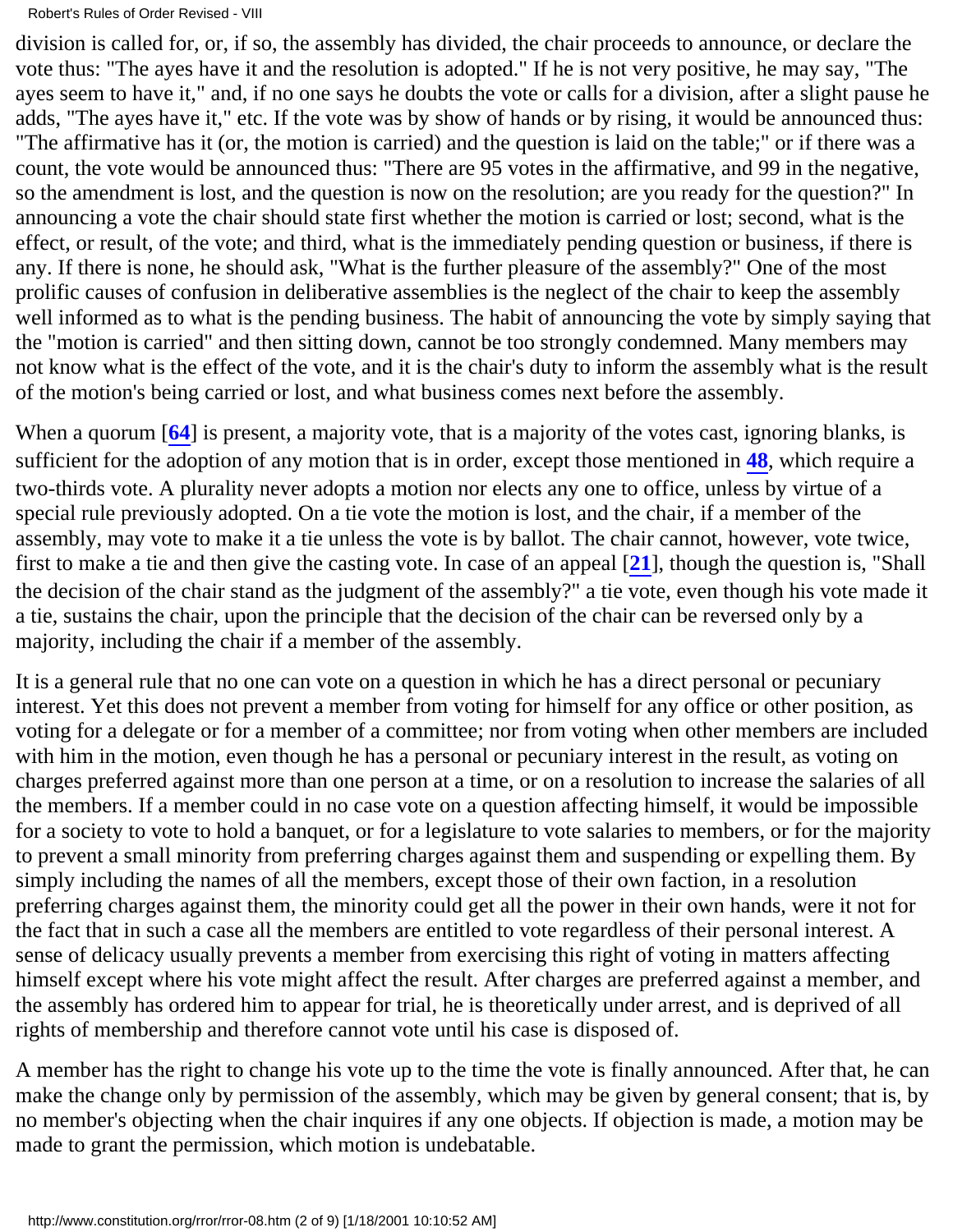While it is the duty of every member who has an opinion on the question to express it by his vote, yet he cannot be compelled to do so. He may prefer to abstain from voting, though he knows the effect is the same as if he voted on the prevailing side.

*Voting by Ballot*. The main object of this form of voting is secrecy, and it is resorted to when the question is of such a nature that some members might hesitate to vote publicly their true sentiments. Its special use is in the reception of members, elections, and trials of members and officers, as well as in the preliminary steps in both cases, and the by-laws should require the vote to be by ballot in such cases. Where the by-laws do not require the vote to be by ballot, it can be so ordered by a majority vote, or by general consent. Such motions are undebatable. Voting by ballot is rarely, if ever, used in legislative bodies, but in ordinary societies, especially secret ones, it is habitually used in connection with elections and trials, and sometimes for the selection of the next place for the meeting of a convention. As the usual object of the ballot is secrecy, where the by-laws require the vote to be taken by ballot any motion is out of order which members cannot oppose without exposing their views on the question to be decided by ballot. Thus, it is out of order to move that one person cast the ballot of the assembly for a certain person when the by-laws require the vote to be by ballot. So, when the ballot is not unanimous it is out of order to move to make the vote unanimous, unless the motion is voted on by ballot so as to allow members to vote against it in secrecy.

In some cases black balls and white ones and a ballot box are provided for voting, where the question can be answered *yes* or *no*. The white ball answers *yes*, and the black one *no*. But in ordinary deliberative assemblies the ballots are strips of paper upon which are printed, or written, *yes* or *no*, or the names of the candidates, as the case may be. These ballots are first distributed and are afterwards collected by tellers, either by being dropped into a hat or box by the members, who remain in their seats, or by the members coming to the ballot box and handing their folded ballot to a teller, who deposits it in the ballot box. In the latter case it is necessary for the tellers to see that no member votes twice, which in large societies can be best done by checking off the names from a list of members as the ballots are deposited. The ballots should usually be folded so that if more than one is voted by the same person the tellers will detect it in unfolding the ballot. In satisfying themselves that only one ballot is voted, the vote may be exposed if the ballot is not folded.

When every one appears to have voted, the chair inquires, "Have all voted who wish to?" and if there is no response he says, "The polls are closed," whereupon the tellers proceed to count the ballots. If in unfolding the ballots it is found that two have been folded together, both are rejected as fraudulent. A blank piece of paper is not counted as a ballot and would not cause the rejection of the ballot with which it was folded. All blanks are ignored as simply waste paper, and are not reported, the members who do not wish to vote adopting this method of concealing the fact. Small technical errors, like the misspelling of a word, should not be noticed if the meaning of the ballot is clear. For instance, if at the trial of a member a ballot was written "guilty," every one knows what was intended. In all cases where the name on the ballot sounds like the name of one of the candidates it should be so credited. If a ballot is written "Johnson," or "Johnston," or "Johnstone," it should be credited to the candidate whose name is one of these: but if there are two candidates with these names and no eligible member with the name on the ballot, it must be rejected as illegal, or reported to the chair, who will at once submit the question to the assembly as to whom the ballot should be credited. If these doubtful ballots will not affect the result, the tellers may make their full report without asking for instructions in regard to them, placing these doubtful votes opposite the exact name as written on the ballot. Votes for ineligible persons and fraudulent votes should be reported under the heading of "Illegal Votes," after the legal votes. When two or three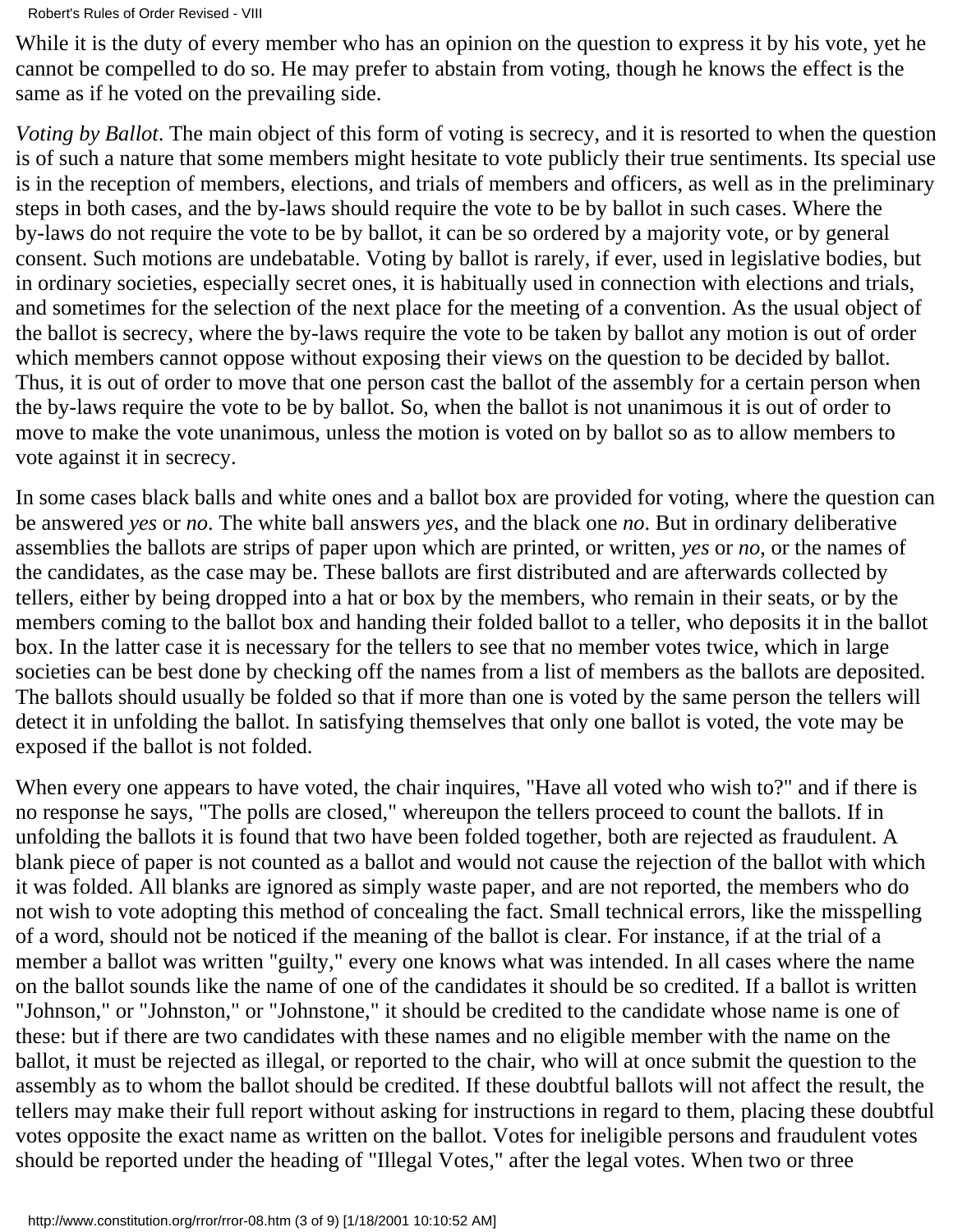filled-out ballots are folded together they are counted as one fraudulent vote. The names of the candidates should be arranged in order, the one receiving the highest number of legal votes being first. In reporting the number of votes cast and the number necessary for election, all votes except blanks must be counted. Suppose the tellers find 100 ballot papers, 4 of which are blank. 1 contains two filled-out ones folded together, and 50 are cast for a person who is ineligible because of having held the office as long as permitted by the constitution: the tellers' report should be in this form:

| Number of votes cast 96                     |  |
|---------------------------------------------|--|
| Necessary for election 49                   |  |
| Mr. A received 37                           |  |
| Mr. B received 8                            |  |
| <b>Illegal Votes.</b>                       |  |
| Mr. C (ineligible) received 50              |  |
| One ballot containing two for Mr. D, folded |  |
| together, rejected as fraudulent 1          |  |

The teller first named, standing, addresses the chair, reads the report and hands it to the chairman, and takes his seat, without saying who is elected. The chairman again reads the report of the tellers and declares who is elected. In the case just given he says there is no election, stating the reason. If no one is elected, it is necessary to ballot again, and to continue balloting until there is an election. The chairman should always vote in case of a ballot Should he fail to do so before the polls are closed. he cannot then do it without the permission of the assembly. When the tellers report, they should hand the ballots to the secretary, who should retain them until it is certain that the assembly will not order a recount which is within its power to do by a majority vote.

*Yeas and Nays*,<sup>1</sup> or *Roll Call*. When a vote has been ordered to be taken by yeas and nays [see 25 for the motion] the chair puts the question in a form similar to this: "As many as are in favor of the adoption of these resolutions will, as their names are called, answer *yes* [or *yea*]; those opposed will answer *no* [or *nay*]." The chairman then directs the clerk to call the roll. The negative being put at the same time as the affirmative, it is too late, after one person has answered to the roll call, to renew the debate. The clerk calls the roll, and each member, as his name is called, rises and answers "yes" or "no," or "present" if he does not wish to vote, and the clerk notes the answers in separate columns. Upon the completion of the roll call the clerk reads the names of those who answered in the affirmative, and afterwards those in the negative, and then those who answered "present," that mistakes may be corrected; he then gives the number voting on each side to the chairman, who announces the result. An entry must be made in the minutes of the names of all voting in the affirmative, and also of those in the negative, and those who answered "present." A convenient method of noting the answers at the roll call is to write the figure 1 on the left of the name of the first member answering in the affirmative, the figure 2 to the left of the second name in the affirmative, and so on. The negative answers are treated similarly, being entered on the right of the names, and those answering "present" should be entered similarly in a third column. In this way the last figures on each side at any time show how the vote stands at that time. The yeas and nays cannot be ordered in committee of the whole.

<span id="page-64-0"></span>*General Consent*. Business can be expedited greatly by avoiding the formality of motions and voting in routine business and on questions of little importance, the chair assuming general (unanimous) consent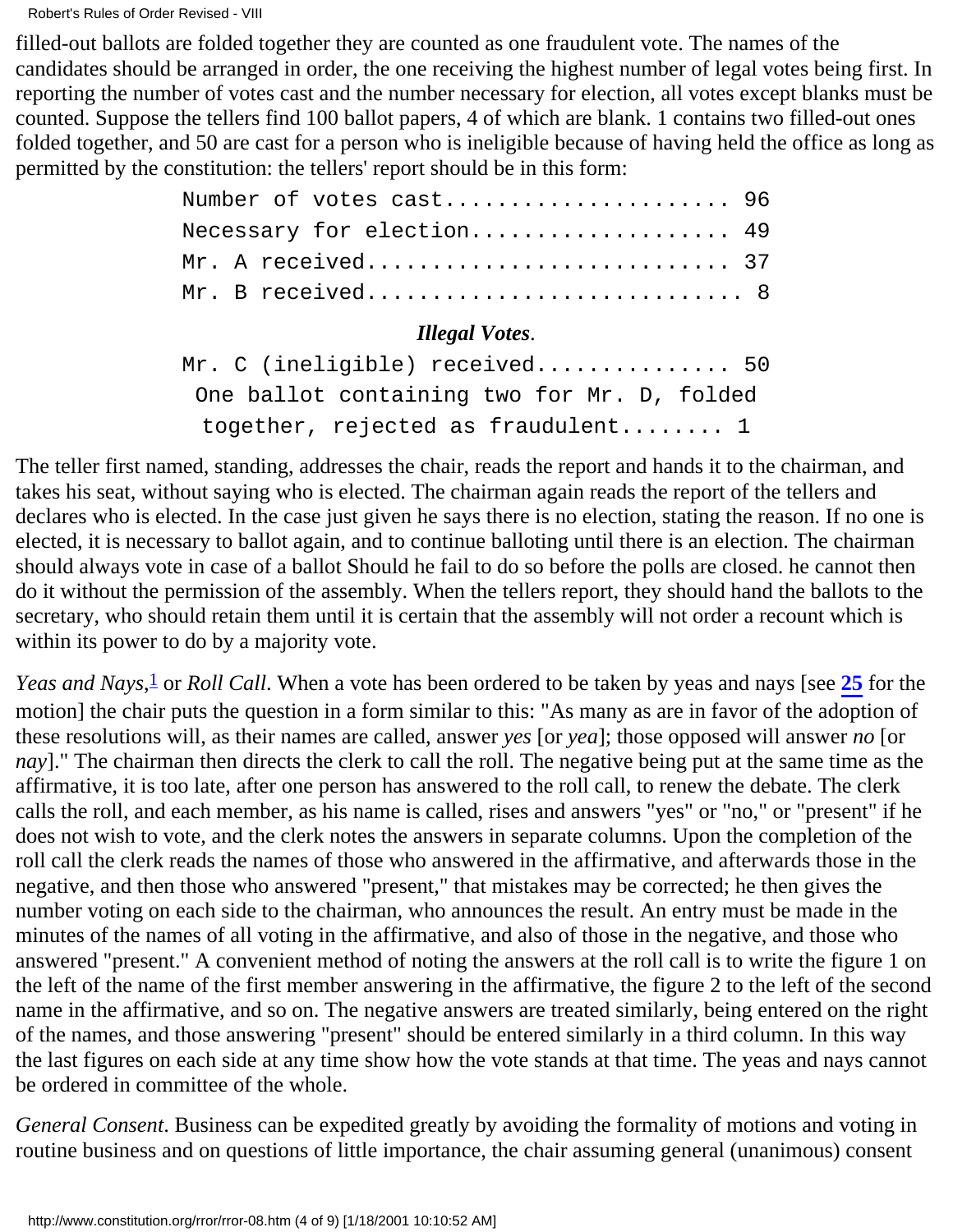until some one objects. It does not necessarily mean that every member is in favor of the motion, but, that knowing it is useless to oppose it, or even to discuss it, the opposition simply acquiesces in the informality. Thus, in the case of approving the minutes, the chair inquires if there are any corrections, and, if one is suggested, it is made: when no correction [or no further correction] is suggested, the chair says: "There being no corrections [or no further corrections] the minutes stand approved." While routine and minor matters can be rapidly disposed of in this way, if at any time objection is made with reasonable promptness, the chair ignores what has been done in that case even if he has announced the result, and requires a regular vote. [See also **[48](#page-66-0)**.]

*Absentee Voting*. In a strictly deliberative assembly no member can vote who is not present when the question is completely put. But in many societies the membership is scattered all over a state, or even still wider, and it has been found expedient to provide a method of voting that will enable all the members to vote upon certain matters, as upon amendments to constitutions, by-laws, and in elections of officers. This provision, when it is deemed advisable to adopt it, should be placed in the constitution or by-laws, as otherwise, unless the charter or state laws authorize absentee voting, no member can vote except in person There are two forms of absentee voting -- by mail, and proxy voting.

*Voting by Mail* is used for election of officers, and for amendments to the constitution or by-laws, and for such other important matters as the society may order to be voted on in this way. If an amendment to the by-laws is to be voted on by mail, a printed copy of the proposed amendment is mailed to every member with the words "yes" and "no" printed underneath, or on a separate slip, with directions to cross out one of them, and return in the enclosed envelope, upon which should be printed the words, "Ballot for Amendment to Constitution." This envelope should usually have the signature of the voter on it, and be sealed and enclosed in another one addressed to the secretary, or to the chairman of the tellers, so that the inner envelope will not be opened except by the tellers when the votes are counted. If it is desired to present the arguments pro and con, the society can allow the leaders on the two sides to prepare brief statements to be printed and mailed with the proposed amendment to every member. Instead of having the voter's signature on the inner envelope, it may be placed on the ballot, but a place for the signature should be indicated, so that there may be some means of protection against votes being cast by other than legal voters. Voting by mail cannot be a secret ballot, as it is necessary for the tellers to know by whom each vote is cast. By some such method as the above it is practicable to give all the members, however scattered they may be, an opportunity to vote on questions of great importance.

*Proxy Voting*. A proxy is a power of attorney given by one person to another to vote in his stead and it is also used to designate the person who holds the power of attorney. It is unknown to a strictly deliberative assembly, and is in conflict with the idea of the equality of members, which is a fundamental principle of deliberative assemblies. There can be but little use for debate where one member has more votes than another, possibly more than all the others combined. If the proxy voting is limited to the election of a board of directors, as it is practically in stock corporations, and if, also, the proxies must be given to members of the corporation in all cases where it requires an election to become a member -- with these two limitations proxy voting would be useful and do no harm. In stock companies the members meet only annually to elect directors, who elect the officers and transact the business of the corporation. Though the directors are elected largely by proxies, their own meetings, where all the business is done, are as secret as they choose to make them, no proxies being allowed in them, and therefore proxy voting does not interfere with their business. As any one can dispose of his stock to any one else, there is no objection to his appointing any one as his proxy. But the case is very different with many incorporated societies of a social, benevolent, or religious character, whose business meetings are sometimes secret.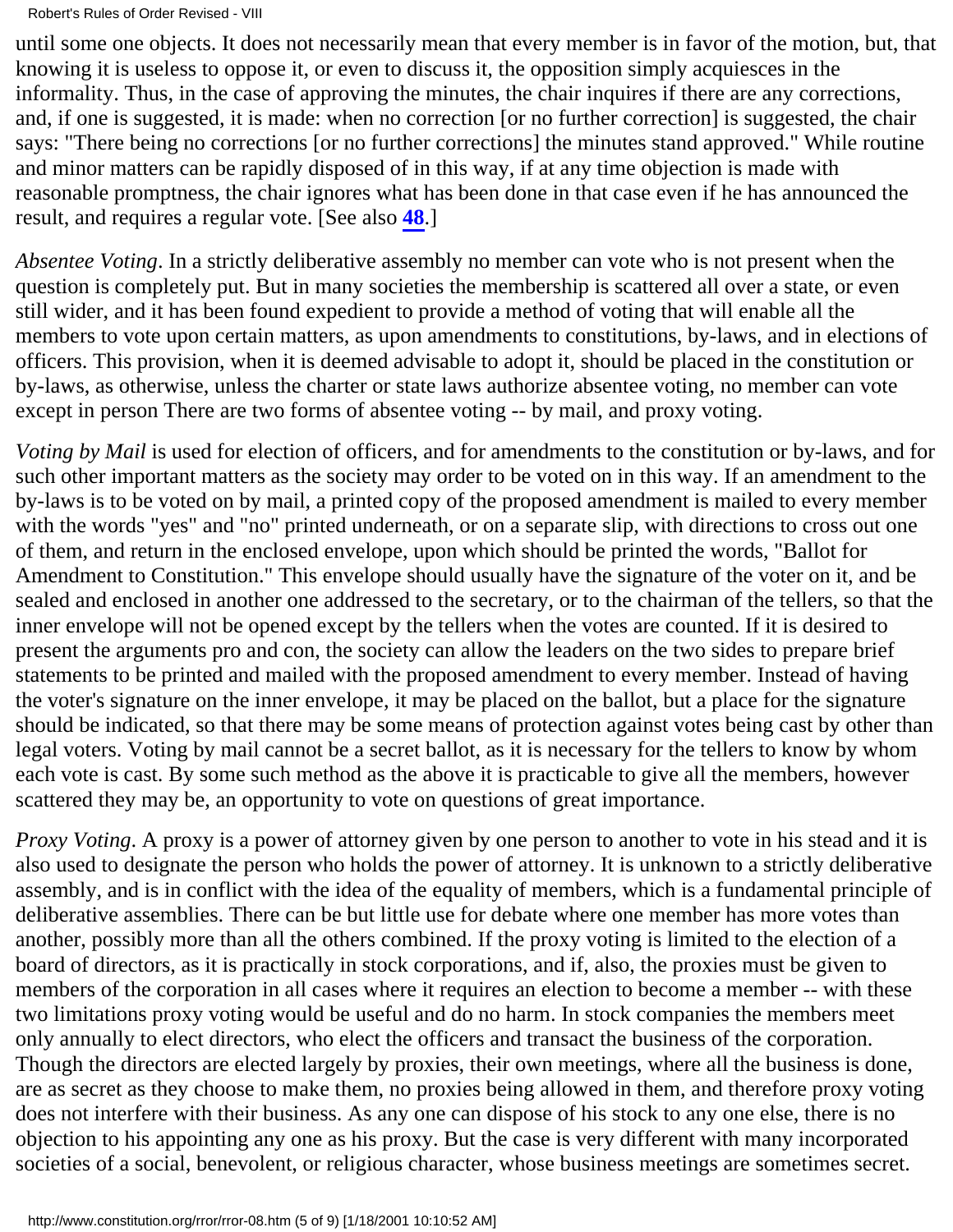$\overline{\phantom{a}}$ 

Their membership cannot be transferred by the members like stock, and therefore they should not be allowed to appoint any proxies who are not members of the organization. The state law is above the by-laws of the society, and if the state law empowers members of all corporations to appoint proxies to vote at all business meetings, no by-laws of an incorporated secret society could prevent non-members holding proxies from attending and voting at all business meetings of the society. This should not be the case. With stock corporations it does no harm, because all the business is done by directors, and no proxies are allowed in their meetings, and no one can be present without their consent. But in many societies of the kind mentioned the business is transacted in meetings attended by none but members, and unlimited proxies would be a serious interference with their work. If the state law requires proxy voting in all corporations, it should be limited to the election of officers, including directors, and also the proxies should be required to be held by members of the corporation in all organizations whose primary object is not pecuniary profit.

<span id="page-66-1"></span>**47. Votes that are Null and Void even if Unanimous**. No motion is in order that conflicts with the laws of the nation, or state, or with the assembly's constitution or by-laws, and if such a motion is adopted, even by a unanimous vote, it is null and void. No rule that conflicts with a rule of a higher order is of any authority; thus, a by-law providing for the suspension by general consent of an article of the constitution would be null and void; so, the general parliamentary rule allowing a two-thirds vote to amend the by-laws after due notice, is only in force when the by-laws are silent on the subject. Rules that protect absentees cannot be suspended informally by general consent, or formally by a unanimous vote, as the absentees have not given their consent. For instance, a rule requiring the giving of a specified notice of certain motions, as an amendment of the by-laws, cannot be suspended by general consent or by a unanimous vote. When a vote is required to be taken by ballot, the object is to enable members to conceal their votes, and any motion that defeats this object is out of order. Thus, when the rules require the vote to be by ballot, as is usual in elections to office or membership, this rule cannot be suspended even by general consent, because no one can object without exposing his vote, which he cannot be compelled to do. When the election must be by ballot, a motion to have the ballot cast by one person is out of order. So, when the rules require the vote to be by ballot, a motion to make unanimous a vote that was not unanimous, must be voted on by ballot, as otherwise the vote would not be secret.

<span id="page-66-0"></span>**48. Motions requiring more than a Majority Vote**. *Majority Vote*. Any legitimate motion not included among those mentioned below as requiring more than a majority vote, requires for its adoption only a majority; that is, more than half of the votes cast, ignoring blanks, at a legal meeting where a quorum is present, unless a larger vote for its adoption is required by the rules of the assembly.

*General Consent or Unanimous Vote*. By general, or unanimous, or silent, consent the assembly can do business with little regard for the rules of procedure, as they are made for the protection of the minority, and when there is no minority to protect, there is little use for the restraint of the rules, except such as

<span id="page-66-2"></span><sup>1.</sup> Taking a vote by yeas and nays, which has the effect to place on the record how each member votes, is peculiar to this country, and, while it consumes a great deal of time, is rarely useful in ordinary societies. While it can never be used to hinder business, as long as the above rule is observed, it should not be used at all in a mass meeting, or in any other assembly whose members are not responsible to a constituency. By the Constitution, one-fifth of the members present can, in either house of Congress, order a vote to be taken by yeas and nays. In representative bodies this method of voting is very useful, especially where the proceedings are published, as it enables the people to know how their representatives voted on important measures. If there is no legal or constitutional provision for the yeas and nays being ordered by a minority in a representative body they should adopt a rule allowing the yeas and nays to be ordered by a one-fifth vote, as in Congress, or even by a much smaller number. In some small bodies a vote on a resolution must be taken by yeas and nays upon the demand of a single member.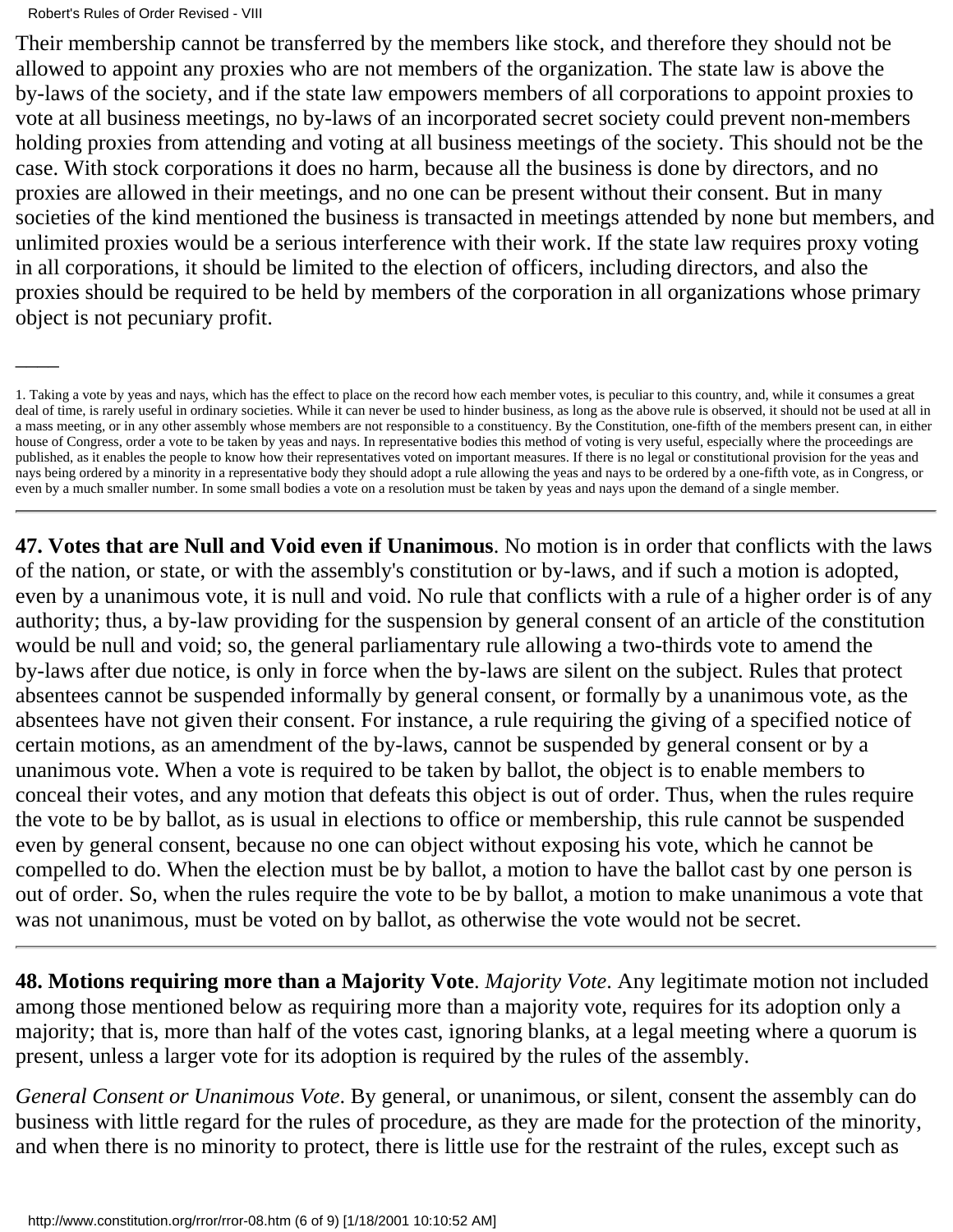protect the rights of absent members, or the right to a secret vote. In the former case the consent of the absentees cannot be given, and in the latter case the consent cannot be withheld by the minority without exposing their votes, which they cannot be compelled to do. When the election is not by ballot and there are several candidates one of whom receives a majority vote, sometimes a motion is made to make the vote unanimous. It should never be made except by the candidate with the largest number of votes after the successful one, or his representative, and even then its propriety is doubtful. One negative vote defeats a motion to make a vote unanimous, as a single objection defeats a request for general consent.

By the legitimate use of the principle that the rules are designed for the protection of the minority, and generally need not be strictly enforced when there is no minority to protect, business may be greatly expedited. When there is evidently no opposition, the formality of voting can be avoided by the chair's asking if there is any objection to the proposed action, and if there is none, announcing the result. The action thus taken is said to be done by general consent, or unanimous or silent consent. Thus, after an order has been adopted limiting the speeches to two minutes each, if a speaker is so interesting that when his time has expired there is a general demand for him to go on, the chair, instead of waiting for a motion and taking a vote, could accept it as the will of the assembly that the speaker's time be extended, and would direct him to proceed. Or, he might say that if there is no objection the member's time will be extended two minutes, or some other time. [See also **[46:16](#page-64-0)**]

*Two-thirds Vote*. A two-thirds vote means two-thirds of the votes cast, ignoring blanks which should never be counted. This must not be confused with a vote of two-thirds of the members present, or two-thirds of the members, terms sometimes used in by-laws. To illustrate the difference: Suppose 14 members vote on a question in a meeting of a society where 20 are present out of a total membership of 70, a two-thirds vote would be 10; a two-thirds vote of the members present would be 14; and a vote of two-thirds of the members would be 47.

There has been established as a compromise between the rights of the individual and the rights of the assembly the principle that a two-thirds vote is required to adopt any motion that suspends or modifies a rule of order previously adopted; or prevents the introduction of a question for consideration; or closes, or limits, or extends the limits of debate; or limits the freedom of nomination or voting; or closes nominations or the polls; or deprives one of membership or office. It will be found that every motion in the following list belongs to one of the classes just mentioned.

## **Motions Requiring a Two-thirds Vote.**<sup>[1](#page-68-0)</sup>

| Amend (Annul, Repeal, or Rescind) any part of the Constitution,<br>$ By$ -laws, or Rules of Order, previously adopted; it also requires |                          |
|-----------------------------------------------------------------------------------------------------------------------------------------|--------------------------|
| $ previous $ notice                                                                                                                     |                          |
| Amend or Rescind a Standing Rule, a Program or Order of<br>Business, or a Resolution, previously adopted, without notice                |                          |
| being given at a previous meeting or in the call for the meeting                                                                        |                          |
| Take up a Question out of its Proper Order                                                                                              | $\overline{\mathbf{22}}$ |
| Suspend the Rules                                                                                                                       | $\overline{22}$          |
| Make a Special Order                                                                                                                    | $\boxed{20}$             |
| Discharge an Order of the Day before it is pending                                                                                      | 20                       |
| Refuse to Proceed to the Orders of the Day                                                                                              |                          |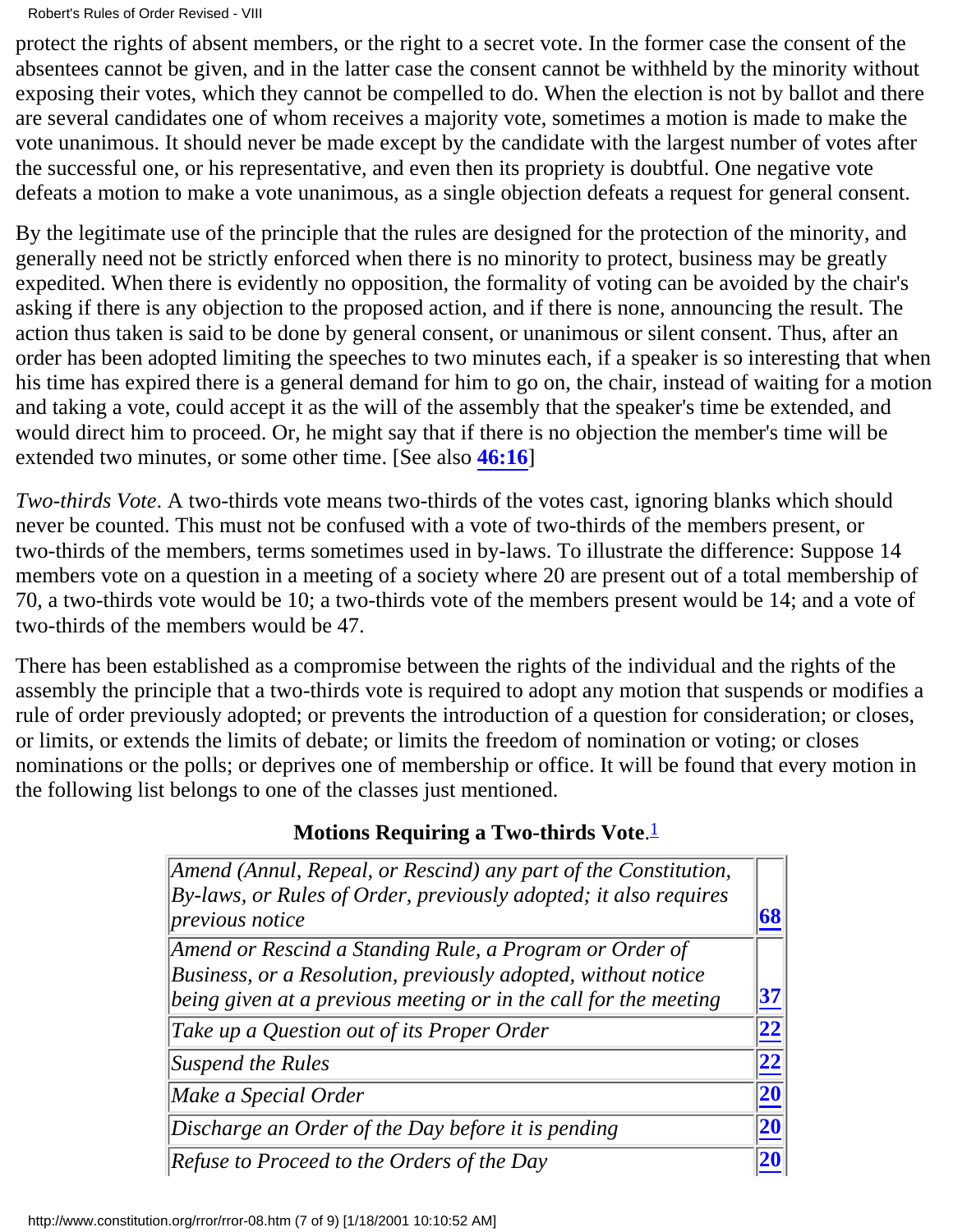$\overline{\phantom{a}}$ 

.

.

.

.

.

.

.

.

.

.

.

.

.

.

| Sustain an Objection to the Consideration of a Question           |                          |
|-------------------------------------------------------------------|--------------------------|
| Previous Question                                                 | 29                       |
| Limit, or Extend the Limits, of Debate                            | 30                       |
| Extend the Time Appointed for Adjournment or for Taking a         |                          |
| Recess                                                            | $\overline{\mathbf{20}}$ |
| Close Nominations [26] or the Polls                               | 25                       |
| Limit the Names to be Voted for                                   |                          |
| Expel from Membership: it also requires previous notice and trial | 75                       |
| Depose from Office: it also requires previous notice              |                          |
| Discharge a Committee when previous notice has not been given     | 32                       |
| Reconsider in Committee when a member of the majority is absent   |                          |
| and has not been notified of the proposed reconsideration         |                          |

<span id="page-68-0"></span><sup>1.</sup> The U.S. Constitution requires a two-thirds vote of both Houses to pass a resolution proposing an amendment to the Constitution, to pass a vetoed bill, or to remove political disabilities; a two-thirds vote of either House to expel a member; and a vote of two-thirds of the Senators present to ratify a treaty or convict on an impeachment. The House requires a two-thirds vote to suspend the rules, but is obliged to allow a majority to order the previous question or to limit debate, as otherwise its business could never be transacted. Still, a bill cannot be passed without at least forty minutes of debate, as that is allowed after the suspension of the rules or the previous question has been ordered. [See foot note to **[44](#page-34-1)**.]

[Table of Contents](#page-0-0) [Previous Article](#page-33-1) [Next Article](#page-108-0)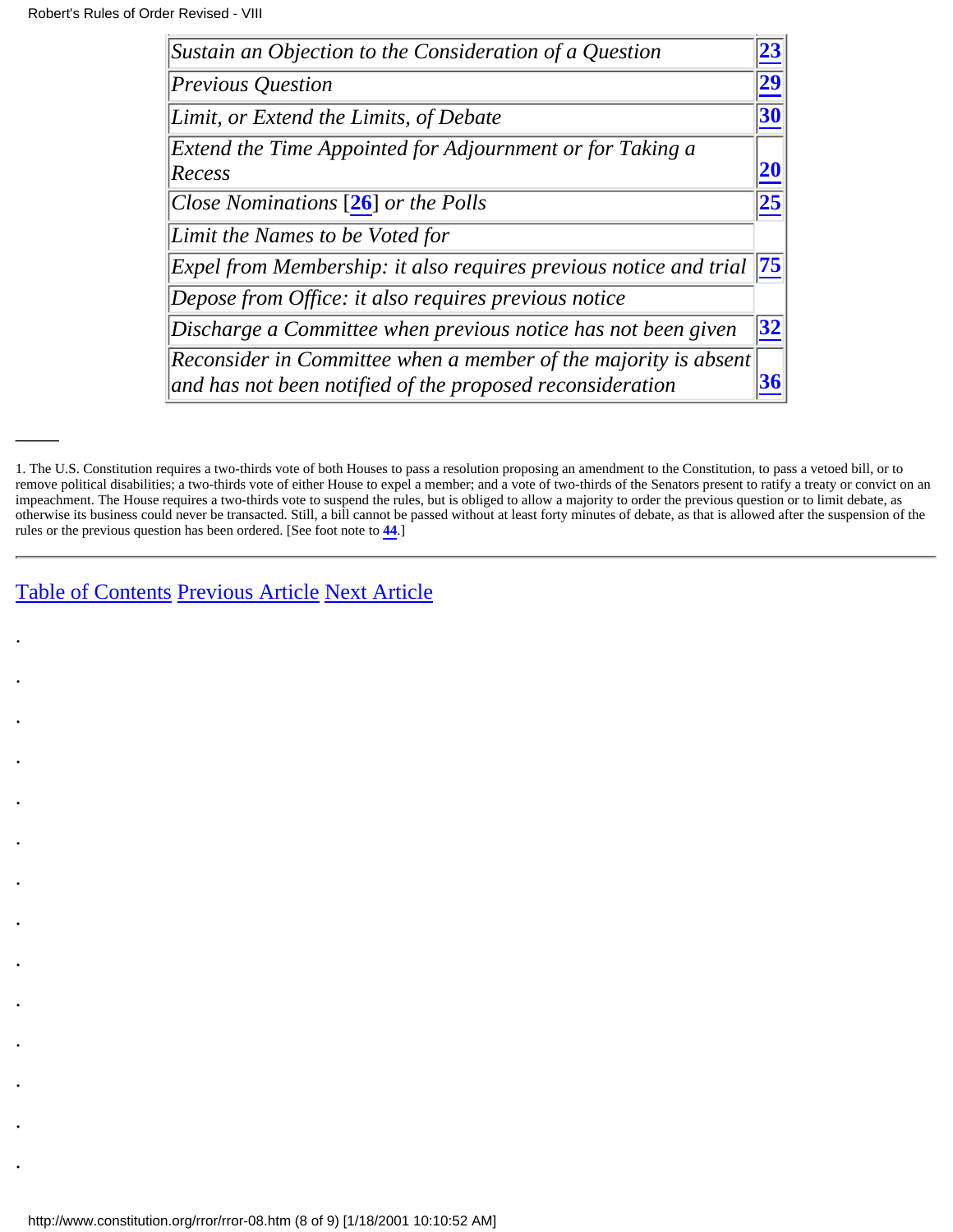.

.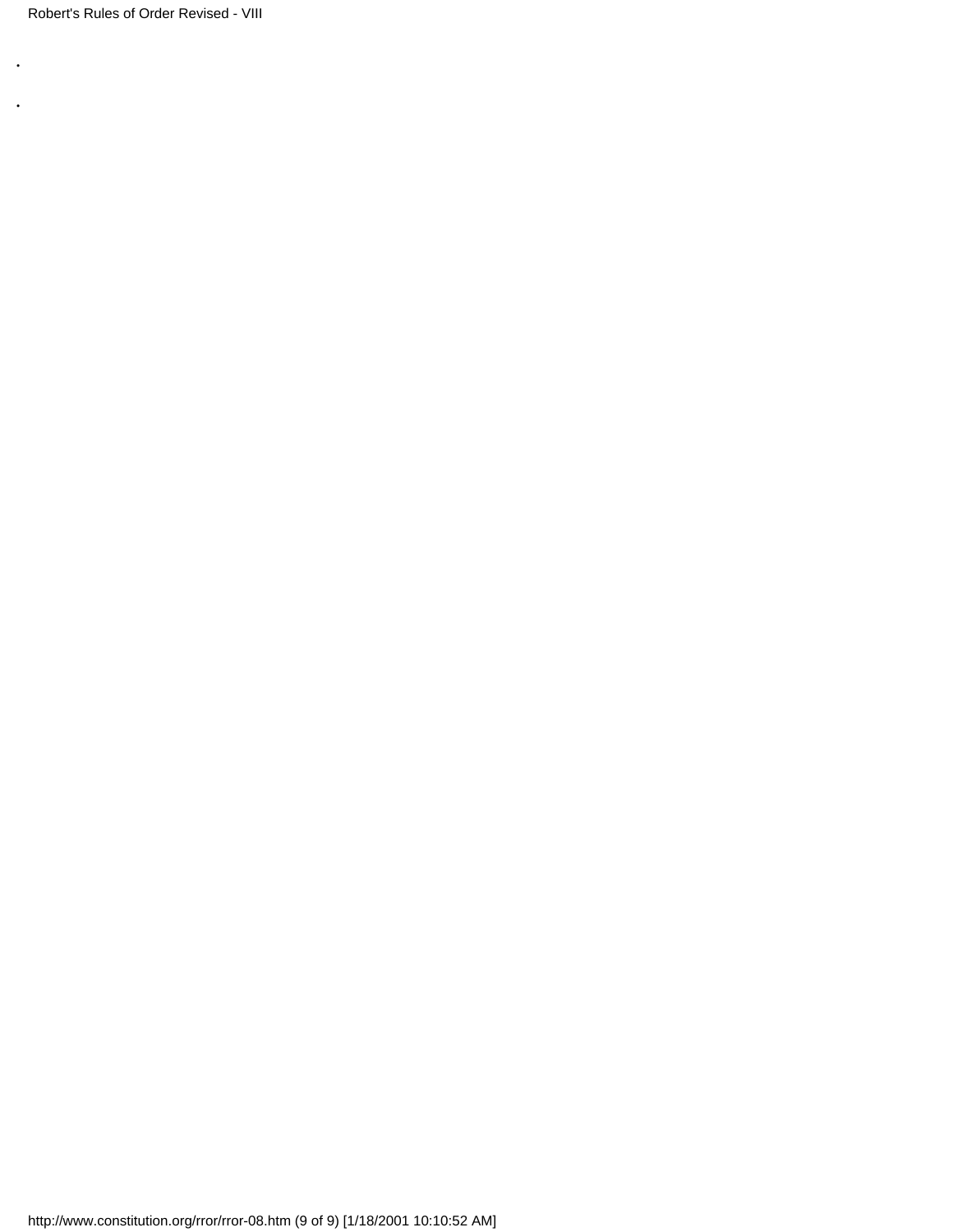# <span id="page-70-0"></span>**Art. XI. Miscellaneous.**

- **[63](#page-70-1).** Session
- **[64](#page-71-0).** Quorum
- **[65](#page-73-0).** Order of Business
- **[66](#page-74-0).** Nominations and Elections
- **[67](#page-74-1).** Constitutions, By-laws, Rules of Order, and Standing Rules
- **68.** Amendments of Constitutions, By-laws and Rules of Order

<span id="page-70-1"></span>**63. A Session** of an assembly is a meeting which, though it may last for days, is virtually *one meeting*, as a session of a convention; or even months, as a session of Congress; it terminates by an "adjournment sine die (without day)." The intermediate adjournments from day to day, or the recesses taken during the day, do not destroy the continuity of the meetings, which in reality constitute one session. Any meeting which is not an adjournment of another meeting commences a new session. In the case of a permanent society, whose by-laws provide for regular meetings every week, month, or year, for example, each meeting constitutes a separate session of the society, which session, however, can be prolonged by adjourning to another day.

In this Manual the term *Meeting* is used to denote an assembling of the members of a deliberative assembly for any length of time, during which there is no separation of the members except for a recess of a few minutes, as the morning meetings, the afternoon meetings, and the evening meetings, of a convention whose session lasts for days. A "meeting" of an assembly is terminated by a temporary adjournment or a recess for a meal, etc.; a "session" of an assembly ends with an adjournment without day, and may consist of many meetings. So an adjournment to meet again at some other time, even the same day, unless it was for only a few minutes, terminates the meeting, but not the session, which latter includes all the adjourned meetings. The next meeting, in this case, would be an "adjourned meeting" of the same session.

In ordinary practice a meeting is closed by moving simply "to adjourn;" the society meets again at the time provided either by the rules or by a resolution of the society. If it does not meet till the time for the next regular meeting as provided in the by-laws, then the adjournment closes the session, and was in effect an adjournment without day. If, however, it had previously fixed the time for the next meeting, either by a direct vote or by adopting a program of exercise covering several meetings, or even days, in either case the adjournment is in effect to a certain time, and while closing the meeting does not close the session.

In such common expressions as quarterly meeting and annual meeting the word meeting is used in the sense of the parliamentary *session*, and covers all the adjourned meetings. Thus, business that legally must be done at the annual meeting may be done at any time during the session beginning at the time specified for the annual meeting, though the session, by repeated adjournments, may last for days. The business may be postponed to the next regular meeting, if desired.

Under Renewal of Motions [**[38](#page-84-1)**] is explained what motions can be repeated during the same session, and also the circumstances under which certain motions cannot be renewed until after the close of the next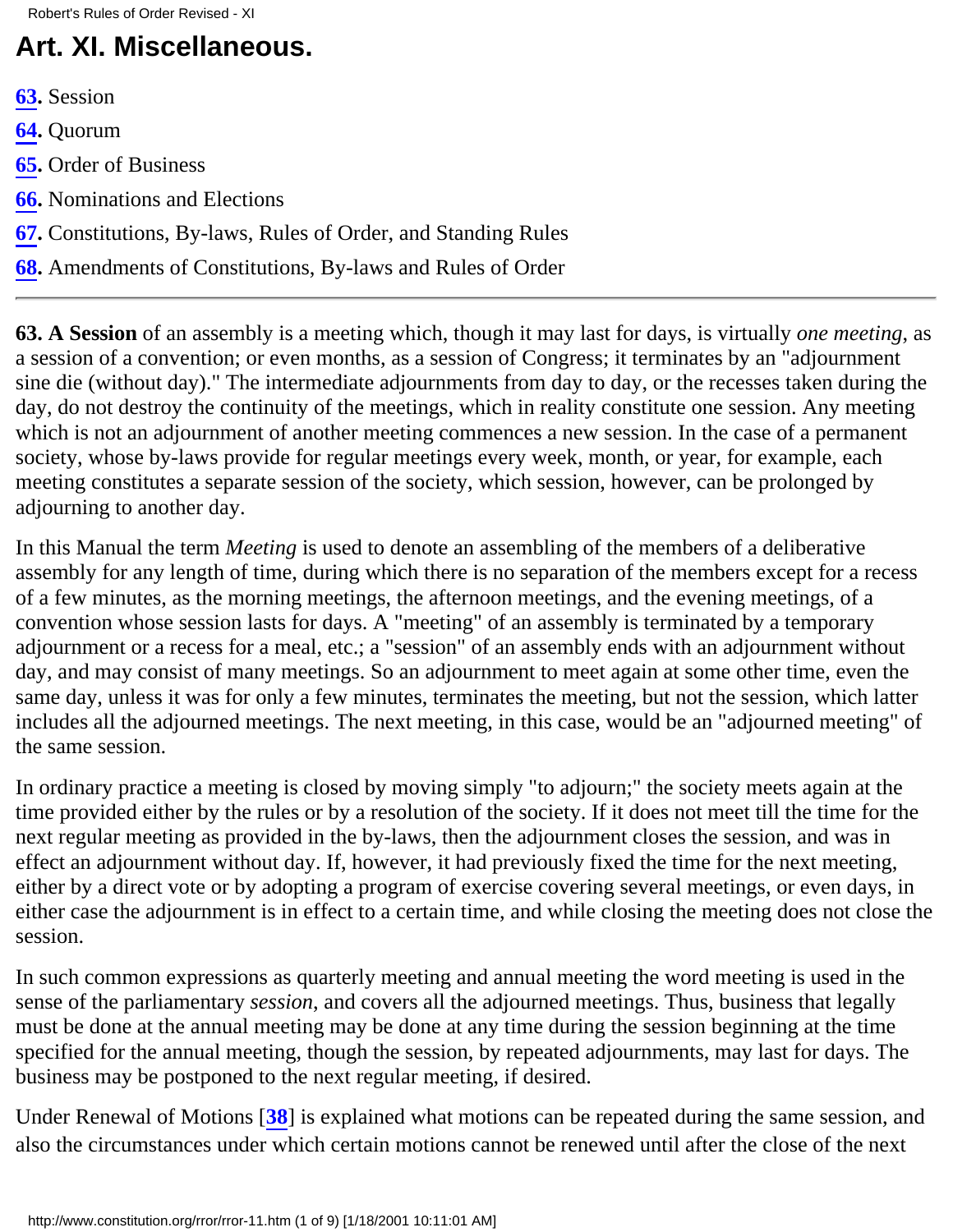succeeding session.

A rule or resolution of a permanent nature may be adopted by a majority vote at any session of a society, and it will continue in force until it is rescinded. But such a standing rule does not materially interfere with the rights of a future session, as by a majority vote it may be suspended so far as it affects that session; and, it may be rescinded by a majority vote, if notice of the proposed action was given at a previous meeting, or in the notice of the meeting; or, without any notice, it may be rescinded by a majority of the entire membership, or by a two-thirds vote. If it is desired to give greater stability to a rule it is necessary to place it in the constitution by-laws, or rules of order, all of which are so guarded by requiring notice of amendments, and at least a two-thirds vote for their adoption, that they are not subject to sudden changes, and may be considered as expressing the deliberate views of the whole society, rather than the opinions or wishes of any particular meeting.

In case of the illness of the presiding officer the assembly cannot elect a chairman pro tem. to hold office beyond the session, unless notice of the election was given at the previous meeting or in the call for this meeting. So it is improper for an assembly to postpone anything to a day beyond the next succeeding session, and thus attempt to prevent the next session from considering the question. On the other hand, it is not permitted to move the reconsideration of a vote taken at a previous session, though the motion to reconsider can be called up, provided it was made during the previous session in a society having meetings as often as quarterly. Committees can be appointed to report at a future session.

NOTE ON SESSION. -- In Congress, and in fact all legislative bodies, the limits of the sessions are clearly defined; but in ordinary societies having a permanent existence, with regular meetings more or less frequent, there appears to be some confusion upon the subject. Any society is competent to decide what shall constitute one of its sessions, but, where there is no rule on the subject, the common parliamentary law would make each of its regular or special meetings a separate session, as they are regarded in this Manual.

The disadvantages of a rule making a session include all the meetings of an ordinary society, held during a long time, as one year, are very great. If an objection to the consideration of a question as been sustained, or if a question has been adopted, or rejected, or postponed indefinitely, the question cannot again be brought before the assembly for its consideration during the same session. If a session lasted for a long period, a temporary majority could forestall the permanent majority, and introduce and act on a number of questions favored by the majority, and thus prevent the society from dealing with those subjects for the long period of the session. If members of any society take advantage of the freedom allowed by considering each regular meeting a separate session, and repeatedly renew obnoxious or unprofitable motions, the society can adopt a rule prohibiting the second introduction of any main question within, say, three months after its rejection, or indefinite postponement, or after the society has refused to consider it. But generally it is better to suppress the motion by refusing to consider it [**[23](#page-26-0)**].

<span id="page-71-0"></span>**64. A Quorum** of an assembly is such a number as must be present in order that business can be legally transacted. The quorum refers to the number present, not to the number voting. The quorum of a mass meeting is the number present at the time, as they constitute the membership at that time. The quorum of a body of delegates, unless the by-laws provide for a smaller quorum, is a majority of the number enrolled as attending the convention, not those appointed. The quorum of any other deliberative assembly with an enrolled membership (unless the by-laws provide for a smaller quorum) is a majority of all the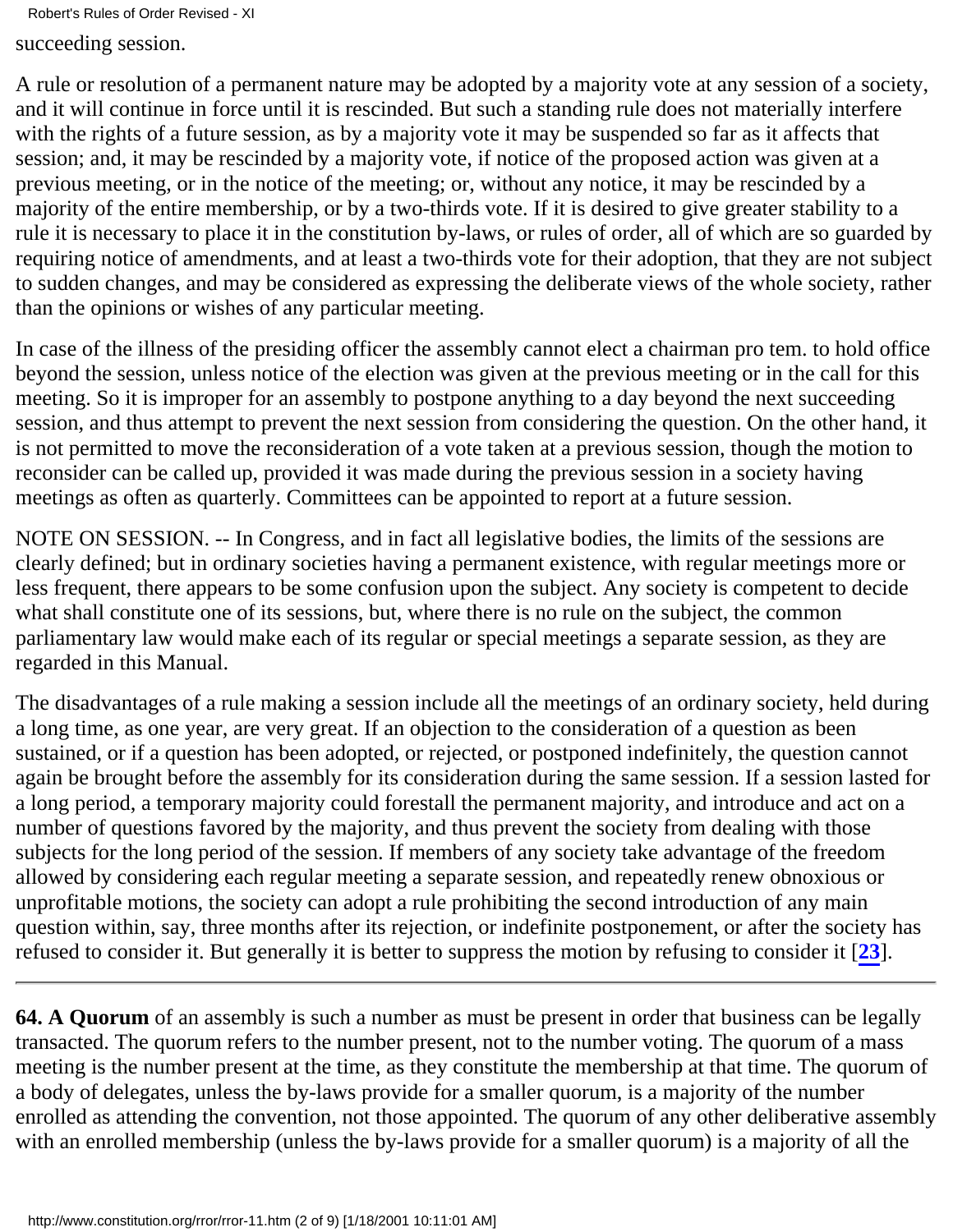members. In the case, however, of a society, like many religious ones, where there are no annual dues, and where membership is for life (unless it is transferred or the names are struck from the roll by a vote of the society) the register of members is not reliable as a list of the bona fide members of the society, and in many such societies it would be impossible to have present at a business meeting a majority of those enrolled as members. Where such societies have no by-law establishing a quorum, the quorum consists of those who attend the meeting, provided it is either a stated meeting or one that has been properly called.

In all ordinary societies the by-laws should provide for a quorum as large as can be depended upon for being present at all meetings when the weather is not exceptionally bad. In such an assembly the chairman should not take the chair until a quorum is present, or there is no prospect of there being a quorum. The only business that can be transacted in the absence of a quorum is to take measures to obtain a quorum, to fix the time to which to-adjourn, and to adjourn, or to take a recess. Unanimous consent cannot be given when a quorum is not present, and a notice given then is not valid. In the case of an annual meeting, where certain business for the year, as the election of officers, must be attended to during the session, the meeting should fix a time for an adjourned meeting and then adjourn.

In an assembly that has the power to compel the attendance of its members, if a quorum is not present at the appointed hour, the chairman should wait a few minutes before taking the chair. In the absence of a quorum such an assembly may order a call of the house [**[41](#page-86-0)**] and thus compel attendance of absentees, or it may adjourn, providing for an adjourned meeting if it pleases.

In committee of the whole the quorum is the same as in the assembly; if it finds itself without a quorum it can do nothing but rise and report to the assembly, which then adjourns. In any other committee the majority is a quorum, unless the assembly order otherwise, and it must wait for a quorum before proceeding to business. Boards of trustees, managers, directors, etc., are on the same footing as committees as regards a quorum. Their power is delegated to them as a body, and their quorum, or what number shall be present, in order that they may act as a board or committee, cannot be determined by them, unless so provided in the by-laws.

While no question can be decided in the absence of a quorum excepting those mentioned above, a member cannot be interrupted while speaking in order to make the point of no quorum. The debate may continue in the absence of a quorum until some one raises the point while no one is speaking.

While a quorum is competent to transact any business, it is usually not expedient to transact important business unless there is a fair attendance at the meeting, or else previous notice of such action has been given.

Care should be taken in amending the rule providing for a quorum. If the rule is struck out first, then the quorum instantly becomes a majority of all the members, so that in many societies it would be nearly impracticable to secure a quorum to adopt a new rule. The proper way is to amend by striking out certain words (or the whole rule) and inserting certain other words (or the new rule), which is made and voted on as one question.

NOTE ON QUORUM. -- After all the members of an organization have had reasonable notice of a meeting, and ample opportunity for discussion, if a majority of the total membership of the organization come to a certain decision, that must be accepted as the action or opinion of that body. But, with the exception of a body of delegates, it is seldom that a vote as great as a majority of the total membership of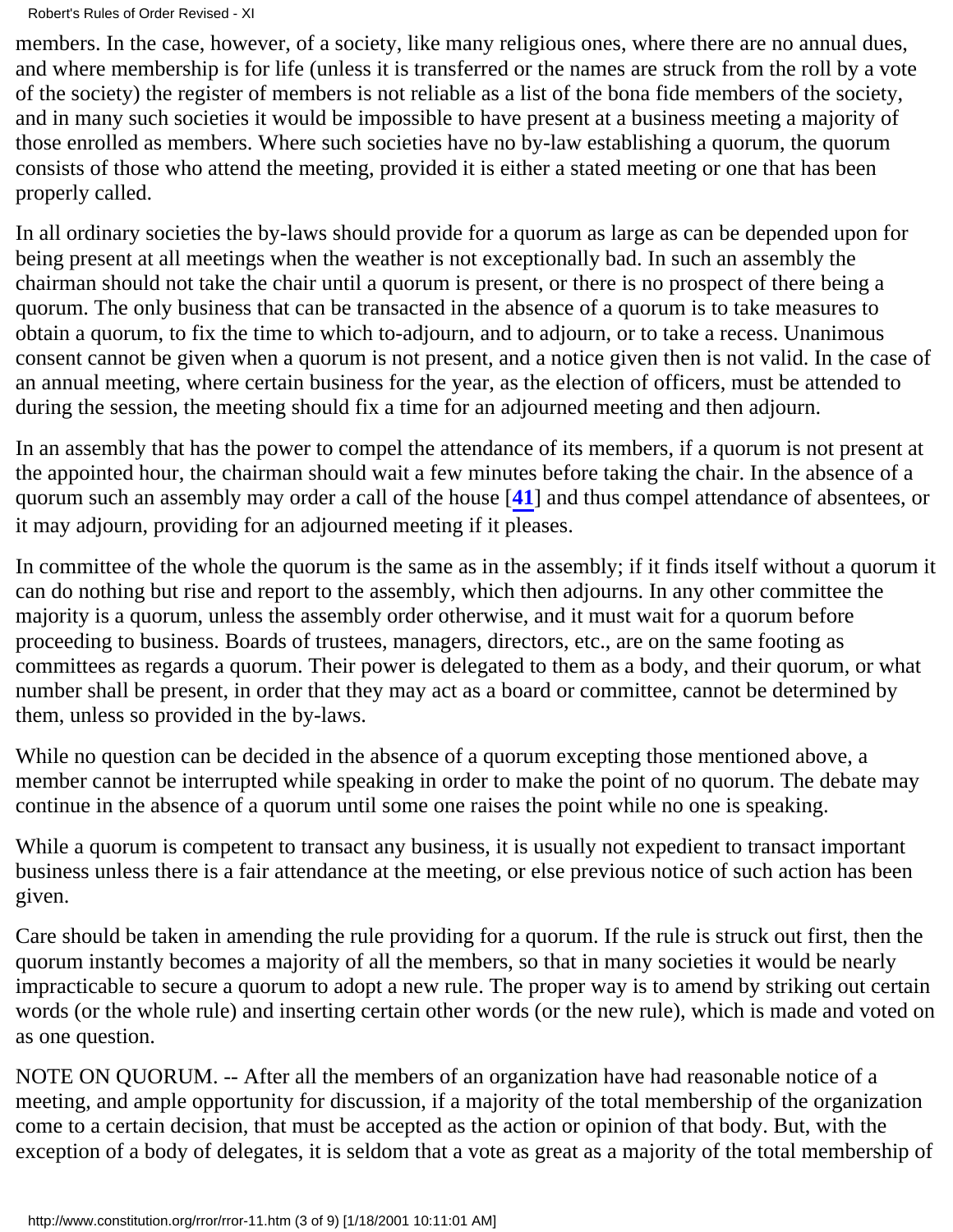a large voluntary organization call be obtained for anything, and consequently there has been established a common parliamentary law principle, that if a bare majority of the membership is present at a meeting properly called or provided for, a majority vote (which means a majority of those who vote) shall be sufficient to make the act the act of the body, unless it suspends a rule or a right of a member (as the right to introduce questions and the right of free discussion before being required to vote on finally disposing of a question) and that a two-thirds vote shall have the power to suspend these rules and rights. This gives the right to act for the society to about one-fourth of its members in ordinary cases, and to about one-third of its members in case of suspending the rules and certain rights. But it has been found impracticable to accomplish the work of most voluntary societies if no business can be transacted unless a majority of the members is present. In large organizations, meeting weekly or monthly for one or two hours, it is the exception when a majority of the members is present at a meeting, and therefore it has been found necessary to require the presence of only a small percentage of the members to enable the assembly to act for the organization, or, in other words, to establish a small quorum. ln legislative bodies in this country, which are composed of members paid for their services, it is determined by the constitutions to be a majority of their members. Congress in 1861 decided this to be a majority of the members chosen. In the English House of Commons it is 40 out of nearly 700, being about 6% of the members, while in the House of Lords the quorum is 3, or about one-half of 1% of the members. Where the quorum is so small it has been found necessary to require notice of all bills, amendments, etc., to be given in advance; and even in Congress, With its large quorum, one day's notice has to be given of any motion to rescind or change any rule or standing order. This principle is a sound one, particularly with societies meeting monthly or weekly for one or two hours, and with small quorums, where frequently the assembly is no adequate representation of the society. The difficulty in such cases may be met in societies adopting this Manual by the proper use of the motion to reconsider and have entered on the minutes as explained in **[36:13](#page-82-0)**.

**65. Order of Business**. It is customary for every society having a permanent existence to adopt an order of business for its meetings. When no rule has been adopted, the following is the order:

- (1) Reading the Minutes of the previous meeting [and their approval].
- (2) Reports of Boards and Standing Committees.
- (3) Reports of Special (Select) Committees.
- (4) Special Orders.
- (5) Unfinished Business and General Orders
- (6) New Business.

The minutes are read only once a day at the beginning of the day's business. The second item includes the reports of all Boards of Managers, Trustees, etc., as well as reports of such officers as are required to make them. The fifth item includes, first, the business pending and undisposed of at the previous adjournment; and then the general orders that were on the calendar for the previous meeting and were not disposed of; and finally, matters postponed to this meeting that have not been disposed of.

The secretary should always have at every meeting a memorandum of the order of business for the use of the presiding officer, showing everything that is to come before the meeting. The chairman, as soon as one thing is disposed of, should announce the next business in order. When reports are in order he should call for the different reports in their order, and when unfinished business is in order he should announce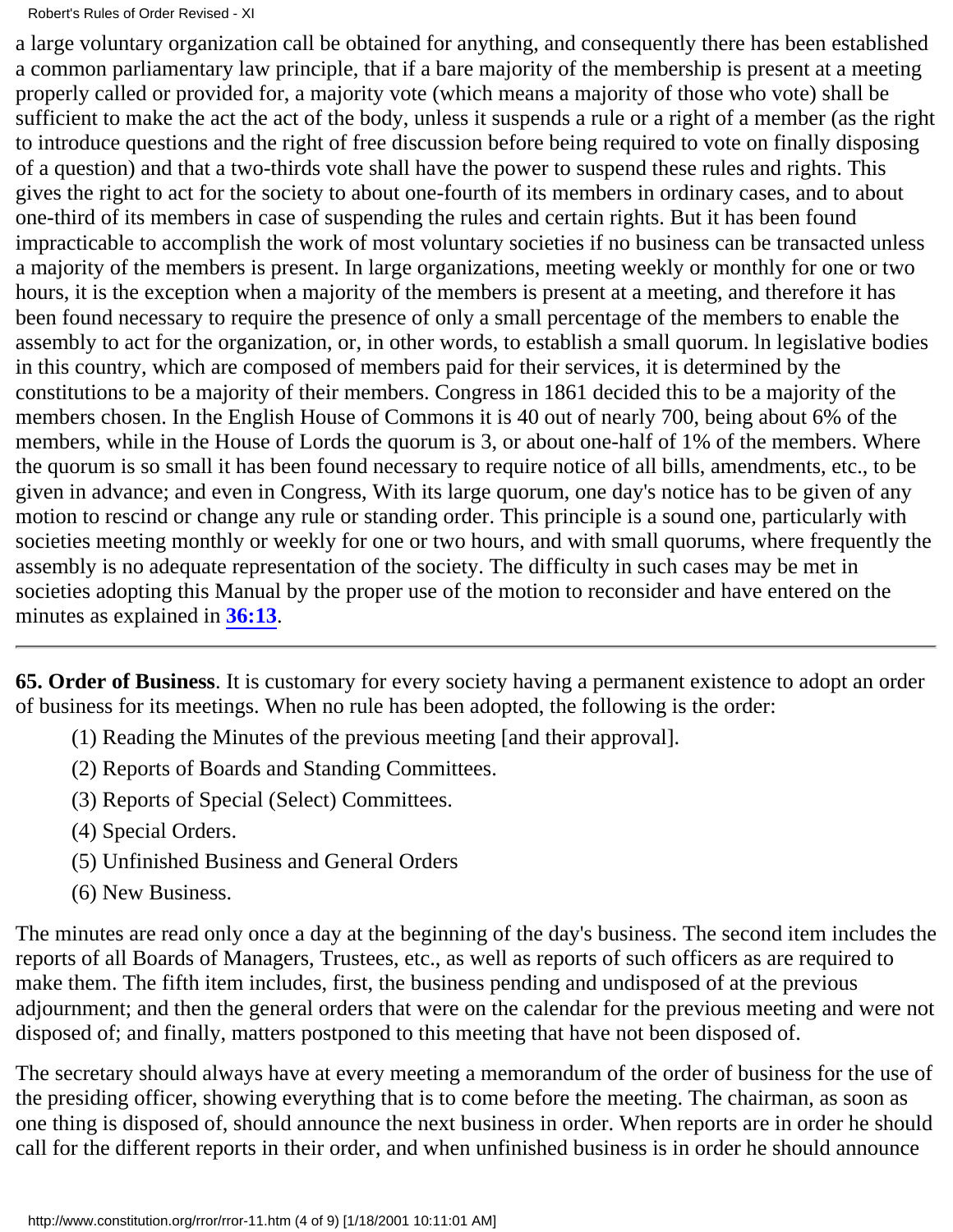```
Robert's Rules of Order Revised - XI
```
the different questions in their proper order, as stated above, and thus always keep the control of the business.

If it is desired to transact business out of its order, it is necessary to suspend the rules [**[22](#page-24-0)**], which can be done by a two-thirds vote But, as each resolution or report comes up, a majority can at once lay it on the table, and thus reach any question which it desires first to dispose of. It is improper to lay on the table or to postpone a class of questions like reports of committees, or in fact anything but the question before the assembly.

<span id="page-74-0"></span>**66. Nominations and Elections**. Before proceeding to an election to fill an office it is customary to nominate one or more candidates. This nomination is not necessary when the election is by ballot or roll call, as each member may vote for any eligible person whether nominated or not. When the vote is viva voce or by rising, the nomination is like a motion to fill a blank, the different names being repeated by the chair as they are made, and then the vote is taken on each in the order in which they were nominated, until one is elected. The nomination need not be seconded. Sometimes a nominating ballot is taken in order to ascertain the preferences of the members. But in the election of the officers of a society it is more usual to have the nominations made by a committee. When the committee makes its report, which consists of a ticket, the chair asks if there are any other nominations, when they may be made from the floor. The committee's nominations are treated just as if made by members from the floor, no vote being taken on accepting them. When the nominations are completed the assembly proceeds to the election, the voting being by any of the methods mentioned under Voting, [**[46](#page-61-0)**], unless the by-laws prescribe a method. The usual method in permanent societies is by ballot, the balloting being continued until the offices are all filled. An election takes effect immediately if the candidate is present and does not decline, or if he is absent and has consented to his candidacy. If he is absent and has not consented to his candidacy, it takes effect when he is notified of his election, provided he does not decline immediately. After the election has taken effect and the officer or member has learned the fact, it is too late to reconsider the vote on the election. An officer-elect takes possession of his office immediately, unless the rules specify the time. In most societies it is necessary that this time be clearly designated.

**67. Constitutions, By-laws, Rules of Order, and Standing Rules**. The rules of a society, in a majority of cases, may be conveniently divided into these four classes, though in some societies all the rules are found under one of these heads, being called either the constitution, or the by-laws, or the standing rules.

Such provisions in regard to the constitution, etc., as are of a temporary nature should not be placed in the constitution, etc., but should be included in the motion to adopt, thus: "I move the adoption of the constitution reported by the committee and that the four directors receiving the most votes shall serve for three years, the four receiving the next largest numbers shall serve for two years, and the next four for one year, and that where there is a tie the classification shall be by lot;" or, "I move the adoption, etc....... and that Article III, shall not go into effect until after the close of this annual meeting." Or, if the motion to adopt has been made, it may be amended so as to accomplish the desired object.

*Constitutions*. An incorporated society frequently has no constitution, the charter taking its place, and many others prefer to combine under one head the rules that are more commonly placed under the separate heads of constitution and by-laws. There is no objection to this unless the by-laws are elaborate, when it is better to separate the most important rules and place them in the constitution. The constitution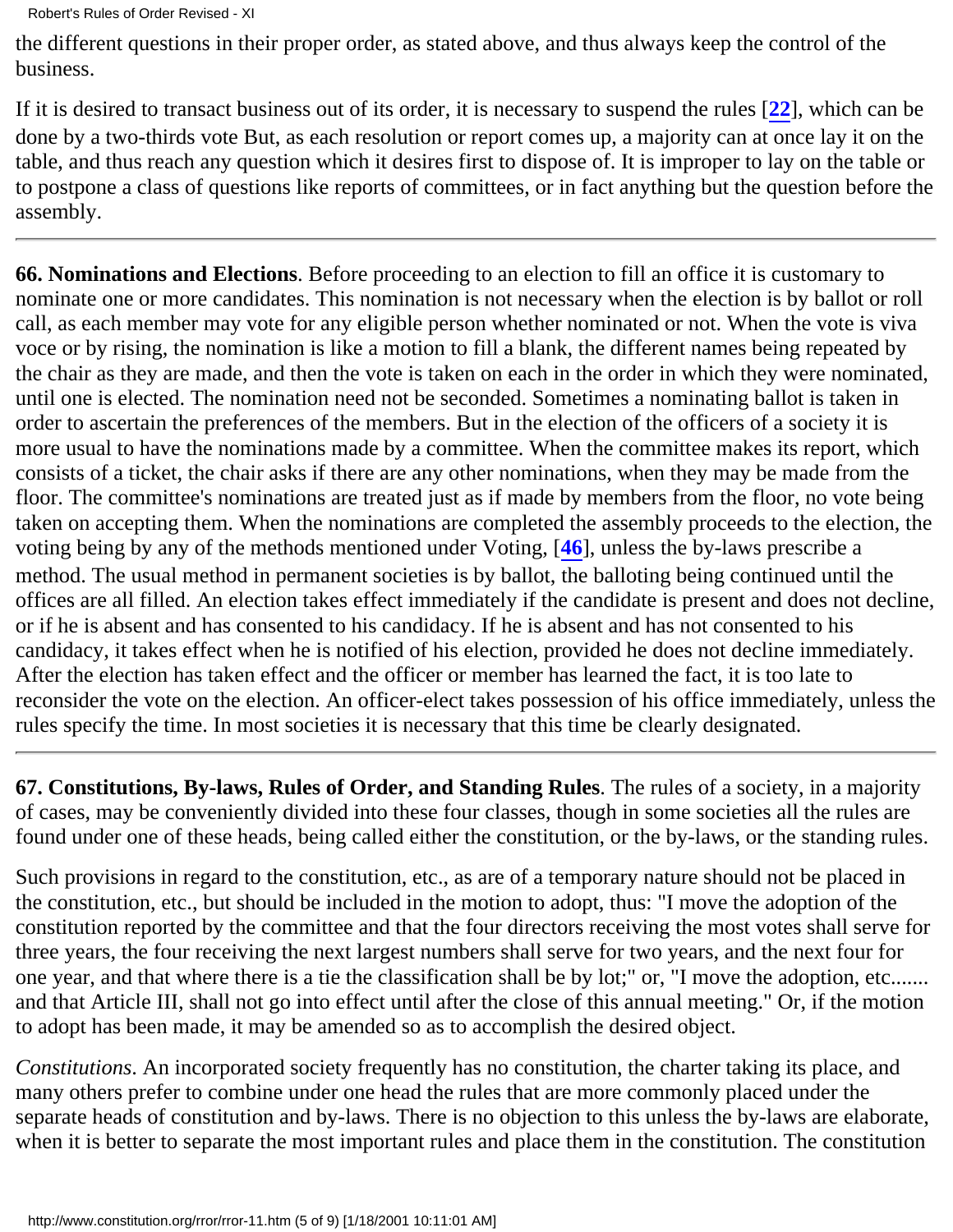should contain only the following:

- (1) Name and object of the society.
- (2) Qualification of members.
- (3) Officers and their election.
- (4) Meetings of the society (including only what
- is essential, leaving details to the by-laws).
- (5) How to amend the constitution.

These can be arranged in five articles, or, the first one may be divided into two, in which case there would be six articles. Usually some of the articles should be divided into sections. Nothing should be placed in the constitution that may be suspended, except in the case of requiring elections of officers to be by ballot, in which case the requirement may be qualified so as to allow the ballot to be dispensed with by a unanimous vote when there is but one candidate for the office. The officers and board of managers or directors of an organization that meets only annually in convention, and the chairmen of such committees as it has authorized and has required to report to the convention, should be, if present at the convention, ex-officio members thereof, and provision for this should be made in the constitution. The constitution should require previous notice of an amendment and also a two-thirds or three-fourths vote for its adoption. Where the meetings are frequent, an amendment should not be allowed to be made except at a quarterly or annual meeting, after having been proposed at the previous quarterly meeting. [See Amendments to Constitutions, etc., **68.**]

*By-laws* should include all the rules that are of such importance that they cannot be changed in any way without previous notice, except those placed in the constitution and the rules of order. Few societies adopt any special rules of order of their own under that name, contenting themselves with putting a few such rules in their by-laws and then adopting some standard work on parliamentary law as their authority. When a society is incorporated the charter may take the place of the constitution, and in such a case the by-laws would contain all the rules of the society, except those in the charter that cannot be changed without previous notice. The by-laws should always provide for their amendment as shown in **68**, and also for a quorum,**[64](#page-71-0)**. If it is desired to permit the suspension of any by-law it should be specifically provided for. By-laws, except those relating to business procedure, cannot be suspended, unless they expressly provide for their suspension. By-laws in the nature of rules of order may be suspended by a two-thirds vote, as stated in **[22](#page-24-0)**.

The duties of the presiding and recording officers of a deliberative assembly are defined in **[58](#page-120-0)** and **[59](#page-124-0)**. But in many societies other duties are required of the president and the secretary, and these, together with the duties of the other officers, if any, should be defined in the by-laws. If a society wishes to provide for honorary officers or members, it is well to do so in the by-laws. Unless the by-laws state the contrary, these positions are simply complimentary, carrying with them the right to attend the meetings and to speak, but not to make motions or to vote. Honorary presidents and vice presidents should sit on the platform, but they do not, by virtue of their honorary office, preside. An honorary office is not strictly an office, and in no way conflicts with a member's holding a real office, or being assigned any duty whatever, the same as if he did not hold the honorary office. Like a college honorary degree, it is perpetual, unless rescinded. So it is proper, where desired, to include in the published list of honorary officers the names of all upon whom the honor has been conferred, even though deceased.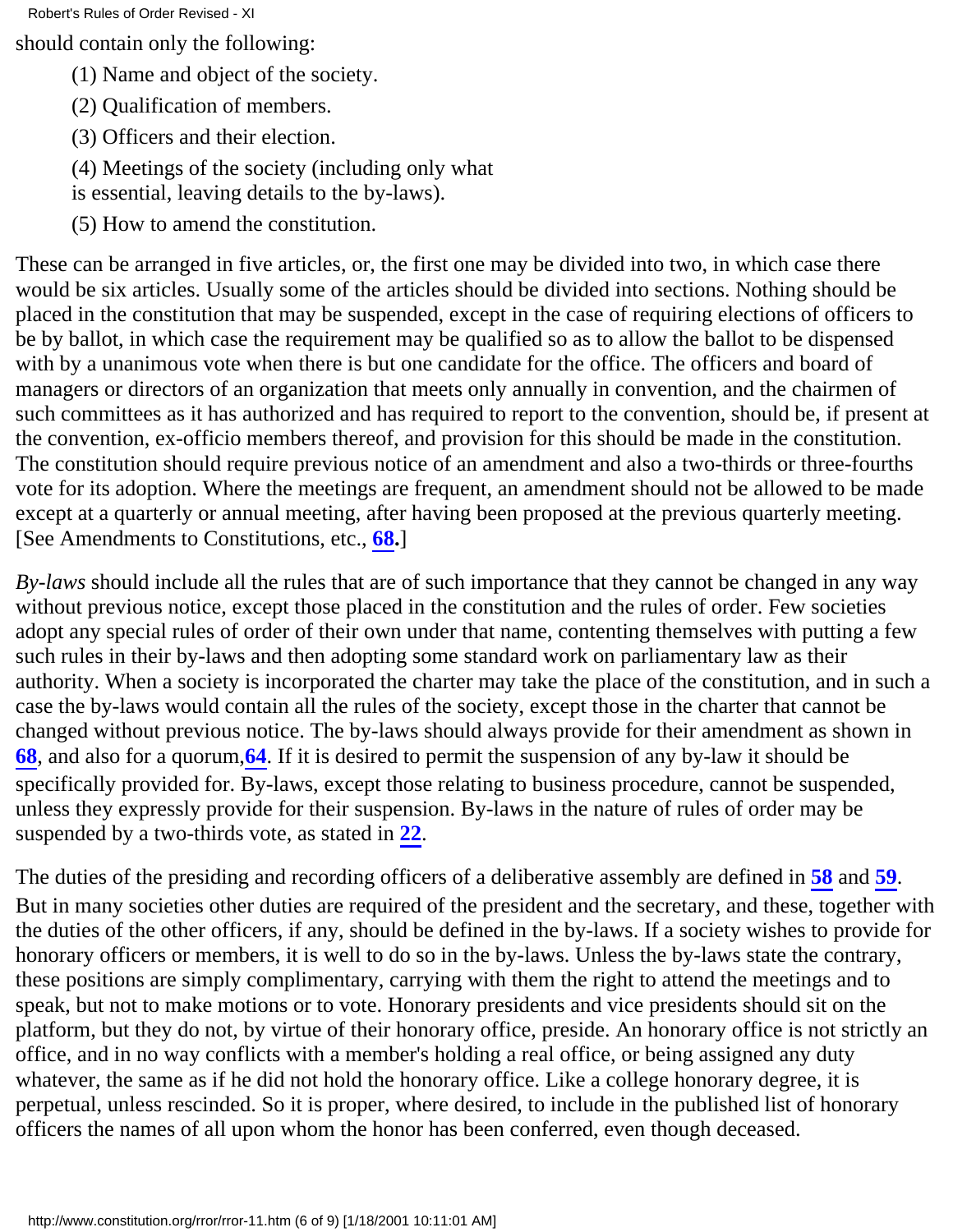*Rules of Order* should contain only the rules relating to the orderly transaction of business in the meetings and to the duties of the officers. There is no reason why most of these rules should not be the same for all ordinary societies, and there is a great advantage in uniformity of procedure, so far as possible, in all societies all over the country. Societies should, therefore, adopt some generally accepted rules of order, or parliamentary manual, as their authority, and then adopt only such special rules of order as are needed to supplement their parliamentary authority. Every society, in its by-laws or rules of order, should adopt a rule like this: "The rules contained in [specifying the work on parliamentary practice] shall govern the society in all cases to which they are applicable, and in which they are not inconsistent with the by-laws or the special rules of order of this society." Without such a rule, any one so disposed can cause great trouble in a meeting.

*Standing Rules* should contain only such rules as may be adopted without previous notice by a majority vote at any business meeting. The vote on their adoption, or their amendment, before or after adoption, may be reconsidered. At any meeting they may be suspended by a majority vote, or they may be amended or rescinded by a two-thirds vote. If notice of the proposed action was given at a previous meeting or in the call for this meeting, they may be amended or rescinded by a majority vote. As a majority may suspend any of them for that meeting, these rules do not interfere with the freedom of any meeting and therefore require no notice in order to adopt them. Generally they are not adopted at the organization of a society, but from time to time as they are needed. Sometimes the by-laws of a society are called standing rules, but it is better to follow the usual classification of rules as given in this section. The following is an example of a standing rule:

Resolved, That the meetings of this society from April 1 to September 30 shall begin at 7:30 P.M., and during the rest of the year at 8 P.M.

No standing rule, or resolution, or motion is in order that conflicts with the constitution, or by-laws, or rules of order, or standing rules.

**68. Amendments of Constitutions, By-laws, and Rules of Order**. Constitutions, by-laws, and rules of order, that have been adopted and contain no rule for their amendment, may be amended at any regular business meeting by a vote of the majority of the entire membership; or, if the amendment was submitted in writing at the previous regular business meeting, then they may be amended by a two-thirds vote of those voting, a quorum being present. But each society should adopt rules for the amendment of its constitution, by-laws, and rules of order, adapted to its own case, but always requiring previous notice and a two-thirds vote. Where assemblies meet regularly only once a year, the constitution, etc., should provide for copies of the amendment to be sent with the notices to the members or the constituency, instead of requiring amendments to be submitted at the previous annual meeting. The requirements should vary to suit the needs of each assembly, always providing for ample notice to the members or the constituency. In societies having very frequent meetings, and also monthly or quarterly meetings more especially devoted to business, it is well to allow amendments to the by-laws, etc., to be adopted only at the quarterly or annual meetings. In specifying when the amendment must be submitted, "the previous regular meeting" should be used instead of "a previous regular meeting," as in the latter case action on the amendment might be delayed indefinitely to suit the mover, and the object of giving notice be defeated. In prescribing the vote necessary for the adoption of an amendment, the expression "a vote of two-thirds of the members should never be used in ordinary societies, especially in large organizations with quorums smaller than a majority of the membership, as in such societies it is seldom that two-thirds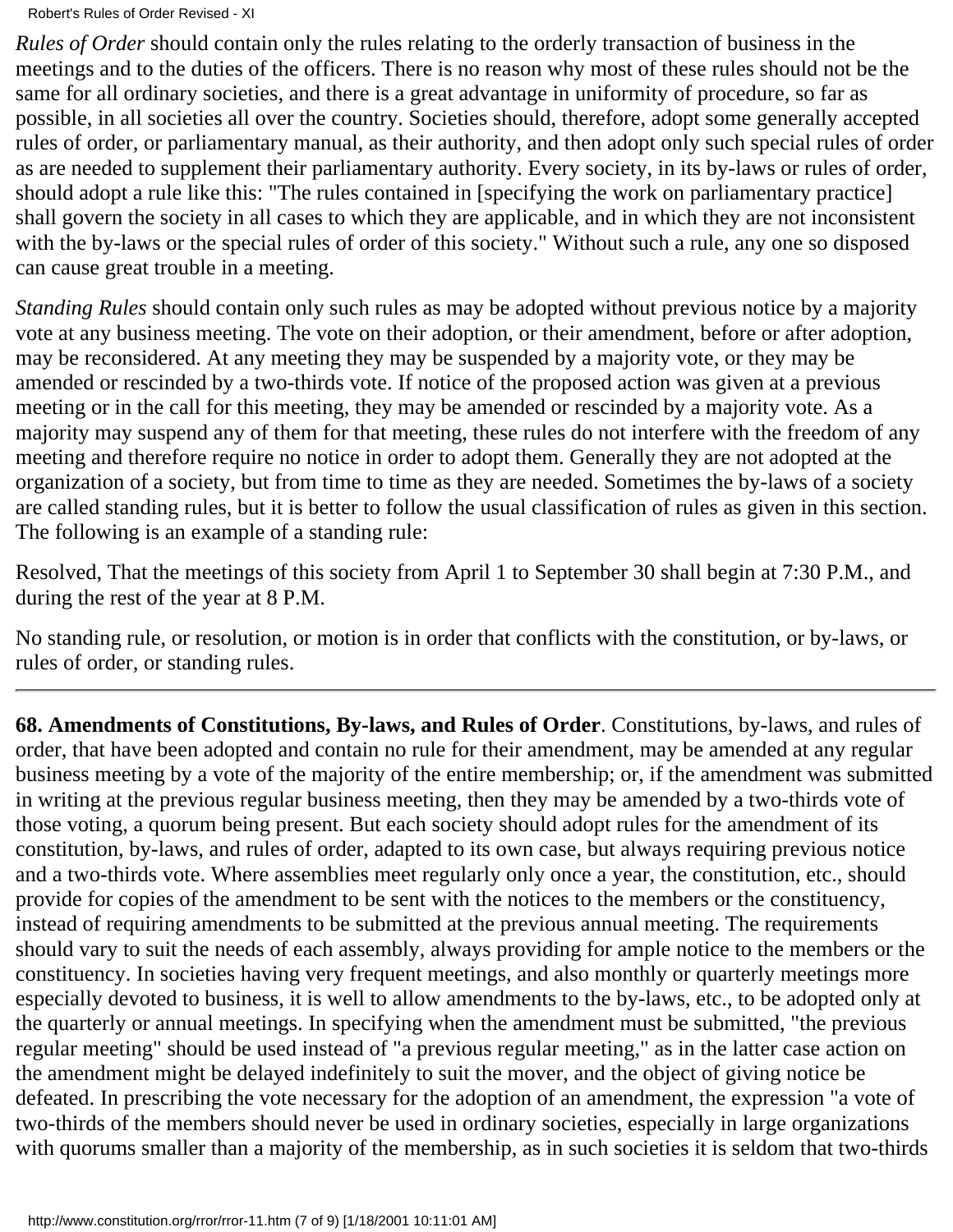of the members -- that is, two-thirds of the entire membership -- is ever present at a meeting. If it is desired to require a larger vote than two-thirds (that is, two-thirds of the votes cast, a quorum being present), the expression "a vote of two-thirds of the members present," should be used. Instead of submitting the amendment in writing, sometimes only notice, or written notice, of an amendment is required. Unless the notice is required to be in writing it may be given orally. In any case, only the purport of the amendment is necessary, unless the rule requires that the amendment itself shall be submitted.

If a committee is appointed to revise the by-laws and report at a certain meeting, this would be all the notice required, and the amendments could be immediately acted upon, if the by-laws required only previous notice of an amendment. But if they required the amendment, or "notice of such amendment," to be submitted at the previous regular meeting, the revision could not be taken up until the next regular meeting after the committee had submitted its report. The committee may submit a substitute for the by-laws unless it is limited as to its report, as a substitute is an amendment. Great care should be exercised in amending constitutions, etc., to comply with every rule in regard to their amendment.

An amendment to the constitution, or anything else that has already been adopted, goes into effect immediately upon its adoption, unless the motion to adopt specifies a time for its going into effect, or the assembly has previously adopted a motion to that effect. While the amendment is pending, a motion may be made to amend by adding a proviso similar to this, "Provided, that this does not go into effect until after the close of this annual meeting." Or, while the amendment is pending, an incidental motion may be adopted that in case the amendment is adopted it shall not take effect until a specified time. This requires only a majority vote.

*Amending a proposed amendment to the constitution*, etc., may be accomplished by a majority vote, without notice, subject to certain restrictions. The assembly is not limited to adopting or rejecting the amendment just as it is proposed, but no amendment is in order that increases the modification of the rule to be amended, as otherwise advantage could be taken of this by submitting a very slight change that would not attract attention and then moving the serious modification as an amendment to the amendment.

Thus, if the by-laws placed the annual dues of members at \$2.00, and an amendment is pending to strike out 2 and insert 5, an amendment would be in order to change the 5 to any number between 2 and 5; but an amendment would not be in order that changed the 5 to any number greater than 5 or less than 2. Had notice been given that it was proposed to increase the dues to more than 5 dollars, or to reduce them below 2 dollars, members might have been present to oppose the change, who did not attend because they were not opposed to an increase as high as 5 dollars. The same principle applies to an amendment in the nature of a substitute, the proposed substitute being open to amendments that diminish the changes, but not to amendments that increase those that are proposed, or introduce new changes. Thus, if an amendment is pending, substituting a new rule for one that prescribes the initiation fee and annual dues, and the substitute does not change the annual dues, then a motion to amend it so as to change the annual dues would be out of order. The notice must be sufficiently definite to give fair warning to all parties interested as to the exact points that are to be modified. The proposed amendment is a main motion, and that is the only question before the assembly. It is subject to amendments of the first and second degree, like other main motions, and no amendment that is not germane to it is in order.

A society can amend its constitution and by-laws so as to affect the emoluments and duties of officers already elected, or even to do away with the office altogether. If it is desired that the amendment should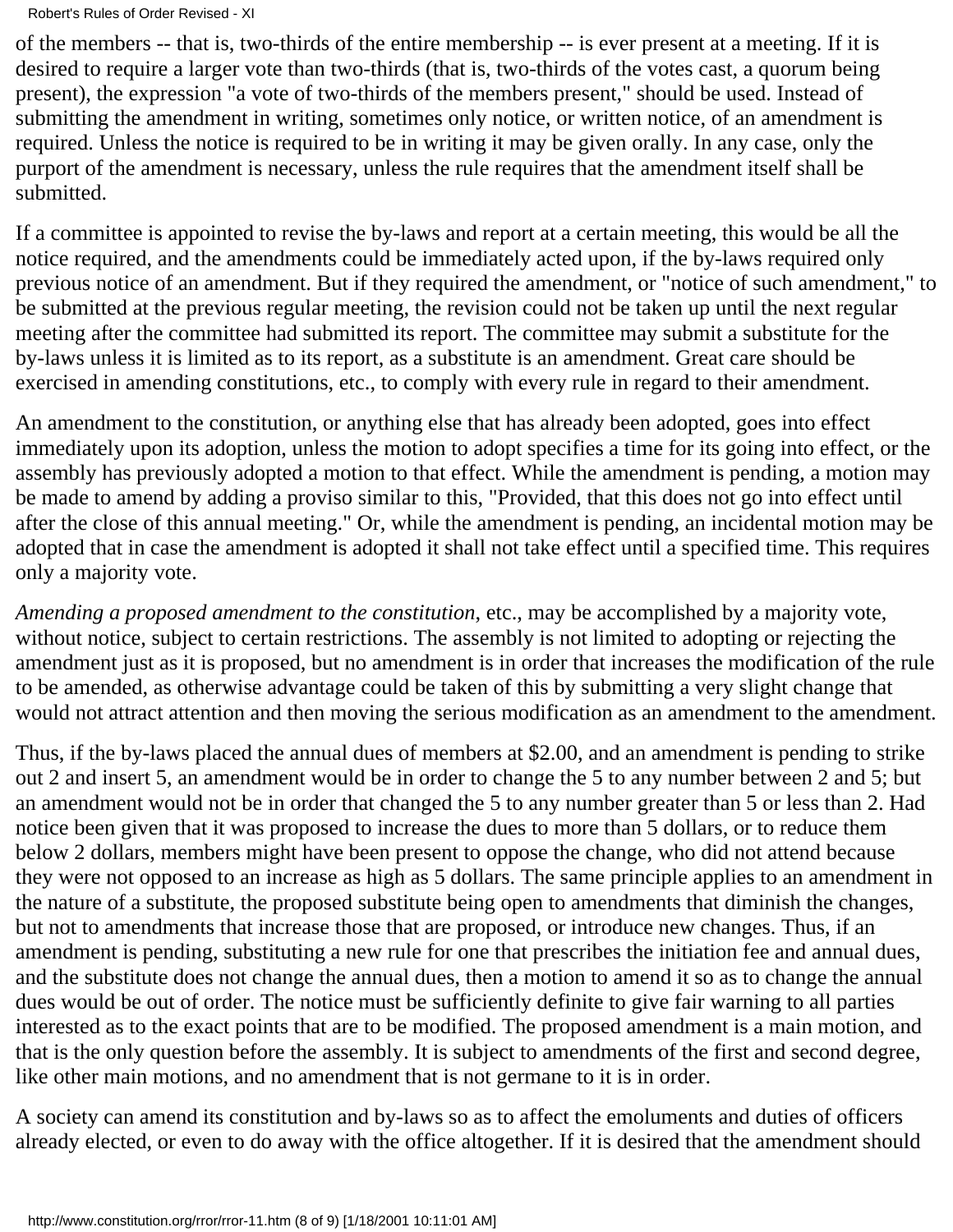.

.

.

.

.

.

.

.

.

.

.

.

.

.

.

.

not affect officers already elected, a motion to that effect should be adopted before voting on the amendment; or the motion to amend could have added to it the proviso that it should not affect officers already elected. There is something in the nature of a contract between a society and its officers which either one can modify to some extent, or even terminate, but it must be done with reasonable consideration for the other party. A secretary, for instance, has no right to refuse to perform his duties on the ground that he has handed in his resignation. On the other hand, the society cannot compel him to continue in office beyond a reasonable time to allow for choosing his successor.

Care should be exercised in wording the sections providing for amending the constitution, etc, to avoid such tautology as "amend, or add to, or repeal," or "alter or amend," or "amend or in any way change." The one word amend covers any change whatever in the constitution, etc., whether it is a word or a paragraph that is added or struck out, or replaced by another word or paragraph, or whether a new constitution, etc., is substituted for the old one.

[Table of Contents](#page-0-0) [Previous Article](#page-120-1) [Next Article](#page-49-0)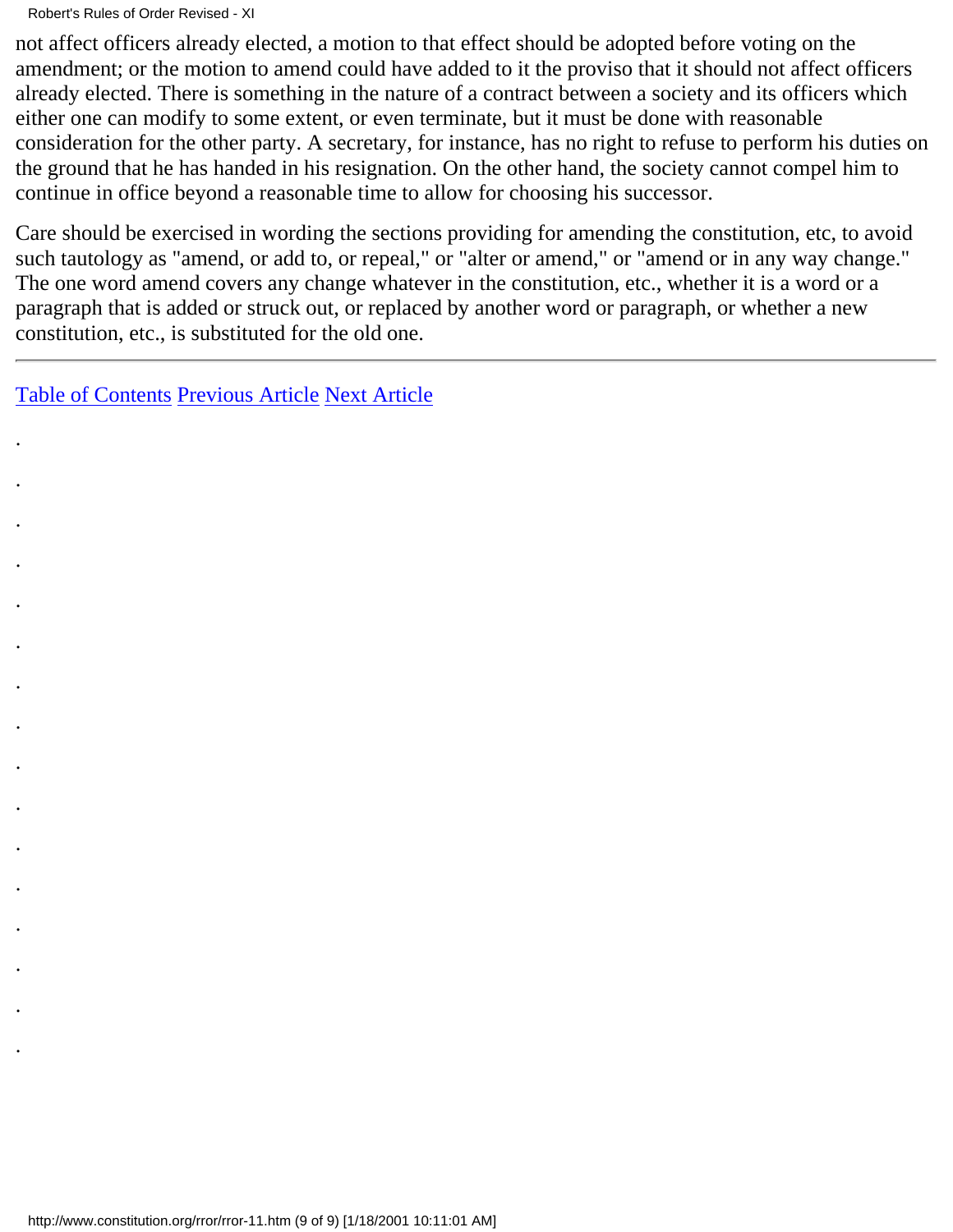<span id="page-79-3"></span>Rules of Order - VI

 $\overline{\phantom{a}}$ 

## **Art. VI. Some Main and Unclassified Motions.**

See **15** for a list of these motions.

<span id="page-79-1"></span>**35. To Take from the Table** takes precedence of no pending question, but has the right of way in preference to main motions if made during the session in which it was laid on the table while no question is actually pending, and at a time when business of this class, or unfinished business, or new business, is in order; and also during the next session in societies having regular business meetings as frequently as quarterly. It yields to privileged [**14**] and incidental [**13**] motions, but not to subsidiary [**12**] ones. It is undebatable, and no subsidiary motion can be applied to it. It is not in order unless some business has been transacted since the question was laid on the table, nor can it be renewed until some business has been transacted since it was lost The motion to take from the table cannot be reconsidered, as it can be renewed repeatedly if lost, and, if carried, the question can be again laid on the table after progress in debate or business.

In ordinary deliberative assemblies, a question is supposed to be laid on the table only temporarily with the expectation of its consideration being resumed after the disposal of the interrupting question, or at a more convenient season. $\frac{1}{4}$  As soon as the question that was introduced when the first question was laid on the table, is disposed of, any one may move to take this first question from the table. When he rises to make the motion, if the chair recognizes some one else as having first risen, he should at once say that he rises to move to take a question from the table. The chair then assigns him the floor if the other member has risen to make a main motion. If the new main motion has been stated by the chair before he claims the floor, he must wait until that question is disposed of before his motion will be in order. When taken up, the question with everything adhering to it is before the assembly exactly as when it was laid on the table. Thus, if a resolution has amendments and a motion to commit pending at the time it was laid on the table, when it is taken from the table the question is first on the motion to commit. If a motion to postpone to a certain time is pending when the question is laid on the table, and it is taken from the table after that time, then the motion to postpone is ignored when the question is taken up. If the question is taken up on the day it was laid on the table, members who have exhausted their right of debate cannot again speak on the question. But if taken up on another day, no notice is taken of speeches previously made. The previous question is not exhausted if the question upon which it was ordered is taken from the table at the same session, even though it is on another day.

<span id="page-79-2"></span>**36. Reconsider.** This motion is peculiar in that the making of the motion has a higher rank than its consideration, and for a certain time prevents anything being done as the result of the vote it is proposed to reconsider. It can be made only on the day the vote to be reconsidered was taken, or on the next succeeding day, a legal holiday or a recess not being counted as a day. It must be made by one who voted with the prevailing side. Any member may second it. It can be made while any other question is pending,

<span id="page-79-0"></span><sup>1.</sup> See foot note of **[28](#page-89-0)**. For the Congressional practice. As stated there, Congress has abandoned the ordinary parliamentary use of the motion to lay on the table and has converted it into a motion to enable the majority to kill a measure instantly. Therefore Congressional practice in regard to laying on, or taking from, the table is of no authority in assemblies using these motions in the common parliamentary law sense.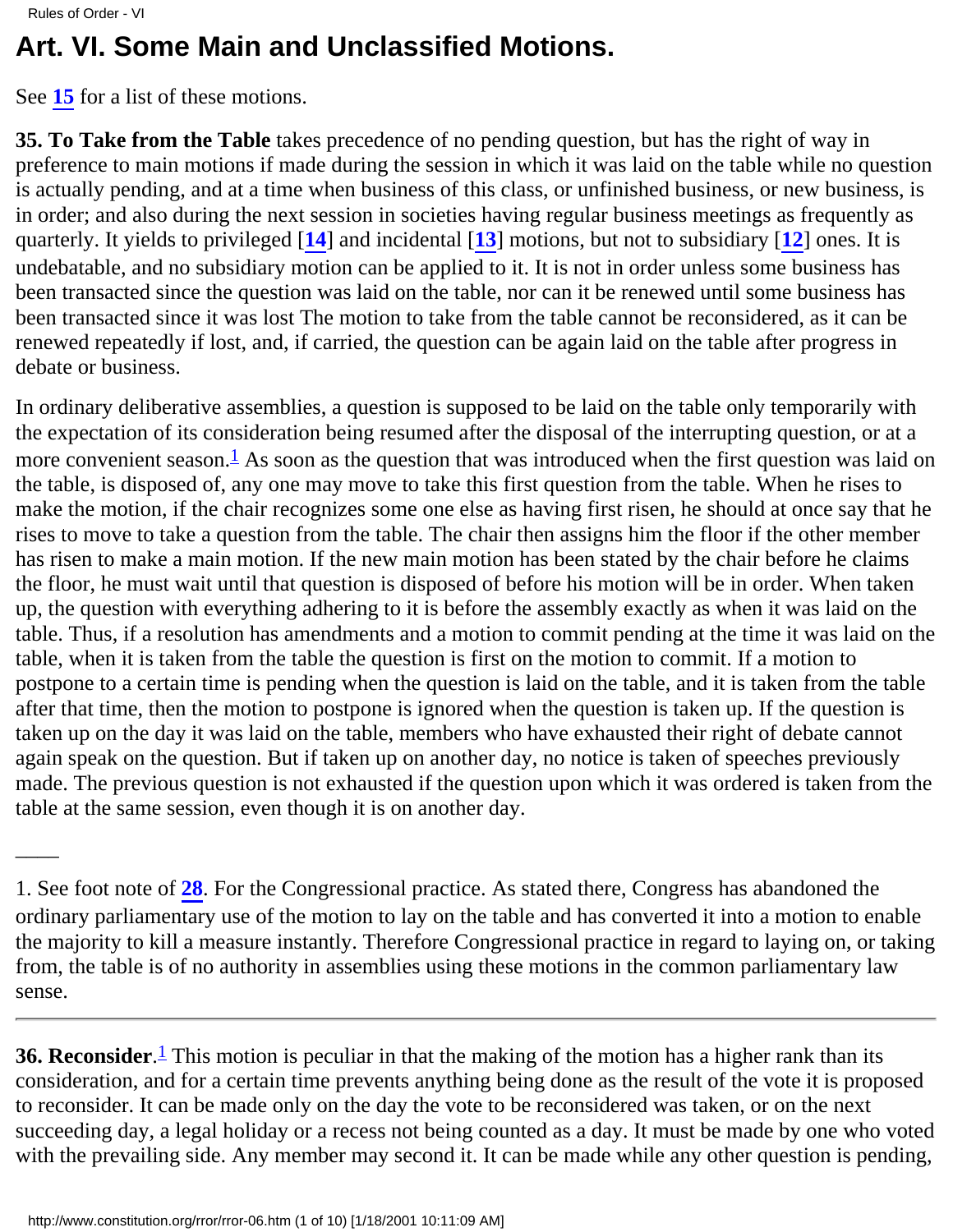#### Rules of Order - VI

even if another member has the floor, or after it has been voted to adjourn, provided the chair has not declared the assembly adjourned. It may be made after the previous question has been ordered, in which case it and the motion to be reconsidered are undebatable.

While the making of the motion to reconsider has such high privilege, its consideration has only the rank of the motion to be reconsidered, though it has the right of way in preference to any new motion of equal rank, as illustrated further on; and the reconsideration of a vote disposing of a main question either temporarily or permanently may be called up, when no question is pending, even though the general orders are being carried out. The motion to reconsider cannot be amended, postponed indefinitely, or committed. If the reconsideration is laid on the table or postponed definitely, the question to be reconsidered and all adhering questions go with it.<sup>2</sup> The previous question and the motions limiting or extending the limits of debate may be applied to it when it is debatable. It is undebatable only when the motion to be reconsidered is undebatable. When debatable it opens to debate the merits of the question to be reconsidered. It cannot be withdrawn after it is too late to renew the motion. If the motion to reconsider is lost it cannot be repeated except by general consent. No question can be twice reconsidered unless it was materially amended after its first reconsideration. A reconsideration requires only a majority vote, regardless of the vote necessary to adopt the motion reconsidered.

The motion to reconsider *cannot be applied* to a vote on a motion that may be renewed within a reasonable time; or when practically the same result may be attained by some other parliamentary motion; or when the vote has been partially executed (except in case of the motion to limit debate), or something has been done as the result of the vote that the assembly cannot undo; or to an affirmative vote in the nature of a contract, when the other party to the contract has been notified of the vote; or to a vote on the motion to reconsider. In accordance with these principles, votes on the following motions *cannot be reconsidered*: Adjourn; Take a Recess; Lay on the Table; Take from the Table; Suspend the Rules or Order of Business; and Reconsider. Affirmative votes on the following cannot be reconsidered: Proceed to the Orders of the Day; Adopt, or after they are adopted, to Amend, or Repeal, or Rescind, the Constitution, By-laws, or Rules of Order or any other rules that require previous notice for their amendment; Elect to membership or office if the member or officer is present and does not decline, or if absent and has learned of his election in the usual way and has not declined; to Reopen Nominations. A negative vote on the motion to Postpone Indefinitely cannot be reconsidered as practically the same question comes up again when the vote is taken on the main question. After a committee has taken up the matter referred to it, it is too late to reconsider the vote committing it, though the committee may be discharged. But after debate has proceeded under an order limiting or extending the limits of debate, the vote making that order may be reconsidered, as the debate may develop facts that make it desirable to return to the regular rules of debate. The minutes, or record of proceedings, may be corrected at any time without reconsidering the vote approving them.

If the main question is pending and it is moved to reconsider the vote on any subsidiary [**12**], incidental [**13**], or privileged [**14**] motion, the chair states the question on the reconsideration the moment the motion to be reconsidered is in order if it were made then for the first time. Thus, if, while the motions to commit, for the previous question, and to lay on the table are pending, it is moved to reconsider a negative vote on postponing to a certain time, the chair proceeds to take the vote on laying on the table and, if that is lost, next on the previous question, and then on reconsidering the vote on the postponement, and if that is adopted, then on the postponement, and if that is lost, then on to commit. If the motion to lay on the table had been carried, then when the question was taken from the table the same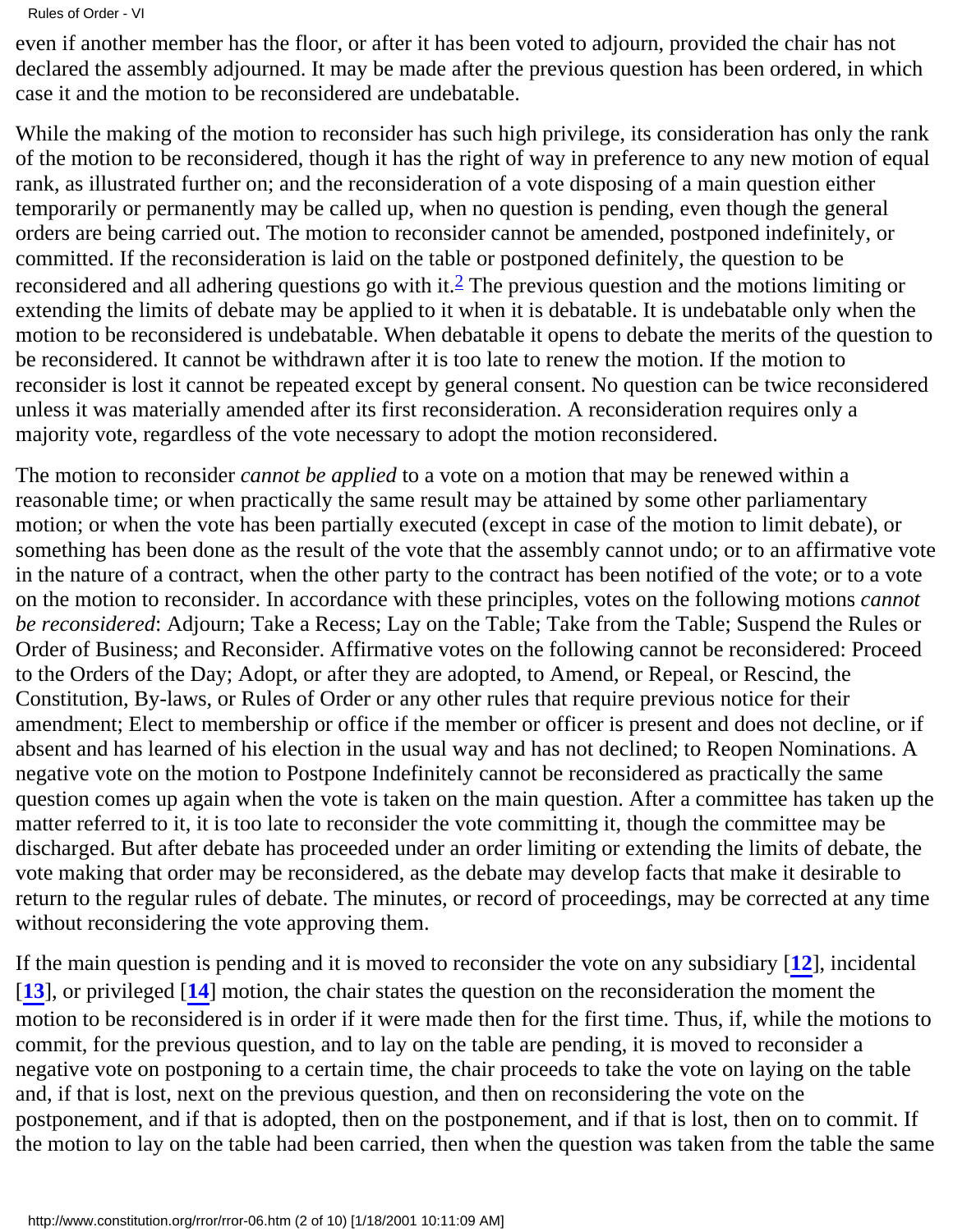```
Rules of Order - VI
```
method of procedure would be followed; that is, the question would be first on ordering the previous question, and next on reconsidering the vote on the postponement, etc. If the reconsideration of an amendment of the first degree is moved while another amendment of the same degree is pending, the pending amendment is first disposed of and then the chair announces the question on the reconsideration of the amendment. If the reconsideration of an amendment to an immediately pending question is moved the chair at once announces the question on the reconsideration.

If the reconsideration is moved while another subject is before the assembly, it cannot interrupt the pending business, but, as soon as that has been disposed of, if called up it has the preference over all other main motions and general orders. In such a case the chair does not state the question on the reconsideration until it is called up.

If the motion to reconsider is made at a time when the reconsideration could be called up if it had been previously made, the chair at once states the question on the reconsideration, unless the mover adds to his motion the words, "and have it entered on the minutes," as explained further on.

If, after the vote has been taken on the adoption of a main motion, it is desired to consider the vote on an amendment, it is necessary to reconsider the vote on the main question also, and one motion should be made to cover both votes. The same principle applies in case of an amendment to an amendment, whether the vote has been taken on the resolution, or only on the amendment of the first degree. When the motion covers the reconsideration of two or three votes, the debate is limited to the question that was first voted on. Thus, if the motion is to reconsider the votes on a resolution and amendments of the first and second degree, the debate is limited to the amendment of the second degree. If the motion to reconsider is adopted the chair states the question on the amendment of the second degree and recognizes the mover of the reconsideration as entitled to the floor. The question is now in exactly the same condition it was in just previous to taking the original vote on that amendment.

The *Forms* of making this motion are as follows: "I move to reconsider the vote on the resolution relating to a banquet." "I move to reconsider the vote on the amendment to strike out 'Wednesday' and insert 'Thursday.'" [This form is used when the resolution is still pending.] "I move to reconsider the votes on the resolution relating to a banquet and on the amendment to strike out 'Wednesday' and insert 'Thursday'" [This form is used when the vote has been taken on the resolution, and it is desired to reconsider the vote on an amendment.] When the motion to reconsider is made the chair states the question, if it can then be considered, and proceeds as with any other question. If it cannot be considered at that time, he says, "Mr. A moves to reconsider the vote on.... The secretary will make a note of it," and proceeds with the pending business. The reconsideration, after being moved, is brought before the assembly for action as explained in the previous paragraph. If it is *called up* by a member, he simply says, after obtaining the floor, "I call up the motion to reconsider the vote on ..." This call requires no second or vote. If the call is in order, as previously explained, the chair says, "The motion to reconsider the vote [or votes] on ... is called up. The question is, 'Will the assembly reconsider the vote [or votes] on ...? Are you ready for the question?'" If the reconsideration is one that the chair states the question on as soon as it can be considered (as when it is moved to reconsider an amendment while another amendment is pending), as soon as the proper time arrives the chair states the question on the reconsideration the same as if the motion to reconsider were made at this time.

When the debate, if there is any, is finished, he *puts the question* thus: "As many as are in favor of reconsidering the vote on the resolution relating to a banquet, say *aye*; those opposed say *no*. The ayes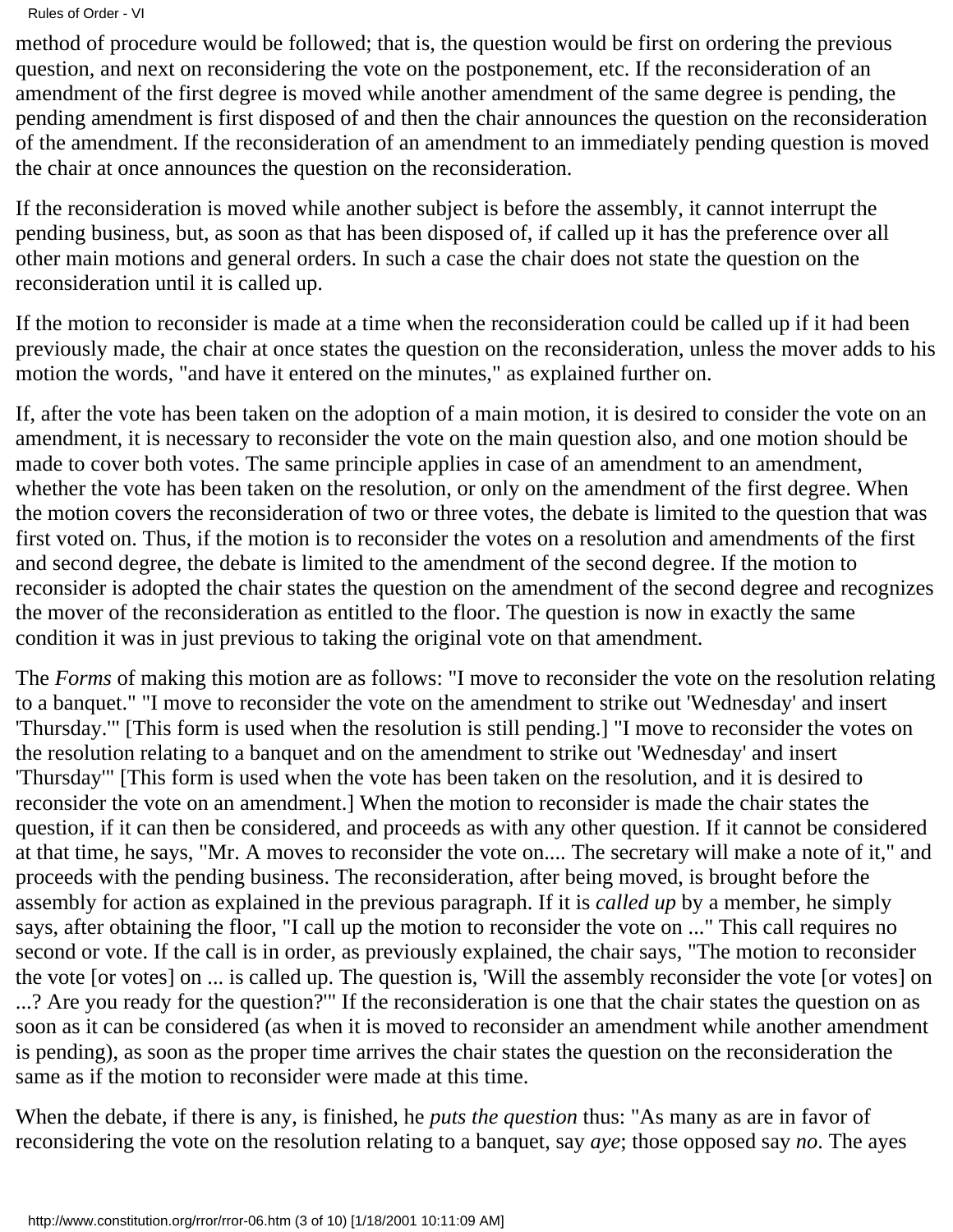```
Rules of Order - VI
```
have it and the vote on the resolution is reconsidered. The question is now on the resolution, which is," etc. Or, the question may be put thus: "The question is, Will the assembly reconsider the votes on the resolution relating to a banquet, and on the amendment to strike out 'Wednesday' and insert 'Thursday?' As many as are in favor of the reconsideration say *aye*; those opposed say *no*. The ayes have it and the votes on the resolution and the amendment are reconsidered. The question is now on the amendment, which is," etc. If the motion to reconsider is adopted the business is in exactly the same condition it was in before taking the vote, or the votes, that have been reconsidered, and the chair instantly states the question on the immediately pending question, which is then open to debate and amendment as before.

The *Effect of Making* this motion is to suspend all action that the original motion would have required until the reconsideration is acted upon; but if it is not called up, this effect terminates with the session $\frac{3}{2}$ [**[63](#page-70-0)**], except in an assembly having regular meetings as often as quarterly, when, if not called up, its effect does not terminate till the close of the next regular session. As long as its effect lasts, any one at an adjourned, or a special, or a regular meeting, may *call up* the motion to reconsider and have it acted upon, though it is not usual for any one but the mover to call it up on the day it is made if the session lasts beyond that day and there is no need of prompt action.

The *Effect of the Adoption* of this motion is to place before the assembly the original question in the exact position it occupied before it was voted upon; consequently no one, after the reconsideration is adopted, can debate the question reconsidered who had on that day exhausted his right of debate on that question; his only recourse is to discuss the question while the motion to reconsider is before the assembly. If the question is not reconsidered until a later day than that on which the vote to be reconsidered was taken, then it is open to free debate regardless of speeches made previously. When a vote taken under the operation of the previous question is reconsidered, the question is then divested of the previous question, and is open to debate and amendment, provided the previous question had been exhausted by votes taken on all the questions covered by it, before the motion to reconsider was made.

In standing and special committees a vote may be reconsidered regardless of the time elapsed since the vote was taken, provided the motion is made by one who did not vote with the losing side, and that all members who voted with the prevailing side are present, or have received due notice that the reconsideration would be moved at this meeting. A vote cannot be reconsidered in committee of the whole.

<span id="page-82-0"></span>*Reconsider and Have Entered on the Minutes*. [4](#page-84-1) The motion to reconsider, as previously explained in this section, provides means for correcting, at least on the day on which it occurred, errors due to hasty action. By using the same motion and having it entered on the minutes so that it cannot be called up until another day, a means is provided for preventing a temporary majority from taking action that is opposed by the majority of the society. This is needed in large societies with frequent meetings and small quorums, the attendance in many cases not exceeding ten per cent of the membership. It enables a society with a small quorum to protect itself from injudicious action by temporary majorities, without requiring previous notice of main motions and amendments as is done in the English Parliament. To accomplish this, however, it is necessary to allow this form of the motion to be applied to a vote finally disposing of a main motion, regardless of the fact that the motion to reconsider has already been made. Otherwise it would be useless, as it would generally be forestalled by the motion to reconsider, in its simple form, which would be voted down, and then this motion could not be made. As this form of the motion is designed only to be used when the meeting is an unrepresentative one, this fact should be very apparent, and some members of the temporary minority should vote with the temporary majority on adopting or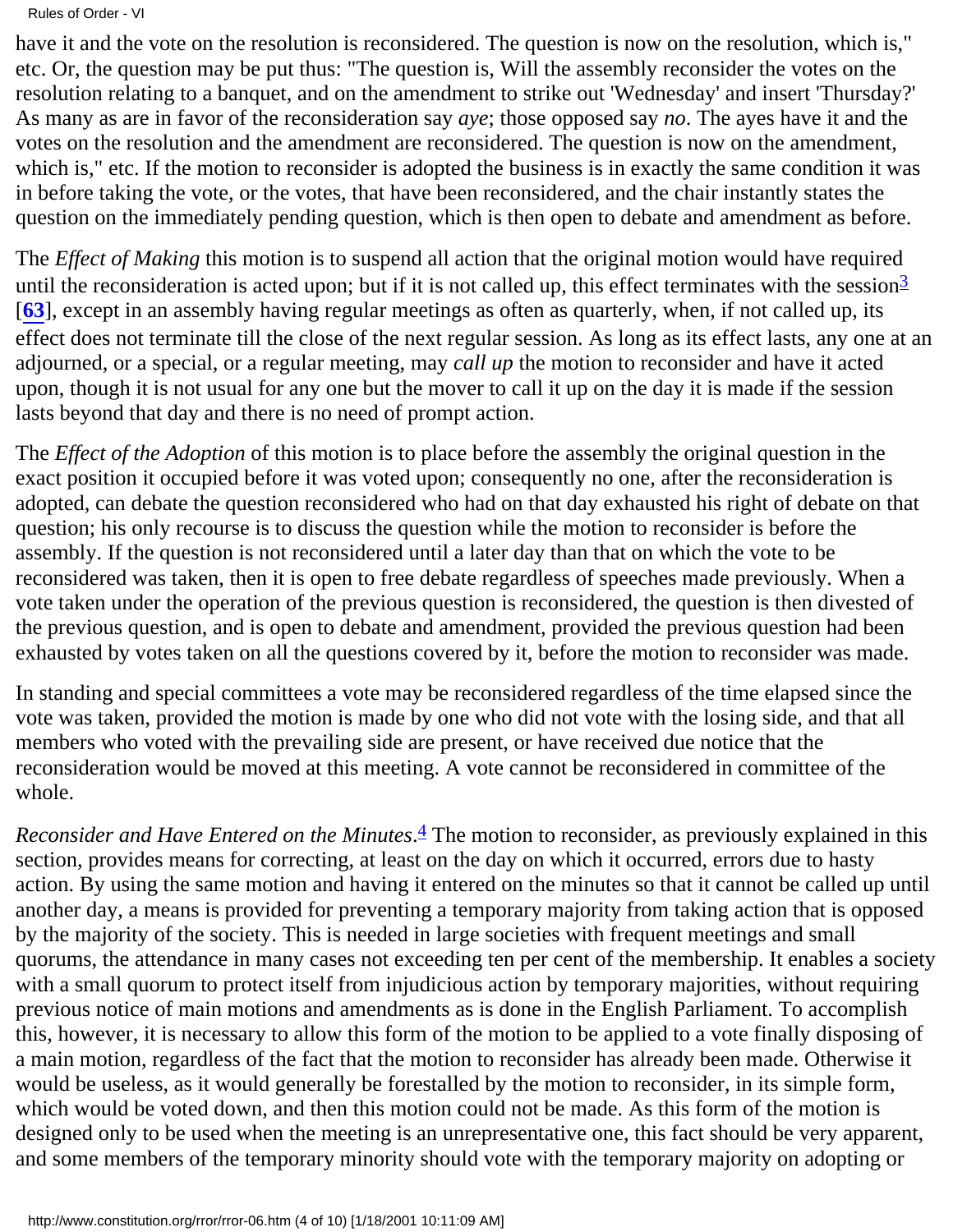#### Rules of Order - VI

 $\overline{\phantom{a}}$ 

postponing indefinitely a main motion of importance, when they think the action is in opposition to the wishes of the great majority of the society. One of them should then move "to reconsider the vote on the resolution [or motion] and have it [or, request that it be] entered on the minutes," which has the effect of suspending all action required by the vote it is proposed to reconsider, as previously explained, and thus gives time to notify absent members of the proposed action. If no member of the temporary minority voted with the majority, and it is too late for any one to change his vote so as to move to reconsider, then some one should give notice of a motion to rescind the objectionable vote at the next meeting, which may be done by a majority vote after this notice has been given.

Should a minority make an improper use of this form of the motion to reconsider by applying it to a vote which required action before the next regular business meeting, the remedy is at once to vote that when the assembly adjourns it adjourns to meet on another day, appointing a suitable day, when the reconsideration could be called up and disposed of. The mere making of this motion would probably cause the withdrawal of the motion to reconsider, as it would defeat the object of that motion if the majority of the society is in favor of the motion to be reconsidered. If the motion to reconsider is withdrawn, of course the other would be.

This form of the motion to reconsider and have entered on the minutes differs from the simple form to reconsider in the following respects:

(1) It can be made only on the day the vote to be reconsidered is taken. If a meeting is held on the next day the simple form of the motion to reconsider, made then, accomplishes the object of this motion by bringing the question before the assembly on a different day from the one when the vote was taken.

(2) It outranks the simple form of the motion to reconsider, and may be made even after the vote has been taken on the motion to reconsider, provided the result of the vote has not been announced. If made after the simple form of the motion to reconsider, it supersedes the latter, which is thereafter ignored.

(3) It can be applied only to votes which finally dispose of the main question. They are as follows: an affirmative or negative vote on adapting, and an affirmative vote on postponing indefinitely, a main question. And it may be applied to a negative vote on the consideration of a question that has been objected to, provided the session extends beyond that day.

(4) In an assembly not having regular business meetings as often as quarterly, it cannot be moved at the last business meeting of a session.

(5) It cannot be called up on the day it is made, except when it is moved on the last day of a session of an assembly not having regular business sessions as often as quarterly, when any one can call it up at the last business meeting of the session.

After it is called up there is no difference in the treatment of the two forms of the motion.

<span id="page-83-0"></span><sup>1.</sup> H.R. Rule 18. §l, is as follows: "1. When a motion has been made and carried, or lost, it shall be in order for any member of the majority, on the same or succeeding day, to move for the reconsideration thereof, and such motion shall take precedence of all other questions except the consideration of a conference report or a motion to adjourn, and shall not be withdrawn after the said succeeding day without the consent of the House, and thereafter any member may call it up for consideration: Provided, that such motion, if made during the last six days of a session, shall be disposed of when made." This rule is construed to mean that the motion to reconsider may be made by any member who voted on the question, except when the yeas and nays were ordered to be recorded in the journal, which is done, however, with every important vote.

<span id="page-83-1"></span><sup>2.</sup> In Congress it is usual for the member in charge of an important bill as soon as it is passed to move its reconsideration, and at the same time to move that the reconsideration be laid on the table. If the latter motion is adopted the reconsideration is dead and the bill is in the same condition as if the reconsideration bad been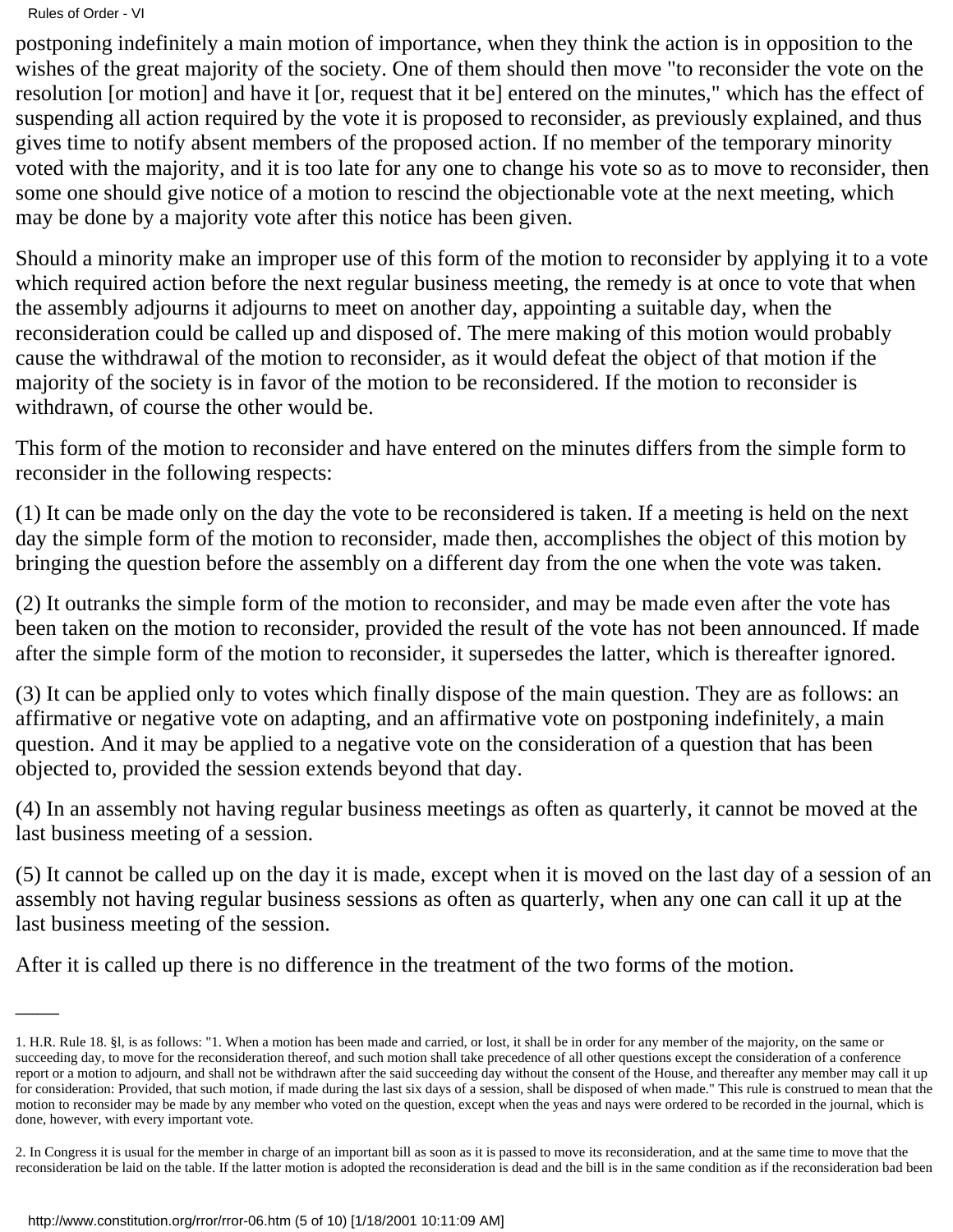#### Rules of Order - VI

voted on and lost. These Rules, like the common parliamentary law, carry the bill to the table, from which it could be taken at any time. [See note, **[35](#page-79-1)**.] Unless there is a special rule allowing it, the two motions could not be made at the same time in an ordinary society.

<span id="page-84-0"></span>3. In Congress the effect always terminates with the session, and it cannot be called up by any one but the mover, until the expiration of the time during which it will be in order to move a reconsideration.

<span id="page-84-1"></span>4. In Congress, where the quorum is a majority of the members elected, and the members are paid for their services, there is no need for this form of the motion. On the contrary, it has been found necessary to provide means by which the majority may, when it pleases, prevent the making of the motion to reconsider by any one except the member in charge of the measure.

<span id="page-84-2"></span>**37. Rescind, Repeal, or Annul**. Any vote taken by an assembly, except those mentioned further on, may be rescinded by a majority vote, provided notice of the motion has been given at the previous meeting or in the call for this meeting; or it may be rescinded without notice by a two-thirds vote, or by a vote of a majority of the entire membership. The notice may be given when another question is pending, but cannot interrupt a member while speaking. To rescind is identical with the motion to amend something previously adopted, by striking out the entire by-law, rule, resolution, section, or paragraph, and is subject to all the limitations as to notice and vote that may be placed by the rules on similar amendments. It is a main motion without any privilege, and therefore can be introduced only when there is nothing else before the assembly. It cannot be made if the question can be reached by calling up the motion to reconsider which has been previously made. It may be made by any member; it is debatable, and yields to all privileged and incidental motions; and all of the subsidiary motions may be applied to it. The motion to rescind can be applied to votes on all main motions, including questions of privilege and orders of the day that have been acted upon, and to votes on an appeal, with the following *exceptions*: votes cannot be rescinded after something has been done as a result of that vote that the assembly cannot undo; or where it is in the nature of a contract and the other party is informed of the fact; or, where a resignation has been acted upon, or one has been elected to, or expelled from, membership or office, and was present or has been officially notified. In the case of expulsion, the only way to reverse the action afterwards is to restore the person to membership or office, which requires the same preliminary steps and vote as is required for an election.

Where it is desired not only to rescind the action, but to express very strong disapproval, legislative bodies have, on rare occasions, voted to rescind the objectionable resolution and *expunge* it from the record, which is done by crossing out the words, or drawing a line around them, and writing across them the words, "Expunged by order of the assembly," etc., giving the date of the order. This statement should be signed by the secretary. The words expunged must not be so blotted as not to be readable, as otherwise it would be impossible to determine whether more was expunged than ordered. Any vote less than a majority of the total membership of an organization is certainly incompetent to expunge from the records a correct statement of what was done and recorded and the record of which was officially approved, even though a quorum is present and the vote to expunge is unanimous.

**38. Renewal of a Motion**. When an original main motion or an amendment has been adopted, or rejected, or a main motion has been postponed indefinitely, or an objection to its consideration has been sustained, it, or practically the same motion, cannot be again brought before the assembly at the same session, except by a motion to reconsider or to rescind the vote. But it may be introduced again at any future session.

In assemblies having regular sessions as often at least as quarterly, a main motion cannot be renewed until after the close of the next regular session, if it was postponed to that next session; or laid on the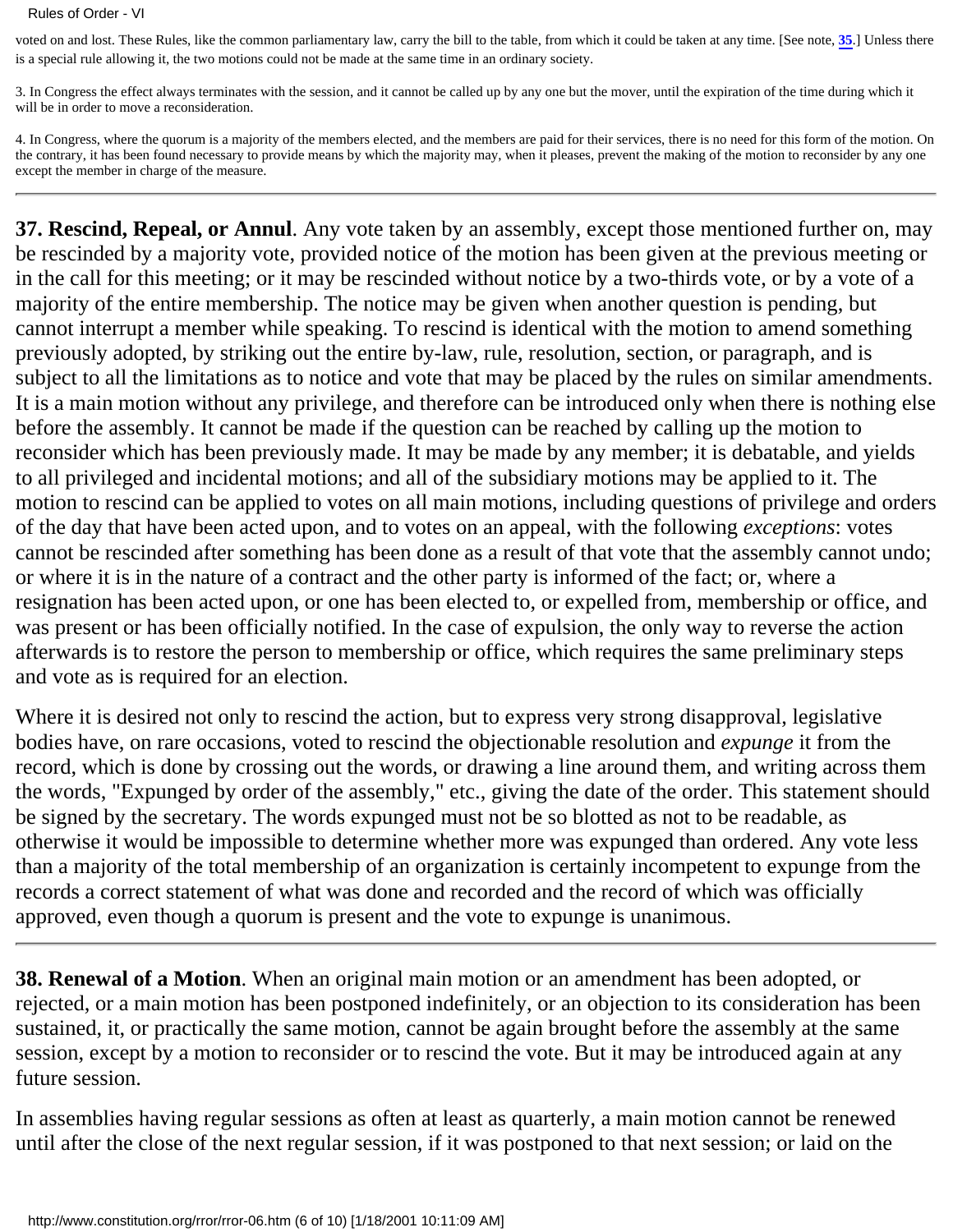Rules of Order - VI

table; or adopted, or rejected, or postponed indefinitely, and the motion to reconsider was made and not acted on at the previous session. In these cases the question can be reached at the next session at the time to which it was postponed, or by taking it from the table, or by reconsidering the vote.

In assemblies whose regular sessions are not as frequent as quarterly, any motion which has not been committed or postponed to the next session may be renewed at that next session. The motions to adjourn, to take a recess, and to lay on the table, may be made again and again, provided there has been progress in debate or business, but the making of, or voting on, these motions is not business that justifies the renewal of a motion. Neither a motion to postpone indefinitely nor an amendment can be renewed at the same session, but the other subsidiary motions may be renewed whenever the progress in debate or business is such as to make the question before the assembly practically a different one. To take from the table and a call for the orders of the day may be renewed after the business is disposed of that was taken up when the motion to take from the table, or for the orders of the day, was lost. To postpone indefinitely cannot be renewed even though the main motion has been amended since the indefinite postponement was previously moved. A point of order cannot be raised if an identical one has been raised previously without success during the same session. And after the chair has been sustained in a ruling he need not entertain an appeal from a similar decision during the same session. Minutes may be corrected regardless of the time elapsed and of the fact that the correction had been previously proposed and lost.

When a subject which has been referred to a committee is reported back at the same meeting, or a subject that has been laid on the table is taken up at the same meeting, it is not a renewal.

The following motions, unless they have been withdrawn, *cannot be renewed* at the same session: to adopt or postpone indefinitely an original main motion; to amend; to reconsider, unless the question to be reconsidered was amended materially when previously reconsidered; to object to the consideration of a question; to fix the same time to which to adjourn; to suspend the rules for the same purpose at the same meeting, though it may be renewed at another meeting held the same day.

It is the duty of the chair to prevent the privilege of renewal from being used to obstruct business, and when it is evident that it is being so misused he should protect the assembly by refusing to recognize the motions, as explained under Dilatory Motions [**[40](#page-85-0)**].

**39. Ratify**. This is a main motion and is used when it is desired to confirm or make valid some action which requires the approval of the assembly to make it valid. The assembly may ratify only such actions of its officers or committees, or delegates, as it had the right to authorize in advance. It cannot make valid a viva voce election when the by-laws require it to be by ballot, nor can it ratify anything done in violation of the laws of the state, or of its own constitution or by-laws, except that it may ratify emergency action taken at a meeting when no quorum was present, even though the quorum is provided for in a by-law. A motion to ratify may be amended by substituting a motion of censure, and vice versa, when the action has been taken by an officer or other representative of the assembly. It is debatable and opens the entire question to debate.

<span id="page-85-0"></span>**40. Dilatory, Absurd, or Frivolous Motions**. For the convenience of deliberative assemblies, it is necessary to allow some highly privileged motions to be renewed again and again after progress in debate or the transaction of any business, and to allow a single member, by calling for a division, to have another vote taken. If there was no provision for protecting the assembly, a minority of two members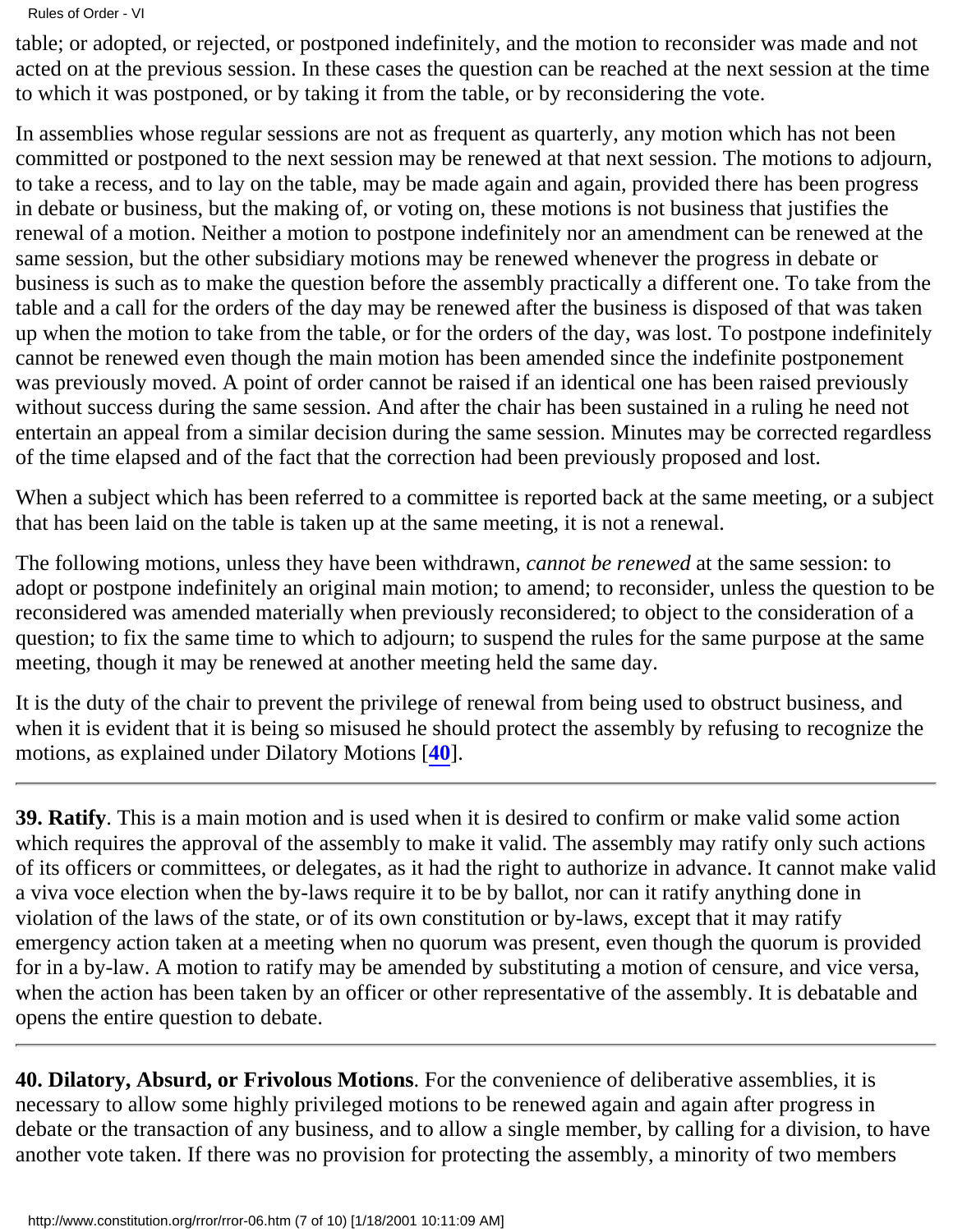```
Rules of Order - VI
```
could be constantly raising questions of order and appealing from every decision of the chair, and calling for a division on every vote, even when it was nearly unanimous, and moving to lay motions on the table, and to adjourn, and offering amendments that are simply frivolous or absurd. By taking advantage of parliamentary forms and methods a small minority could practically stop the business of a deliberative assembly having short sessions, if there was no provision for such contingency. Congress met it by adopting this rule: "No dilatory motion shall be entertained by the speaker." But, without adopting any rule on the subject, every deliberative assembly has the inherent right to protect itself from being imposed upon by members using parliamentary forms to prevent it from doing the very thing for which it is in session, and which these forms were designed to assist, namely, to transact business. Therefore, whenever the chair is satisfied that members are using parliamentary forms merely to obstruct business, he should either not recognize them, or else rule them out of order. After the chair has been sustained upon an appeal, he should not entertain another appeal from the same obstructionists while they are engaged evidently in trying by that means to obstruct business. While the chair should always be courteous and fair, he should be firm in protecting the assembly from imposition, even though it be done in strict conformity with all parliamentary rules except this one, that no dilatory, absurd, or frivolous motions are allowed.

As an illustration of a frivolous or absurd motion, suppose Mr. A is to be in the city next week and a motion has been made to invite him to address the assembly at its next meeting, the meetings being weekly. Now, if a motion is made to refer the question to a committee with instructions to report at the next regular meeting, the chair should rule it out of order as frivolous or absurd.

<span id="page-86-0"></span>**4[1](#page-87-0). Call of the House.**<sup>1</sup> (This cannot be used in ordinary assemblies, as they have not the power to compel the attendance of members.)

The object of a call of the house is to compel the attendance of absent members, and is allowable only in assemblies that have the power to compel the attendance of absentees. It is usual to provide in such assemblies that when no quorum is present, a specified small number can order a call of the house. In Congress a call of the house may be ordered by a majority vote, provided one-fifth of the members elect are present. A rule like the following would answer for city councils and other similar bodies that have the power to enforce attendance.

*Rule*. When no quorum is present, if one-fifth of the members elect are present, they may by a majority vote order a call of the house and compel the attendance of absent members. After the call is ordered, a motion to adjourn, or to dispense with further proceedings in the call, cannot be entertained until a quorum is present, or until the sergeant-at-arms[2](#page-87-1) reports that in his opinion no quorum can be obtained on that day.

If no quorum is present, a call of the house takes precedence of everything, even reading the minutes, except the motion to adjourn, and only requires in its favor the number specified in the rule. If a quorum is present a call should rank with questions of privilege [**[19](#page-12-0)**], requiring a majority vote for its adoption, and if rejected it should not be renewed while a quorum is present at that meeting. After a call is ordered, until further proceedings in the call are dispensed with, no motion is in order except to adjourn and a motion relating to the call, so that a recess could not be taken by unanimous consent. An adjournment puts an end to all proceedings in the call, except that the assembly before adjournment, if a quorum is present, can order such members as are already arrested to make their excuse at an adjourned meeting.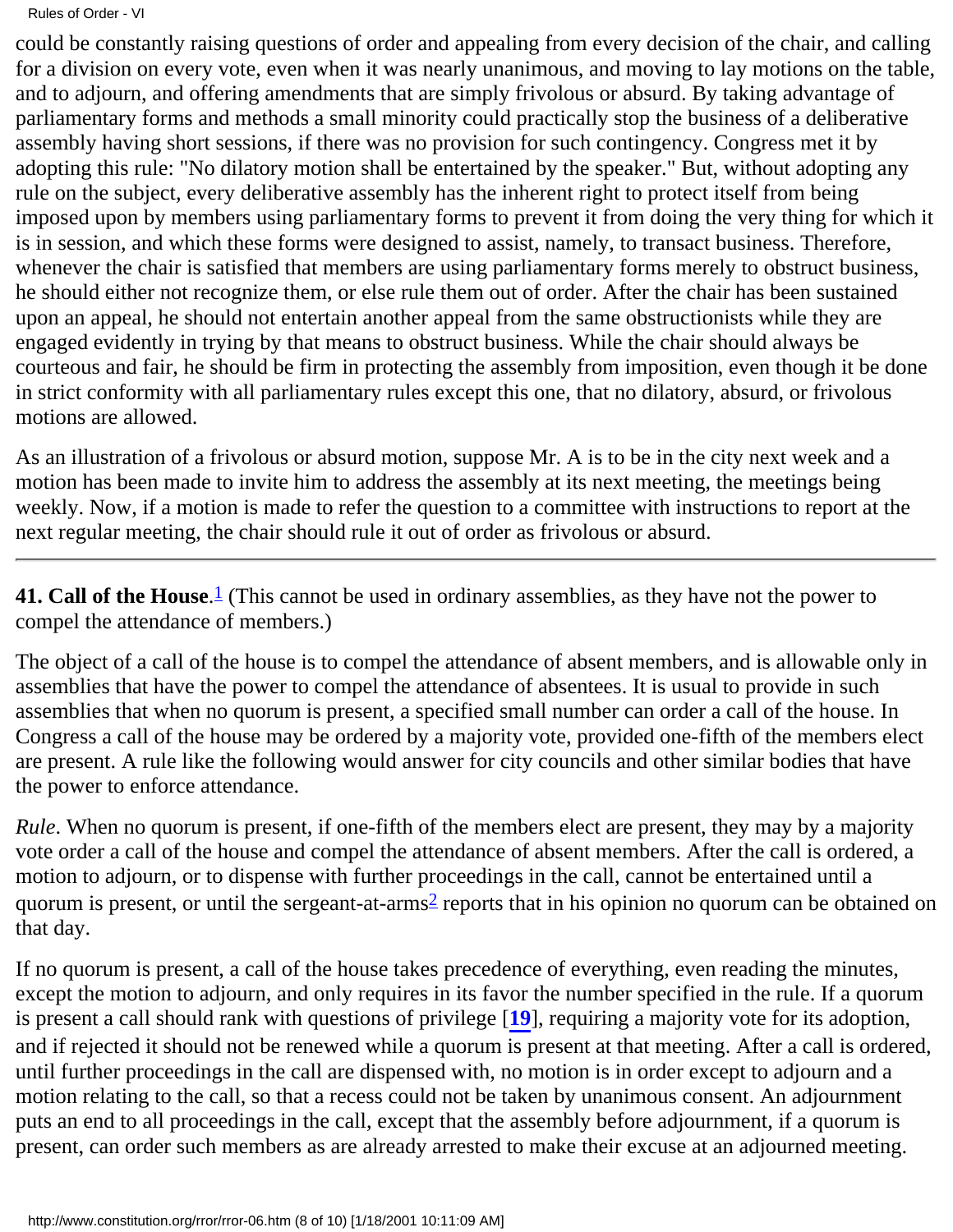#### Rules of Order - VI

\_\_\_\_

.

.

.

.

.

.

.

.

.

.

.

.

*Proceedings in a Call of the House*. When the call is ordered the clerk calls the roll of members alphabetically, noting the absentees; he then calls over again the names of absentees, when excuses  $\frac{3}{2}$  can be made; after this the doors are locked, no one being permitted to leave, and an order similar in form to the following is adopted: "*Ordered*, That the sergeant-at-arms take into custody, and bring to the bar of the House, such of its members as are absent without the leave of the House." A warrant signed by the presiding officer and attested by the clerk, with a list of absentees attached, is then given to the sergeant-at-arms, who immediately proceeds to arrest the absentees. When he appears with members under arrest, he proceeds to the chairman's desk (being announced by the doorkeeper in large bodies), followed by the arrested members, and makes his return. The chairman arraigns each member separately, and asks what excuse he has to offer for being absent from the sittings of the assembly without its leave. The member states his excuse, and a motion is made that he be discharged from custody and admitted to his seat either without payment of fees or after paying his fees. Until a member has paid the fees assessed against him he cannot vote or be recognized by the chair for any purpose.

[Table of Contents](#page-0-0) [Previous Article](#page-89-1) [Next Article](#page-33-0)

<span id="page-87-0"></span><sup>1.</sup> In the early history of our Congress a call of the house required a day's notice and in the English parliament it is usual to order that the call shall be made on a certain day in the future, usually not over ten days afterwards, though it has been as long as six weeks afterwards. The object of this is to give notice so that all the members may be present on that day, when important business is to come before the house. In Congress a call of the house is only used now when no quorum is present, and as soon as a quorum appears it is usual to dispense with further proceedings in the call, and this is in order at any stage of the proceedings. In Congress it is customary afterwards to remit the fees that have been assessed. In some of our legislative bodies proceedings the call cannot be dispensed with except a majority of the members elect to vote in favor of so doing.

<span id="page-87-1"></span><sup>2.</sup> The term sergeant-at-arms should be replaced by "chief of police," or the title of whatever officer serves the warrant.

<span id="page-87-2"></span><sup>3.</sup> It is usual in Congress to excuse those who have "paired off," that is, two members on opposite sides of the pending question who have agreed that while one is absent the other will not vote on the question. Pairing should not be allowed on questions requiring a two-thirds vote.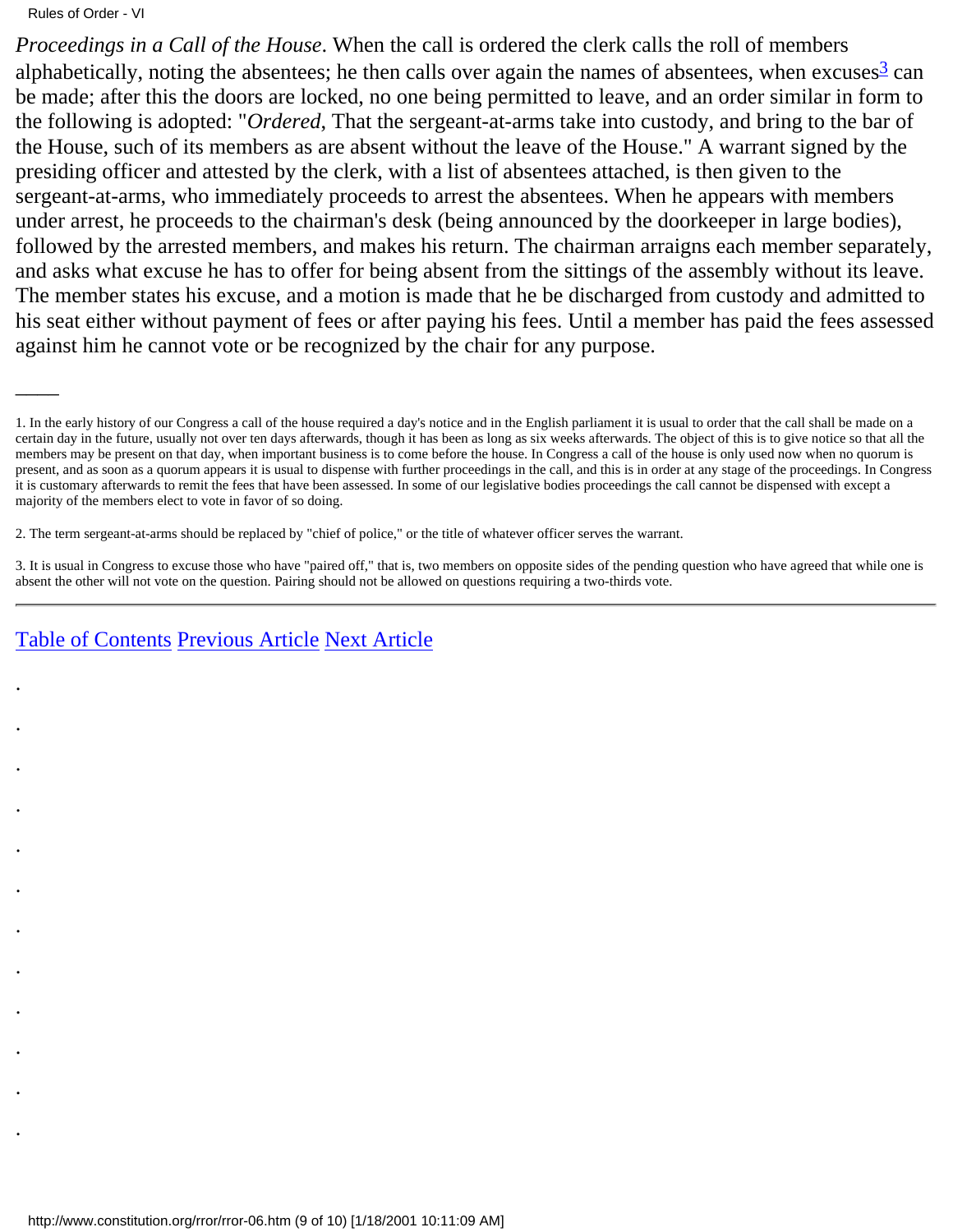Rules of Order - VI

.

.

.

.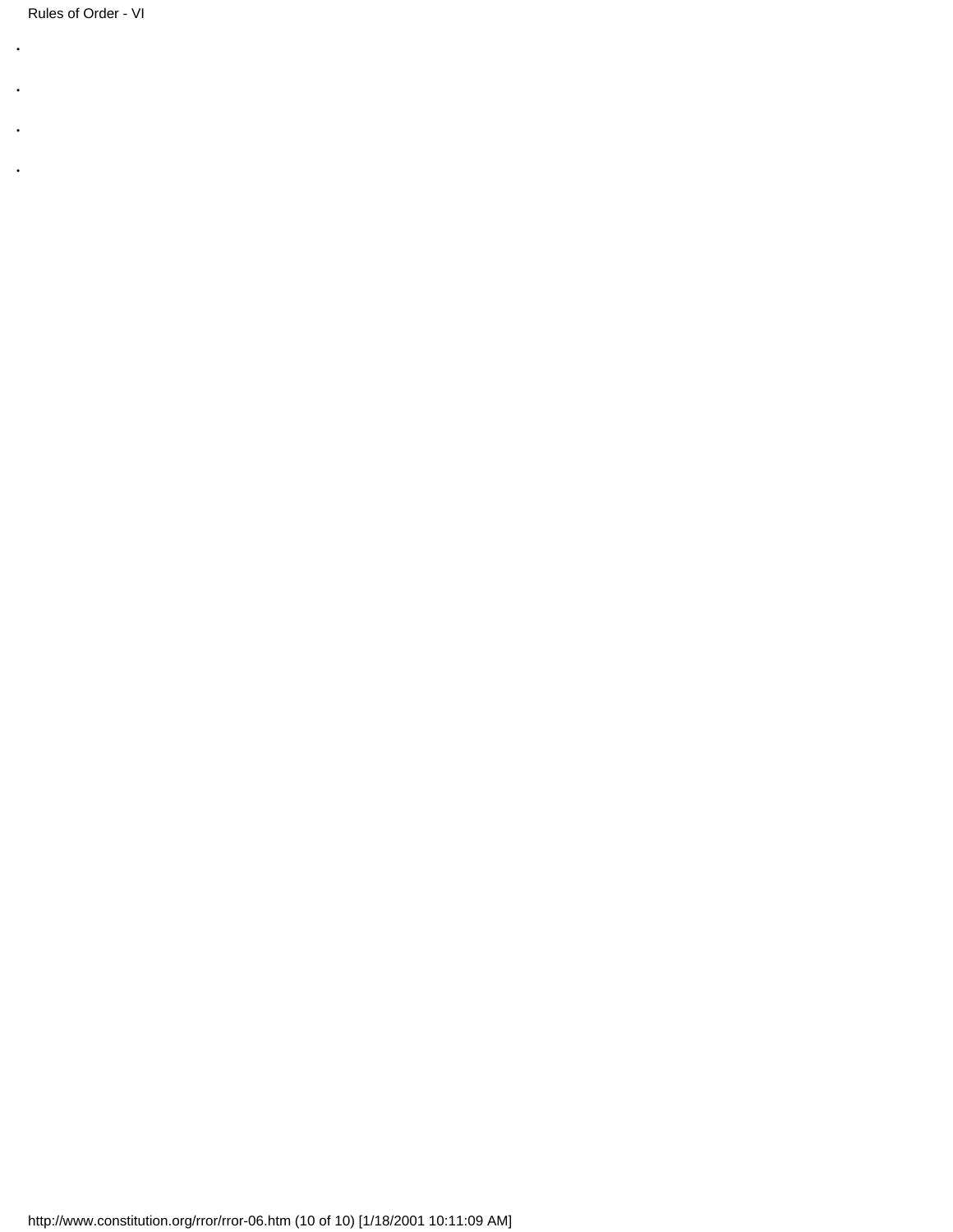# <span id="page-89-1"></span>**Art. V. Subsidiary Motions.**

See **12** for a list and the general characteristics of these motions.

<span id="page-89-0"></span>**28. To Lay on the Table**. This motion takes precedence of all other subsidiary [**12**] motions and of such incidental [**13**] questions as are pending at the time it is made. It yields to privileged [**14**] motions and such motions as are incidental to itself. It is undebatable and cannot have any subsidiary motion applied to it. It may be applied to any main [**11**] motion; to any question of privilege or order of the day, after it is before the assembly for consideration; to an appeal that does not adhere to the main question, so that the action on the latter would not be affected by the reversal of the chair's decision; or to the motion to reconsider when immediately pending, in which case the question to be reconsidered goes to the table also. No motion that has another motion adhering to it can be laid on the table by itself; if laid on the table it carries with it everything that adheres to it. When a motion is taken from the table [**[35](#page-79-1)**] everything is in the same condition, as far as practicable, as when the motion was laid on the table, except that if not taken up until the next session the effect of the previous question is exhausted. If debate has been closed by ordering the previous question, or otherwise, up to the moment of taking the last vote under the order, the questions still before the assembly may be laid on the table. Thus, if, while a resolution and an amendment and a motion to commit are pending, the previous question is ordered on the series of questions, and the vote has been taken and lost on the motion to commit, it is in order to lay on the table the resolution, which carries with it the adhering amendment.

This motion cannot be applied to anything except a question actually pending, therefore it is not in order to lay on the table a class of questions, as the orders of the day, or unfinished business, or reports of committees, because they are not pending questions, as only one main motion can be pending at a time.

To accomplish the desired object, which is evidently to reach a special subject or class of business, the proper course is to suspend the rules by a two-thirds vote and take up the desired question or class of business. Sometimes when it is desired to pass over the next order or class of business, that business is "passed," as it is called, by general consent. In such case, as soon as the business for which it was "passed" is disposed of, it is then taken up. By general consent, the business to come before the assembly may be considered in any order the assembly desires.

If a motion to lay on the table has been made and lost, or if a question laid on the table has been taken from the table, it shows that the assembly wishes to consider the question now, and therefore a motion made the same day to lay that question on the table is out of order until there has been material progress in business or debate, or unless an unforeseen urgent matter requires immediate attention. The assembly cannot be required to vote again the same day on laying the question on the table unless there is such a change in the state of affairs as to make it a new question Motions relating to adjournment or recess, made and lost, are not business justifying the renewal of the motion to lay on the table, but the renewal of the motion might be justified after a vote on an important amendment, or on the motion to commit. A vote on laying on the table cannot be reconsidered, because, if lost the motion may be renewed as soon as there has been material progress in debate or business, or even before if anything unforeseen occurs of such an urgent nature as to require immediate attention; and if adopted the question may be taken from the table as soon as the interrupting business has been disposed of and while no question is pending, and business of this class, or new or unfinished business, is in order.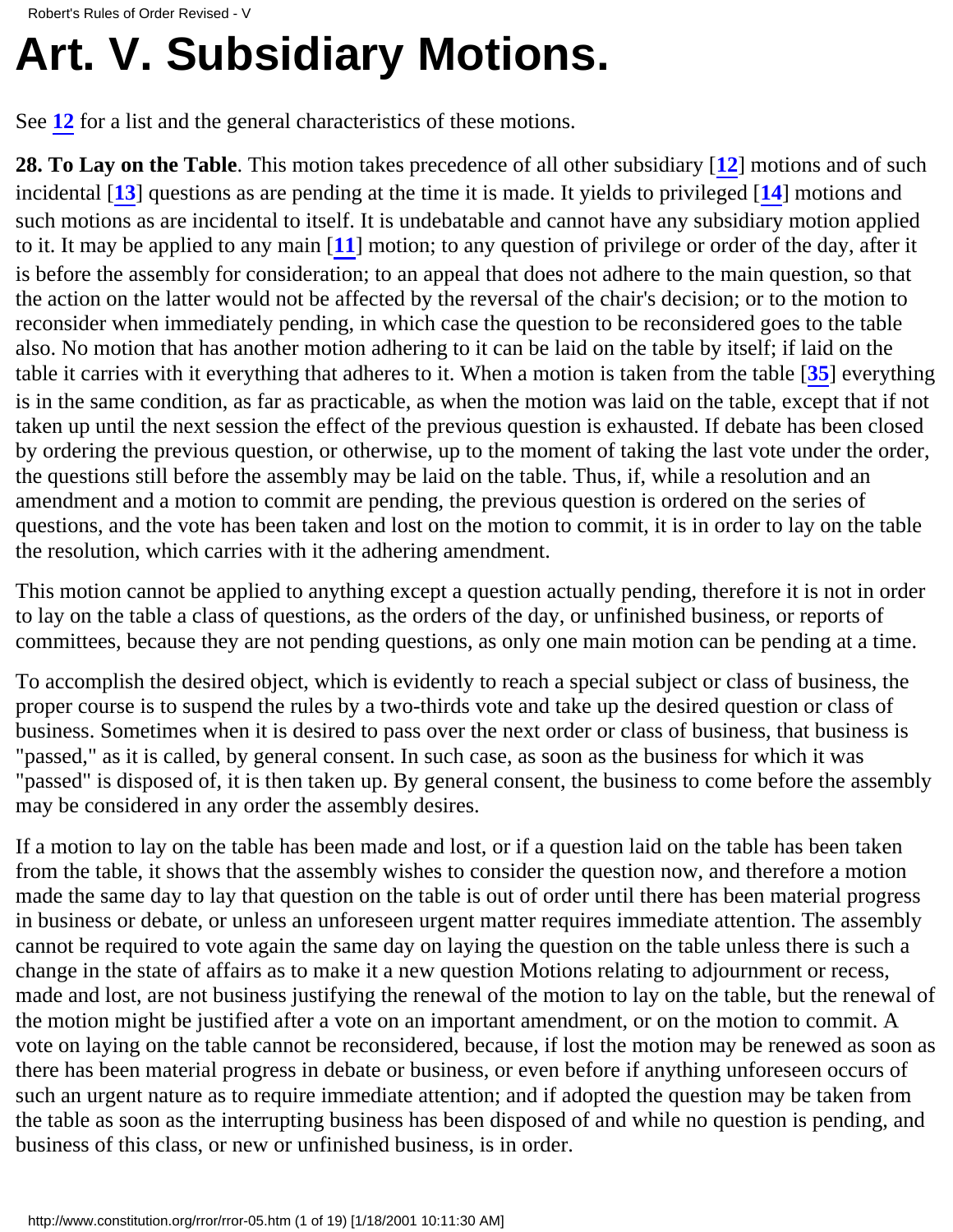The *Form* of this motion is, "I move to lay the question on the table," or, "That the question be laid on the table," or, "That the question lie on the table." It cannot be qualified in any way; if it is qualified, thus, "To lay the question on the table until 2 P.M.," the chair should state it properly as a motion to postpone until 2 P.M., which is a debatable question, and not the motion to lay on the table.

The *Object*<sup>[1](#page-91-0)</sup> of this motion is to enable the assembly, in order to attend to more urgent business, to lay aside the pending question in such a way that its consideration may be resumed at the will of the assembly as easily as if it were a new question, and in preference to new questions competing with it for consideration. It is to the interest of the assembly that this object should be attained instantly by a majority vote, and therefore this motion must either apply to, or take precedence of, every debatable motion whatever its rank. It is undebatable, and requires only a majority vote, notwithstanding the fact that if not taken from the table the question is suppressed. These are dangerous privileges which are given to no other motion whose adoption would result in final action on a main motion. There is a great temptation to make an improper use of them, and lay questions on the table for the purpose of instantly suppressing them by a majority vote, instead of using the previous question, the legitimate motion to bring the assembly to an immediate vote. The fundamental principles of parliamentary law require a two-thirds vote for every motion that suppresses a main question for the session without free debate. The motion to lay on the table being undebatable, and requiring only a majority vote, and having the highest rank of all subsidiary motions, is in direct conflict with these principles, if used to suppress a question. If habitually used in this way, it should, like the other motions to suppress without debate, require a two-thirds vote.

The minority has no remedy for the unfair use of this motion, but the evil can be slightly diminished as follows: The person who introduces a resolution is sometimes cut off from speaking by the motion to lay the question on the table being made as soon as the chair states the question, or even before. In such cases the introducer of the resolution should always claim the floor, to which he is entitled, and make his speech. Persons are commonly in such a hurry to make this motion that they neglect to address the chair and thus obtain the floor. In such case one of the minority should address the chair quickly, and if not given the floor, make the point of order that he is the first one to address the chair, and that the other member, not having the floor, was not entitled to make a motion [**3**].

As motions laid on the table are merely temporarily laid aside, the majority should remember that the minority may all stay to the moment of final adjournment and then be in the majority, and take up and pass the resolutions laid on the table. They may also take the question from the table at the next meeting in societies having regular meetings as frequently as quarterly. The safer and fairer method is to object to the consideration of the question if it is so objectionable that it is not desired to allow even its introducer to speak on it; or, if there has been debate so it cannot be objected to, then to move the previous question, which, if adopted, immediately brings the assembly to a vote. These are legitimate motions for getting at the sense of the members at once as to whether they wish the subject discussed, and, as they require a two-thirds vote, no one has a right to object to their being adopted.

The *Effect* of the adoption of this motion is to place on the table, that is, in charge of the secretary, the pending question and everything adhering to it; so, if an amendment is pending to a motion to refer a resolution to a committee, and the question is laid on the table, all these questions go together to the table, and when taken from the table they all come up together. An amendment proposed to anything already adopted is a main motion, and therefore when laid on the table, does not carry with it the thing proposed to be amended. A question of privilege may be laid on the table without carrying with it the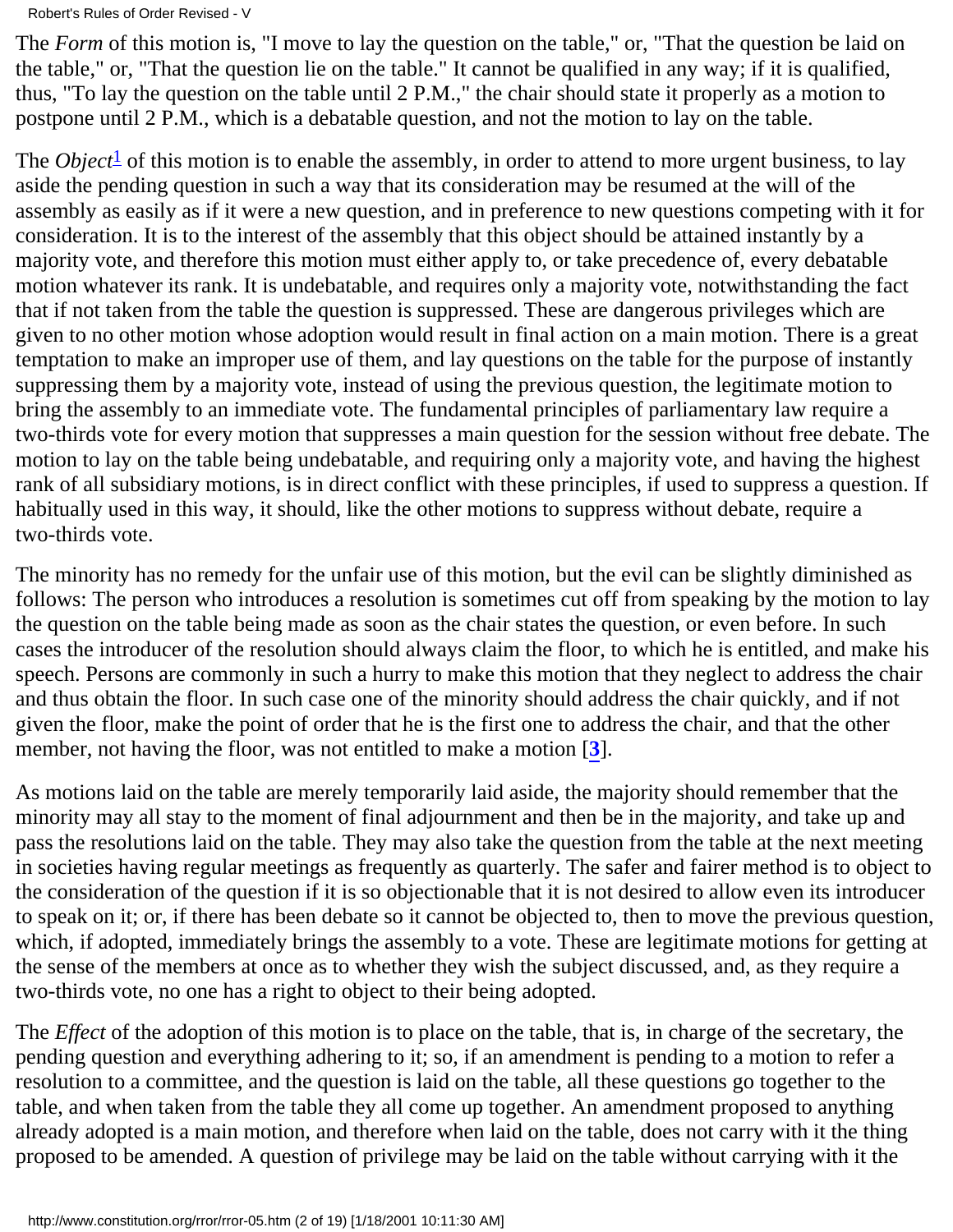$\overline{\phantom{a}}$ 

question it interrupted. In legislative bodies, and all others that do not have regular sessions as often as quarterly, questions laid on the table remain there for that entire session, unless taken up before the session closes. In deliberative bodies with regular sessions as frequent as quarterly, the sessions usually are very short and questions laid on the table remain there until the close of the next regular session, if not taken up earlier; just as in the same assemblies a question can be postponed to the next session, and the effect of the motion to reconsider, if not called up, does not terminate until the close of the next session. The reasons for any one of these rules apply with nearly equal force to the others. While a question is on the table no motion on the same subject is in order that would in any way affect the question that is on the table; it is necessary first to take the question from the table and move the new one as a substitute, or to make such other motion as is adapted to the case.

<span id="page-91-1"></span>**29. The Previous Question** takes precedence of all subsidiary [12] motions except to lay on the table, and yields to privileged [**14**] and incidental [**13**] motions, and to the motion to lay on the table. It is undebatable, and cannot be amended or have any other subsidiary motion applied to it. The effect of an amendment may be obtained by calling for, or moving, the previous question on a different set of the pending questions (which must be consecutive and include the immediately pending question), in which case the vote is taken first on the motion which orders the previous question on the largest number of questions. It may be applied to any debatable or amendable motion or motions, and if unqualified it applies only to the immediately pending motion. It may be qualified so as to apply to a series of pending questions, or to a consecutive part of a series beginning with the immediately pending question. It requires a two-thirds vote for its adoption. After the previous question has been ordered, up to the time of taking the last vote under it, the questions that have not been voted on may be laid on the table, but can have no other subsidiary motions applied to them. An appeal made after the previous question has been demanded or ordered and before its exhaustion, is undebatable. The previous question, before any vote has been taken under it, may be reconsidered, but not after its partial execution. As no one would vote to reconsider the vote ordering the previous question who was not opposed to the previous question, it follows that if the motion to reconsider prevails, it will be impossible to secure a two-thirds vote for the previous question, and, therefore, if it is voted to reconsider the previous question it is considered as rejecting that question and placing the business as it was before the previous question was moved. If a vote taken under the previous question is reconsidered before the previous question is exhausted, there can be no debate or amendment of the proposition; but if the reconsideration is after the previous question is exhausted, then the motion to reconsider, as well as the question to be reconsidered, is divested of the previous question and is debatable. If lost, the previous question may be renewed after sufficient progress in debate to make it a new question.

The *Form* of this motion is, "I move [or demand, or call for] the previous question on [here specify the

<span id="page-91-0"></span><sup>1.</sup> The common parliamentary law in regard to this motion is thus laid down in Section **[33](#page-99-0)** of Jefferson's Manual, the authority in both Houses of Congress: "4. When the House has something else which claims its present attention, but would be willing to reserve in their power to take up a proposition whenever it shall suit them, they order it to lie on their table. It may then be called for at any time." But, on account of the enormous number of bills introduced each session and the possibility of considering only a small fraction of them, Congress has been obliged to find some way by which the majority can quickly kill a bill. The high rank and undebatability of this motion enabled it to be used for this purpose by simply allowing its mover the right of recognition in preference to the member reporting the bill, and then not allowing a question to be taken from the table except under a suspension of the rules (unless it is a privileged matter), which requires a two-thirds vote. This complete revolution in the use of the motion to lay on the table renders all the practice of Congress in regard to this motion useless for any ordinary deliberative assembly. It is the extreme of a "gag law," and is only justifiable in an assembly where it is impossible to attend to one-tenth of the bills and resolutions introduced. In Congress, to lay on the table and the previous question require the same vote (a majority), and in all ordinary societies where to lay on the table is habitually used to kill questions, it should require the same vote as the previous question, namely, two-thirds.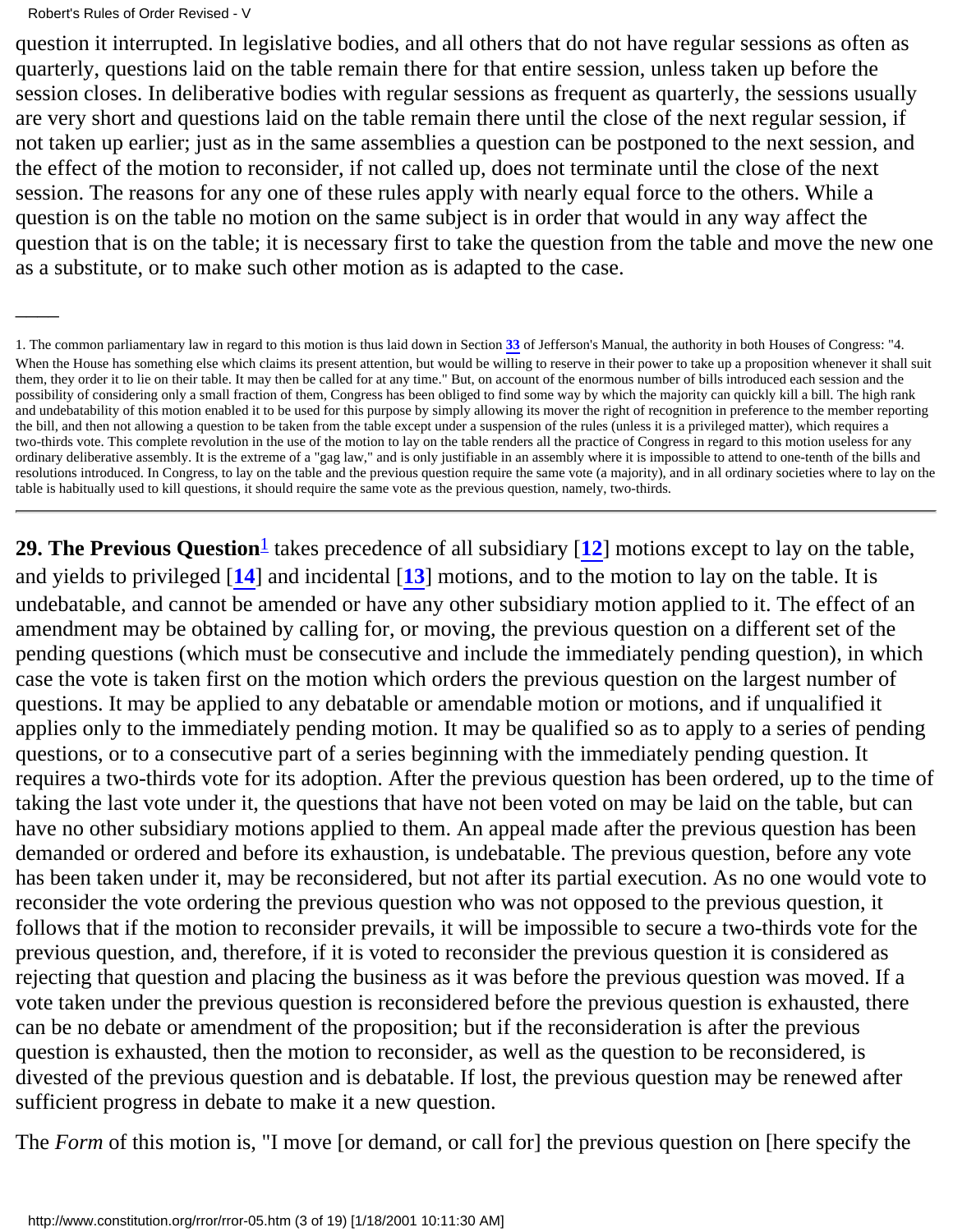motions on which it is desired to be ordered]." As it cannot be debated or amended, it must be voted on immediately. The form of putting the question $\frac{2}{3}$  is, "The previous question is moved [or demanded, or called for] on [specify the motions on which the previous question is demanded].

As many as are in favor of ordering the previous question on [repeat the motions] will rise." When they are seated he continues, "Those opposed will rise. There being two-thirds in favor of the motion, the affirmative has it and the previous question is ordered on [repeat the motions upon which it is ordered]. The question is [or recurs] on [state the immediately pending question]. As many as are in favor," etc. If the previous question is ordered the chair immediately proceeds to put to vote the questions on which it was ordered until all the votes are taken, or there is an affirmative vote on postponing definitely or indefinitely, or committing, either of which exhausts the previous question. If there can be the slightest doubt as to the vote the chair should take it again immediately, counting each side. If less than two-thirds vote in the affirmative, the chair announces the vote thus: "There not being two-thirds in favor of the motion, the negative has it and the motion is lost. The question is on," etc., the chair stating the question on the immediately pending question, which is again open to debate and amendment, the same as if the previous question had not been demanded.

The question may be put in a form similar to this: "The previous question has been moved on the motion to commit and its amendment. As many as are in favor of now putting the question on the motion to commit and its amendment will rise; those opposed will rise. There being two-thirds in favor of the motion, the debate is closed on the motion to commit and its amendment, and the question is on the amendment," etc. While this form is allowable, yet it is better to conform to the regular parliamentary form as given above.

The *Object* of the previous question is to bring the assembly at once to a vote on the immediately pending question and on such other pending questions as may be specified in the demand. It is the proper motion to use for this purpose, whether the object is to adopt or to kill the proposition on which it is ordered, without further debate or motions to amend.

The *Effect*<sup>2</sup> of ordering the previous question is to close debate immediately, to prevent the moving of amendments or any other subsidiary motions except to lay on the table, and to bring the assembly at once to a vote on the immediately pending question, and such other pending questions as were specified in the demand, or motion. If the previous question is ordered on more than one question, then its effect extends to those questions and is not exhausted until they are voted on, or they are disposed of as shown below under exhaustion of the previous question. If the previous question is voted down, the discussion continues as if this motion had not been made. The effect of the previous question does not extend beyond the session in which it was adopted. Should any of the questions upon which it was ordered come before the assembly at a future session they are divested of the previous question and are open to debate and amendment.

The previous question is *Exhausted* during the session as follows:

(1) When the previous question is unqualified, its effect terminates as soon as the vote is taken on the immediately pending question.

(2) If the previous question is ordered on more than one of the pending questions its effect is not exhausted until all of the questions upon which it has been ordered have been voted on, or else the effect of those that have been voted on has been to commit the main question, or to postpone it definitely or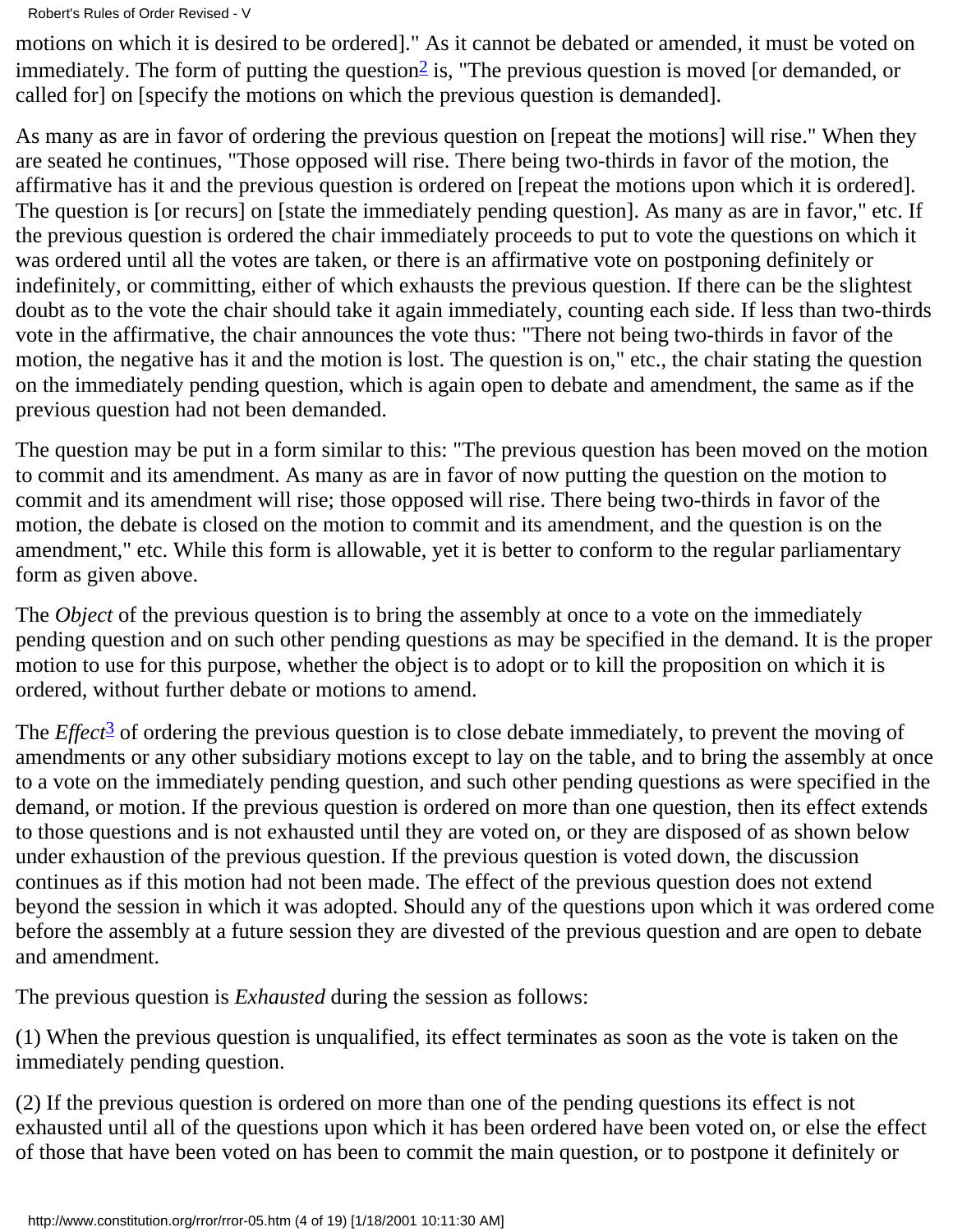indefinitely.

 $\overline{\phantom{a}}$ 

If, before the exhaustion of the previous question, the questions on which it has been ordered that have not been voted on are laid on the table, the previous question is not exhausted thereby, so that when they are taken from the table during the same session, they are still under the previous question and cannot be debated or amended or have any other subsidiary motion applied to them.

NOTE ON THE PREVIOUS QUESTION.-- Much of the confusion heretofore existing in regard to the Previous Question has arisen from the great changes which this motion has undergone. As originally designed, and at present used in the English Parliament, the previous question was not intended to suppress debate, but to suppress the main question, and therefore, in England, it is always moved by the enemies of the measure, who then vote in the negative. It was first used in 1604, and was intended to be applied only to delicate questions; it was put in this form, "Shall the main question be put?" and being negatived, the main question was dismissed for that session. Its form was afterwards changed to this, which is used at present, "Shall the main question be now put?" and if negatived the question was dismissed, at first only until after the ensuing debate was over, but now, for that day. The motion for the previous question could be debated; when once put to vote, whether decided affirmatively or negatively, it prevented any discussion of the main question, for, if decided affirmatively, the main question was immediately put, and if decided negatively (that is, that the main question be not now put), it was dismissed for the day.

Our Congress has gradually changed the English Previous Question into an entirely different motion, so that, while in England, the mover of the previous question votes against it, in this country he votes for it. At first the previous question was debatable; if adopted it cut off all motions except the main question, which was immediately put to vote, and if rejected the main question was dismissed for that day as in England. Congress, in 1805, made it undebatable. In 1840 the rule was changed so as not to cut off amendments but to bring the House to a vote first upon pending amendments, and then upon the main question. In 1848 its effect was changed again so as to bring the House to a vote upon the motion to commit if it had been made, then upon amendments reported by a committee, if any, then upon pending amendments, and finally upon the main question. In 1860 Congress decided that the only effect of the previous question, if the motion to postpone were pending, should be to bring the House to a direct vote on the postponement-- thus preventing the previous question from cutting off any pending motion. In 1860 the rule was modified also so as to allow it to be applied if so specified to an amendment or to an amendment of an amendment, without affecting anything else, and so that if the previous question were lost the debate would be resumed. In 1880 the rule was further changed so as to allow it to be applied to single motions, or to a series of motions, the motions to which it is to apply being specified in the demand; and 30 minutes' debate, equally divided between the friends and the enemies of the proposition, was allowed after the previous question had been ordered, if there had been no debate previously. In 1890 the 30 minutes' debate was changed to 40 minutes. The previous question now is simply a motion to close debate and proceed to voting on the immediately pending question and such other pending questions as it has been ordered upon.

<span id="page-93-0"></span><sup>1.</sup> The previous question is the only motion used in the House of Representatives for closing debate. It may be ordered by a majority vote. If there has been no previous debate on the subject, forty minutes of debate, to be equally divided between those opposed to and those in favor of the proposition, is allowed after the previous question has been ordered. The motion is not allowed in the Senate. House Rule 17 is as follows:

<sup>&</sup>quot;1. There shall be a motion for the previous question, which, being ordered by a majority of members voting, if a quorum be present shall have the effect to cut off all debate and bring the House to a direct vote upon the immediate question or questions on which it has been asked and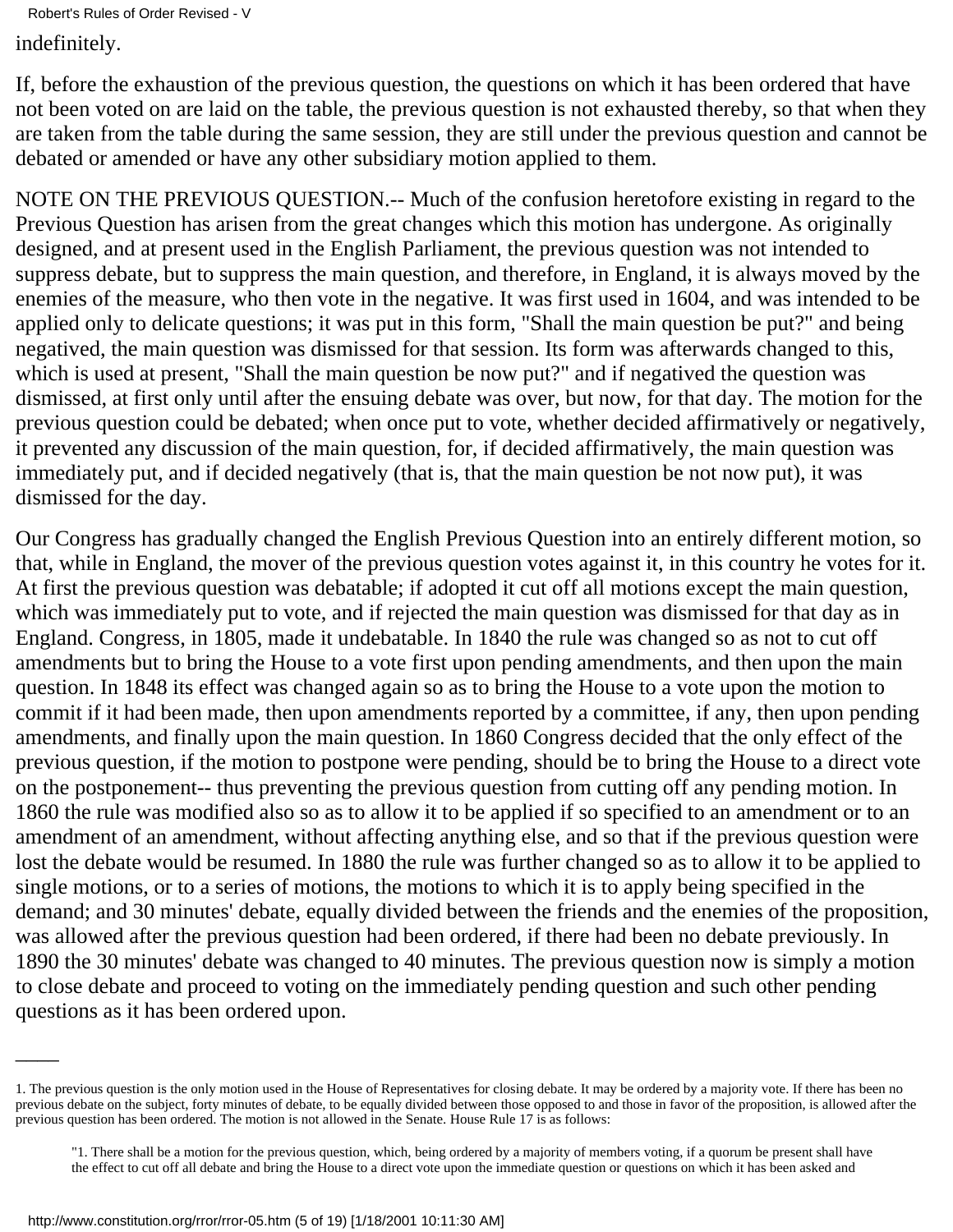ordered. The previous question may be asked and ordered upon a single motion, a series of motions allowable under the rules, or an amendment or amendments, or may be made to embrace all authorized motions or amendments and include the bill to its passage or rejection. It shall be in order pending the motion for or after the previous question shall have been ordered on its passage, for the Speaker to entertain and submit a motion to commit, with or without instructions, to a standing or select committee.

"2. A call of the House shall not be in order after the previous question is ordered, unless it shall appear upon an actual count by the Speaker that a quorum is not present.

"3. All incidental questions of order arising after a motion is made for the previous question, and pending such motion, shall be decided, whether on appeal or otherwise, without debate."

<span id="page-94-0"></span>2. The Congressional form of putting this question is "The gentleman from ... demands the previous question. As many as are in favor of ordering the previous question will say Aye; as many as are opposed will say No."

<span id="page-94-1"></span>3. The former practice of allowing the member reporting a bill from a committee to close the debate with a speech after the previous question has been ordered, has been abandoned by Congress.

**30. Limit or Extend Limits of Debate**. Motions, or orders, to limit or extend the limits of debate, like the previous question, take precedence of all debatable motions, may be applied to any debatable motion or series of motions, and, if not specified to the contrary, apply only to the immediately pending question. If it is voted to limit the debate, the order applies to all incidental and subsidiary motions and the motion to reconsider, subsequently made, as long as the order is in force. But an order extending the limits of debate does not apply to any motions except the immediately pending one and such others as are specified. They are undebatable, and require a two-thirds vote for their adoption. These motions may be amended, but can have no other subsidiary motion applied to them. They yield to privileged [**14**] and incidental [**13**] motions, and to the motions to lay on the table and for the previous question. They may be made only when the immediately pending question is debatable. When one of them is pending, another one that does not conflict with it may be moved as an amendment. After one of these motions has been adopted it is in order to move another one of them, provided it does not conflict with the one in force. This motion to limit or extend the limits of debate may be reconsidered even though the order has been partially executed, and if lost it may be renewed after there has been sufficient progress in debate to make it a new question.

After an order is adopted closing debate at a certain hour, or limiting it to a certain time, the motions to postpone and to commit cannot be moved until the vote adopting the order has been reconsidered; but the pending question may be laid on the table, and if it is not taken from the table until after the hour appointed for closing the debate and taking the vote, no debate or motion to amend is allowed, as the chair should immediately put the question. After the adoption of an order limiting the number or length of the speeches, or extending these limits, it is in order to move any of the other subsidiary [**12**] motions on the pending question.

An order modifying the limits of debate on a question is in force only during the session in which it was adopted. If the question in any way goes over to the next session it is divested of this order and is open to debate according to the regular rules.

The various *Forms* of this motion are as follows:

(1) To fix the hour for closing debate and putting the question, the form is similar to this: "I move that debate close and the question be put on the resolution at 9 P.M."

(2) To limit the length of the debate, the motion may be made thus: "I move that debate on the pending amendment be limited to twenty minutes."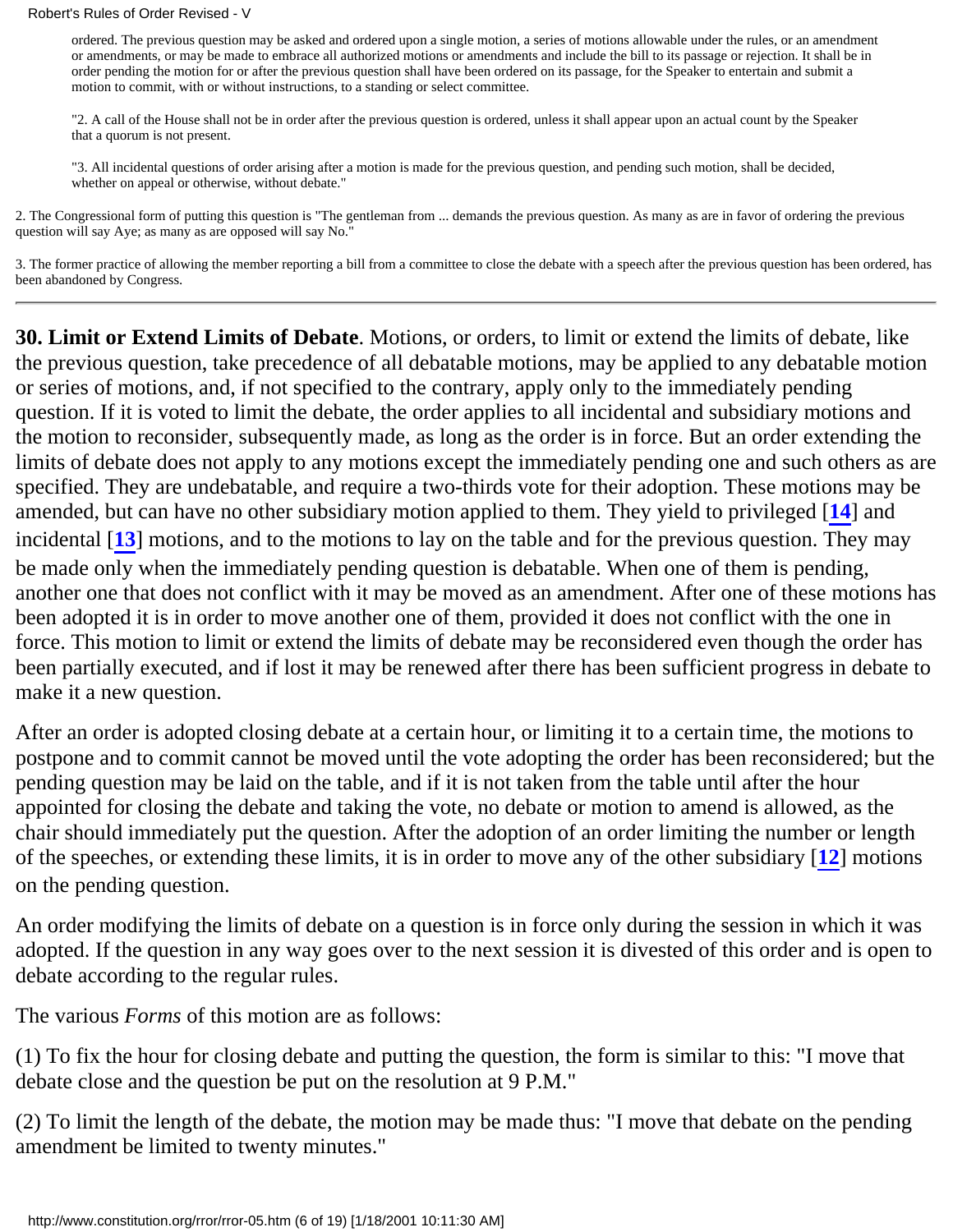(3) To reduce or increase the number and length of speeches, the motion should be made in a form similar to one of these: "I move that debate on the pending resolution and its amendments be limited to one speech of five minutes from each member;" "I move that Mr. A's time be extended ten minutes;" "I move that Messrs. A and B (the leaders on the two sides) be allowed twenty minutes each, to be divided between their two speeches at their pleasure, and that other members be limited to one speech of two minutes each, and that the question be put at 9 P.M."

**3[1](#page-96-0). To Postpone to a Certain Time or Definitely<sup>1</sup> takes precedence of the motions to commit, to** amend, and to postpone indefinitely, and yields to all privileged [**14**] and incidental [**13**] motions, and to the motions to lay on the table, for the previous question, and to limit or to extend the limits of debate. It allows of a limited debate which must not go into the merits of the main question any more than is necessary to enable the assembly to determine the propriety of the postponement. It may be amended as to the time, and also by making the postponed question a special order. The previous question and the motions limiting or extending the limits of debate may be applied to it. It cannot be laid on the table alone, but when it is pending the main question may be laid on the table which carries with it the motion to postpone. It cannot be committed or postponed indefinitely. It may be reconsidered. When it makes a question a special order it requires a two-thirds vote.

The time to which a question is postponed must fall within the session or the next session, $\frac{2}{3}$  and, if it is desired to postpone it to a different time, which must not be beyond the next regular session, it is necessary first to fix the time for an adjourned meeting, and then the question may be postponed to that meeting. Some societies have frequent meetings for literary or other purposes at which business may be transacted, while they hold every month or quarter a meeting especially for business. In such societies these rules apply particularly to the regular business meetings, to which questions may be postponed from the previous regular business meeting or from any of the intervening meetings. Neither the motion to postpone definitely nor an amendment to it, is in order when it has the effect of an indefinite postponement; that is, to defeat the measure, as, for instance, to postpone until tomorrow a motion to accept an invitation to a banquet tonight. If the motion to postpone indefinitely is in order at the time, the chair may treat it as such at his discretion, but it cannot be recognized as a motion to postpone definitely. It is not in order to postpone a class of business, as reports of committees; as each report is announced or called for, it may be postponed, or the rules may be suspended by a two-thirds vote and the desired question be taken up. A matter that is required by the by-laws to be attended to at a specified time or meeting as the election of officers cannot, in advance, be postponed to another time or meeting, but when that specified time or meeting arrives the assembly may postpone it to an adjourned meeting. This is sometimes advisable as in case of an annual meeting for the election of officers occurring on a very stormy night so that a bare quorum is present. After an order of the day or a question of privilege is before the assembly for action, its further consideration may be postponed, or any other subsidiary motion may be applied to it. When a question has been postponed to a certain time, it becomes an order of the day for that time and cannot be taken up before that time except by a reconsideration, or by suspending the rules for that purpose, which requires a two-thirds vote. [See Orders of the Day, **[20](#page-13-0)**, for the treatment of questions that have been postponed definitely.]

The *Form* of this motion depends upon the object sought.

(1) If the object is simply to postpone the question to the next meeting, when it will have precedence of new business, the form of the motion is "to postpone the question [or, that the question be postponed] to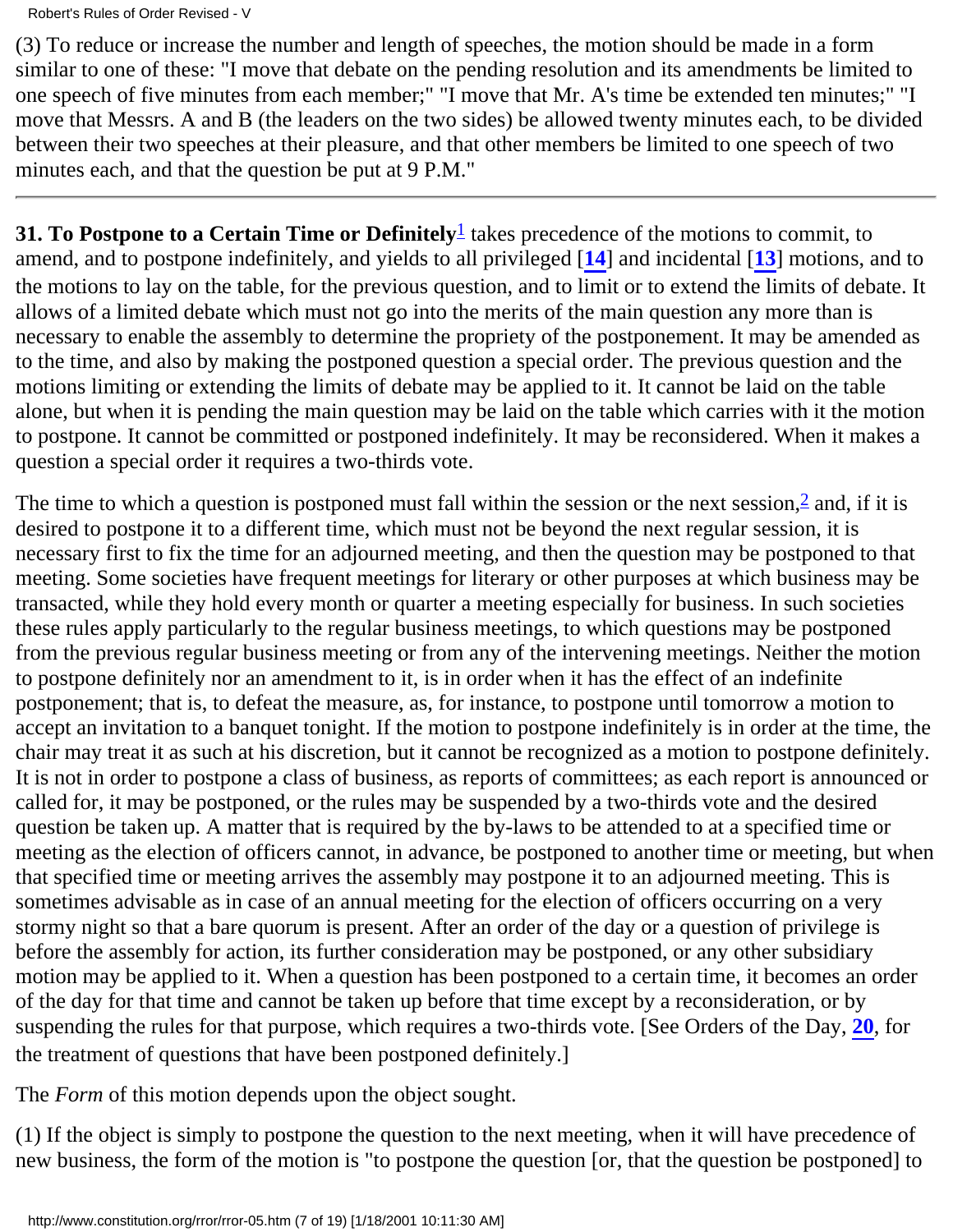$\overline{\phantom{a}}$ 

the next meeting." It then becomes a general order for that meeting.

(2) If the object is to specify an hour when the question will be taken up as soon as the question then pending, if there is any, is disposed of, the form is similar to this: "I move that the question be postponed to 3 P.M."

(3) If it is desired to postpone the question until after a certain event, when it shall immediately come up, the form is, "To postpone the question until after the address on Economics."

(4) If the object is to insure its not being crowded out by other matters there should be added to the motion to postpone as given in the first two cases above, the words, "and be made a special order." Or the motion may be made thus: "I move that the question be postponed and made a special order for the next meeting [or, for 3 P.M. tomorrow]." The motion in this form requires a two-thirds vote, as it suspends the rules that may interfere with its consideration at the time specified as explained under Orders of the Day [**[20](#page-13-0)**].

(5) If it is desired to postpone a question to an adjourned meeting and devote the entire time, if necessary, to its consideration, as in case of revising by-laws, after providing for the adjourned meeting the motion should be made in this form: "I move that the question be postponed and made the special order for next Tuesday evening." Or, a question may be postponed and made the special order for the next regular meeting.

The *Effect* of postponing a question is to make it an order of the day for the time to which it was postponed, and if it is not then disposed of, it becomes unfinished business. Postponing a question to a certain hour does not make it a special order unless so specified in the motion. The motion to postpone definitely may be amended by a majority vote so as to make the amended motion one to make the question a special order. If this is done the amended motion will require a two-thirds vote. [Orders of the Day, **[20](#page-13-0)**, should be read in connection with this section.]

**32. To Commit or Refer**. (All the rules in regard to this motion, except where stated to the contrary, apply equally to the motions to Go into Committee of the Whole, to Consider Informally, and to Recommit as it is called when a question is committed a second time.) This motion takes precedence of the motions to amend and to postpone indefinitely, and yields to all the other subsidiary [**12**] motions and to all privileged [**14**] and incidental [**13**] motions. It cannot be applied to any subsidiary motion, nor can it be laid on the table or postponed except in connection with the main question. The previous question, and motions to limit or extend the limits of debate, and to amend, may be applied, to it without affecting the main question. It is debatable but only as to the propriety of committing the main question. $\frac{1}{2}$  $\frac{1}{2}$  $\frac{1}{2}$  If the motion to postpone indefinitely is pending when a question is referred to a committee, it is lost, and is not referred to the committee. Pending amendments go with the main motion to the committee. The motion to commit may be reconsidered, but after the committee has begun the consideration of the question referred to it, it is too late to move to reconsider the vote to commit. The committee may,

<span id="page-96-0"></span><sup>1.</sup> In Congress the form of this motion is to postpone to a day certain, unless it is proposed to make the question a special order for a certain hour, when the hour is specified.

<span id="page-96-1"></span><sup>2.</sup> In Congress a motion cannot he postponed to the next session, but it is customary in ordinary societies.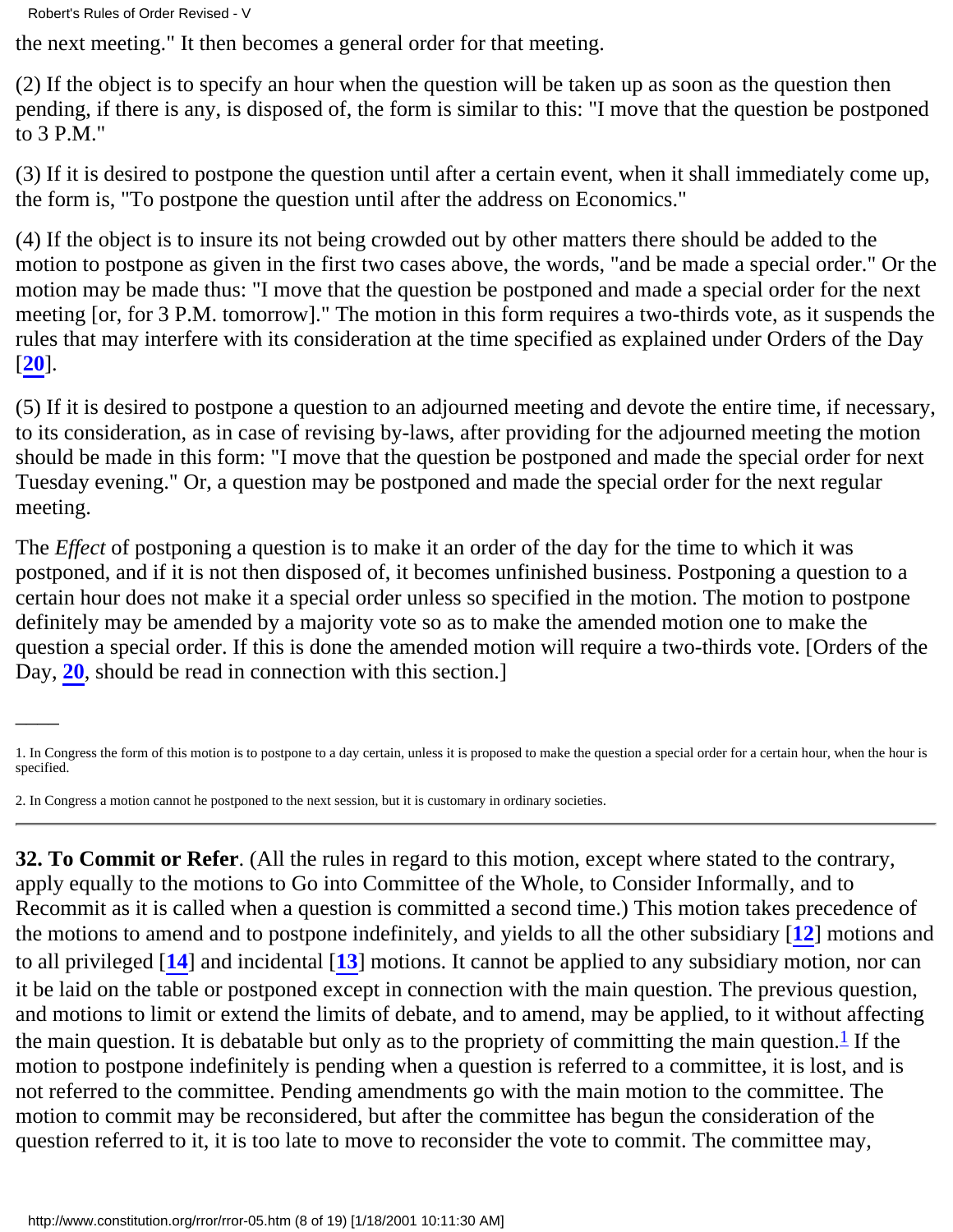however, then be discharged as shown below.

The motion to commit (that is, to refer to a committee) may vary in form all the way from the simple form of, "That the question be referred to a committee," to the complete form of referring to question "to a committee of five to be appointed by the chair, with instructions to report resolutions properly covering the case, at the next regular business meeting." If the motion is made in the complete form the details may be changed by amendments, though they are usually treated not as ordinary amendments, but as in filling blanks [**[33:14](#page-104-0)**].

If the motion is made in the simple form of merely referring the pending question to a committee there are three courses that may be pursued in completing the details, the one to be chosen depending upon the circumstances of the case. (1) The simple, or skeleton, motion may be completed by moving amendments, or making suggestions, for adding the required details as stated below. (2) The chair on his own initiative may call for suggestions to complete the motion, first inquiring as to what committee the question shall be referred, and continuing in the order shown hereafter. (3) The motion in its simplest form may be put to vote at once by its enemies' ordering the previous question, and where the motion to commit is almost certain to be lost this is sometimes done to save the time that would be uselessly spent in completing the details. If it should happen that the motion to commit is adopted, which is improbable, then the details are completed before any new business, except privileged matters, can be taken up. These details are taken up in the order given below, the chair calling for the several items much as if he were completing the motion before it was voted on.

In completing a motion simply to refer to a committee, the first question the chair asks is, "To what committee shall the question be referred?" If different ones are suggested, the suggestions are not treated as amendments of those previously offered, but are voted on in the following order until one receives a majority vote: Committee of the whole; as if in committee of the whole; consider informally; standing committee, in the order in which they are proposed; special (select) committee (largest number voted on first). If the question has already been before a standing or special committee the motion becomes the motion to recommit, and the committees would be voted on in the above order except the old committee would precede other standing and select committees. In suggesting or moving that the committee be a special one, the word "special" is not generally used, the motion being made to refer the question to a committee of five, or any other number, which makes it a special committee; that is, not a standing committee. If any committee except a special one is decided upon, the chair should then put the question on referring the question to that committee. But any one may interrupt him and move to add instructions, or he, himself, may suggest them, or instructions may be given after the vote has been taken on committing the question. Instructions may be given to the committee by a majority vote at any time before it submits its report, even at another session.

If the committee is to be a special one, it is necessary in addition to its number to decide how it is to be appointed. If different methods are suggested, or moved, they are voted on in the following order: Ballot; nominations from the floor (or open nominations); nominations by the chair; and lastly, appointment by the chair, the method that should usually be adopted in very large assemblies. When this is decided the completed motion to commit is put to vote. Instructions as heretofore stated may be added before the vote is taken on the motion to commit, or they may be given afterwards. If the motion to commit is adopted, no new business, except privileged matters, can intervene until the appointment of the committee by the method prescribed, except that when the chair appoints the committee he may wish time to make his selections, which, however, must be announced to the assembly.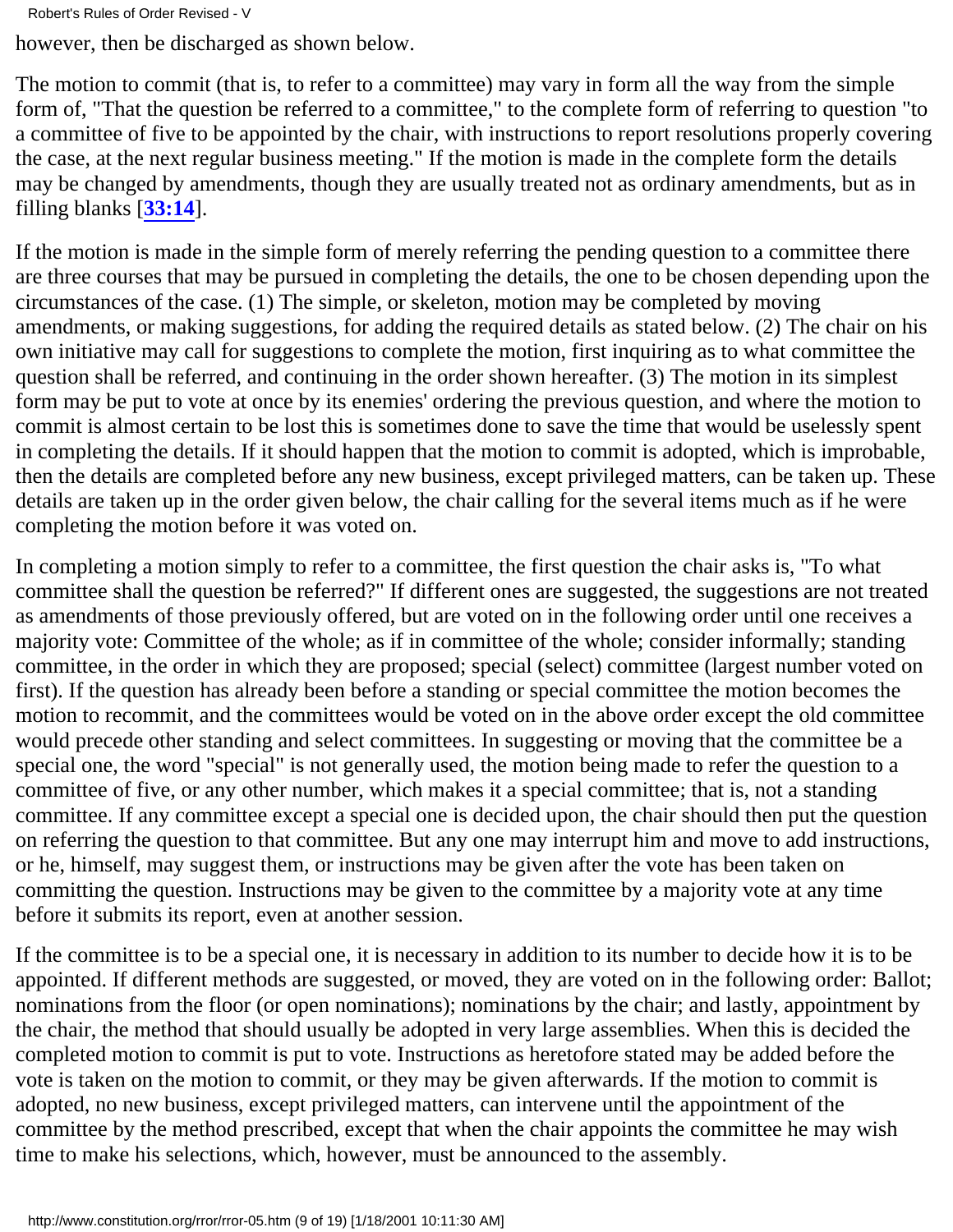If nominations are made from the floor no one can nominate more than one, if objection is made. The member making a nomination in a large assembly rises, and, addressing the chair without waiting to be recognized, says, "I nominate Mr. A." In small assemblies the nominations for committees are frequently made by members from their seats suggesting names. The chair repeats each name as he hears it, and if no more than the prescribed number is suggested, he puts the question on the members named constituting the committee. If more names than the prescribed number are suggested, the chair puts the question on each name in succession, beginning with the first named, until enough are chosen to fill the committee. The negative must be put as well as the affirmative, a majority vote being required for each member of the committee. If the committee is nominated by the chair he states the question thus: "The question is, 'Shall these members constitute the committee?'" It is now in order to move to strike out any of the names, and if such a motion is adopted the chair replaces them with other names. When he appoints the committee no vote is taken, but he must announce the names of the committee to the assembly, and until such announcement is made the committee cannot act. If it is desired to permit the chair to appoint a committee after adjournment, it must be authorized by a vote. The power to appoint a committee carries with it the power to appoint its chairman and to fill any vacancy that may arise in the committee. The resignation of a member of a committee should be addressed to the appointing power.

The *Forms* of this motion are as follows: "To refer the question to a committee;" "To recommit the resolution;" "That the subject be referred to a committee of three to be appointed by the chair, and that it report by resolution at the next meeting;" "That it be referred to a committee with power;" "That the assembly do now resolve itself into [or, go into] committee of the whole, to take under consideration," etc., specifying the subject [**[55](#page-116-0)**]; "That the resolution be considered as if in committee of the whole" [**[56](#page-117-0)**]; "That the resolution be considered informally" [**[57](#page-118-0)**].

The *Object* of the motion to refer to a standing or special committee is usually to enable a question to be more carefully investigated and put into better shape for the assembly to consider, than can be done in the assembly itself. Where an assembly is large and has a very large amount of business it is safer to have every main question go to a committee before final action on it is taken. A special committee to investigate and report upon a subject should consist of representative members on both sides of the question, so that both parties in the assembly may have confidence in the report, or reports in case there is disagreement and a minority report is submitted. By care in selecting committees in ordinary assemblies, debates upon delicate and troublesome questions can be mostly confined to the committees. It is not at all necessary to appoint on the committee the member who makes the motion to refer, but it is usual, and the courteous thing to do, when he is specially interested or informed on the subject. If the appointing power does not designate a chairman of the committee, the member first named acts as such unless the committee elects its own chairman. Consequently it is very important that the first named should be an efficient person, especially in a committee for action.

Sometimes a question is referred to a committee with full power to act in the case. When the duty assigned it has been performed, it should report what it has done, and when this report has been made the committee ceases to exist. When the assembly has decided a question and appoints a committee to take certain action (such as a committee of arrangements for holding a public meeting), then the committee should be small, and all should be favorable to the action to be taken. If any one is appointed on such a committee who is not in sympathy with the proposed action, he should say so and ask to be excused. Sometimes such a committee is given power to add to its number.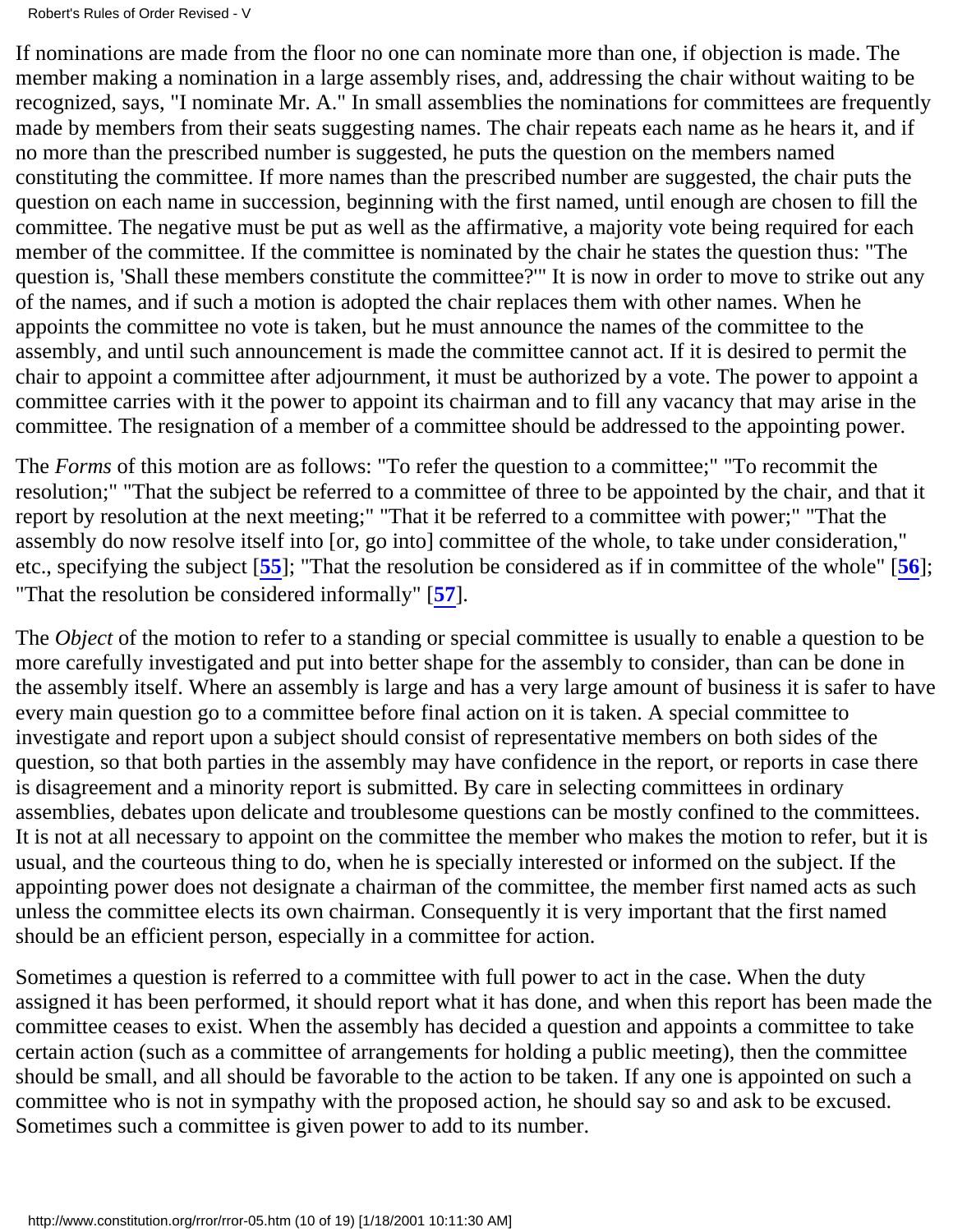$\overline{\phantom{a}}$ 

The object of going into committee of the whole, or considering a question as if in committee of the whole, or informally, is to enable the assembly to discuss a question with perfect freedom, there being no limit to the number of speeches. The first method is used in the United States House of Representatives, and the second in the United States Senate. The last one is the simplest, and is best adapted to ordinary societies that are not very large. They are explained in **[55-57](#page-116-0)**.

If any form of the motion to commit is made with reference to a question not pending, it becomes a main motion. Thus, a motion to go into committee of the whole on a question not pending, or to appoint a committee upon a subject not pending, or to appoint a committee to take certain action, is a main motion.

*To Discharge a Committee*. When a committee has made its final report and it has been received by the assembly, the committee ceases to exist without any motion being made to that effect. If, for any reason, the assembly wishes to take a question out of the hands of a committee, and it is too late to reconsider the vote on the committal, it is necessary to "discharge the committee from further consideration" of the resolution or other matter referred to it, for as long as the matter is in the hands of the committee, the assembly cannot consider anything involving practically the same question. lf the committee has not yet taken up the question referred to it, the proper motion on the day or the day after it was referred, is to reconsider the vote to commit, which requires only a majority vote. If the motion to reconsider cannot be made, a motion to discharge the committee should be made, which, if adopted, practically rescinds action taken, and therefore requires a two-thirds vote, or a vote of a majority of the membership, unless previous notice of the motion has been given, when it requires only a majority vote. When the committee is discharged its chairman returns to the secretary all papers that have been entrusted to him. It requires a motion to bring the matter referred before the assembly, and this motion may be combined with the motion to discharge, thus: "I move that the committee to whom was referred the resolution on immigration be discharged, and that the resolution be now taken up for consideration [or, be considered at some other specified time]." $\frac{2}{3}$  $\frac{2}{3}$  $\frac{2}{3}$ 

<span id="page-99-0"></span>**33. To Amend** takes precedence of the motion to postpone indefinitely, and yields to all other subsidiary [**12**] motions and to all privileged [**14**] and incidental [**13**] motions, except the motion to divide the question. It can be applied to all motions except those in the List of Motions that Cannot be Amended [[33:12](#page-103-0)]. It can be amended itself, but this "amendment of an amendment" (an amendment of the second degree) cannot be amended. The previous question and motions to limit or extend the limits of debate may be applied to an amendment, or to only an amendment of an amendment, and in such case they do not affect the main question, unless so specified. An amendment is debatable in all cases except where the motion to be amended is undebatable. An amendment of a pending question requires only a majority vote for its adoption, even though the question to be amended requires a two-thirds vote. An amendment of a constitution or by-laws, or rules of order, or order of business, previously adopted, requires a

<span id="page-99-1"></span><sup>1.</sup> Congress has changed its rule in regard to the motion to commit, so that now it is undebatable, instead of being debatable and opening to debate the merits of the main question. In a body like Congress, where nearly all the business must be attended to in committees, debate on referring a proposition to a committee should not be allowed. Members can appear before the committee and present their views. But in an ordinary deliberative assembly it is better to observe the general principles governing the debatability of motion as laid down in [45], and allow of debate as to the propriety of referring the question to a committee.

<span id="page-99-2"></span><sup>2.</sup> In H.R. Rule 27 is the following: "4. Any member may present to the clerk a motion in writing to discharge a committee from further consideration of any public bill or joint resolution which may have been referred to such committee fifteen days prior thereto. All such motions shall be entered in the Journal and printed on a calendar to be known as a 'Calendar of Motions to Discharge Committees.' ... When such motions shall be called up ... debate on such motion shall be limited to twenty minutes, one-half thereof in favor of the proposition and one-half in opposition thereto. Such motions shall have precedence over motions to suspend the rules and shall require for adoption an affirmative vote of a majority of the membership of the House."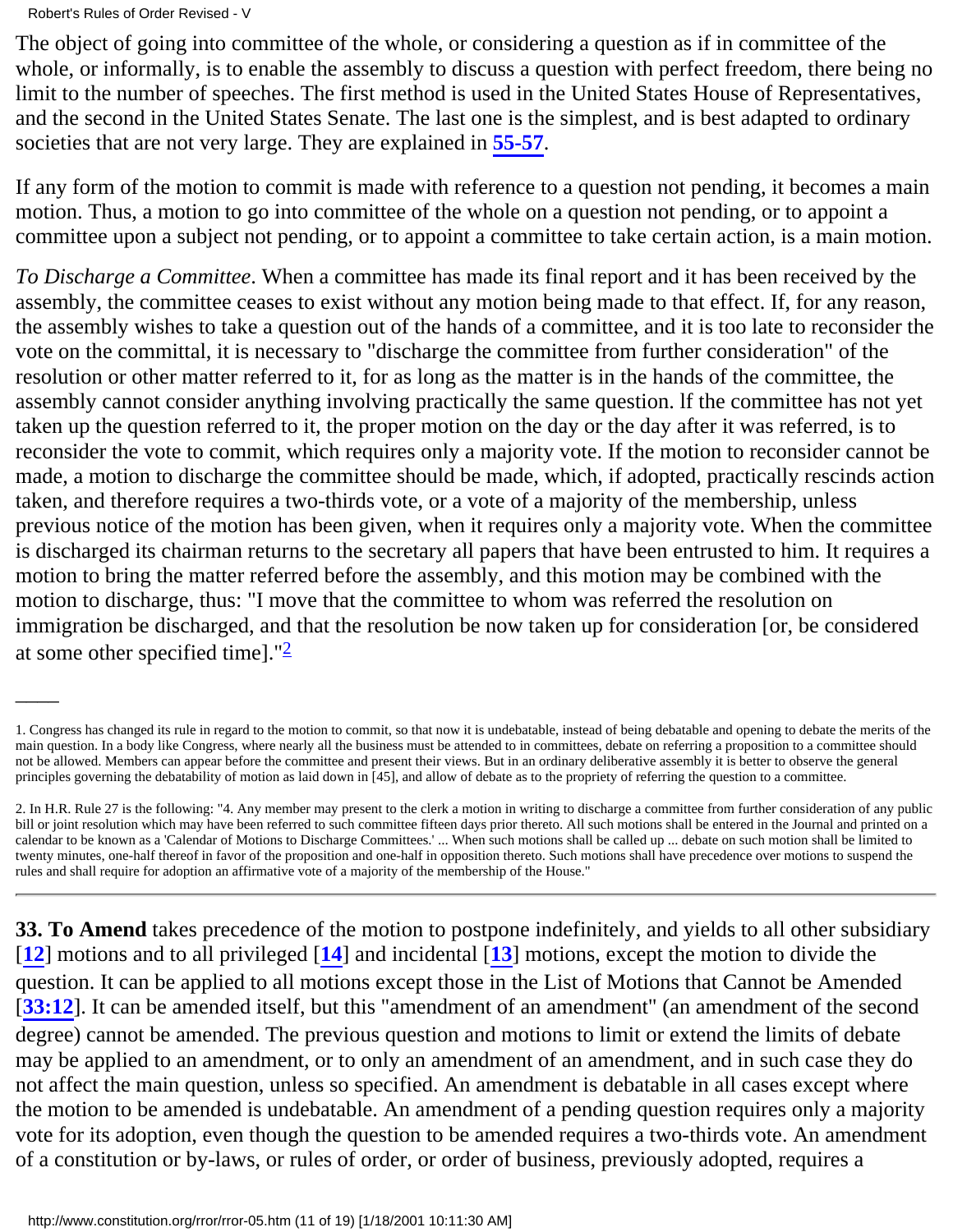two-thirds vote; but an amendment of that amendment requires only a majority vote. When a motion or resolution is under consideration only one amendment of the first degree is permitted at a time, and one amendment of that amendment -- that is, an amendment of the second degree is allowed also. An amendment of the third degree would be too complicated and is not in order. $\frac{1}{2}$  Instead of making it, a member may say that if the amendment of the amendment is voted down, he will offer such and such an amendment of the amendment. While there can be only one amendment of each degree pending at the same time, any number of them may be offered in succession. An amendment must be germane<sup>2</sup> to the subject to be amended -- that is, it must relate to it, as shown further on. So an amendment to an amendment must be germane to the latter.

*Form*. An amendment may be in any of the following forms: (a) to *insert* or *add* (that is, place at the end); (b) to *strike out*; (c) to *strike out* and *insert*, or to *substitute*, as it is called, when an entire paragraph or resolution is struck out and another is inserted. The third form is a combination of the other two and cannot be divided, though, as shown hereafter, for the purposes of amendment the two motions are treated separately, the words to be struck out being first amended and then the words to be inserted. No amendment is in order the effect of which is to convert one of these forms into another.

The motion to amend is made in a form similar to this: "I move to amend the resolution by inserting the word 'very' before the word 'good;'" or, it may be reduced to a form as simple as this: "I move to insert 'very' before 'good.'" The motion to insert should always specify the word before or after which the insertion is to be made. The motion to strike out should also locate the word, provided it occurs more than once. When the chair states the question on the amendment he should repeat the motion in detail so that all may understand what modification is proposed. Unless the effect of the amendment is very evident, he should, in putting the question, show clearly the effect of its adoption, even though it requires the reading of the entire resolution, and then the words to be inserted, or struck out, or struck out and inserted, and finally the resolution as it will stand if the amendment is adopted. He then says, "As many as are in favor of the amendment [or, of striking out, etc., or of inserting, etc.] say *aye*; those opposed, say *no*. The ayes have it, the amendment is adopted, and the question is on the resolution as amended, which is, '*Resolved*, That," etc., reading the resolution as amended. If the vote is taken by show of hands or by rising, the question is put and the vote announced thus: "As many as are in favor of the amendment will rise [or, will raise the right hand]; those opposed will rise [or, will manifest it in the same way]. The affirmative has it and the amendment is adopted. The question is on the resolution," etc. The instant the amendment is voted on, whether it is adopted or lost, the chair should announce the result of the vote and state the question that is then before the assembly.

To *Insert* or *Add Words*. When a motion to insert [or add] certain words is made, the words to be inserted should be perfected by amendments proposed by their friends before the vote is taken on inserting or adding them. After words have been inserted or added, they cannot be changed or struck out except by a motion to strike out the paragraph, or such a portion of it as shall make the question an entirely different one from that of inserting the particular words; or by combining such a motion to strike out the paragraph or a portion of it with the motion to insert other words. The principle involved is that when the assembly has voted that certain words shall form a part of a resolution, it is not in order to make another motion that involves exactly the same question as the one it has decided. The only way to bring it up again is to move to reconsider [**[36](#page-79-2)**] the vote by which the words were inserted. If the motion to insert is lost, it does not preclude any other motion to insert these words together with other words, or in place of other words, provided the new motion presents essentially new question to the assembly.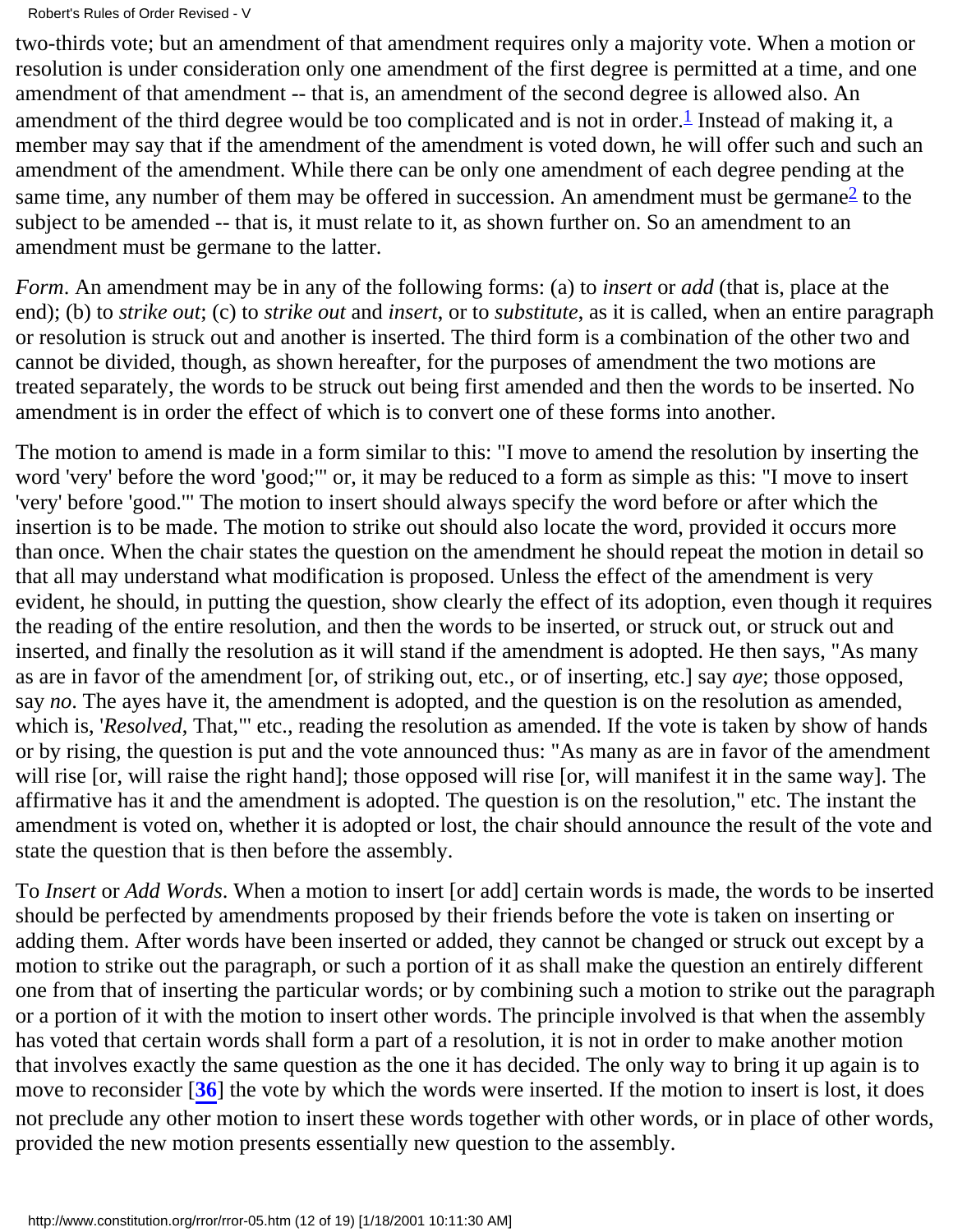To *Strike out Words*. The motion to strike out certain words can be applied only to consecutive words, though, as the result of amendments, the words may be separated when the final vote is taken. If it is desired to strike out separated words, it is necessary to strike out the separated words by separate motions, or still better, a motion may be made to strike out the entire clause or sentence containing the words to be struck out and insert a new clause or sentence as desired. The motion to strike out certain words may be amended only by striking out words from the amendment, the effect of which is to retain in the resolution the words struck out of the amendment provided both motions are adopted. If the motion to strike out certain words is adopted, the same words cannot be again inserted unless the place or the wording is so changed as to make a new proposition. If the motion to strike out fails,  $\frac{3}{2}$  it does not preclude a motion to strike out the same words and insert other words, or to strike out a part of the words, or to strike out a part and insert other words; or to strike out these words with others, or to do this and insert other words. In each of these cases the new question is materially different from the old one. For striking out all, or a part, of something that has been previously adopted, see "Rescind, etc." [**[37](#page-84-2)**].

To *Strike Out* and *Insert Words* is a combination of the two preceding motions, and is indivisible.[3](#page-106-0) For purposes of amendment it is resolved into its constituent elements, and the words to be struck out are first amended, after which the words to be inserted are amended. After their amendment the question is put on the motion to strike out and insert. If it is adopted, the inserted words cannot be struck out, nor can the words struck out be inserted, unless the words or place are so changed as to make the question a new one, as described above. If the motion is lost, it does not preclude either of the single motions to strike out or to insert the same words, nor another motion to strike out and insert, provided there is any material change in either the words to be struck out or the words to be inserted, so that the questions are not practically identical. When it is desired to strike out or modify separated words, a motion may be made to strike out so much of the resolution as is necessary to include all the words to be struck out or changed, and to insert the desired revision including these words. If the words are inserted in the place previously occupied by the words struck out, they may differ materially from the latter, provided they are germane to it. If the words are to be inserted at a different place, then they must not differ materially from those struck out, as it must be in the nature of a transfer The combined motion to strike out words in one place and to insert different words in another place is not in order. Either the place or the words must be substantially the same. If there are several changes to be made, it is usually better to rewrite the paragraph and offer it as a substitute, as shown further on.

*Amendments Affecting an Entire Paragraph*. A motion to insert (or add) or to strike out a paragraph, or to substitute one paragraph for another, is an amendment of the first degree, and therefore cannot be made when an amendment is pending. The friends of the paragraph to be inserted or struck out should put it in the best possible shape by amending it before it is voted on. After a paragraph has been inserted it cannot be amended except by adding to it; and it cannot be struck out except in connection with other paragraphs so as to make the question essentially a new one. If a paragraph is struck out, it cannot be inserted afterwards unless it is so changed in wording or place as to present an essentially new question. If the motion to insert or to strike out a paragraph is lost, it does not preclude any other motion except one that presents essentially the same question as the one that the assembly has already decided, as shown above in the case of amending words of a paragraph. Thus, when a motion to insert a paragraph has been lost, it is in order to move to insert a part of the paragraph or the entire paragraph if materially altered. So, though the assembly has refused to strike out a paragraph, it is in order to strike out a part of the paragraph or otherwise to amend it, though it is safer for its friends to make it as nearly perfect as possible before the vote is taken on striking it out, with a view to defeating that motion.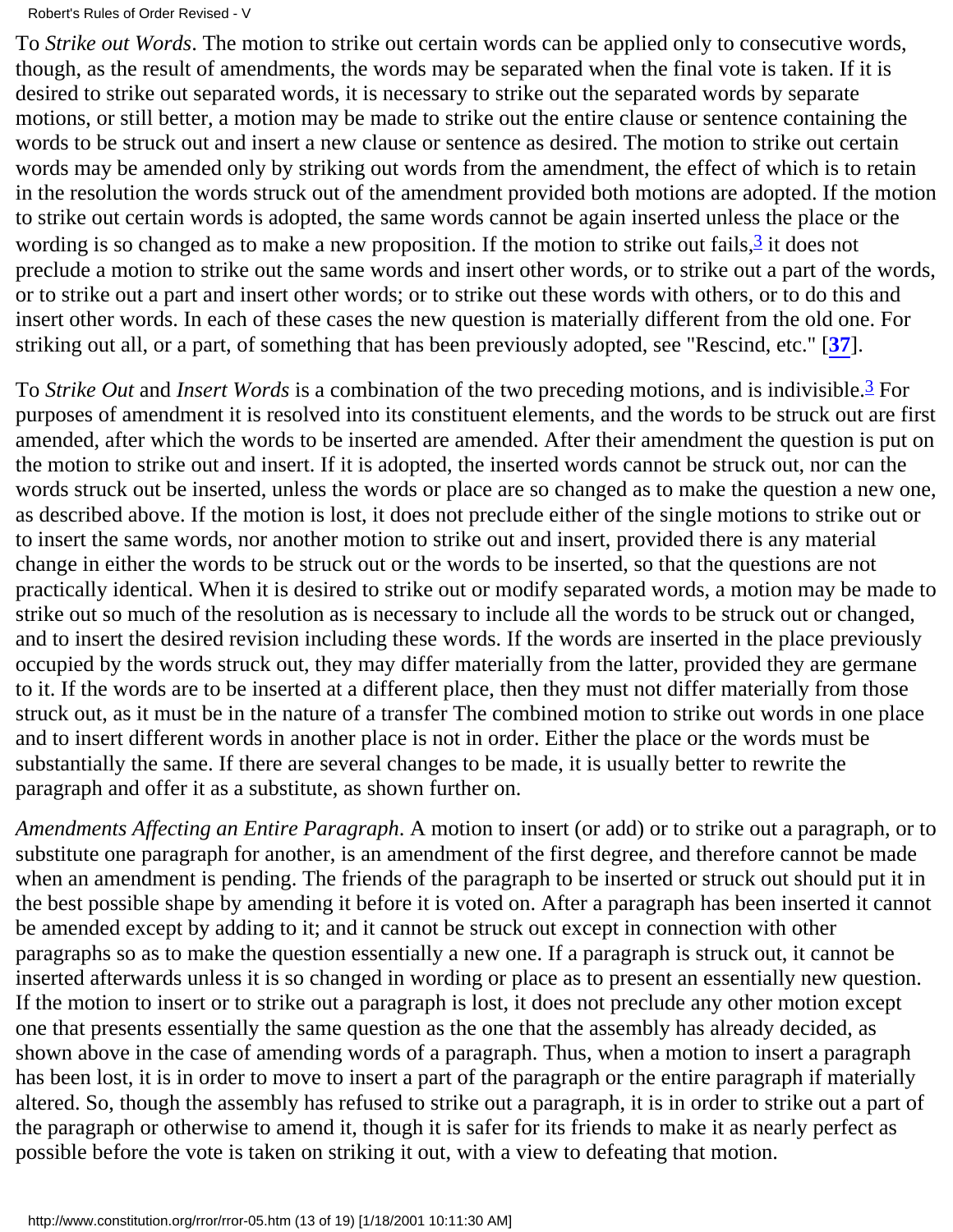A motion to *substitute* one paragraph for another (which is a combination of the two preceding motions) after being stated by the chair is resolved into its two elements for the purpose of amendment, the chair at first entertaining amendments only to the paragraph to be struck out, these amendments being of the second degree. After it is perfected by its friends, the chair asks if there are any amendments proposed to the paragraph to be inserted. When both paragraphs have been perfected by amendments the question is put on substituting one paragraph for the other. Even though the paragraph constitutes the entire resolution and the motion to substitute is carried, it is necessary afterwards to vote on adopting the resolution, as it has only been voted to substitute one paragraph for another. A paragraph that has been substituted for another cannot be amended afterwards, except by adding to it, like any other paragraph that has been inserted. The paragraph that has been replaced cannot be again inserted unless so modified as to constitute a new question, as with any paragraph that has been struck out. If the motion to substitute is lost, the assembly has only decided that that particular paragraph shall not replace the one specified. It may be willing that it replace some other paragraph, or that it be inserted, or that the paragraph retained in the resolution be further amended, or even struck out. But no amendment is in order that presents to the assembly practically a question that it has already decided.

In parliamentary language it is not correct to speak of "substituting" one word or part of a paragraph for another, as the term is applied to nothing less than a paragraph. When a question is being considered by section, it is in order to move a substitute for the pending section. A substitute for the entire resolution, or report, cannot be moved until the sections have all been considered and the chair has announced that the entire paper is open to amendment. When a resolution with amendments of the first and second degree pending, is referred to a committee, they may report it back with a substitute for the resolution which they recommend, even though two amendments are pending. In such a case the chair states the question first on the amendments that were pending when the resolution was committed. When they are disposed of, he states the question on the substitute recommended by the committee and proceeds as in case of any other substitute motion.

*Improper Amendments*. An amendment is not in order which is not germane to the question to be amended; or merely makes the affirmative of the amended question equivalent to the negative of the original question; or is identical with a question previously decided by the assembly during that session; or changes one form of amendment to another form; or substitutes one form of motion for another form; or strikes out the word Resolved from a resolution; or strikes out or inserts words which would leave no rational proposition before the assembly; or is frivolous or absurd. An amendment of an amendment must be germane to -- that is, must relate to -- the subject of the amendment as well as the main motion. No independent new question can be introduced under cover of an amendment. But an amendment may be in conflict with the spirit of the original motion and still be germane, and therefore in order.

*Illustrations*: A resolution of censure may be amended by striking out the word "censure" and inserting the word "thanks," for both relate to opinion of certain conduct; refusing to censure is not the same as expressing thanks. A resolution to purchase some books could not be amended by striking out the words relating to books and inserting words relating to a building. Suppose a resolution pending directing the treasurer to purchase a desk for the secretary, and an amendment is offered to add the words, "and to pay the expenses of the delegates to the State Convention;" such an amendment is not germane to the resolution, as paying the expenses of the delegates is in no way related to purchasing a desk for the secretary, and is therefore out of order. But if an amendment were offered to insert the words "and a permanent record book" after the word "desk," it would be in order, because both are articles to enable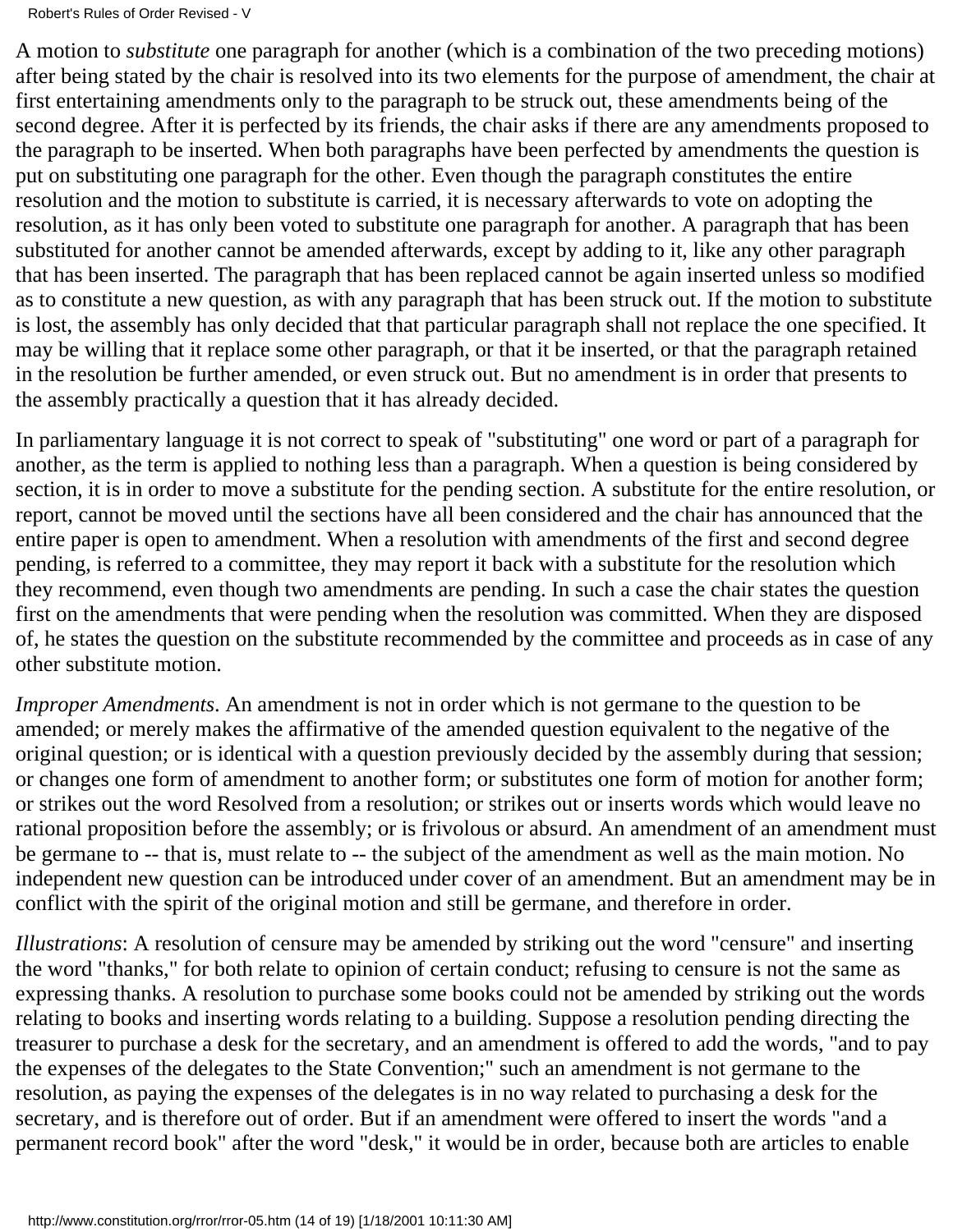the secretary to perform his duties. If a resolution were pending condemning certain things, it could be amended by adding other things that were similar or in some way related to them. Suppose a resolution commending A and B for heroism is pending; if the acts of heroism were not connected, amendments are in order adding other names for other acts of heroism; but if the commendation is for an act of heroism in which A and B were joined, then no names can be added to the resolution unless the parties were connected with A and B in that act. Suppose the following resolution pending: "*Resolved*, That the Secretary be instructed to notify our representative in Congress that we do approve of his course in regard to the tariff." A motion to amend by inserting *not* after the word *be* would be out of order, because an affirmative vote on "not instructing" is identical in effect with a negative vote on "instructing." But the motion to insert the word *not* after *do* is in order, for an affirmative vote on disapproving of a certain course is not the same as a negative vote on a resolution of approval, as the latter may mean nothing but an unwillingness to express an opinion on the subject. If a resolution is pending and a member makes the motion, "*I move to strike out the words* 'pine benches' and *insert the words* 'oak chairs,'" it is an amendment of the first degree, and no other amendment of that degree is in order until this is acted upon. All the words in italics are necessary for this form of motion, and are not subject to amendment. The only amendments in order are those that change the words "pine benches" or "oak chairs" -- that is, first those to be struck out, and when they are perfected, then those to be inserted. Suppose the motion to "*strike out* 'pine'" is pending, and it is moved to amend by adding "*and insert* 'oak.'" This motion is out of order, as it changes one form of amendment to another form. It is not in order to move to strike out the word "adopt" in a motion and insert the word "reject," as "adopt" is a formal word necessary to show the kind of motion made. Practically, however, the same result may be attained by moving to postpone indefinitely - that is, to reject, the main question. The chair should never rule an amendment out of order unless he is perfectly sure that it is so. If he is in doubt he should admit the amendment, or submit the question as to its being in order to the assembly as described in **[21](#page-23-0)**.

<span id="page-103-0"></span>Every original main motion may be amended. All others may be amended, except those contained in the following list of

| <i>To adjourn</i> (except when it is qualified, or when made in an |                          |
|--------------------------------------------------------------------|--------------------------|
| assembly with no provision for a future meeting)                   |                          |
| Call for the orders of the day                                     | $\overline{\mathbf{20}}$ |
| Question of order, and appeal                                      | $\boldsymbol{21}$        |
| $ To$ object to consideration of a question                        | <u>23</u>                |
| Call for a division of the assembly                                | <u>25</u>                |
| $ To\ $ grant leave to withdraw a motion                           | 27                       |
| $ To\> grant\; leave\ to\ speak\ after\ indecorum$                 | $\overline{21}$          |
| $ A \text{ request of any kind} $                                  | $\overline{27}$          |
| $ To$ take up a question out of its proper order                   | <u>22</u>                |
| To suspend the rules                                               |                          |
| To lay on the table                                                | 28                       |
| $ To\;take\; from\; the\; table$                                   |                          |
|                                                                    |                          |

### **Motions That Cannot Be Amended**.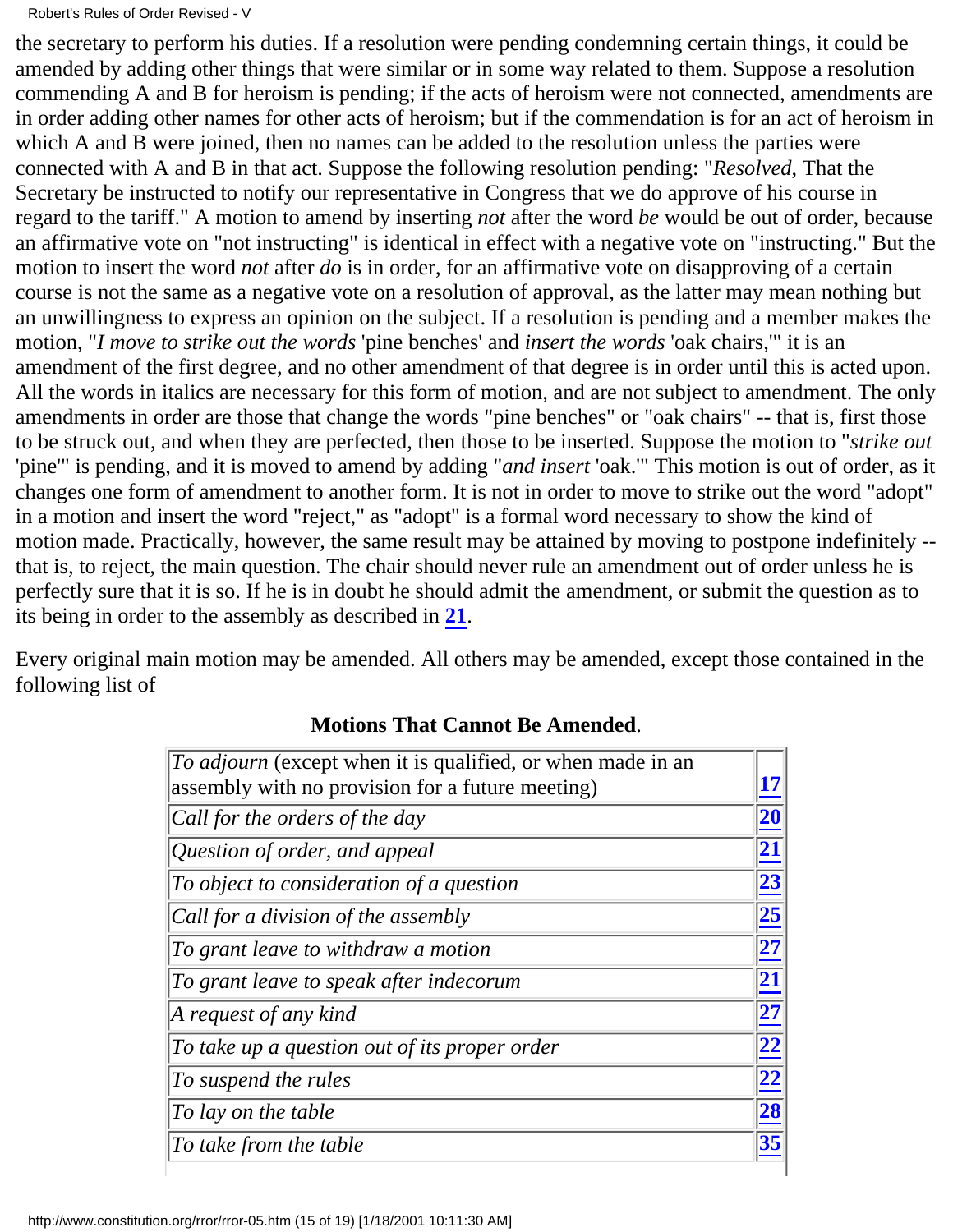| $\ To$ reconsider                 |    |
|-----------------------------------|----|
| $\ $ The previous question        |    |
| $\ To\ postcone\ indefinitely$    |    |
| $\parallel$ To amend an amendment | 33 |
| $\ To fill$ a blank               |    |
| $\parallel$ A nomination          |    |

A motion to adopt a resolution or a by-law may be amended by adding, "and that it be printed and that members be supplied with copies," or, "that they go into effect at the close of this annual meeting," or anything of a similar kind. Under each of the privileged, incidental, and subsidiary motions, it is stated whether or not the motion may be amended, and, when necessary, the way in which it may be amended is explained. An amendment to anything already adopted is not a subsidiary motion. The matter to be amended is not pending and is therefore not affected by anything done with the amendment, provided it is not adopted. Such an amendment is a main motion subject to amendments of the first and second degrees. If the motion is to strike out an entire resolution that has been adopted, it is usually called to *Rescind* and is explained under that head [**[37](#page-84-2)**]. If the motion is to amend a by-law, etc., it will be found under Amendments of Constitutions, By-laws, etc. [**68**]. Minutes are usually amended (corrected) informally, the chair directing the correction to be made when suggested. But if objection is made, a formal vote is necessary for the amendment. The minutes may be corrected whenever the error is noticed regardless of the time which has elapsed; but after their adoption, when too late to reconsider the vote, they require a two-thirds vote for their amendment, unless previous notice of the proposed amendment has been given, when only a majority vote is required for its adoption, the same as with the motion to rescind [**[37](#page-84-2)**]. This is necessary for the protection of the records, which otherwise would be subject to the risk of being tampered with by temporary majorities. The numbers prefixed to paragraphs, articles, etc., are only marginal indications and should be corrected by the secretary, if necessary, without any motion to amend. For amending a long paper, such as a series of resolutions, or a set of by-laws, which should be considered and amended by paragraph, see **[24](#page-27-0)**.

<span id="page-104-0"></span>*Filling Blanks*. [4](#page-106-2) Propositions for filling blanks are treated somewhat differently from other amendments, in that any number of members may propose, without a second, different names or numbers for filling the blanks, no one proposing more than one name or number for each place, unless by general consent. These are treated not as amendments, one of another, but as independent propositions to be voted on successively. If the blank is to be filled with a name, the chair repeats the names as they are proposed so all may hear them, and finally takes a vote on each name, beginning with the first proposed, until one receives a majority vote. If the blank is to be filled with several names and no more names are suggested than required, the names may be inserted without a vote. If more names than required are suggested, a vote is taken on each, beginning with the first, until enough to fill the blank have received a majority vote. If the number of names is not specified, a vote is taken on each name suggested, and all that receive a majority vote are inserted.

If the blank is to be filled with a number or a date, then the largest sum, or the longest time, or the most distant date, is put first, unless it is evident to the chair that the reverse order is necessary to enable the first vote to be taken on the proposition that is least likely to be adopted. Suppose a committee is being instructed to purchase a building for a blank amount: the voting on filling the blank should begin with the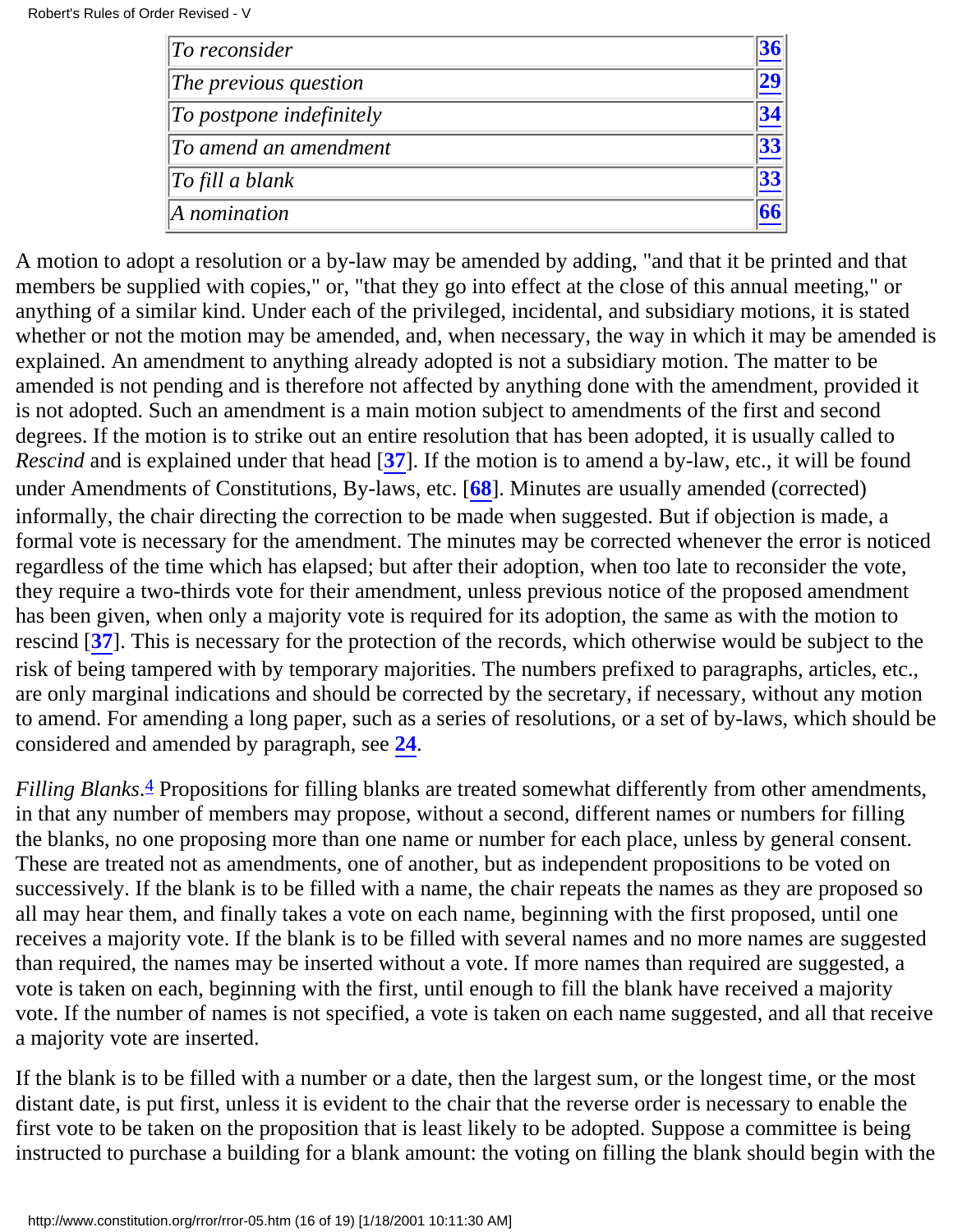largest sum proposed; if that is lost, all who voted for it, and some others, would favor the next largest sum, so that the vote would be greater, and so on down to the largest sum that is favored by a majority. If the voting began with the smallest sum, every one would be willing to pay that amount, and it might be adopted and thus cut off voting on the other propositions, whereas a majority would prefer authorizing the committee to spend a larger amount. On the other hand, suppose the committee was being authorized to sell a building for a blank amount: here it is evident that there would be more in favor of the large sum than of the small one. So to get at the wish of the assembly the voting should begin with the smallest sum proposed; all who are willing to sell for that amount, and some additional ones, will be willing to sell for the next larger sum; and so the smallest sum for which the majority is willing to sell will be gradually reached.

It is sometimes convenient to create a blank, as in the following example: A resolution is pending requesting the proper authorities to prohibit the erection of wooden buildings north of A street, and an amendment to strike out A and insert B, and an amendment of the second degree to strike out B and insert C, have been made. The debate developing the fact that several other streets have their advocates, the best course is for the chair to state that, if there is no objection, the motion would be treated as having a blank for the name of the street, and that A, B, and C have been proposed for filling the blank. In this way other names could be suggested and they would be voted on successively beginning with the one that made the prohibited area the largest, and continuing down until one was reached that could get a majority in its favor. If objection is made to leaving a blank for the name, the chair may put the question without waiting for a motion, or any one may move, as an incidental motion, that a blank be created for the name of the street. This motion is undebatable, and cannot be amended, but it may be moved to fill the blank by ballot or in any other way.

The blanks in a resolution should be filled usually before voting on the resolution. But sometimes, when a large majority is opposed to the resolution, the previous question is ordered without waiting for the blanks to be filled, thus stopping debate and further amendment, and bringing the assembly at once to a vote on the resolution. Under such circumstances the resolution would usually be rejected. But should it be adopted, it would be necessary to fill the blanks in the skeleton resolution before any other than privileged business would be in order.

The method adopted in filling blanks has sometimes a great advantage over ordinary amendment. In amending, the last one proposed is the first one voted on, whereas in filling blanks the first one proposed, or nominated, is voted on first, except where, from the nature of the case, another order is preferable, and then that order is adopted as explained above.

*Nominations* are treated like filling blanks; any number may be pending at the same time, not as amendments of each other, but as independent propositions to be voted on in the order in which they were made until one receives a majority vote. [See **[66](#page-74-0)**.]

 $\overline{\phantom{a}}$ 

<span id="page-105-0"></span><sup>1.</sup> A substitute may be reported by a committee while amendments of the first and second degree are pending as shown in **[54\(4\)\(e\)](#page-115-0)**. In Congress it has been found best to allow a substitute and an amendment thereto while two amendments are pending. The House rule as to amendments is as follows: "When a motion or proposition is under consideration a motion to amend and a motion to amend that amendment shall be in order, and it shall also be in order to offer a further amendment by way of substitute, to which one amendment may be offered, but which shall not be voted on until the original matter is perfected; but either may be withdrawn before amendment or decision is had thereon. Amendments to the title of a bill or resolution shall not be in order until after its passage, and shall be decided without debate." H. R. Rule 19.

<span id="page-105-1"></span><sup>2. &</sup>quot;... No motion or proposition on a subject different from that under consideration shall be admitted under color of amendment." H. R. Rule 16, §7.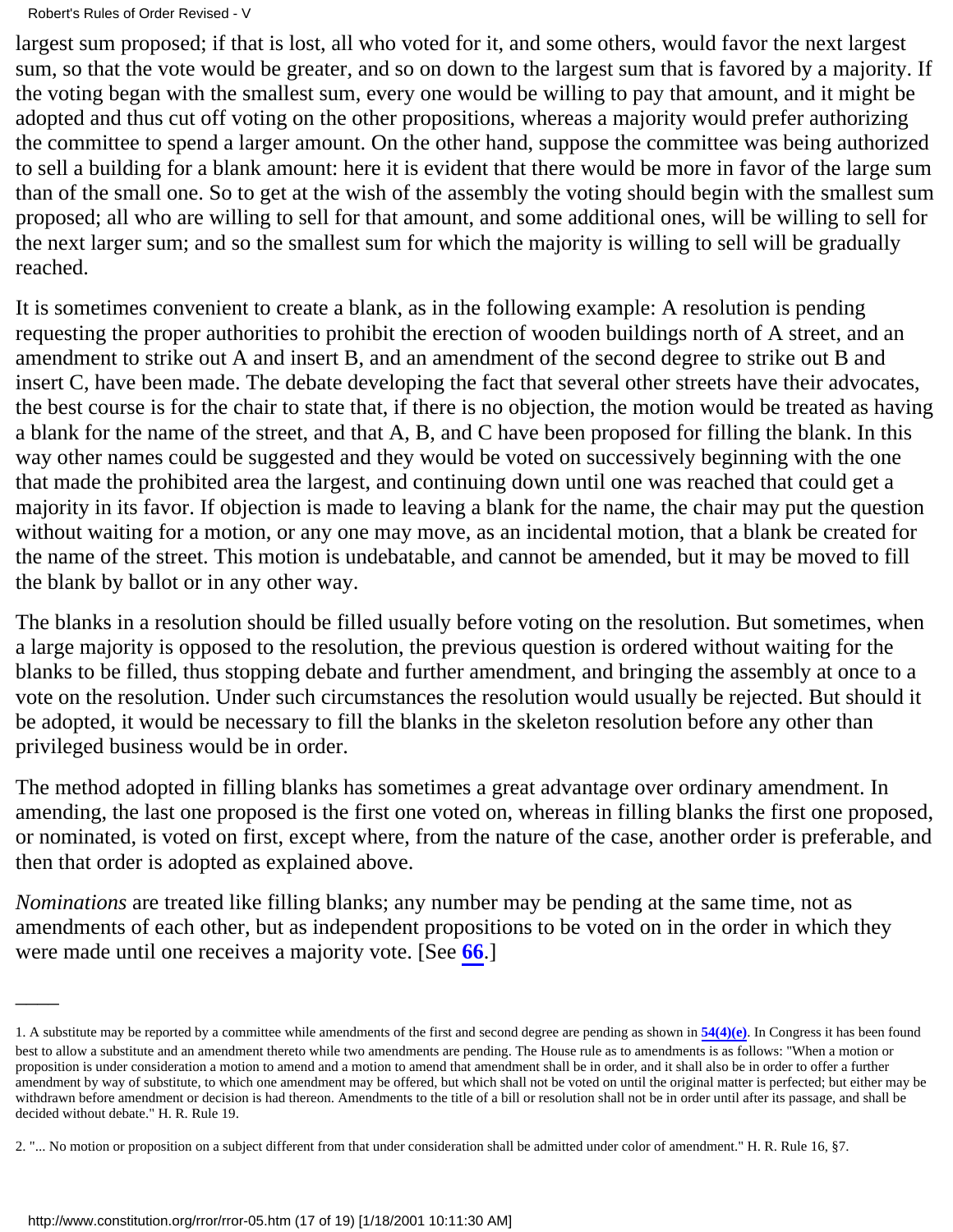<span id="page-106-0"></span>3. "A motion to strike out and insert is indivisible, but a motion to strike out being lost shall neither preclude amendment nor motion to strike out and insert: ... H.R. Rule 16, §7.

<span id="page-106-2"></span>4. While Congress has no rule on filling blanks except the common parliamentary law as laid down in Jefferson's Manual, it rarely makes use of this law, but avails itself of its rule which allows of four amendments pending at the same time, namely, amendments of the first and second degree, and a substitute and amendment to it.

<span id="page-106-1"></span>**34. To Postpone Indefinitely** takes precedence of nothing except the main motion to which it is applied, and yields to all privileged [**14**], incidental [**13**], and other subsidiary [**12**] motions. It cannot be amended or have any other subsidiary motion applied to it except the previous question and motions limiting or extending the limits of debate. It is debatable and opens the main question to debate. It can be applied to nothing but main questions, which include questions of privilege and orders of the day after they are before the assembly for consideration. An affirmative vote on it may be reconsidered, but not a negative vote. If lost it cannot be renewed. It is simply a motion to reject the main question. If a main motion is referred to a committee while to postpone indefinitely is pending, the latter motion is ignored and does not go to the committee.

The *Object* of this motion is not to postpone, but to reject, the main motion without incurring the risk of a direct vote on it, and it is made only by the enemies of the main motion when they are in doubt as to their being in the majority.

The *Effect* of making this motion is to enable members who have exhausted their right of debate on the main question, to speak again, as technically, the question before the assembly is different, while, as far as the subject of discussion is concerned, there is no difference caused by changing the question from adopting to rejecting the measure, because the merits of the main question are open to debate in either case. If adopted, its effect is to suppress the main motion for that session, unless the vote is reconsidered. As this motion does not suppress the debate on the main question, its only useful effect is to give the opponents of the pending measure a chance of killing the main motion without risking its adoption in case of failure. For, if they carry the indefinite postponement, the main question is suppressed for the session; if they fail, they still have a vote on the main question, and, having learned their strength by the vote taken, they can form an opinion of the advisability of continuing the struggle.

[Table of Contents](#page-0-0) [Previous Article](#page-23-1) [Next Article](#page-79-3)

.

.

.

.

.

.

.

.

.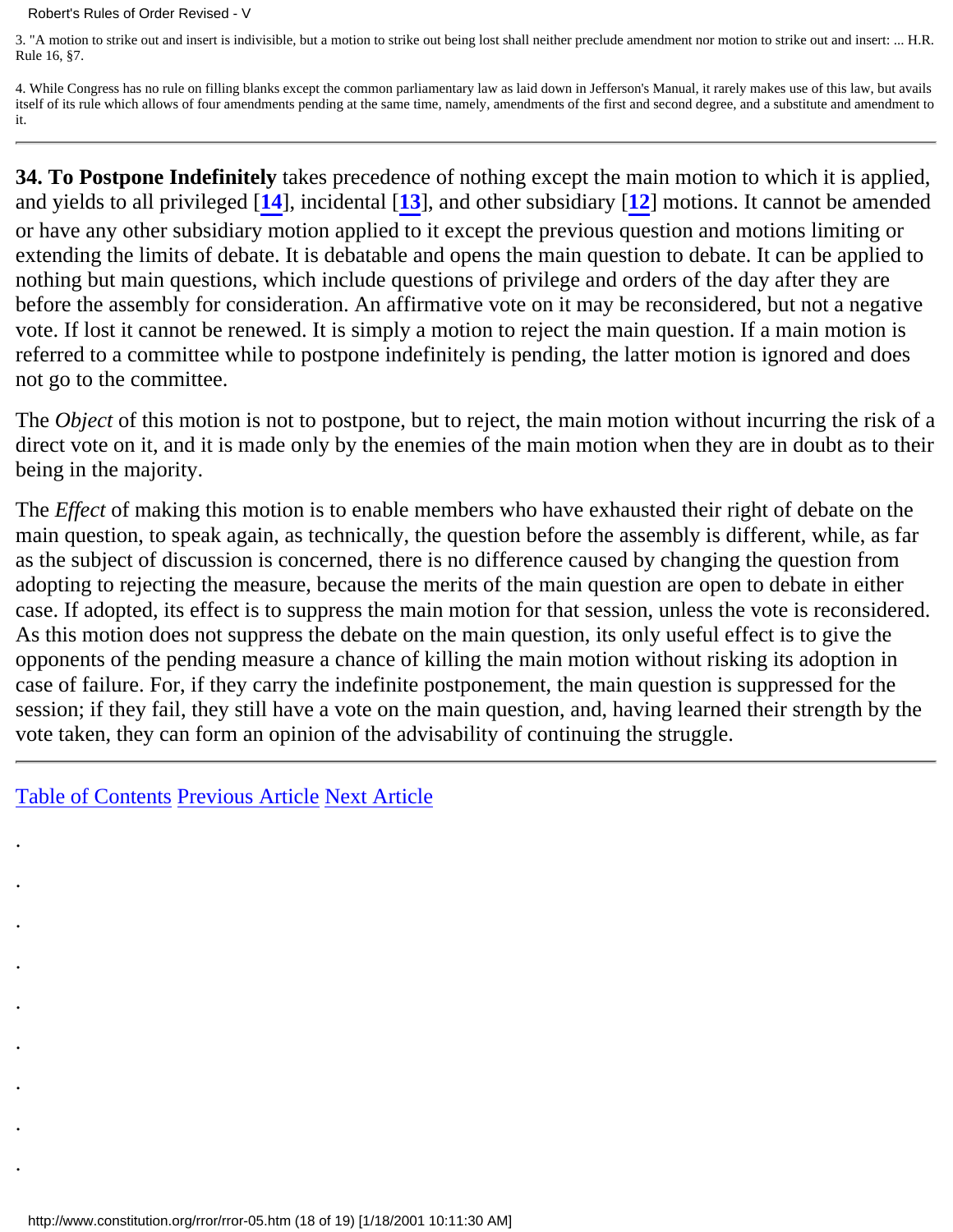.

.

.

.

.

.

.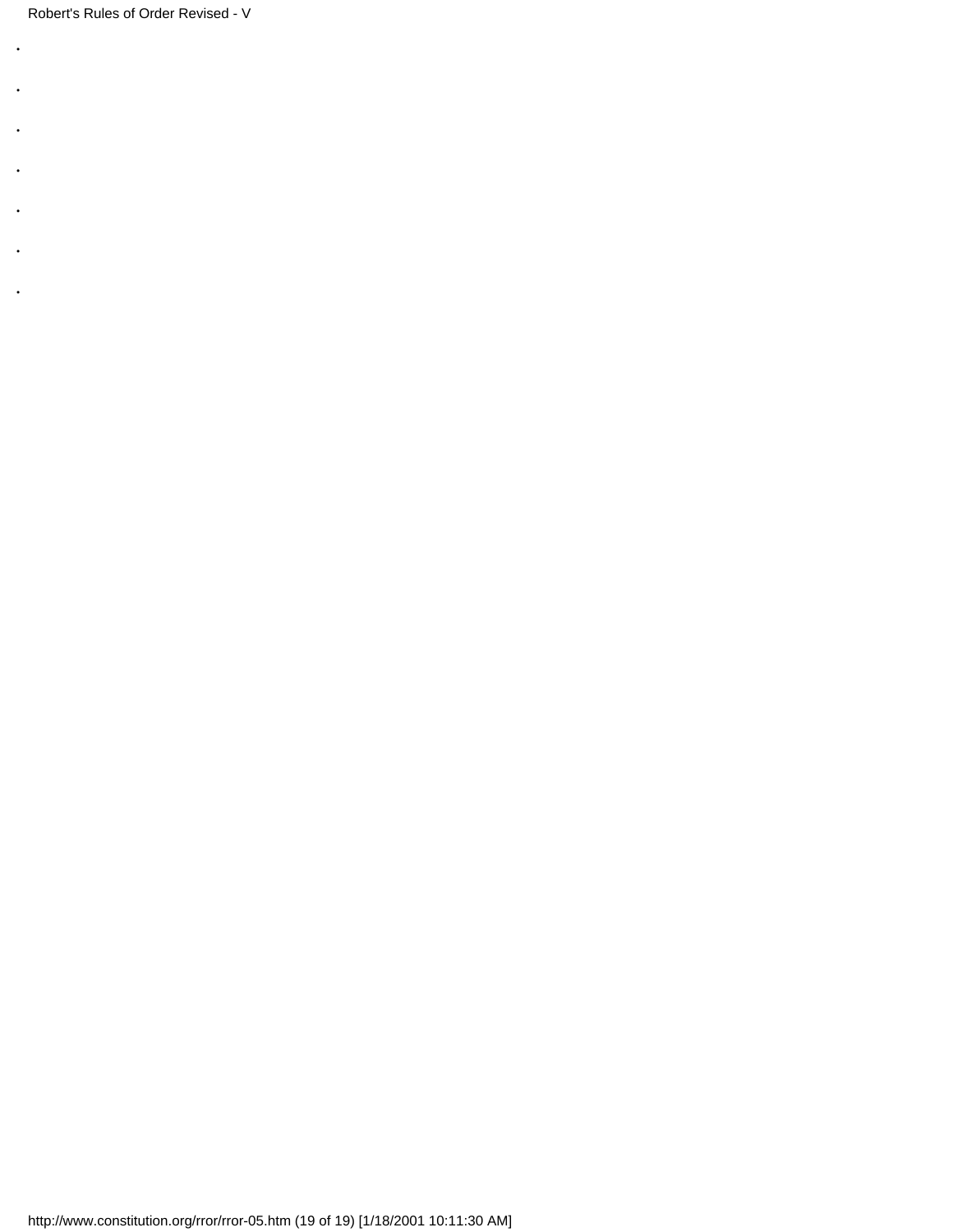# <span id="page-108-2"></span>**Art. IX. Committees and Boards**

- **[49](#page-108-0).** Committees Classified
- **[50](#page-108-1).** Boards of Managers, etc., and Executive Committees
- **[51](#page-109-0).** Ex-Officio Members of Boards and Committees
- **[52](#page-109-1).** Committees, Special and Standing
- **[53](#page-113-0).** Reception of Reports
- **[54](#page-114-0).** Adoption or Acceptance of Reports
- **[55](#page-116-0).** Committee of the Whole
- **[56](#page-117-0).** As if in Committee of the Whole
- **[57](#page-118-0).** Informal Consideration

<span id="page-108-0"></span>**49. Committees Classified**. A Committee is a body of one or more persons appointed or elected by an assembly or society to consider, or investigate, or take action in regard to, certain matters or subjects, or to do all of these things. Committees may be divided into two distinct classes:

(1) Boards of Managers or Directors, Boards of Trustees, Executive Committees, etc.

(2) Ordinary Committees, Special or Standing, and Committee of the Whole and its substitutes.

These different kinds of committees are considered separately in the following five sections.

<span id="page-108-1"></span>**50. Boards of Managers or Directors, Boards of Trustees, Executive Committees, etc.** Committees of this class are essentially small deliberative assemblies, subordinate to the body that appoints them, with their duties and authority, and the number of their regular meetings and their quorums, defined by the parent body, or by its authority. Boards or Committees of this class are usually appointed by organizations that meet only annually or quarterly. With such an organization it is customary and necessary to delegate to a committee, usually known as the Board of Managers or Directors, all its authority, with slight limitations, to be exercised between its meetings. The by-laws of the Board are adopted by the parent body, or the Board may be authorized to adopt its own by-laws. It is usual to authorize the Board to appoint from its membership an Executive Committee of a specified number who shall have all the power of the Board between the meetings of the Board, just as the Board has all the power of the Society between the meetings of the Society, except that the subordinate body cannot modify any action taken by its superior. The Executive Committee should be small and the members should live near enough each other to be able to have frequent regular meetings, besides special meetings in emergencies. Where the organization is local, such as a society for sustaining an orphan asylum, the Board of Managers usually divides itself into committees having charge of different branches of the work during the intervals between the monthly or quarterly meetings of the Board, when these committees report on the work done. It is seldom that resolutions or other matters are referred to boards or committees of this class for them to report back to the society with recommendations. If papers are referred to them it is usually for their information and action. They are organized as any other deliberative assembly with a chairman and a secretary, whom they elect if they are not appointed by the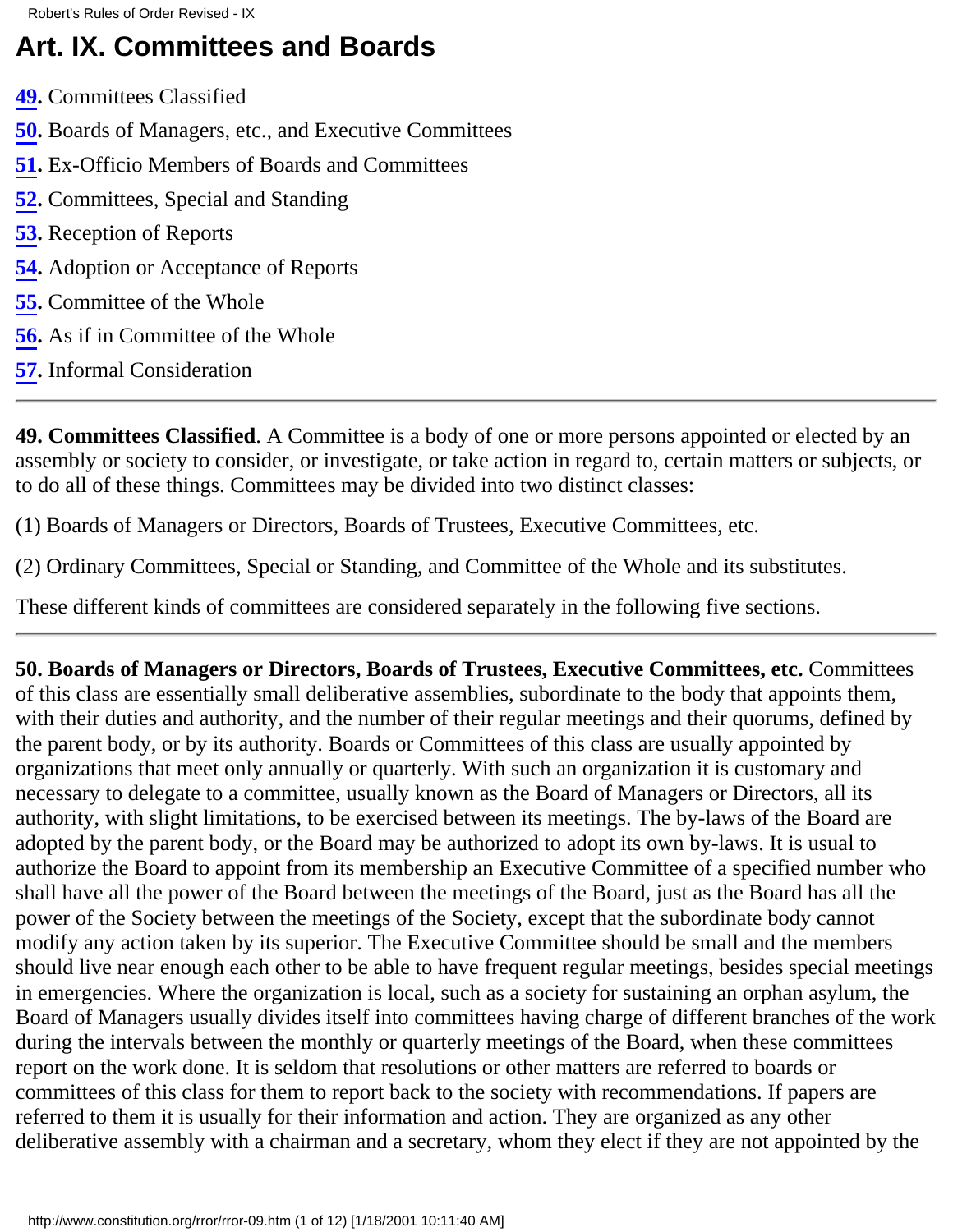society. Frequently the by-laws of the society make its president and its corresponding, or executive secretary, ex-officio, [**[51](#page-109-0)**] president and secretary of the Board of Managers.

In large boards business is transacted the same as in the society meetings; but in small boards the same formality is not necessary or usual, the informality observed by committees being generally allowed. In a board meeting where there are not more than about a dozen present, for instance, it is not necessary to rise in order to make a motion, nor to wait for recognition by the chair before speaking or making a motion, nor for a motion to have a second; nor is there any limit to the number of speeches, nor does the chairman leave the chair when making a motion or discussing a question. The formalities necessary in order to transact business in a large assembly would hinder business in so small a body.

Boards are often constituted so that the term of office of, say, one-third of its members expires each year. After each annual meeting in such case, the board elects new officers and committees, the same as if the entire board had been re-elected. All unfinished business falls to the ground when the new board is elected.

It is customary for the by-laws to require an annual report from the Board of Managers, which usually gives a brief account of its doings for the year with recommendations for the future. After discussion, and amendment if necessary, the report is usually adopted by the society and published in its annual proceedings as the report of the board. In such a case, care should be taken in publishing it to inclose in brackets all that has been struck out, and to put in italics whatever has been inserted, and to insert a note to that effect at the beginning of the report, so that exactly what the board recommended can readily be seen. The minutes should read thus: "The Board of Managers submitted its report which after discussion and amendment was adopted as follows, the words in brackets having been struck out and those underscored (in italics) having been inserted before the report was adopted." The society cannot alter the report of the board. It may decline to indorse it, or even to allow it to be printed, but it cannot make it appear that the board stated anything different from what it has reported. By the above plan is shown exactly what the board reported and what the society adopted, or endorsed.

<span id="page-109-0"></span>**51. Ex-Officio Members of Boards and Committees**. Frequently boards and committees contain some members who are members by virtue of their office, and, therefore, are termed ex-officio members. When such a member ceases to hold the office his membership of the board terminates automatically. If the ex-officio member is under the control of the society, there is no distinction between him and the other members except where the president is ex-officio member of all committees, in which case it is evidently the intention to permit, not to require, him to act as a member of the various committees, and therefore in counting a quorum he should not be counted as a member. The president is not a member of any committee except by virtue of a special rule, unless he is so appointed by the assembly. If the ex-officio member is not under the authority of the society, he has all the privileges, including the right to vote, but none of the obligations of membership; as when the governor of a state is, ex-officio, a manager or a trustee of a private academy.

<span id="page-109-1"></span>**52. Committees, Special and Standing**. It is usual in deliberative assemblies, to have all preliminary work in the preparation of matter for their action done by means of committees. The committee may be either a "standing committee," appointed for a definite time, as a session or a year; or a "special [or select] committee," appointed for a special purpose; or a "committee of the whole" consisting of the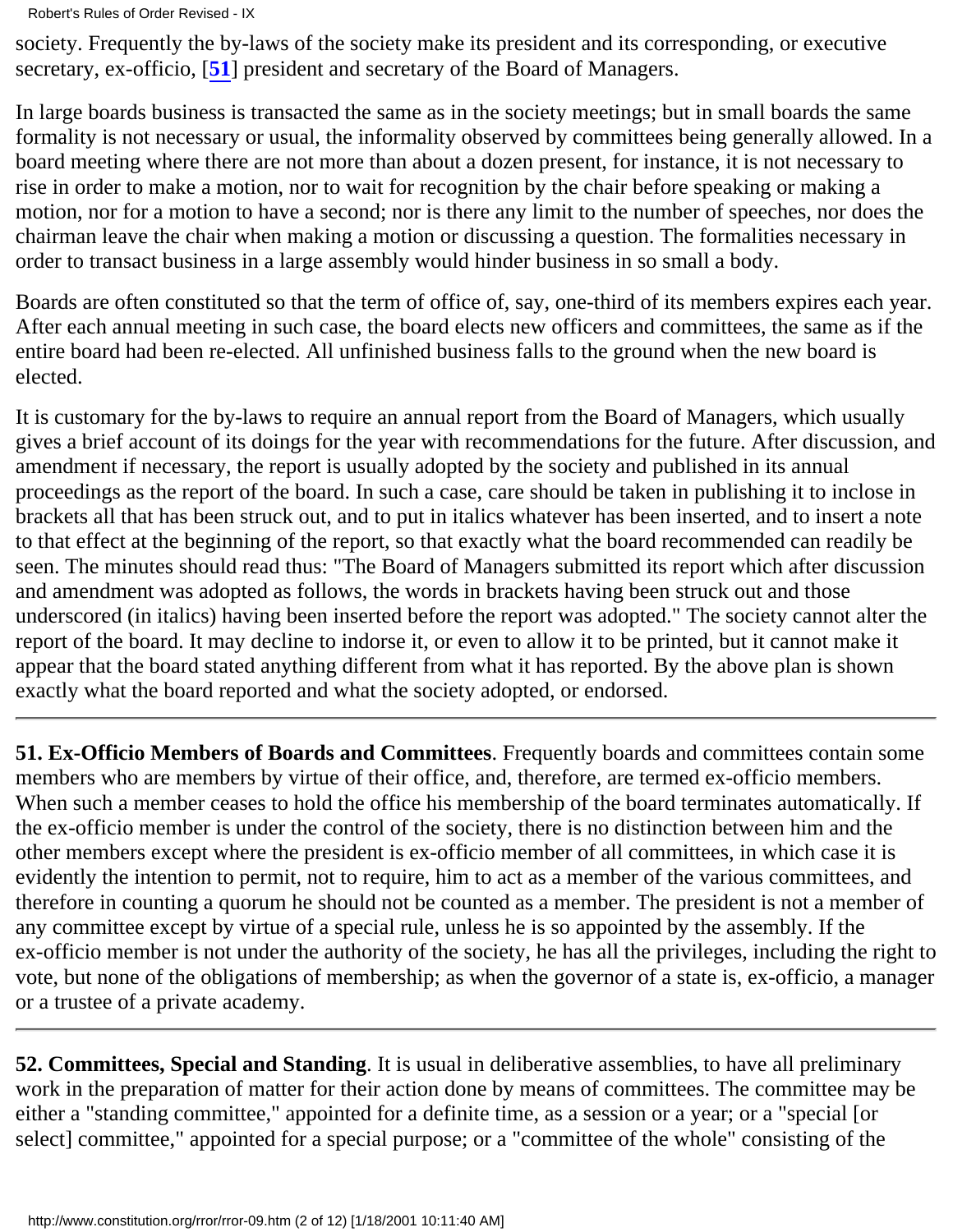entire assembly. [For method of appointing committees of the whole, see **[55](#page-116-0)**; other committees, see Commit, **[32](#page-96-0)**.] Committees of the whole are not used much except in legislative bodies, and when the word committees is used in this Manual, unless specified to the contrary, standing or special committees are meant. Unless the assembly has appointed a chairman, either directly or through its presiding officer, the first named on a committee, and in his absence the next named member, becomes chairman, and so on and should act as such unless the committee by a majority of its number elects a chairman, which it has the right to do if the assembly has not appointed one, and which a standing committee usually does. The clerk should furnish him, or, in his absence, some other member of the committee, with notice of the appointment of the committee, the names of the members, the papers or matter referred to it, and such instructions as the assembly has decided upon. Upon the committee's request, all papers and books necessary for the proper performance of its duties should be turned over to it by the proper officers.

It is the duty of the chairman to call the committee together, but, if he is absent, or neglects or declines to call a meeting of the committee? it is the duty of the committee to meet on the call of any two of its members. In small special committees the chairman usually acts as secretary, but in large ones and in all standing committees, it is customary to elect a secretary, who keeps a brief memorandum of what is done, for the use of the committee. Members of the society have a right to appear at the committee meetings and present their views on the subject before it at such reasonable times as, upon request, the committee may appoint. But during the deliberations of the committee no one has a right to be present, except members of the committee.

The rules of the assembly, as far as possible, apply to the committee, but motions to close or limit debate are not allowed, and there is no limit to the number of times a member may speak, and unless the committee is very large, it is not necessary for any one to rise and address the chair before making a motion or speaking, nor does the chairman rise to put the question, nor does he leave the chair to speak or make motions, nor are motions seconded. These formalities are unnecessary because the committee is so small, but, unless agreed to by general consent, all questions must be put to vote. Instead of the chairman's abstaining from speaking on questions, he is, usually, the most active participant in the discussions and work of the committee. In order that the assembly may have the benefit of the matured judgment of the committee, a reconsideration of a vote must be allowed regardless of the time and of previous reconsideration, and it may be moved by any one who did not vote with the minority, even if he was absent when the previous vote was taken; but it shall require a two-thirds vote for its adoption unless every member who voted with the majority is either present or received ample notice of the meeting and that the reconsideration was to be moved. This prevents taking advantage of the absence of members to reverse action, and enables members who were absent to bring up the question of reconsideration.

The committee constitute a miniature assembly, being able to act only when a quorum (a majority of the members) is present. If a paper is referred to them, they must not write on it, but should write their amendments on a separate sheet. If the amendments are numerous it is better to write out a substitute and submit it. If a resolution is referred to a committee while a motion to postpone indefinitely is pending, only the resolution is referred to the committee, the motion to postpone indefinitely being ignored. If amendments are pending they go to the committee, who may recommend their adoption or rejection, or make no recommendation in regard to them. If the committee originate the paper, all amendments must be incorporated in it. When they originate it, usually one member has previously prepared a draft, which is read entirely through, and then read by paragraphs, the chairman pausing after each paragraph, and asking: "Are there any amendments proposed to this paragraph?" No vote is taken on the adoption of the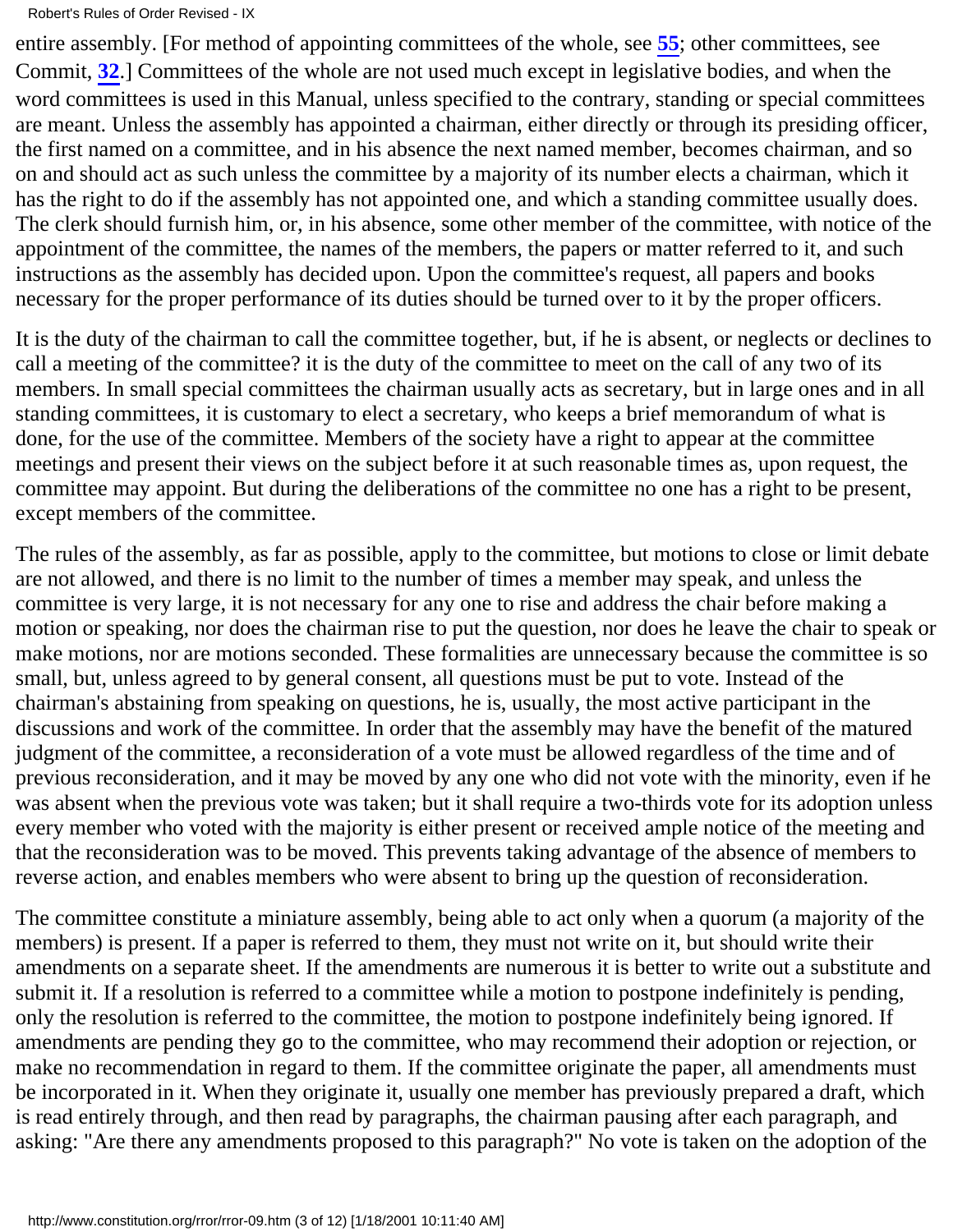separate paragraphs; but, after the whole paper has been read in this way, it is open to amendment generally, by striking out any paragraph, or by substituting or inserting new ones, or by substituting an entirely new paper for it. If there is a preamble it is considered last. When the entire paper has been amended to suit the committee, they should adopt it as their report, and direct the chairman or some other member to report it to the assembly. When committees are appointed to investigate, or to report upon, certain matters, the report should close with, or be accompanied by, formal resolutions covering all recommendations, so that when their report is made no motion is necessary except to adopt the resolutions.

If the report is written in this form, "Your committee are of the opinion that Mr. A's bill should be paid," there might be some doubt as to the effect of the adoption of the recommendation or the report. The report should close with a recommendation that the following order be adopted: "Ordered, That the treasurer pay Mr. A's bill for \$10.15." If a report recommends that charges be preferred against Mr. B, it should close with recommending the adoption of resolutions, which should be written out, providing for holding an adjourned meeting, and for citing the member to appear at the adjourned meeting for trial on charges that must be specified. These should be prepared by the committee and submitted as a part of their report. The committee should never leave to others the responsibility of preparing resolutions to carry out their recommendations. They should consider this as one of their most important duties.

When the report has been adopted by the committee a clear copy is made, usually commencing in a style similar to this: "The committee to whom was referred (state the matter referred), beg leave to submit the following report ;" or, "Your committee appointed to (specify the object), respectfully report," etc. If the report is of much importance it should be signed by all the members concurring in the report; but when it is of little importance, or merely recommends amendments, etc., it may be signed by the chairman alone, his signature being followed by the word "Chairman." He should not, however, place "Chairman" after his signature except when he signs the report alone and by the authority of the committee. The report must always be in the third person though written and signed by only one. The signature may be preceded by the words, "Respectfully submitted," but it is not necessary. Usually the report is not dated or addressed, and sometimes it consists merely of a resolution, or a set of resolutions. In the latter case the chairman states he is instructed by the committee to submit and to move the adoption of the resolutions. The report of the majority is the report of the committee and should never be referred to as the majority report.

If the minority submit a report, (or more properly, their "views,") it may commence thus: "The undersigned, a minority of the committee appointed, etc., not agreeing with the majority, desire to express their views in the case." After the committee's report has been read and the motion to adopt has been made and the question stated, it is usual to allow the minority to present their views, but if any one objects to its reception the chair should put the question to vote on its being received. It requires a majority vote to receive it, the question being undebatable. When the minority report is read it is for information, and it cannot be acted upon except by a motion to substitute it for the report of the committee. Whether the views of the minority are read or not, any one can move to substitute the resolutions they recommend for those recommended by the committee. Where the minority cannot agree, each member may submit his views separately. In some cases a member agrees to the report with a single exception, in which case instead of submitting his views separately, after all have signed who agree to the report he may write that he agrees to the report except the part which he specifies, and then sign the statement.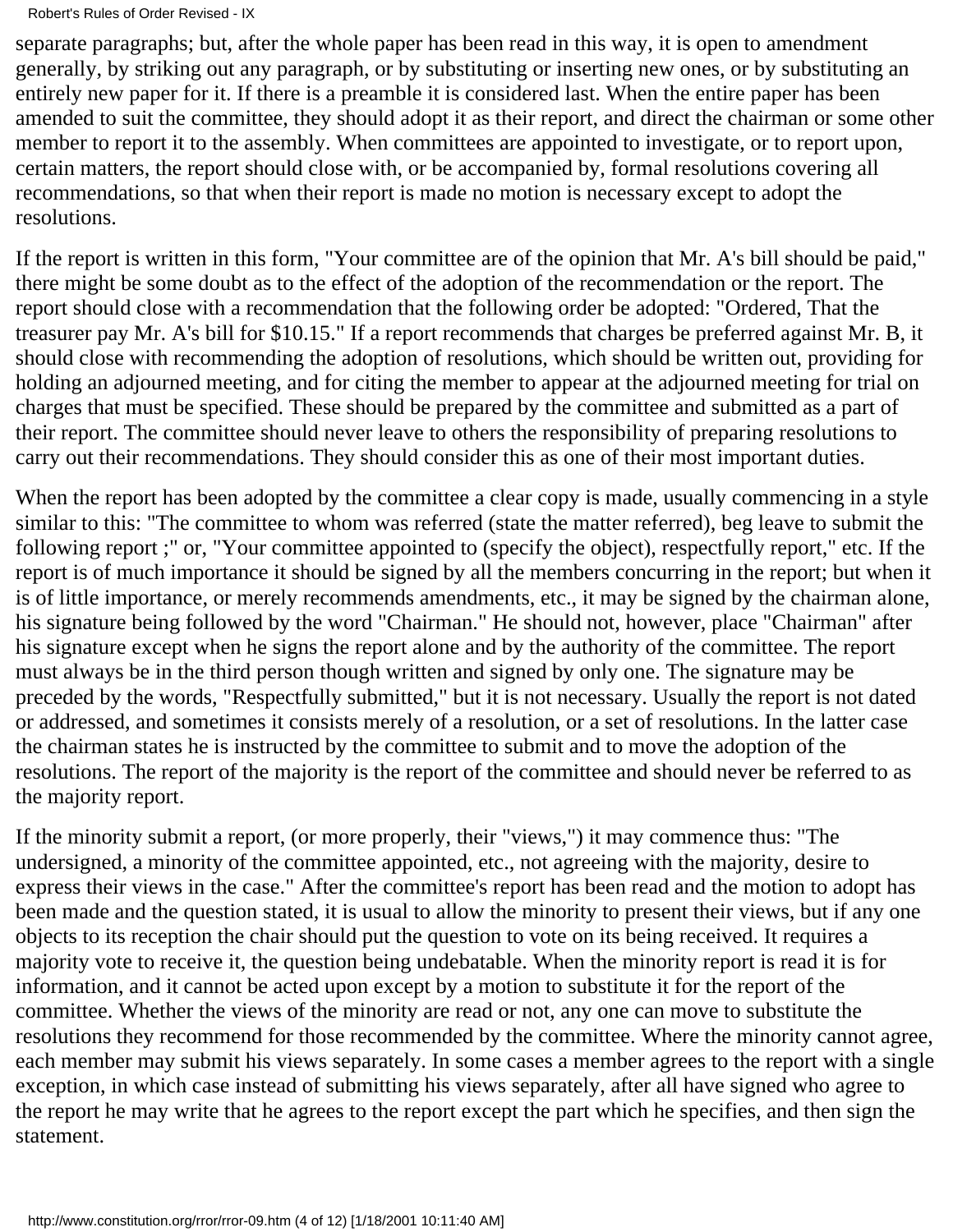The committee's report<sup>1</sup> can contain only that which has been agreed to by a majority vote at a meeting of which every member has been notified, or at an adjourned meeting thereof (a quorum, a majority of the members, being present), except where it is impracticable to have a meeting of the committee, when it may contain what is agreed to by every member. If a committee is appointed from different sections of the country with the expectation that its work will be done by correspondence, its report can contain only what is agreed to by a majority of the members.

A committee, except a committee of the whole, can appoint a sub-committee which, however, reports to the committee, and never to the assembly. This sub-committee must consist of members of the committee, except in cases where the committee is appointed to take action that requires the assistance of others, as to make arrangements for holding a bazaar. In such a case it is best to appoint the committee with power to appoint such subcommittees as are required; or, as is frequently done, to appoint the committee "with power," which means with power to take all the steps necessary to carry out its instructions. A committee has no power to punish its members for disorderly conduct, its recourse being to report the facts to the assembly. No allusion can be made in the assembly to what has occurred during the deliberations of the committee, unless it is by a report of the committee or by general consent. When a special committee is through with the business assigned it, a motion is made for the committee to "rise" (which is equivalent to the motion to adjourn without day), and that the chairman (or some member who is more familiar with the subject) make its report to the assembly. A special committee ceases to exist as soon as the assembly receives its report. When a committee adjourns without appointing a time for the next meeting, it is considered as having adjourned at the call of the chair, so that all the meetings of a special committee constitute one session. A meeting of a special committee may be called at any time by the chairman or by any two of its members, every member being notified. When a committee adjourns to meet at another time, it is not necessary (though usually advisable) that absent members should be notified of the adjourned meeting.

A standing committee is either wholly, or partially, elected at each annual meeting in ordinary societies, and immediately thereafter it reorganizes by electing a chairman (unless he has been appointed by the assembly) and a secretary. Therefore, a standing committee must report at the annual meeting, or before, on everything referred to it during the year. The motion to rise is never used in standing committees or boards, nor is it used in other committees except when the committee is ready to report so that it will never meet again. A special committee is appointed for a specific purpose, and until the duty assigned it by the society is accomplished it continues to exist, unless sooner discharged, which requires a two-thirds vote if done without notice being given. The fact that an annual meeting has intervened does not discharge a special committee appointed by a society. But in an elected or appointed body, as a convention, special committees that have not reported cease to exist when the new officers assume their duties at the next annual meeting. When discharged, the chairman of the committee returns to the secretary all documents received from him.

While in small assemblies, especially in those where but little business is done, there is not much need of committees, in large assemblies, or in those doing a great deal of business, committees are of the utmost importance. When a committee is properly selected, in nine cases out of ten its action decides that of the assembly. A committee for *action* should be small, and consist only of those heartily in favor of the proposed action. If one not in sympathy with it is appointed. he should ask to be excused. A committee for deliberation or investigation, on the contrary, should be large, and represent all parties in the assembly, so that its opinion will carry with it as great weight as possible. The usefulness of the committee will be greatly impaired if any important faction of the assembly is unrepresented on the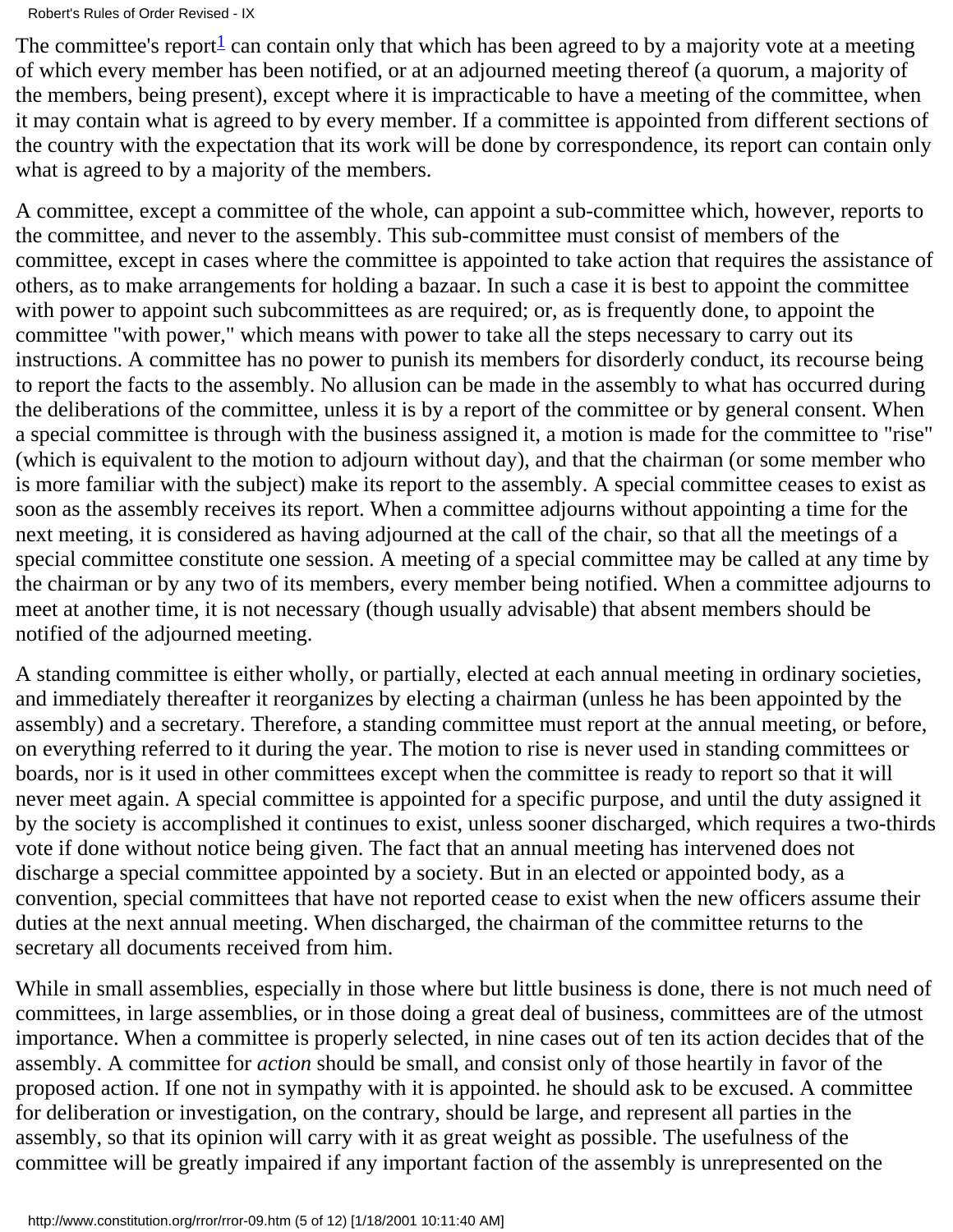$\overline{\phantom{a}}$ 

committee. The appointment of a committee is fully explained in **[32](#page-96-0)**.

<span id="page-113-1"></span>1. In Congress nothing can be "the report of the committee but what has been agreed to ln committee actually assembled," so that a report signed by a majority of a committee acting separately was ruled out. In some societies, however, it is often impracticable to have regular committee meetings with a majority present.

<span id="page-113-0"></span>**53. Reception of reports**. When there is a place in the order of business provided for reports of committees, they are not made until they are called for by the chair. Upon the arrival of the time for these reports, the chair calls for the reports of such officers and standing committees as are required to make reports, in the order in which they are arranged in the rules; after which he calls for the reports of the special committees in the order of their appointment. When called upon, the reporting member (who is the chairman of the committee unless another member is appointed to make the report) rises and addresses the chair, and, when recognized, reads the report and hands it to the presiding officer, or the secretary, and, when necessary, moves its adoption or acceptance as explained in the next section. If the committee reports back a paper with amendments, the amendments are read with sufficient of the related parts to make them understood. If it is desired to have a report made earlier than the rules allow, it can be done, by a two-thirds vote, by suspending the rules [**[22](#page-24-0)**] and receiving the report at once.

If the order of business makes no provision for the report of the committee, the reporting member, when ready to report, obtains the floor when no business is pending, and informs the assembly that the committee to which was referred such a subject or paper has agreed upon a report which he is now prepared to submit. If the chair thinks the assembly wishes to hear the report he directs him to proceed, whereupon he reads the report and hands it to the chairman and makes the proper motion for its disposal. If before it is read any one objects to its reception, or if the chair is in doubt as to whether it should be received now, he puts to the assembly the question, "Shall the report be received now?" It requires a majority vote to receive it, and the question is undebatable. If the vote is in the negative, a time for the reception of the report should be appointed either by a vote or by general consent. Usually no motions are made or votes taken in regard to receiving reports, these matters being all settled informally by general consent.

If the report is a final one, when the assembly has received the report the committee has completed its work, and, without any motion, it is automatically discharged from further consideration of the subject, and, if it is a special committee, it ceases to exist. If the report is only a partial one the committee is not discharged unless the assembly so votes. If the subject is recommitted the committee is revived (unless the reference is to another committee), and all parts of the report that have not been adopted by the assembly are ignored by the committee as if the report had never been made. If any member or members wish to submit the views of the minority it is customary to receive such a report immediately after receiving the report of the committee. In such case the reporting member should notify the assembly that the views of the minority will be submitted in a separate paper. As soon as the chair has stated the question on the report, he should call for the views of the minority, which are then read for information. They cannot be acted upon unless it is moved to substitute them for the committee's report, or rather to substitute the recommendations of the minority for those of the committee.

A very common error is, after a report has been read, to move that it be received, whereas the fact that it has been read shows that it has been already received by the assembly. Another mistake, less common, but dangerous, is to vote that the report be accepted, which is equivalent to adopting it [see next section],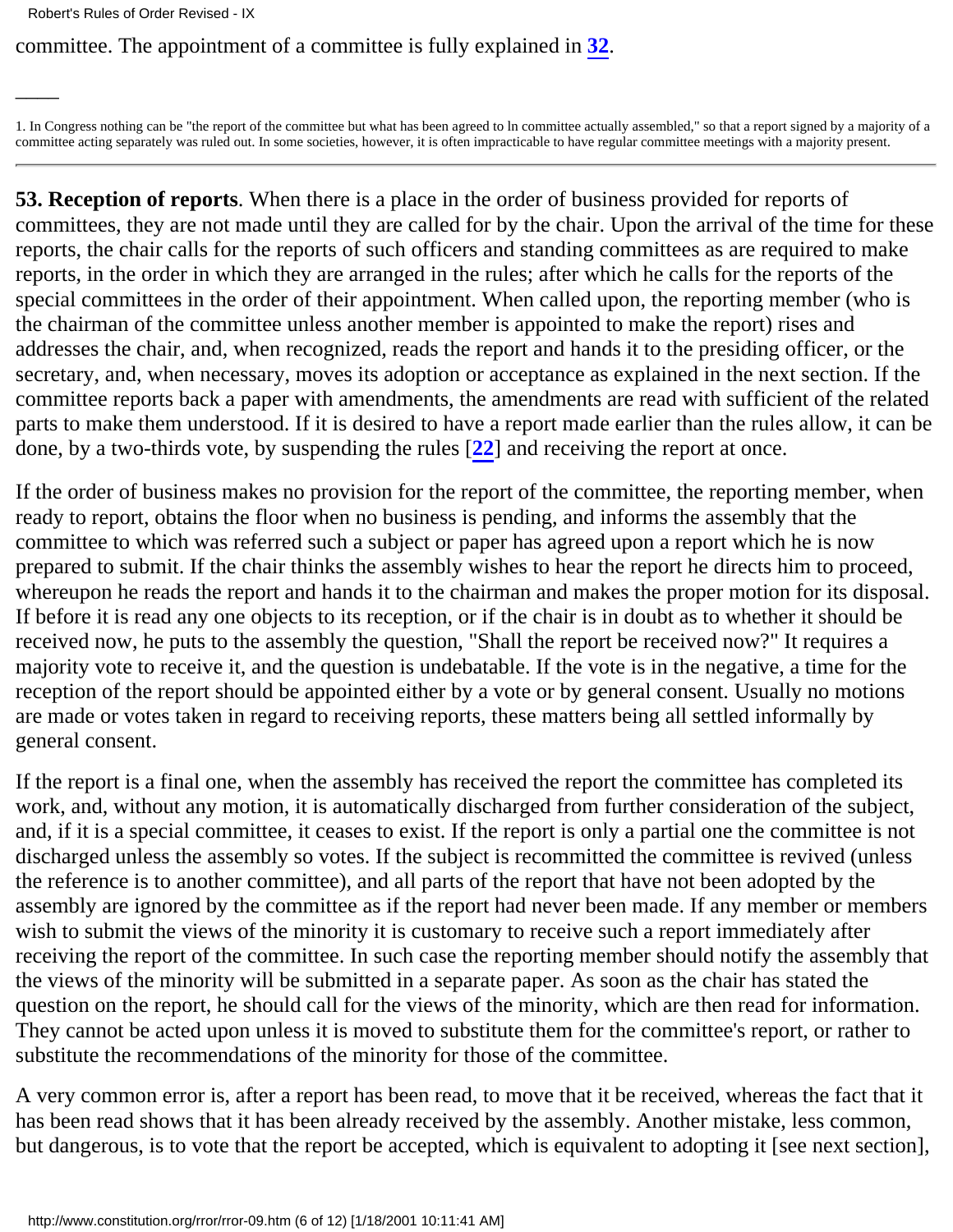when the intention is only to have the report up for consideration and afterwards to vote on its adoption.

<span id="page-114-0"></span>**54. Adoption or Acceptance of Reports**. When the report of a committee has been received, that is, has been presented to the assembly and either read or handed to the chair or the secretary, the next business in order is the disposal of the report, the proper disposition depending upon its nature.

(1) If the report contains only a statement of fact or opinion for the information of the assembly, the reporting member makes no motion for its disposal, as there is no necessity for action on the report. But if any action is taken, the proper motion, which should be made by some one else, is to "accept the report," which has the effect of endorsing the statement and making the assembly assume responsibility for it.

If it is a financial report, as in case of a board of trustees or a treasurer, it should be referred to an auditing committee, as the vote to accept the report does not endorse the accuracy of the figures, for the assembly can only be sure of that by having the report audited. Whenever such a financial report is made, the chair, without any motion, should say it is referred to the auditing committee or auditors, if there are any. If there are none, then the proper motion is to refer it to an auditing committee to be appointed by the chair. When the auditing committee reports, this report should be accepted, or adopted, which carries with it the endorsement of the financial report.

(2) If the report contains recommendations not in the form of motions, they should all be placed at the end of the report, even if they have been given separately before, and the proper motion is to adopt the recommendations.

(3) If the report concludes with a resolution or a series of resolutions, the proper course is for the reporting member to move that the resolution or resolutions be adopted or agreed to. This method should be adopted whenever practicable.

(4) If a committee reports back a resolution which was referred to it, the motion to postpone indefinitely, if it was pending, is ignored; if an amendment was pending it should be reported on. The form of the question to be stated by the chair depends upon the recommendation of the committee as follows: (*a*) If the committee recommends its adoption, or makes no recommendation (where it can come to no agreement), the question should be stated on the amendment if there was one pending, and then on the resolution. These motions were pending when the question was referred to the committee, and therefore should not be made again. (*b*) If the recommendation is that the resolution be not adopted, the question on the resolution, when it is put, should be stated thus: "The question is on the adoption of the resolution, the recommendation of the committee to the contrary notwithstanding." A similar course is pursued if the committee recommends that an amendment be not adopted. (*c*) If the committee recommends that the resolution be postponed indefinitely, or postponed to a certain time, the question should be on the postponement, and, if that is lost, then on the resolution.

(*d*) If the committee reports back a resolution or paper with amendments, the reporting member reads only the amendments with sufficient of the context to make them understood and then moves their adoption. The chairman, after stating the question on the adoption of the amendments, called for the reading of the first amendment, after which it is open for debate and amendment. A vote is then taken on adopting this amendment, and the next is read, and so on till the amendments are adopted or rejected, admitting amendments to the committee's amendments, but no others. When through with the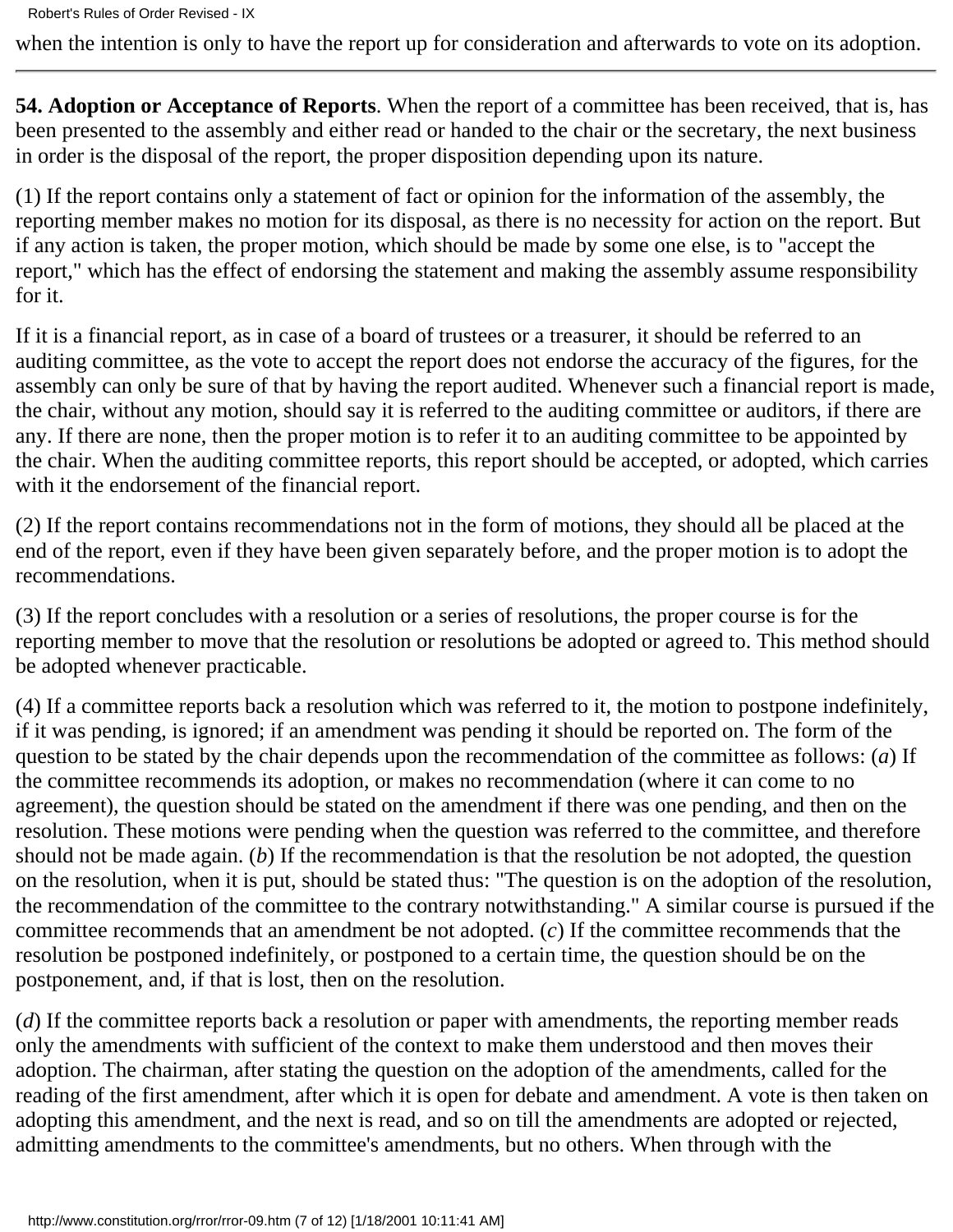committee's amendments, the chairman pauses for any other amendments to be proposed by the assembly; and when these are voted on he puts the question on agreeing to, or adopting, the paper as amended, unless, in a case like revising the by-laws, they have been already adopted. By suspending the rules [**[22](#page-24-0)**], or by general consent, a report can be at once adopted without following any of the above routine.

If the amendments do not call for debate or amendment, as when reported from the committee of the whole, where they have been already discussed, the chair puts a single question on all the committee's amendments except those for which a member asks a separate vote, thus "As many as are in favor of adopting the amendments recommended by the committee, except those for which a separate vote has been asked, say *aye*; those opposed say *no*." He then takes up the remaining amendments separately in their order.

(*e*) If the committee reports back a resolution with a substitute which it recommends for adoption, the chair states the question on the substitute, if there were no amendments pending when the resolution was committed. If, however, amendments were pending when the resolution was committed, the chair first states the questions on those pending amendments, and when they are disposed of he states the question on the substitute. In either case the substitute is treated like any other substitute motion, the resolution being first perfected by amendments and then the substitute resolution. After both have been thus perfected the question is put on the substitution, and finally on the resolution. If the substitute is lost the resolution is open to amendments proposed by members. (*f*) If the report is of a nomination committee no vote should be taken, any more than if a member had made the nominations. (*g*) If the report is from the membership committee, the chair at once states the question on the reception as members of the candidates recommended by the committee.

A partial report of a committee is treated the same as the final report. If it reports progress only, without recommendations or conclusions, it is treated as any other report for information, and no action need be taken. But, if the partial report recommends action, then the question is to be put on adopting the report, or its recommendations, or the resolutions, the same as if it were the final report.

While it is customary in ordinary societies to make and second a motion to accept or adopt a committee's report, yet if the motion is not made and the chair deems it best to have a vote taken on the question, he may state the appropriate question without waiting for a motion, accepting the submission of the report by a committee as equivalent to moving the adoption of the appropriate motion for disposing of it, just as is the case when one offers a resolution. To wait to see if two members are in favor of a proposition which at least two have signed, or authorized the chairman, or reporting member, to sign, would appear useless. In ordinary societies the chairman of the assembly usually knows better than the reporting member how the business should be managed, especially if a resolution is reported with many amendments. However, unless the assembly is accustomed to having its chairman put the proper questions on the report without any formal motion, it is better for the reporting member to move the "adoption" of the resolutions or recommendations, as that is generally understood.

When the chair has stated the question on the adoption of the recommendations or resolutions, or of the report, the matter under consideration is open to debate and amendment, and may have applied to it any of the subsidiary motions, like other main questions. Its consideration cannot be objected to if the matter was referred to the committee. While the report of the committee or its resolutions may be amended by the assembly, these amendments only affect that which the assembly adopts, as the assembly cannot in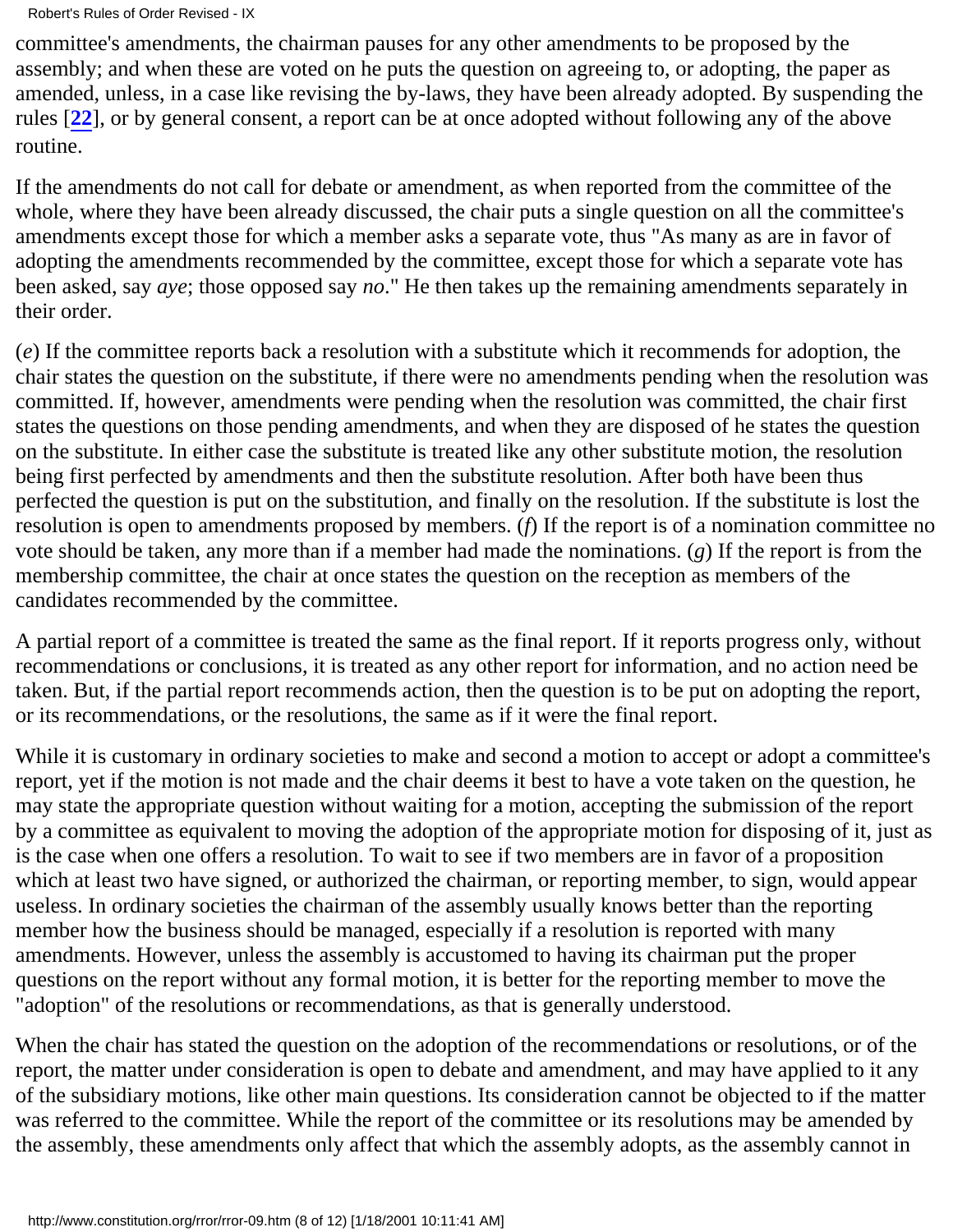any way change the committee's report.

For example: A committee expresses the opinion that Mr. A has no right to commit a certain act, and the assembly strikes out this statement from the report before adopting it. This does not alter the report, but, when the assembly adopts the report, this statement is not adopted. So with a recommendation or a resolution: the assembly may strike out or add one or more recommendations or resolutions before adopting, but that does not alter the committee's report. If the proceedings are published, the committee's report should be printed exactly as it was submitted with the amendments printed below; or, still better, all words struck out should be enclosed in brackets and all words inserted should be printed in italics. and a note to that effect inserted at the beginning.

While the motions to adopt, to accept, etc, are often used indiscriminately, and the adoption of any one of them has the effect of endorsing or adopting the opinions, actions, recommendations, or resolutions submitted by the committee, as the case may be, yet it is better to use them as heretofore stated. If only one term is used, the word "adopt" is preferable, as it is least liable to be misunderstood.

<span id="page-116-0"></span>**55. Committee of the Whole**. When an assembly has to consider a subject which it does not wish to refer to a committee, and yet where the subject matter is not well digested and put into proper form for its definite action, or when, for any other reason, it is desirable for the assembly to consider a subject with all the freedom of an ordinary committee, it is the practice to refer the matter to the "Committee of the Whole." If it is desired to consider the question at once, the motion is made, "That the assembly do now resolve itself into a committee of the whole, to take under consideration," etc., or, "That we go into committee of the whole to consider," etc., specifying the subject. This is really a motion to "commit." [See**[32](#page-96-0)** for its order of precedence, etc.] If adopted, the chairman immediately calls another member to the chair, and takes his place as a member of the committee. The committee is under the rules of the assembly, excepting as stated hereafter in this section.

The only motions in order are to amend and adopt, and that the committee "rise and report," as it cannot adjourn; nor can it order the "yeas and nays." An appeal from the decision of the chair can be made, and it must be voted on directly, as it cannot be laid on the table or postponed, those motions not being allowed in committee of the whole. Each member can speak only once on the appeal. The only way to close or limit debate in committee of the whole is for the assembly, before going into committee of the whole, to vote that the debate in committee shall cease at a certain time, or that after a certain time no debate shall be allowed, excepting on new amendments, and then only one speech in favor of and one against it, of, say, five minutes each; or in some other way to regulate the time for debate.

If no limit is prescribed, any member may speak as often as he can get the floor, and as long each time as is allowed in debate in the assembly, but he cannot speak a second time provided a member wishes the floor who has not spoken on that particular question. Debate having been closed at a particular time by order of the assembly, the committee has not the power, even by unanimous consent, to extend the time. The committee cannot refer the subject to another committee. Like other committees, it cannot alter the text of any resolution referred to it; but if the resolution originated in the committee, then all the amendments are incorporated in it.

When the committee is through with the consideration of the subject referred to it, or if it wishes to adjourn, or to have the assembly limit debate, a motion is made that "the committee rise and report," etc., specifying the result of its proceedings. The motion to "rise" is equivalent to the motion to adjourn in the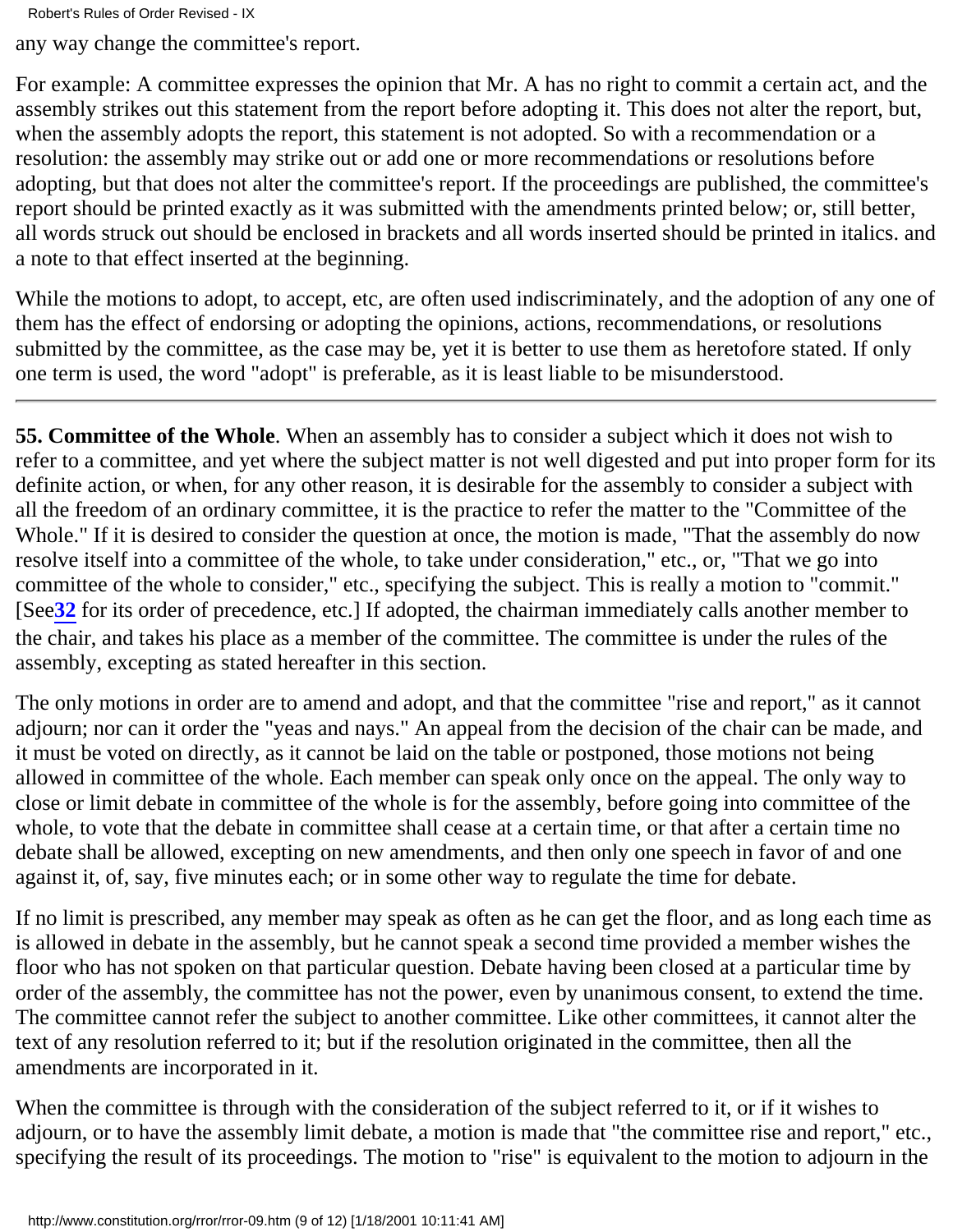assembly, and is always in order (except while voting or when another member has the floor), and is undebatable and cannot be amended. As soon as this motion is adopted the presiding officer takes the chair, and the chairman of the committee, having resumed his place in the assembly, rises, addresses the chair, and says: "The Committee of the Whole has had under consideration (here he describes the resolution or other matter) and has directed me to report the same with (or without, as the case may be) amendments," provided the committee has concluded its business. If the committee has failed to come to a conclusion, strike out of the report all after "and has" and insert "come to no conclusion thereon." If no amendments are reported, the chair at once states the question on the resolution or other matter referred to the committee. If amendments are reported the reporting member reads them, and hands the paper to the chair, who reads, and states and puts the question on the amendments as a whole, unless a member asks for a separate vote on one or more amendments, in which case a single vote is taken on all the other amendments, and then the question is stated separately on each of the amendments for which a separate vote was asked. The amendments may be debated and amended.

The secretary does not record in the minutes the proceedings of the committee, but should keep a memorandum of the proceedings for its use. In large assemblies the secretary vacates his chair, which is occupied by the chairman of the committee, and the assistant secretary acts as secretary of the committee. Should the committee become disorderly, and the chairman be unable to control it, the presiding officer should take the chair and declare the committee dissolved. The quorum of the committee of the whole is the same as that of the assembly [**[64](#page-71-0)**]. If the committee finds itself without a quorum, it can only rise and report the fact to the assembly, which in such case must adjourn.

In large assemblies, such as the U.S. House of Representatives, where a member can speak to any question only once, the committee of the whole seems almost a necessity, as it allows the freest discussion of a subject, while at any time it can rise and thus bring into force the strict rules of the assembly. In small assemblies it is usually more convenient to substitute for it either the "Quasi (as if in) Committee of the Whole," as used in the U.S. Senate, or "Informal Consideration," as frequently used in ordinary societies. These are explained in the next two sections.

<span id="page-117-0"></span>**56. As if in (or Quasi) Committee of the Whole** is used in the U.S. Senate instead of the committee of the whole, and is more convenient in small assemblies. The motion should be made in a form similar to this: "I move that the resolution be considered as if in committee of the whole." This being adopted, the question is open to debate and amendment with all the freedom of the committee of the whole. The presiding officer, however, retains the chair, instead of appointing a chairman as is done when the assembly goes into committee of the whole. If any motion is adopted, except an amendment, it puts an end to the quasi committee of the whole. Thus, the motion to commit is equivalent to the following motions when in committee of the whole: (1) That the committee rise; (2) that the committee of the whole be discharged from the further consideration of the subject; and (3) that it be referred to a committee. When the assembly has finished amending the proposition under consideration, without further motion the chairman announces that, "The assembly, acting as if in committee of the whole, has had such subject under consideration, and has made certain amendments," which he then reports. The subject comes before the assembly then as if reported by a committee, the chair stating the question on the amendments as described at the close of the previous section under committee of the whole. The secretary should keep a memorandum of the proceedings while acting as if in committee of the whole, but it should not be entered in the minutes, being only for temporary use. The chairman's report to the assembly should be entered in the minutes, as it belongs to the assembly's proceedings.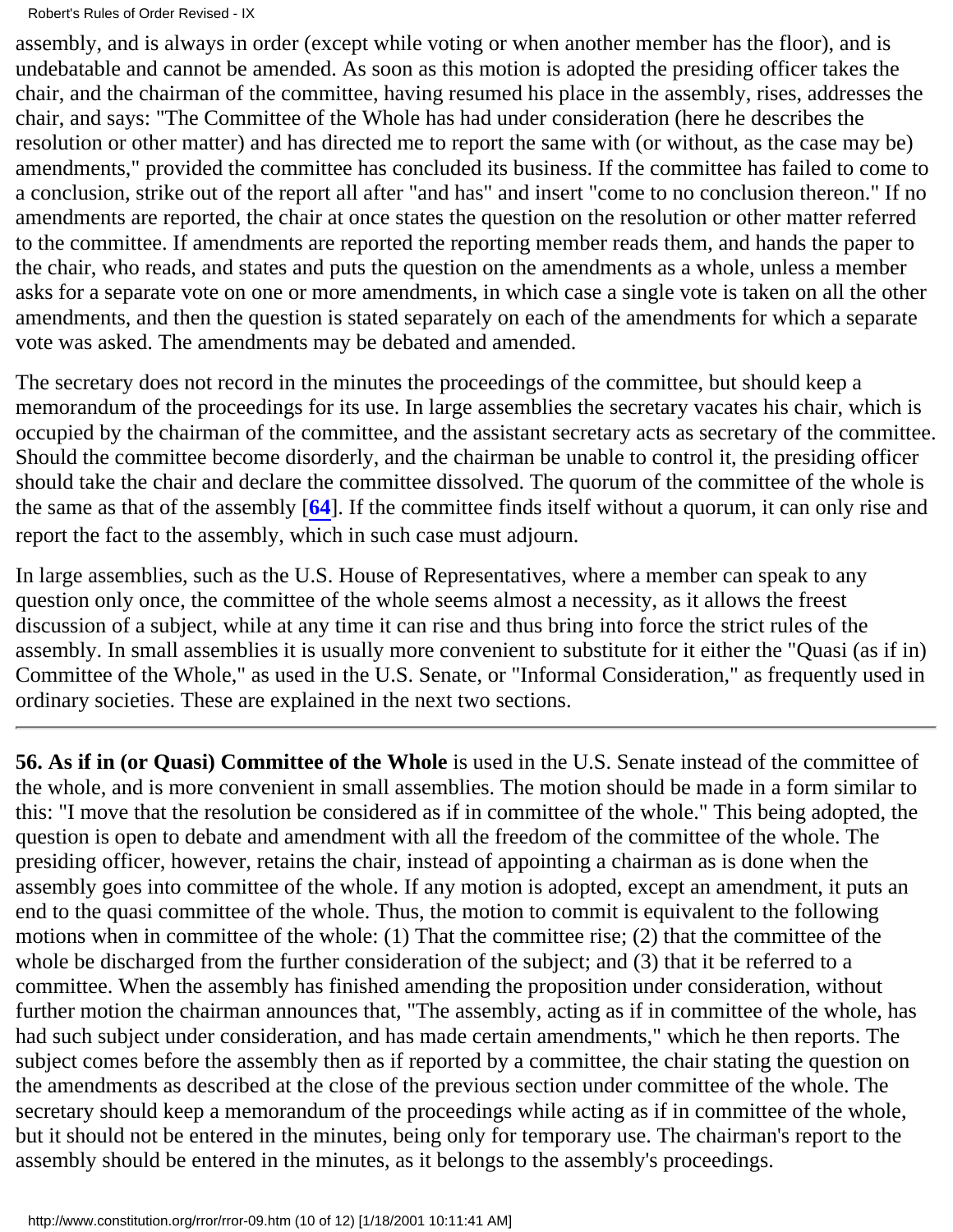<span id="page-118-0"></span>**57. Informal Consideration**. In ordinary societies the meetings of which are not large, instead of going into committee of the whole. or considering questions as if in committee of the whole, it is more usual to consider the question informally. The motion is made thus: "I move that the question be considered informally." The effect of the adoption of this motion is to open the main question and any amendments that may be proposed, to free debate as if in committee of the whole. No member can speak the second time to the same question as long as a member who has not spoken desires the floor. This informal consideration applies only to the main question and its amendments, so that any other motion that is made is under the regular rules of debate. While considering a question informally the assembly by a two-thirds vote may limit the number or length of speeches, or in any other way limit or close the debate. While the consideration of the main question and its amendments is informal, all votes are formal, the informality applying only to the number of speeches allowed in debate. The instant the main question is disposed of temporarily, or permanently, the informal consideration automatically ceases without any motion or vote.

If the question is considered in either the regular committee of the whole or the quasi committee of the whole, it is necessary formally to report the action to the assembly and then take action on the report. Thus, it will be seen that informal consideration is much simpler than either of the methods described in the previous two sections. It can be used to advantage in assemblies that are not very large, instead of the committee of the whole. While this is not a motion to commit, yet it is used for practically the same purpose as the committee of the whole. It ranks just below the motion "to consider as if in committee of the whole," which is just below "to go into committee of the whole."

[Table of Contents](#page-0-0) [Previous Article](#page-61-0) [Next Article](#page-120-0)

.

.

.

.

.

.

.

.

.

.

.

.

.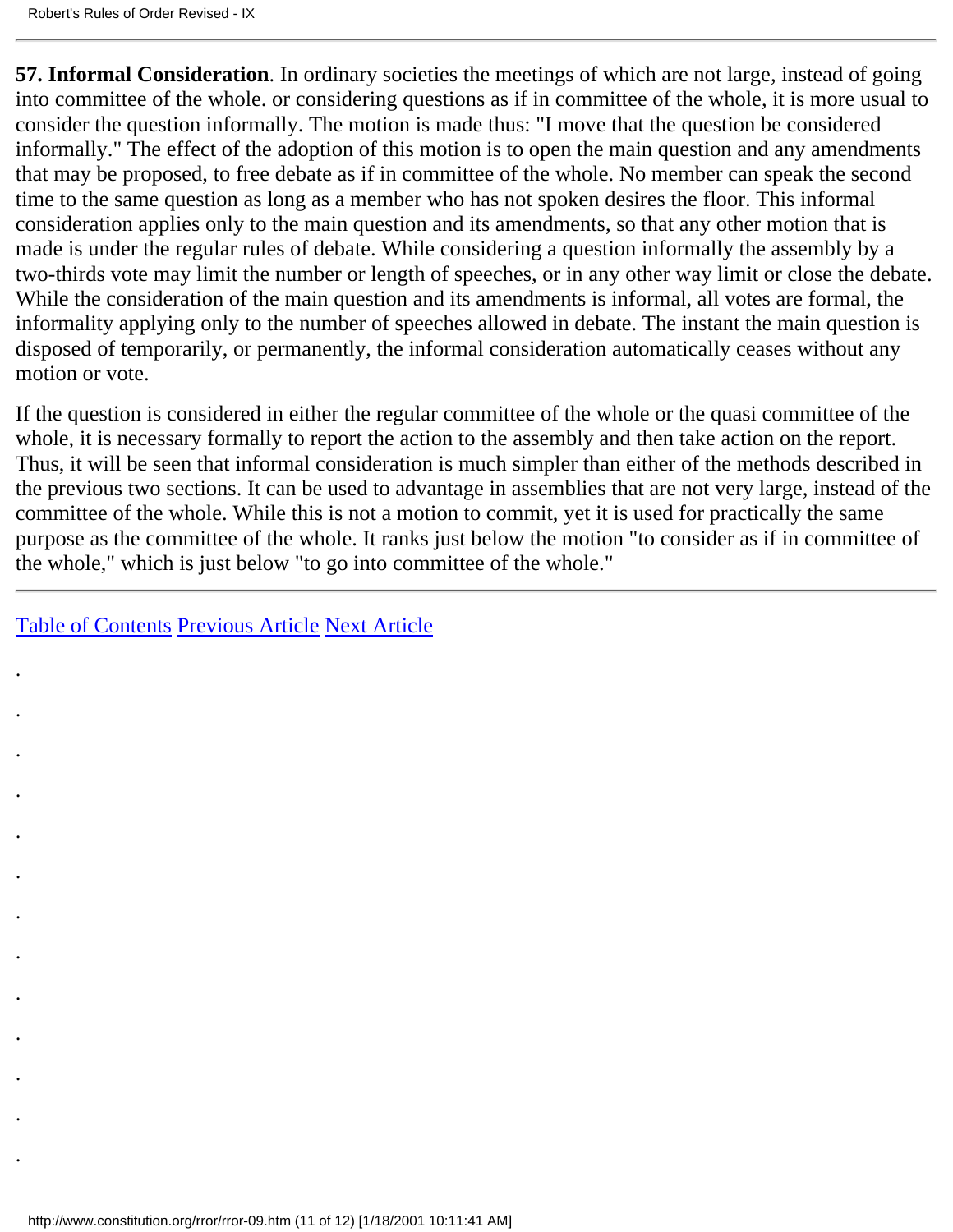.

.

.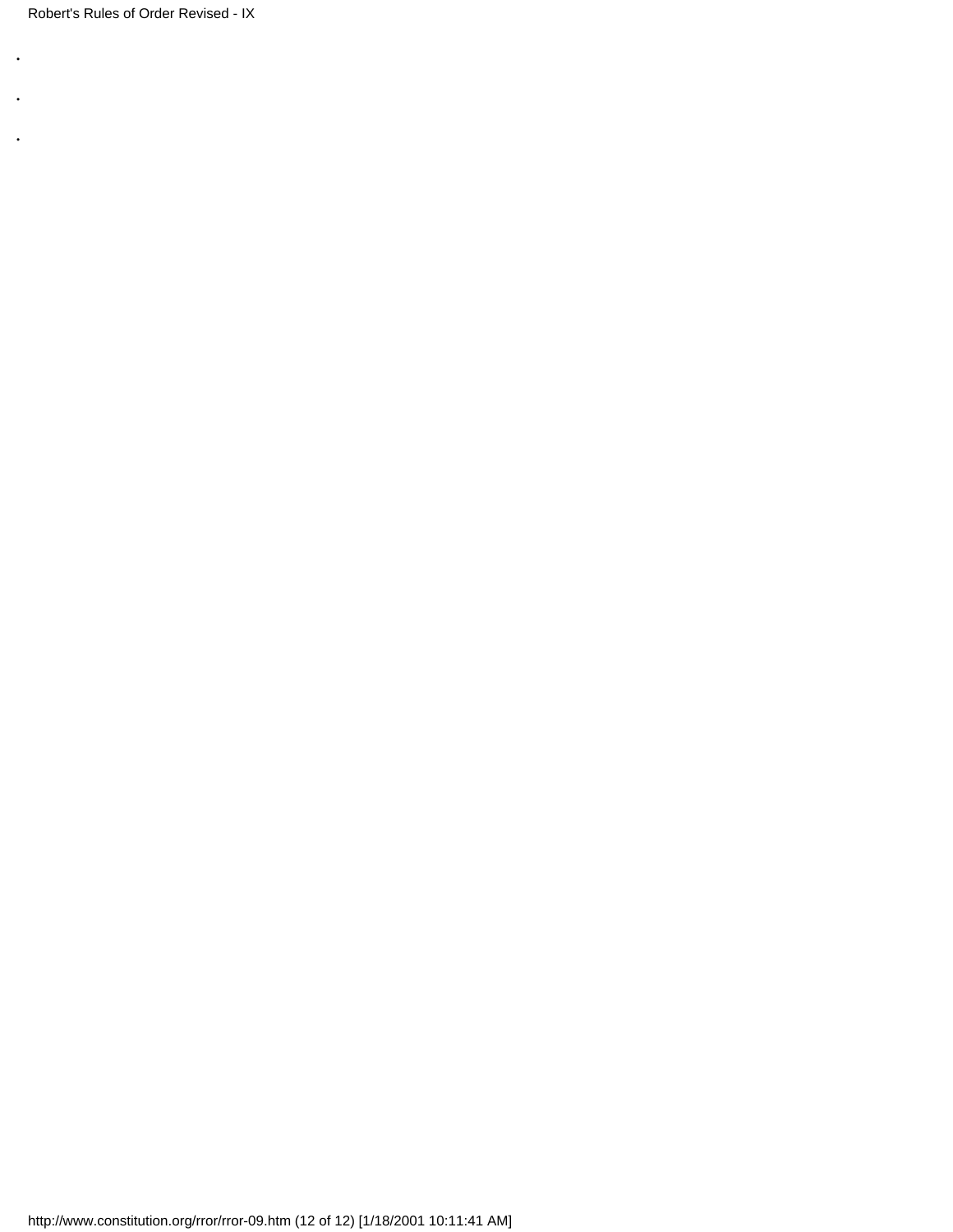# <span id="page-120-0"></span>**Art. X. The Officers and the Minutes.**

- **[58](#page-120-1).** Chairman or President
- **[59](#page-124-0).** Secretary or Clerk
- **[60](#page-124-1).** The Minutes
- **[61](#page-126-0).** Executive Secretary
- **[62](#page-127-0).** Treasurer

<span id="page-120-1"></span>**58. Chairman or President**. The presiding officer, when no special title has been assigned him, is ordinarily called the Chairman, or the President, or, especially in religious assemblies, the Moderator. In organized societies the constitution always prescribes his title, that of President being most common. In debate he is referred to by his official title and is addressed by prefixing Mr. or Madam, as the case may be, to that title. In referring to himself he should never use the personal pronoun; he generally says, "the chair," which means the presiding officer of the assembly, regardless of whether his position is permanent or temporary. If his position is only temporary he is called the chairman.

His duties are generally as follows: To open the session at the time at which the assembly is to meet, by taking the chair and calling the members to order; to announce the business before the assembly in the order in which it is to be acted upon [**[65](#page-73-0)**]; to recognize members entitled to the floor [**3**]; to state [**[6](#page-43-0)**] and to put to vote [**[9](#page-44-0)**] all questions which are regularly moved, or necessarily arise in the course of the proceedings, and to announce the result of the vote; to protect the assembly from annoyance from evidently frivolous or dilatory motions by refusing to recognize them [**[40](#page-85-0)**]; to assist in the expediting of business in every way compatible with the rights of the members, as by allowing brief remarks when undebatable motions are pending, if he thinks it advisable; to restrain the members when engaged in debate, within the rules of order; to enforce on all occasions the observance of order and decorum among the members, deciding all questions of order (subject to an appeal to the assembly by any two members) unless when in doubt he prefers to submit the question for the decision of the assembly [**[21](#page-23-0)**]; to inform the assembly, when necessary, or when referred to for the purpose, on a point of order or practice pertinent to pending business; to authenticate, by his signature, when necessary, all the acts, orders, and proceedings of the assembly declaring its will and in all things obeying its commands.

In case of fire, riot, or very serious disorder, or other great emergency, the chair has the right and the duty to declare the assembly adjourned to some other time (and place if necessary), if it is impracticable to take a vote, or in his opinion, dangerous to delay for a vote.

The chairman should rise to put a question to vote, except in very small assemblies, such as boards or committees, but may state it sitting; he should also rise from his seat (without calling any one to the chair) when giving his reasons for his decision upon a point of order, or when speaking upon an appeal, which he can do in preference to other members. During debate he should be seated and pay attention to the speaker, who is required to address his remarks to the presiding officer. He should always refer to himself as "the chair," thus, "The chair decides," etc., not "I decide," etc. When a member has the floor, the chairman cannot interrupt him excepting as provided in **3**, so long as he does not transgress any of the rules of the assembly.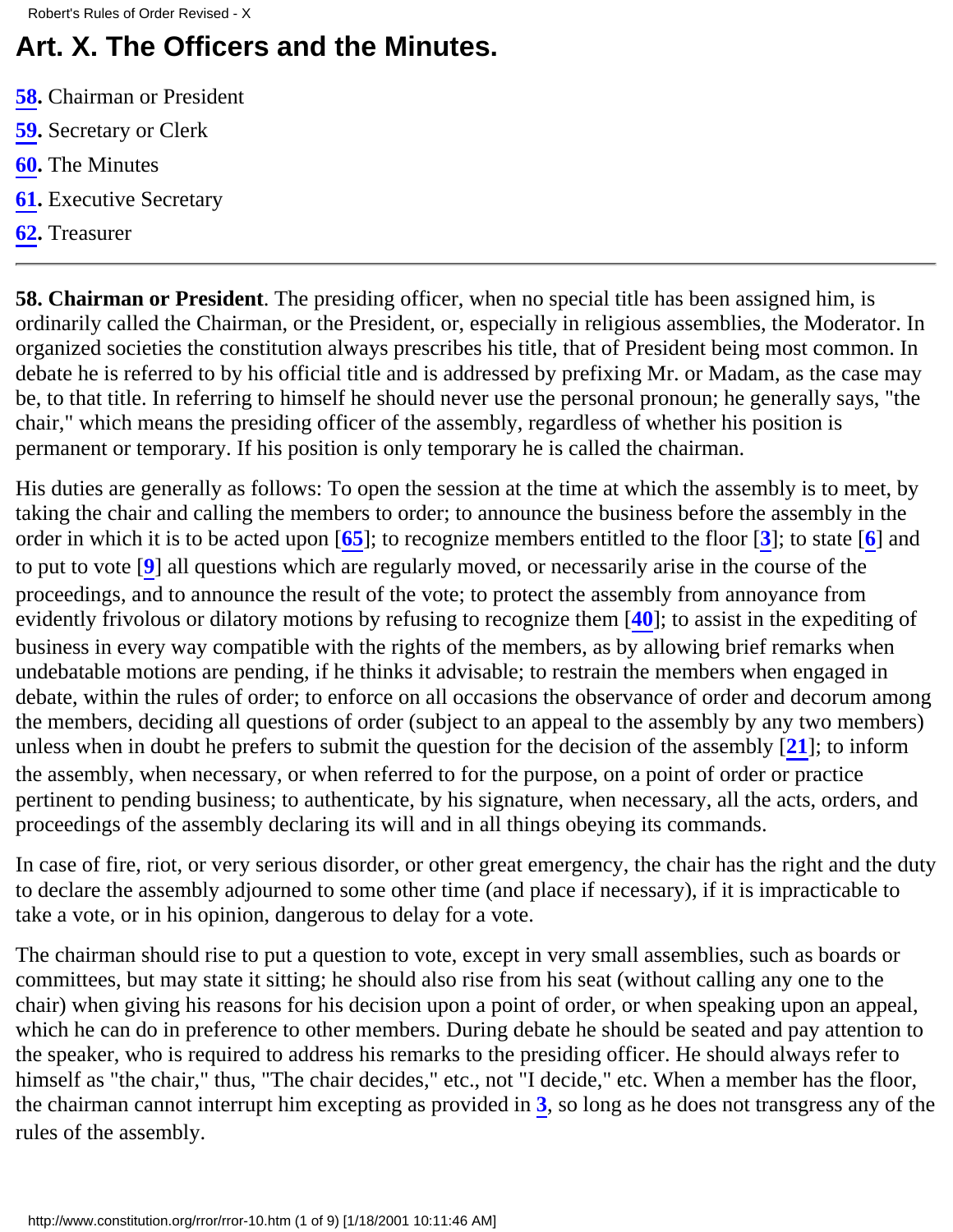If a member of the assembly, he is entitled to vote when the vote is by ballot (but not after the tellers have commenced to count the ballots), and in all other cases where the vote would change the result. Thus, in a case where a two-thirds vote is necessary, and his vote thrown with the minority would prevent the adoption of the question, he can cast his vote; so, also, he can vote with the minority when it will produce a tie vote and thus cause the motion to fail; but he cannot vote twice, first to make a tie, and then to give the casting vote. Whenever a motion is made referring to the chairman only, or which compliments or condemns him with others, it should be put to vote by the Vice President if in the room, or by the Secretary, or on their failure to do so, by the maker of the motion. The chair should not hesitate to put the question on a motion to appoint delegates or a committee on account of his being included.

The chairman cannot close debate unless by order of the assembly, which requires a two-thirds vote; nor can he prevent the making of legitimate motions by hurrying through the proceedings. If members are reasonably prompt in exercising their right to speak or make motions, the chair cannot prevent their doing so. If he has hurriedly taken and announced a vote while a member is rising to address the chair, the vote is null and void, and the member must be recognized. On the other hand the chairman should not permit the object of a meeting to be defeated by a few factious persons using parliamentary forms with the evident object of obstructing business. In such a case he should refuse to entertain the dilatory or frivolous motion, and, if an appeal is taken, he should entertain it, and, if sustained by a large majority he may afterwards refuse to entertain even an appeal made by the faction when evidently made merely to obstruct business. But the chair should never adopt such a course merely to expedite business, when the opposition is not factious. It is only justifiable when it is perfectly clear that the opposition is trying to obstruct business. [See Dilatory Motions, **[40](#page-85-0)**].

If it is necessary for the chairman to vacate the chair the first Vice President, if there is one, should take the chair, and in his absence the next one in order should take it. If there is no vice president in the hall, then the chairman may, if it is necessary to vacate the chair, appoint a chairman *pro tem.*, but the first adjournment puts an end to the appointment, which the assembly can terminate before, if it pleases, by electing another chairman. But the regular chairman, knowing that he will be absent from a future meeting, cannot authorize another member to act in his place at such meeting; the secretary, or, in his absence, some other member should in such case call the meeting to order, and a chairman *pro tem.* be elected who would hold office during that session, unless such office is terminated by the entrance of the president or a vice president, or by the election of another chairman pro tem., which may be done by a majority vote.

The chairman sometimes calls a member to the chair and takes part in the debate. This should rarely be done, and nothing can justify it in a case where much feeling is shown and there is a liability to difficulty in preserving order. If the chairman has even the appearance of being a partisan, he loses much of his ability to control those who are on the opposite side of the question. There is nothing to justify the unfortunate habit some chairmen have of constantly speaking on questions before the assembly, even interrupting the member who has the floor. One who expects to take an active part in debate should never accept the chair, or at least should not resume the chair, after having made his speech, until after the pending question is disposed of. $\frac{1}{1}$  The presiding officer of a large assembly should never be chosen for any reason except his ability to preside.

The chairman should not only be familiar with parliamentary usage, and set the example of strict conformity thereto, but he should be a man of executive ability, capable of controlling men. He should set an example of courtesy, and should never forget that to control others it is necessary to control one's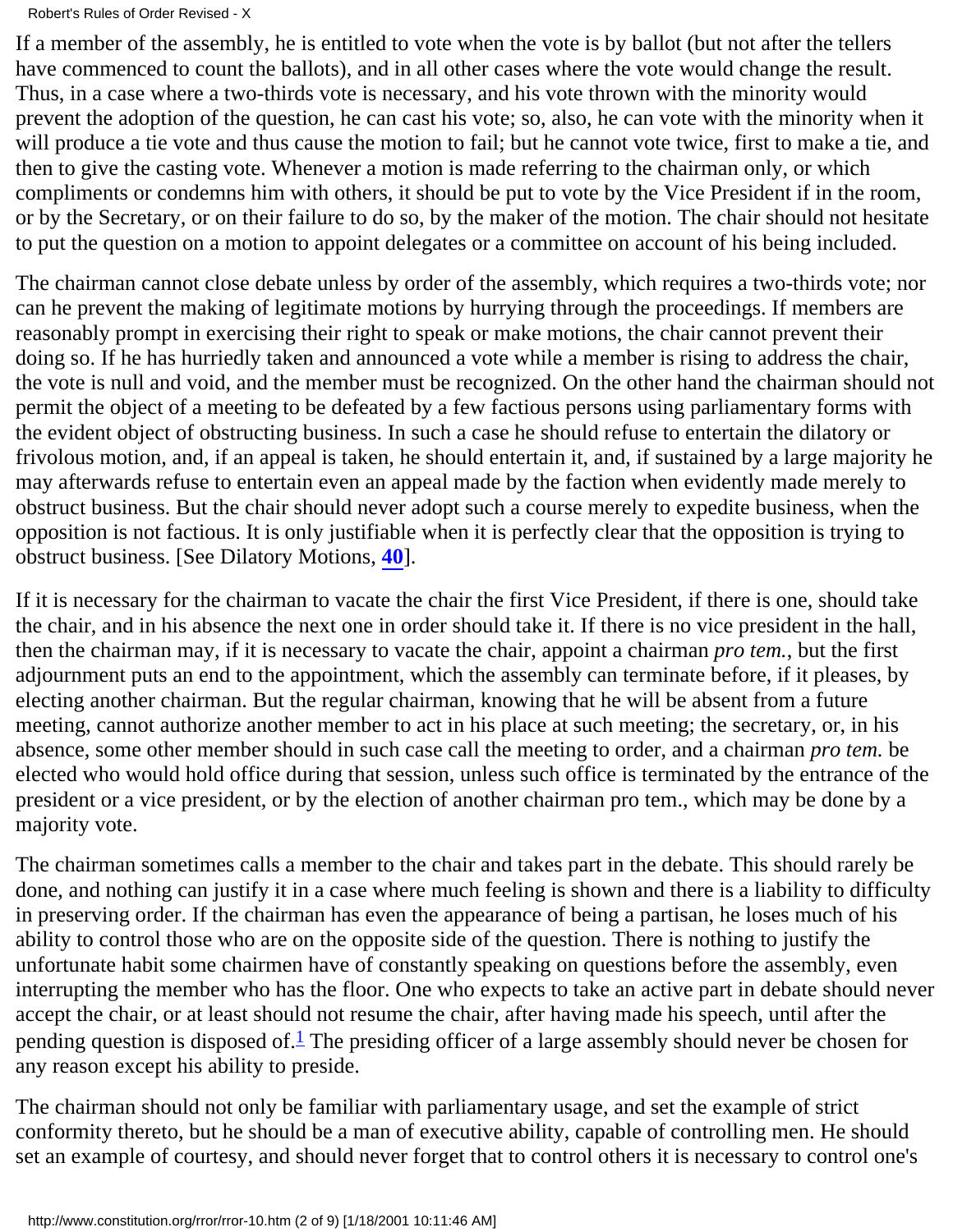self. A nervous, excited chairman can scarcely fail to cause trouble in a meeting. No rules will take the place of tact and common sense on the part of the chairman. While usually he need not wait for motions of routine, or for a motion to be seconded when he knows it is favored by others, yet if this is objected to, it is safer instantly to require the forms of parliamentary law to be observed. By general consent many things can be done that will save much time [see **[48](#page-66-0)**], but where the assembly is very large, or is divided and contains members who are habitually raising points of order, the most expeditious and safe course is to enforce strictly all the rules and forms of parliamentary law. He should be specially careful after every motion is made and every vote is taken to announce the next business in order. Whenever an improper motion is made, instead of simply ruling it out of order, it is well for the chairman to suggest how the desired object can be accomplished. [See "Hints to Inexperienced Chairman" below.]

The by-laws sometimes state that the president shall appoint all committees. In such case the assembly may authorize committees, but cannot appoint or nominate them. The president, however, cannot appoint any committees except those authorized by the by-laws or by a vote of the assembly. Sometimes the by-laws make the president ex-officio a member of every committee. Where this is done he has the rights of other members of the committees but not the obligation to attend every committee meeting. [See **[51](#page-109-0)**.]

A chairman will often find himself perplexed with the difficulties attending his position, and in such cases he will do well to remember that parliamentary law was made for deliberative assemblies, and not the assemblies for parliamentary law. This is well expressed by a distinguished English writer on parliamentary law, thus: "*The great purpose of all rules and forms is to subserve the will of the assembly rather than to restrain it; to facilitate, and not to obstruct, the expression of their deliberative sense*."

*Additional Duties of the President of a Society, and the Vice Presidents*. In addition to his duties as presiding officer, in many societies the president has duties as an administrative or executive officer. Where this is desired, the by-laws should clearly set forth these duties, as they are outside of his duties as presiding officer of the assembly, and do not come within the scope of parliamentary law.

The same is true of vice presidents. Sometimes they have charge of different departments of work and they should be chosen with those duties in view as prescribed by the by-laws. It must not be forgotten that in the case of the absence of the president the first vice president must preside, and in case of the illness or resignation or death of the president that the first vice president becomes president for the unexpired term, unless the rules specify how vacancies shall be filled. In such case the second vice president becomes the first, and so on. It is a mistake to elect a vice president who is not competent to perform the duties of president.

**Hints to Inexperienced Chairmen**. While in the chair, have beside you your Constitution, By-laws, and Rules of Order, which should be studied until you are perfectly familiar with them. You cannot tell the moment you may need this knowledge. If a member asks what motion to make in order to attain a certain object, you should be able to tell him at once. [**10.**] You should memorize the list of ordinary motions arranged in their order of precedence, and should be able to refer to the Table of Rules so quickly that there will be no delay in deciding all points contained in it. Become familiar with the first ten sections of these Rules; they are simple, and will enable you more quickly to master parliamentary law. Read carefully sections **[69-71](#page-49-0)**, so as to become accustomed to the ordinary methods of conducting business in deliberative assemblies. Notice that there are different ways of doing the same thing, all of which are allowable.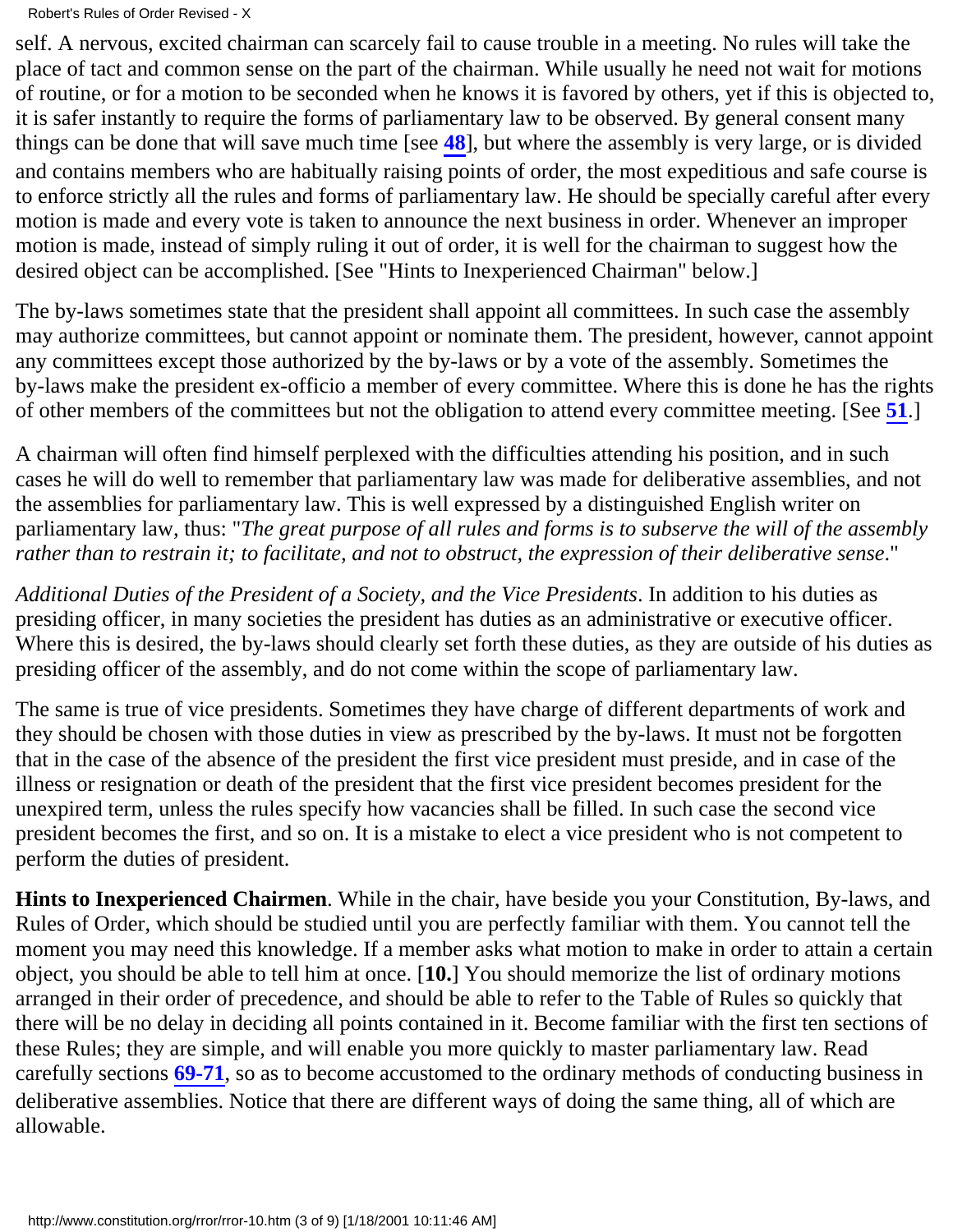You should know all the business to come regularly before the meeting, and call for it in its regular order. Have with you a list of members of all committees, to guide you in nominating new committees.

When a motion is made, do not recognize any member or allow any one to speak until the motion is seconded and you have stated the question; or, in case of there being no second and no response to your call for a second, until you have announced that fact; except in case of a main motion before it is seconded or stated some one rises and says he rises to move a reconsideration, or to call up the motion to reconsider, or to move to take a question from the table. In any of these cases you should recognize the interrupting member as entitled to the floor [**3**]. If you have made a mistake and assigned the floor to the wrong person, or recognized a motion that was not in order, correct the error as soon as your attention is called to it. So, when a vote is taken, announce the result and also what question, if any, is then pending, before recognizing any member that addresses the chair. Never wait for mere routine motions to be seconded, when you know no one objects to them. [See **[8](#page-43-1)**.]

If a member ignorantly makes an improper motion, do not rule it out of order, but courteously suggest the proper one. If it is moved "to lay the question on the table until 3 P.M.," as the motion is improper, ask if the intention is "to postpone the question to 3 P.M.;" if the answer is yes, then state that the question is on the postponement to that time. If it is moved simply "to postpone the question," without stating the time, do not rule it out of order, but ask the mover if he wishes "to postpone the question indefinitely" (which kills it), or "to lay it on the table" (which enables it to be taken up at any other time); then state the question in accordance with the motion he intended to make. So, if after a report has been presented and read, a member moves that "it be received," ask him if he means to move "its adoption" (or "acceptance," which is the same thing), as the report has been already received. No vote should be taken on receiving a report, which merely brings it before the assembly, and allows it to be read, unless some one objects to its reception.

The chairman of a committee usually has the most to say in reference to questions before the committee; but the chairman of an ordinary deliberative assembly, especially a large one, should, of all the members, have the least to say upon the merits of pending questions.

Never interrupt members while speaking, simply because you know more about the matter than they do; never get excited; never be unjust to the most troublesome member, or take advantage of his ignorance of parliamentary law, even though a temporary good is accomplished thereby.

Know all about parliamentary law, but do not try to show off your knowledge. Never be technical, or more strict than is absolutely necessary for the good of the meeting. Use your judgment; the assembly may be of such a nature through its ignorance of parliamentary usages and peaceable disposition, that a strict enforcement of the rules, instead of assisting, would greatly hinder business; but in large assemblies, where there is much work to be done, and especially where there is liability to trouble, the only safe course is to require a strict observance of the rules.

 $\overline{\phantom{a}}$ 

<span id="page-123-0"></span><sup>1. &</sup>quot;Though the Speaker (Chairman) may of right speak to matters of order and be first heard, he is restrained from speaking on any other subject except where the House have occasion for facts within his knowledge; then he may, with their leave, state the matter of fact." [Jefferson's Manual, sec. XVII.]

<sup>&</sup>quot;It is a general rule in all deliberative assemblies, that the presiding officer shall not participate in the debate or other proceedings, in any other capacity than as such officer. He is only allowed, therefore, to state matters of fact within his knowledge; to inform the assembly on points of order or the course of proceeding when called upon for that purpose, or when he finds it necessary to do so; and, on appeals from his decision on questions of order, to address the assembly in debate. [Cushing's Manual, §202.]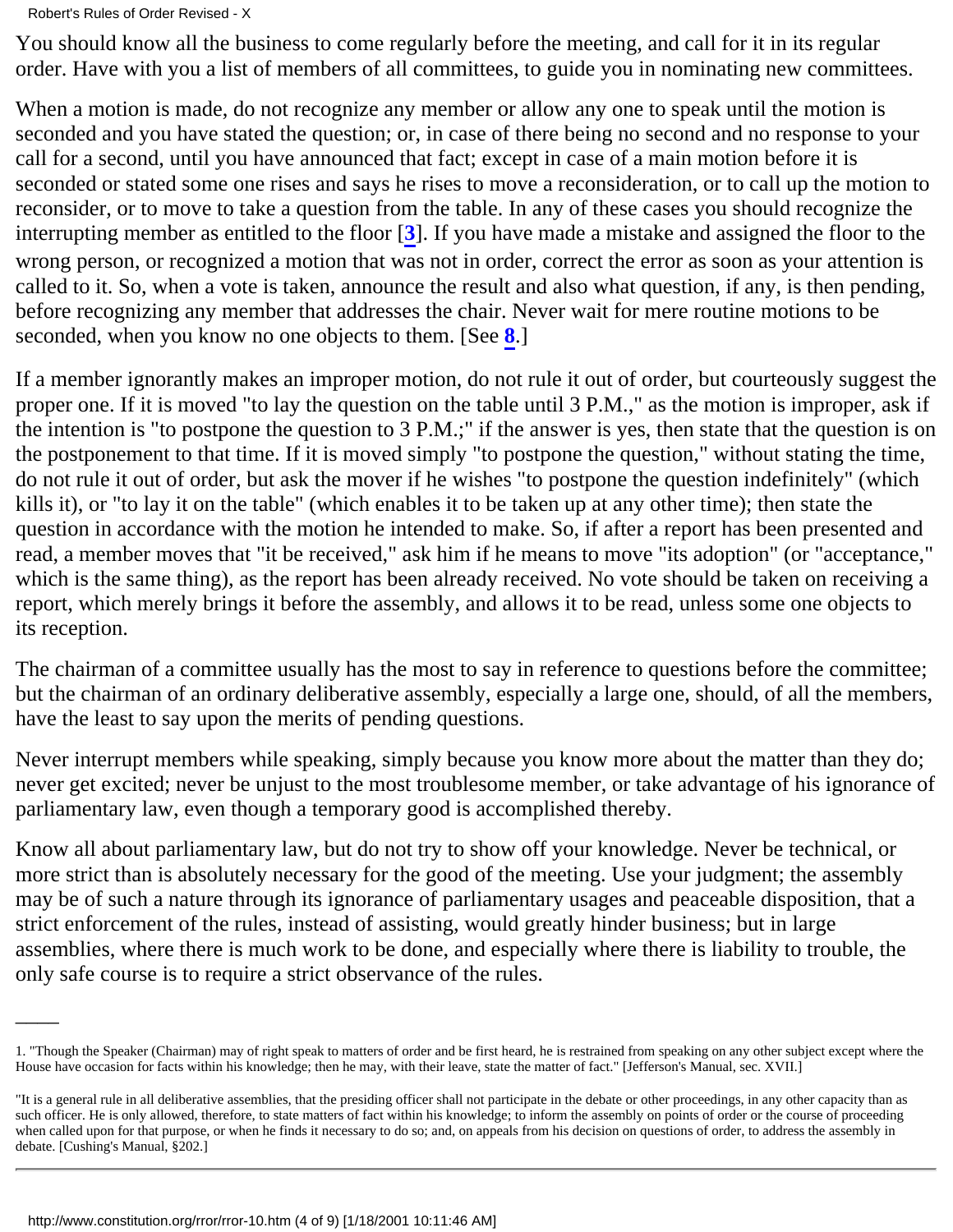<span id="page-124-0"></span>**59. Secretary, or Clerk**. The recording officer is variously called Clerk, or Secretary, or Recording Secretary (where there is also a Corresponding Secretary), or Recorder, or Scribe, etc. The secretary is the recording officer of the assembly and the custodian of its records except such as are specifically assigned to others, as the treasurer's books. These records are open, however, to inspection by any member at reasonable times, and where a committee needs any records of a society for the proper performance of its duties, they should be turned over to its chairman. The same principle applies in boards and committees, their records being accessible to members of the board or committee, as the case may be, but to no others.

In addition to keeping the records of the society and the minutes of the meetings, it is the duty of the secretary to keep a register, or roll, of the members and to call the roll when required; to notify officers, committees, and delegates of their appointment, and to furnish committees with all papers referred to them, and delegates with credentials; and to sign with the president all orders on the treasurer authorized by the society, unless otherwise specified in the by-laws. He should also keep one book in which the constitution, by-laws, rules of order, and standing rules should all be written, leaving every other page blank; and whenever an amendment is made to any of them, in addition to being recorded in the minutes it should be immediately entered on the page opposite to the article amended, with a reference, in red ink, to the date and page of the minutes where it is recorded.

<span id="page-124-2"></span>In addition to the above duties, when there is only one secretary, it is his duty to send out proper notices of all called meetings, and of other meetings when necessary, and to conduct the correspondence of the society, except as otherwise provided. Where there is a *Corresponding Secretary* these duties devolve on him, as well as such others as are prescribed by the by-laws. The by-laws should always clearly define the additional duties of the corresponding secretary if any are to be imposed on him. When the word "secretary" is used it always refers to the recording secretary if there is more than one.

The secretary should, previous to each meeting, for the use of the chairman, make out an order of business [**[65](#page-73-0)**], showing in their exact order what is necessarily to come before the assembly. He should also have, at each meeting, a list of all standing committees, and such special committees as are in existence at the time, as well as the by-laws of the organization and its minutes. His desk should be near that of the chairman, and in the absence of the chairman (if there is no vice president present), when the hour for opening the session arrives, it is his duty to call the meeting to order, and to preside until the election of a chairman pro tem., which should take place immediately. He should keep a record of the proceedings, stating what was done and not what was said, unless it is to be published, and never making criticisms, favorable or otherwise, on anything said or done. This record, usually called the minutes, is kept as explained in the next section. When a committee is appointed, the secretary should hand the names of the committee, and all papers referred to it, to the chairman of the committee, or some other of its members. He should indorse on the reports of committees the date of their reception, and what further action was taken upon them, and preserve them among the records, for which he is responsible. It is not necessary to vote that a report be "placed on file," as that should be done without a vote, except in organizations that habitually keep no records except their minutes and papers ordered on file.

<span id="page-124-1"></span>**60. The Minutes**. The record of the proceedings of a deliberative assembly is usually called the Minutes, or the Record, or the Journal. The essentials of the record are as follows: (a) the kind of meeting, "regular" (or stated) or "special," or "adjourned regular" or "adjourned special"; (b) name of the assembly; (c) date of meeting and place, when it is not always the same; (d) the fact of the presence of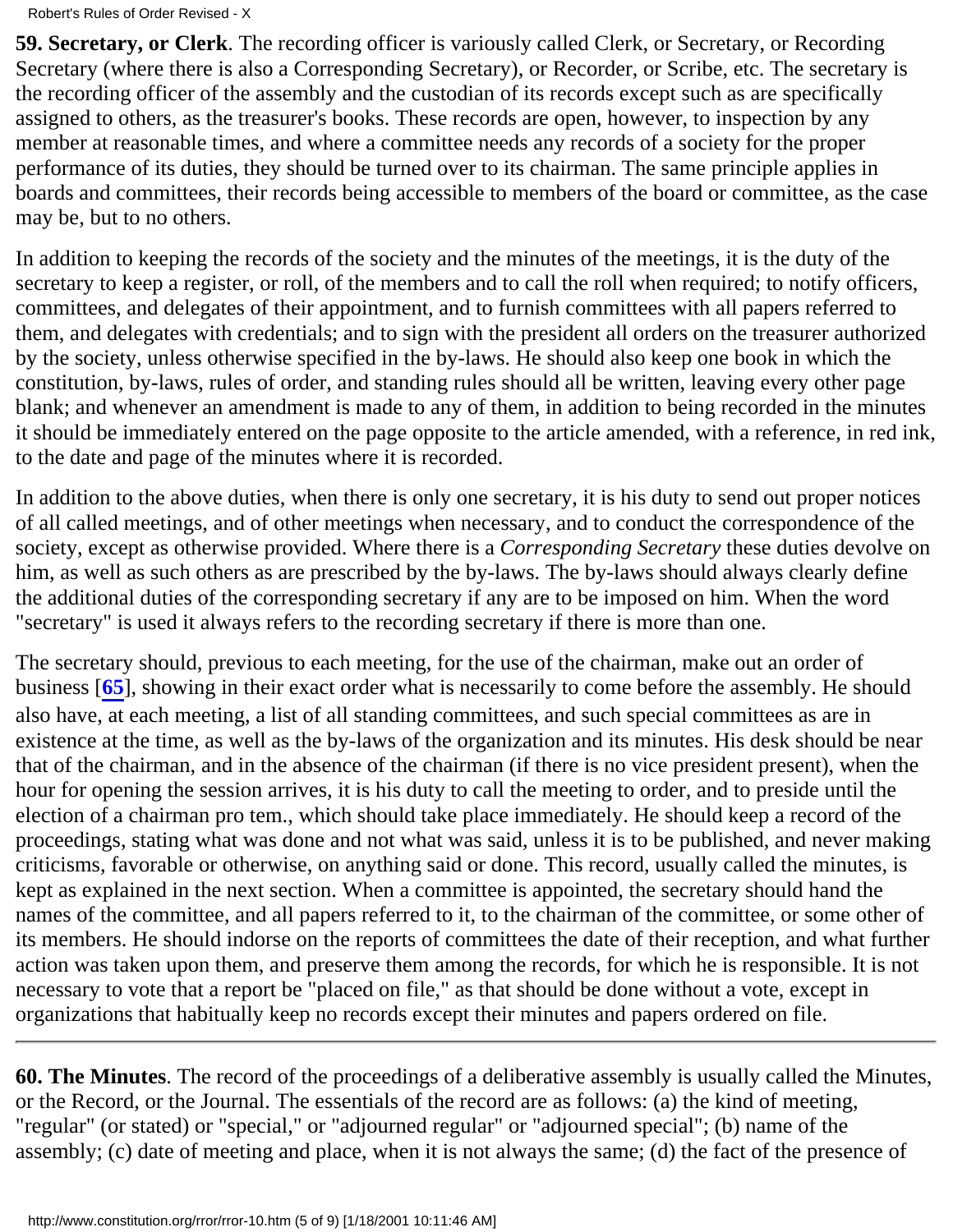the regular chairman and secretary, or in their absence the names of their substitutes, (e) whether the minutes of the previous meeting were approved, or their reading dispensed with, the dates of the meetings being given when it is customary to occasionally transact business at other than the regular business meetings; (f) all the main motions (except such as were withdrawn) and points of order and appeals, whether sustained or lost, and all other motions that were not lost or withdrawn; (g) and usually the hours of meeting and adjournment, when the meeting is solely for business. Generally the name is recorded of the member who introduced a main motion, but not of the seconder.

In some societies the minutes are signed by the president in addition to the secretary, and when published they should always be signed by both officers. If minutes are not habitually approved at the next meeting, then there should be written at the end of the minutes the word "Approved" and the date of the approval, which should be signed by the secretary. They should be entered in good black ink in a wellbound record-book. $\frac{1}{2}$  $\frac{1}{2}$  $\frac{1}{2}$ 

### The *Form* of the *Minutes* may be as follows:

At a regular meeting of the M. L. Society, held in their hall, on Thursday evening, March 19, 1914, the president in the chair, and Mr. N acting as secretary, the minutes of the previous meeting were read and approved. The Committee on Applications reported the names of Messrs. C and D as applicants for membership, and on motion of Mr. F they were admitted as members. The committee on ........... reported through Mr. G a series of resolutions, which were thoroughly discussed and amended, and finally adopted, as follows:

Resolved, That.................................. ............................................... On motion of Mr. L the society adjourned at 10 P.M.

R....... N....... Secretary.

In keeping the minutes, much depends upon the kind of meeting, and whether the minutes are to be published. In the meetings of ordinary societies and of boards of managers and trustees, there is no object in reporting the debates; the duty of the secretary, in such cases, is mainly to record what is "done" by the assembly, and not what is said by the members. He should enter the essentials of a record, as previously stated, and when a count has been ordered or where the vote is by ballot, he should enter the number of votes on each side; and when the voting is by yeas and nays he should enter a list of the names of those voting on each side. The proceedings of the committee of the whole. or while acting as if in committee of the whole, should not be entered in the minutes, but the report of the committee should be entered. When a question is considered informally, the proceedings should be kept as usual, as the only informality is in the debate. If a report containing resolutions has been agreed to, the resolutions should be entered in full as finally adopted by the assembly, thus: "The committee on ..... submitted a report with a series of resolutions which, after discussion and amendment, were adopted as follows:" then should be entered the resolutions as adopted. Where the proceedings are published, the method shown further on should be followed. If the report is of great importance the assembly should order it "to be entered on the minutes," in which case the secretary copies it in full upon the record.

Where the regular meetings are held weekly, monthly, or quarterly, the minutes are read at the opening of each day's meeting, and, after correction. should be approved. Where the meetings are held several days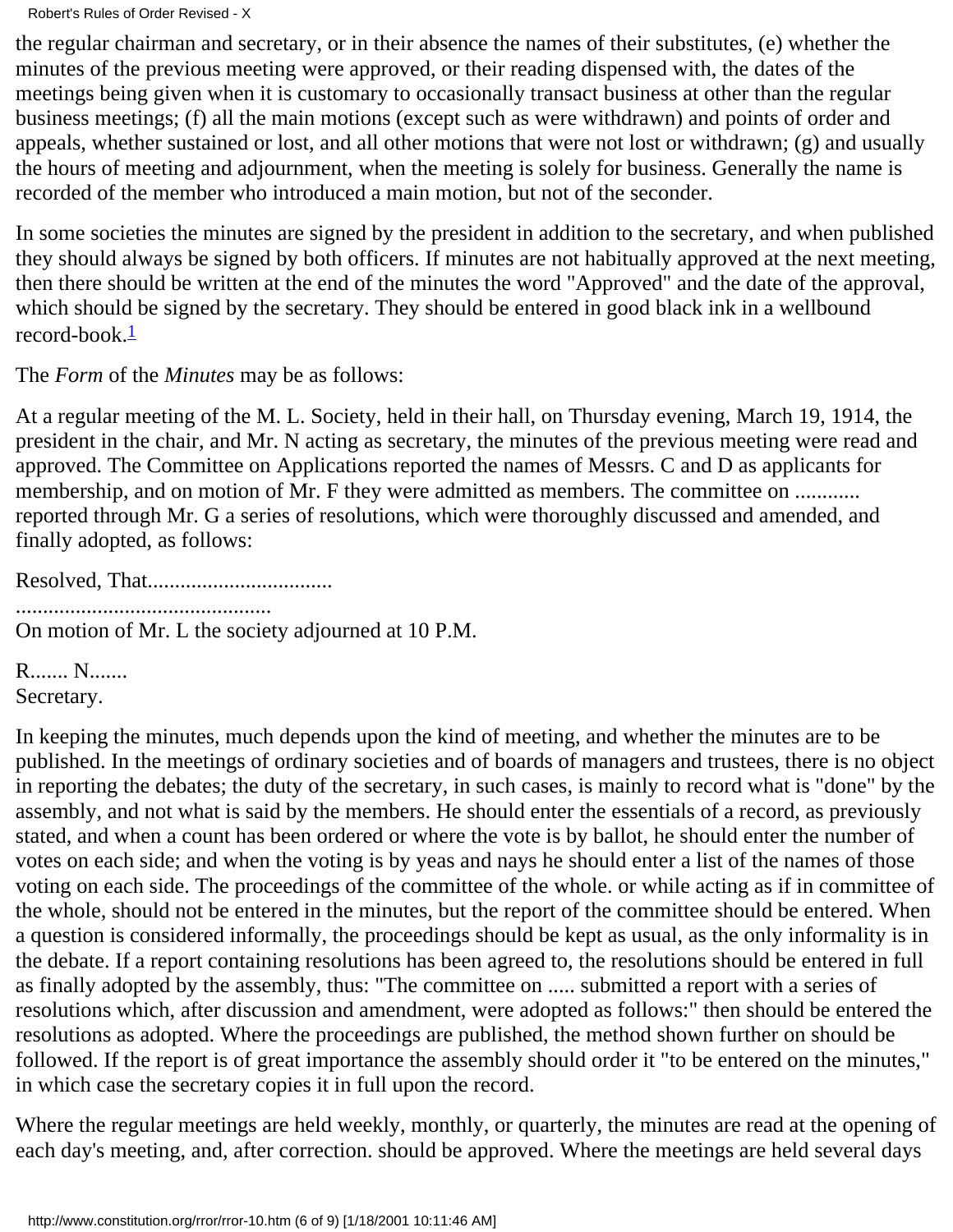$\overline{\phantom{a}}$ 

in succession with recesses during the day, the minutes are read at the opening of business each day. If the next meeting of the organization will not be held for a long period, as six months or a year. the minutes that have not been read previously should be read and approved before final adjournment. If this is impracticable, then the executive committee. or a special committee, should be authorized to correct and approve them. In this case the record should be signed as usual, and after the signatures the word "Approved," with the date and the signature of the chairman of the committee authorized to approve them. At the next meeting, six months later, they need not be read, unless it is desired for information as it is too late to correct them intelligently. When the reading of the minutes is dispensed with they can afterwards be taken up at any time when nothing is pending. If not taken up previously, they come before the assembly at the next meeting before the reading of the later minutes. With this exception the motion to dispense with reading the minutes is practically identical with the motion to lay the minutes on the table, being undebatable and requiring only a majority vote. The minutes of a secret meeting, as for the trial of a member, should not be read at a meeting that is open to the public, if the record contains any of the details of the trial that should not be made public.

*Minutes to be Published*. When the minutes are to be published. in addition to the strict record of what is done, as heretofore described. they should contain a list of the speakers on each side of every question, with an abstract of all addresses, if not the addresses in full, when written copies are furnished. In this case the secretary should have an assistant. With some annual conventions it is desired to publish the proceedings in full. In such cases it is necessary to employ a stenographer as assistant to the secretary. Reports of committees should be printed exactly as submitted, the minutes showing what action was taken by the assembly in regard to them; or, they may be printed with all additions in italics and parts struck out enclosed in brackets in which case a note to that effect should precede the report or resolutions. In this way the reader can see exactly what the committee reported and also exactly what the assembly adopted or endorsed.

<span id="page-126-0"></span>**61. The Executive Secretary** is usually a salaried officer paid to give up all his time to the work as executive officer, or general manager, of an organization under a board of managers and an executive committee [**[50](#page-108-1)**]. In some organizations this officer is called Corresponding Secretary, but the title of corresponding secretary does not carry with it any duty except that of conducting the correspondence of the society as explained in **[59:3](#page-124-2)**, unless it is prescribed by the by-laws. The office of the executive secretary is usually the only office of the organization, and there the Executive Committee meets and transacts its business. The board of managers in such cases is usually large and so scattered as never to have regular meetings oftener than quarterly. When the organization is a national one it usually meets just before the annual convention, when it hears the annual report, prepared by the executive secretary and previously adopted by the executive committee, and acts upon it. The new board meets immediately after the convention, and organizes, elects an executive committee and an executive secretary, when so authorized by the by-laws, and decides upon the general policy for the year, leaving the details to the executive committee and the executive secretary. The board rarely meets oftener than once or twice in addition to the meetings in connection with the annual meeting, special meetings, however, being called,

<span id="page-126-1"></span><sup>1.</sup> In many organizations it is preferable for the secretary to keep his original pencil notes in a pocket memorandum book which he carries to every meeting, and these original notes, as corrected, are approved and then copied into the permanent records. This plan usually results in neater records, but the original notes should be kept until they are carefully compared with the permanent records. In such case it is better to have the minutes signed by both president and secretary as a guarantee against errors in copying.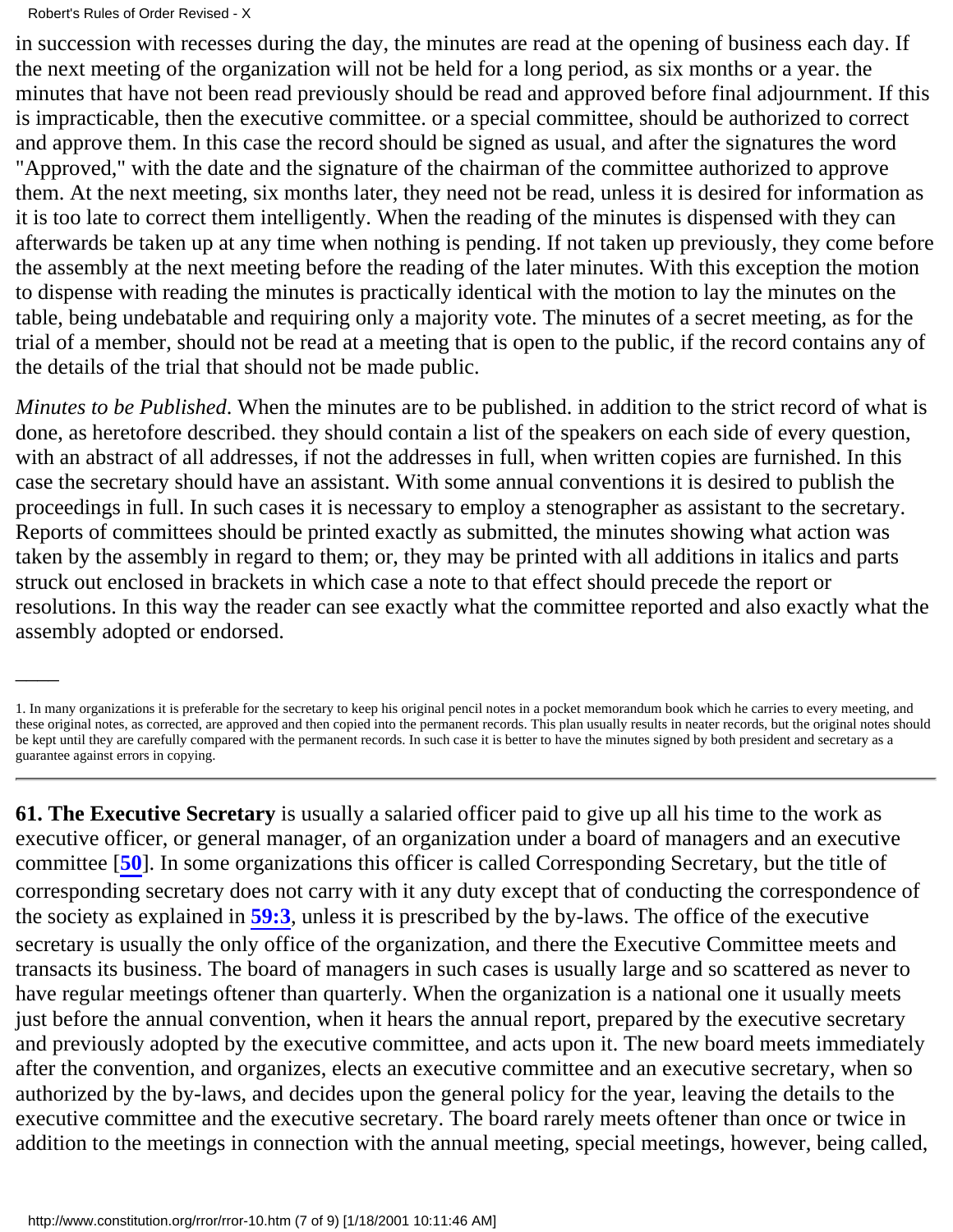when required, as provided by its by-laws. In some organizations the executive secretary is elected by the convention. He is usually ex-officio secretary of the executive committee. The members of the executive committee giving their time gratuitously, it is the duty of the executive secretary to prepare for the committee all business that has not been assigned to others, and to see that all its instructions are carried out. He is expected to recommend plans of work and conduct the business generally, under the executive committee, and prepare the annual report, which, after being adopted by the executive committee, should be adopted by the board, whose report it is, and then be submitted to the convention.

<span id="page-127-0"></span>**62. Treasurer**. The duties of this officer vary in different societies. In probably the majority of cases he acts as a banker, merely holding the funds deposited with him and paying them out on the order of the society signed by the president and the secretary. He is always required to make an annual report, and in many societies he also makes a quarterly report which may be in the form given below. If the society has auditors the report should be handed to them, with the vouchers, in time to be audited before the meeting. The auditors having certified to its correctness, submit their report, and the chair puts the question on adopting it, which has the effect of approving the treasurer's report, and relieving him from responsibility in case of loss of vouchers, except in case of fraud. If there are no auditors the report when made should be referred to an auditing committee, who should report on it later.

It should always be remembered that the financial report is made for the information of members. The details of dates and separate payments for the same object are a hindrance to its being understood, and are useless, as it is the duty of the auditing committee to examine into details and see if the report is correct. The best form for these financial reports depends upon the kind of society, and is best determined by examining those made in similar societies. The following brief report is in a form adapted to many societies where the financial work is a very subordinate part of their work:

## REPORT OF THE TREASURER OF THE M. L. SOCIETY FOR THE QUARTER ENDING MARCH 31, 1914.

## *Receipts.*

| Balance on hand January 1, 1914<br>Initiation fees<br>\$50.00<br>150.00<br>Members' dues                                  | \$25.75         |
|---------------------------------------------------------------------------------------------------------------------------|-----------------|
| 10.50<br>Fines                                                                                                            | 210.50          |
|                                                                                                                           | \$236.25        |
| Disbursements.                                                                                                            |                 |
| 80.00<br>Electric lights<br>22.00<br>Stationery and Printing<br>15.00<br>Repair of Furniture<br>10.00<br>Janitor<br>60.00 | \$187.00        |
| Balance on hand March 31, 1914<br>$Total$                                                                                 | 49.25<br>236.25 |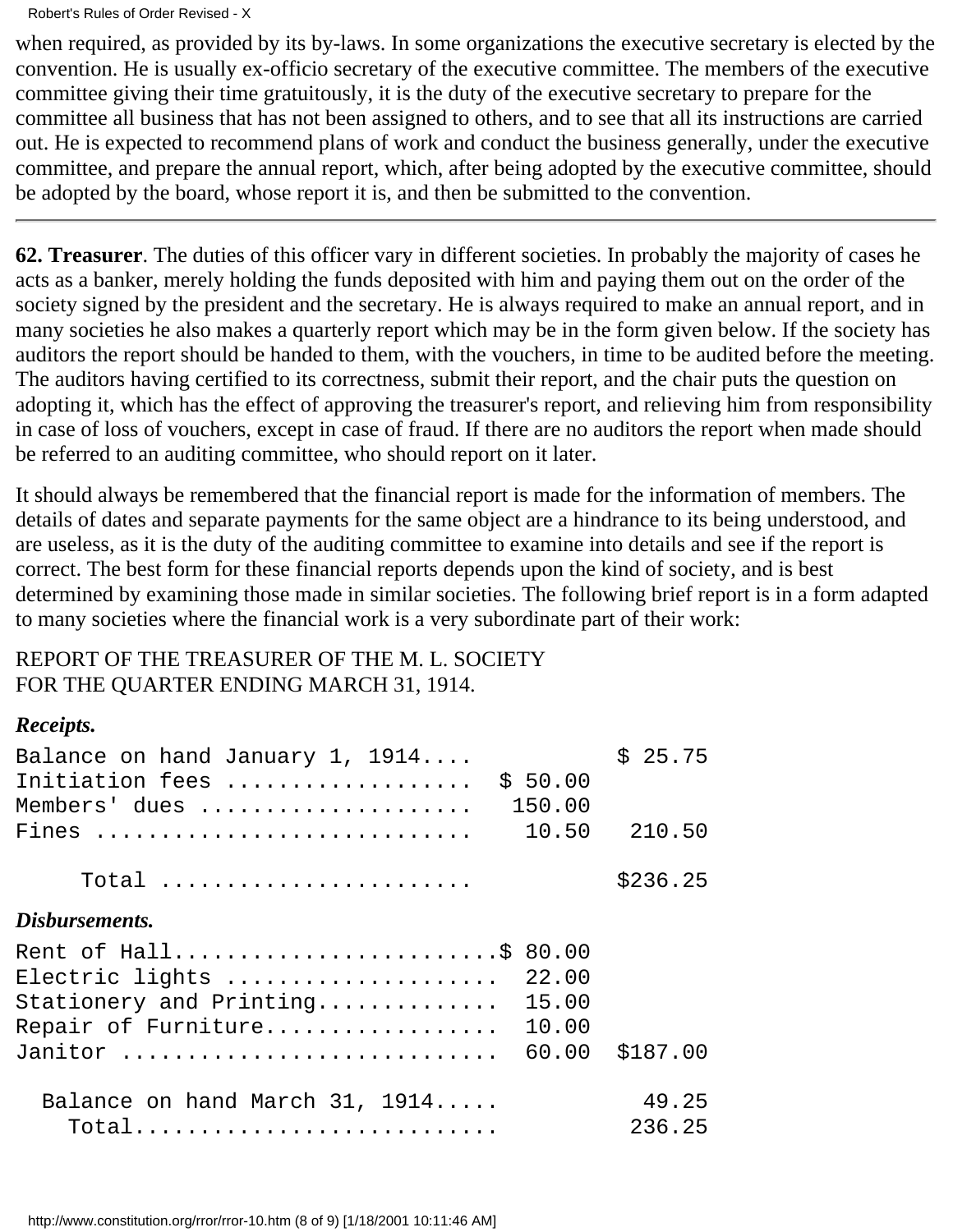.

.

.

.

.

.

.

.

.

.

.

.

.

.

.

.

 S........ M........, Treasurer

Examined and found correct. R. . . . . . . . . V. . . . . . . . . } J........ L........ } Auditing Committee.

[Table of Contents](#page-0-0) [Previous Article](#page-108-2) [Next Article](#page-70-0)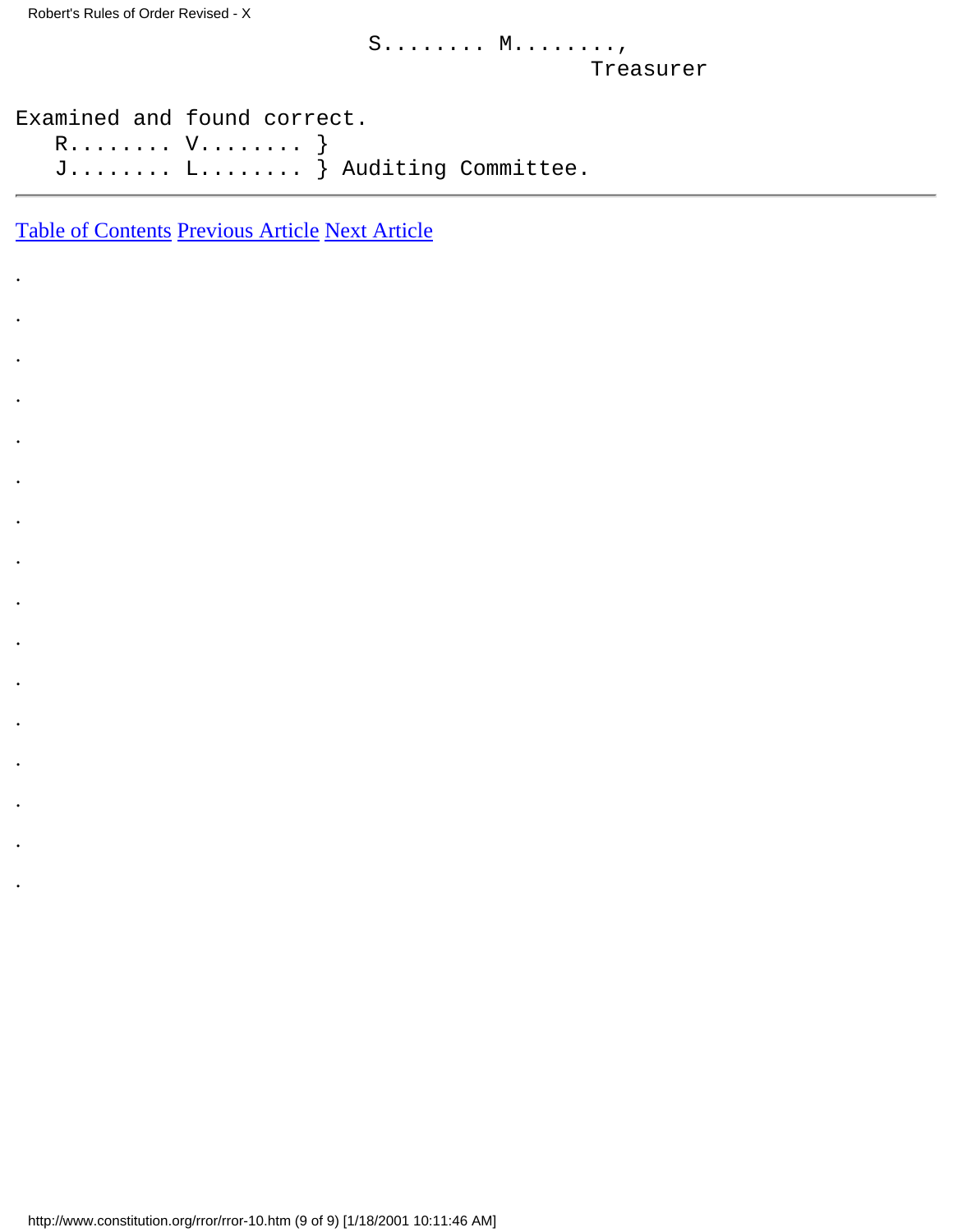# **Art. XIII. Legal Rights of Assemblies and Trial of Their Members.**

- **[72](#page-129-0).** Right of an Assembly to Punish its Members
- **[73](#page-129-1).** Right of an Assembly to Eject any one from its Place of Meeting
- **[74](#page-129-2).** Rights of Ecclesiastical Tribunals
- **[75](#page-130-0).** Trial of Members of Societies

<span id="page-129-0"></span>**72. The Right of a Deliberative Assembly to Punish its Members**. A deliberative assembly has the inherent right to make and enforce its own laws and punish an offender, the extreme penalty, however, being expulsion from its own body. When expelled, if the assembly is a permanent society, it has the right, for its own protection, to give public notice that the person has ceased to be a member of that society.

But it has no right to go beyond what is necessary for self-protection and publish the charges against the member. In a case where a member of a society was expelled, and an officer of the society published, by its order, a statement of the grave charges upon which he had been found guilty, the expelled member recovered damages from the officer in a suit for libel, the court holding that the truth of the charges did not affect the case.

<span id="page-129-1"></span>**73. Right of an Assembly to Eject any one from its Place of Meeting**. Every deliberative assembly has the right to decide who may be present during its session; and when the assembly, either by a rule or by a vote, decides that a certain person shall not remain in the room, it is the duty of the chairman to enforce the rule of order, using whatever force is necessary to eject the party.

The chairman can detail members to remove the person, without calling upon the police. If, however, in enforcing the order, any one uses harsher measures than is necessary to remove the person, the courts have held that he, and he alone, is liable for damages, just the same as a policeman would be under similar circumstances. However badly the man may be abused while being removed from the room, neither the chairman nor the society is liable for damages, as, in ordering his removal, they did not exceed their legal rights.

<span id="page-129-2"></span>**74. Rights of Ecclesiastical Tribunals**. Many of our deliberative assemblies are ecclesiastical bodies, and it is important to know how much respect will be paid to their decisions by the civil courts.

A church became divided, and each party claimed to be the church, and therefore entitled to the church property. The case was taken into the civil courts, and finally, on appeal, to the U.S. Supreme Court, which, after holding the case under advisement for a year, sustained the decision of the U.S. Circuit Court. The Supreme Court, in rendering its decision, laid down the broad principle that when a local church is but a part of a large and more general organization or denomination, the court will accept as final the decision of the highest ecclesiastical tribunal to which the case has been carried within that general church organization, on all questions of discipline, faith, or ecclesiastical rule, custom, or law, and will not inquire into the justice or injustice of its decree as between the parties before it. The officers, the ministers, the members, or the church body which the highest judiciary of the denomination recognizes, the court will recognize. Whom that body expels or cuts off, the court will hold to be no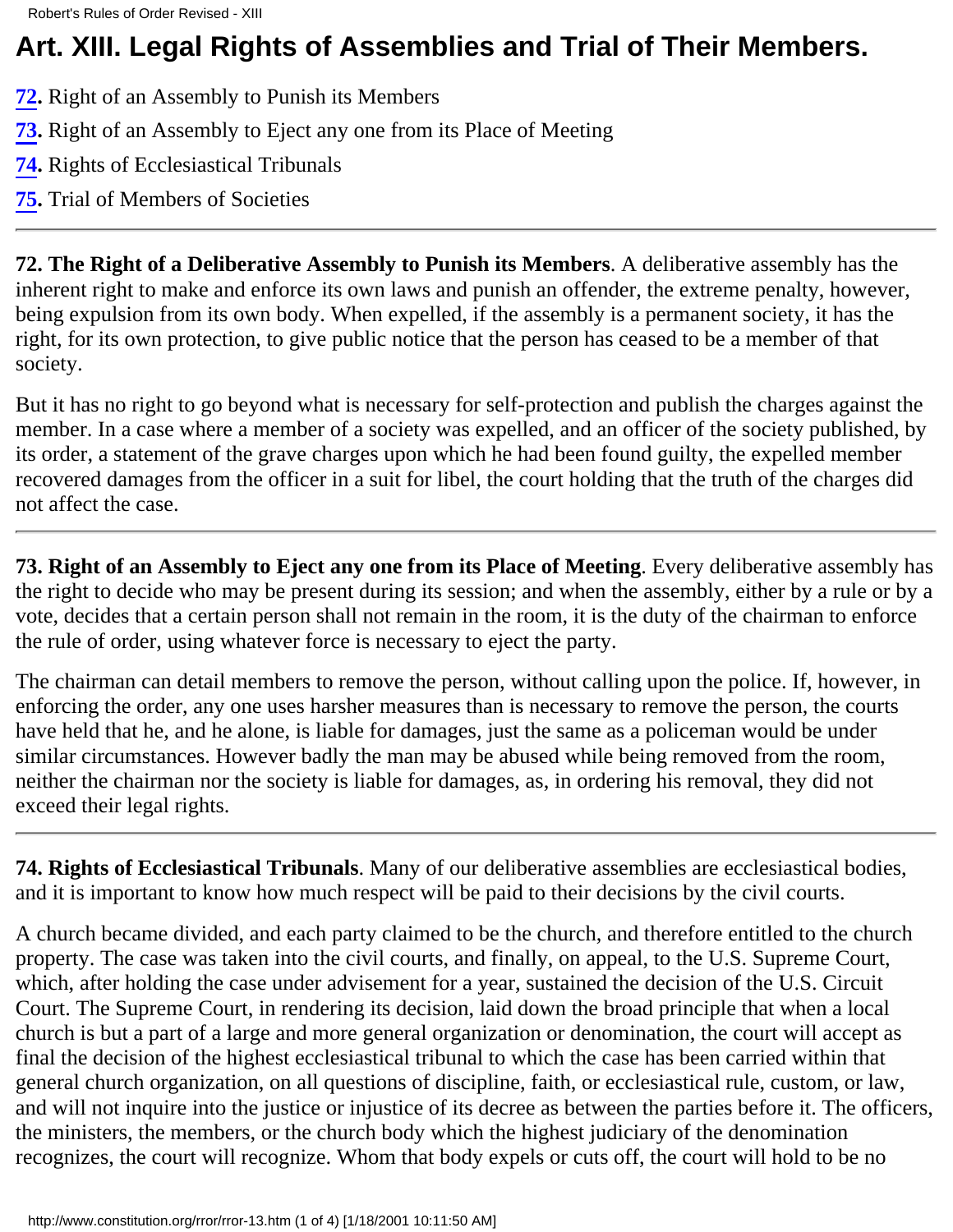$\overline{\phantom{a}}$ 

longer members of that church. The court laid down the following principles: $\frac{1}{2}$ 

"Where a church is of a strictly congregational or independent organization, and the property held by it has no trust attached to it, its right to the use of the property must be determined by the ordinary principles which govern ordinary associations.

"Where the local congregation is itself a member of a much larger and more important religious organization and is under its government and control and is bound by its orders and judgments, its decisions are final and binding on legal tribunals.

"Courts having no ecclesiastical jurisdiction, cannot revise or question ordinary acts of church discipline; their only judicial power arises from the conflicting claims of the parties to the church property and the use of it."

But while the civil courts have no ecclesiastical jurisdiction, and cannot revise or question ordinary acts of church discipline, they do have jurisdiction where there are conflicting claims to church property. An independent church by an almost unanimous vote decided to unite with another independent church. A very small minority, less than ten per cent, did not wish to unite with the other church, so they were voted letters of dismission to any other church of like faith and order, against their protest. The majority then directed the trustees to transfer their property to the other church and voted themselves a letter of dismission to unite with that church. The church then voted to disband. The majority presented their letters and were received into the other church. The minority would not use their letters, but took the matter into the courts, which, of course, decided that they were the church and owned the property. According to the practice of churches of the same denomination, no member can be forced out of the church unless for neglect of his duties as a member. Letters of dismission are granted only on the request of members, and as a general rule the membership does not terminate until the letter has been used. The church could not terminate the membership of the minority, against whom there were no charges, by voting them letters without their consent. By not using their letters they soon constituted the entire membership and rescinded the order to the trustees to transfer the property to the other church. By the hasty, ill-advised action of almost the entire church the majority lost their property. In cases where property is involved, churches cannot be too careful, and it is usually best to act under legal advice.

<span id="page-130-0"></span>**75. Trial of Members of Societies**. Every deliberative assembly, having the right to purify its own body, must therefore have the right to investigate the character of its members. It can require any of them to testify in the case, under pain of expulsion if they refuse.

When the charge is against the member's character, it is usually referred to a committee of investigation or discipline, or to some standing committee, to report upon. Some societies have standing committees whose duty it is to report cases for discipline whenever any are known to them.

In either case, the committee investigates the matter and reports to the society. This report need not go into details, but should contain its recommendations as to what action the society should take, and should usually close with resolutions covering the case, so that there is no need for any one to offer any additional resolutions upon it. The ordinary resolutions, where the member is recommended to be

<span id="page-130-1"></span><sup>1.</sup> Watson Vs. Jones, 13 Wallace U.S. Supreme Court Reports, p. 679. This case was decided April 15, 1872.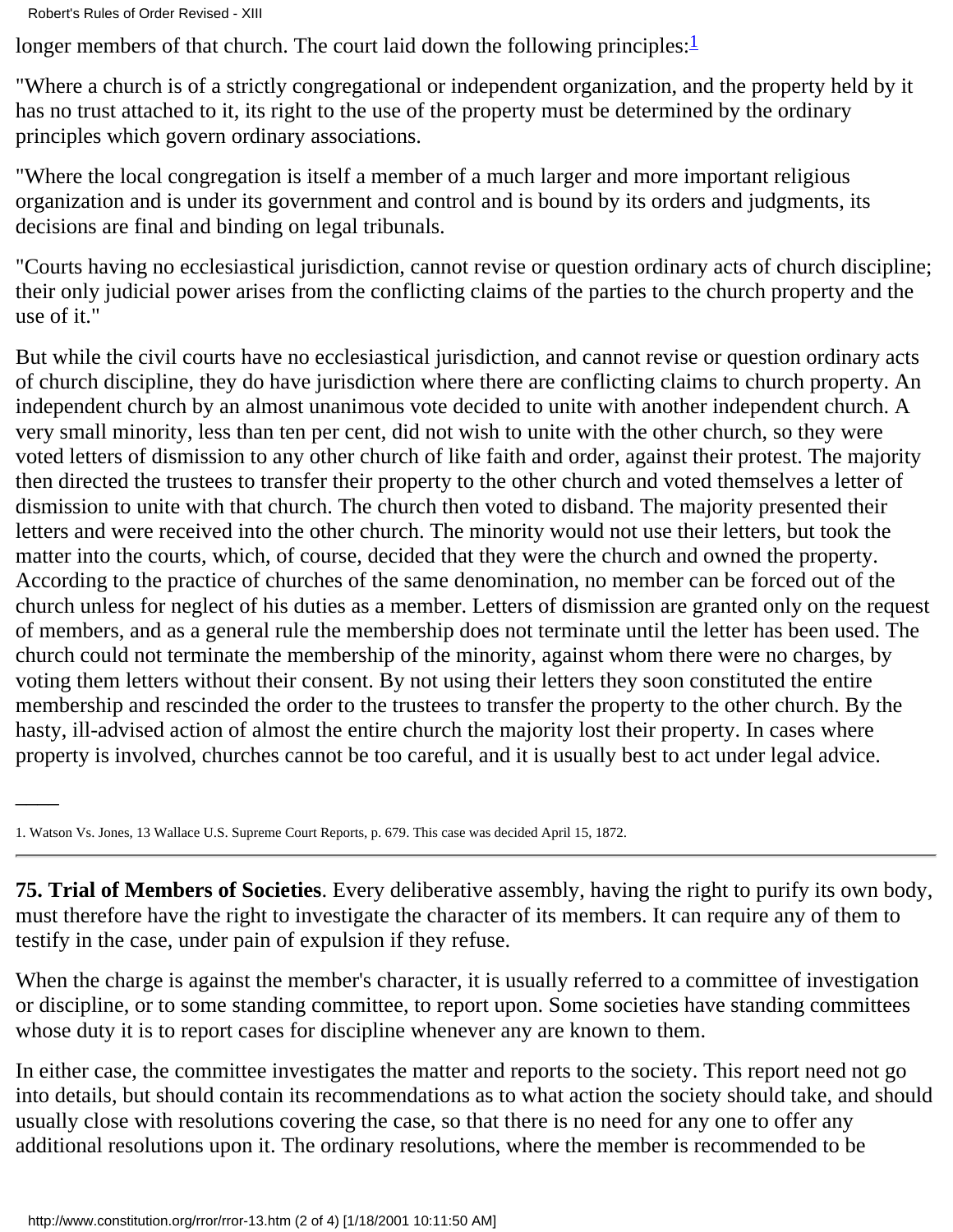expelled, are (1) to fix the time to which the society shall adjourn; and (2) to instruct the clerk to cite the member to appear before the society at this adjourned meeting to show cause why he should not be expelled, upon the following charges which should then be given.

After charges are preferred against a member, and the assembly has ordered that he be cited to appear for trial, he is theoretically under arrest, and is deprived of all the rights of membership until his case is disposed of. Without his consent no member should be tried at the same meeting at which the charges are preferred, excepting when the charges relate to something done at that meeting.

The clerk should send the accused a written notice to appear before the society at the time appointed, and should at the same time furnish him with a copy of the charges. A failure to obey the summons is generally cause enough for summary expulsion.

At the appointed meeting what may be called the trial takes place. Frequently the only evidence required against the member is the report of the committee. After it has been read and any additional evidence offered that the committee may see fit to introduce, the accused should be allowed to make an explanation and introduce witnesses, if he so desires. Either party should be allowed to cross-examine the other's witnesses and introduce rebutting testimony. When the evidence is all in, the accused should retire from the room, and the society deliberate upon the question, and finally act by a vote upon the question of expulsion, or other punishment proposed. No member should be expelled by less than a two-thirds<sup>[1](#page-131-0)</sup> vote, a quorum voting. The vote should be by ballot, except by general consent. The members of the committee preferring the charges vote the same as other members.

In acting upon the case, it must be borne in mind that there is a vast distinction between the evidence necessary to convict in a civil court and that required to convict in an ordinary society or ecclesiastical body. A notorious pickpocket could not even be arrested, much less convicted by a civil court, simply on the ground of being commonly known as a pickpocket; while such evidence would convict and expel him from any ordinary society.

The moral conviction of the truth of the charge is all that is necessary in an ecclesiastical or other deliberative body to find the accused guilty of the charges.

If the trial is liable to be long and troublesome, or of a very delicate nature, the member is frequently cited to appear before a committee, instead of the society, for trial. In this case the committee reports to the society the result of its trial of the case, with resolutions covering the punishment which it recommends the society to adopt. When the committee's report is read, the accused should be permitted to make his statement of the case, the committee being allowed to reply. The accused then retires from the room, and the society acts upon the resolutions submitted by the committee. The members of the committee should vote upon the case the same as other members.

If the accused wishes counsel at his trial, it is usual to allow it, provided the counsel is a member of the society in good standing. Should the counsel be guilty of improper conduct during the trial, the society can refuse to hear him, and can also punish him.

 $\overline{\phantom{a}}$ 

<span id="page-131-0"></span><sup>1.</sup> The U.S. Constitution [Art. I, Sec. 5] provides that each House of Congress may "with the concurrence of two-thirds, expel a member."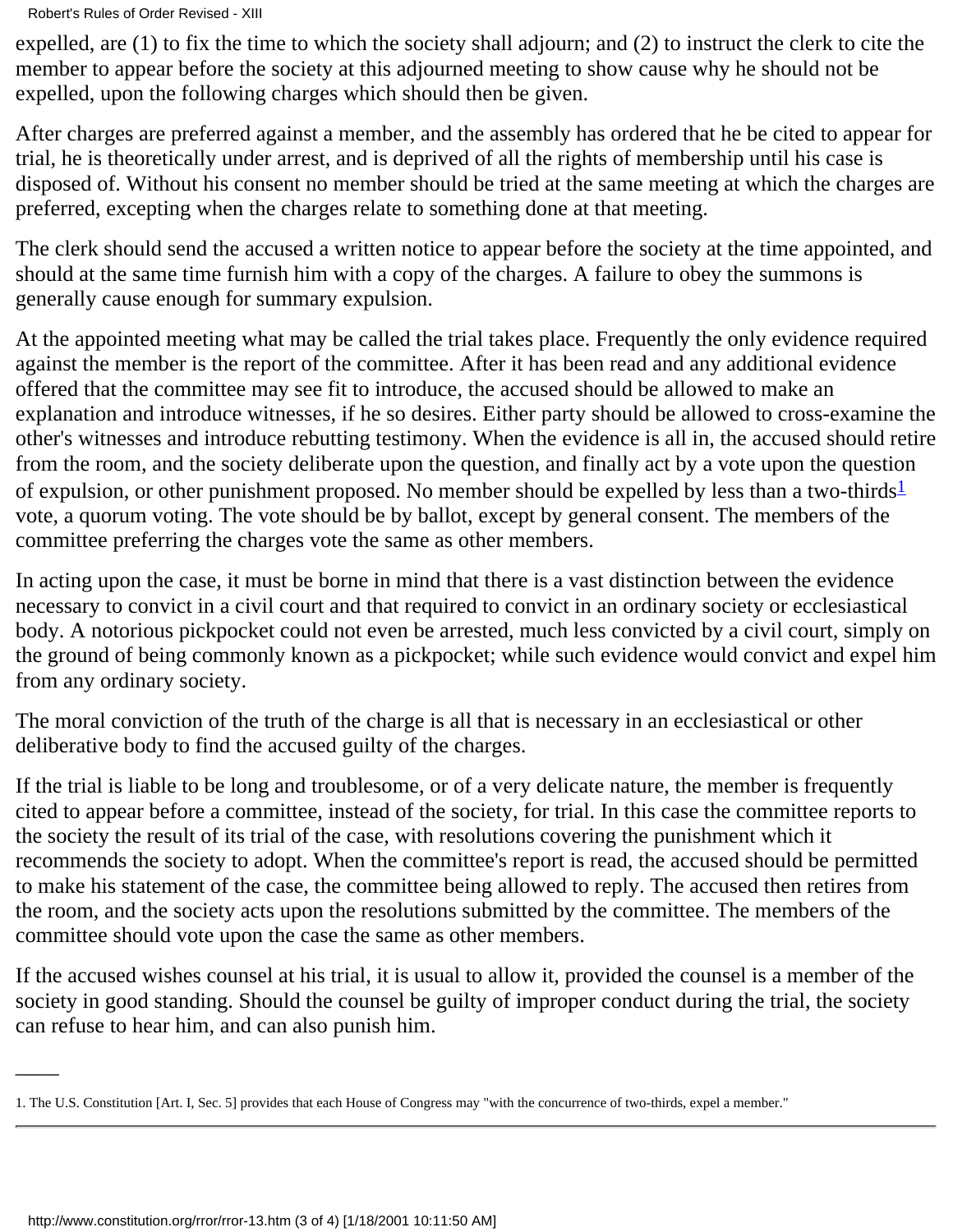.

.

.

.

.

.

.

.

.

.

.

.

.

.

.

.

[Table of Contents](#page-0-0) [Previous Article](#page-49-0)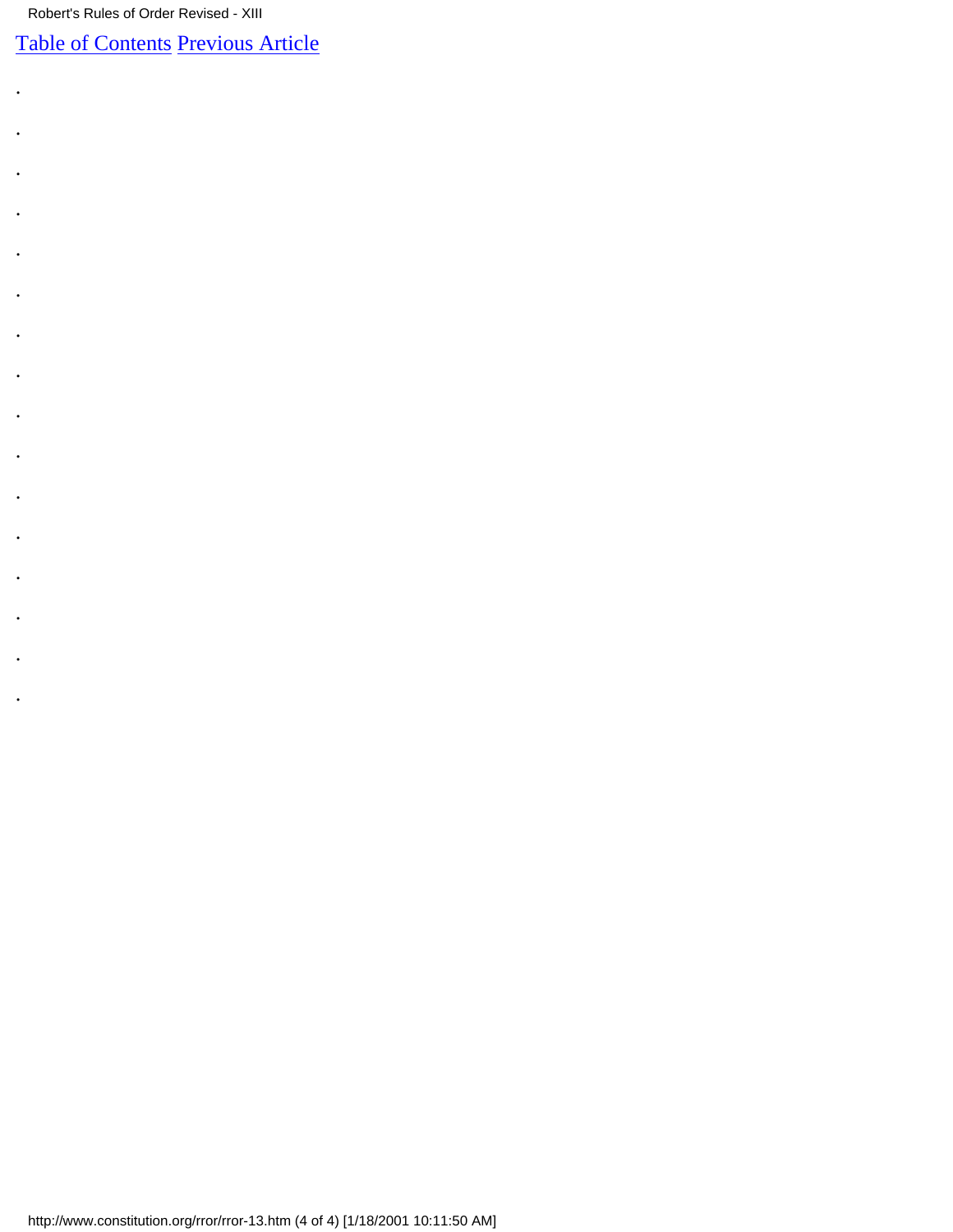Robert's Rules of Order Revised - Preface

### PREFACE.

A work on parliamentary law is needed, based, in its general principles, upon the rules and practice of Congress, but adapted, in its details, to the use of ordinary societies. Such a work should give not only the methods of organizing and conducting meetings, the duties of officers, and names of ordinary motions, but also a systematic statement in reference to each motion, as to its object and effect; whether it can be amended or debated; if debatable, the extent to which it opens the main question to debate; the circumstances under which it can be made, and what other motions can be made while it is pending. Robert's Rules of Order (published in 1876, slight additions being made in 1893) was prepared with a hope of supplying the above information in a condensed and systematic form, each rule being complete in itself, or giving references to every section that in any way qualifies it, so that a stranger to the work can refer to any special subject with safety.

The fact that during these thirty-nine years a half million copies of these Rules have been published would indicate that there is a demand for a work of this kind. But the constant inquiries from all sections of the country for information concerning proceedings in deliberative assemblies that is not contained in Rules of Order, seems to demand a revision and enlargement of the manual. To meet this want, the work has been thoroughly revised and enlarged, and, to avoid confusion with the old rules, is published under the title of "Robert's Rules of Order Revised."

The object of Rules of Order is to assist an assembly to accomplish in the best possible manner the work for which it was designed. To do this it is necessary to restrain the individual somewhat, as the right of an individual, in any community, to do what he pleases, is incompatible with the interests of the whole. Where there is no law, but every man does what is right in his own eyes, there is the least of real liberty. Experience has shown the importance of definiteness in the law; and in this country, where customs are so slightly established and the published manuals of parliamentary practice so conflicting, no society should attempt to conduct business without having adopted some work upon the subject as the authority in all cases not covered by its own special rules.

While it is important that an assembly has good rules, it is more important that it be not without some rules to govern its proceedings. It is much more important, for instance, that an assembly has a rule determining the rank of the motion to postpone indefinitely, than that it gives this motion the highest rank of all subsidiary motions except to lay on the table, as in the U.S. Senate; or gives it the lowest rank, as in the U.S. House of Representatives; or gives it equal rank with the previous question, to postpone definitely, and to commit, so that if one is pending none of the others may be moved, as under the old parliamentary law. This has been well expressed by one of the greatest of English writers on parliamentary law: "Whether these forms be in all cases the most rational or not is really not of so great importance. It is much more material that there should be a rule to go by than what that rule is; that there may be a uniformity of proceeding in business, not subject to the caprice of the chairman or captiousness of the members. It is very material that order, decency, and regularity he preserved in a dignified public body."

## H.M.R.

*February*, 1915.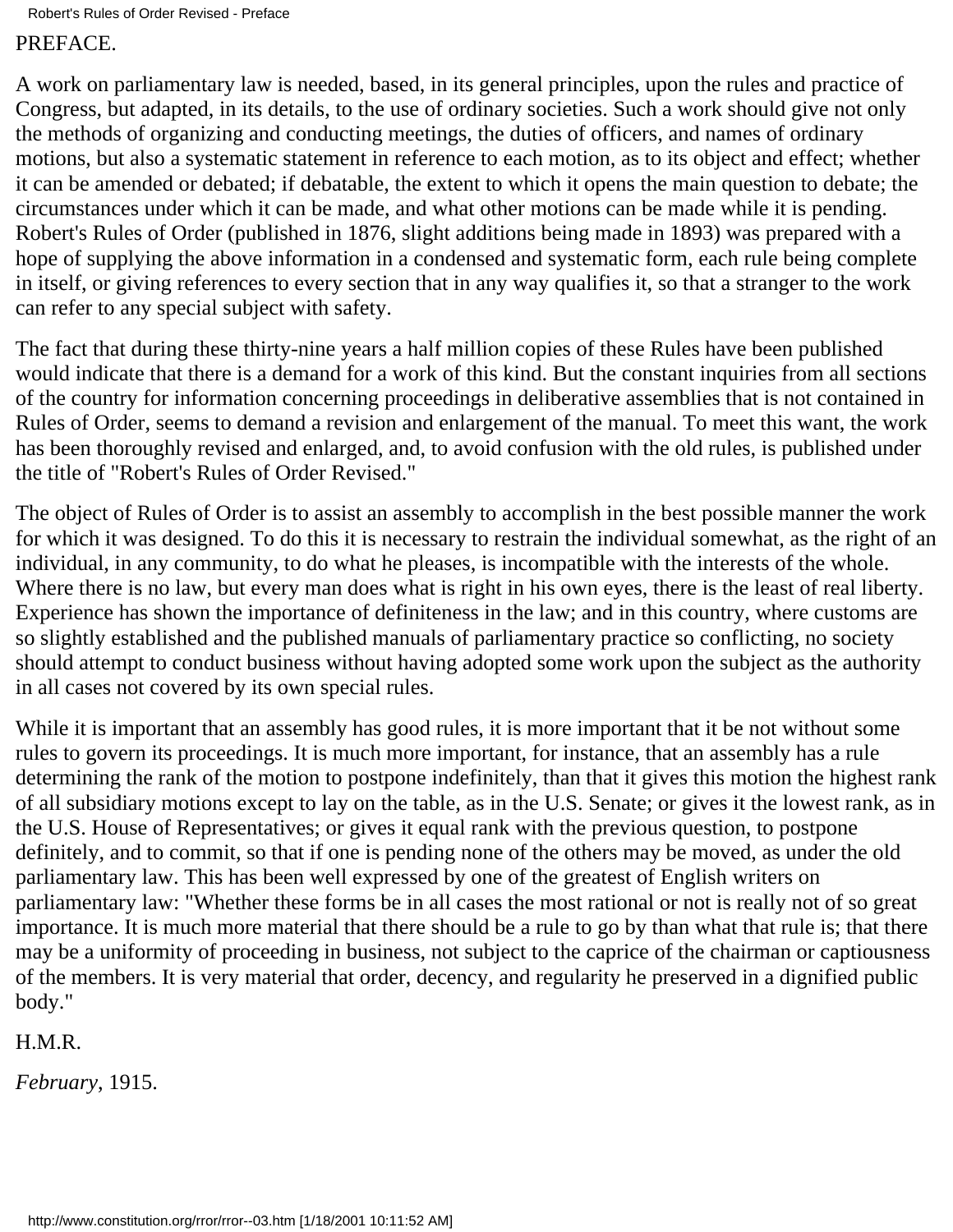# **Introduction.**

# **Parliamentary Law.**

**Parliamentary Law** refers originally to the customs and rules for conducting business in the English Parliament; and thence to the usages of deliberative assemblies in general. In England these usages of Parliament form a part of the unwritten law of the land, and in our own legislative bodies they are of authority in all cases where they do not conflict with existing rules or precedents.

But as a people we have not the respect which the English have for customs and precedents, and are always ready for such innovations as we think are improvements; hence changes have been and are constantly being made in the written rules which our legislative bodies have found best to adopt. As each house adopts its own rules, the result is that the two houses of the same legislature do not always agree in their practice; even in Congress the order of precedence of motions is not the same in both houses, and the previous question is admitted in the House of Representatives but not in the Senate. As a consequence of this, the exact method of conducting business in any particular legislative body is to be obtained only from the Legislative Manual of that body.

The vast number of societies -- political, literary, scientific, benevolent, and religious -- formed all over the land, though not legislative, are deliberative in character, and must have some system of conducting business and some rules to govern their proceedings, and are necessarily subject to the common parliamentary law where it does not conflict with their own special rules. But as their knowledge of parliamentary law has been obtained from the usages in this country, rather than from the customs of Parliament, it has resulted that these societies have followed in part the customs of our own legislative bodies, and our people have thus been educated under a system of parliamentary law which is peculiar to this country, and yet so well established as to supersede the English parliamentary law as the common law of ordinary deliberative assemblies.

The practice of the National House of Representatives should have the same force in this country as the usages of the House of Commons have in England, in determining the general principles of the common parliamentary law of the land, were it not for the fact that while the English Parliament has continued to be a strictly deliberative assembly, the business of our House of Representatives has grown so enormously that it has been obliged to make such changes in its rules and practice as will allow the majority to suppress the debate, if there has been previous debate, and if there has been none, to limit the debate to forty minutes; and also to suppress a question for the session even without any debate. These deviations from the old parliamentary law, while necessary in the House of Representatives, are in violation of the fundamental right of a deliberative assembly to have questions thoroughly discussed before it is called upon to take action upon them, unless a large majority, at least two-thirds, is prepared to act at once. In ordinary deliberative assemblies the right to debate questions before taking final action upon them should never be suppressed by less than a two-thirds vote, and the motion to lay on the table should be used only for its legitimate parliamentary purpose of laying aside a question temporarily.

Where the practice of Congress differs from that of Parliament, the common law of this country usually follows the practice of Congress. Thus, in every American deliberative assembly having no rules for conducting business, the motion to adjourn, when it does not dissolve the assembly, would be decided to be undebatable, as in Congress, the English parliamentary law to the contrary notwithstanding; so if the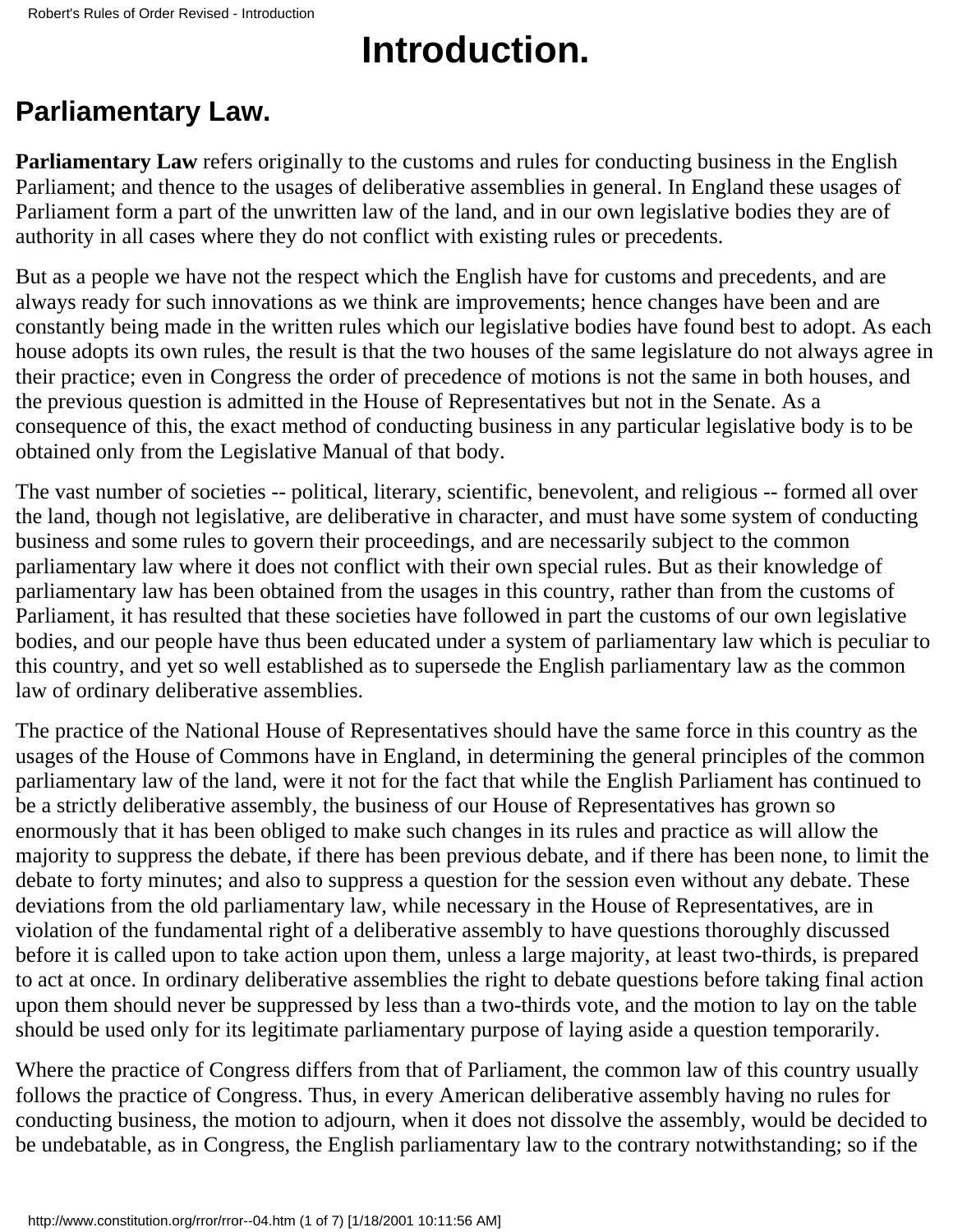previous question were negatived, the debate upon the subject would continue, as in Congress, whereas in Parliament the subject would be immediately dismissed; so, too, the previous question could be moved when there was before the assembly a motion either to commit, or to postpone definitely or indefinitely, just as in Congress, notwithstanding that, according to English parliamentary law, the previous question could not be moved under such circumstances.

The old common parliamentary law gives the same rank to the motions for the previous question, to postpone definitely, to commit, and to postpone indefinitely, so that no one of them can be moved while another one of them is pending; the House makes them rank in the order just named; while the Senate does not admit the motion for the previous question, and makes to postpone indefinitely outrank all the others. The practice of the House in this matter establishes the parliamentary law of this country, as it does in all cases where its practice is not due to the great quantity of its business or the necessities of party government. This may be illustrated by the motions to lay on the table and the previous question. The House of Representatives has completely changed the use of the motion to lay on the table from that of merely laying aside a question until the assembly chooses to resume its consideration [see foot note, **[28](#page-91-0)**], to a motion to kill the pending proposition. To make it more effective for this purpose, they have allowed it to be made before the member reporting a bill from the committee is allowed to speak, and when a question is laid upon the table it cannot be taken up except by suspending the rules, which requires a two-thirds vote. For reasons previously given, such rules are necessary in Congress, but in ordinary assemblies they would do more harm than good. The same vote should be required (two-thirds vote) to stop debate and bring the assembly to a vote on the final disposition of the question, whether the intention is to adopt or to reject the proposition. The previous question and the motion to lay on the table require the same vote in Congress, and should in all assemblies where to lay on the table is used for killing propositions.

The modifications made by the House in regard to the previous question have made that motion extremely simple and useful, and its practice establishes the parliamentary law of the country as to the previous question, except in respect to its being ordered by majority vote and forty minutes' debate being allowed after it has been ordered, if the proposition has no been previously debated. It is necessary in Congress for the majority to have the power to close debate, but, such a power being in conflict with the fundamental rights of a deliberative assembly, Congress has modified it so as not to cut off debate entirely. In an ordinary assembly, with sessions not exceeding two or three hours, it should, and it does, have the power by a two-thirds vote to close debate instantly, just as by the same vote it may suspend the rules.

In matters of detail, the rules of the House of Representatives are adapted to the peculiar wants of that body, and are of no authority in any other assembly. No one, for instance, would accept the following House of Representatives rules as common parliamentary law in this country: That the chairman, in case of disorderly conduct, would have the power to order the galleries to be cleared; that any fifteen members would be authorized to compel the attendance of absent members; that each member would be limited in debate upon any question to one hour; and that the motion to suspend the rules can only be entertained on the first and third Mondays of each month. These examples are sufficient to show the absurdity of the Idea that the rules of Congress in all things determine the common parliamentary law.

While some of the rules of Congress are adapted only to legislative assemblies, and others only to the House that adopts them, yet its rules and practice, except where manifestly unsuited to ordinary deliberative assemblies, should, and do determine the parliamentary law of the country. The people of the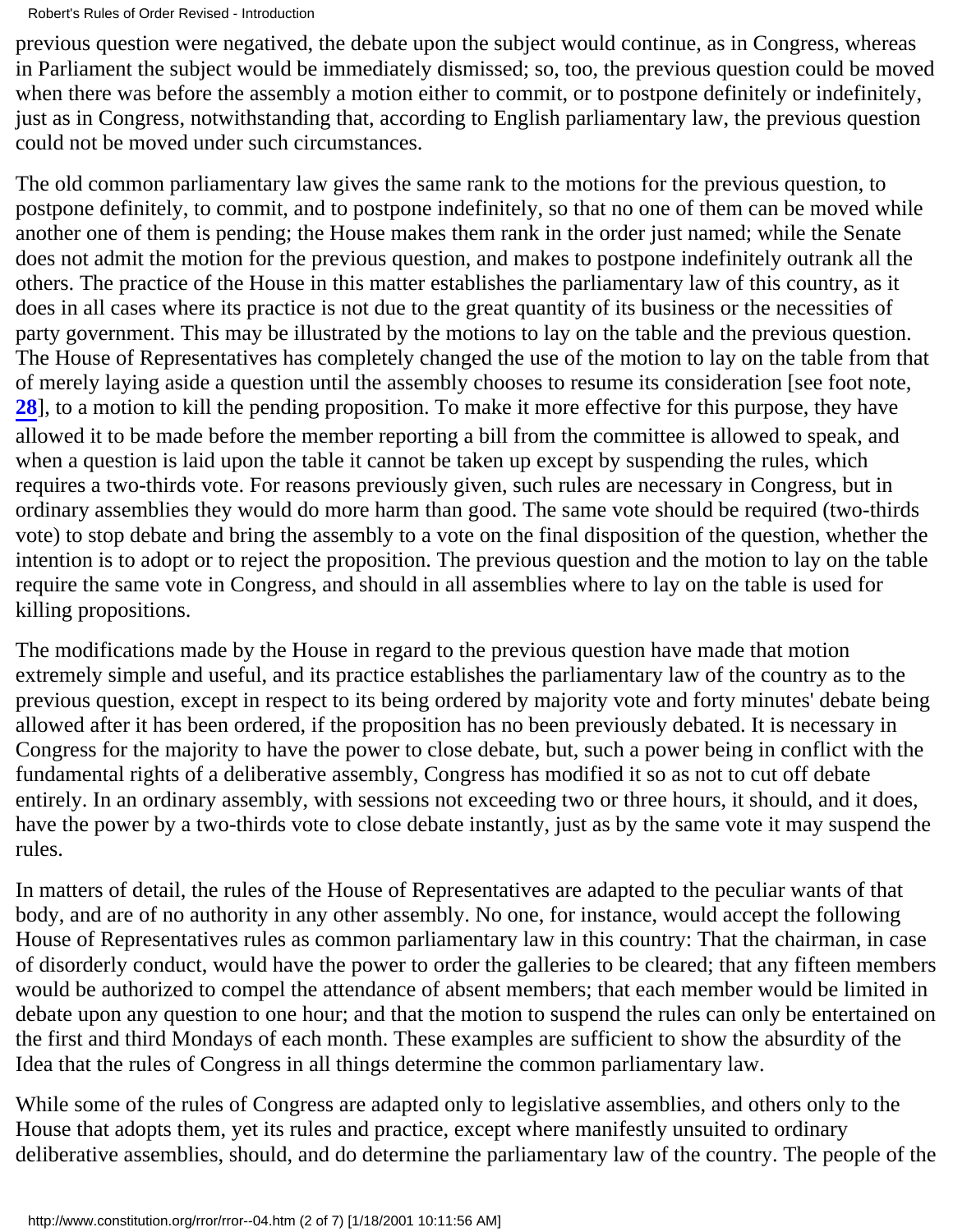United States will never accept the rules and practice of the legislature, or of deliberative assemblies, of any state, or even of any section of the country, as of equal authority with the practice of the National Congress in determining the parliamentary law for the whole country.

Since, however, the sessions of Congress last from three to six months, and at times to nearly a year, whereas the great majority of ordinary deliberative assemblies have sessions lasting not more than two or three hours; and since the quorum in Congress is a majority of the members, while in most societies it is less than one-fifth, and often less than one-tenth, of the members; and since the members of Congress are paid to devote all their time during a session to the business of Congress, and can be compelled to attend, whereas in ordinary assemblies the members have other duties and their attendance is simply voluntary; and as the work of Congress is enormous and is mostly done by standing committees, of which there are fifty-six, or in committee of the whole, while in ordinary assemblies the assembly itself attends to most of its business, the rest is done usually by special committees rather than by standing committees or in committee of the whole -- as these differences exist, it is evident that the rules and practice of Congress require to be modified in some respects to adapt them to ordinary deliberative assemblies. Sometimes the old common parliamentary law is better adapted to ordinary societies, as with the motion to lay on the table. Where the two houses differ, sometimes the Senate practice is better adapted to ordinary assemblies, as in allowing each member to speak twice to the same question each day; while in allowing the previous question and in making the motion to postpone indefinitely the lowest of subsidiary motions, the practice of the House seems better adapted to ordinary assemblies. The House allows a majority to order the previous question, but if there has been no debate on the question, forty minutes' debate is permitted after the previous question has been ordered. This rule is not adapted to assemblies whose entire session may not last two hours. They should have power to close debate instantly by a two-thirds vote. This is in accordance with the general principle that the assembly by a two-thirds vote may suspend the rules, even the rule permitting debate.

As there would naturally be differences of opinion as to the application of the above principles, and it is important that the law should be definite, every deliberative assembly should imitate our legislative bodies and adopt some Rules of Order for the conduct of its business.<sup>1</sup>

# <span id="page-136-0"></span>**PLAN OF THE WORK.**

These Rules are prepared to meet partially this want in deliberative assemblies that are not legislative in their character. They have been made sufficiently complete to answer for the rules of an assembly until it sees fit to adopt special rules conflicting with and superseding any of the rules of detail, such as the Order of Business, etc. They are based upon the rules and practice of Congress so far as these are adapted to ordinary deliberative assemblies with short sessions and comparatively small quorums, as has just been explained. In cases where these Rules differ from the practice of Congress, usually the congressional rule will be found in a foot note. The foot notes need not be referred to for any other purpose than to ascertain the practice of Congress.

This Manual contains a Table of Contents, Table of Rules, Part I, Part II, Lesson Outlines, and the Index.

**Table of Contents**. This gives a clear, systematic idea of the arrangement of subjects treated in the Manual.

**Order of Precedence of Motions and Table of Rules**. A careful study of these tables so as to be able to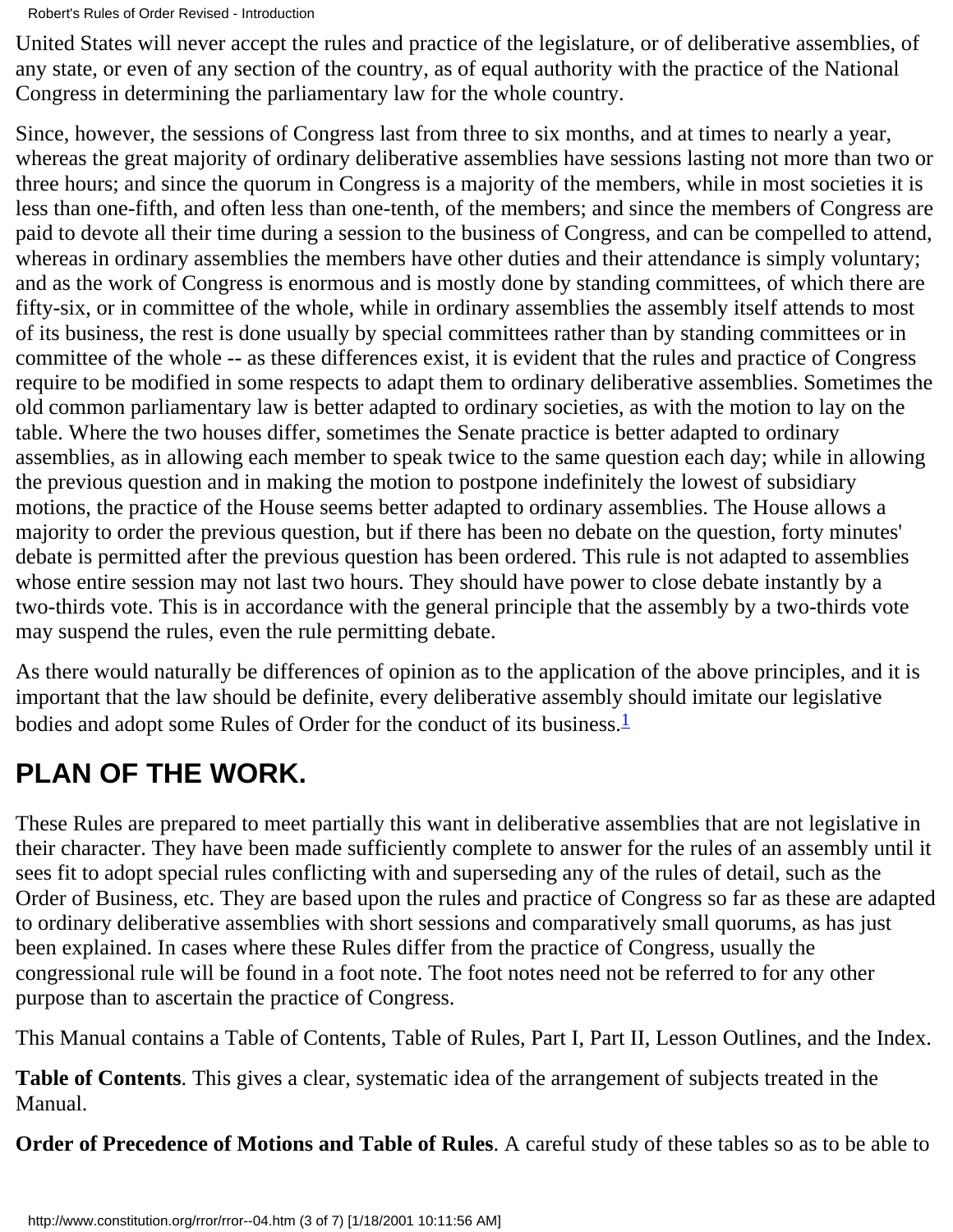use them quickly will enable any one in an emergency to ascertain whether a motion is in order, and whether it may be debated, or amended, or reconsidered, or requires a second, or a two-thirds vote, or is in order when another member has the floor.

Part I, comprising the main part of the Manual, contains a set of Rules of Order systematically arranged, as shown in the Table of Contents. It begins with showing how business is introduced in a deliberative assembly, and then follows it step by step until the vote is taken and announced. The next section, 10, shows what is the proper motion to use to accomplish certain objects, referring at the same time to the section where the motion will be found fully treated. Next, the motions are classified as usual into Privileged, Incidental, Subsidiary, and Main, and the general characteristics of each class given.

Then each class is taken up in order, beginning with the highest privileged motion, and a section is devoted to each motion, including some motions that are not classified. Each of these twenty-six sections is complete in itself, so that one unfamiliar with the work need not be misled in examining any particular subject. Cross-references, in heavy-face type, are used wherever it was thought they would be helpful, the references being to sections, the number of the section being placed at the top of each page. The following is stated in reference to each motion, except some of the incidental ones, the first six points being mentioned at the beginning of each section:

(1) Of what motions it *takes precedence* (that is, what motions may be pending and yet it be in order to make and consider this motion).

(2) To what motions it *yields* (that is, what motions may be made and considered while this motion is pending).

(3) Whether it is *debatable* or not (all motions being debatable unless the contrary is stated).

(4) Whether it can be *amended* or not.

(5) In case the motion can have no subsidiary motion *applied* to it, the fact is stated [see **Adjourn**, **[17](#page-10-0)**, for an example: the meaning is, that the particular motion, to adjourn, cannot be laid on the table, postponed, committed, or amended, &c.].

(6) The *vote* required for its adoption, when it is not a majority.

(7) The *form of making the motion* when peculiar.

(8) The *form of stating and putting the question* when peculiar.

(9) The *object* of the motion when not apparent.

(10) The *effect* of the motion if adopted, whenever it could possibly be misunderstood.

**Part II** contains an explanation of the methods of organizing and conducting different kinds of meetings, giving the words used by the chairman and speakers in making and putting various motions; and also a few pages devoted to the legal rights of deliberative assemblies and ecclesiastical tribunals, and to the trial of members of such societies. The beginner especially, will find it useful to read sections **[69-71](#page-49-1)** in connection with sections **1-10**, thus obtaining correct ideas as to the methods of conducting business in deliberative assemblies.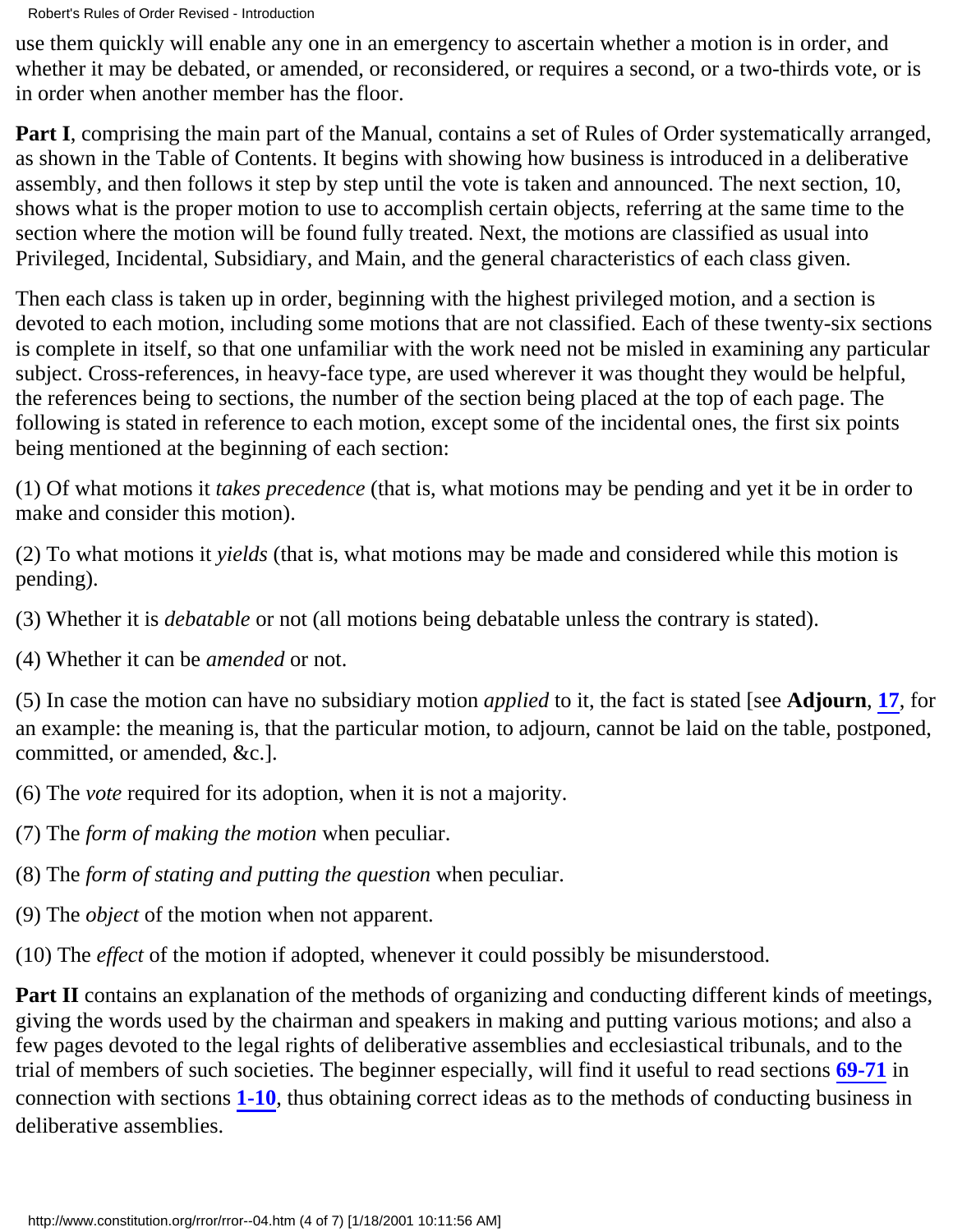**The Plan for the Study of Parliamentary Law** gives some helpful suggestions to clubs and individuals wishing to study parliamentary law together with a series of eighteen Lesson Outlines.

**The Index** refers to pages, not sections, and at the beginning are given some suggestions as to the best method of finding anything in these Rules.

# <span id="page-138-0"></span>**DEFINITIONS.**

In addition to the terms defined above (*taking precedence of*, *yielding to*, and *applying to* [see above]), there are other terms that are liable to be misunderstood, to which attention is called.

*Accepting* a report is the same as adopting it, and must be decided before the pending question, should not be confused with *receiving* a report, which is allowing it to be presented to the assembly.

*Assembly*. This term is used for the deliberative assembly, and should be replaced in motions, etc., by the proper name of the body, as society, club, church, board, convention, etc.

The *Chair* means the presiding officer, whether temporary or permanent.

The terms *Congress* and *H.R.*, when used in this Manual, refer to the U.S. House of Representatives.

*Meeting* and *Session*. Meeting is used in this Manual for an assembling of the members of a deliberative body for any length of time during which they do not separate for longer than a few minutes, as the morning meeting, or the evening meeting, of a convention. In a society with rules providing for regular meetings every week, or month, etc., each of these regular meetings is a separate session. A called or special meeting is a distinct session. Should a regular or special meeting adjourn to meet at another time, the adjourned meeting is a continuation of the session, not a separate one; the two meetings constitute one session. In the case of a convention holding a meeting every year or two, or rather a series of meetings lasting several days, the entire series of meetings constitute one session. [See **[63](#page-70-1)**.]

*Pending* and *Immediately Pending*. A question is said to be pending when it has been stated by the chair and has not yet disposed of either permanently or temporarily. When several questions are pending, the one last stated by the chair, and therefore the one to be first disposed of, is said to be the immediately pending question.

A *Main motion* is one that is made to bring before the assembly any particular subject. No main motion can be made when another motion is pending.

A *Subsidiary* motion is one that may be applied to a main motion, and to certain other motions, for the purpose of modifying them, delaying action upon them or otherwise disposing of them.

*Privileged motions* are such that, while having no relation to the pending question, are of such urgency or importance as to require them to take precedence of all other motions.

An *Incidental motion* is one that arises out of another question which is pending or has just been pending, and must be decided before the pending question, or before other business is taken up. Incidental motions have no fixed rank but take precedence of the questions out of which they arise, whether those questions are main or subsidiary or privileged.

The *Previous Question* does not refer, as its name would imply, to the previous question, but is the name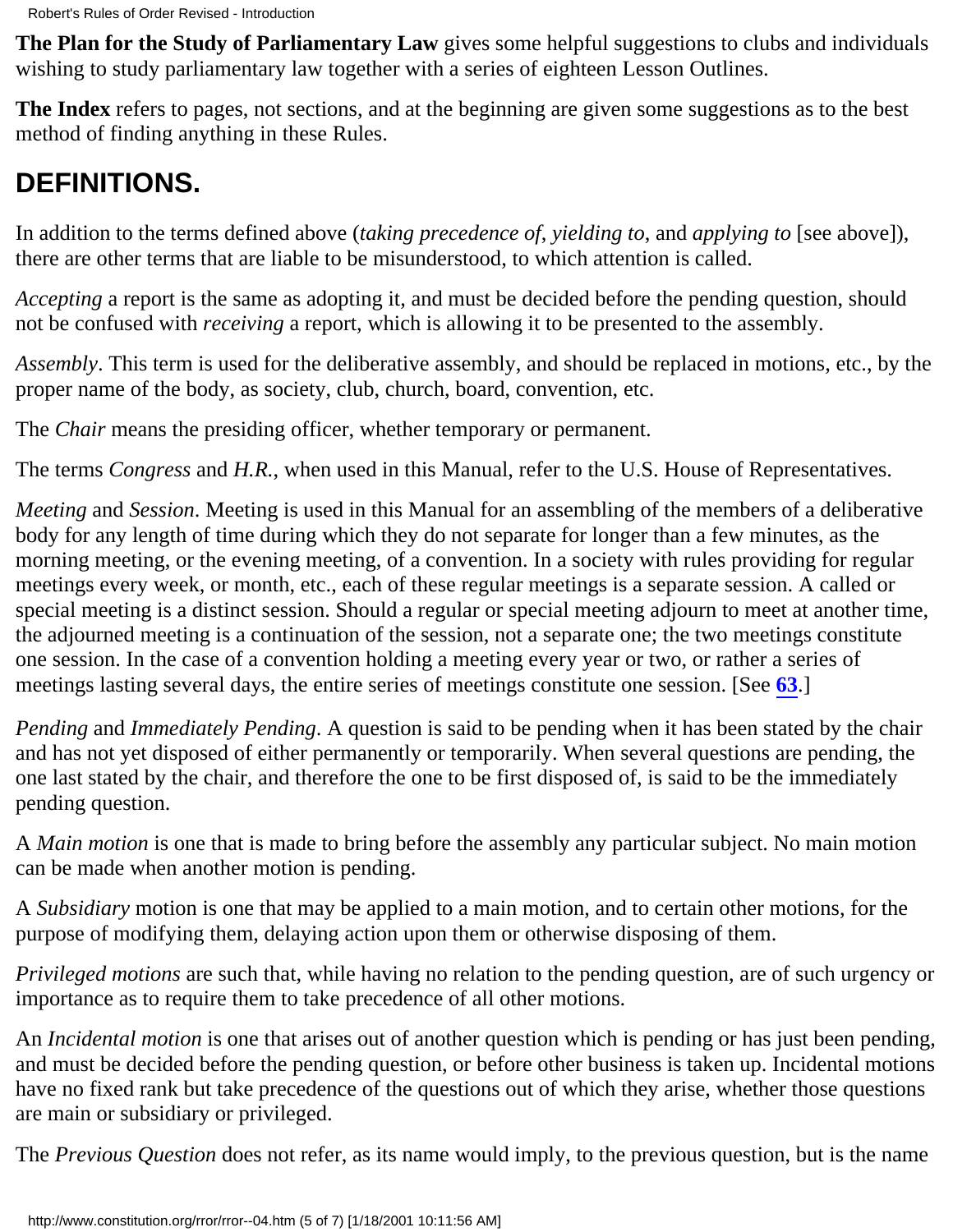given to the motion to close debate and at once to take the vote on the immediately pending question and such other questions as are specified in the motion.

A *Substitute* is an amendment where an entire resolution, or section, or one or more paragraphs, is struck out and another resolution, or section, or one or more paragraphs, is inserted in its place.

*Plurality*, *Majority*, and *Two-thirds* Vote. In an election a candidate has a plurality when he has a larger vote than any other candidate; he has a majority when he has more than half the votes cast, ignoring blanks. In an assembly a plurality never elects except by virtue of a rule to that effect. A majority vote when used in these rules means a majority of the votes cast, ignoring blanks, at a legal meeting, a quorum being present. A two-thirds vote is two-thirds of the votes just described. For an illustration of the difference between a two-thirds vote, a vote of two-thirds of the members present, and a vote of two-thirds of the members, see **[48:4](#page-67-0)**.

### TO THE READER.

 $\overline{\phantom{a}}$ 

.

.

.

.

.

.

.

.

.

.

.

.

.

.

.

The reader is advised to read this Manual in the order suggested in the **Plan for the study of Parliamentary Law**.

<span id="page-139-0"></span><sup>1.</sup> Any society adopting these Rules of Order should be governed by them in all cases to which they are applicable, and in which they are not inconsistent with the by-laws and rules of order of that society. [See **67:7** for the form of a rule covering this case.] Its own rules should include all of the cases where it is desirable to vary from the rules in the Manual, and especially should provide for a Quorum [**[64](#page-71-0)**] and an Order of Business [**[65](#page-73-0)**], as suggested in this Manual.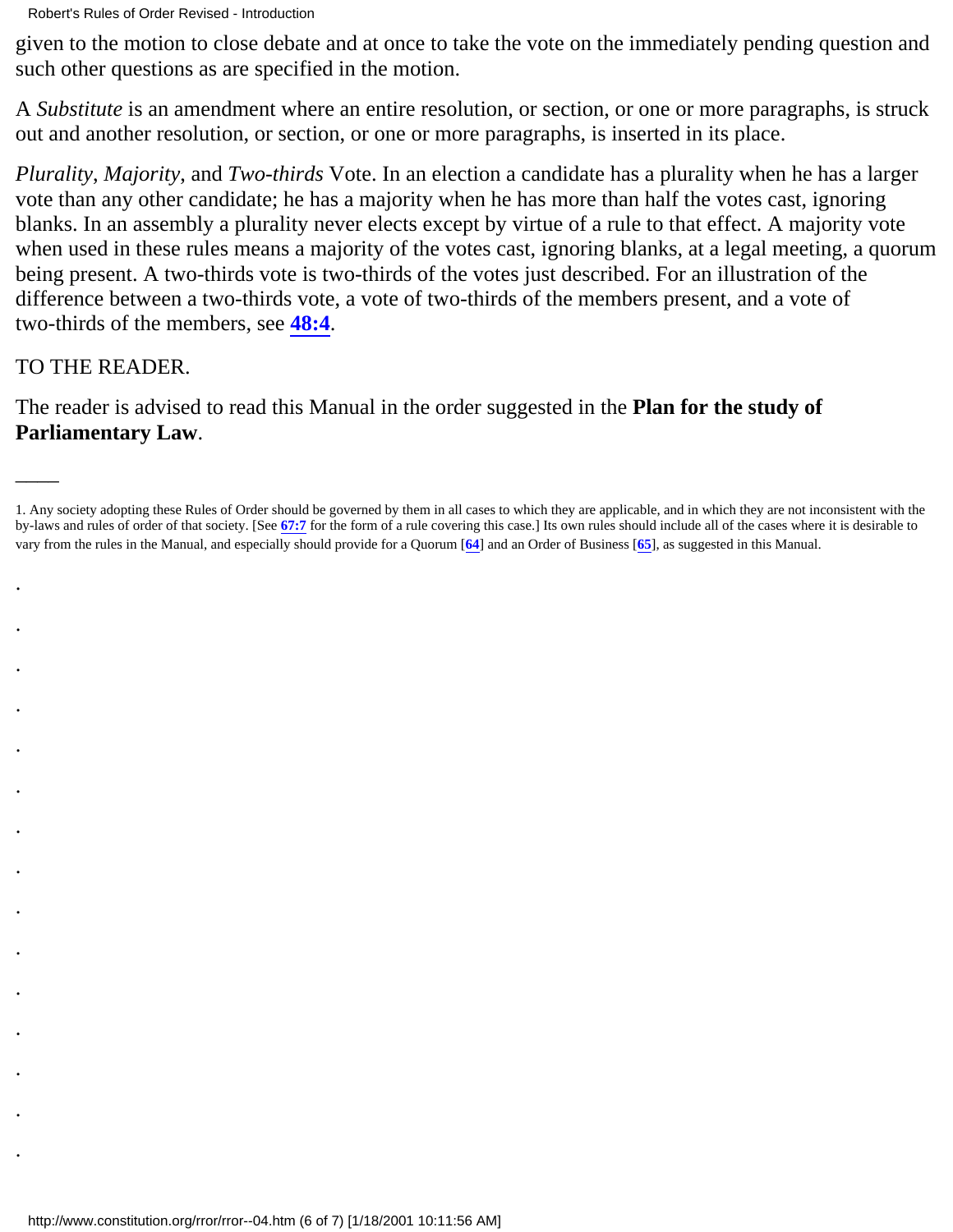.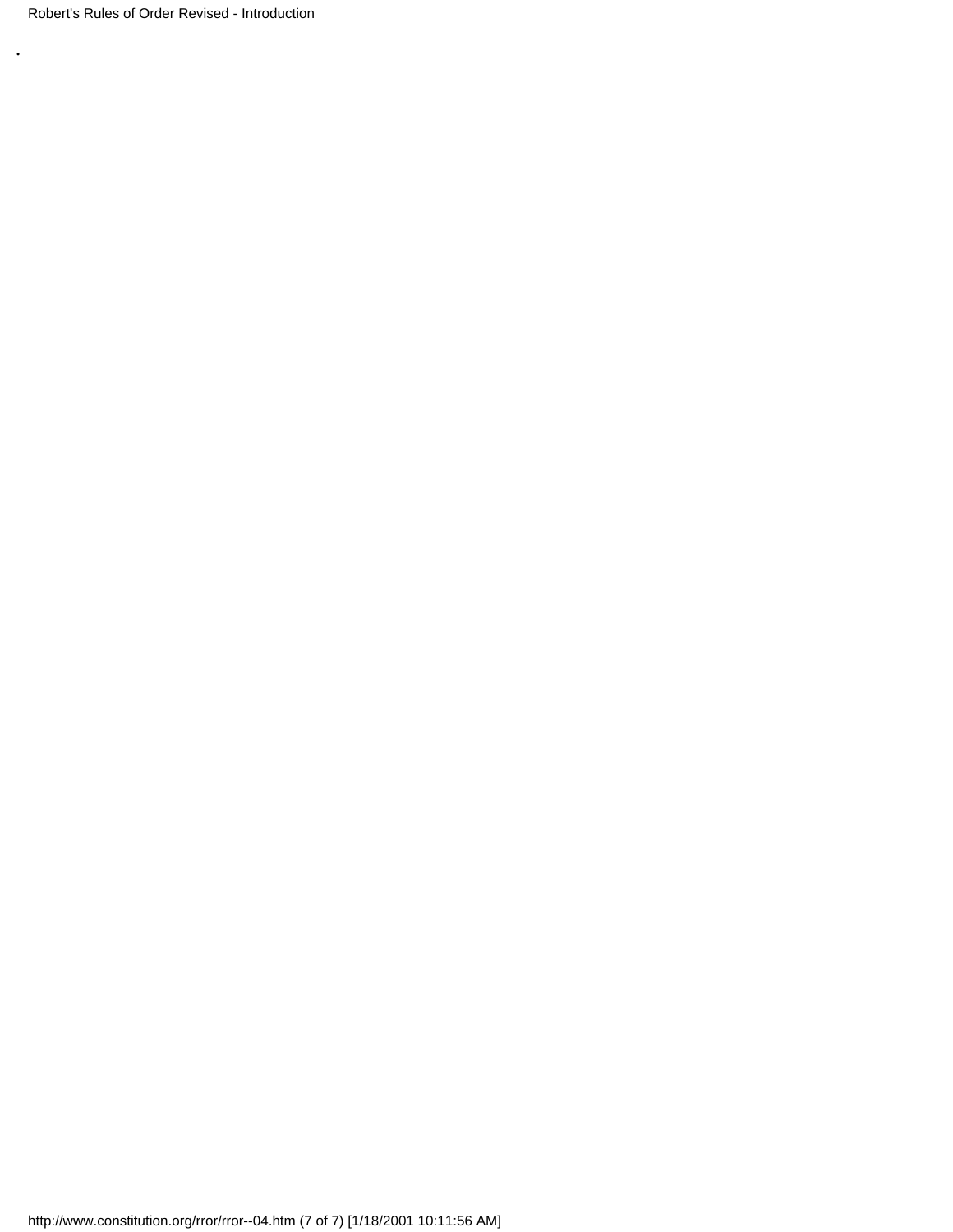# **PLAN FOR STUDY OF PARLIAMENTARY LAW**

# **INTRODUCTION.**

These Lesson Outlines are designed to assist clubs and individual students who wish to study Robert's Rules of Order Revised. The Manual is not arranged primarily with a view to study, but for the special object of providing a set of rules for adoption by city councils, corporations, literary societies, clubs, assemblies, and occasional meetings. In studying it the preferable way is to learn the few elementary things that one must know in order to take the slightest part in a deliberative meeting and then to learn how with ease to use this Manual to find the correct ruling or decision on any point that may arise. When one has accomplished this, which is covered by the first four lessons outlines below he is prepared to study in detail any portion of the Manual, and in any order that may suit him.

In these Lesson Outlines the four introductory lessons are followed by the all-important subject of Amendments, to which an entire lesson is given. This lesson should be thoroughly mastered, as the subject of amendments is probably equal in difficulty and importance to all the rest of parliamentary law.

After Amendments, the order of the subjects in the Manual is followed in the Lesson Outlines with the following exceptions: Incidental Motions are not taken up until all the other motions are disposed of; the Orders of the Day are treated in connection with the motions to Postpone Definitely and Indefinitely, because they are so intimately connected, the Orders of the Day being made by postponing to a certain time or by adopting a program; the subject of Committees is treated in connection with the motion to Commit; and to Take from the Table is treated in connection with to Lay on the Table.

The Rules of Order is essentially a work of reference, and the student should keep this in view. He should aim at learning how to find a ruling quickly, rather than at remembering the ruling. On this account each student should always have his copy of the book with him at every meeting and familiarize himself with its use. Efficiency, however, as a parliamentarian is acquired only by practice. "Book knowledge" is valuable just as with games and athletics, but just as no amount of theoretical knowledge without practice will enable a man to excel in playing chess or in swimming, so no amount of theoretical knowledge of parliamentary law without practice will make a man a good practical parliamentarian.

If the student has the advantage of being a member of a class, the teacher will, doubtless, use parliamentary drills. If he has no teacher, he should study the Manual as laid down in the Lesson Outlines, and try to interest others to join him in forming a practice club. This practice club should hold frequent meetings, thus giving an opportunity for putting into practice what has been learned. The officers should be constantly changed so as to give different members the opportunity to preside.

These practice meetings should begin at least as soon as the students have learned what is covered by the first four lessons as outlined further on. At the beginning of each meeting it would be profitable to call for criticisms of the previous meeting. This would encourage the members after each meeting to investigate all doubtful mistakes that otherwise would be overlooked.

What has just been said in reference to the importance of practice meetings or drills in parliamentary law applies equally to clubs or societies, as only a few of the simplest rules are usually called for in an ordinary meeting. When the club cannot have a suitable teacher, it can carry on the work by electing a member to take charge of the parliamentary drills. This leader should study the course so as to be able to take the place of a teacher.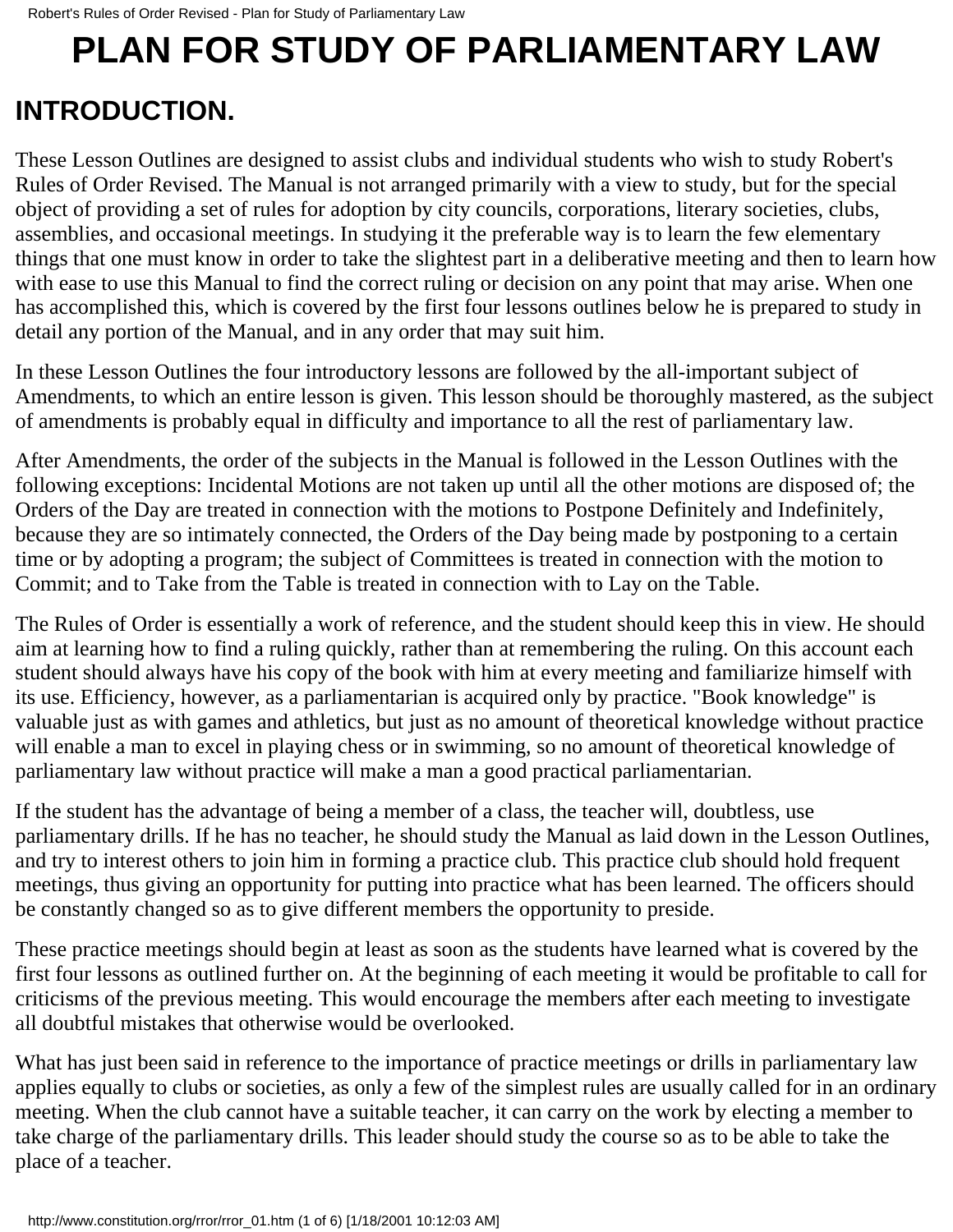It will probably be best in all cases to follow the order of the first four lessons, and perhaps the fifth also. But where the time for the meeting is short, it may be advisable to increase the number of lessons. After the fifth lesson circumstances may make it advisable to select only a few out of the remaining lessons and omit the others, or to divide some of the lessons. The outlines as given will serve as a basis for a scheme of lessons adapted to the special conditions in each case.

All through the course there should constantly be drills with open books, to enable the students to acquire facility in referring to a desired point, since, as previously stated, this Manual is a work of reference.

# **LESSON OUTLINES**

# **I. Organizing and Conducting Business in Mass Meetings and Permanent Societies.**

| Organization                                             | 69(a)              |
|----------------------------------------------------------|--------------------|
| Offering, Amending, and Adopting Resolutions             | 69(b)              |
| Committee on Resolutions                                 | 69(c)              |
| Permanent Society, 1st Meeting                           | 70(a)              |
| Permanent Society, 2nd Meeting                           | $\overline{70(b)}$ |
| Permanent Society, Regular Meeting                       | 70(c)              |
| Obtaining the Floor, etc.                                | $1-3$              |
| Preparing, Making, and Seconding Motions and Resolutions | $4-6$              |

# **II. Debate, Stating and Putting Questions, and What Motions to Use to Accomplish Certain Objects.**

| Stating the Question                             | $6\vert$ |
|--------------------------------------------------|----------|
| $\Delta$ Debate                                  |          |
| Secondary Motions                                |          |
| Putting the Question and Announcing the Vote     |          |
| What Motions to Use to Accomplish Certain Object | 10       |

[The form of making each of these motions should be explained by the leader or teacher.]

# **III. How to Find if a Motion is in Order, if it can be Debated, Amended, or Reconsidered, and if it Requires a Second, or a 2/3 Vote, etc.**

| <b>Order of Precedence of Motions</b> |  |
|---------------------------------------|--|
| Table of Rules Relating to Motions    |  |

[The Order of Precedence of Motions, should be memorized, and the student should be able by reference to the Table of Rules to find quickly the ruling on any of the 300 questions decided by it.]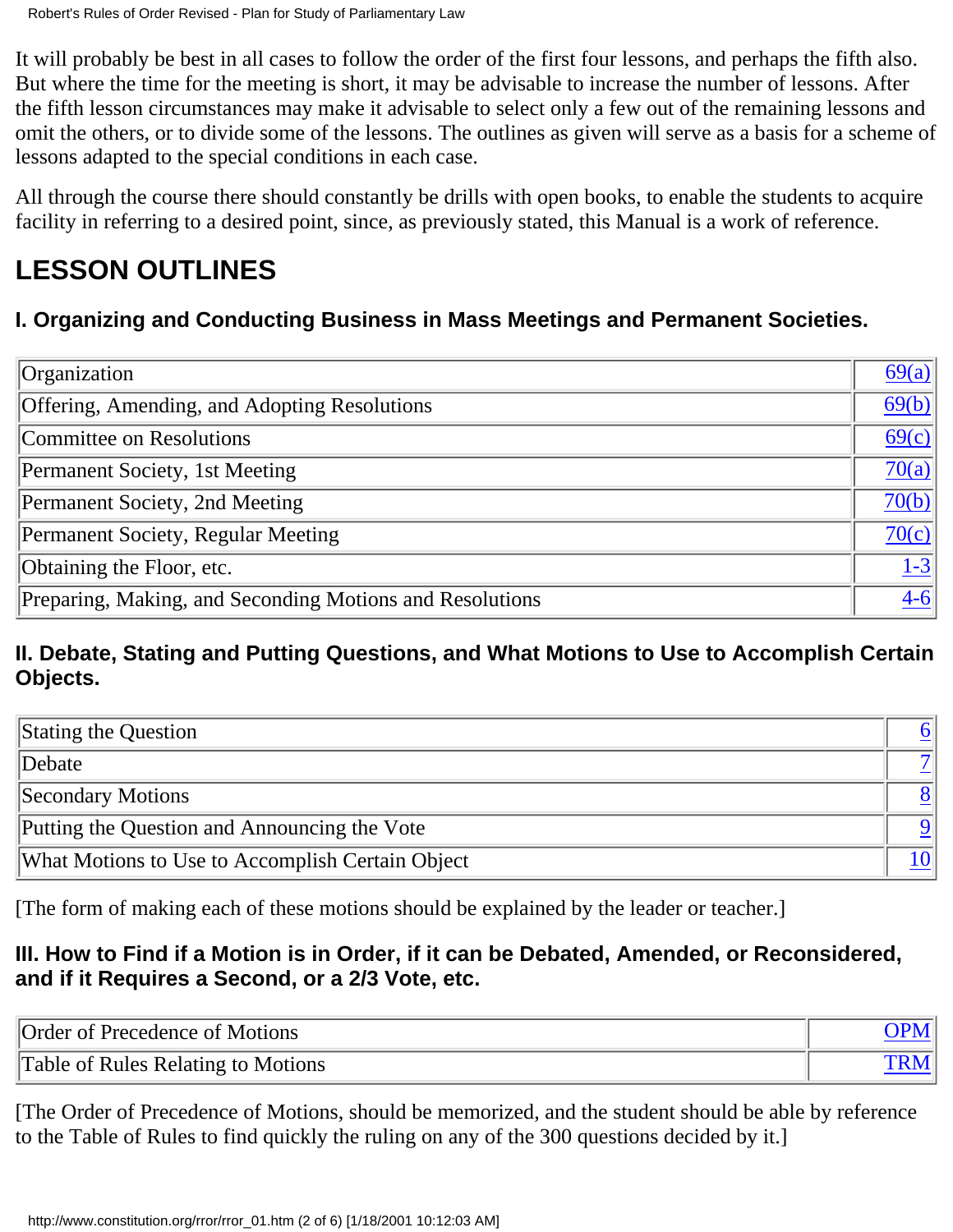Robert's Rules of Order Revised - Plan for Study of Parliamentary Law

# **IV. Definitions, and How to Find Rulings in the Manual.**

| Plan of the Manual |  |
|--------------------|--|
| Definitions        |  |
| Plan of the Index  |  |

Practice in the Use of the Entire Manual for finding Rulings or Decisions.

## **V. Amendments.**

| Amend                                                                   | 33         |
|-------------------------------------------------------------------------|------------|
| Inserting or adding, striking out, and striking out and inserting words | $33:4-6$   |
| Amendments affecting an entire paragraph                                | $33:7-9$   |
| Improper Amendments                                                     | $33:10-11$ |
| Motions that cannot be Amended                                          | 33:12      |
| <b>Amending Minutes</b>                                                 | 33:13      |
| <b>Filling Blanks</b>                                                   | $33:14-19$ |

# **VI. Classification of Motions and Most of the Privileged Ones.**

| Main Motions                     | $\overline{11}$ |
|----------------------------------|-----------------|
| Subsidiary Motions               | $\sqrt{12}$     |
| Incidental Motions               | $\overline{13}$ |
| Privileged Motions               | $\overline{14}$ |
| Certain Other Motions            | $\overline{15}$ |
| Fix the Time to which to Adjourn | 16              |
| Adjourn                          | 17              |
| Take a Recess                    | <u>18</u>       |
| Questions of Privilege           | $\boxed{19}$    |

# **VII. Orders of the Day, and Definite and Indefinite Postponement.**

| Postpone Indefinitely                    |           |
|------------------------------------------|-----------|
| Postpone Definitely or to a Certain Time |           |
| Call for the Orders of the Day           | $20:1-4$  |
| General and Special Orders               | $20:5-13$ |

## **VIII. Laying Aside a Question Temporarily, Resuming its Consideration, and Closing and Limiting Debate**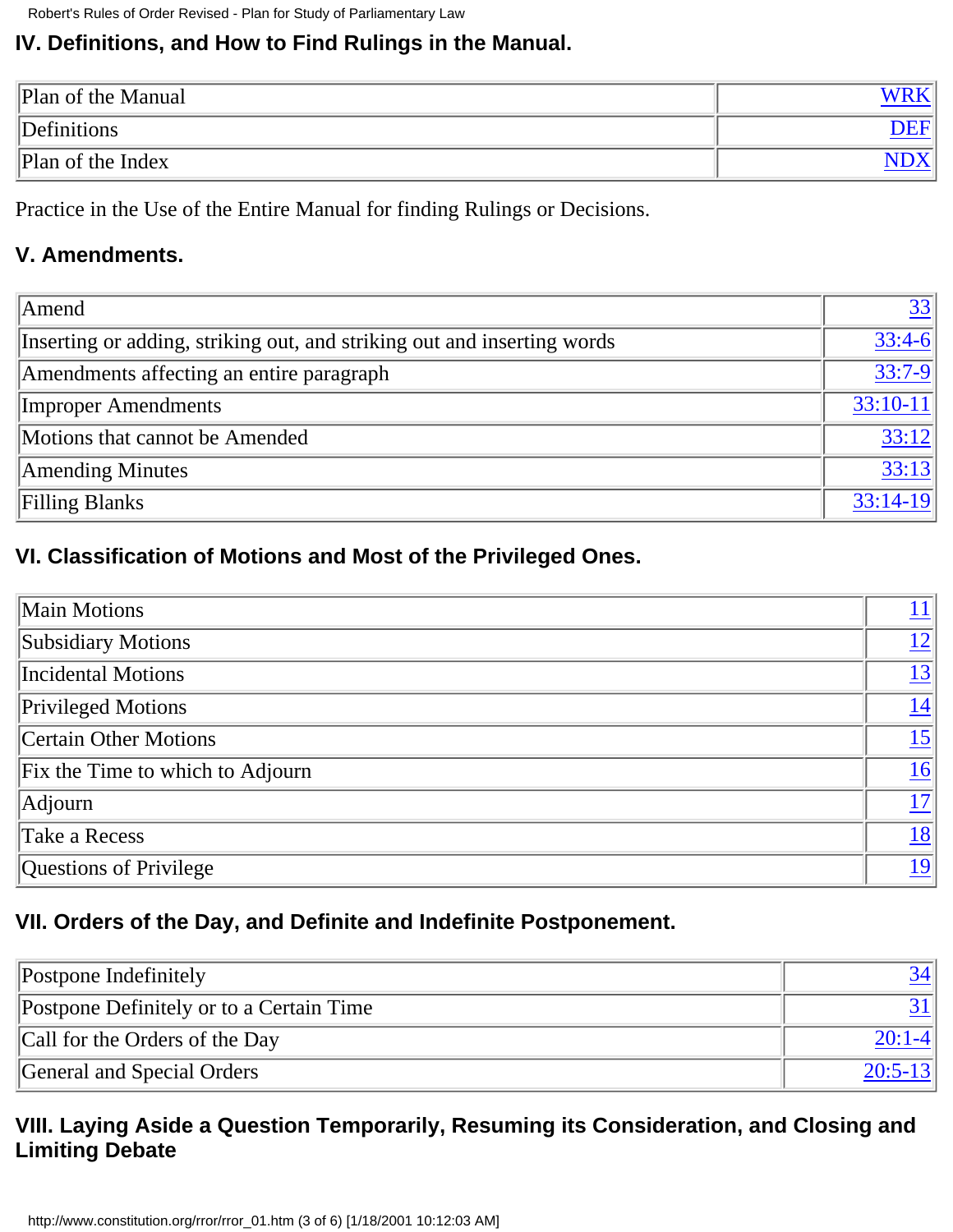Robert's Rules of Order Revised - Plan for Study of Parliamentary Law

| Lay on the Table                 | 28              |
|----------------------------------|-----------------|
| Take from the Table              | 35 <sup>2</sup> |
| <b>Previous Question</b>         | 29              |
| Limit or Extend Limits of Debate | 30 <sup>°</sup> |

# **IX. The Motion to Commit, and Committees.**

| Commit                          | 32       |
|---------------------------------|----------|
| Special and Standing Committees | 521      |
| Form of their Reports           | $52:5-6$ |
| Form of Minority Report         |          |

# **X. Committees (Concluded).**

| Reception of Committees' Reports                   | 53              |
|----------------------------------------------------|-----------------|
| Adoption of Committees' Reports                    | 54              |
| Committee of the Whole                             | $\overline{55}$ |
| As if in Committee of the Whole                    | $\overline{56}$ |
| Informal Consideration                             | 57              |
| Committees Classified                              | 49              |
| Boards of Managers, etc., and Executive Committees | 50              |
| <b>Ex-Officio Members of Boards and Committees</b> | 51              |

# **XI. Reconsidering and Rescinding a Vote.**

| Reconsider                          |  |
|-------------------------------------|--|
| Reconsider and Enter on the Minutes |  |
| Rescind                             |  |

# **XII. Some Miscellaneous and Incidental Motions.**

| Renew                       | 38       |
|-----------------------------|----------|
| Ratify                      | 39       |
| Dilatory and Absurd Motions | 40       |
| Incidental Motions          | 13       |
| Questions of Order          | $21:1-3$ |
| Appeal                      | $21:4-6$ |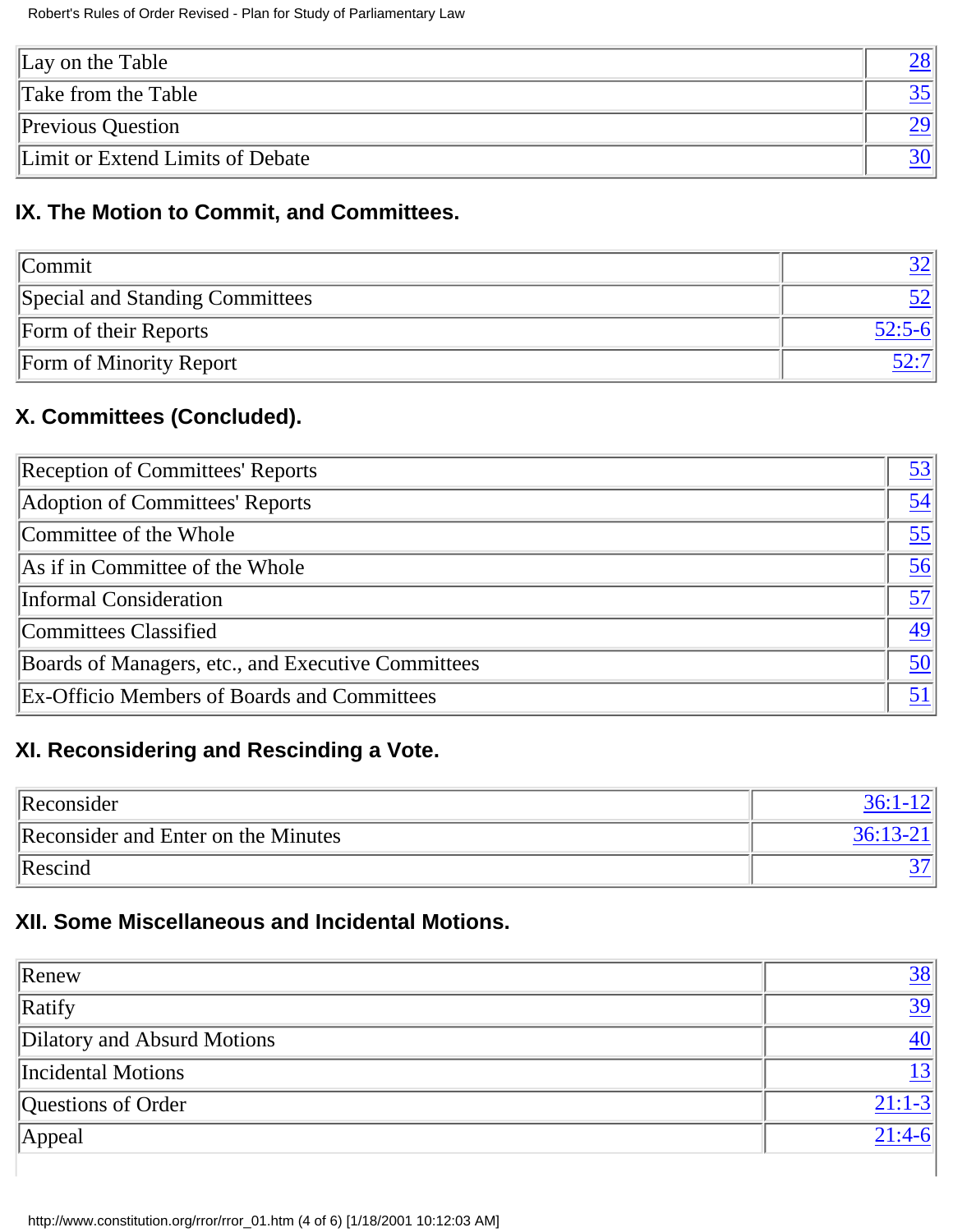| $\ Sus\ $<br>the Rules<br>- OT<br>ension<br>I JF |  |
|--------------------------------------------------|--|

# **XIII. Incidental Motions (Concluded).**

| Objection to the Consideration of a Question                                      | 23       |
|-----------------------------------------------------------------------------------|----------|
| Division of a Question                                                            | $24:1-3$ |
| Consideration by Paragraph or Seriatim                                            | $24:4-5$ |
| Division of the Assembly and Other Motions relating to Voting and the Polls       | 25       |
| Motions relating to Methods of Making and to Closing and to reopening Nominations | 26       |
| Parliamentary Inquiry                                                             | 27(a)    |
| <b>Request for Information</b>                                                    | 27(b)    |
| To Withdraw or Modify a Motion                                                    | 27(c)    |
| To Read Papers                                                                    | 27(d)    |
| To be Excused from a Duty                                                         | 27(e)    |
| Request for any other Privilege                                                   | 27(f)    |

#### **XIV. Debate.**

| Debate                                        | 7,42        |
|-----------------------------------------------|-------------|
| Decorum in Debate                             | $\sqrt{43}$ |
| Closing and Preventing Debate                 | 44          |
| Principles of Debate                          | $45:1-8$    |
| Motions that Open the Main Question to Debate | 45:9        |
| Undebatable Motions                           | 45:10       |

# **XV. Voting.**

| Voting                                         | $\frac{46}{5}$ |
|------------------------------------------------|----------------|
| Announcing the Vote                            | 46:6           |
| Voting by Ballot                               | $46:11-16$     |
| Voting by Yeas and Nays                        | 46:17          |
| General Consent                                | 46:18          |
| Voting by Mail                                 | 46:19          |
| Voting by Proxy                                | 46:20          |
| Votes that are Null and Void even if Unanimous | 47             |
| Motions requiring More than a Majority Vote    | $\frac{48}{5}$ |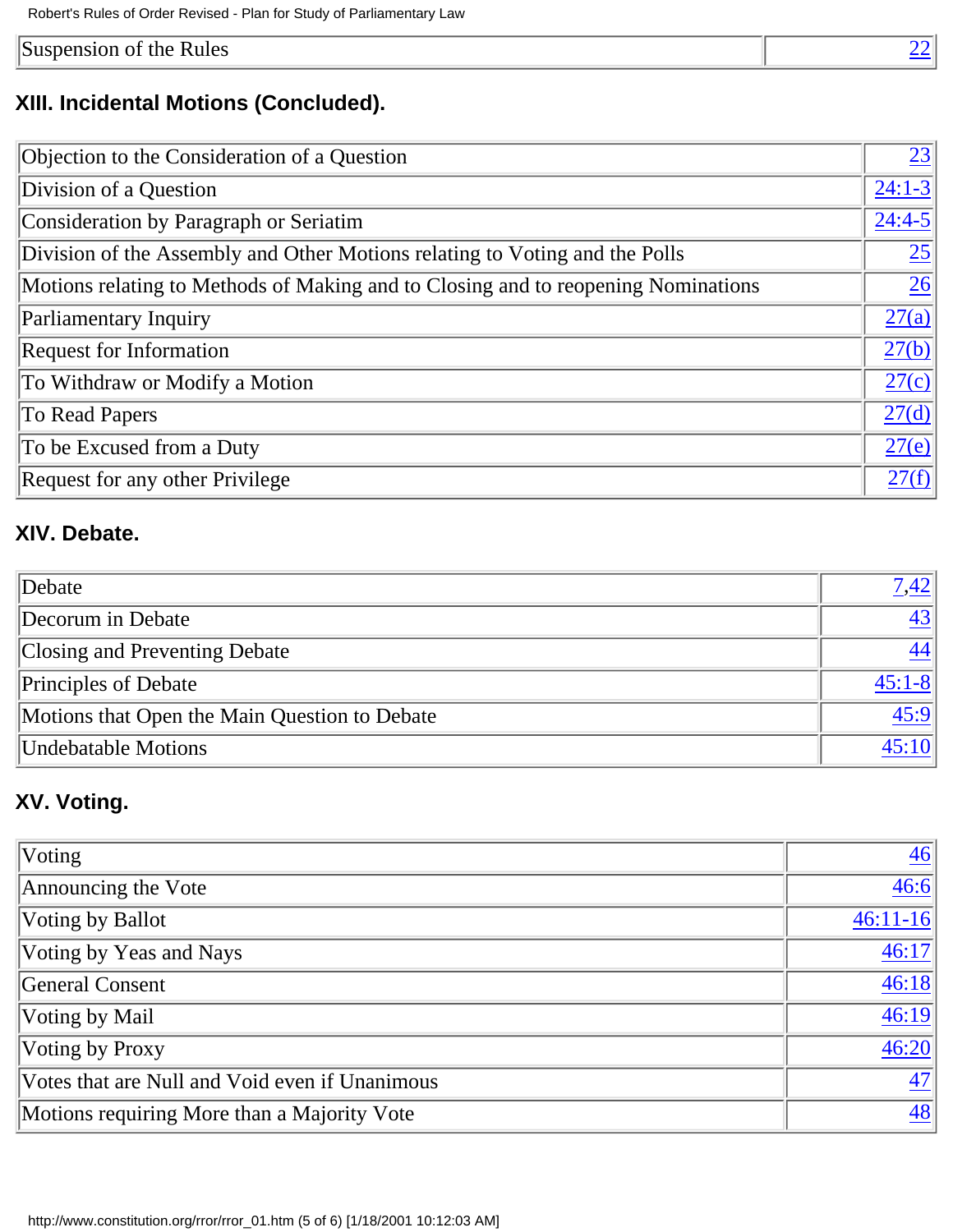# **XVI. The Officers and the Minutes.**

| Chairman or President           | $58:1-13$  |
|---------------------------------|------------|
| Hints to Inexperienced Chairmen | $58:14-20$ |
| Secretary or Clerk              | $59:1-2$   |
| Corresponding Secretary         | 59:3       |
| The Minutes                     | 60         |
| <b>Executive Secretary</b>      | 61         |
| Treasurer                       | 62         |

#### **XVII. Nominations and Elections, and Miscellaneous**

| Session                   | 63       |
|---------------------------|----------|
| $\Delta$ Meeting          | $63:1-3$ |
| $\sqrt{\frac{1}{2}}$      | 64       |
| <b>Order of Business</b>  | 65       |
| Nominations and Elections | 66       |

[As the officers are usually elected by ballot that method of voting [46:11-16] should be reviewed in connection with this lesson. The incidental motions relating to the methods of making nominations and taking the vote and of closing and reopening nominations and the polls [25,26] should also be reviewed in connection with this lesson.]

# **XVIII. Rules of an Assembly and their Amendments.**

| Constitutions                                           | $67:1-4$   |
|---------------------------------------------------------|------------|
| $\mathbf{By}\text{-}\mathbf{laws}$                      | $67:5-6$   |
| Rules of Order                                          | 67:7       |
| Standing Rules and their Amendment                      | 67:8       |
| Amendment of Constitutions                              | 68         |
| Amending a Proposed Amendment to the Constitution, etc. | 68:4       |
| <b>Review Use of Tables</b>                             | <b>OPM</b> |
| Review Index                                            | <b>NDX</b> |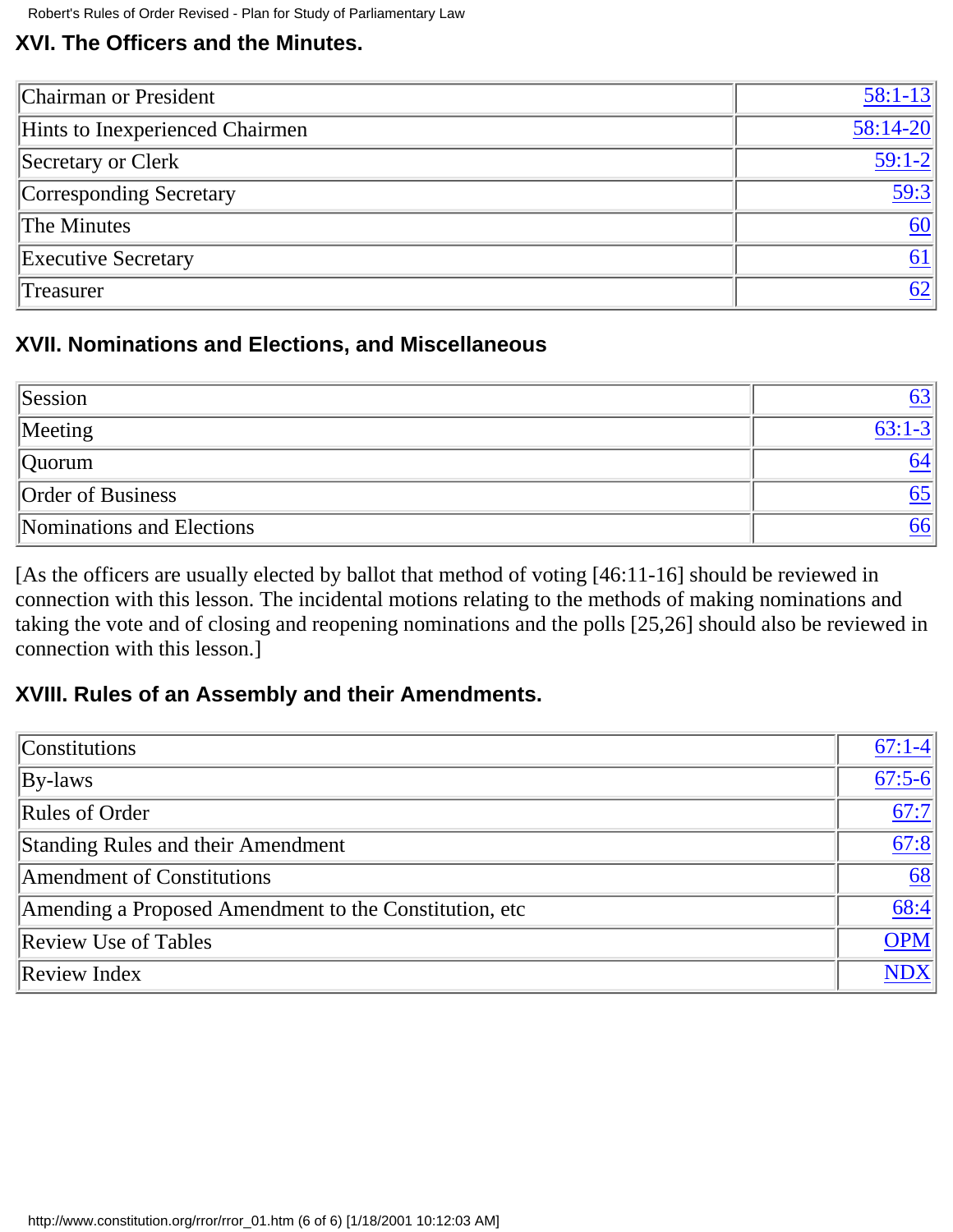# **INDEX**

<span id="page-147-0"></span>The figures refer usually to the page where the treatment of the subject begins. The arrangement of the work can be most easily seen by examining the Table of Contents; its plan is explained in the Introduction. If it is desired to find the proper motion to use to accomplish a certain object, see **[10:2](#page-38-0)**. In the Order of Precedence and Table of Rules will be found a large amount of information about all the motions in common use, which should be carefully studied so that when the facts are needed they can be quickly found. On those pages will be found, among other things, the circumstances under which any of the common motions may be made; the motions that are in order while a specified motion is pending; and whether a specified motion may be debated, amended, or reconsidered, and whether it requires a two-thirds vote, etc. In the Index under the title, "Motions, List of," will be found a complete list of motions. To find the details refer to the particular motion in the Index. It is best always to refer to general subjects first, as under them will usually be found all the details. Look under Adjourn, Committee, Debate, Forms, Vote, etc., for illustrations.

**Accept, Adopt, or Agree** to ............................................ [54](#page-114-0) **Adjourn**, motion to .................................................... [17](#page-10-0) when not privileged ............................................ [17:7](#page-11-0) effect upon unfinished business .................................. [17:9](#page-11-1) not used in committee of the whole (see Rise) ................. [17:8](#page-11-2) motion to fix the time to which to adjourn ...................... 16 **Amendment**, motion to amend ............................................ [33](#page-99-0) by inserting or adding words ................................... [33:4](#page-100-0) by striking out words .......................................... [33:5](#page-101-0) by striking out and inserting words ............................. [33:6](#page-101-1) by inserting or adding, or by striking out, an entire paragraph. [33:7](#page-101-2) by substituting one paragraph for another ..................... [33:8](#page-102-0) of an amendment ................................................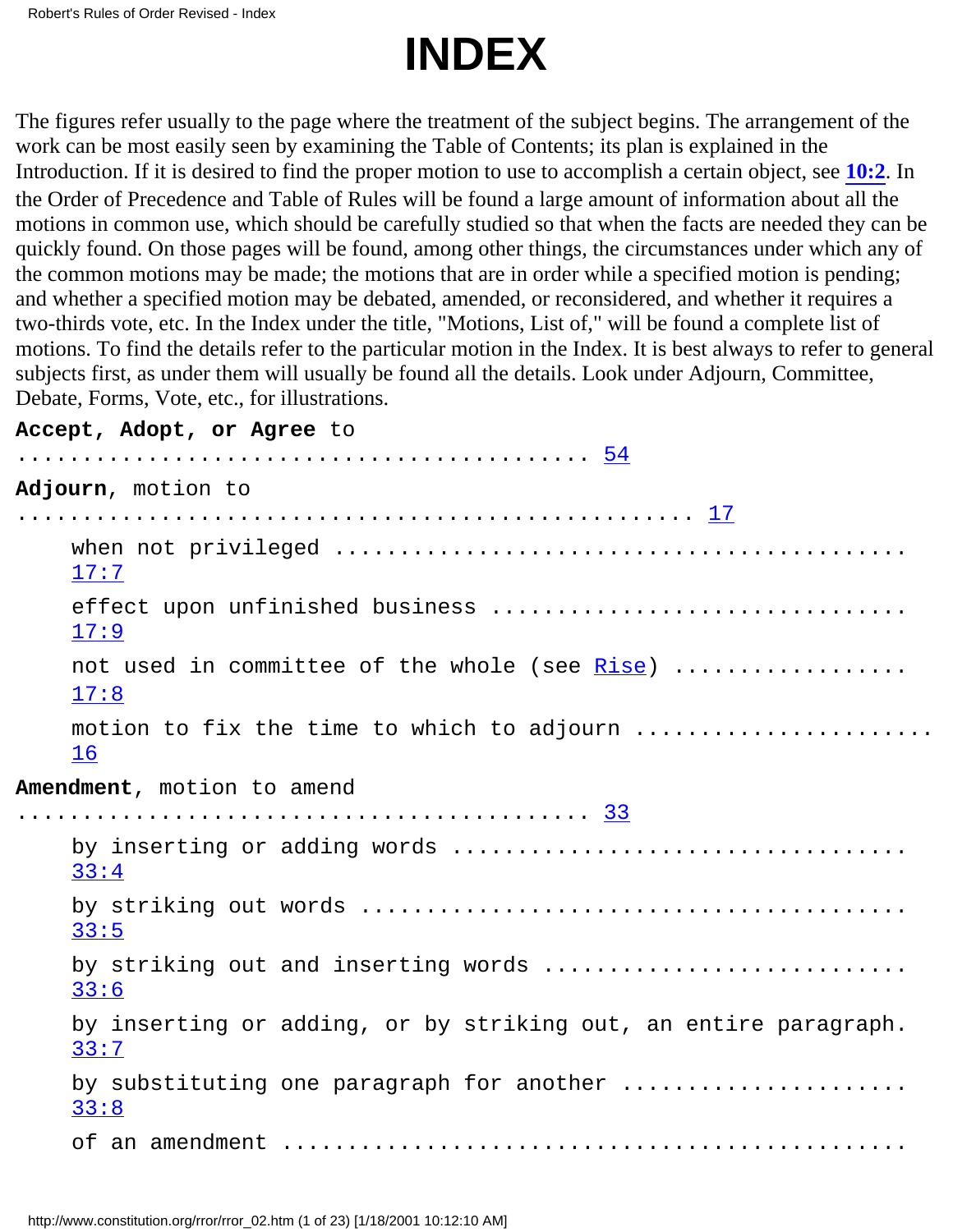[33:1](#page-99-0) of reports of committees or boards ............................ [54:12](#page-115-0) of reports or propositions containing several paragraphs ....... [24:5](#page-28-0) of Rules of Order, By-laws, and Constitutions ................... 68 of Standing Rules .............................................. 67:8 improper amendments ........................................... [33:10](#page-102-1) motions that cannot be amended, list of ...................... [33:12](#page-103-0) **Announcing the Vote** ............................................... [9](#page-44-0),[46:5](#page-61-3) **Annul** ................................................................. [37](#page-84-0) **Appeal** from the decision of the chair ................................. [21:4](#page-24-0) **Apply**, meaning of .................................................... [WRK](#page-137-0) **Assembly**, how organized and how business is conducted in .............. [69](#page-49-0) the word to be replaced by Society, Club, etc., when it occurs in forms of questions ...................... [DEF](#page-138-0) division of the .................................................. 25 right to punish members .......................................... [72](#page-129-0) right to eject persons from its room .............................. [73](#page-129-1) trial of members ................................................. [75](#page-130-0) **Ballot**, voting by .................................................. [46:11](#page-63-0) blanks not counted ............................................ [46:13](#page-63-1)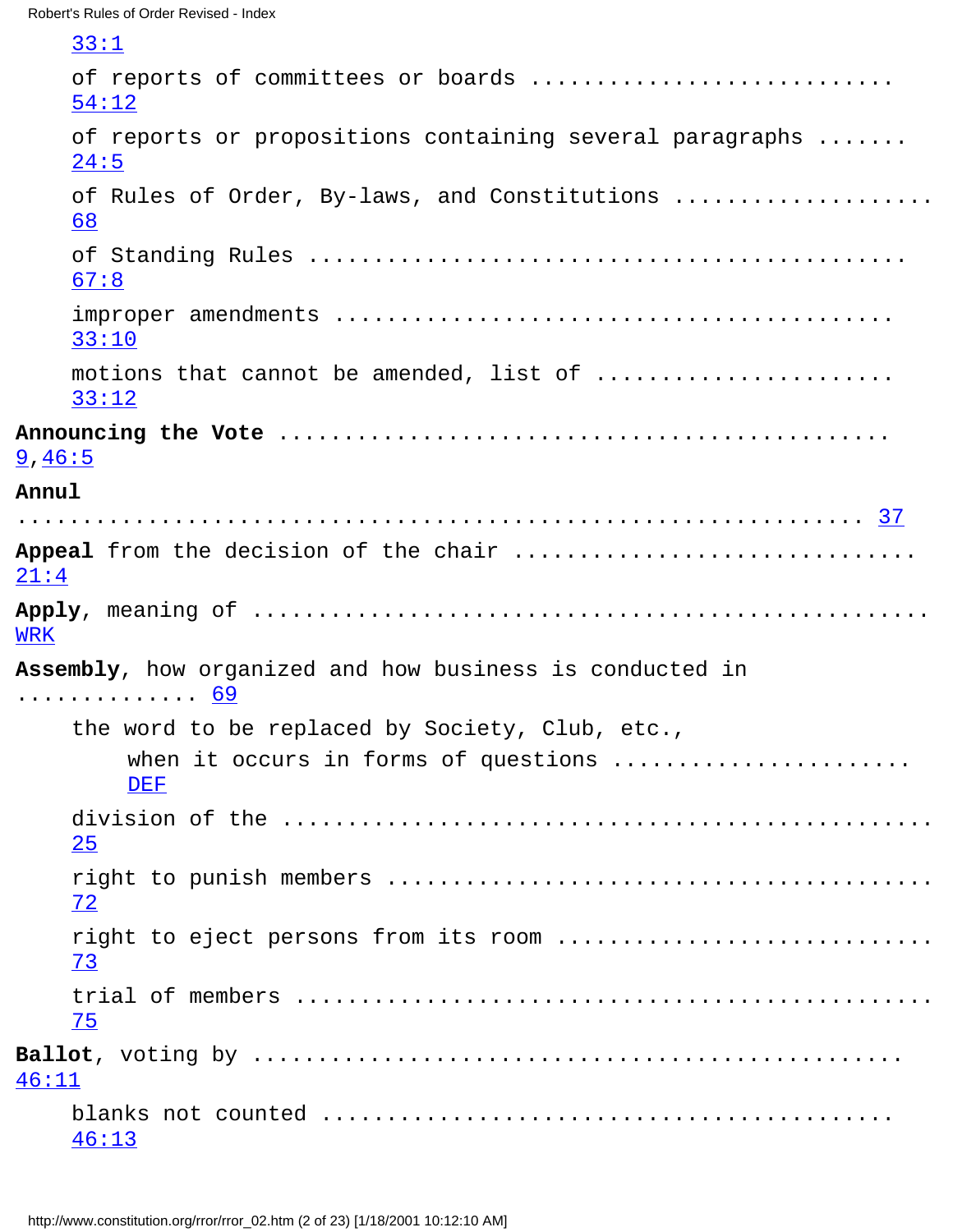nominating or informal ballot .................................... [66](#page-74-0) form of report of vote by ..................................... [46:13](#page-63-1) **Blanks**, filling of ................................................. [33:14](#page-104-0) in balloting not to be counted ................................... [46:13](#page-63-1) **Boards of Trustees, Managers, or Directors** ............................ [50](#page-108-1) rules of procedure in .......................................... [50:2](#page-109-2) reports of, and their amendment ................................ [50:4](#page-109-3) reports of, treated as reports of standing committees .......... [65:2](#page-70-1) (See Quorum) **Business**, how introduced ............................................... 1 how conducted ............................................. 1-9,[69-71](#page-49-0) to change order of is undebatable and requires a two-thirds vote ........................................... [22:2](#page-25-0) priority of, questions relating to are undebatable ............. [45T2](#page-36-0) unfinished ..................................................... [17:9](#page-11-1) **By-laws**, what they should contain ................................... 67:5 adoption of .................................................... [70:8](#page-54-0) amendment of ..................................................... 68 suspension of .................................................. 67:5 **Call of the House** ..................................................... [41](#page-86-0)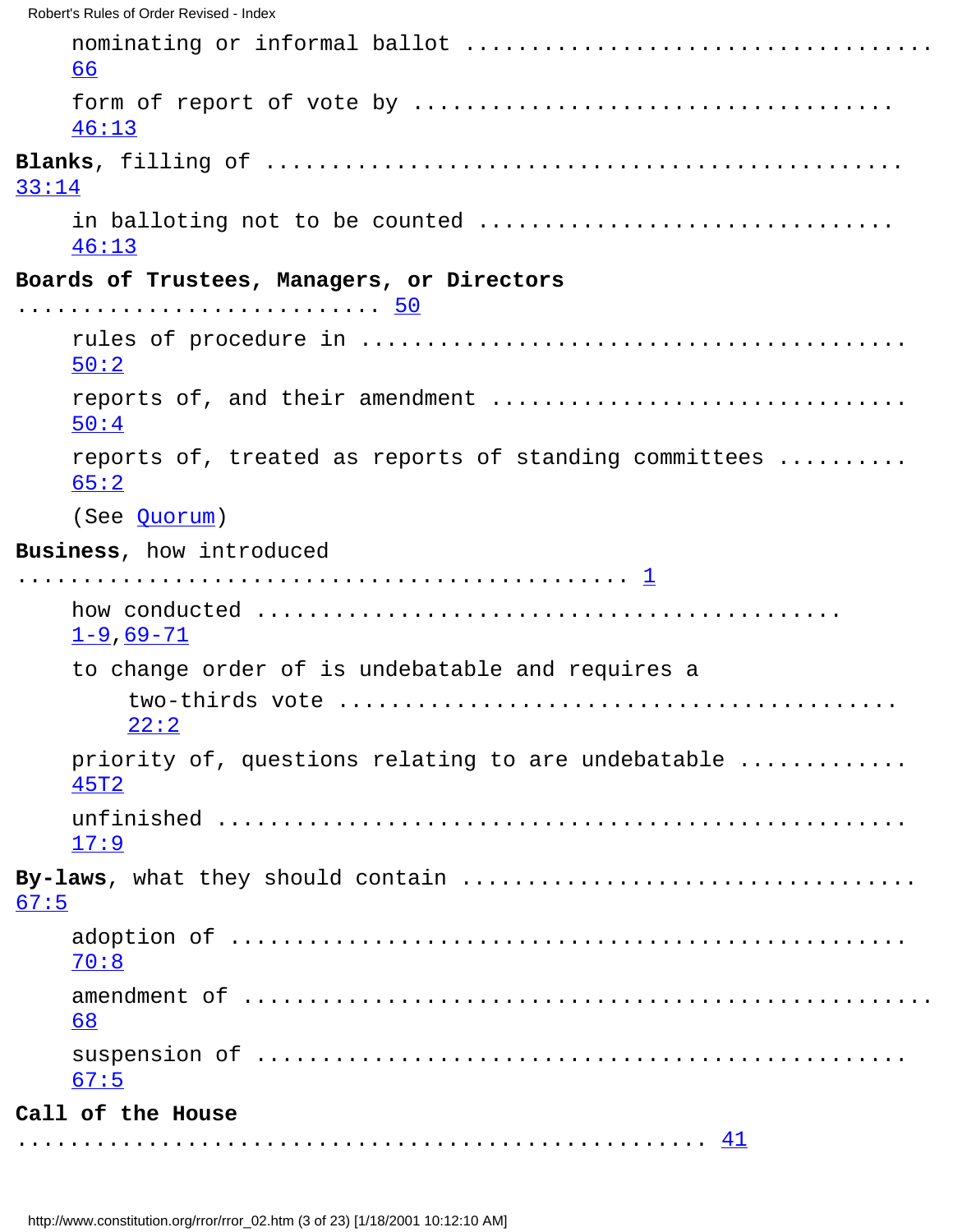```
Call to Order .......................................................
21:3
Chairman, etc. (presiding officer), mode of address
.................... 3
    duties of ........................................................
    58
    election of ..............................................
    69:2,70:12
    temporary, or pro tem ..........................................
    58:7
    right to vote when it affects result ............................
    58:5
    of a committee ...................................................
    52
    of committee of the whole ........................................
    55
    inexperienced, hints to .......................................
    58:13
Charts, description of ...............................................
TRM
Clerk, (see Secretary)
................................................ 59
Close Debate now (see Previous Question)
.............................. 29
    at a future time .................................................
    30
Commit, motion to
..................................................... 32
    forms of the motion ............................................
    32:7
Committees, Executive, and Boards
..................................... 50
    ex-officio members of ............................................
    51
    of the whole .....................................................
    55
    as if in committee of the whole ..................................
    56
```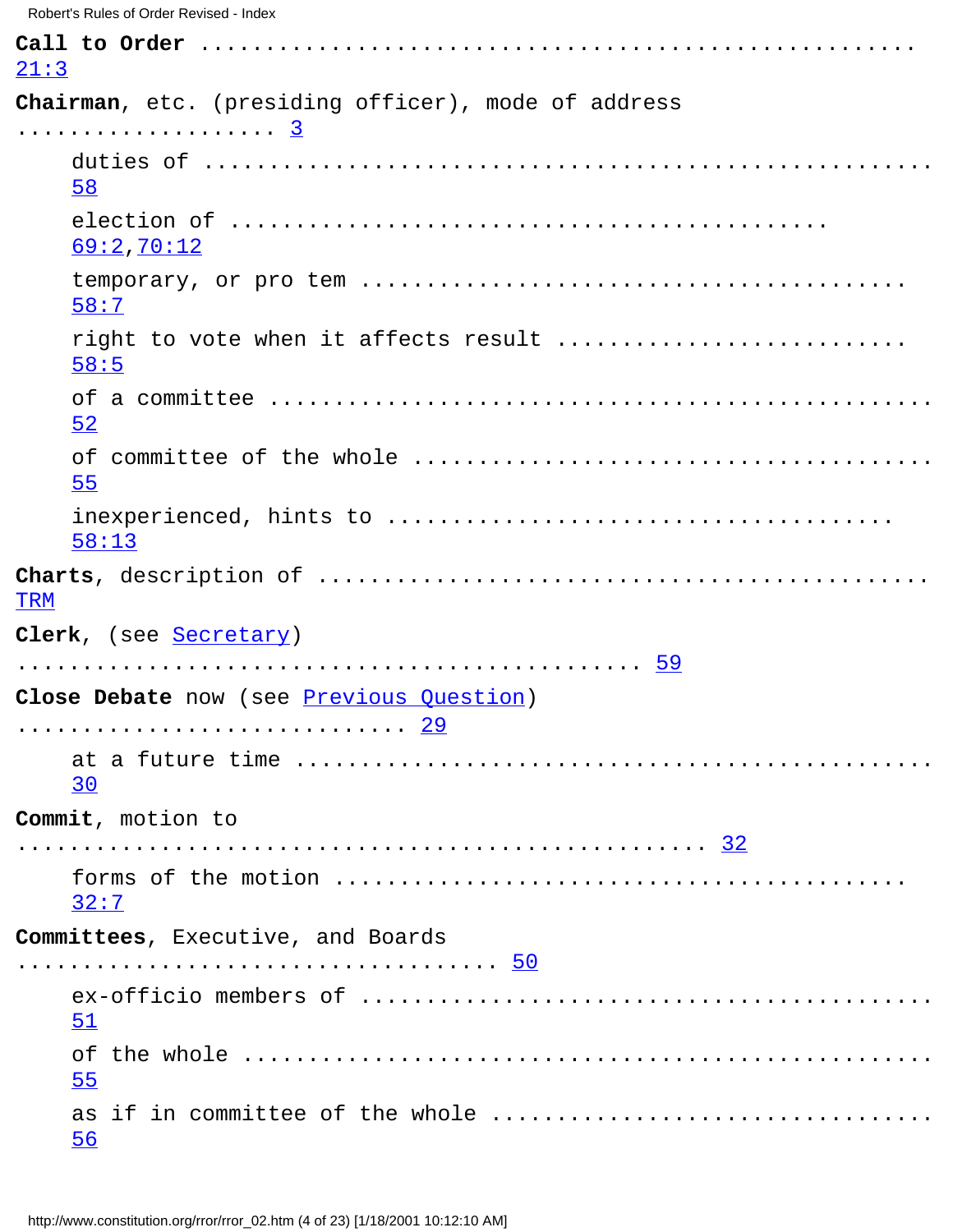**Committees**, Special and Standing ...................................... [52](#page-109-0) distinction between special and standing ........................ [52](#page-109-0) object of ...................................................... [32:8](#page-98-1) appointment of ................................................. [32:5](#page-97-0) of whom they should be composed ................................ [32:8-9](#page-98-1) proper size of ........................................... [32:9,](#page-98-2)[52:11](#page-112-0) chairman of .................................................... [32:8](#page-98-1) reporting member of .............................................. [53](#page-113-0) quorum in, consists of a majority ................................ [64:4](#page-70-1) manner of conducting business in ............................... [52:3-4](#page-110-0) to discharge .................................................. [32:12](#page-99-1) Reports of, their form ......................................... [52:5](#page-111-0) their reception ............................................. [53](#page-113-0) their amendment .......................................... [54:12](#page-115-0) their adoption or acceptance ................................ [54](#page-114-0) their place in the order of business ...................... [65:2](#page-70-1) common errors in acting upon ................................ [53:4](#page-108-2) Minority Reports or Views of, their form ....................... [52:7](#page-111-1) cannot be acted upon unless moved as a substitute for the committee's (majority's) report ......................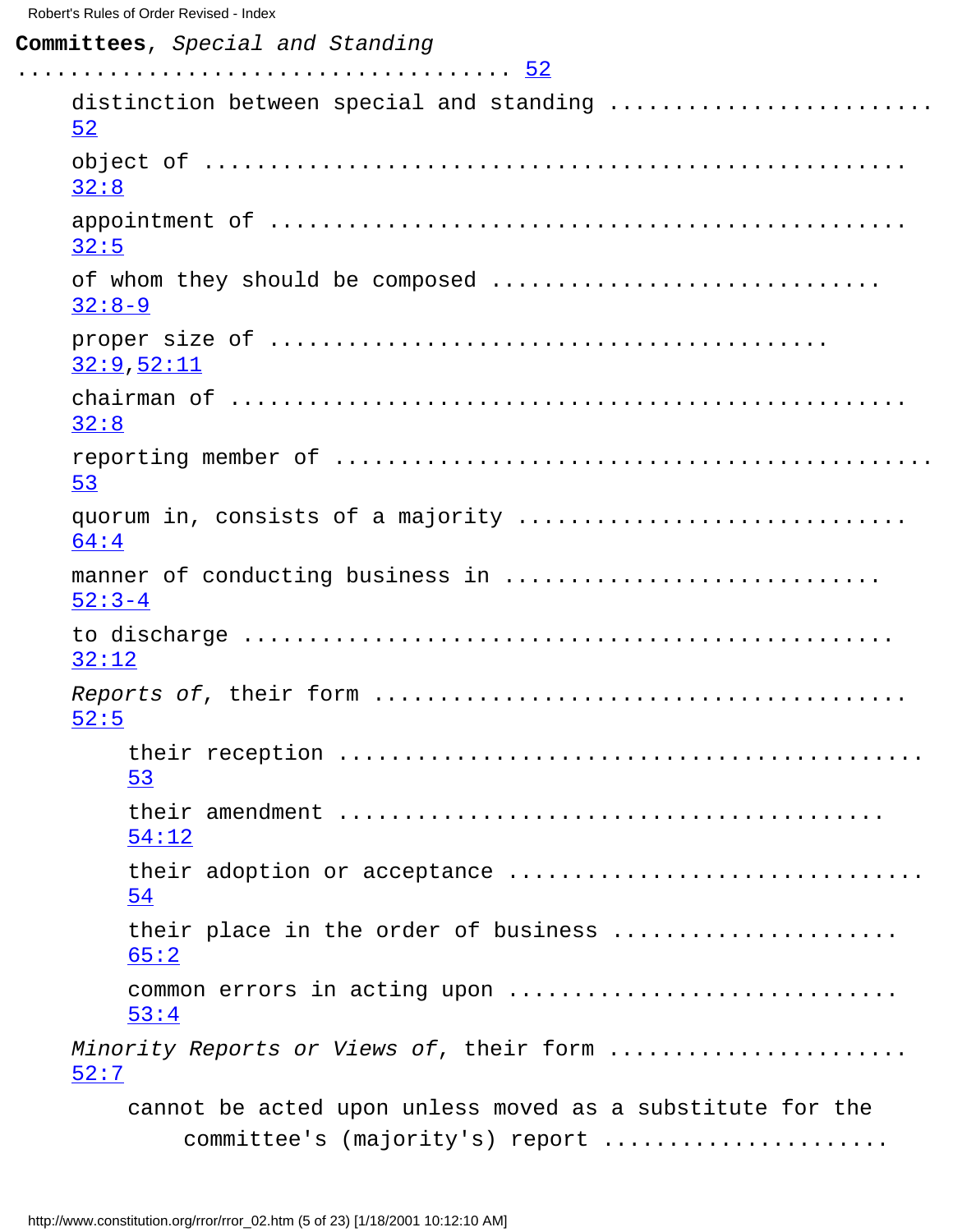[52:7](#page-111-1) **Congress**, Rules of, the basis of this work ........................... [WRK](#page-136-0) (Rules of, to be found in footnotes when different from those given in text) **Consent**, unanimous or general ....................................... [48:2](#page-66-2) can be given only when a quorum is present .................... [64:2](#page-70-1) **Consideration of a Question**, objection to ............................. [23](#page-26-0) **Constitutions**, what they should contain ................................. 67:3 adoption of .................................................... [70:8](#page-54-0) amendment of ..................................................... 68 cannot be suspended ....................................... [22:3,](#page-25-1)67:4 **Convention**, organizing and conducting a meeting of a . . . . . . . . . . . . . . . . . <u>[71](#page-57-0)</u> **Credentials** of delegates .............................................. [71](#page-57-0) **Debate** .............................................................. [6](#page-43-1),[42](#page-33-0) what precedes ..................................................... 2 no member to speak but twice on same day in same . . . . . . . . . . . . . . . . . [7](#page-43-0) no speech to be longer than ten minutes ........................... [7](#page-43-0) number and length of speeches in Congress (Note) .............. [42F1](#page-33-2) member reporting measure has right to close ..................... [42](#page-33-0) undebatable questions, list of ................................. [45T2](#page-36-0) motions that open the main question to ......................... Robert's Rules of Order Revised - Index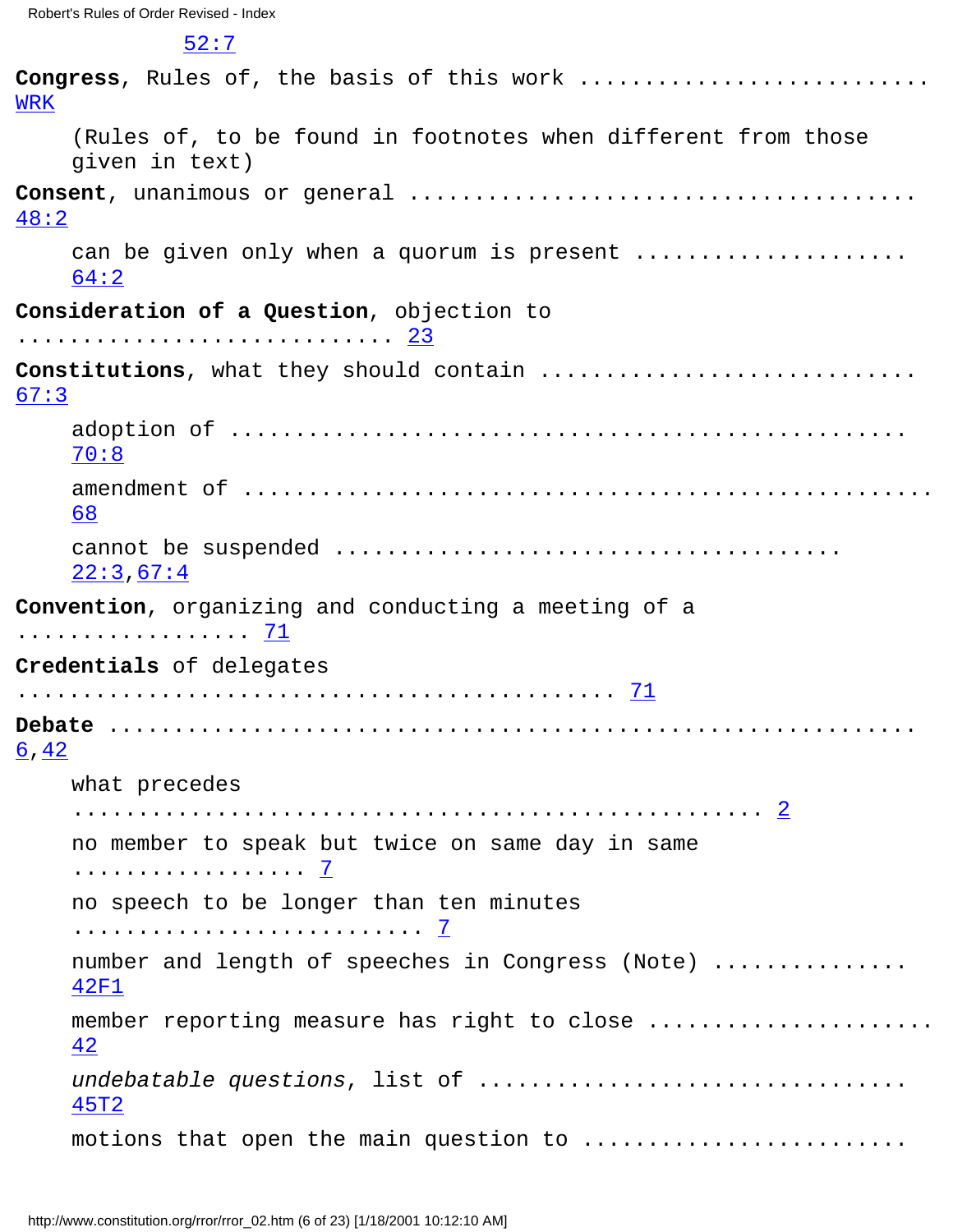```
45T1
    principles regulating the extent of ...............................
    45
    decorum in .......................................................
    43
    to close now (Previous Question) ...................................
    29
    to close at future time ..........................................
    30
    to limit or extend limits of .....................................
    30
    two-thirds vote required to close limit, or extend .............
    48T1
Decorum in Debate
..................................................... 43
Definitions of various terms .........................................
DEF
Delegates, organization of a meeting of
............................... 71
    credentials of ................................................
    71(a)
Dilatory Motions not permitted
........................................ 40
Disorderly words in debate ..........................................
43:4
Division of the assembly
.............................................. 25
    of the question ..................................................
    24
Duties of Officers (see Chairman, Secretary, Executive Secretary
    and Treasurer)
Ecclesiastical Tribunals, legal rights of
............................. 74
Eject persons from the room, right of assembly to
..................... 73
Elections
............................................................. 66
Errors, common ......................................................
```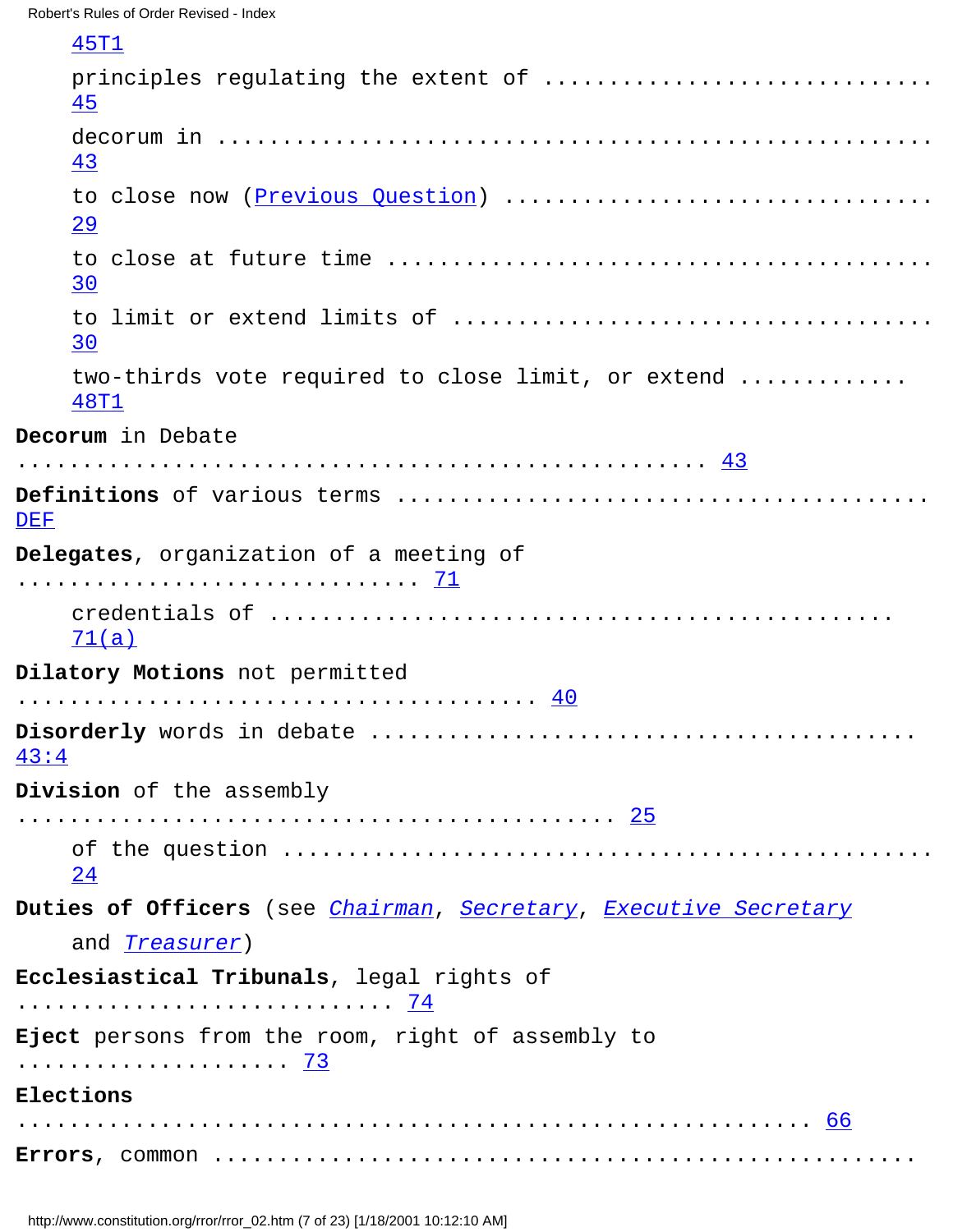[53:4](#page-108-2) **Executive Board** ....................................................... [50](#page-108-1) **Executive Committee** ................................................... [50](#page-108-1) **Executive Secretary** ................................................... [61](#page-126-0) **Ex-officio** members of boards and committees ........................... [51](#page-109-1) Expulsion of members requires a 2/3 vote ............................. [75:6](#page-131-0) **Expunge** ............................................................. [37:2](#page-84-2) **Extend** the limits of debate ........................................... [30](#page-94-0) **Filling blanks** ..................................................... [33:14](#page-104-0) **Fix the time to which to Adjourn**, motion to ........................... 16 when not privileged .............................................. 16 **Floor**, how to obtain ................................................... 3 necessary to obtain, in order to make a motion .................... 3 **Forms** of making motions ................................................ [4](#page-41-0) a resolution .................................................... [4:2](#page-41-1) a preamble ...................................................... [4:2](#page-41-1) stating questions ................................................. [6](#page-43-1) putting questions ................................................. [9](#page-44-0) announcing the result of a vote ................................... [9](#page-44-0) tellers' report of vote by ballot .............................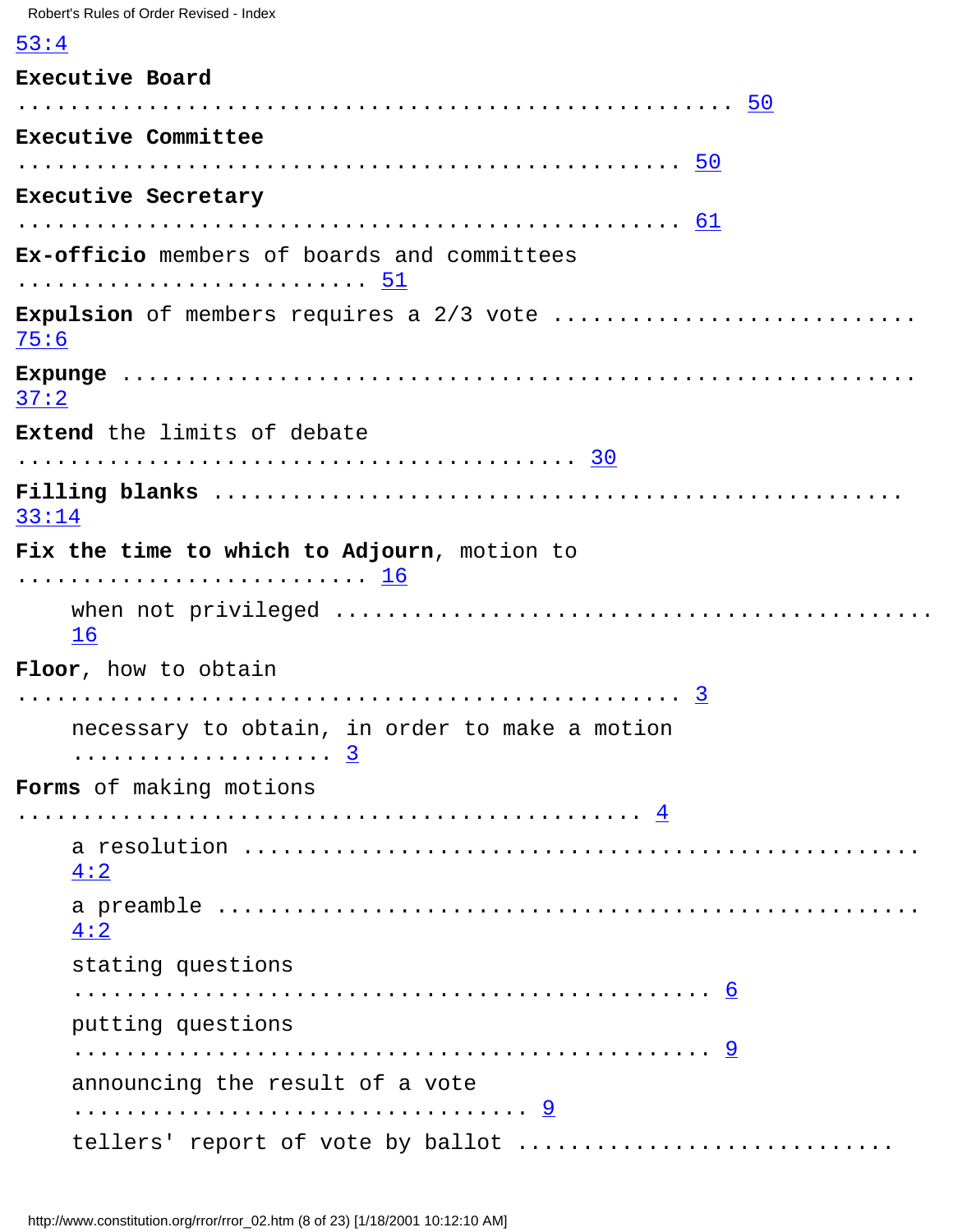```
46:14
    acting on reports of committees .................................
    53,54
    acting on reports or resolutions containing several
        paragraphs ................................................
        24:4
    reports of committees ..........................................
    52:6
    treasurers' reports ............................................
    62:2
    minutes of a meeting .............................................
    60
    (Under each motion the form of making it and of stating and
    putting
    the question is given if the form is peculiar)
General Consent .....................................................
48:2
Hints to Inexperienced Chairmen ....................................
58:13
House, Call of the
.................................................... 41
Immediately pending question, meaning of ...............................
DEF
Incidental motions or questions
....................................... 13
    main motions or questions ......................................
    11:2
Indecorum, leave to continue speaking after ..........................
21:2
Indefinite postponement
............................................... 34
Informal consideration of a question
.................................. 57
Information, Request for ...........................................
27(b)
Introduction of Business
         ............................................... 1
Inquiry, Parliamentary .............................................
27(a)
```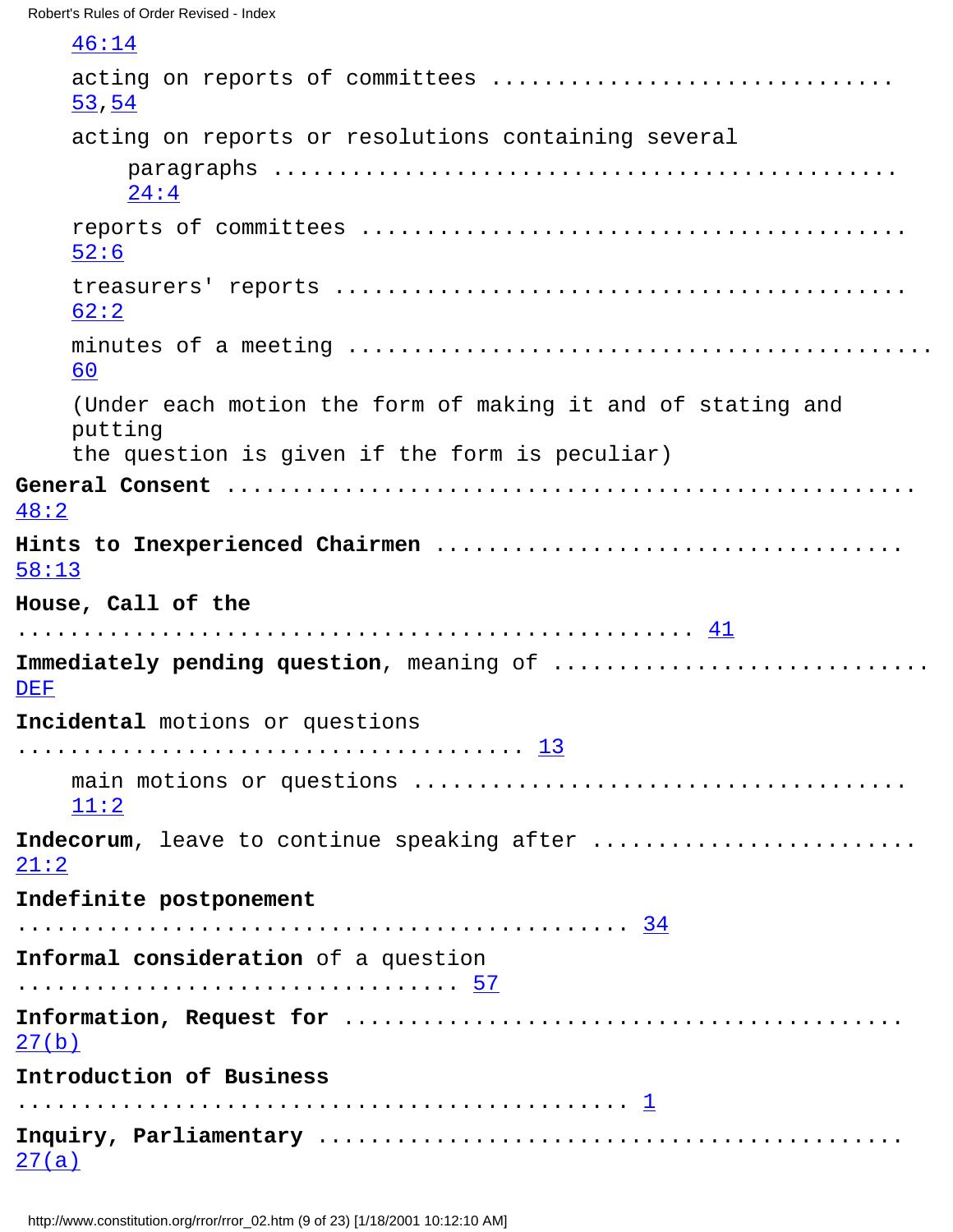**Journal** (see Minutes) ................................................. [60](#page-124-2) **Lay on the table**, motion to ........................................... [28](#page-89-0) Leave to continue speaking after indecorum ........................ [21:2](#page-23-2) modify or withdraw a motion ................................... 27(c) read papers ...................................................  $27(d)$ be excused from a duty ........................................ 27(e) **Legal Rights** (see Assembly and Ecclesiastical Tribunals) **Lesson Outlines** ...................................................... LES **Limit debate**, motion to ............................................... [30](#page-94-0) **Main** motions or questions ............................................. 11 incidental main motions or questions ........................... 11:2 **Majority**, defined ................................................. [DEF](#page-139-0), [48](#page-66-1) **Meeting**, distinction between it and Session ......................... [63:2](#page-70-2) how to conduct an occasional or mass meeting .................... [69](#page-49-0) how to conduct a meeting to organize a society  $\dots\dots\dots\dots\dots$ [70\(a\)](#page-53-0) how to conduct a regular meeting of a society ................ [70\(c\)](#page-56-0) how to conduct a meeting of delegates (a convention) ............. [71](#page-57-0) **Members** not to be present during a debate concerning themselves ..... [43:4](#page-34-2) not to vote on questions personal to themselves ............... [46:8](#page-62-0) trial of .........................................................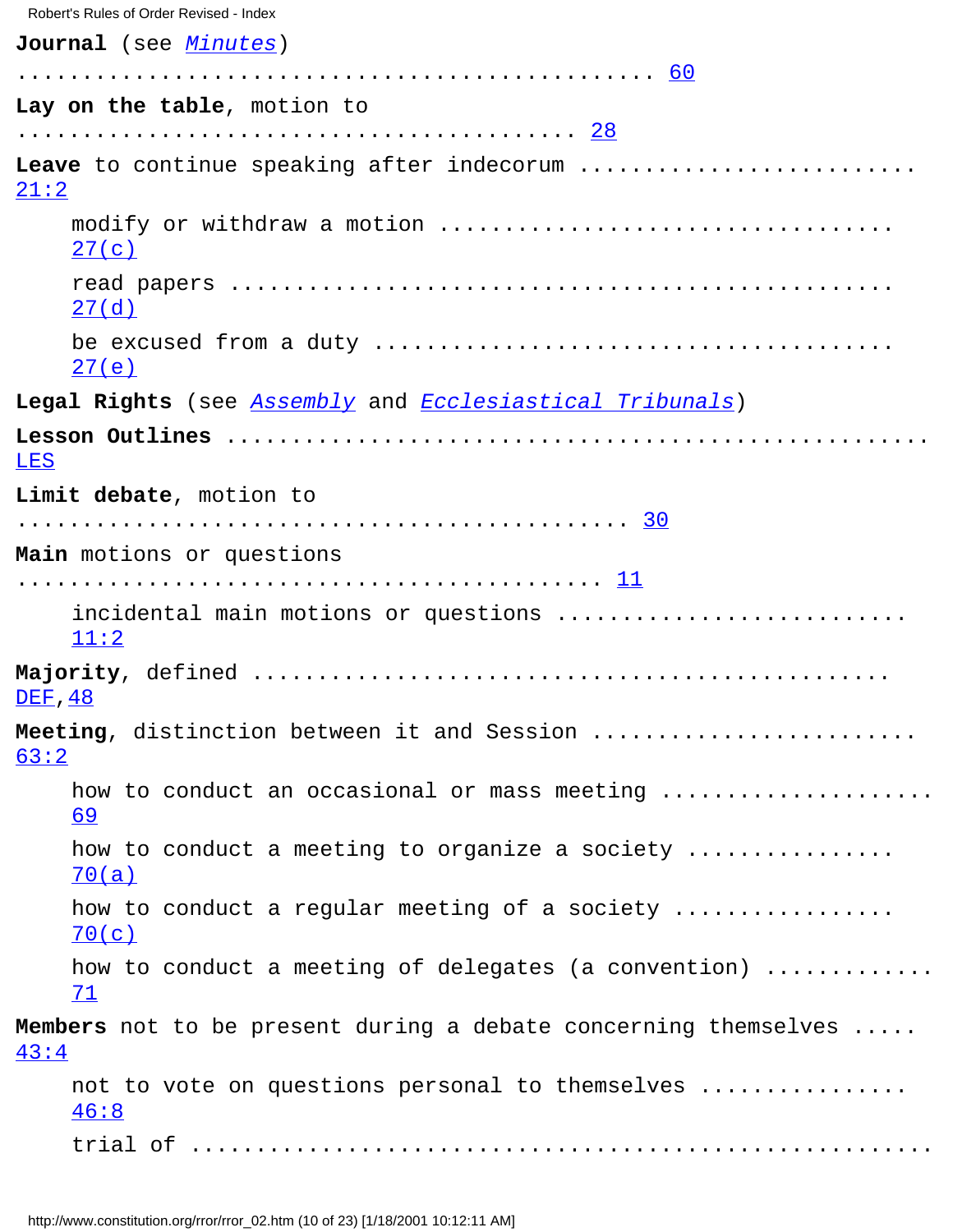[75](#page-130-0) not to be expelled by less than a 2/3 vote .................... [75:6](#page-131-0) Minority Report, or Views (see *Committees*) .......................... [52:7](#page-111-1) **Minutes**, form and contents of ....................................... [60:3](#page-125-0) correction of before adoption ................................. [33:13](#page-104-1) correction of after adoption .................................. [33:13](#page-104-1) **Moderator** (see Chairman) ............................................... 3 **Modification** of a motion by the mover .............................. 27(c) **Motions**, list of (for details see each motion in the Index) accept a report .................................................. [54](#page-114-0) adjourn .......................................................... [17](#page-10-0) adjourn, fix the time to which to .................................. 16 add words (see Amendment) ...................................... [33:4](#page-100-0) add a paragraph (see Amendment) .................................. [33:7](#page-101-2) adopt a report (same as Accept) .................................. [54](#page-114-0) agree to (same as Adopt) ......................................... [54](#page-114-0) amend ............................................................ [33](#page-99-0) annul ............................................................ [37](#page-84-0) appeal ......................................................... [21:4](#page-24-0) blanks, filling ............................................... [33:14](#page-104-0)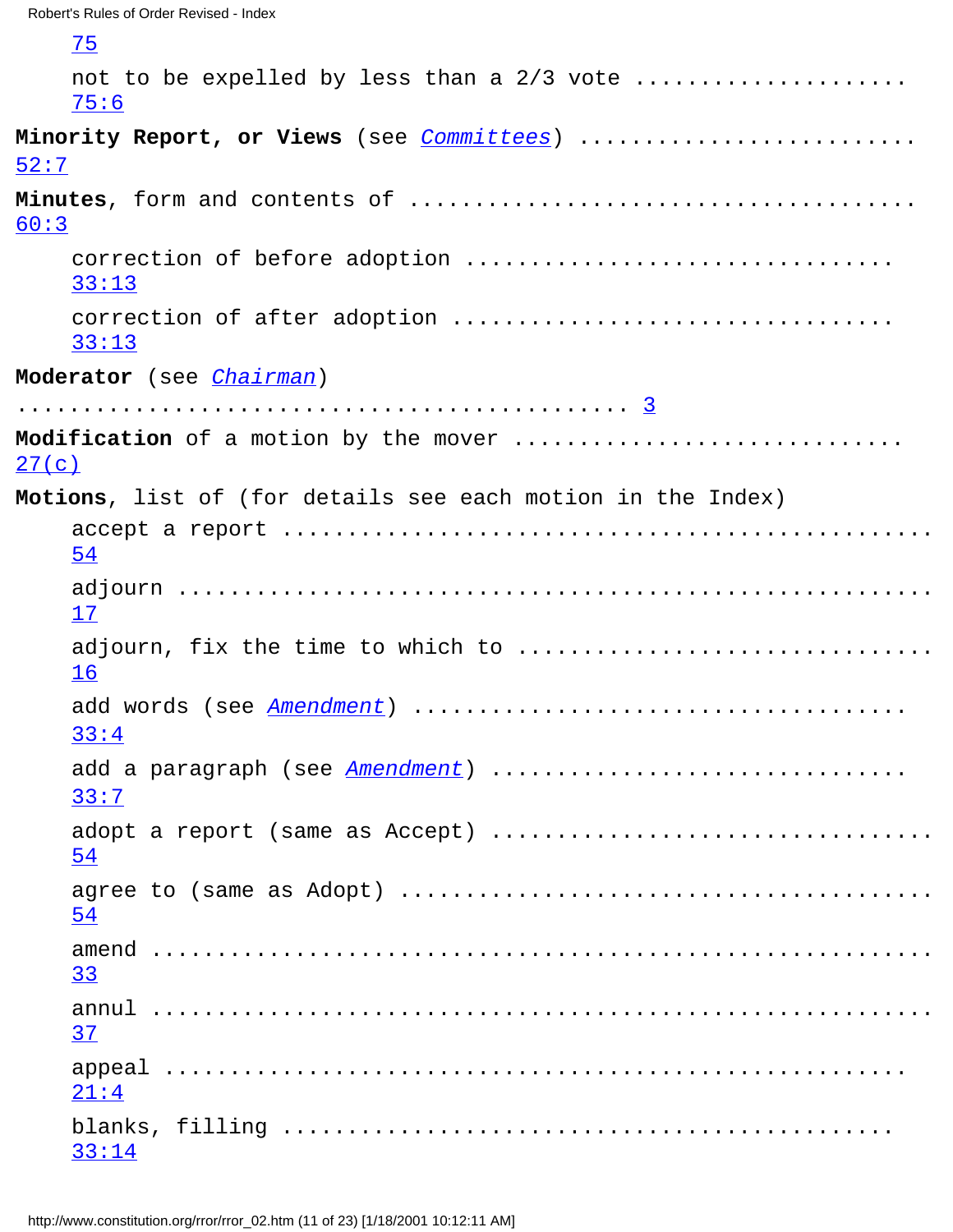| 21:3                                                         |
|--------------------------------------------------------------|
| close debate now (previous question)<br><u>29</u>            |
| <u>30</u>                                                    |
| 32                                                           |
| consideration of a question, objection to<br>$\overline{23}$ |
| 25                                                           |
| 24                                                           |
| 37:2                                                         |
| 30                                                           |
| fix the time to which to adjourn<br>16                       |
| <u>13</u>                                                    |
| incidental main motions or questions<br>11:2                 |
| 34                                                           |
| informal consideration of a question<br><u>57</u>            |
| 33:4                                                         |
| insert a paragraph (see Amendment)<br>33:7                   |
| 28                                                           |
| leave to continue speaking when guilty of indecorum<br>21:2  |
| 27(d)                                                        |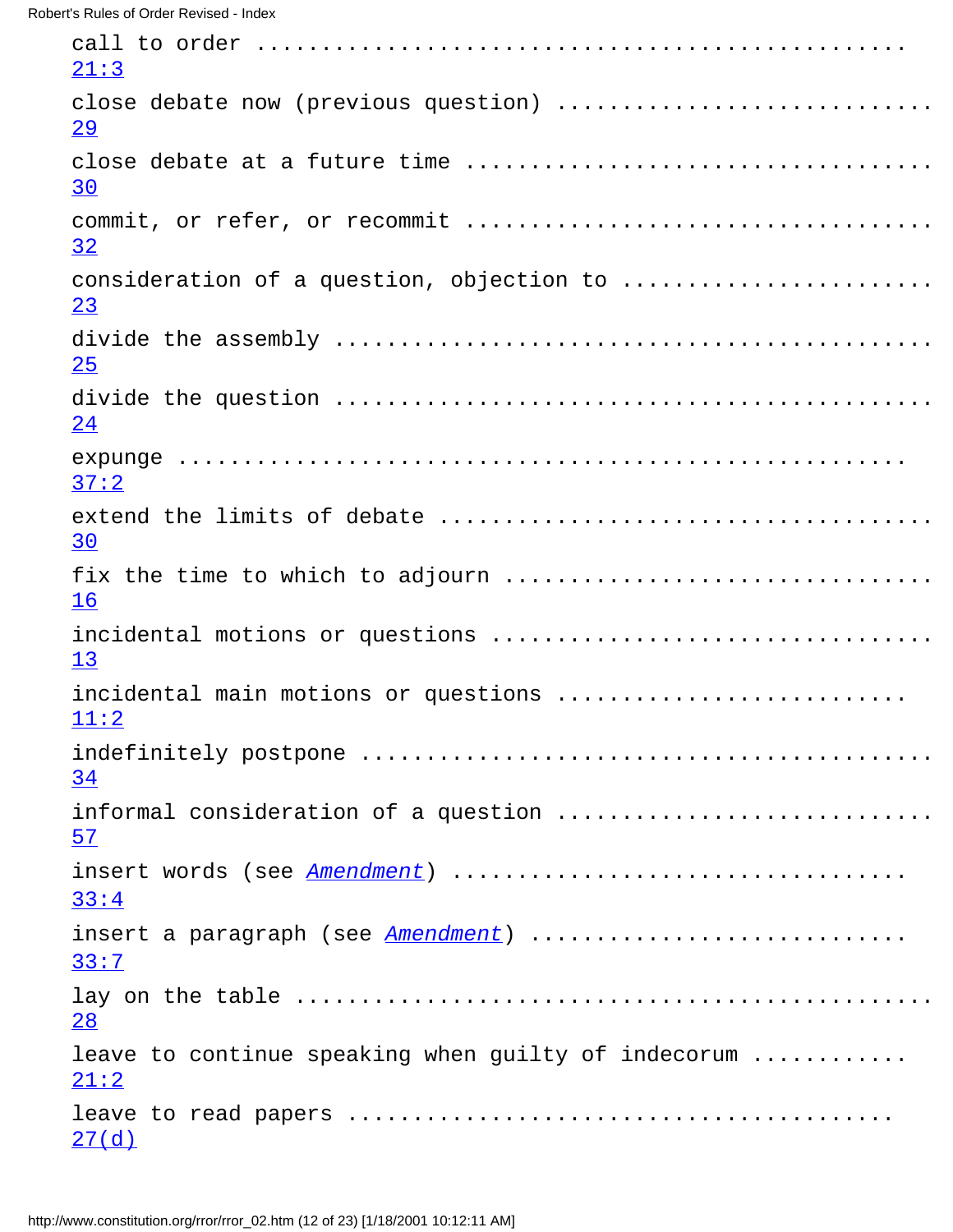```
leave to be excused from a duty ...............................
27(e)
leave to withdraw or modify a motion ..........................
27(c)
limit debate .....................................................
30
main motions or questions ........................................
11
objection to the consideration of a question \ldots \ldots \ldots \ldots \ldots23
order, questions of ..............................................
21
order, to make a special ..................................
20:8,31:7
orders of the day, call for ......................................
20
Leave)
postpone to a certain time, or definitely \dots\dots\dots\dots\dots\dots\dots\dots31
postpone indefinitely ............................................
34
previous question ................................................
29
principal (same as Main) motions or questions ...................
11
priority of business, questions relating to ..............
20,45T2,65
privileged motions or questions ..................................
14
privilege, questions of ..........................................
19
reading papers ................................................
27(d)
reception of a report (see Committees) ..........................
53
recommit (same as Commit) ........................................
32
reconsider .......................................................
```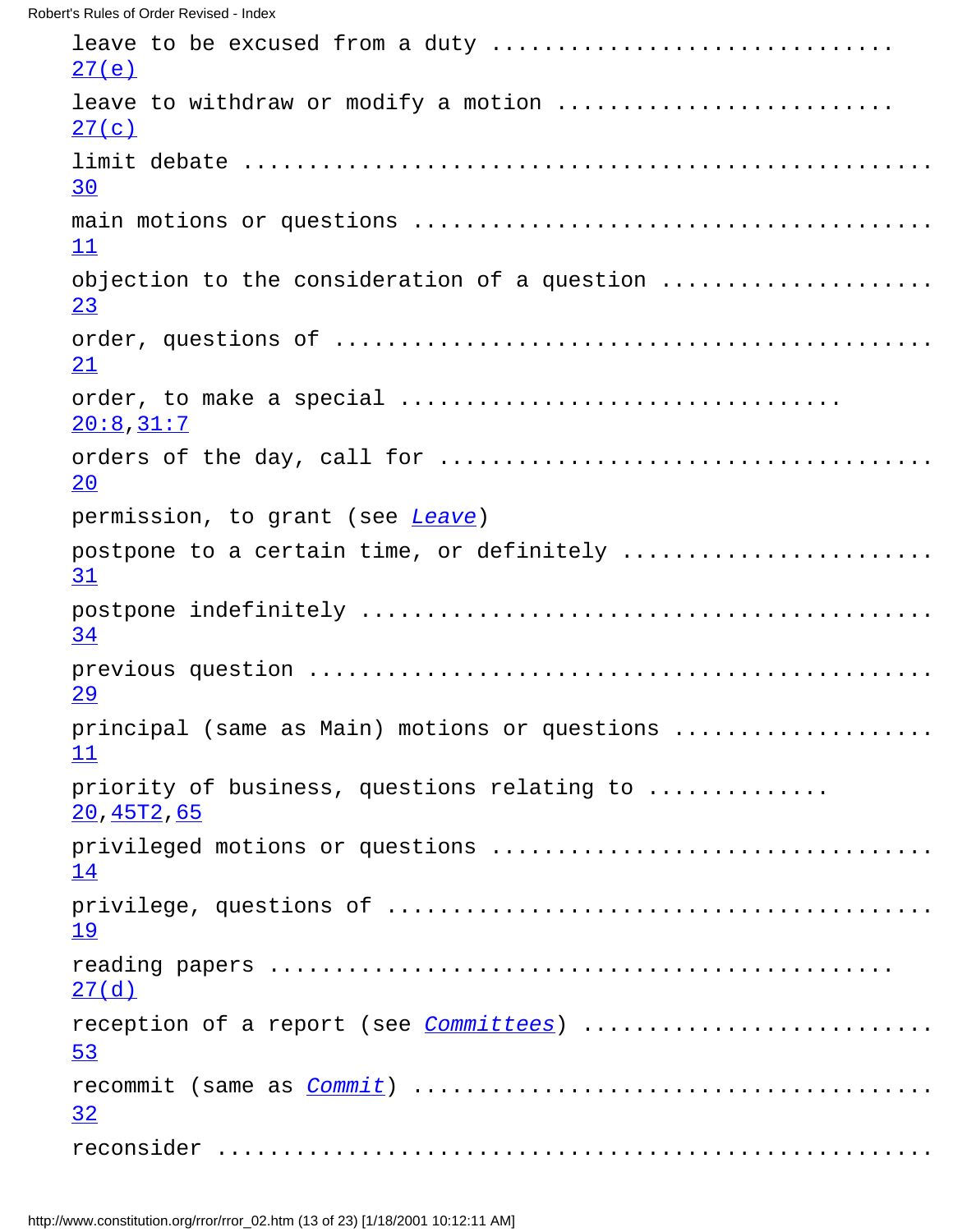[36](#page-79-1) reconsider and enter on the minutes .......................... [36:13](#page-82-0) refer (same as [Commit](#page-147-0)) ........................................... [32](#page-96-0) renewal of a motion .............................................. [38](#page-84-1) rescind, repeal, or annul ........................................ [37](#page-84-0) rise (in committee of the whole equals adjourn) ........... [17:8,](#page-11-2)[55:4](#page-116-1) special order, to make a ................................ [20:8,](#page-15-0)[31:3\(4\)](#page-96-1) strike out words (see Amendment) ............................... [33:5](#page-101-0) strike out a paragraph ......................................... [33:7](#page-101-2) strike out and insert words (see Amendment) ................... [33:6](#page-101-1) strike out and insert a paragraph (same as Substitute) ........ [33:8](#page-102-0) subsidiary motions or questions .................................. 12 substitute (one form of Amendment, which see) ................. [33:8](#page-102-0) suspension of the rules .......................................... [22](#page-24-1) take from the table .............................................. [35](#page-79-0) take up a question out of its proper order ..................  $22:2-3$ withdrawal of a motion ........................................ 27(c) **Motions**, Table of rules relating to .................................. [TRM](#page-5-0) order of precedence of .......................................... [OPM](#page-4-0) classified according to their object ...........................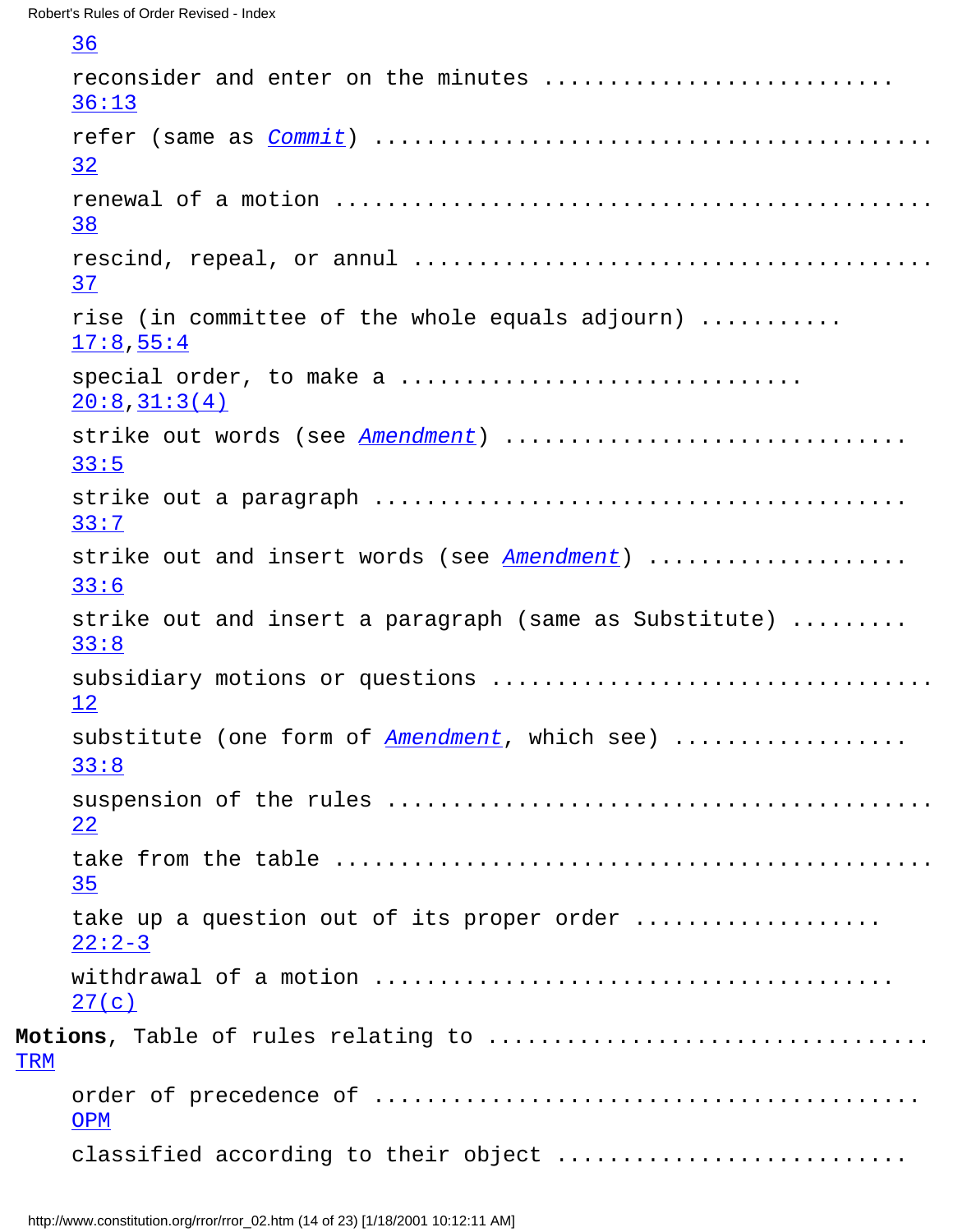```
10T1
classified into Privileged, Incidental, subsidiary, etc. ......
11-14
how to be made
.................................................... 4
a second required (with certain exceptions)
....................... 5
to be stated by chairman before being discussed
. . . . . . . . . . . . . . . . . . <u>6</u>
when to be in writing
............................................. 4
how to be divided ................................................
24
how to be modified by the mover ...............................
27(c)
how to be stated
.................................................. 6
how to be put to the question
..................................... 9
that are in order when another has the floor ...................
3:8
that do not require a second ....................................
5:3
that cannot be amended ........................................
33:12
that cannot be debated .........................................
45T2
that cannot be reconsidered ....................................
36:3
that open main question to debate ...............................
45T1
that require 2/3 vote for their adoption .......................
48T1
that are null and void even if adopted unanimously ...............
47
dilatory, absurd, or frivolous not allowed ......................
40
```

```
Nominating Ballot
```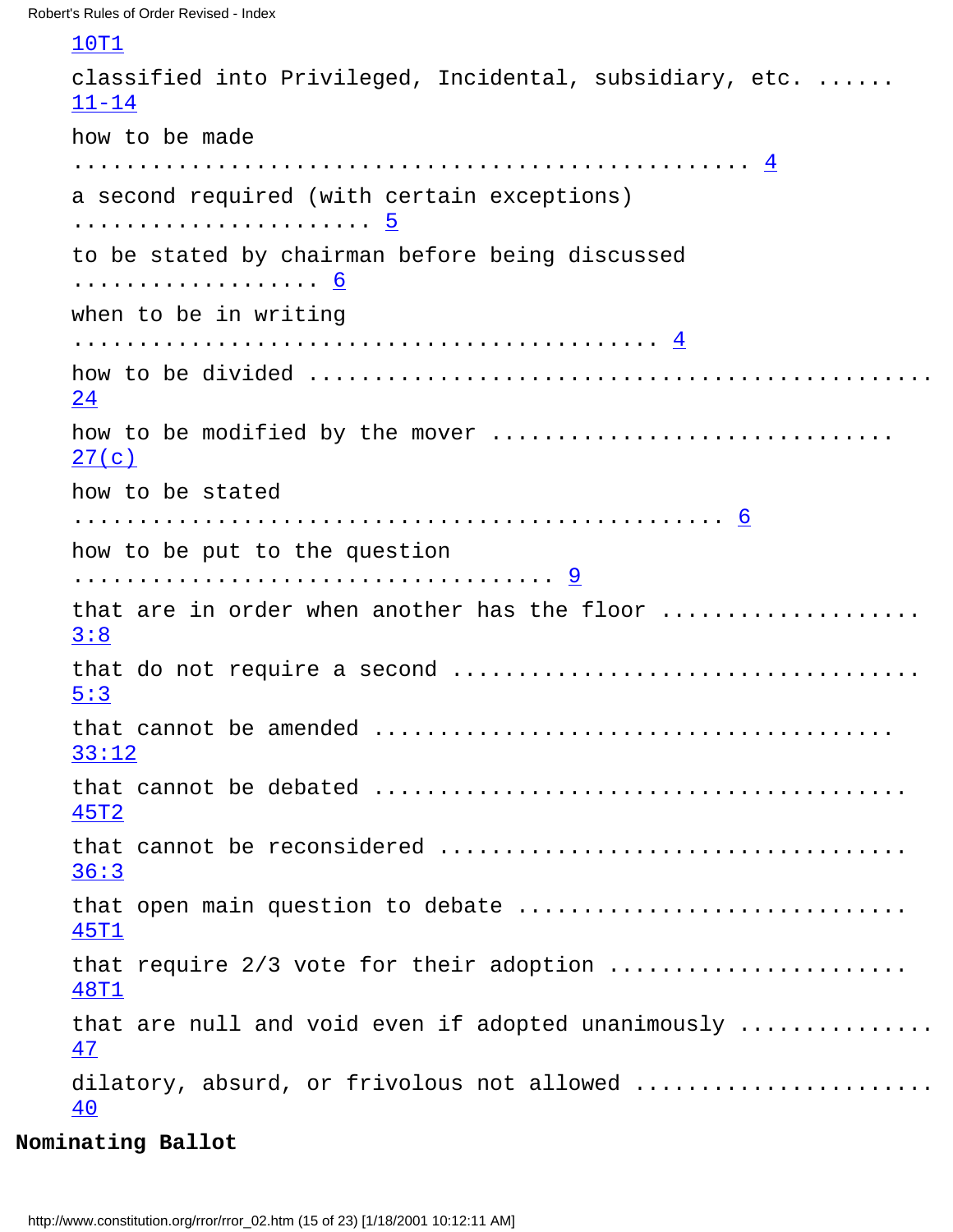..................................................... [66](#page-74-0) **Nominations**, how treated ...................................... 26[,66](#page-74-0)[,69:3](#page-49-2) closing and reopening .......................................... 26:2 seconding ........................................................ [66](#page-74-0) **Numbers of paragraphs**, clerk to correct without a vote ............. [33:13](#page-104-1) **Objection to consideration** [introduction] of a question ............... [23](#page-26-0) **Obtaining the floor** .................................................... 3 **Officers of an assembly** (see *Chairman, Secretary, Treasurer,* and [Vice President](#page-147-0)) ........................................... [69\(b\)](#page-50-0) election of .................................................. [69:2-4](#page-49-1) temporary, or pro tem .......................................... [58:7](#page-121-0) **Order**, questions of and a call to ..................................... [21](#page-23-0) of business ...................................................... [65](#page-73-0) of the day ..................................................... [20:4](#page-14-0) general ........................................................ [20:5](#page-14-1) special ........................................................ [20:8](#page-15-0) of precedence of motions ........................................ [OPM](#page-4-0) **Organization** of an occasional or mass meeting ......................... [69](#page-49-0) of a semi-permanent mass meeting ............................... [69\(d\)](#page-52-0) of a permanent society ........................................... [70](#page-53-0)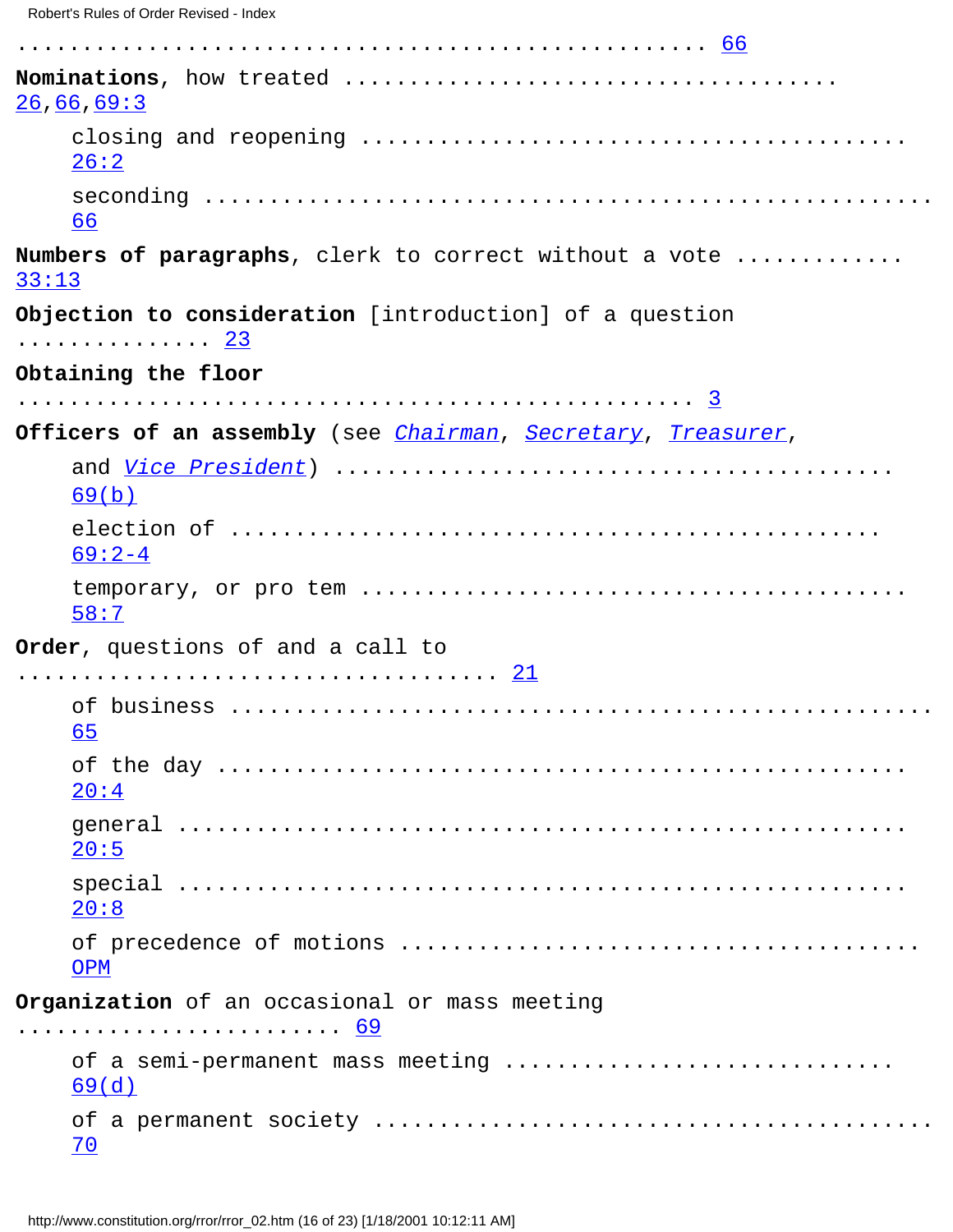of a convention or assembly of delegates ...................  $71(a-b)$ **Papers and Documents**, reading of ................................... 27(d) in custody of secretary ........................................ [59:2](#page-124-3) **Parliamentary Inquiry** .............................................. 27(a) **Parliamentary Law**, its origin, etc. .................................. [PAR](#page-134-0) **Pending question**, meaning of ......................................... [DEF](#page-138-2) immediately pending question, meaning of ....................... [DEF](#page-138-2) **Plan for Study of Parliamentary Law** .................................. [PLN](#page-141-0) **Plan of the Manual** ................................................... [WRK](#page-136-0) **Plurality Vote** defined ............................................... [DEF](#page-139-0) **Postpone** to a certain time ............................................ [31](#page-95-0) indefinitely ..................................................... [34](#page-106-0) **Preamble**, form of .................................................... [4:2](#page-41-1) considered after the resolution .................................. [24:5](#page-28-0) **Precedence of motions**, order of ...................................... [OPM](#page-4-0) meaning of ...................................................... [WRK](#page-137-1) President or Presiding Officer (see *Chairman*) ......................... [58](#page-120-0) **Previous Question** ..................................................... [29](#page-91-0) **Principal**, or Main, Motion or Question ................................ 11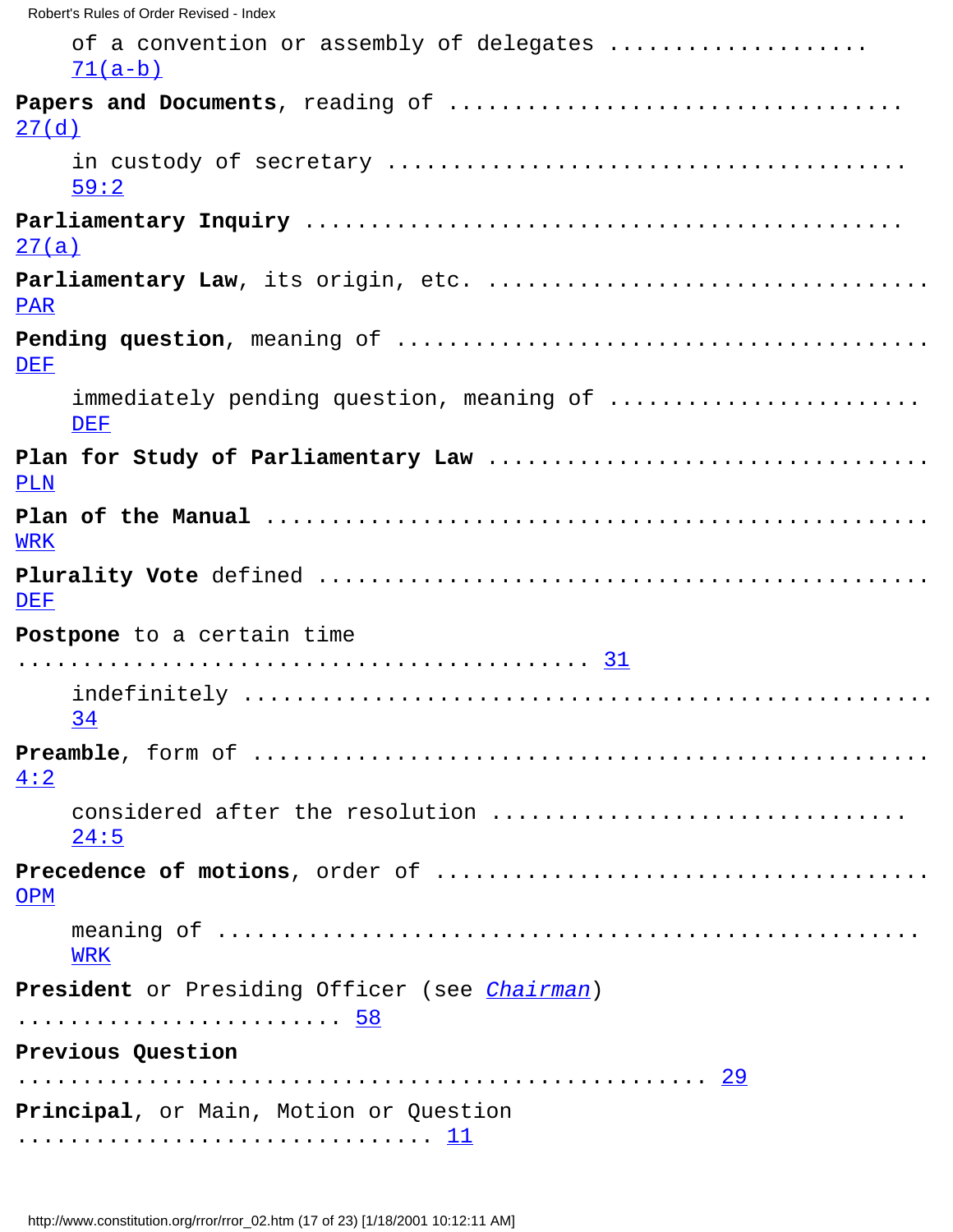**Priority of Business**, questions relating to ........................... [45T2](#page-36-0) **Privilege**, questions of ............................................... [19](#page-12-0) **Privileged Motions** or Questions ....................................... 14 Program of a meeting (same as Orders of the Day) ................... [20:10](#page-15-1) **Proxy Voting** ....................................................... [46:18](#page-65-1) **Putting the question**, form of .......................................... [9](#page-44-0) **Questions** (see [Forms](#page-147-0), [Motions](#page-147-0), [Privilege](#page-147-0), [Privileged](#page-147-0), [Order](#page-147-0), Stating, and Putting) **Quorum** ................................................................ [64](#page-71-0) when there is no rule, consists of a majority  $\ldots \ldots \ldots \ldots \ldots$ [64](#page-71-0) committees and boards cannot decide upon ...................... [64:4](#page-70-1) in Congress and Parliament ..................................... [64:8](#page-70-1) **Reading of Papers** ..................................................  $27(d)$ **Reception** of a Report (see Committees) ................................ [53](#page-113-0) **Recess**, to take a ..................................................... [18](#page-12-1) **Recommit** (see [Commit](#page-147-0)) ................................................. [32](#page-96-0) **Reconsider** ............................................................ [36](#page-79-1) motions that cannot be reconsidered ............................ [36:3](#page-80-0) Reconsider and have entered on the minutes .......................... [36:13](#page-82-0) **Record**, or Minutes .................................................... [60](#page-124-2)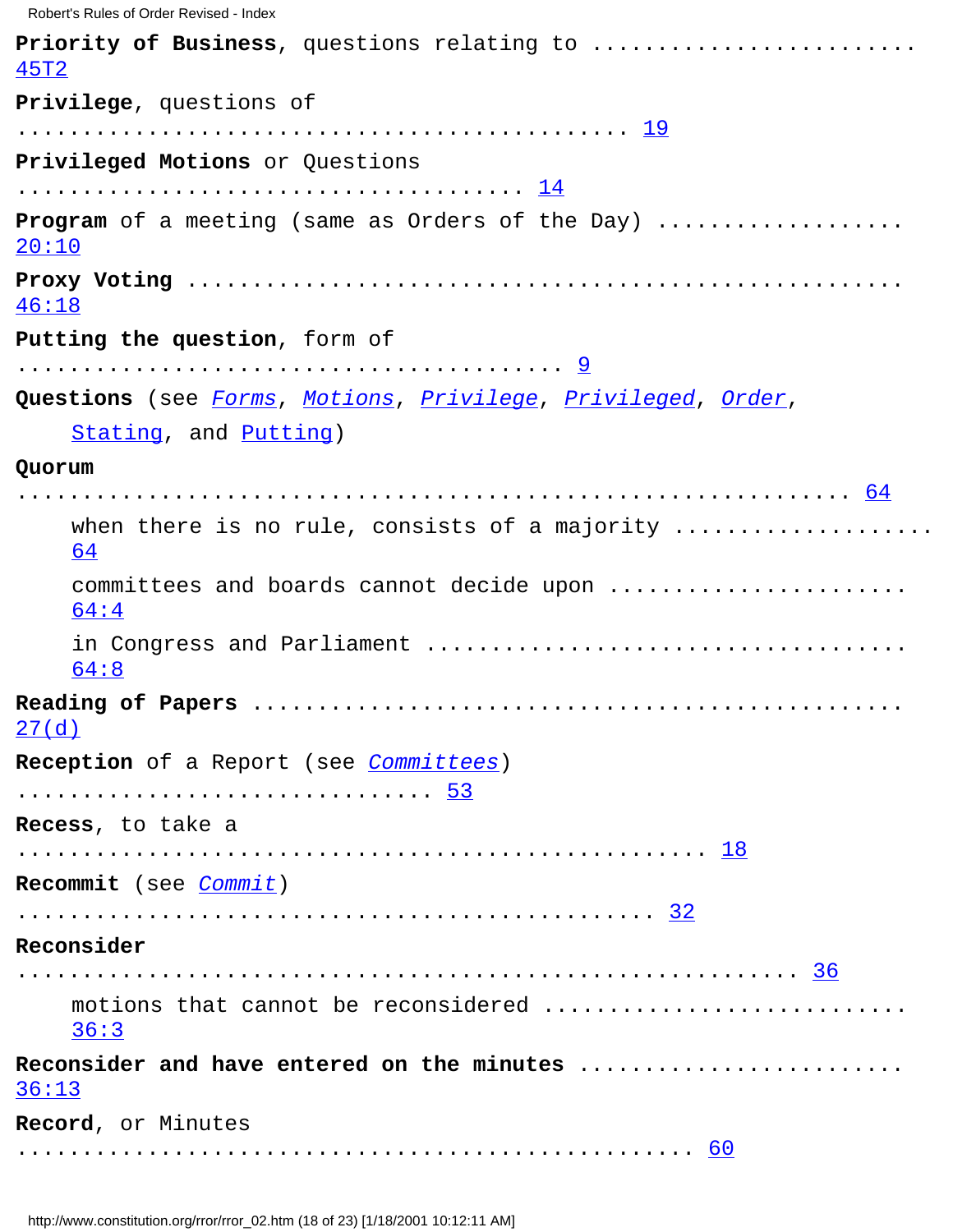**Recording Officer** (see **Secretary**) ..................................... [59](#page-124-0) **Refer** (same as [Commit](#page-147-0)) ................................................ [32](#page-96-0) **Renewal** of a motion ................................................... [38](#page-84-1) **Reporting member** of a committee, defined .............................. [53](#page-113-0) Reports of committees (see *Committees*) **Requests** of any kind .................................................. 27 **Resolutions**, forms of .................................................. [4](#page-41-0) not in order if conflicting with Constitution, By-laws, Rules of Order, or Standing Rules ........................ [47](#page-66-0),68 **Restore** to membership or office ....................................... [37](#page-84-0) **Rights** of assemblies (see Assembly) ................................ [72](#page-129-0)[,73](#page-129-1) of ecclesiastical tribunals ...................................... [74](#page-129-2) Rise, motion to, in committee equals adjourn ...................  $17:8,55:4$  $17:8,55:4$ **Rules** of Debate (see [Debate](#page-147-0)) ........................................ [7](#page-43-0),[42](#page-33-0) of Order, what they should contain ............................. 67:7 of Order, amendment of ........................................... 68 of Order, suspension of .......................................... [22](#page-24-1) Standing, what they should contain ............................. 67:8 Standing, amendment or suspension of ............................ 67:8 relating to motions, Table of ................................... [TRM](#page-5-0)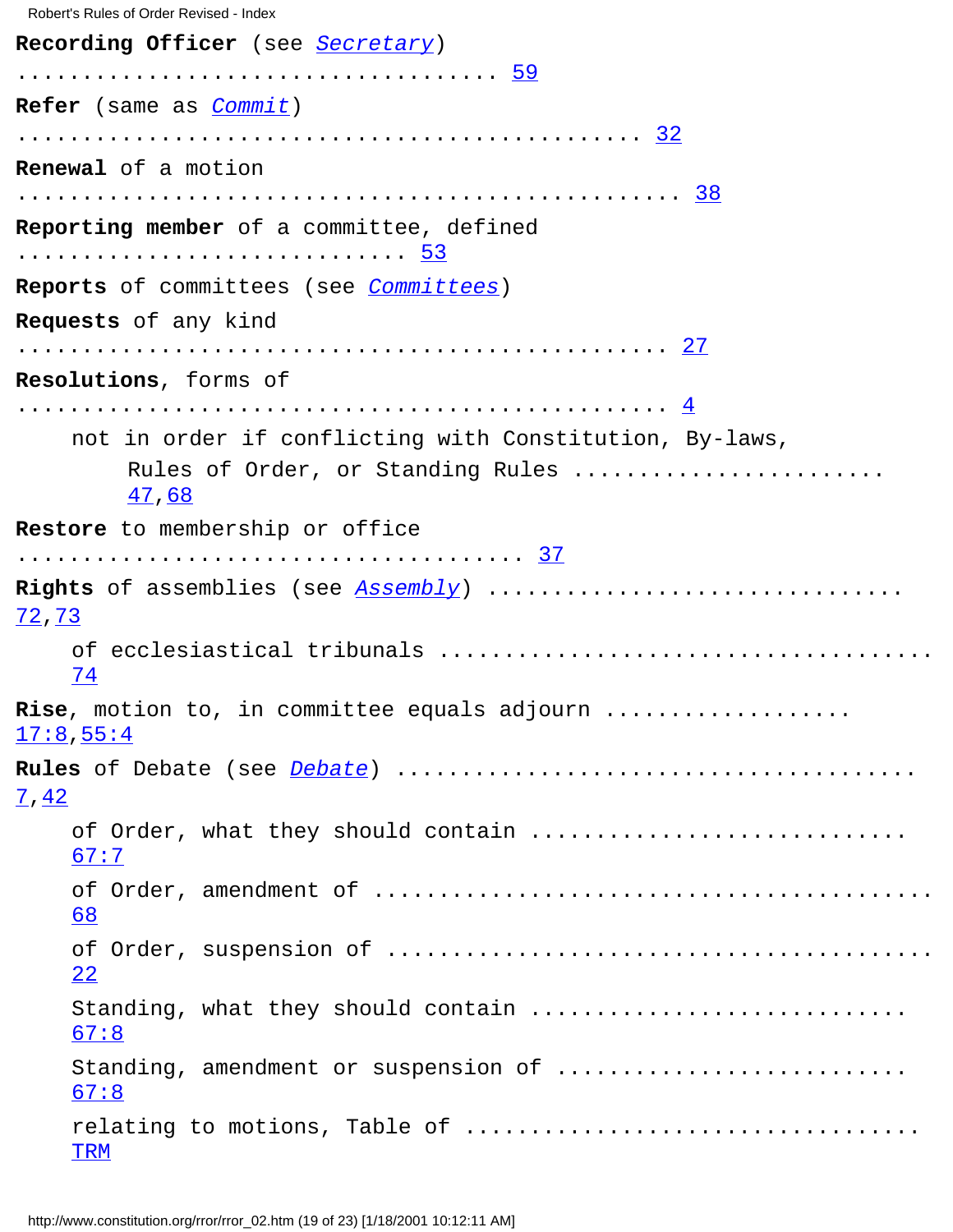| 5:3         | Seconding, motions that do not require |
|-------------|----------------------------------------|
|             | Secretary, duties of                   |
|             |                                        |
|             | 69:4                                   |
|             | 59:3                                   |
|             | 61                                     |
| 24:4        |                                        |
| Session     |                                        |
|             |                                        |
| <u>7,42</u> |                                        |
| 20:8        |                                        |
| 67:8        |                                        |
|             | Stating a Question, form of            |
|             |                                        |
| $33:5-6$    |                                        |
| <b>PLN</b>  |                                        |
|             | Subsidiary Motions or Questions        |
|             |                                        |
| 33:8        |                                        |
| 33:15       |                                        |
| 67:4        |                                        |
|             | 67:5                                   |
|             | 22                                     |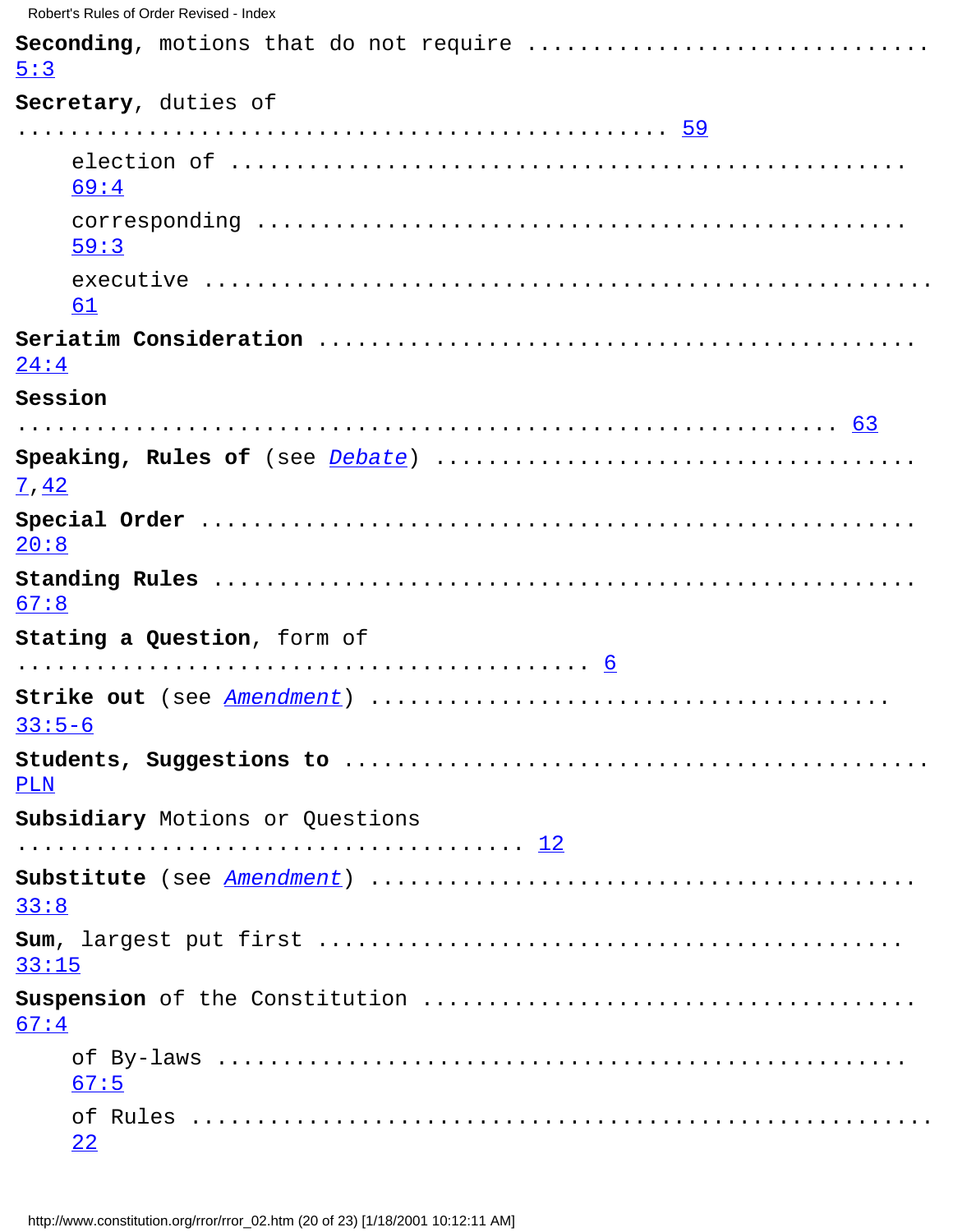of Standing Rules .............................................. 67:8 **Table of Rules** relating to motions ................................... [TRM](#page-5-0) **Table**, motion to lay on the ........................................... [28](#page-89-0) motion to take from the .......................................... [35](#page-79-0) **Teachers, Suggestions to** ............................................. [PLN](#page-141-0) **Tellers** ............................................................ [46:12](#page-63-2) report of ..................................................... [46:13](#page-63-1) Time, longest, or most distant, first put .......................... [33:15](#page-104-2) **Treasurer**, duties of .................................................. [62](#page-127-0) **Trial of Members** ...................................................... [75](#page-130-0) **Two-thirds vote**, motions requiring .................................. [48T1](#page-67-0) various kinds of, explained .................................... [48:4](#page-67-1) principles regulating .......................................... [48:4](#page-67-1) **Unanimous Consent** ................................................... [48:2](#page-66-2) **Undebatable Motions or Questions** .................................... [45T2](#page-36-0) **Unfinished Business**, effect of adjournment upon ..................... [17:9](#page-11-1) its place in the order of business ................................ [65](#page-73-0) **Vice Presidents** .................................................... [58:12](#page-122-2) honorary ....................................................... 67:6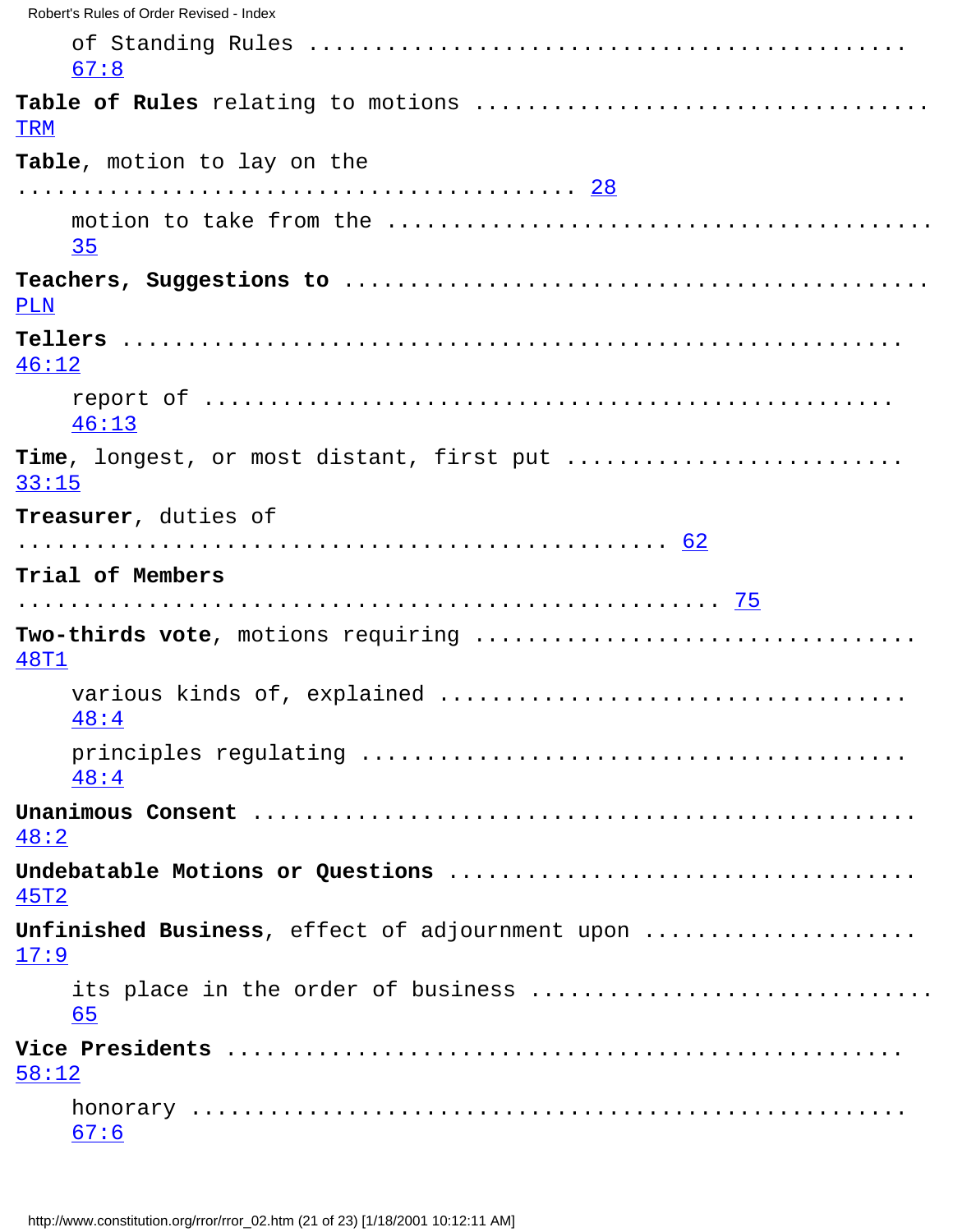#### **Vote**

|            | putting the question                                  |
|------------|-------------------------------------------------------|
| 46:3       |                                                       |
| 46:3       |                                                       |
| 46:3       |                                                       |
| 46:11      |                                                       |
| 46:15      |                                                       |
|            | 46:16, 48:2                                           |
| 46:19      |                                                       |
| 46:18      |                                                       |
| 25         |                                                       |
| 46:7       | chairman entitled to, when it affects result          |
| 46:9       | change of, permitted before result is announced       |
| 9,46:6     |                                                       |
| 46:7       |                                                       |
| 46:11      | authorizing secretary to cast unanimous ballot        |
|            | declaring vote unanimous when it is not<br>46:11,48:3 |
| 46:8       | personal interests that debar one's voting            |
| <b>DEF</b> | definitions of plurality, majority, and two-thirds    |